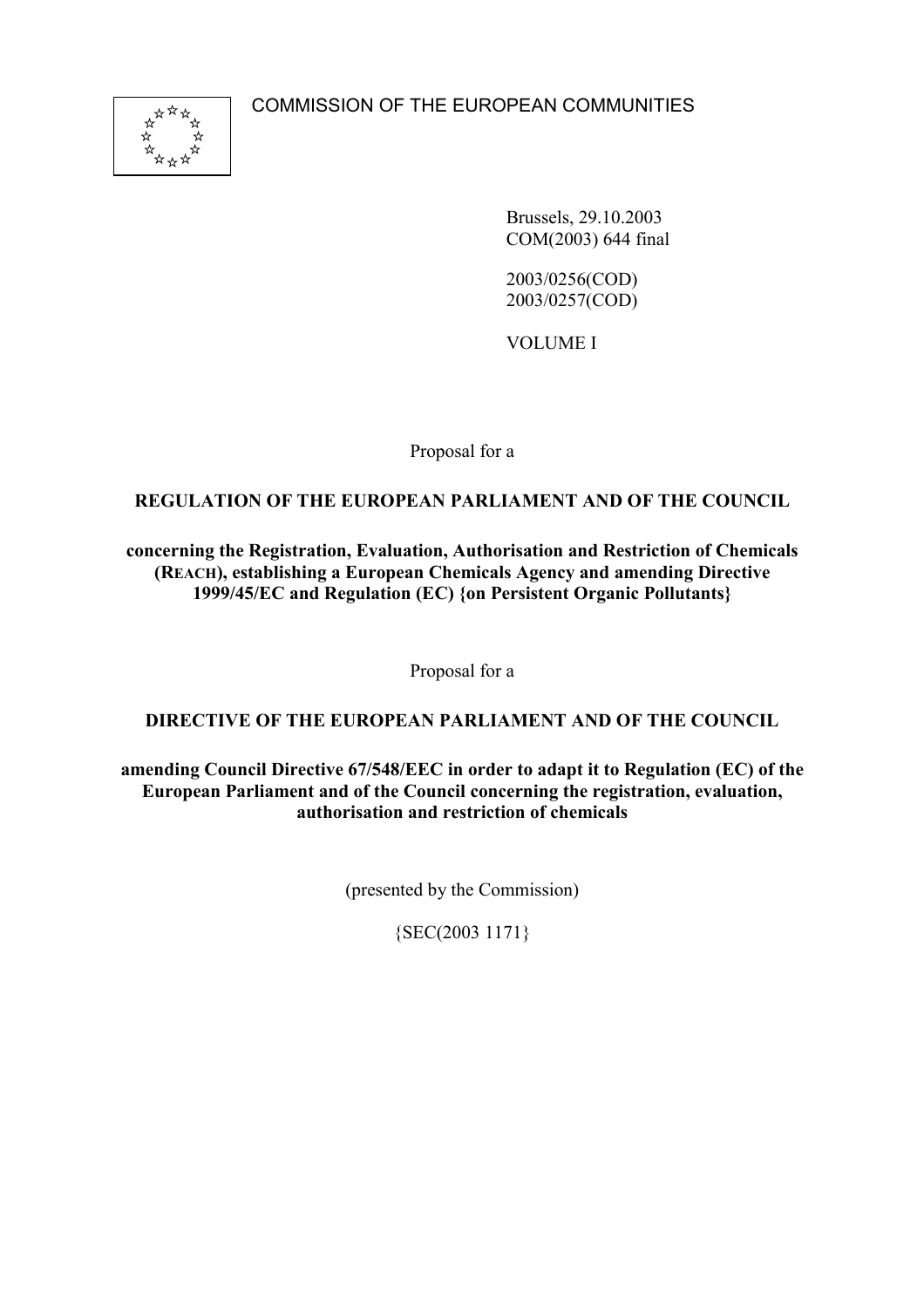# **Extended Table of contents**

## **VOLUME I**

- Proposal for a **Regulation** of the European Parliament and of the Council concerning the Registration, Evaluation, Authorisation and Restrictions of Chemicals (REACH), establishing a European Chemicals Agency and amending Directive 1999/45/EC and Regulation (EC) {on Persistent Organic Pollutants}
- Proposal for a **Directive** of the European Parliament and of the Council amending Council Directive 67/548/EEC adapting it to the "REACH Regulation"

#### **VOLUME II**

| Annex I  | General provisions for Assessing Substances and Preparing Chemical Safety |
|----------|---------------------------------------------------------------------------|
|          | Reports                                                                   |
| Annex II | Exemptions from obligation to register in accordance with article 6 (a)   |

- Annex III Exemptions from the obligation to register in accordance with article 6 (b)
- Annex IV Information requirements referred to in article 9
- Annex V Standard information requirements for substances manufactured or imported in quantities of 1 tonne or more
- Annex VI Additional standard information requirements for substances manufactured or imported in quantities of 10 tonnes or more
- Annex VII Additional standard information requirements for substances manufactured or imported in quantities of 100 tonnes or more
- Annex VIII Additional standard information requirements for substances manufactured or imported in quantities of 1000 tonnes or more
- Annex IX General rules for adaptation of the standard testing regime set out in Annexes V to VIII

#### **VOLUME III**

Annex X to the Proposal for a Regulation (Test Methods) part A

## **VOLUME IV**

Annex X to the Proposal for a Regulation (Test Methods) part B

#### **VOLUME V**

Annex X to the Proposal for a Regulation (Test Methods) part C

#### **VOLUME VI**

| Annex XI  | General provisions for Downstream Users to Assess substances and prepare<br>Chemical safety reports                                             |
|-----------|-------------------------------------------------------------------------------------------------------------------------------------------------|
| Annex XII | Criteria for the identification of Persistent, Bioaccumulative and Toxic<br>Substances, and Very Persistent and Very Bioaccumulative Substances |
|           | Annex XIII List of substances subject to authorisation                                                                                          |
| Annex XIV | Dossiers                                                                                                                                        |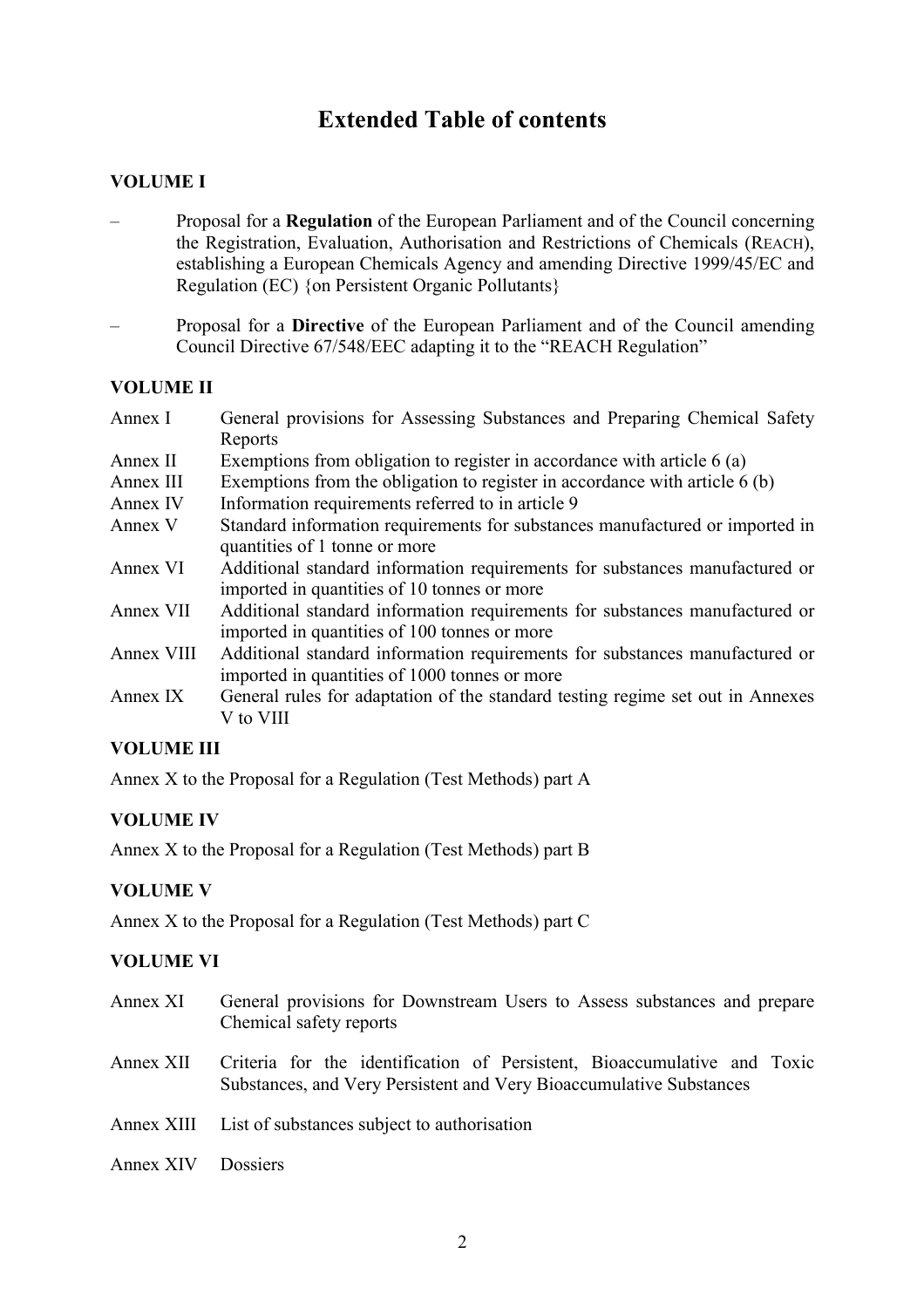- Annex XV Socio-economic analysis
- Annex XVI Restrictions on the manufacture, placing on the market and use of certain dangerous substances, preparations and articles
- Annex XVII Persistent organic pollutants (POPs)

LEGISLATIVE FINANCIAL STATEMENT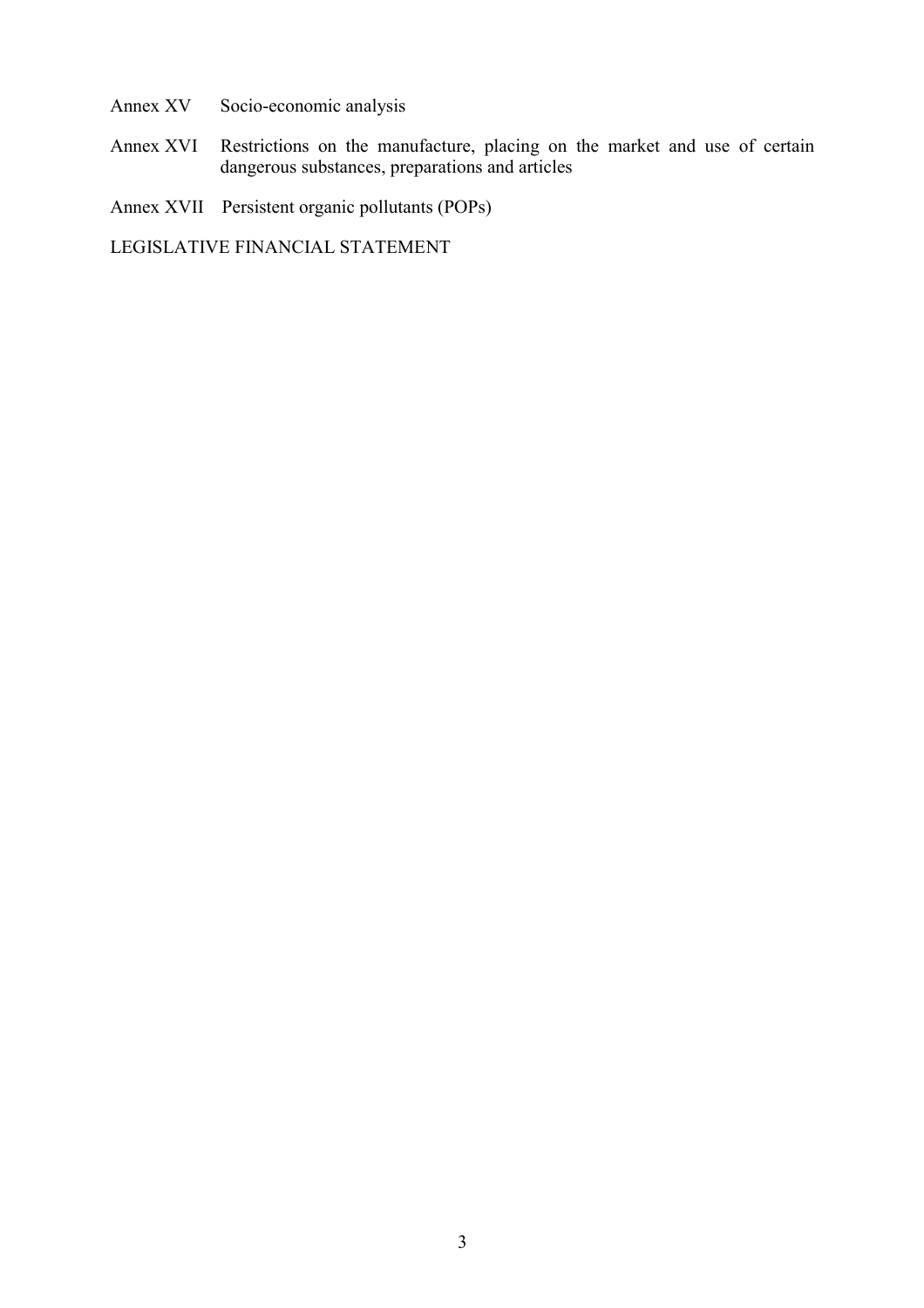## **TABLE OF CONTENTS**

| 1.                                                                              |  |
|---------------------------------------------------------------------------------|--|
| 2.                                                                              |  |
| 3.                                                                              |  |
|                                                                                 |  |
|                                                                                 |  |
|                                                                                 |  |
|                                                                                 |  |
|                                                                                 |  |
| CHAPTER 2 GENERAL OBLIGATION TO REGISTER AND INFORMATION REQUIREMENTS 74        |  |
| CHAPTER 3 OBLIGATION TO REGISTER AND INFORMATION REQUIREMENTS FOR POLYMERS 81   |  |
| CHAPTER 4 OBLIGATION TO REGISTER AND INFORMATION REQUIREMENTS FOR CERTAIN TYPES |  |
|                                                                                 |  |
| CHAPTER 6 TRANSITIONAL PROVISIONS APPLICABLE TO CERTAIN TYPES OF SUBSTANCES:    |  |
| TITLE III DATA SHARING AND AVOIDANCE OF UNNECESSARY ANIMAL                      |  |
|                                                                                 |  |
|                                                                                 |  |
|                                                                                 |  |
|                                                                                 |  |
|                                                                                 |  |
|                                                                                 |  |
|                                                                                 |  |
|                                                                                 |  |
|                                                                                 |  |
|                                                                                 |  |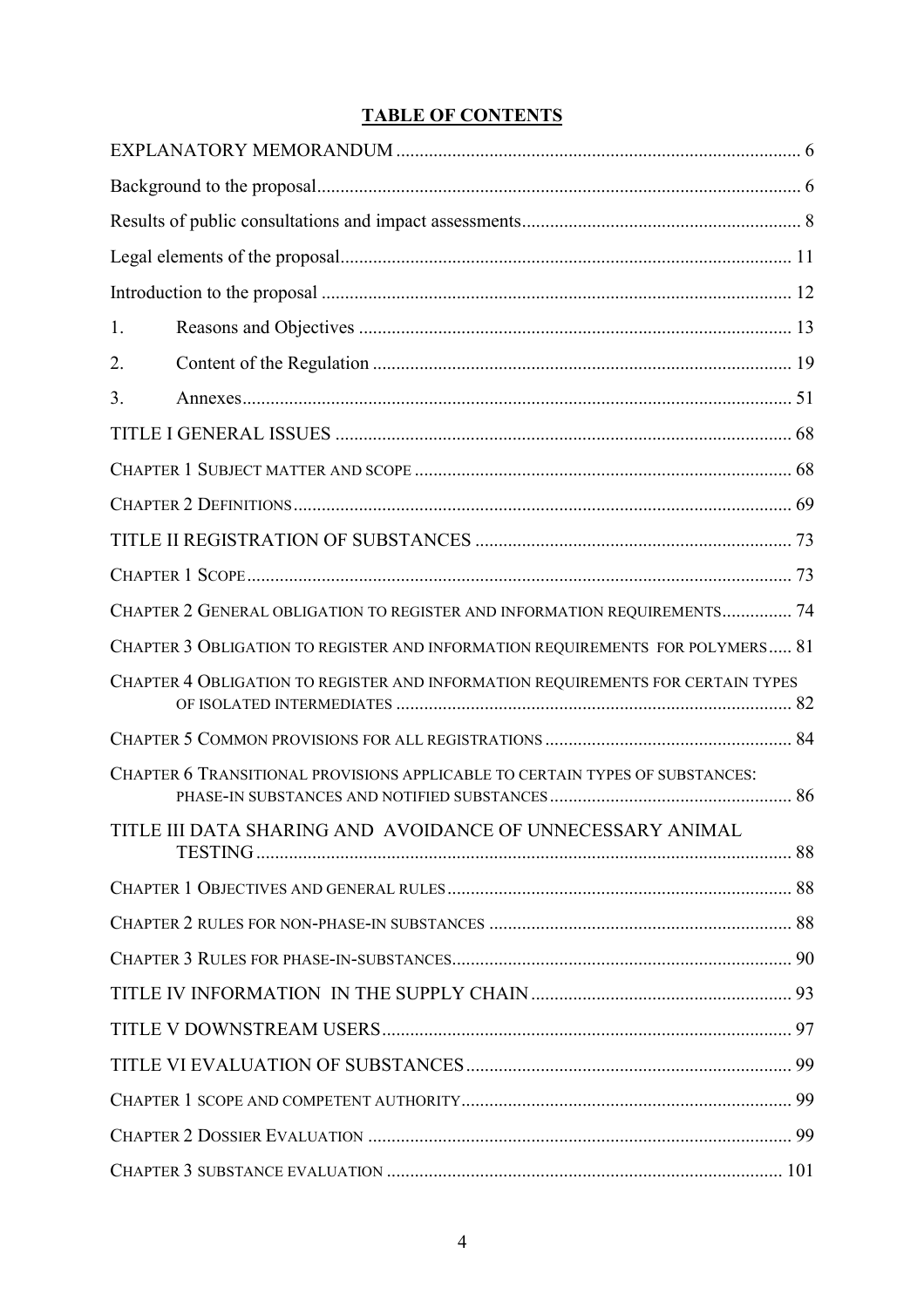| TITLE VIII RESTRICTIONS ON THE MANUFACTURING, MARKETING AND USE OF<br><b>CERTAIN DANGEROUS SUBSTANCES AND PREPARATIONS 118</b>                                                                                                                    |  |
|---------------------------------------------------------------------------------------------------------------------------------------------------------------------------------------------------------------------------------------------------|--|
|                                                                                                                                                                                                                                                   |  |
|                                                                                                                                                                                                                                                   |  |
|                                                                                                                                                                                                                                                   |  |
|                                                                                                                                                                                                                                                   |  |
|                                                                                                                                                                                                                                                   |  |
|                                                                                                                                                                                                                                                   |  |
|                                                                                                                                                                                                                                                   |  |
|                                                                                                                                                                                                                                                   |  |
| Proposal for a DIRECTIVE OF THE EUROPEAN PARLIAMENT AND OF THE<br>COUNCIL amending Council Directive 67/548/EEC in order to adapt it to Regulation (EC)<br>of the European Parliament and of the Council concerning the registration, evaluation, |  |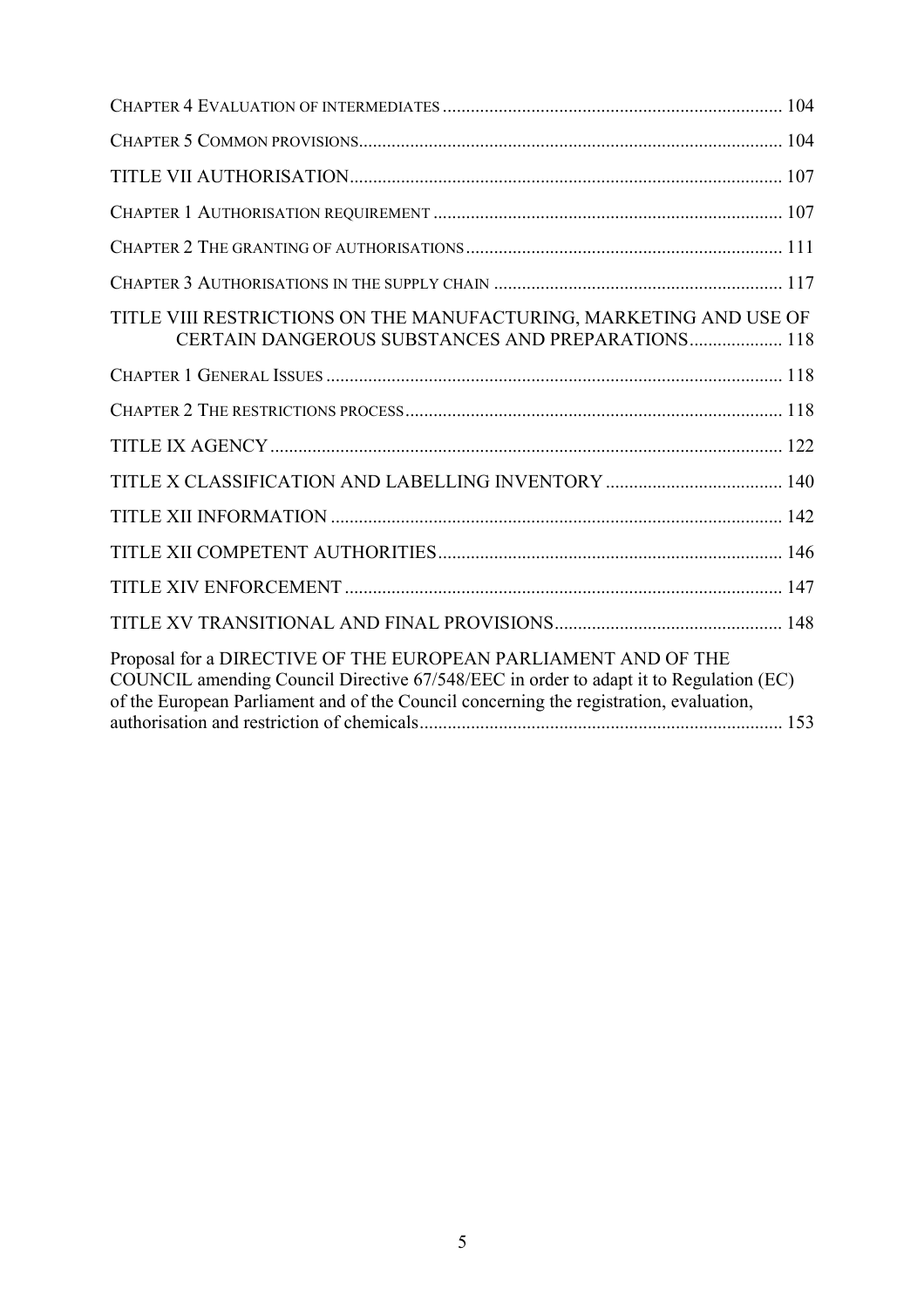## **EXPLANATORY MEMORANDUM**

#### **BACKGROUND TO THE PROPOSAL**

#### **Reasons for and objectives of the proposal**

In February 2001 the Commission issued a White Paper on a 'Strategy for a future Chemicals Policy' (ref.: COM(2001) 88 final) based on a review of the existing EU system for regulating the safe use of chemicals. The Commission concluded that reform of the current legislation was necessary in order to meet the following objectives:

- protection of human health and the environment,
- maintenance and enhancement of the competitiveness of the EU chemical industry,
- prevention of the fragmentation of the internal market,
- increased transparency,
- integration with international efforts,
- promotion of non-animal testing,
- conformity with EU international obligations under the WTO.

#### **General background**

There are a number of factors that place the chemicals industry at the heart of the Community's sustainable development strategy. It plays a very important economic role, supplying materials to manufacturing industry, as well as stimulating innovation and supplying products needed to sustain and improve the quality of life. The chemicals industry is also a major contributor to economic development and Europe's balance of payments surplus. Maintaining a competitive and innovative chemicals industry in Europe is therefore a major goal.

At the social level, improving the health and safety of workers and the general public is a key political objective of the Community chemicals policy. Maintaining high levels of employment is also a key objective.

In relation to the environment, the avoidance of chemical contamination of air, water, soil and buildings, as well as preventing damage to biodiversity are also major goals. Improved control of persistent, bioaccumulative and toxic substances is of particular importance in this respect.

The need to advance these objectives has been endorsed at the highest political levels. The European Council in Brussels on 20/21 March 2003, on the one hand, stressed that competitiveness "must once again be placed centre stage" and that increased business investment in research and development (R & D) and innovation must be promoted. On the other hand, the Council emphasised the need to curb environmental pressures and preserve natural resources within the framework of the comprehensive sustainable development strategy launched at Gothenburg and to promote sustainable development on a global scale,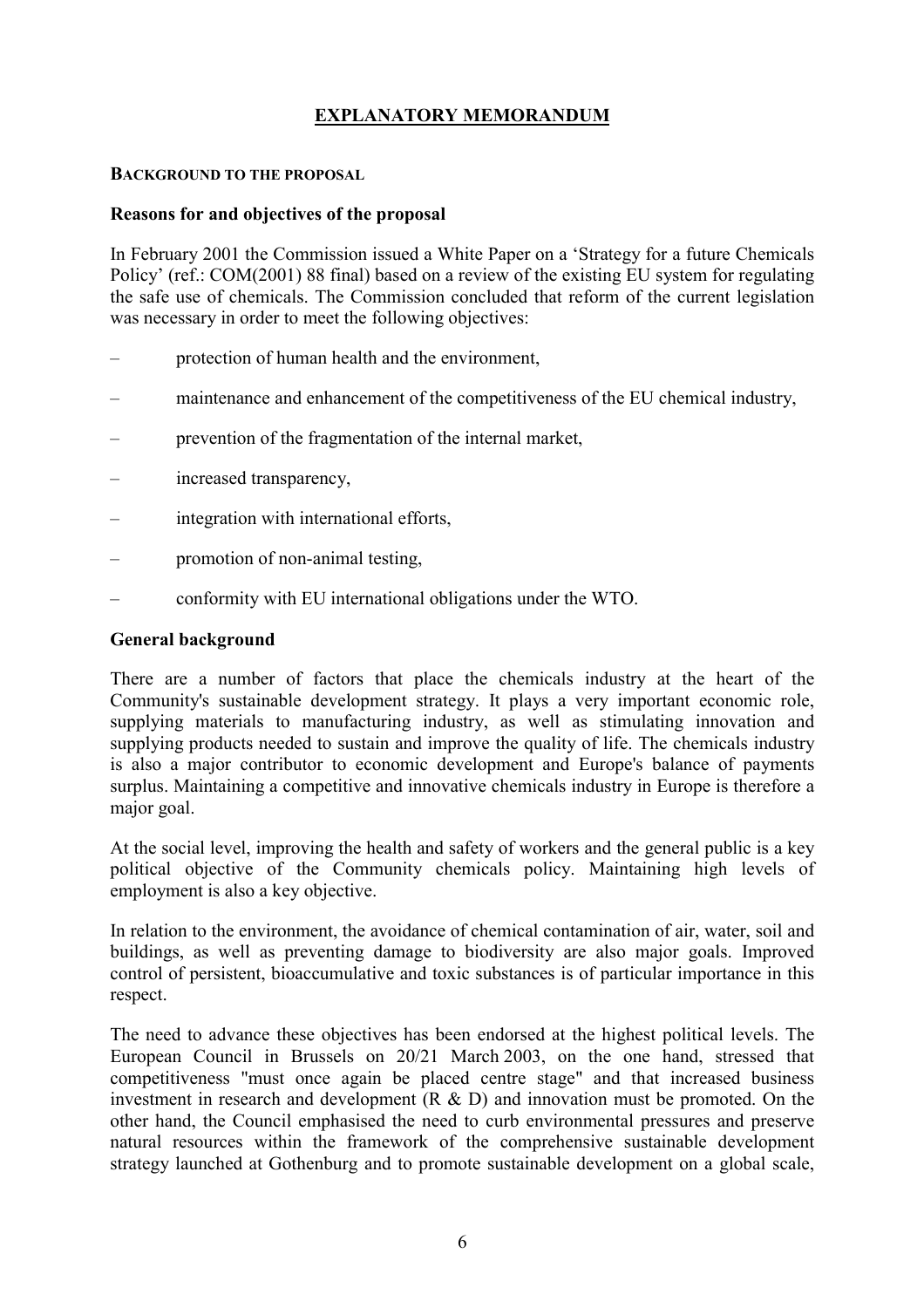including a follow up to the goals agreed in Johannesburg in relation, *inter alia*, to sound management of chemicals.

## **Current chemicals legislation**

The present system for general industrial chemicals distinguishes between "existing substances" i.e. all chemicals declared to be on the market in September 1981, and "new substances" i.e. those placed on the market since that date.

There are some 3 000 new substances. Directive 67/548 requires new substances to be tested and assessed for possible risks to human health and the environment before they are marketed in volumes starting at 10 kg. For higher volumes more in-depth testing, focusing on long-term and chronic effects, has to be provided.

In contrast, existing substances amount to more than 99% of the total volume of all substances on the market, and are not subject to the same testing requirements. The number of existing substances reported in 1981 was 100 106, the current number of existing substances marketed in volumes starting at 1 tonne is estimated at 30 000. Some 140 of these substances have been identified as priority substances and are subject to comprehensive risk assessment carried out by Member State authorities under Regulation 793/93.

There is a general lack of publicly available knowledge about the properties and uses of existing substances. The risk assessment process is slow and resource-intensive and does not allow the system to work efficiently and effectively. The allocation of responsibilities is inappropriate because the public authorities are responsible for the assessment instead of the enterprises that produce, import or use the substances. Furthermore, current legislation requires only the manufacturers and importers of substances to provide information, but does not impose similar obligations on downstream users (industrial users and formulators). Thus, information on uses of substances is difficult to obtain and information about the exposure arising from downstream uses is generally scarce. Decisions on further testing of substances can only be taken via a lengthy committee procedure and can only be requested from industry after authorities have proven that a substance may present a serious risk. Without test results, however, it is almost impossible to provide such proof. Final risk assessments have therefore only been completed for a small number of substances.

Under Directive 76/769/EEC, restricting the marketing and use of certain dangerous substances and preparations, the Commission has committed itself to carry out risk assessments and adequate analyses of the costs and the benefits prior to any proposal or adoption of a regulatory measure affecting the chemical industry. Indications of unacceptable risk (typically arising from notifications of restrictions at national level) are the subject of reports, which are peer-reviewed by the Scientific Committee on Toxicology, Ecotoxicology and Environment (CSTEE) of the Commission.

Current liability regimes are insufficient to remedy the problems identified in the Commission's review. Liability is usually based on the principle that those who cause damage should pay compensation for that damage. However, in order to be held liable, it is generally required that a causal connection be proven between the cause and the resulting damage. This is often virtually impossible for injured parties if cause and effect occur far apart in time and if adequate test data on the effects of substances are not available. Even if a causal connection can be established, compensation payments awarded by courts of EU Member States are generally not as high as, for example, in the US, and hence have a limited deterrent effect.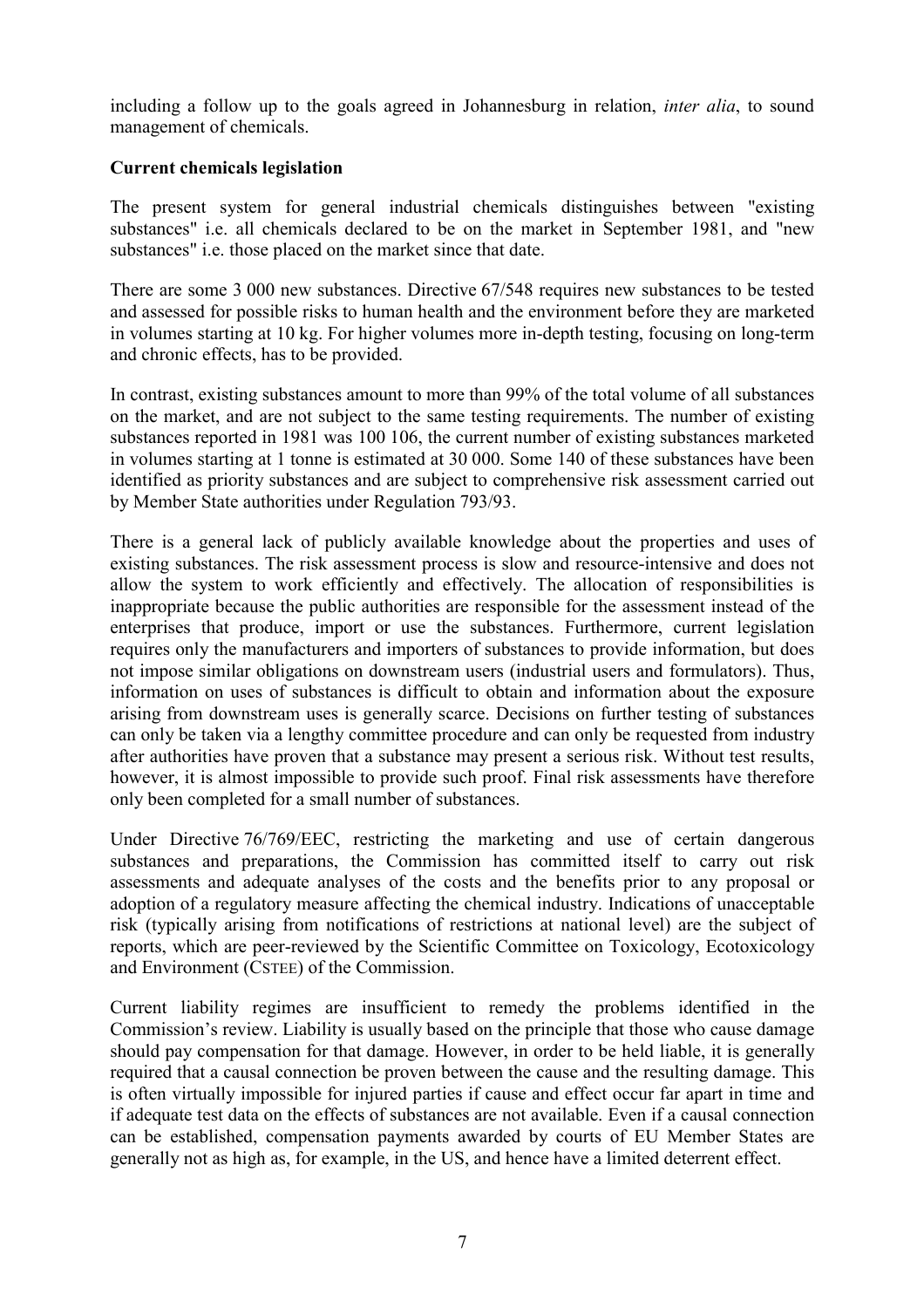#### **Coherence with other policies**

Chemicals policy interfaces with a wide range of other policy sectors. In preparing its proposal, the Commission has been careful to avoid duplication of the provisions of other legislation, while not creating loopholes and ensuring that necessary information is made available to other sectors.

#### **RESULTS OF PUBLIC CONSULTATIONS AND IMPACT ASSESSMENTS**

#### **Public consultations**

Following publication of the White Paper, there was a wide measure of consensus on the need for reform. Both the Council of Ministers and the Parliament clearly favoured development of more effective mechanisms and procedures which would place a greater onus on industry to make available information on the hazards, risks, and risk reduction measures for chemicals currently in use, and which would create greater confidence that dangerous substances were being used safely. Industry welcomed the new policy orientation towards enterprises themselves taking greater responsibility for the safety of their chemicals. At the same time they were concerned about the impact on competitiveness. Environmental non-governmental organisations (NGOs) and consumer organisations were strongly supportive of the need for change.

#### *Internet consultation*

In May 2003, the Commission decided to launch an Internet consultation to consider the workability of the draft legislation, including the technical requirements, without calling into question the scope and objectives of the system proposed. The consultation took place between 15 May and 10 July 2003. Respondents were able to submit their responses in several ways: through an online questionnaire, or via e-mail, fax and ordinary letter using a standardised template or free text. All responses were published on the Internet; names were withheld for respondents who wished to remain anonymous.

More than 6 000 distinct contributions were received. 42% of these were sent by industry – firms or associations. 142 NGOs, including trade unions, responded.

From the Member States, five governments (A, IRL, F, NL, UK) sent comments, as well as a number of public authorities (A, B, D, DK, FIN, GR, I, NL, S, UK). Public authorities from three Accession countries (LAT, LIT, PL) gave their input as well as authorities and governments from third countries (Australia, Canada, Chile, China, Israel, Japan, Malaysia, Mexico, Norway, Singapore, Switzerland, Thailand, USA). The international organisations Asia-Pacific Economic Cooperation (APEC) and Organisation for Economic Co-operation and Development (OECD) sent comments.

Approximately half of the contributions came from individuals. Many raised issues in relation to animal testing, others voiced fears of job losses or demanded increased protection of the environment and human health and better information for consumers. In addition, two petitions were submitted, supported by 34 000 individuals and organisations.

#### **Main concerns and how they were addressed**

**Scope of the system:** The inclusion of polymers and of substances in articles in the scheme was criticised by EU industry and foreign trade partners as excessive and difficult to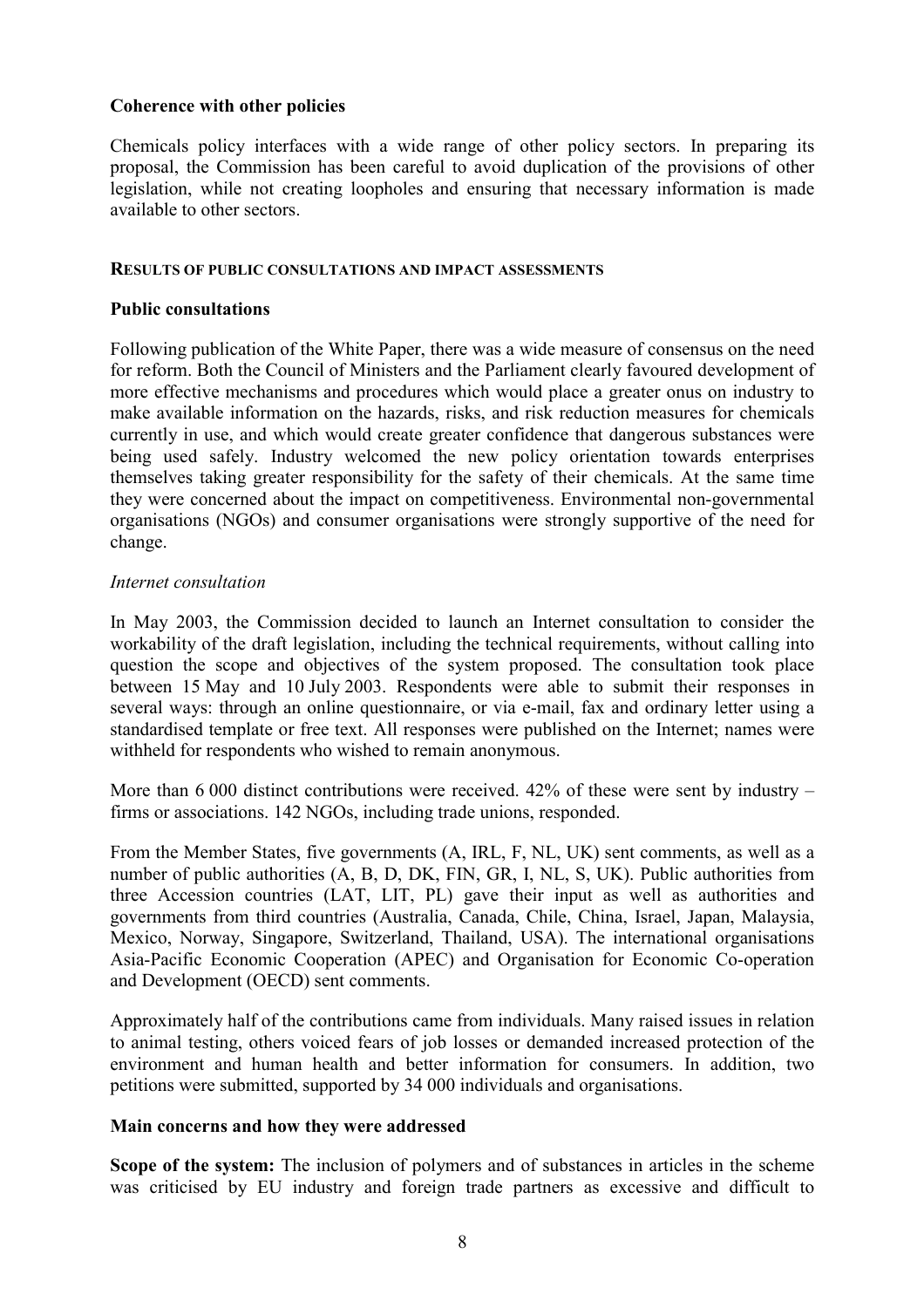implement. The requirement for all manufacturers, importers and downstream users to undertake chemical safety assessments was also criticised as going beyond the White Paper proposals.

- Polymers have been exempted from registration and evaluation, but may still be subject to authorisation and restriction. This may be amended by the Commission when sound scientific criteria have been developed for defining which polymers might be registered.
- Substances in articles have been addressed in a lighter way.
- The requirement to undertake chemical safety assessments has been considerably restricted.

**Legal certainty:** Industry feared that the duty of care would expose them to unlimited liability claims. They also raised concerns about the lack of an appeal mechanism in the Agency.

- Duty of care has been replaced by an explanation of the principles underpinning the Regulation.
- An appeal board has been included in the Agency.

**Costs:** Industry, some Member States and many foreign trade partners voiced concerns about excessive costs, in particular for low volume chemicals, downstream users and small and medium sized enterprises (SMEs).

- For downstream users, the requirement to undertake chemical safety assessments and produce chemical safety reports has been strictly limited.
- Registration obligations were simplified for 1-10 tonnes (no chemical safety reports need be submitted; testing requirements were reduced).
- Polymers (see above).
- Requirements for intermediates transported under strict control were reduced.

**Bureaucracy/ Powers of the Agency:** Many stakeholders criticised the fact that REACH was too bureaucratic and that the distribution of tasks (Member States and Agency) was too complex. They also expressed concerns that there would not be a harmonised approach to decision-making.

- Streamlined registration: the Agency will be solely responsible.
- Evaluation: the Agency will have a greater responsibility for the smooth running of the system and monitoring decision-making. The procedures have been restructured and made clearer.
- The system of chemical safety reports has been better co-ordinated with the already existing system of safety data sheets.
- The Agency now has boosted powers with regard to decisions on data sharing, research and development (R&D) exemptions and confidentiality.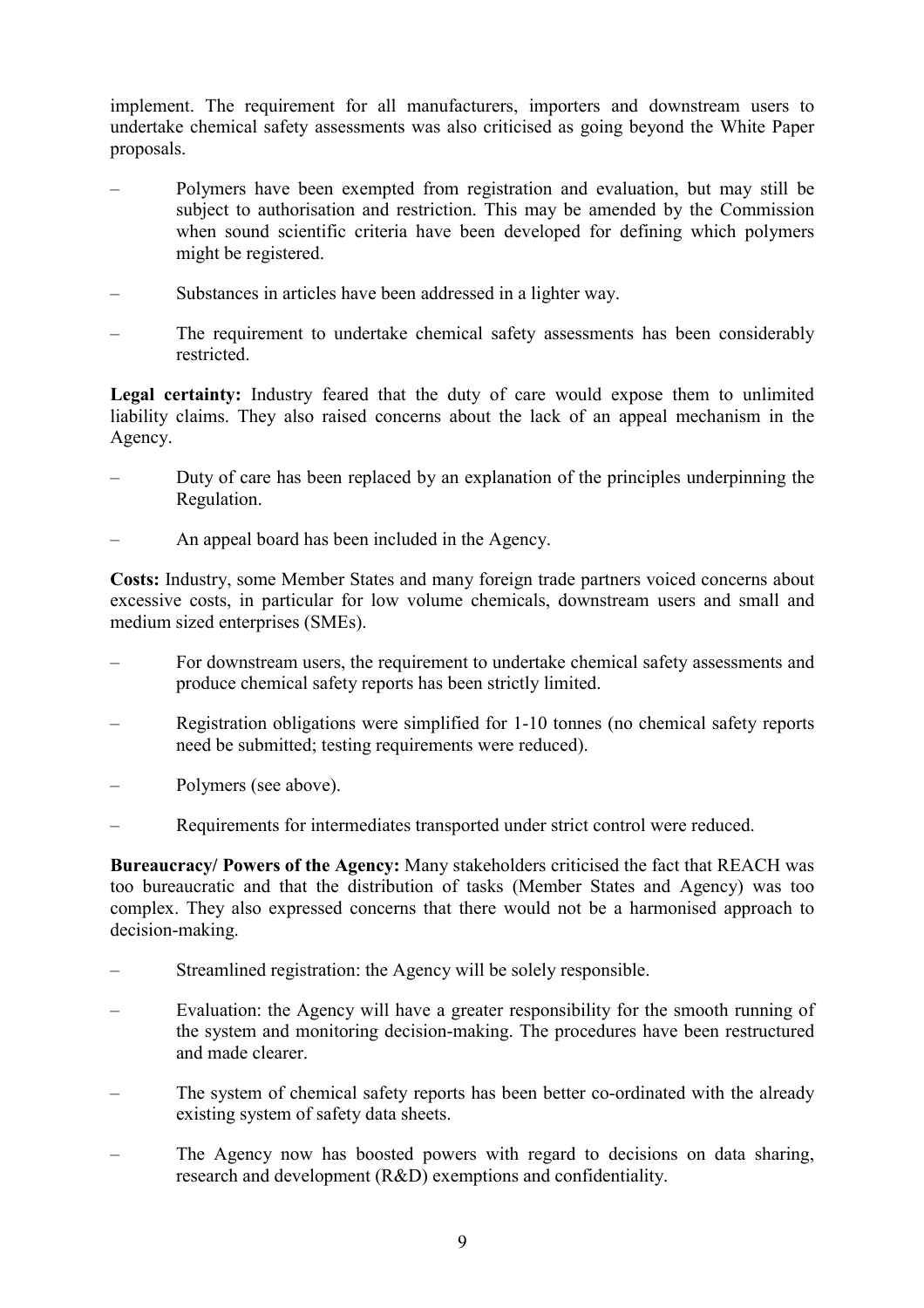**Confidentiality and right to information about chemicals:** Industry, in particular downstream users, has voiced concerns that they may be forced to disclose business secrets. NGOs have argued for a high level of transparency with regards to chemical composition of articles.

- Stricter protection of confidential business information: some types of information will always be treated as confidential, such as exact tonnage, customers' names etc. It will also be possible for companies to claim confidentiality if specific reasons are given and approved.
- All information that is non-confidential will be available on request (EC Regulation on public access), some items are published and freely available.

**Substitution:** NGOs, some branches of industry and some Member States have urged that there should be stronger provisions for substitution.

– There will be a clearer reference to substitution in the recitals and in the provisions on authorisation; companies will be encouraged to present substitution plans that will influence the authorisation decision.

**Animal testing:** Limiting animal testing has been one of the guiding principles in the drafting of the proposal. The Scientific Committee on Toxicology, Ecotoxicology and the Environment (CSTEE) voiced concerns that the animal tests envisaged would not yield sufficient information to avoid risks and stated that more tests would be necessary.

- Due to strong public pressure to limit animal testing, the number of tests has not been increased.
- To further reduce the need for animal testing without jeopardising human health and the environment, the use of qualitative or quantitative structure-activity relationship models, (Q)SARs, is encouraged; the text also clarifies that data sharing will be obligatory.

#### **Impact assessments**

Specific studies, notably in relation to the likely impact of the system proposed, were also initiated. The outcome of these are taken into account in preparing the impact assessment. As the proposal evolves, its impact will be monitored and followed up. Stakeholders will be involved in this exercise.

As regards the administrative aspects, the White Paper indicated that the administration of the new system would require the creation of a "central entity" which would have a key role in the management of REACH. The appropriate format of the "entity" was then considered to be the European Chemicals Bureau (ECB), part of the Joint Research Centre at Ispra, which would need to be enlarged to take on the extra tasks. Subsequent enquiry has raised serious doubts as to whether an enlarged ECB would be the most effective structure to meet the much increased demands of the new system. The Commission therefore undertook a feasibility study. Having carefully examined all elements, the Commission concluded that the establishment of a separate Agency is essential for the effective implementation of the proposed REACH system. Accordingly, the proposals provide for a new Agency. The interests of efficiency, continuity and optimum use of available expertise would point to Ispra as the most appropriate site for the Agency.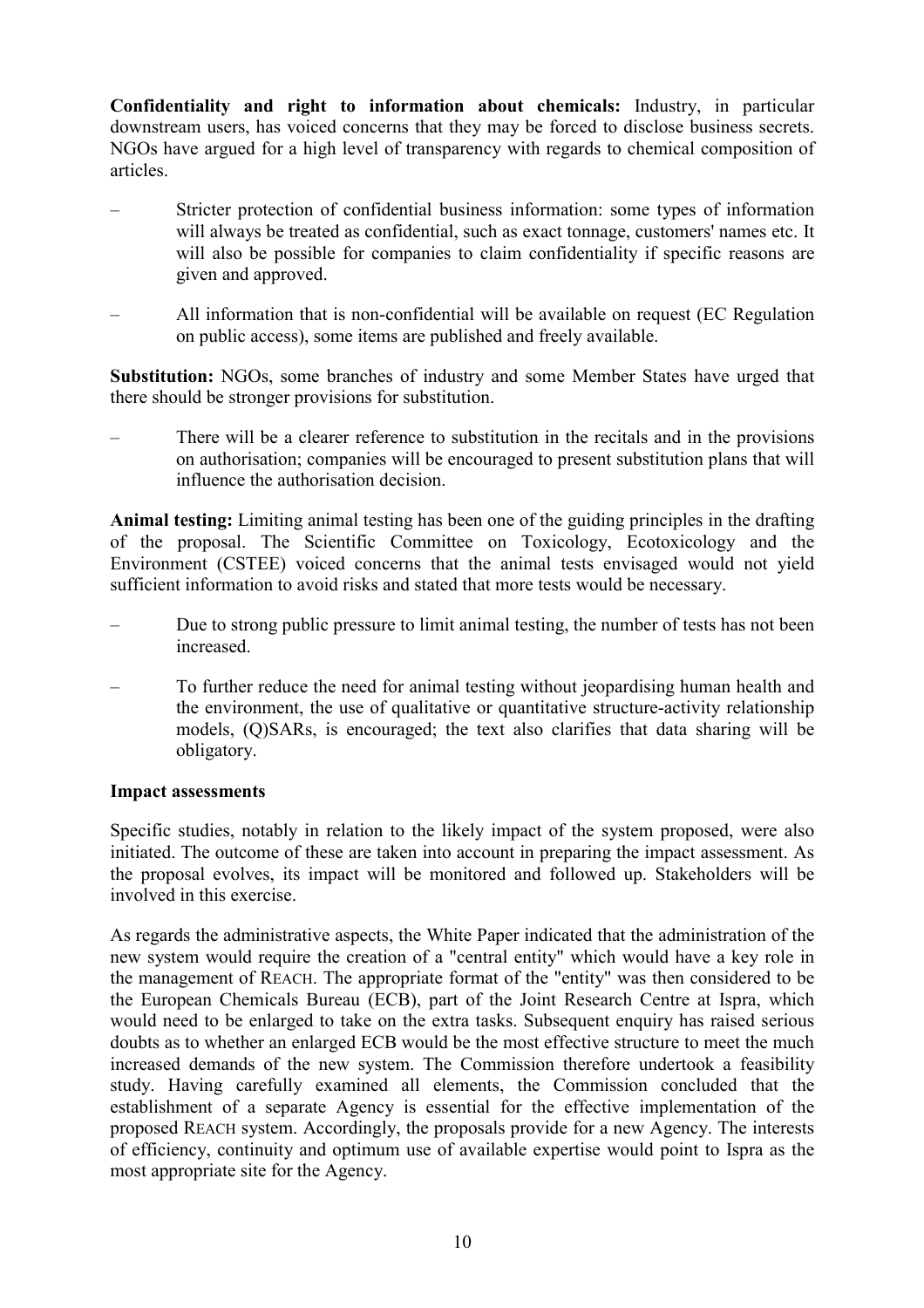## **Collection and use of expertise**

Following the publication of the White Paper, the Commission consulted widely with experts. This was done in the course of conferences, stakeholder working groups and in bilateral contacts between the services and stakeholders. The eight technical working groups convened by the Commission in 2001-2002 are of particular note in this regard. The consultation of relevant experts then continued throughout the drafting process.

#### **LEGAL ELEMENTS OF THE PROPOSAL**

#### **Legal basis**

Article 95 of the EC Treaty is the appropriate legal basis because of the need to ensure a level playing field for all economic actors in the internal market while at the same time ensuring a high level of protection of health and the environment.

The choice of this legal basis ensures that the requirements for substances are harmonised and that substances complying with those requirements benefit from free movement throughout the internal market. This rewards the efforts which will be required from economic actors to maintain the level of protection required by this Regulation. Moreover, as substances, whether on their own or in preparations or articles are goods circulating within the internal market, it is important that they can do so under harmonised requirements.

Moreover, Article 95 paragraph 3 requires a high level of protection to be sought for proposals concerning health, safety, environmental and consumer protection. The REACH Regulation falls within this remit; hence the use of this legal basis does not compromise the level of protection.

#### **Principles of subsidiarity and proportionality**

#### *Subsidiarity*

In considering the issue of subsidiarity in the sense of Article 5 of the EC Treaty, it should be taken into account that the present legislation on chemicals already provides for an extensive control over the classification, labelling, marketing and use of substances and preparations. The new Regulation will to a large degree replace several existing pieces of legislation and will extend it to areas that have hitherto not been adequately dealt with. The subsidiarity issue therefore only arises with regard to this extension.

As chemicals are being traded across borders and as many of them can lead to cross-border contamination, Member States cannot by themselves achieve the objectives of the proposal sufficiently. Community wide legislation is therefore appropriate. In this context, it should be recalled that the opinions of both the Council and the European Parliament call for a strong system of EU legislation in order to achieve a high level of protection of health and the environment while at the same time ensuring a level playing field for all economic actors in the Internal Market.

#### *Proportionality*

An important feature of the new legislation in terms of proportionality (Article 1, paragraph 3 of the proposal) is the fact that the responsibility for the safe management of the risks of chemical substances will be placed on industry. This will permit industry to apply risk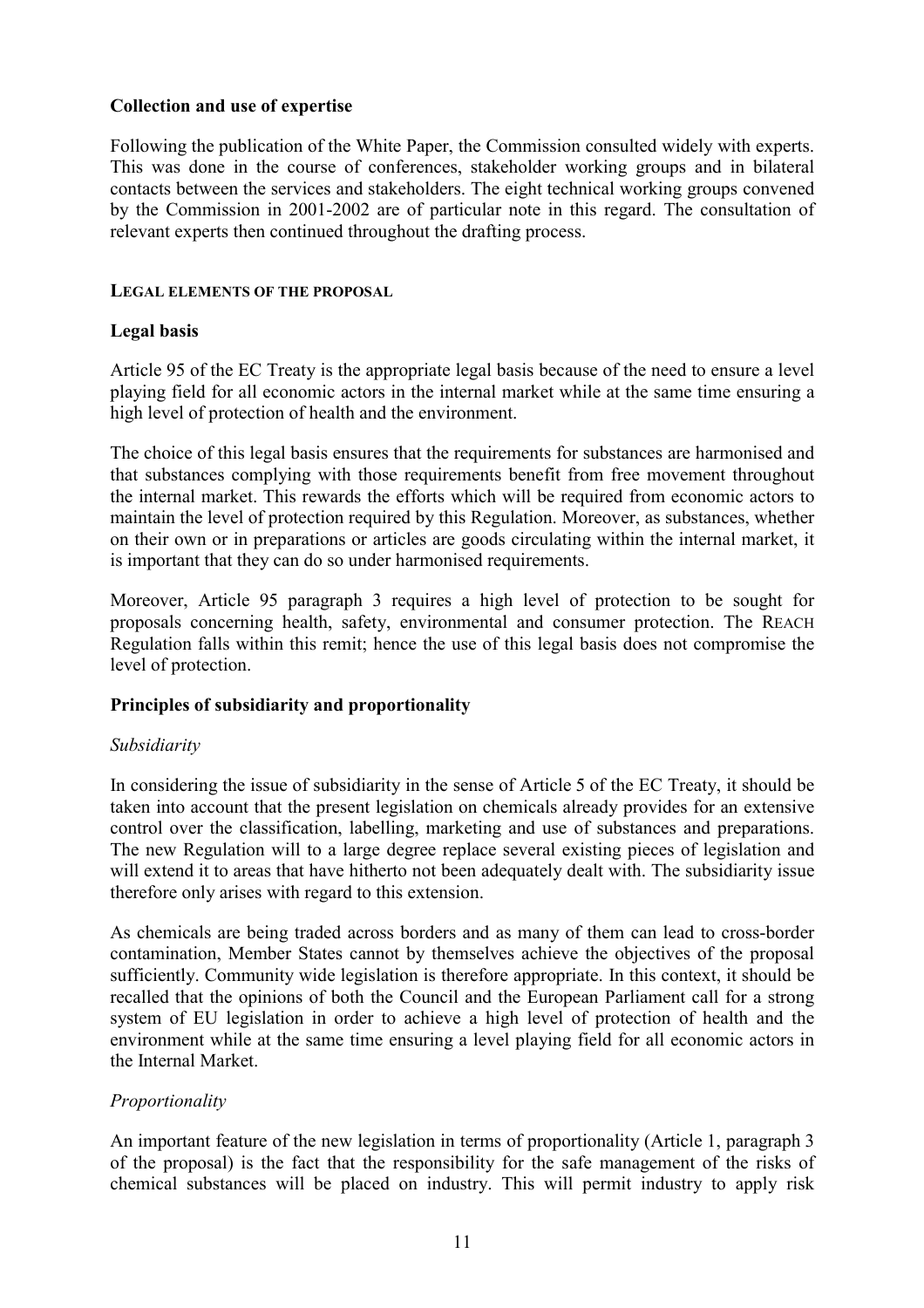reduction measures from an early point in the life-cycle of the substance concerned and thereby to avoid negative impacts on downstream users and customers. It will also permit Member State competent authorities to direct their resources towards evaluating the quality of the information submitted by industry rather than doing risk assessments themselves.

While the new legislation is designed to cover all those chemical substances that can lead to a certain exposure of citizens or the environment, great care has been taken to ensure that the new legislation does not overreach in terms of scope, costs and administrative burden. This is why the new legislation provides for a tiered approach for certain classes of chemical substances. This is in particular the case with regard to low tonnage substances or special uses (e.g. for research and development).

At the same time this tiered approach leads to a somewhat lighter regime in terms of cost and administrative burden from which SMEs will be able to benefit, without diminishing the protection of health and the environment.

## **Choice of legal instrument**

The use of a Regulation (that replaces some 40 existing Directives) is justified, as it will lead to the direct application of such legislation throughout the Community. In the area of technical legislation, this is a widely used technique that has already met with the support of Member States in other areas of Community competence<sup>1</sup>. It is all the more justified in the perspective of an enlarged Community that will soon comprise 25 Member States and will certainly benefit from homogenous and directly applicable rules throughout its territory.

## **INTRODUCTION TO THE PROPOSAL**

This proposal establishes the REACH system and creates a European Chemicals Agency. In a nutshell, REACH consists of the following elements:

- Registration requires industry to obtain relevant information on their substances and to use that data to manage them safely.
- Evaluation provides confidence that industry is meeting its obligations and prevents unnecessary testing.
- Risks associated with uses of substances with properties of very high concern will be reviewed and, if they are adequately controlled, or if the socio-economic benefits outweigh the risks and there are no suitable alternative substitute substances or technologies, then the uses will be granted an Authorisation.
- The Restrictions procedure provides a safety net to manage risks that have not been adequately addressed by another part of the Reach system.

The **Agency** will manage the technical, scientific and administrative aspects of the REACH system at Community level, aiming to ensure that the REACH system functions well and has credibility with all stakeholders.

 $\overline{a}$ 

<sup>&</sup>lt;sup>1</sup> See the recent Regulation (EC) No 178/2002 on Food Law, as well as the Commission's recent proposals for Regulations on Fertilisers (COM(2001) 508), Detergents (COM(2002) 485) and Drug Precursors (COM(2002) 494).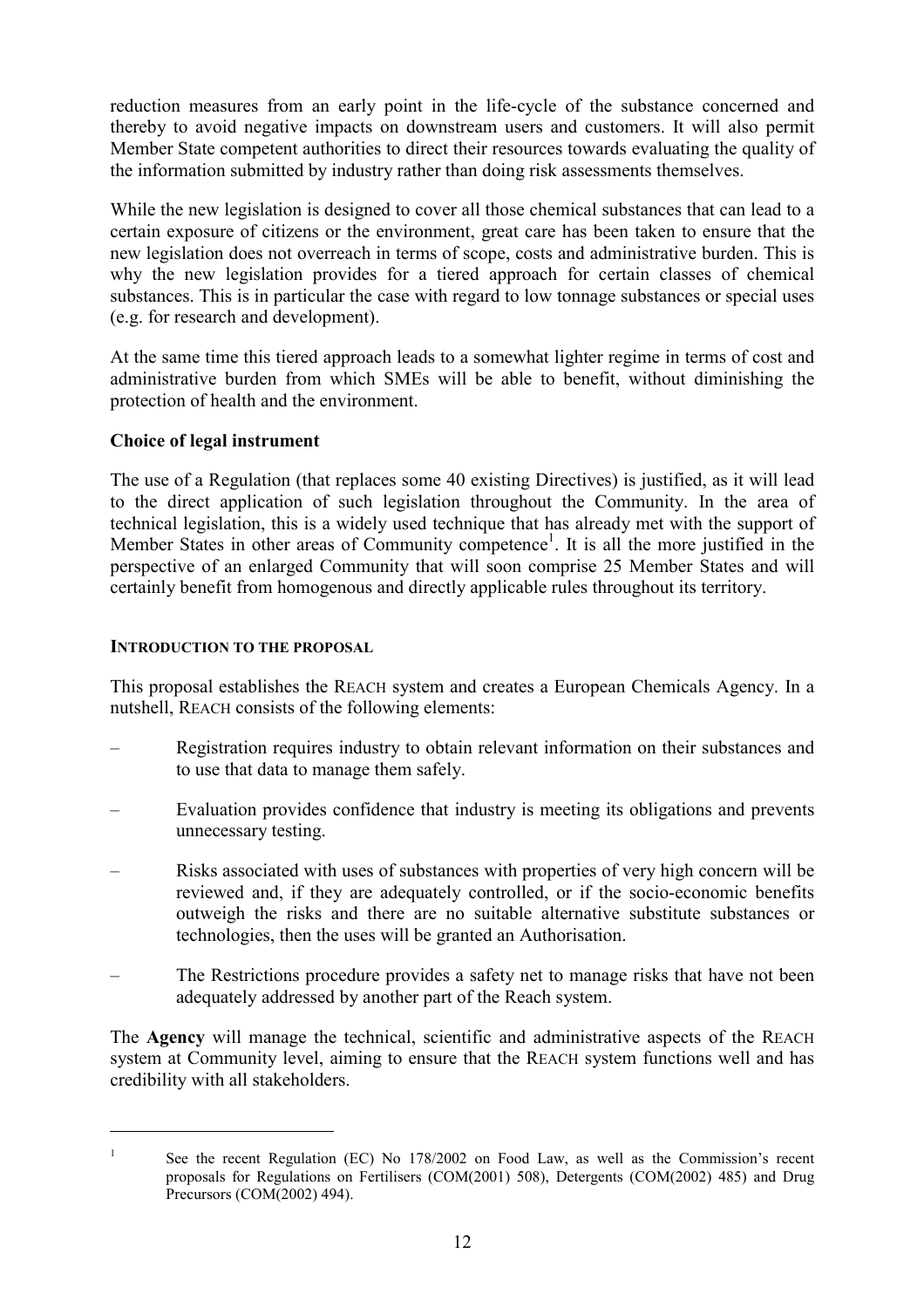## **1. REASONS AND OBJECTIVES**

#### **1.1. General Issues: Subject matter, scope and definitions**

This sets out the scope of the REACH system and defines the terms used throughout the Regulation, and explains the principles on which the Regulation is based.

#### **1.2. Registration**

There is a general obligation to register substances manufactured or imported in quantities starting at 1 tonne. Failure to register means that the substance cannot be manufactured or imported.

The registration provisions oblige manufacturers and importers of substances to obtain, where necessary by performing new tests, knowledge on the substances they manufacture or import and to use this knowledge to ensure responsible and well informed management of the risks which the substances may present.

Manufacturers and importers shall address the risks of any use identified to them by their downstream users. A downstream user has the right not to identify a use, in which case he would have responsibility for performing a chemical safety assessment. Conversely, the manufacturer is not obliged to supply a substance for a use that he feels he cannot support. For purposes of enforcement as well as for reasons of transparency, the registration information is to be submitted to the authorities.

The Regulation exempts certain substances that are adequately regulated under other legislation or that generally present such low risks as not to require registration.

Registration requires submission of a technical dossier containing information on the substance and information on risk management measures, as well as – starting at 10 tonnes – the chemical safety report that documents the choice of these measures. The information requirement is modulated by tonnage, since this gives an indication of the potential for exposure. There are provisions on generation of information, which aim to ensure that it is of acceptable quality. To reduce costs for industry and authorities, it provides for joint submission of data.

For the registration of substances in articles, a special regime applies: in the interests of proportionality and, on the one hand, bearing in mind the millions of articles placed on the market in the EU and, on the other hand, the potential some of them may have to cause harm to human health and the environment, certain substances incorporated into articles have to be registered. This is required when the substance in question has hazardous properties and is intended to be released from the article. For substances that are released incidentally to the use of the article, a simple notification is required, on the basis of which the Agency may request a registration. The volume thresholds are as for any substance manufactured in, or imported into, the EU and apply per article type.

These requirements for certain substances in articles are necessary because of their potential impact on human health and the environment. It should be noted that no declaration of contents in articles is required from importers. The provisions place the same duties on importers and EU manufacturers of articles.

The enforcement activities of the authorities in regard to these provisions is largely expected to focus on cases where there is evidence that a substance released from articles is causing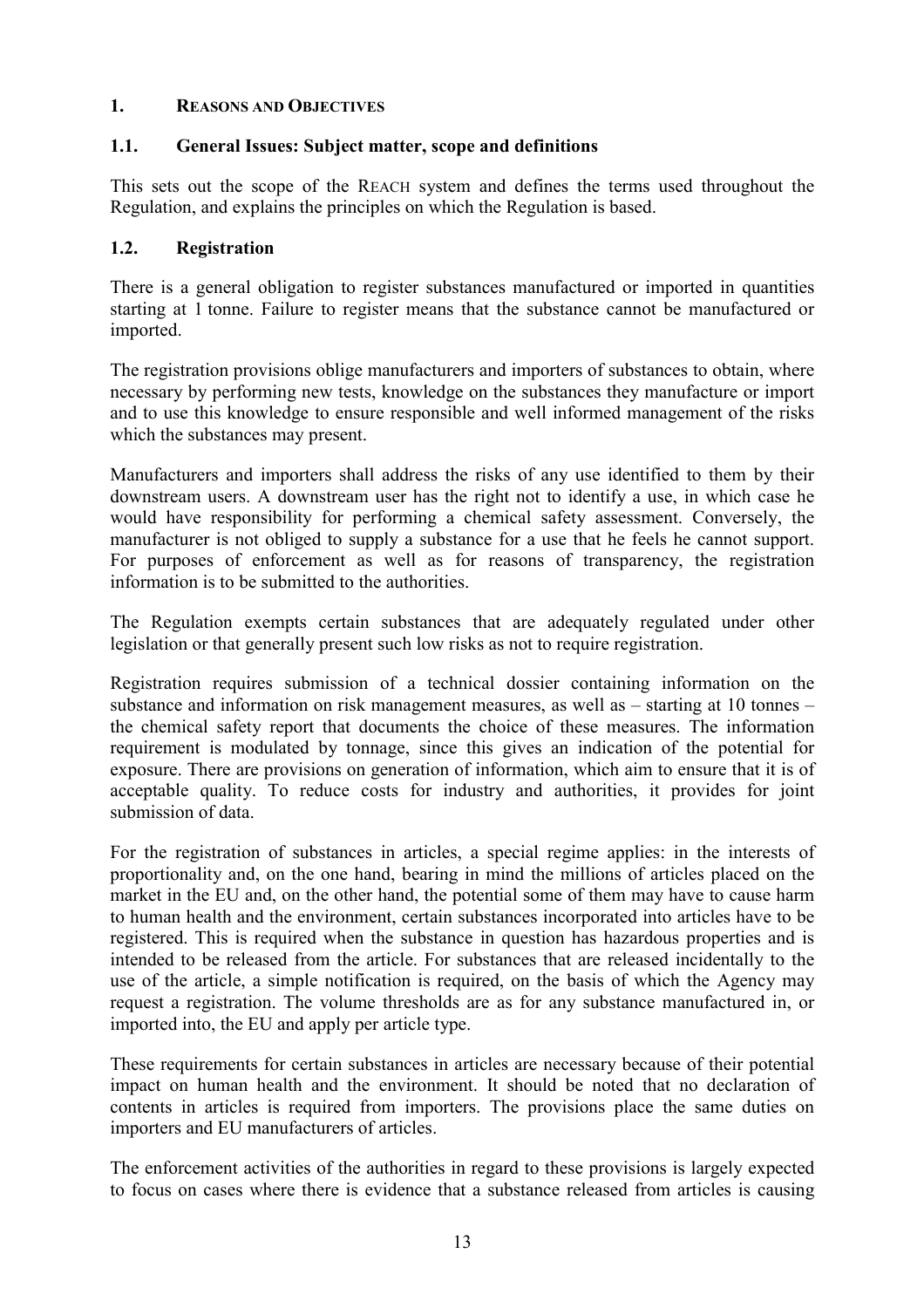adverse effects on human health or the environment. Guidance will be developed by the Agency to assist producers and importers of articles, and the competent authorities, in implementing these provisions.

Polymers are exempted from the requirement to register. The Commission may introduce certain polymers into the requirement to register following a report on the risks posed by polymers in comparison with other substances and the need, if any, of registering certain types of polymers, taking account of competitiveness and innovation on the one hand and the protection of health and the environment on the other. A limited form of registration is required for certain isolated intermediates. A distinction is made between those intermediates that do not leave the site on which they are used, and those that are transported between sites under controlled conditions. In the latter case, where more than 1 000 tonnes are transported, as the risk of exposure is potentially slightly higher, more information is required.

There are a number of common provisions for all registrations, including the procedure for the Agency to manage registrations. Given that tens of thousands of registrations are expected, a simple completeness check will be performed. If the registration is not rejected within a set deadline, then industry may begin or continue to manufacture or import the substance.

In order to facilitate the transition to the REACH system, provisions are contained that phase in the registration requirements for substances that are already on the Community market. Finally, notifications under Directive 67/548/EEC are considered to be registrations, since such notifications provide a comparable level of information.

## **1.3. Data sharing and avoidance of unnecessary animal testing**

A number of rules regarding data sharing are set out in order to reduce testing on vertebrate animals and to reduce costs to industry. Relevant data are to be shared, in exchange for payment. For phase-in substances, a system is established to help registrants to find other registrants with whom they can share data. They are then required to share data.

## **1.4. Information in the supply chain**

The information through the supply chain provisions ensure that all users of substances have the information they need to use them safely. This requires information to be passed both up and down the supply chain, and between all actors in that supply chain. The primary tool for information transfer is the safety data sheet, as set out in Annex Ia. The REACH regulation replaces the current Safety Data Sheets Directive (91/155/EEC).

## **1.5. Downstream Users**

These provisions oblige downstream users to consider the safety of their uses of substances, based primarily on information from their supplier, and to take appropriate risk management measures. They also allow authorities to have an overview of the uses of a substance as it moves through the supply chain and so can, if necessary, request further information and take appropriate measures.

For an identified use, a downstream user may use the risk management measures prepared by the manufacturer or importer but he must satisfy himself that the relevant exposure scenarios are consistent with his use and that he has implemented all the relevant risk management measures. Guidelines will be developed to ensure that this process is manageable, in particular for small and medium enterprises.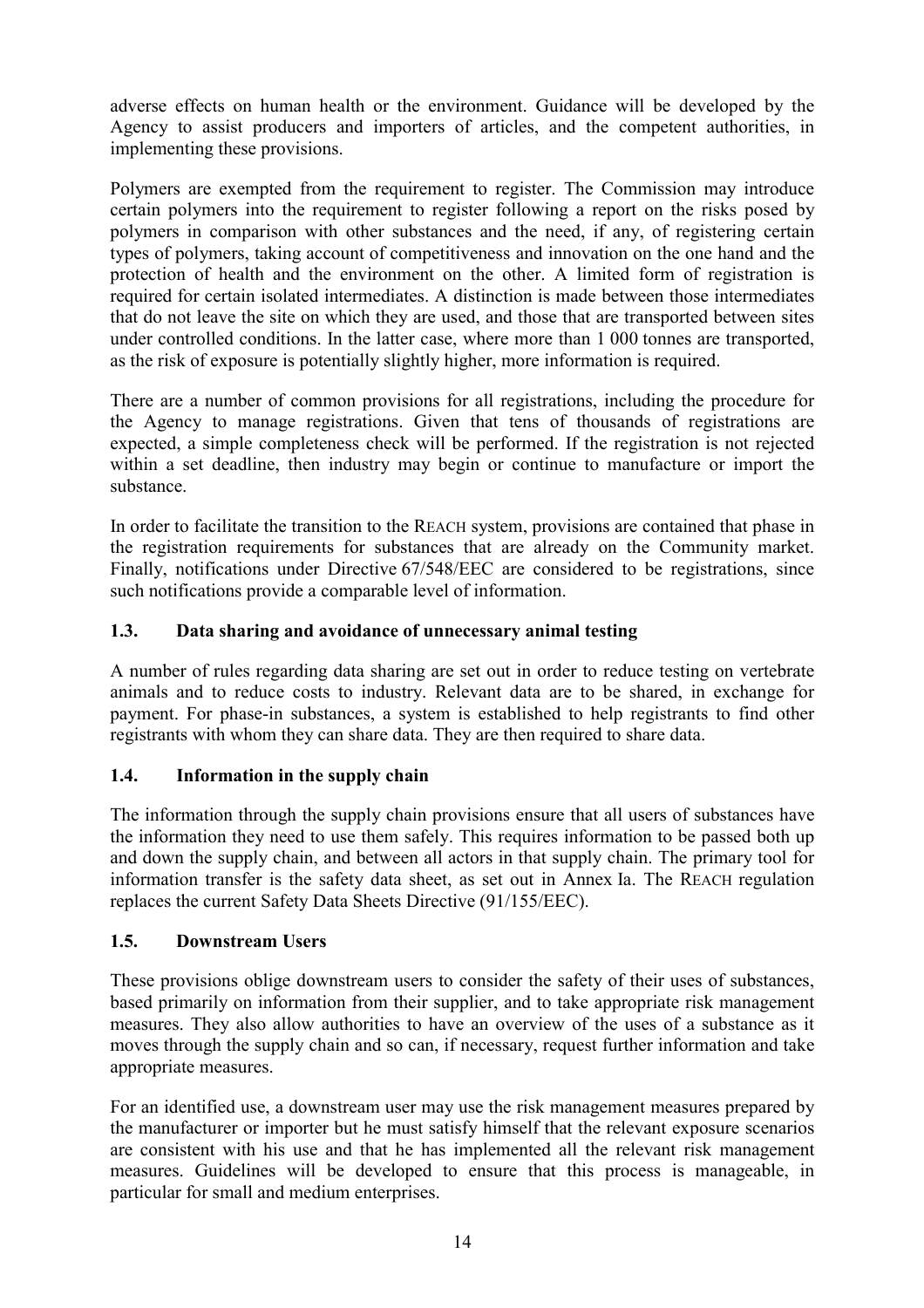If a downstream user is using a substance in a way not covered by a manufacturer's or importer's chemical safety assessment (including incorporating it into an article) or if he intends to use different risk management measures, then he must send a short report to the Agency. This enables authorities to monitor the unidentified uses and could lead them to evaluate substances having unintended uses giving rise to concern.

Downstream users are not required to submit chemical safety assessments to the authorities because the administrative burden on both industry and authorities would be disproportionate. Furthermore this would require an obligation on downstream users to resubmit all updated safety assessments.

## **1.6. Evaluation**

There are two types of evaluation:

- dossier evaluation which is twofold again:
	- one aim is to prevent unnecessary animal testing. Therefore the regulation requires authorities to examine proposals for testing in order to check the quality before a test is performed and to prevent the same animal test to be performed repeatedly;
	- furthermore, the regulation gives authorities the task to check compliance of registration dossiers with the requirements of the registration title;
- substance evaluation: provides a mechanism for an authority to require industry to obtain and submit more information in case of suspicion of a risk to human health or the environment.

To promote a consistent approach, the Agency will develop guidance on prioritisation of substances for evaluation. Member States then prepare rolling plans of the substances that they wish to evaluate. There is a procedure for resolving disagreements over which Member State should evaluate any substance.

When a draft decision is prepared by a Member State competent authority requiring further information on a substance, it must be accepted by other Member State competent authorities through a written procedure. The Agency is given responsibility for assuring the consistency of such decisions at the draft stage and takes those decisions when agreement is reached between Member States.

Evaluation may lead authorities to the conclusion that action should be taken under the restrictions or authorisation procedures in REACH, or that information should be passed to other authorities responsible for relevant legislation. The common feature of these regulatory activities is that they rely on good data. The evaluation process will ensure that such data is provided and made available to the relevant bodies by the Agency.

## **1.7. Authorisation**

An authorisation system for uses of substances and the placing on the market of substances for such uses is established for the substances of very high concern. The substances selected for the authorisation system have hazardous properties of such high concern that it is essential to regulate them through a mechanism that ensures that the risks related to their use are assessed, weighed and then decided upon by the Community prior to actual use. This is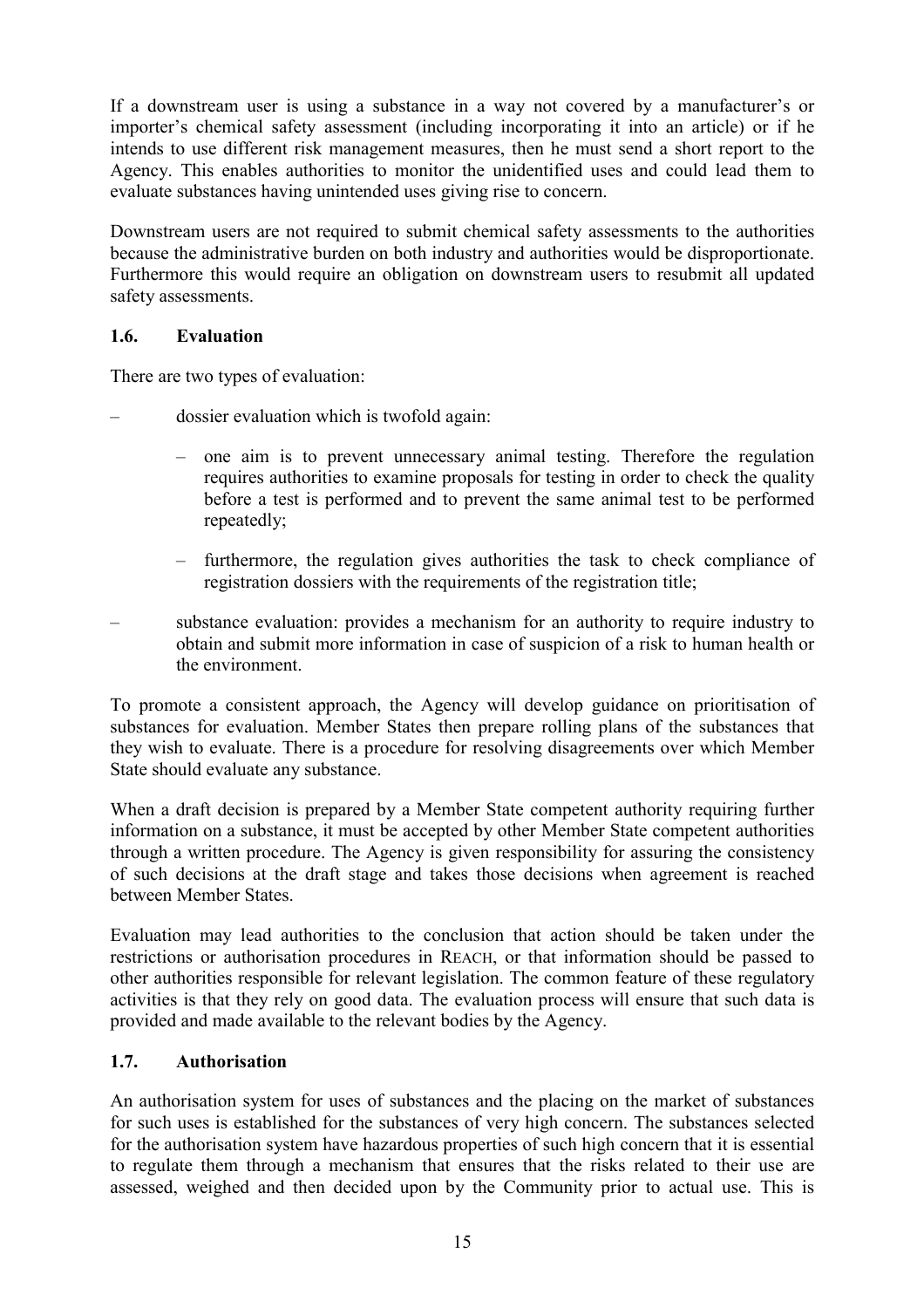justified because the effects of CMRs category 1 and 2 on humans are generally so serious and cannot normally be reversed so that such effects have to be prevented rather than remedied, and because PBTs/vPvBs accumulate in living organisms, so that accumulation would already have taken place and could not be reversed if regulatory action were only taken *a posteriori*. The same applies to the other substances of equivalent concern that may be made subject to authorisation on a case-by-case basis.

In line with the general REACH approach, the requirements for the applicants under the authorisation approach are risk-based, as he has to demonstrate that the risks related to the use of the substance concerned are adequately controlled or that they are outweighed by socio-economic benefits.

Thus, the authorisation provisions ensure that risks from the use of substances with properties of very high concern are either adequately controlled or authorised on socio-economic grounds, taking account of available information on alternative substances or processes, in which case the authorisations will normally be time-limited. Substances of very high concern are defined as: substances that are category 1 and 2 carcinogens or mutagens; substances that are toxic to the reproductive system of category 1 and 2; substances that are persistent, bioaccumulative and toxic or very persistent and very bioaccumulative; and substances such as endocrine disrupters which are demonstrated to be of equivalent concern.

The authorisation provisions require those using or making available substances with properties of very high concern to apply for an authorisation of each use within deadlines set by the Commission. Deadlines shall be set for a number of substances at a time. These are normally those that are considered to pose the greatest current risk, in accordance with the criteria identified in the text. The intent is that those selected should be those with the 'Highest Expected Regulatory Outcome' (HEROs).

The burden of proof is placed on the applicant to demonstrate that the risk from the use is adequately controlled or that the socio-economic benefits outweigh the risks. Downstream users may use a substance for an authorised use provided they obtain the substance from a company for whom an authorisation has been granted and that they keep within the conditions of that authorisation. Such downstream users shall have to inform the Agency of this fact. This is so that the authorities are fully aware of how and where substances of very high concern are being used.

## **1.8. Restrictions**

The restrictions provisions enable risk reduction measures to be introduced across the Community where this is shown to be necessary. The restrictions provisions act as a safety net for the whole REACH system as well as for the Community legislation as a whole because any substance on its own, in a preparation or in an article may be subject to Community-wide restrictions if a risk needs to be addressed*.*

Proposals for restrictions may consist of conditions for the manufacture, use(s) and/or placing on the market of a substance or of the prohibition of these activities if necessary. They shall be prepared by Member States or the Commission in form of a structured Dossier. This Dossier is required to demonstrate that there is a risk to human health or the environment that needs to be addressed at Community level and to explore the options for managing that risk.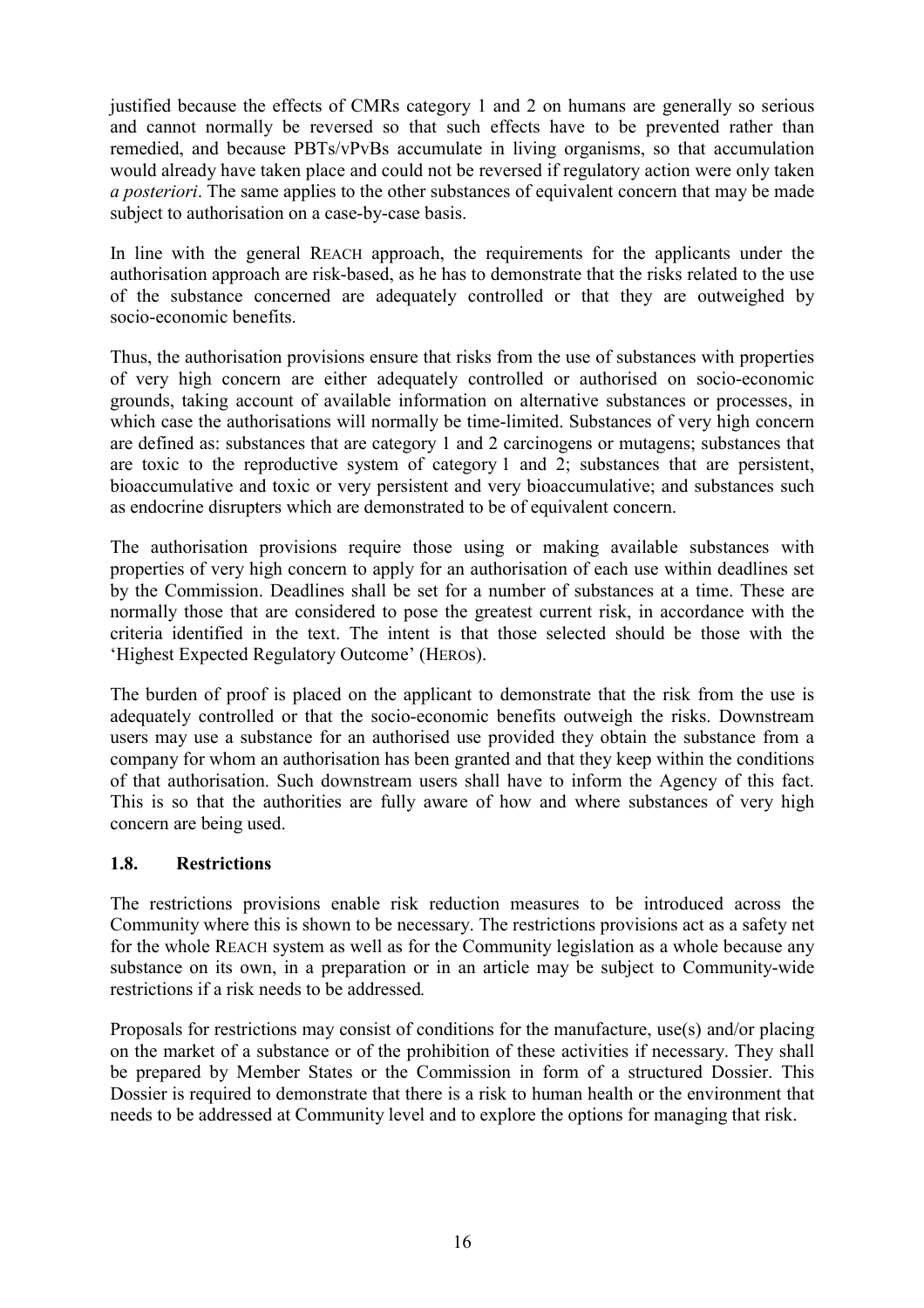The restrictions provisions are the result of a balance of the need to ensure that action is taken where required as rapidly as possible, to provide a sound scientific basis for any restriction and to enable all interested parties to participate in the procedure.

Up to now, Directive 76/769/EEC as amended approximated the laws governing the restrictions in the Member States.. The current restrictions are now taken over in a recast version as a starting point for the new restrictions procedure.

## **1.9. European Chemicals Agency**

These provisions create the European Chemicals Agency (Agency) to manage the technical, scientific and administrative aspects of the REACH system, and ensuring consistency of decision making, at Community level.

The Agency manages the registration process, plays a key role in ensuring consistency of evaluation, provides criteria to guide Member States' selection of substances for evaluation and takes decisions requiring further information on substances under evaluation. It also provides opinions and recommendations in the authorisation and restriction procedures and has duties with regard to confidentiality.

In its White Paper on the strategy for a future chemicals policy, the Commission proposed to create a central entity to administer the REACH system and provide scientific and technical support. It also proposed a feasibility study on this entity. This study considered two main options for the structure of the entity: an enlarged European Chemicals Bureau (ECB) within the Commission's Joint Research Centre and an independent central agency. The study concluded that an independent central agency offered a number of advantages over an enlarged ECB.

The first advantage of the Agency is that it can use income from fees to fund staff posts whereas an enlarged ECB could not. The ECB would have to receive the fees into a dedicated line in part B of the Community budget. The other advantages are set out in the White Paper on European Governance<sup>2</sup>, which notes that regulatory agencies:

- improve the way rules are applied and enforced across the Union. The work of the Committees, the Secretariat and the Forum will meet this goal,
- increase the visibility for the sector concerned. The existence of a separate, independent body provides a clear focus for discussions and so raises the profile of the sector,
- have an advantage in drawing on highly technical sectoral know-how. The Agency, in particular the Committees, the Secretariat and the Forum, provide a structure to use this know-how,
- offer cost savings to business. The Agency has a clearly defined role and so can focus on developing the most cost-effective methods and so limit the fees charged to industry,

 $\overline{a}$ 

<sup>&</sup>lt;sup>2</sup> COM(2001) 428 final, 25.7.2001.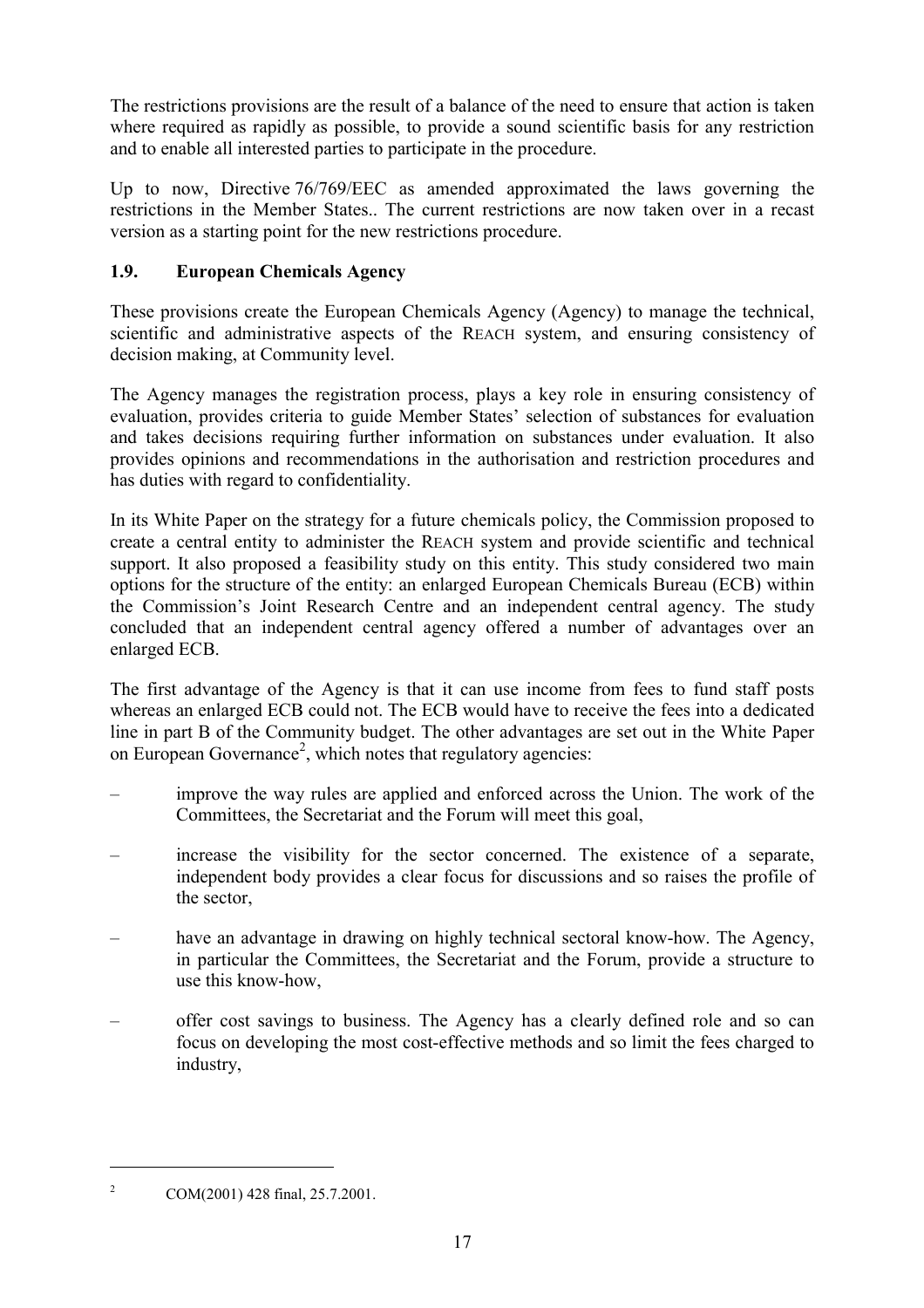– allow the Commission to focus on its core tasks. The task of the Agency is the technical implementation of Reach and this is not appropriate for a Commission service.

The main advantage of an enlarged ECB would be short-term continuity. However, this alone does not outweigh the advantages of an independent Agency which will operate in the long-term. Accordingly, the Agency option was chosen.

In designing the structure of the new Agency, the Commission considered the experience with existing agencies in other fields, in particular those in related fields. It also followed the principles set out in its recent Communication<sup>3</sup> on the operating framework for European Regulatory Agencies. The European Agency for the Evaluation of Medicinal Products (EMEA) provided the most useful model because it is the regulatory agency whose role is closest to that of the proposed chemicals Agency, in that it deals with a continuous stream of products requiring evaluation and that there are established Member States' competent authorities (CAs). The European Food Safety Authority (EFSA) model has provided some useful elements for this proposal but it differs from the proposed chemicals Agency in that a significant part of its role is to deal with specific problems as they arise and in an area where not all Member States have long-standing national authorities. A number of new elements have also been developed to address the specific nature of the chemicals sector.

The Agency will be the public face of the new REACH system and will be a key player in ensuring that the system has credibility with all stakeholders and the public.

The Agency will comprise the following elements:

- a Management Board of 15 members,
- an Executive Director, reporting to the Management Board,
- a Committee on risk assessment, a Committee on socio-economic analysis and a Member State Committee. These Committees may be asked to provide opinions under the evaluation, authorisation and restriction procedures. Each Member State may nominate a member to each Committee,
- a Forum for exchange of information on enforcement activities. This Forum implements the White Paper proposal to create a network of enforcement authorities. The tasks of the Forum are essentially a continuation of those previously undertaken by an informal network of Member States authorities. Work in this area would benefit from operating in a more formal framework. Each Member State shall nominate a member to the Forum,
- a Secretariat that will provide technical, scientific and administrative support for the Committees. It will also undertake a number of tasks without reference to the Committees. Involving the Committees would overburden them and would provide no added value,
- a Board of Appeal that will consider any appeals against the decisions of the Agency.

 $\overline{a}$ 

<sup>&</sup>lt;sup>3</sup> COM(2002) 718 final, 11.12.2002.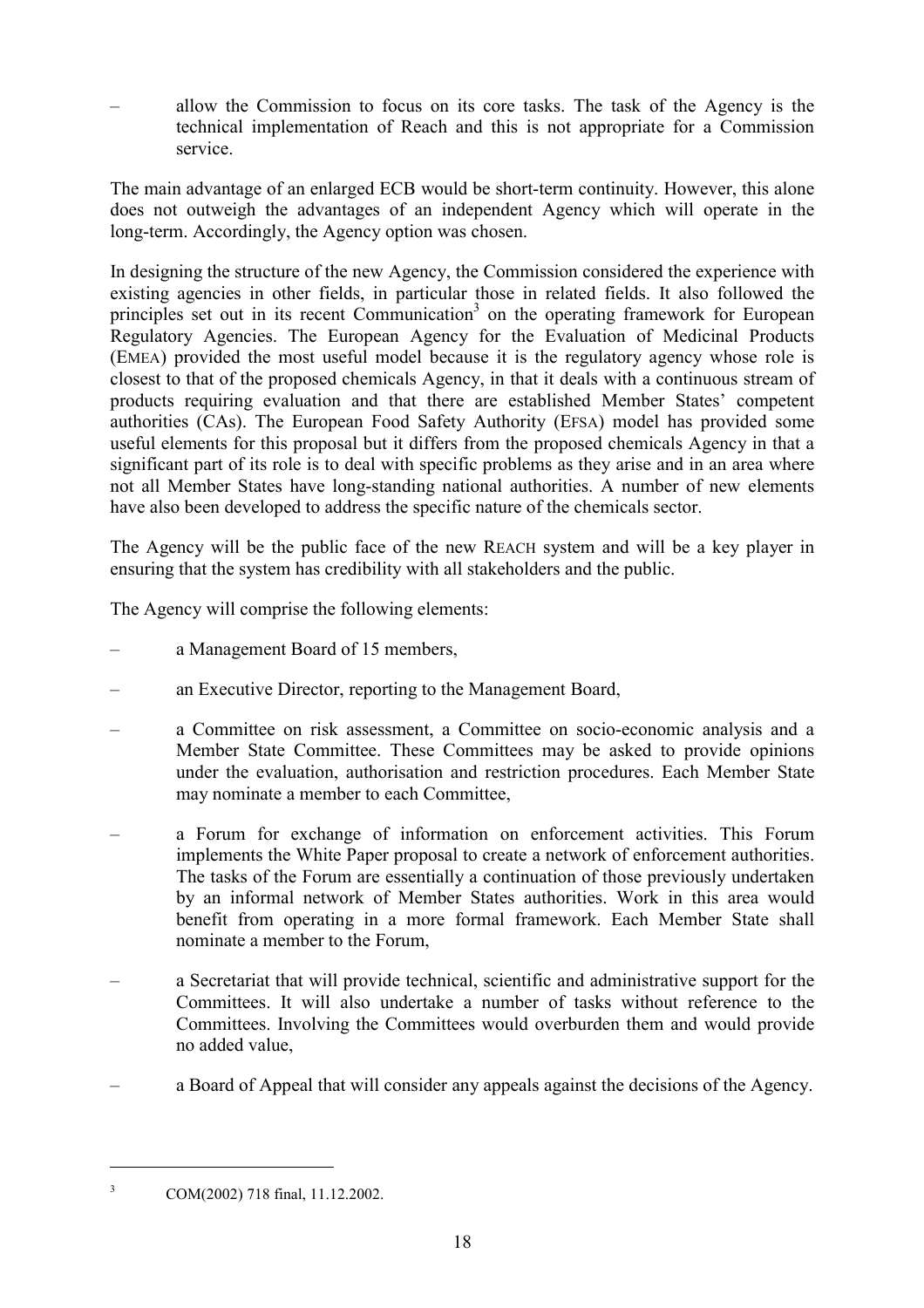Accession countries, on joining the European Union, will be represented on the Management Board, Committees and Forum on the same basis as existing Member States.

## **1.10. Classification and Labelling Inventory**

The provisions for a classification and labelling inventory ensure that classifications (and consequent labelling) of all dangerous substances manufactured in, or imported into, the EU are available to all to ensure the smooth running of the REACH system. Industry will be required to include all its classifications on the inventory. Any divergences between classifications of the same substance should be removed over time either through co-operation between notifiers and registrants or by EU harmonisation. EU harmonised classifications will only be required for the following properties: Substances that are category 1, 2, and 3 carcinogens, mutagens or toxic to the reproductive system; or respiratory sensitisers.

## **1.11. Information**

These provisions ensure non-confidential information on chemicals is available, for example to allow those exposed to chemicals to make decisions on the acceptability of the related risks. This is done in such a way that the interests of the public's 'right to know' is balanced with the need to keep certain information confidential.

## **1.12. Competent authorities**

These provisions require that there are authorities in each of the Member States with the competence and resources necessary to fulfil the tasks allocated to them.

## **1.13. Enforcement**

These provisions ensure that all Member States take a broadly common approach to enforcement of the Regulation.

## **1.14. Transitional and final provisions**

These provisions ensure that the Regulation enters into force in a practical and effective way. The provisions ensure a smooth start-up as well as introducing the provisions of the Regulation in such a way that the current levels of protection are not reduced.

## **2. CONTENT OF THE REGULATION**

## **2.1. General Issues**

## *Article 1 – Subject matter*

This sets out the purpose of this Regulation, namely to ensure the effective functioning of the common market for chemical substances, whilst ensuring that human health and the environment are not adversely affected by the manufacture or use of chemicals under reasonably foreseeable conditions. This Regulation is underpinned by the precautionary principle whose conditions of application are outlined in the Communication from the Commission on the precautionary principle (COM(2000) 1 final).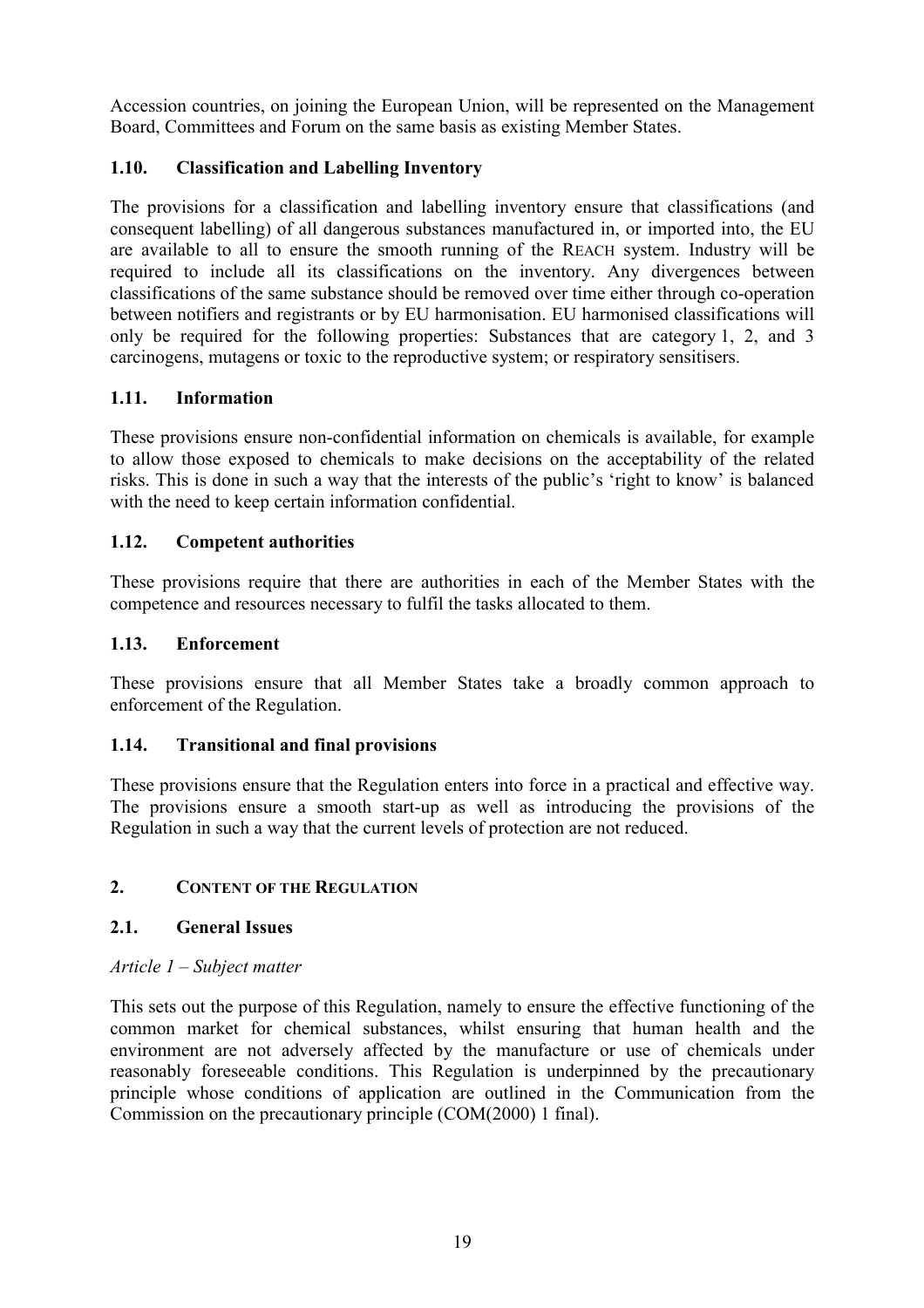## *Article 2 - Scope*

Radioactive substances are excluded from the scope because they are addressed by other legislation. Substances under customs supervision which are in temporary storage, in free zones or free warehouses with a view to re-exportation or in transit are not used within the meaning of REACH and so are also excluded. Non-isolated intermediates are not within the scope. REACH provides information on substances that will support the operation of worker protection and transport legislation, which operate unchanged.

## *Article 3 – Definitions*

The essential terms in this Regulation are defined.

## **2.2. Registration of substances**

## *Article 4 – Scope*

This Article exempts substances in applications for which other legislation requires adequate information. Substances listed in Annex II are exempted as their properties and risks are considered to be adequately well known. This follows historical precedent in existing EU legislation. Most of the categories of substance in Annex III are exempted because their risks will be addressed through the assessment of other registered substances. Registered substances which have been exported from the Community and which are subsequently re-imported (e.g. in preparations) are exempted from registration provided that the re-importer possesses the information for the management of the risks as required by the Regulation. Finally, information is required for certain intermediates. This is addressed in Chapter 4.

## *Article 5 – General obligation to register substances on their own or in preparations*

This Article lays down the basic obligation to submit a registration to the Agency as the central receiving authority in the Community. The obligation is imposed for manufacturers and importers established within the Community who manufacture or import a substance in quantities starting at 1 tonne per year. Below this quantity, there is no requirement to submit information, in view of the more limited potential for exposure and the workability of the system. Creating a manufacture-based system eliminates current problems with the re-import of notified substances and assists worker protection. Monomers have to be registered as any other substance, even if they are used as intermediates, and it is clarified that the lighter rules on intermediates do not apply to them. This is necessary because the polymers resulting from their use as intermediates are not subject to registration. Moreover, this article requires the registration of certain monomers and other substances, which are not yet registered and are present in proportions of more than 2% in polymers.

## *Article 6 – General obligation to register substances in articles*

This Article places a duty on producers and importers of articles to register the substances incorporated in them if they meet the criteria for classification as dangerous, are intended to be released during normal and reasonably foreseeable conditions of use, and are present in the article type in quantities of 1 tonne or more per year. The registration requirements will follow those for the different thresholds as laid out in Article 9.

Manufacturers or importers shall also notify the Agency of certain specified information if substances contained in articles meet the criteria for classification as dangerous, are known to be released during normal and reasonably foreseeable conditions of use even though this is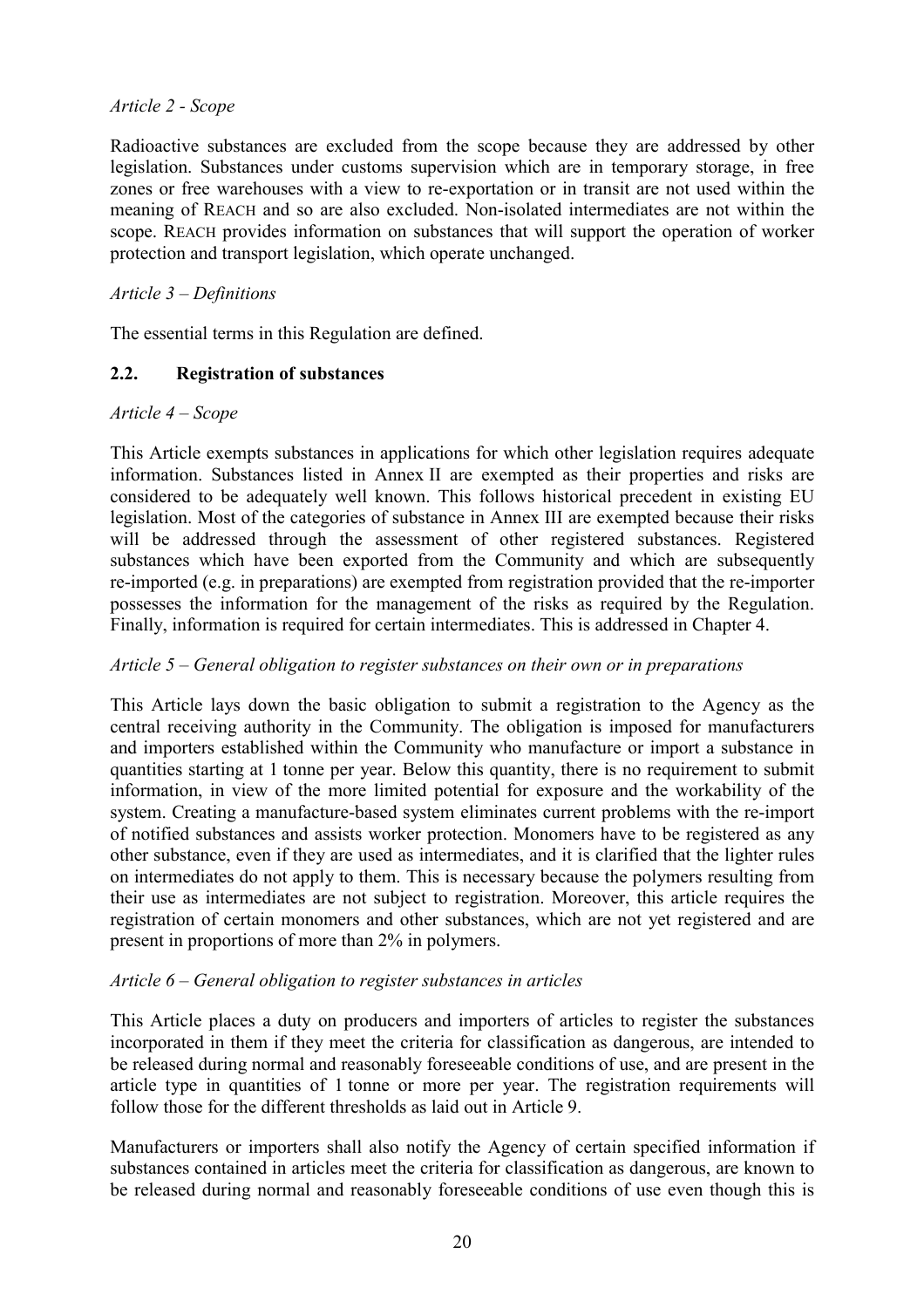not an intended function of the article in quantities that may adversely affect human health or the environment, and are present in the article type in quantities of 1 tonne or more per year. The Agency shall be able to require the producers and importers concerned to register such notified substances.

To assist enforcement authorities, including customs authorities in the implementation of this Article and to promote consistency, express provision is made for further legislation to be developed.

## *Article 7 – Exemption from the general obligation to register for product and process orientated research and development (PPORD)*

To promote innovation, substances used for product and process orientated research and development (PPORD) are exempted. This exemption shall be for up to 5 years and apply to the quantity of substance being used for PPORD and a limited number of listed customers. Certain information has to be provided to the Agency. The Agency shall be responsible for checking the information provided as well as imposing any relevant conditions. The exemption period may be extended by the Agency for up to a further 5 years upon application as long as this can be justified by the programme of research and development. In the case of development of medicinal products, extension is possible for up to 10 years. Competent Authorities in Member States in which the manufacture, import or PPORD takes place shall be provided with all information submitted in notifying a request for a PPORD exemption. The Agency shall take into account the views of the Competent Authorities concerned when making decisions on PPORD exemptions or extensions.

There is no need for a separate explicit exemption for scientific research and development below one tonne per year because production, import and use of substances, including for such purposes, up to a volume of one tonne per year is already outside the scope of the registration obligation.

## *Article 8 – Substances in plant protection and biocidal products*

These substances are deemed registered only in as afar as they are used for biocides and plant protection products because the relevant legislation requires the submission of substantial information. Downstream users, who employ these substances as biocides or plant protection products are deemed to be making an identified use within the meaning of REACH. However, if a downstream user makes another, unidentified, use of such a substance, he shall report this use and can use the information supplied to him to prepare his chemical safety assessment.

## *Article 9 – Information to be submitted for general registration purposes*

Information is required on the identity of the registrant, the identity of the substance, and its intrinsic properties. A chemical safety report (CSR), including details of risk management measures, is required for registrations of substances manufactured or imported in quantities starting at 10 tonnes per year by a manufacturer or importer.

Annexes IV to IX set out the requirements for generating information on the substance to be registered. Further details of these annexes are given below.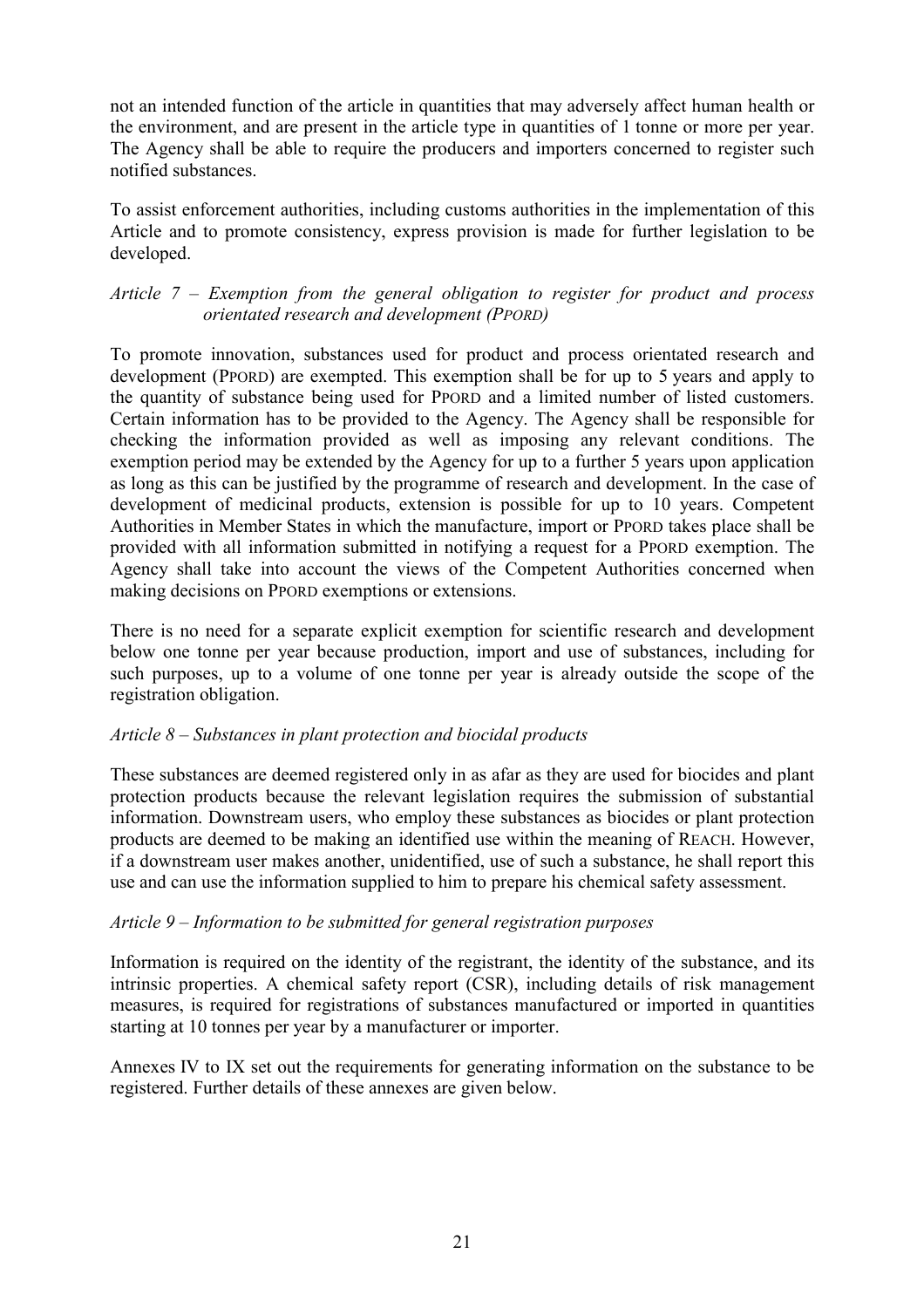## *Article 10 – Joint submission of data by members of consortia*

To reduce costs for industry and authorities, joint submission of data is encouraged. The reduced fee balances encouragement of joint submission with the need to ensure adequate income for the operation of the Agency.

## *Article 11 – Information to be submitted depending on tonnage*

The information requirements are tiered, since the potential exposure increases with volume. The requirements of paragraph 2 ensure that information available to authorities is up to date and apply as soon as a higher tonnage threshold is crossed.

The information required at the different tonnages balances the costs of developing such information and the impact on industry with the benefits to human health and the environment likely to accrue from this information.

Article 133(3) provides that the information at the 1 to 10 tonne level will be reviewed as part of the first review of the operation of this Regulation, 6 years after the establishment of the Agency. As a result of the review the Commission may, through a Committee procedure, modify these information requirements. It is recognised that considerable work is currently under way to develop alternative approaches to identifying the information required for registrations. For example, *in vitro* methods and the use of (quantitative) structure activity relationships ((Q)SARs). The development of such approaches shall also be taken into account in any proposals to modify the information requirements for 1 to 10 tonne registrations.

## *Article 12 – General requirements for generation of information on intrinsic properties of substances*

This Article lays down the basic rules for generating information, whether by testing, (Q)SARs or other means. The test methods set out in Annex X have been approved for use under current legislation and so are carried over to REACH. Other methods may be used if the registrant can justify their suitability. This is especially important in the case of data generated before the entry into force of the legislation, for example for existing substances or for substances that were already manufactured or marketed outside the Community. Any new testing is required to adhere to good laboratory practice to ensure the quality of the information and to the legislation on the protection of animals used for experimental and other scientific purposes.

The article also requires registrants wishing to refer to data already submitted to the Agency to demonstrate that they have the agreement of the owner of those data.

## *Article 13 – Chemical safety report and duty to apply and recommend risk reduction measures*

The chemical safety report (CSR) details a chemical safety assessment (CSA). This is a risk assessment in which the registrant takes account of the risk management measures that he either implements himself for his own uses or proposes to downstream users for their uses. The uses addressed in the registrant's CSA are known as identified uses. This is not the classic model of risk assessment as understood by persons involved in chemicals' regulation today. The terms "chemical safety report" and "chemical safety assessment" are chosen to make this change clear.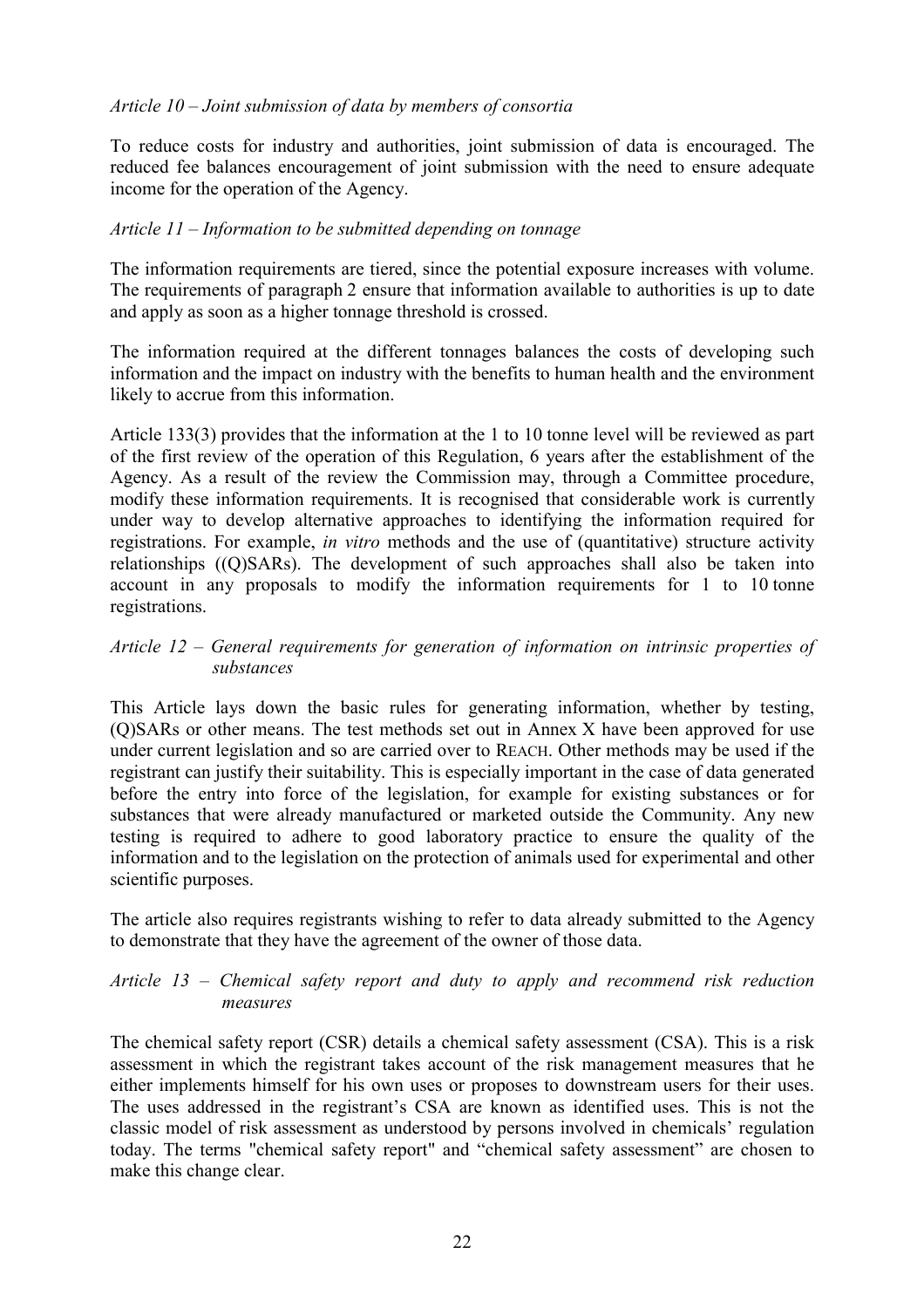In the interests of proportionality, CSRs are not required for registrations of substances manufactured or imported in quantities of less than 10 tonnes per year by a manufacturer or importer, on-site isolated intermediates, or transported isolated intermediates. Article 133(1) empowers the Commission to review the application of the requirement to substances in those quantities 12 years after the Regulation enters into force.

A registrant's CSA shall address all uses identified to the registrant by his downstream users, unless he chooses not to supply the substance for that use. This requirement ensures that those creating or importing substances cannot shift responsibility for assessing the safe management of a substance onto downstream users, who may be ill-equipped to deal with it. It also facilitates the work of authorities.

Certain uses do not need to be addressed in the CSA as they are adequately addressed by other EU legislation.

A CSA does not need to be conducted if the concentration of the substance in a preparation is below defined concentration limits because below these concentration limits the substance is considered not to pose a significant risk to human health and the environment. A CSA only needs to consider the steps of exposure assessment and risk characterisation if the substance meets the criteria for classification as dangerous or is assessed to be a PBT or vPvB. This is because it is only in these cases that there is a significant risk to human health or the environment.

#### *Article 14 - Polymers*

In view of the potentially large number of polymer registrations and given that most of them pose a limited risk because of their nature, polymers are exempted from registration for reasons of workability, and to focus resources on substances of more concern. However, the Commission is committed to considering how polymers should be addressed in REACH in the future. Before any proposal for introducing certain polymers into the requirement to register is made the Commission shall prepare a report looking at the risks of polymers in comparison with other substances and whether, considering the balance between protecting human health and the environment and ensuring competitiveness and innovation on the other, certain types of polymers should be registered.

## *Articles 15 and 16 – Registration of on site and transported isolated intermediates*

For reasons of workability and to focus resources on substances of more concern, these articles introduce limited registration requirements for certain isolated intermediates. Non-isolated intermediates are excluded from REACH.

A distinction is made between isolated intermediates that remain on site, and those that are transported to other sites under controlled conditions. For the latter type of intermediate, where more than 1000 tonnes per manufacturer per year are transported, more data is required as the risk of exposure is potentially higher.

## *Article 17 – Joint submission of data by participants of consortia*

See Article 10 for explanation.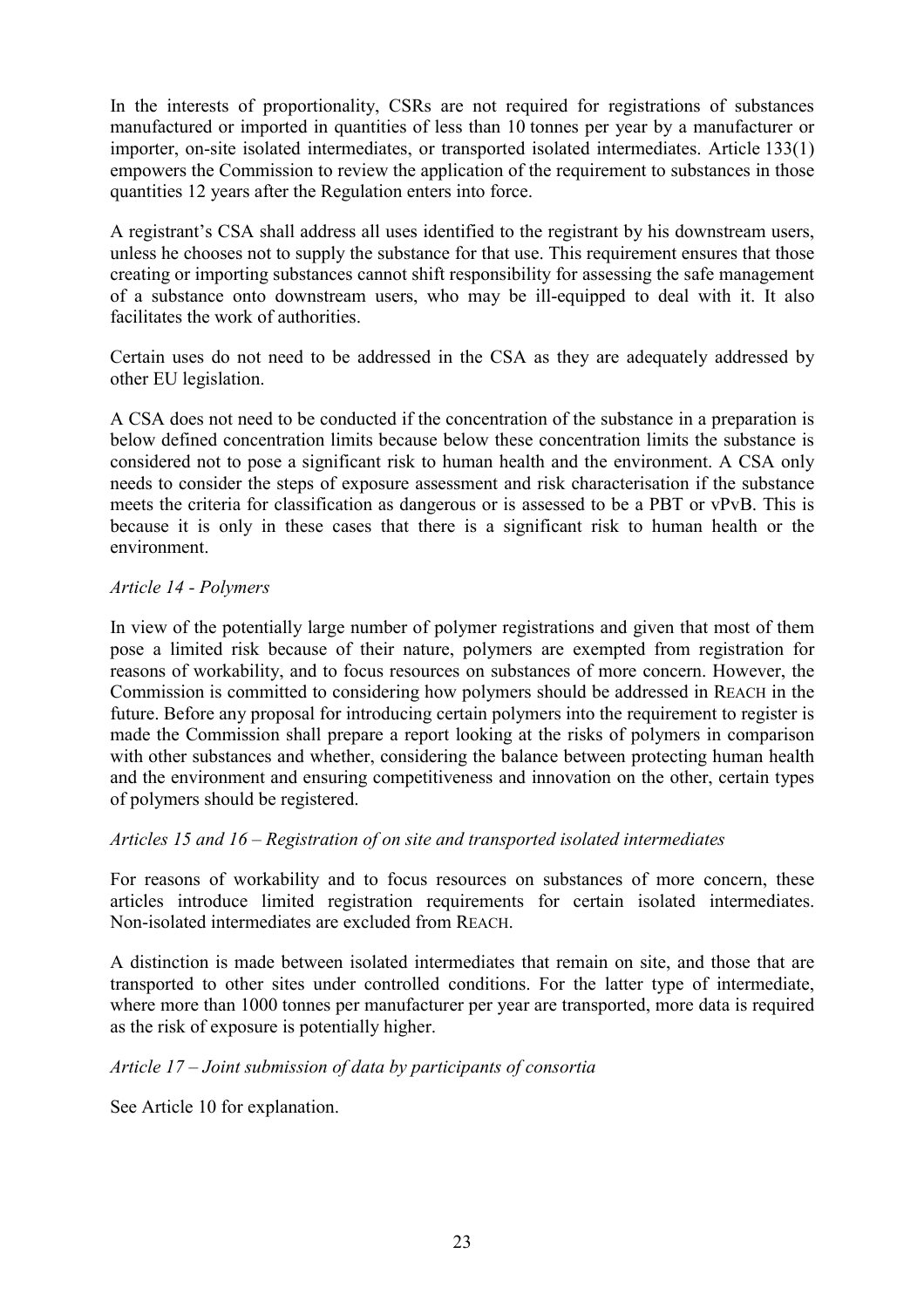#### *Article 18 – Duties of the Agency*

This Article defines the processing of registrations submitted and the role of the Agency at the registration stage of REACH. Registrations will be submitted and handled electronically in order to facilitate the management of many thousands of registrations. The Agency is the central receiving authority for all registrations. It assigns to each of them a registration number and date and will perform a completeness check which, again in view of the large number of registrations to be handled, is essentially an automated process. Having the Agency perform the completeness check ensures the necessary consistency of approach at the registration stage. The Agency shall let the registrant know if the registration is incomplete and, if so, the information needed and a deadline to complete the registration. The result of the completeness check will be referred to the Member State Competent Authority in which the manufacturer or importer is established. The Agency does not explicitly accept registrations because registration is not an approval system.

#### *Article 19 – Manufacturing and import of substances*

This Article prohibits the manufacture or import of substances that have not been registered in accordance with the registration provisions. It permits the manufacture or import of a substance 3 weeks after the registration date, unless the Agency indicates otherwise. If the Agency requests further information, manufacture or import of a substance is permitted 3 weeks after this further information is submitted unless the Agency indicates otherwise. The deadline is chosen to allow time for a completeness check. If a manufacturer or importer is acting as the lead in a consortium the other members of the consortium are not allowed to manufacture or import the substance until the deadlines have passed for the 'lead' registrant.

A longer deadline is not needed for this purpose as the completeness check is largely automated and would unnecessarily delay the manufacture or import of new substances.

#### *Article 20 – Further duties of registrants*

This Article places a duty on the registrant to inform the Agency of any changes in certain elements of his registration. It ensures that the authorities receive the latest information on safety of chemicals, while not requiring updates for minor changes. The obligation to report significant changes in manufactured or imported volumes provides essential information for the development of a chemicals indicator and keeps the information in the database up-to-date. Significant new knowledge of risks of the substance is such as would lead to changes in the chemical safety assessment.

#### *Article 21 – Specific provisions for phase-in substances*

This Article phases the vast majority of substances currently being manufactured or marketed into the registration system. The deadlines are chosen, bearing in mind the large number of phase-in substances, to ensure that the process is manageable for both industry and authorities. The registration process for phase-in substances starts with substances manufactured or imported in high volumes, given the high potential exposure, and substances with properties of very high concern.

#### *Article 22 – Notified substances*

Because the notification requirements under Directive 67/548/EEC are substantially similar to those for registration, this article provides that previously notified substances shall be deemed registered. Such registrations will have to be updated as for any other registration. It is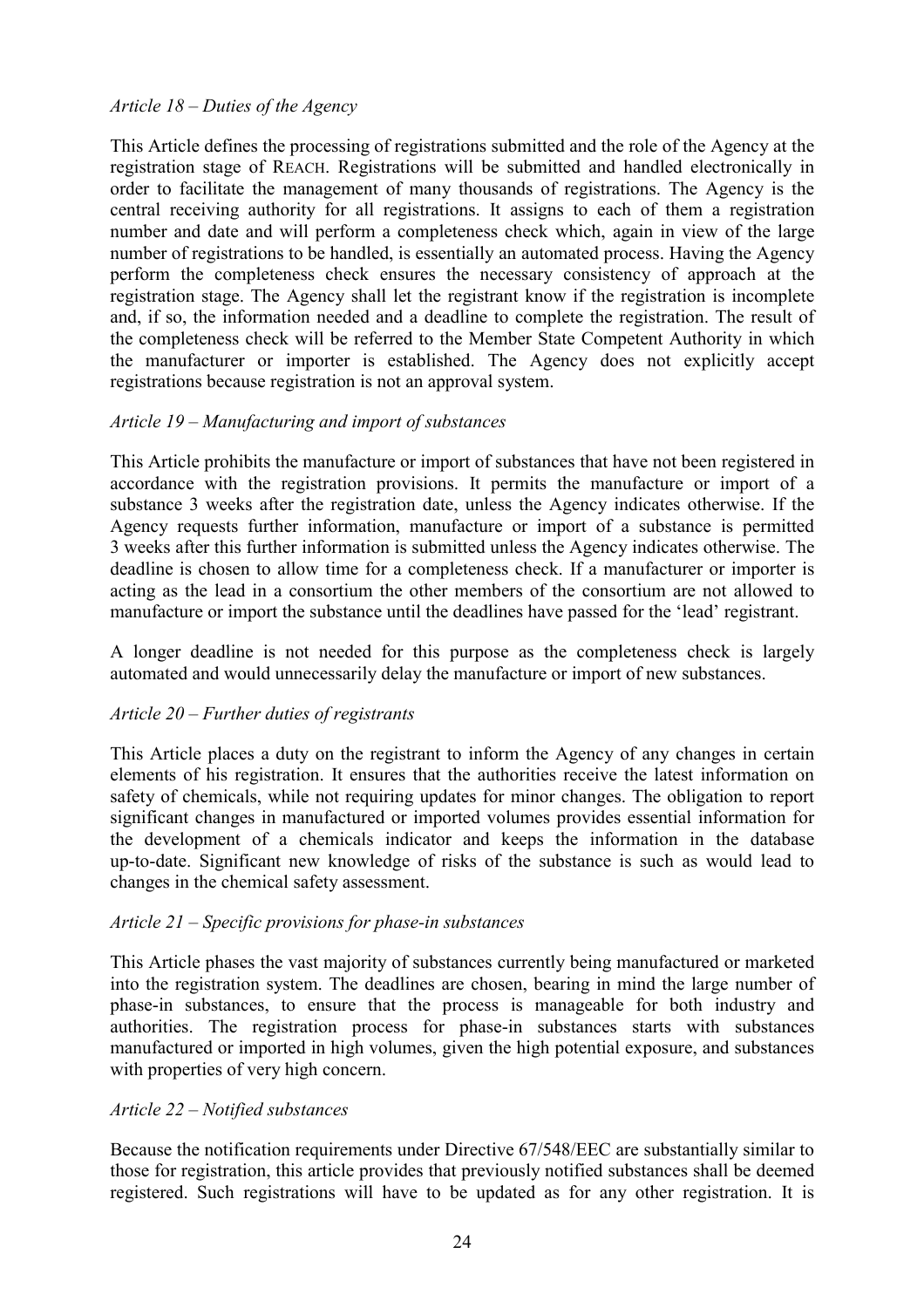intended that the Agency will assure the transfer of the notified data to its central database. If such substances subsequently exceed the next higher tonnage threshold of Article 9, then full information will be required as for any other substance, including information not yet submitted for the lower tonnage threshold.

## **2.3. Data sharing and avoidance of unnecessary testing**

## *Article 23 – Objectives and general rules*

This Article sets out the general principles for sharing data and ensuring that unnecessary animal testing is avoided. Paragraph 2 ensures that there are no concerns under Community competition rules. Paragraph 3 allows the Agency to make data that have been in the possession of the Agency for at least 10 years, freely available to others for the purposes of registration.

## *Article 24 – Duty to inquire prior to registration*

This Article allows potential registrants of a substance that they have not manufactured or placed on the market at the moment that the REACH system enters into force to obtain data from previous registrants of that substance. Payment for data is required within ten years of the first registration that contains the relevant data, since this is the period when an innovative registrant has most to gain from marketing his substance.

## *Article 25 – Sharing of existing data involving tests on vertebrate animals between registrants*

Registrants are encouraged to reach agreement on data sharing directly or via an arbitration board. However, given the importance of animal protection, the Agency is empowered to make the information available to the subsequent registrant if no deal has been reached. The subsequent registrant is expected to pay an equal share of the costs incurred. If necessary the first registrant can make a claim through the national courts for such an equal share of the costs they incurred in generating the information from the subsequent registrant.

#### *Article 26 – Duty to pre-register for phase-in substances*

Registrants wishing to use the phase-in provisions in the registration chapter are required to pre-register information on their substances so as to permit sharing of data that is already available. The provision enables manufacturers and importers of substances in quantities of less than 1 tonne to voluntarily contribute to the sharing of data.

## *Article 27 – Substance Information Exchange Fora*

This Article creates a substance information exchange forum (SIEF) composed of all those who have pre-registered the same substance and imposes duties on its participants in order to avoid duplicate animal testing.

## *Article 28 – Communication within the SIEF prior to registration*

This Article sets out the steps to be taken by participants of a SIEF to fulfil their duties. Note that the provisions in paragraph 2 are presented only to clarify what actions other participants in the SIEF may take if an owner of a study refuses to provide information. The owner of the study will be in breach of his obligations and will be subject to sanctions. If the owner of a study has already submitted his registration containing the study, the Agency will make it available to other participants of the SIEF.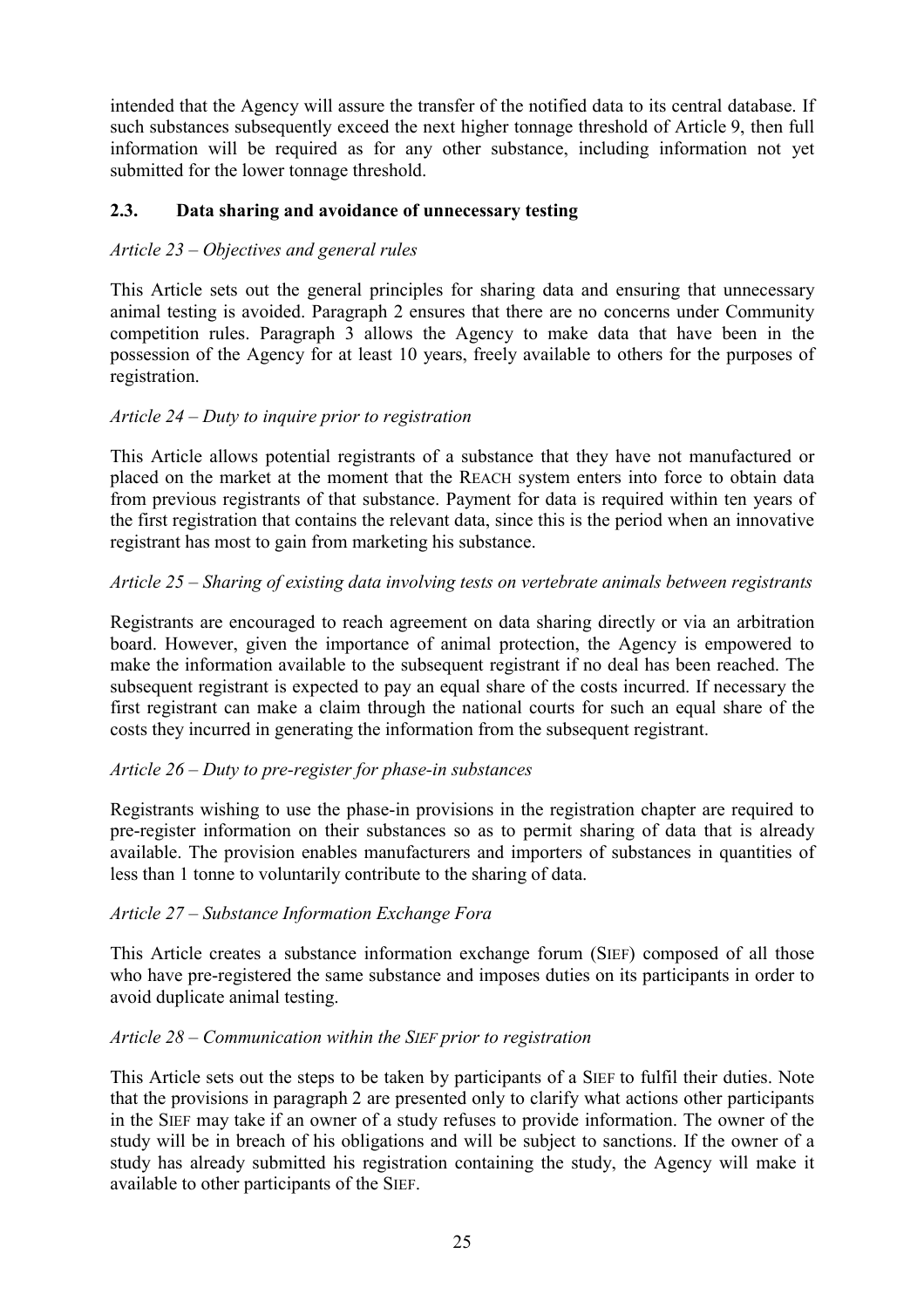## **2.4. Information in the Supply Chain**

#### *Article 29 – Requirements for safety data sheets*

This Article explains that the safety data sheet (SDS) is the instrument for conveying the relevant information from manufacturer, importer or downstream user down the supply chain. SDS are the best instrument to do this because they are now well known and understood by all actors in the supply chain and to require a new instrument would increase costs for little benefit to human health and the environment. The current duties and responsibilities for SDS remain and will be extended by the requirement to convey information from any relevant chemical safety assessment.

It is recognised that to prepare an SDS for a preparation containing many registered substances could be a complicated exercise. The option is therefore open for those preparing SDS for a preparation to carry out a CSA for the preparation as a whole and for the SDS to reflect this CSA rather than the individual CSAs for all registered components of the preparation.

The 16 headings required for SDS are consistent with those agreed in the Globally Harmonised System for the Classification and Labelling of Dangerous Chemicals (GHS). If a CSA was performed, the relevant exposure scenarios examined there provide useful and adequately structured information for others in the supply chain. It is therefore foreseen that they be placed in an annex to the SDS.

## *Article 30 – Duty to communicate information down the supply chain for substances and preparations for which a safety data sheet is not required*

Downstream users and distributors need certain information on substances even if a SDS is not required so that they can take any necessary action. For example, requesting details of the registration of the substance, ensuring that their use complies with any authorisation or restriction. This information needs to be updated in a timely manner so that any appropriate action can be taken as a result.

## *Article 31 – Duty to communicate information on substances and preparations up the supply chain*

This Article specifies the information that must be passed up the supply chain. Information is passed up the supply chain so that identified risk reduction measures can be refined if necessary. For example, this might be exposure information, additional information on the effects of a substance, or information on how the risk reduction measures work in practice.

The system set out in the Regulation will be at its most effective if information is supplied along the length of the supply chain and in both directions.

## *Article 32 – Access to the safety data sheet information for workers*

The information in SDS and that communicated under Article 30 when an SDS is not required shall be made available to workers and their representatives. Making SDS available to workers and their representatives is consistent with the GHS.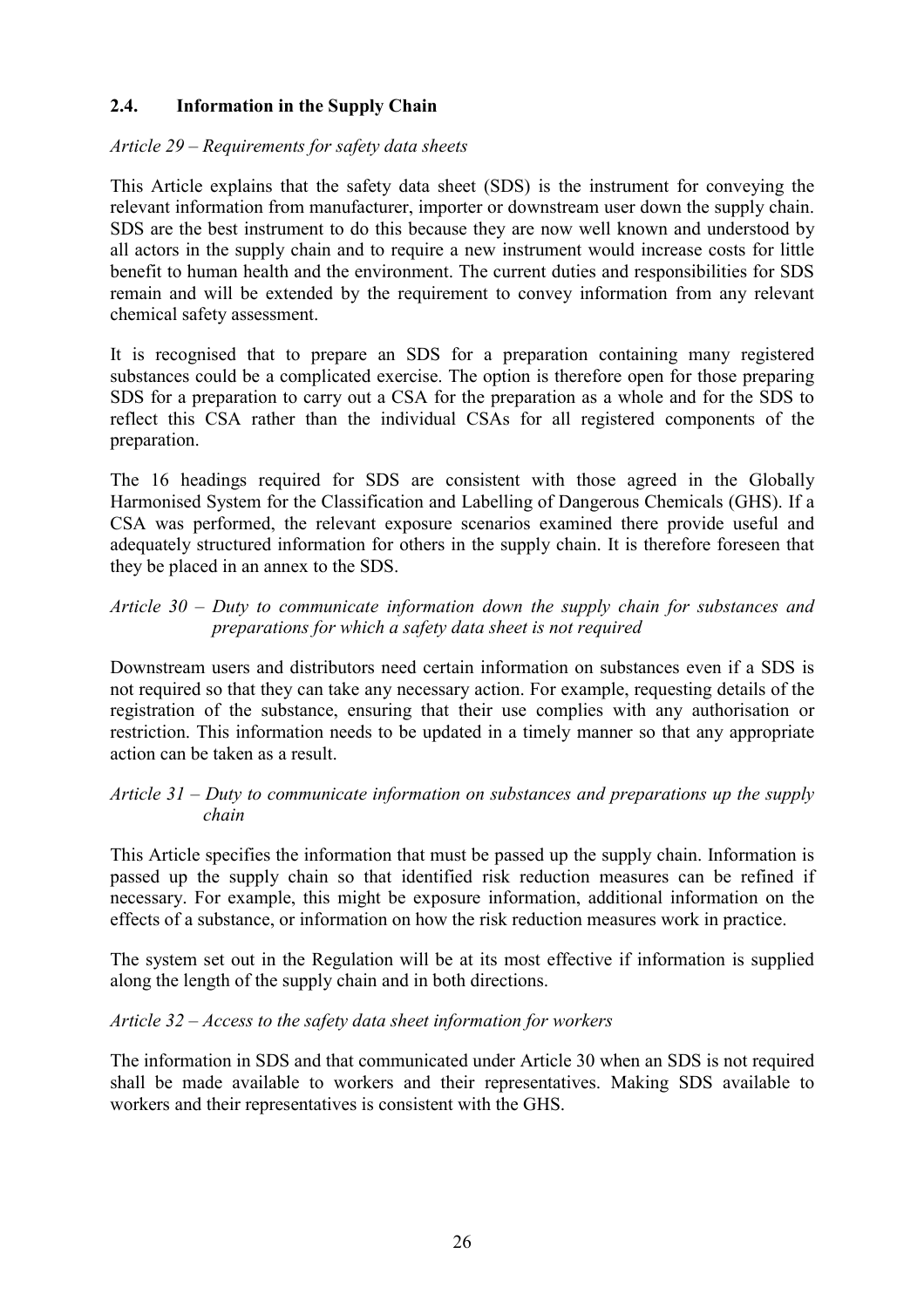## *Article 33 – Obligation to keep information*

This requires all actors in the supply chain to keep all the information generated under the Regulation and make it available as requested. This information should be kept together so that authorities can have ready and immediate access to it so that any action to help protect human health and the environment can be taken quickly and to ensure that all relevant information is available when decisions are being taken under other parts of the system (e.g. evaluation, restrictions, authorisation).

#### **2.5 Downstream Users**

## *Article 34 – Downstream user chemical safety assessments and duty to apply and recommend risk reduction measures*

The system for registration and in particular CSAs has been constructed in such a way that manufacturers and importers cannot pass down to downstream users responsibility for preparing CSAs if the downstream user does not wish them to do so. Downstream users are of course free to assist their suppliers in the preparation of a registration and this possibility is expressly laid down in the text. Moreover, if the downstream user wants the supplier's CSA to address their uses he should tell them in writing. This act makes the downstream user's use an identified use and must therefore be covered, as long as sufficient notice is given, in the manufacturer's or importer's CSA.

Downstream users must prepare chemical safety reports in accordance with Annex XI for uses outside the conditions described in an exposure scenario included in the SDS supplied to them. This provision enables downstream users to keep their use(s) confidential from their supplier if they should wish to do so. However, downstream users need not prepare a chemical safety report:

- if they take more thorough risk management measures than those recommended by their supplier, as in this case, there is no real added value to be gained from an obligation to prepare a chemical safety report, nor
- for non-hazardous substances, nor
- in cases where their supplier would not have had to prepare a chemical safety report.

Downstream users must apply the risk reduction measures identified in the SDS for identified uses and identified in their CSA for unidentified uses. Information on risk reduction measures identified in the SDS for identified uses or identified in the downstream user's CSA for unidentified uses must be passed on as relevant to their downstream users so that they, in turn, can apply the identified risk reduction measures or, if their use is not covered, conduct their own CSA.

#### *Article 35 – Obligation for downstream users to report information*

If his downstream use is outside the conditions described in the exposure scenario included in an SDS communicated to him, the downstream user must report the use to the Agency.

The scope of the report is limited so as to minimise the burden on industry and on authorities. It is sufficient, however, to allow authorities to decide whether to take further action under, for example, the evaluation or restrictions provisions or to take enforcement action. A report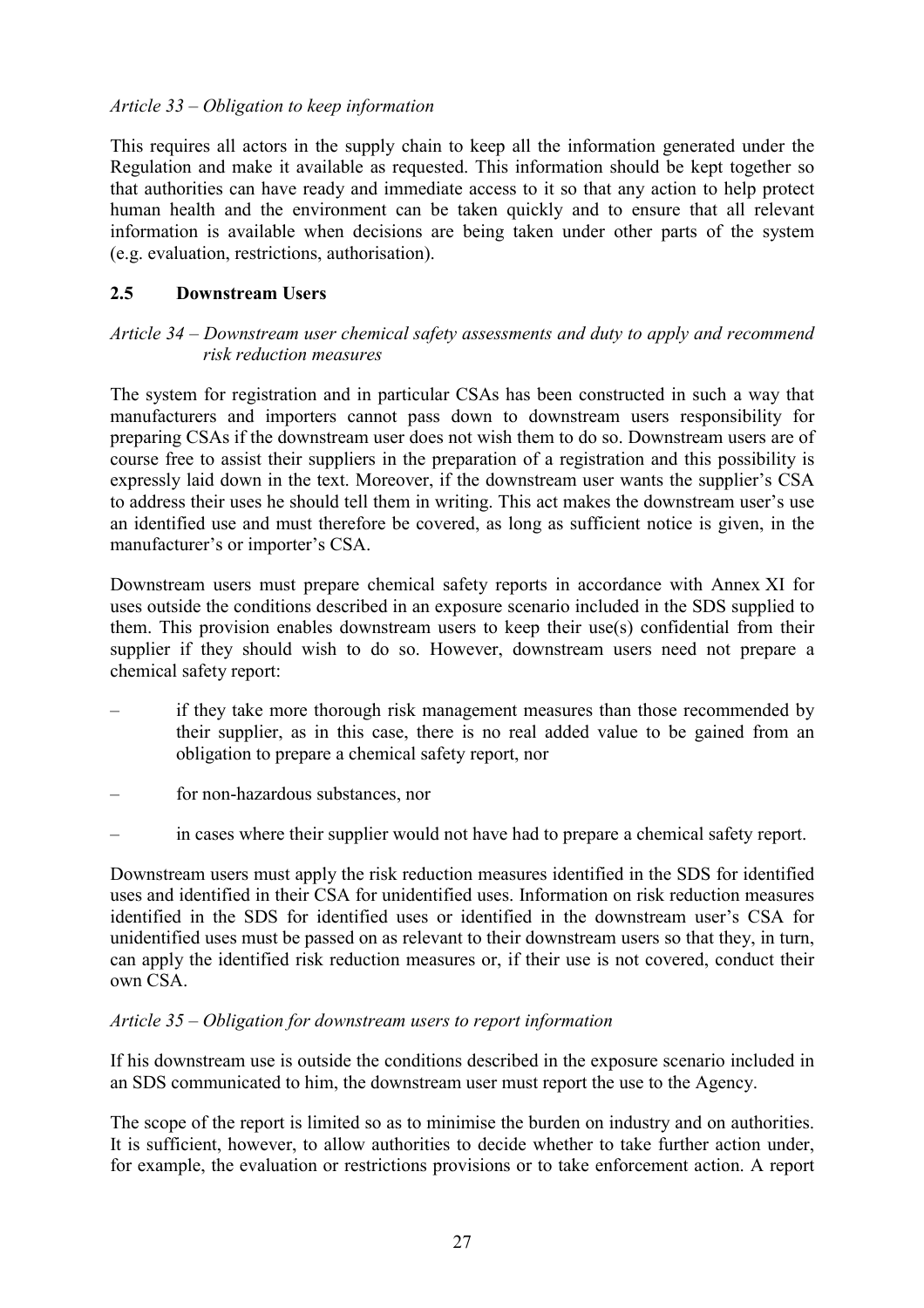may, in some exceptional cases, contain proposals for testing. If such tests were drawn from Annexes VII or VIII the authorities would subject them to a dossier evaluation.

A downstream user may, through conducting a CSA or otherwise, conclude that the classification and labelling for a substance is different to that given to them by their supplier. This fact must be reported to the Agency.

A pre-defined format for reports is used to help downstream users to meet their obligations and to permit the Agency to handle efficiently the downstream user reports.

Updating of reports ensures that the Agency and hence Member States Competent Authorities are always aware of the latest relevant information on the use of a substance and so can, where necessary, take appropriate action.

Downstream users do not have to report if they are using a substance in quantities of less than 1 tonne.

## *Article 36 – Application of downstream user obligations*

Downstream users will receive information on the safe use of their substances through safety data sheets provided by their suppliers. They should also already have performed a risk assessment for worker protection in accordance with Directive 98/24/EC. Nevertheless it is prudent to delay the application of the provisions of Article 35 to allow time for new safety information to flow down the supply chain and for downstream users to complete and update their risk or chemical safety assessments, if required. Application of the provisions of Article 36 is delayed until after a substance is registered, to avoid unnecessary reporting.

## **2.6. Evaluation of substances**

## *Article 37 – Scope*

Since polymers are exempted from registration, they are also exempted from evaluation. However, this exemption is also subject to the review foreseen in Article 133(3) and may be adapted accordingly.

## *Article 38 – Competent Authority*

This Article sets out how the evaluating Member State competent authority is identified.

For dossier evaluations this shall be the competent authority of the Member State in which the manufacture takes place or the importer is established. This is because the dossiers are examined individually anyway and it avoids language and communication problems. In the case of consortia, the competent authority of the Member State in charge of the dossier of the 'leader' is the competent authority for evaluation.

For substance evaluations a different rule applies: Member States are required to establish evaluation rolling plans covering three years and listing the substances they intend to evaluate. This is to enable Member States to plan for and assign resources to substance evaluation. A specific allocation mechanism is foreseen for the event that more than one Member State plans to evaluate the same substance, to avoid duplication of work and encourage swift evaluation of the substance concerned. A factor taken into account when applying this mechanism is each Member State's proportion of the total Community gross domestic product.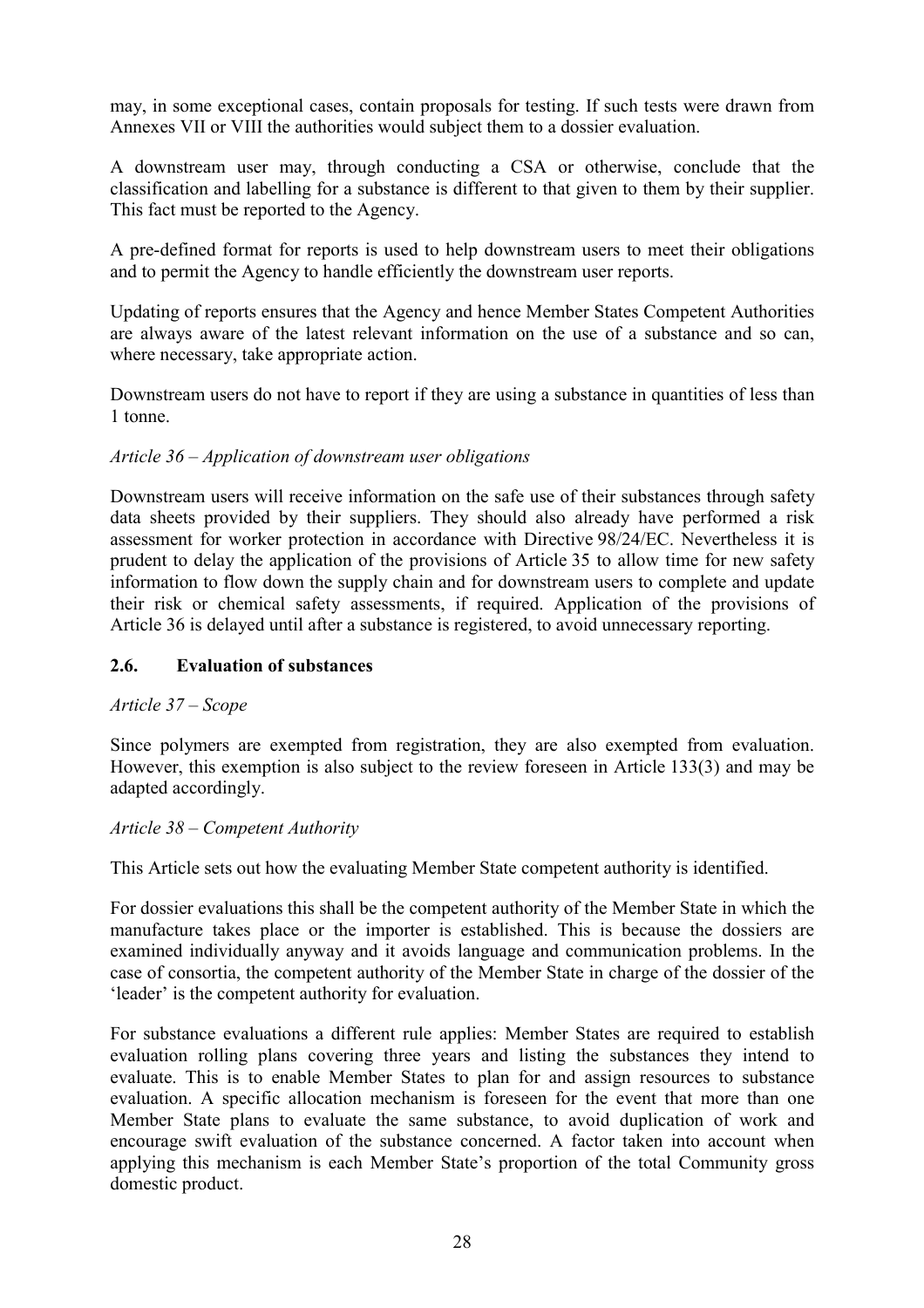#### *Article 39 – Examination of testing proposals*

This article requires the evaluating authority to perform a dossier evaluation of all proposals for testing to fulfil the information requirements in Annexes VII and VIII. These Annexes are chosen because they contain the tests that are the most expensive and require the greatest number of vertebrate animals to be used. It is therefore important for animal welfare reasons that the authorities are convinced that such testing is appropriate. Furthermore experience with present legislation has shown there is rarely any disagreement between industry and authorities over whether to perform the animal tests now contained in Annex V and VI.

Downstream users may make proposals for testing if their use is not an identified use and not therefore covered by the information in the safety data sheet.

If the authority agrees with a proposal, it drafts a decision requiring the test to be carried out and setting a deadline. This is so that the obligations on the registrant are clear and other authorities will know when the data will be available.

#### *Article 40 – Compliance check of registrations*

A competent authority may check that any registration it is responsible for is in compliance with the Registration requirements. If not, the competent authority may prepare a draft decision requiring the registrant to supply the missing information. Information is missing when no data was submitted or when the data submitted was insufficient.

#### *Article 41 – Check of information submitted and follow-up to dossier evaluation*

Once any additional information required under Articles 39 and 40 has been submitted the competent authority shall examine the registration and additional information and draft a further decision if yet further information is required.

Once a dossier has been evaluated the competent authority may decide that further action should be taken to manage the substance in question. This may mean proposing action under Authorisation or Restrictions or by referring relevant information to the authorities responsible for other legislation.

#### *Article 42 - Procedure and time periods for examination of testing proposals*

This Article sets a deadline of 120 days for completing dossier evaluations of testing proposals for non phase-in substances. This is to ensure that industry receives permission to perform any testing and so can collect all relevant information within the deadlines foreseen. It also sets deadlines for performing dossier evaluations of testing proposals for phase-in substances in order to make the operation of the system more predictable and transparent for all stakeholders.

It gives precedence to evaluations of testing proposals in view of the need to meet the deadlines set and reflecting the importance of animal protection.

#### *Article 43 - Procedure and time periods for compliance check*

A competent authority shall have a maximum of 12 months to complete a compliance check once started, including preparing a draft decision.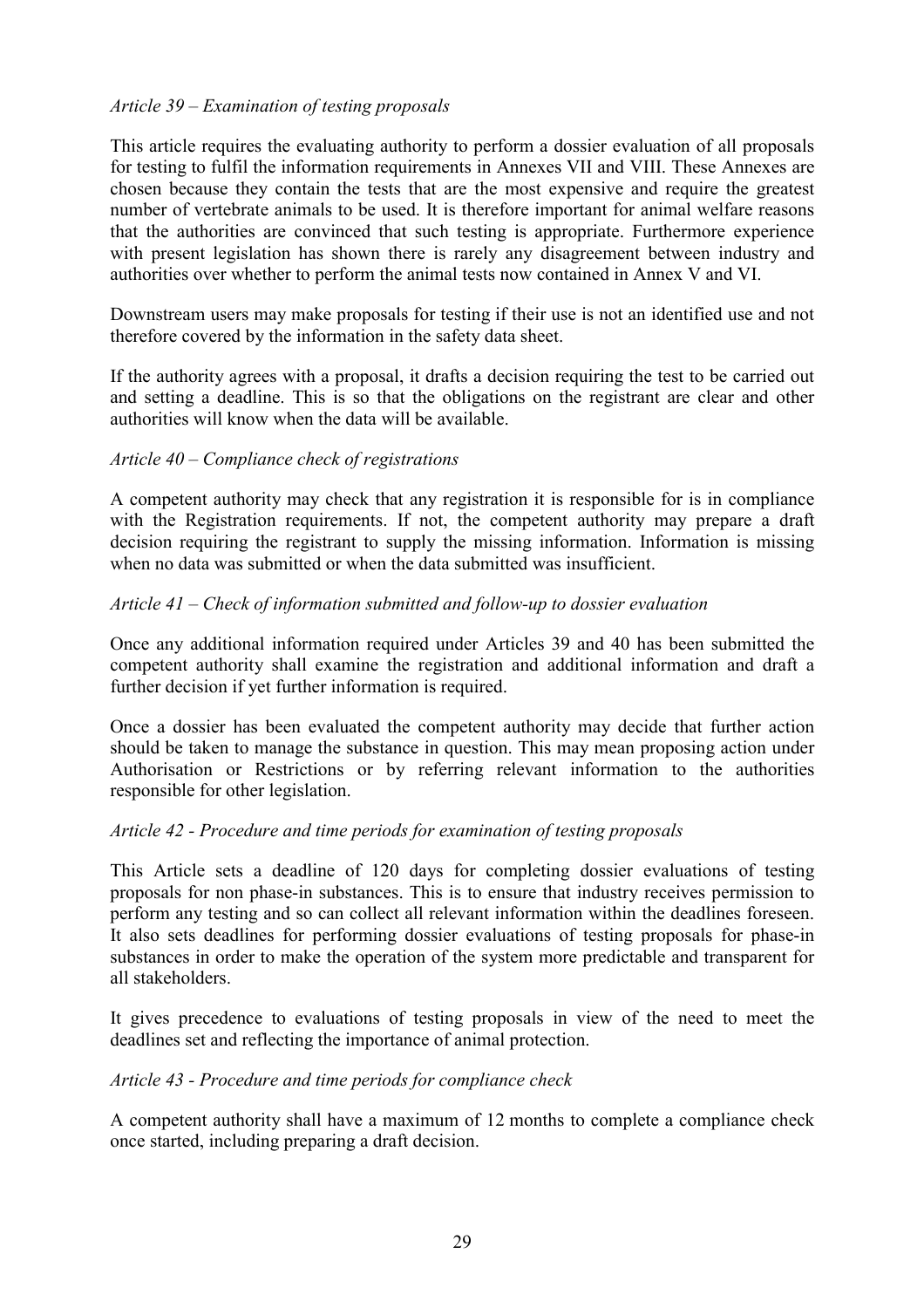## *Article 44 – Request for further information*

This Article enables the responsible competent authority to draft a decision requiring further information to clarify whether a substance presents a particular risk to human health or the environment. For example, the substance may appear to be similar to another that has particular properties that have not been identified yet for the substance in question.

A competent authority shall have a maximum of 12 months to complete a substance evaluation, including preparing a draft decision.

#### *Article 45 – Coherence with other activities*

To ensure consistency of decision-making, an evaluation must take account any previous evaluation of the substance. Any decisions under evaluation requiring further information on a substance previously evaluated can only be justified if further information has become available or circumstances have changed.

#### *Article 46 – Check of information submitted and follow-up to substance evaluation*

Once any additional information required under Article 44 has been submitted the competent authority shall examine the registration(s) and additional information and draft a further decision if yet further information is required.

Once a dossier has been evaluated the competent authority may decide that further action should be taken to manage the substance in question. This may mean taking action under Authorisation or Restrictions or by referring relevant information to the authorities responsible for other legislation.

## *Article 47 – Further information on on site isolated intermediates*

For reasons of workability, this article excludes isolated intermediates on site from dossier and substance evaluation. However, Member States may ask for additional information and take necessary action on such a substance if they can demonstrate that its use gives rise to a risk equivalent to the level of concern arising from the use of substances subject to authorisation.

#### *Article 48 – Registrants' rights*

Registrants or downstream users potentially affected by an evaluation decision shall have the right to comment on the draft decisions being prepared by a competent authority and to have those comments taken into account.

In normal circumstances a registrant shall not be responsible for producing the additional information required by evaluation if they have either stopped the manufacture or import of the substance, and informed the Agency that this is the case, or if they decide to stop manufacturing or importing the substance in light of the additional information requirements as a result of evaluation, and again have informed the Agency that this is the case. Only if there is a potential long-term risk to man or the environment and the registrant in question is responsible for contributing significantly to the exposure to that substance shall the registrant be responsible for providing the additional information. This is to avoid, in all but the most extreme cases, registrants being retrospectively liable.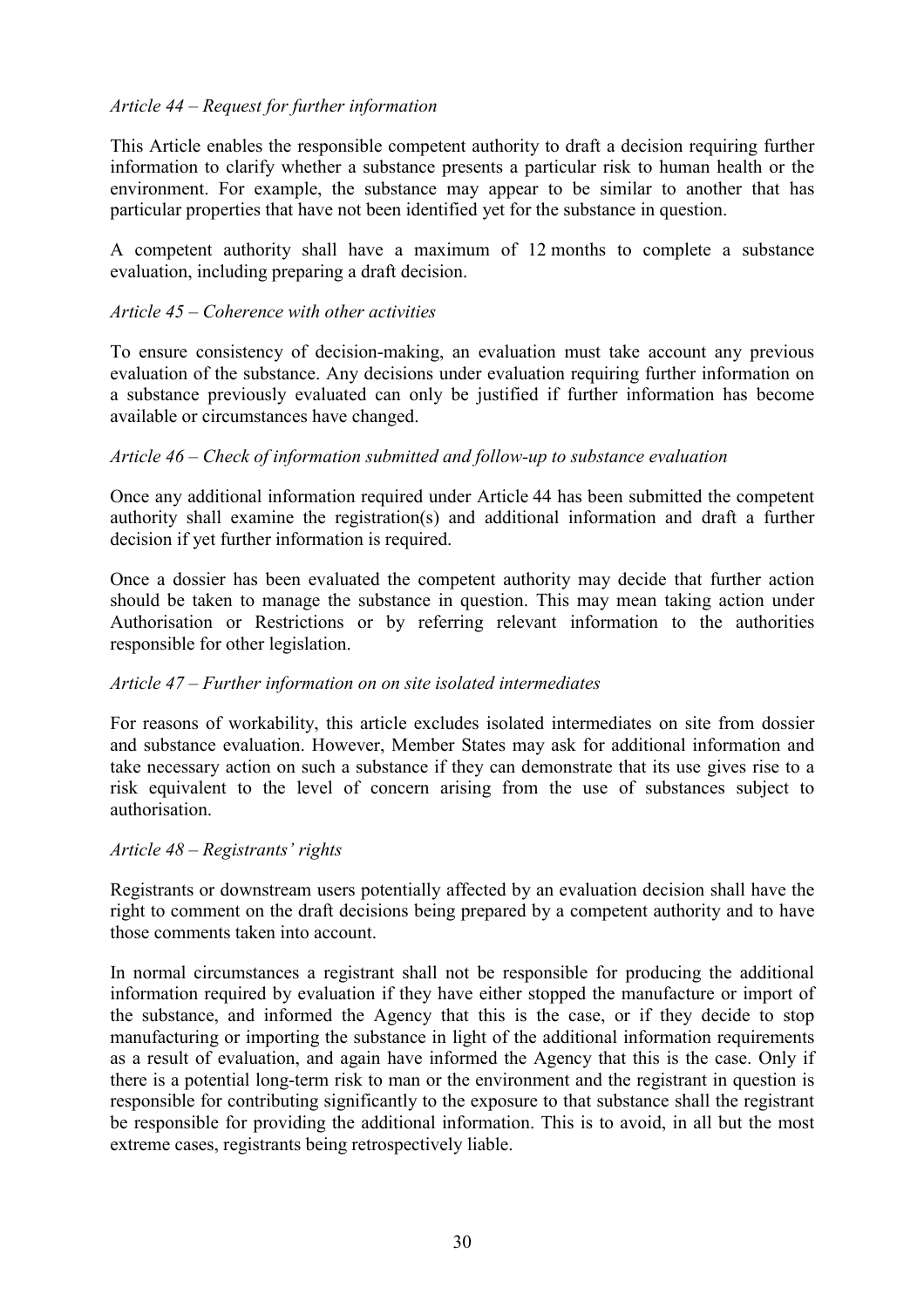## *Article 49 – Adoption of decisions under evaluation*

This Article creates a procedure for securing agreement on evaluation decisions among Member State competent authorities before such decisions are taken by the Agency, without the necessity for a time consuming and resource intensive comitology procedure in every case. In case of disagreement, the Agency's Member State Committee provides a technical forum to resolve differences, again without the need for comitology. The Executive Director of the Agency is given the right to initiate this procedure in order to ensure consistent decision-making. Any Member State can require that a decision be taken by comitology.

#### *Article 50 – Cost sharing in case of performance of tests involving vertebrate animals without an agreement reached between registrants*

In the interests of animal welfare it is essential to ensure that information is shared. The *quid pro quo* is that costs are also shared. This article ensures the sharing of costs and information when additional information is required under evaluation. An arbitration board may be used to decide on claims for remuneration. If agreement cannot be reached on cost sharing then national courts shall make a decision.

#### *Article 51 – Obligations for Member States to report to the Agency*

In the interests of ensuring that the burden is fairly shared, every Member State shall prepare a report annually on the evaluations of testing proposals conducted over the previous year.

#### **2.7. Authorisation**

#### *Article 52 – Aim of authorisation*

The aim of the authorisation system is to ensure the good functioning of the internal market and that the substances of very high concern are used either in a way where the risks are adequately controlled or are replaced by suitable alternative substances or technologies. The reasoning behind this aim is explained above, under section 1.7.

#### *Article 53 – General provisions*

This Article specifies that substances included in Annex XIII can only be used and placed on the market by those companies who have been granted an authorisation and their customers, for the particular uses authorised, and in accordance with any conditions set in that authorisation, unless a specific use of that substance has been exempt from the authorisation requirement.

Substances of very high concern subject to authorisation but which are yet not on Annex XIII may continue to be used as long as they fulfil the other requirements placed on them under the Regulation and other applicable legislation.

The authorisation process shall not apply to the use of substances in preparations where the substance is not present in sufficient concentration for the preparation itself to be classified as having one of the properties that make substances on their own subject to authorisation. It shall also not apply to PBT or vPvB substances present in concentrations below 0.1%, this limit being the same as for CMR substances.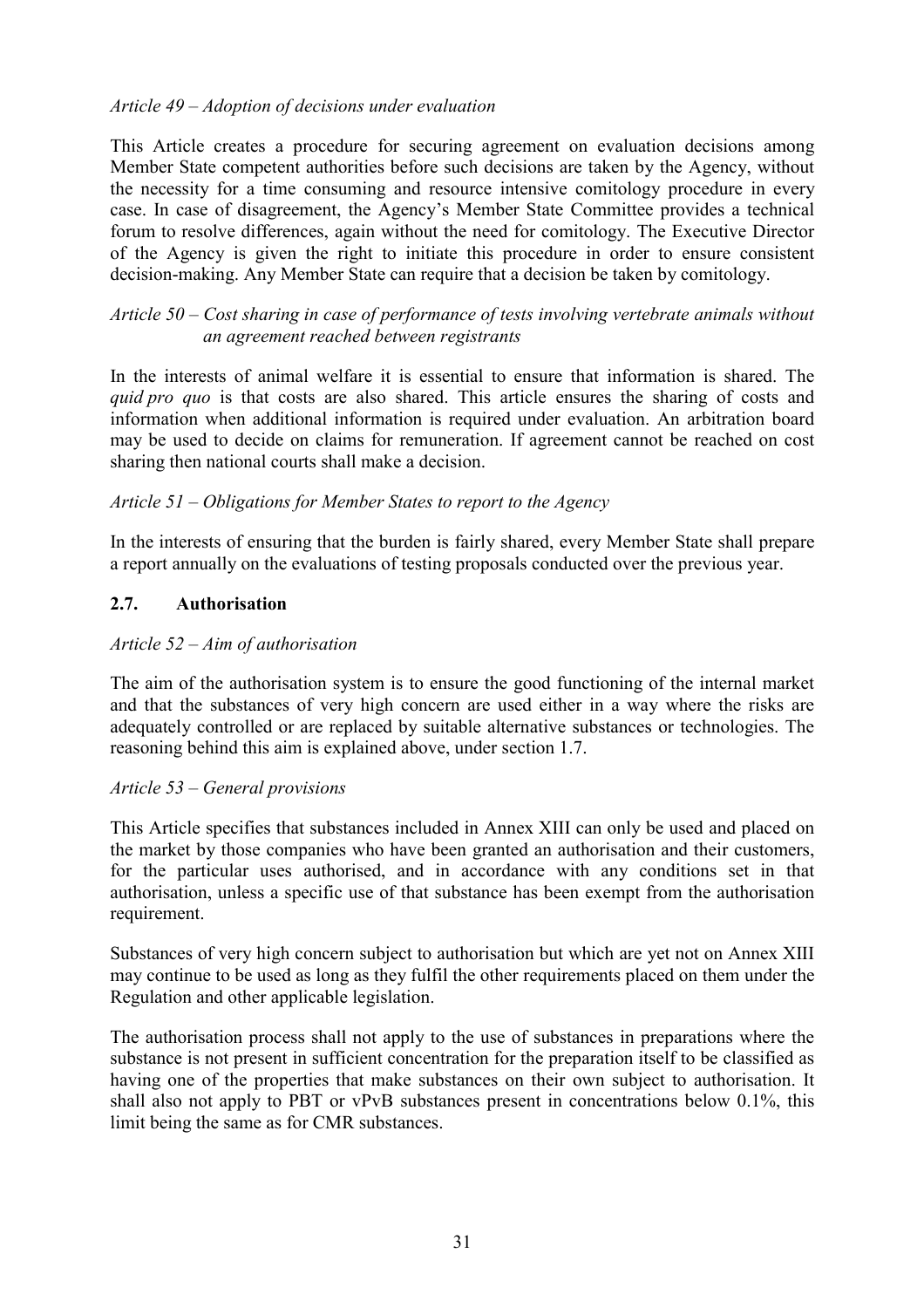To help encourage innovation, the authorisation process shall not apply to substances being used solely for scientific research and development purposes or for product and process-orientated research and development purposes in quantities under 1 tonne.

Certain uses of substances are not subject to authorisation because their human health and environmental effects are considered to be addressed by equivalent Community legislation. It would be unreasonable to subject such uses to two systems with the cost and resources this would imply. The Commission will propose a modification of the legislation on medicinal products for human use and veterinary use respectively to address risks related to the environment. This will be part of the benefit/risk assessment which has to be positive as a prerequisite for approval of the medicinal product.

However uses in cosmetic products and in food contact materials addressed by Community legislation only consider human health impacts. Whilst these impacts do not need to be considered again, if a substance for these uses is identified as a PBT, vPvB or of equivalent concern to the environment it shall be subject to authorisation for those effects because the environmental impact has not been considered previously.

#### *Article 54 – Substances to be included in Annex XIII*

This specifies the properties of substances that make them subject to the authorisation process. Clear and objective criteria are available for the identification of substances that are category 1 and 2 carcinogens, mutagens, toxic to the reproductive system, and for some PBTs and vPvBs. However, some PBTs, vPvBs are not possible to identify through the application of the numeric criteria in the Regulation. Some substances of equivalent concern are also not possible to identify through objective criteria, although some endocrine disrupters will have already been identified through the CMR criteria. If these can be identified through other scientific or technical evidence on a case-by-case basis and are considered to be of an equivalent level of concern as regards their effects on human health or the environment to those identified through application of the objective criteria, they shall also be subject to the authorisation process. PBTs, vPvBs, and other substances considered to be of equivalent concern (e.g. some endocrine disrupters), shall be identified on a case-by-case basis following the process described in Article 56.

Persistent organic pollutants (POPs), as a sub-set of vPvBs, are subject to authorisation. However, the Stockholm Convention requires prescribed restrictions to be put in place for particular POPs. The application of prescribed restrictions for particular POPs is incompatible with the authorisation process; a company would not apply for authorisation for a use they know will not be granted. These POPs will therefore be subject to restrictions under the restrictions process to ensure that the Community meets its obligations under the Stockholm Convention and the United Nations Economic Committee for Europe (UNECE).

#### *Article 55 – Inclusion of substances into Annex XIII*

This Article specifies what information has to be included in Annex XIII when a substance is included: first of all the identity of the substance as well as its properties that make it subject to the system. As it could be expected that very few, if any, new substances having these properties would be placed on the market, most of the substances with these properties of very high concern have already been used. Therefore, transitional arrangements are necessary for those substances that are already on the market at the moment when a substance is included in the Annex, in order not to force companies to interrupt their business until an authorisation can be granted to them. The Annex therefore specifies a 'sunset date' and a deadline. The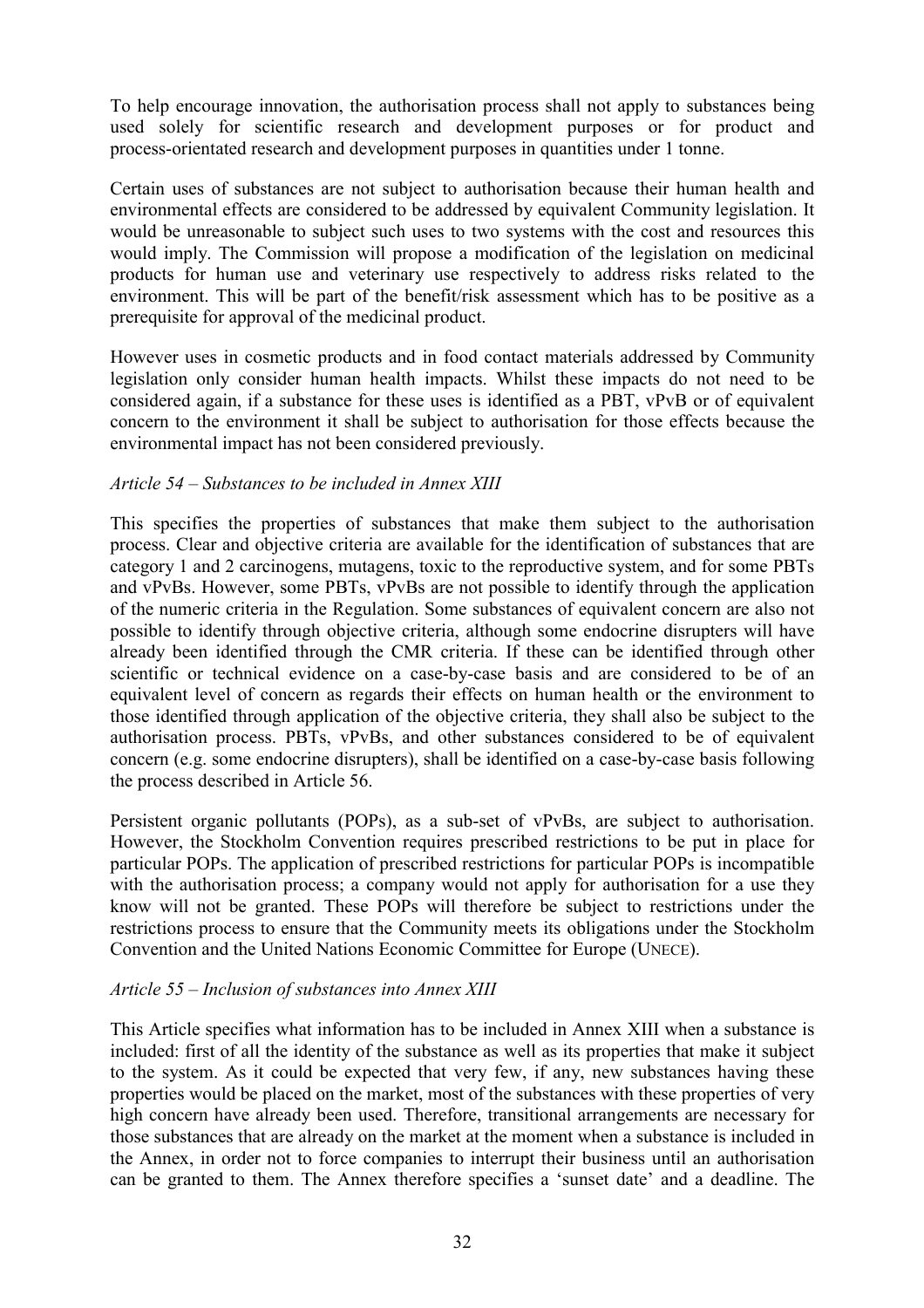'sunset date' is the date by which unauthorised uses shall be prohibited. This is required so that authorities and applicants can plan, knowing when a decision should be reached. The deadline is the date by which applications for continued use of the substance must be received. Again this gives certainty to applicants in planning the preparation of their application and to authorities in planning the work necessary to process an application. If applications for authorisation are received by the deadline given, the uses concerned may be continued until a decision is taken even if this is after the 'sunset date'. This is to ensure that concerns do not have uses prohibited by default if the authorities have not taken a decision.

Certain uses may be exempted from the requirement to be authorised. Such a decision needs for example to take account of the application of other EU legislation to the use in question and whether the use is sufficiently controlled so ensuring that the risks to human health and the environment are adequately controlled. This would allow the authorisation process to concentrate on the uses of substances that are likely to pose the greatest risk rather than devoting resources to considering uses that are known to be adequately controlled and corresponds to the principle of proportionality. If as a result of the REACH system or of developing Community legislation, further uses are justified to be exempt from the authorisation requirement, such exempted uses can be added to the Annexes at a later stage in accordance with Article 130.

Whilst the authorisation process is designed to address substances of very high concern some will still be of higher concern than others. This shall address primarily substances with the 'highest expected regulatory outcome' (HERO), i.e. the control will have a greater impact on the protection of human health and the environment. The Agency shall prepare a draft list of priority substances for inclusion on Annex XIII so that there is a technical basis for a political decision taken by the Member States. Priority shall be given to substances with PBT or vPvB properties, wide dispersive use or high volumes. Third parties are given the opportunity to comment on the draft list. This list and the final list agreed through the regulatory procedure shall take account of the resources available for considering applications for authorisation. If the list includes too many substances and/or the deadlines are too short the system will not be able to cope. There is therefore no benefit in placing more substances on Annex XIII than can reasonably be dealt with.

Prior to being placed on Annex XIII any substance subject to authorisation may be subject to the restrictions process as there may be risks that need to be addressed at Community level in advance of any authorisation decision. However once substances are placed on Annex XIII they may not be subject to the restrictions process, addressing the risks to human health and the environment from the intrinsic properties set out in Article 54. If certain uses of these substances need not be authorised, conditions for such uses shall be added in Annex XIII when these uses are exempt from the authorisation requirement. However, substances for which all uses are prohibited, shall be banned under the general restrictions in Title VIII. An example for this are POPs. These may have been subject to authorisation but under the terms of the Stockholm Convention these may, once added to the list of POPs, need mostly be banned or otherwise restricted. This shall be carried out through the restrictions process.

## *Article 56 – Identification of substances referred to in Article 54 (d), (e) and (f)*

This sets out the process by which PBTs, vPvBs and other substances which are considered on a case by case basis to have equivalent levels of concern as regards their effects on human health or the environment (e.g. some endocrine disrupters) shall be identified and agreed at Community level before they can be included in Annex XIII. The proposal shall be presented by a Member State in the form of a Dossier (see Annex XIV).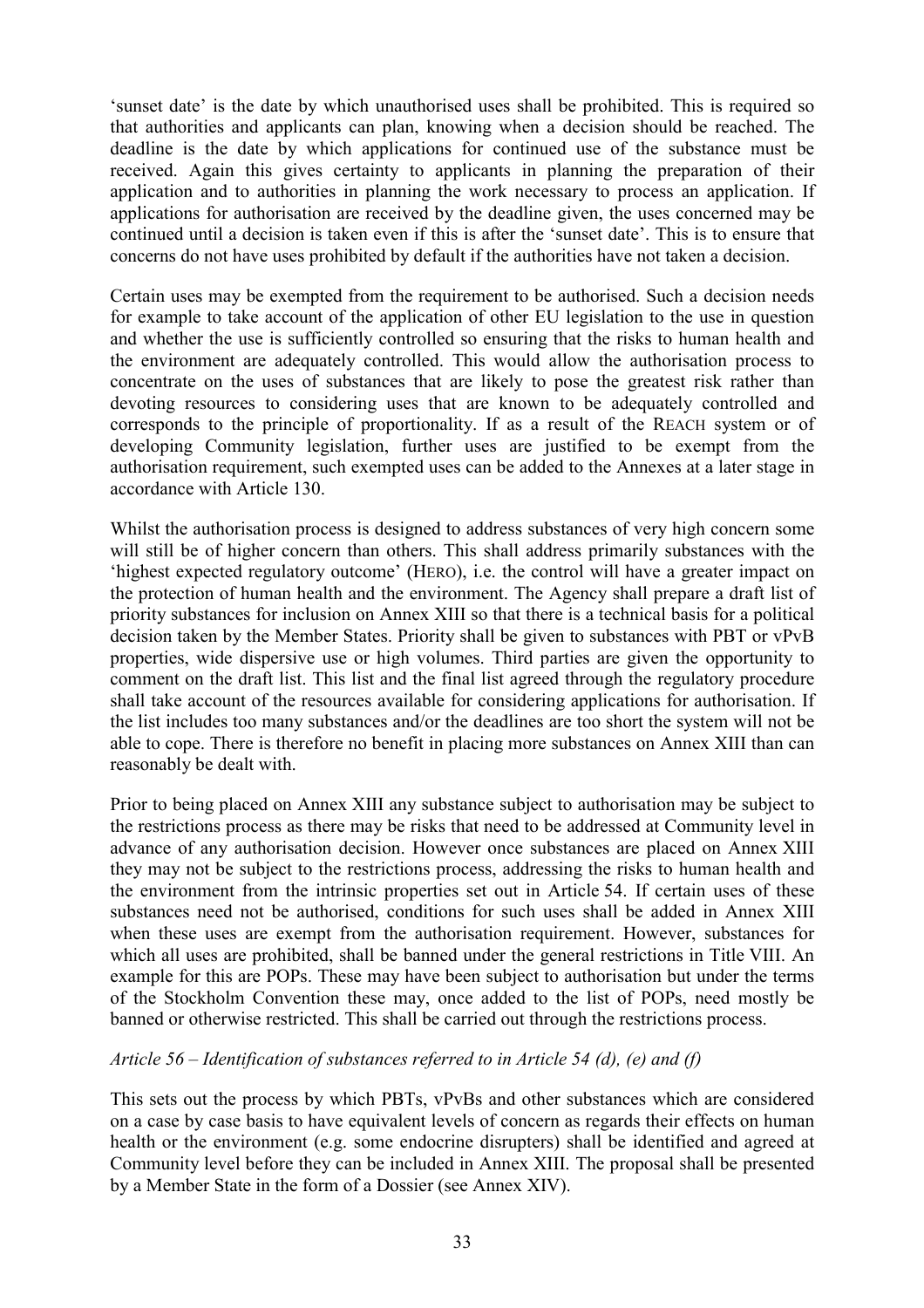#### *Article 57 – The granting of authorisations*

The Commission shall be responsible for the granting or refusing of authorisations. The authorisation application and decision shall not address risks to human health and/or the environment of emissions of the substance from an installation for which a permit was granted in accordance with the IPPC Directive (Directive 96/61/EC) or from a point source governed by requirement for prior regulation under the Water Framework Directive (Directive 2000/60/EC) or arising from the use in a medical device as these emissions are adequately controlled under other Community instruments which are applied by the Member States. Therefore, this is necessary not to interfere with such other competences and to avoid differences between the decisions taken under different regulatory regimes as well as the resources in examining an impact twice.

Authorisations shall be granted if the risk to human health and the environment posed by a use is adequately controlled. A description of the notion of adequate control is given in section 6 of Annex I. If the risk is not considered to be adequately controlled, an authorisation may be granted if socio-economic benefits outweigh the risk to human health and the environment and if there are no suitable alternative substances or technologies. In this case alternatives will be carefully analysed. If the use posed a high risk and a reasonable alternative (taking into account cost, availability, and efficacy) were available this will be a key consideration in making an authorisation decision.

Authorisations granted have to specify whom the authorisation is given to, the substance and use authorised as well as any conditions that apply. This is important for the holder of the authorisation and also for their downstream users who would have to abide by the conditions of the authorisation. Authorisations may be subject to a review period and/or monitoring requirements. Review periods for authorisations may be established, for example, because of the use, the potential availability of an economic substitute, or the type of substance may make it inappropriate to grant an indefinite authorisation. Authorisations granted for socio-economic reasons shall normally be time-limited. Therefore, if such an authorisation is applied for an unlimited time, this has to be justified.

Authorisation decisions are taken after consideration of the effects on human health and the environment of the effects that required the substance to be authorised in the first place (specified in Annex XIII). They shall not consider other effects, for example, flammability. If a substance needs to be restricted because of effects not leading to authorisation they may be addressed through the restrictions process. The authorisation process concentrates on this limited number of effects because it will focus resources on the effects of highest concern thus enabling the system to efficiently process the highest number of substances and uses.

#### *Article 58 – Review of authorisations*

Authorisation decisions may need to be amended or withdrawn as a result of a review which can be done at any time when there is a change of circumstances. Such a change of circumstances can for example be changes in the scientific basis for an authorisation decision or that environmental quality objectives as defined under the IPPC Directive or Water Framework Directive are not met because of diffuse emissions to water or the air. Emissions from point sources however are dealt with under those Directives.

Authorisations may therefore be amended or even withdrawn if necessary, subject to the setting of deadlines for the original applicant to update their case, if further information comes to light that places doubt on the appropriateness of the original authorisation. While a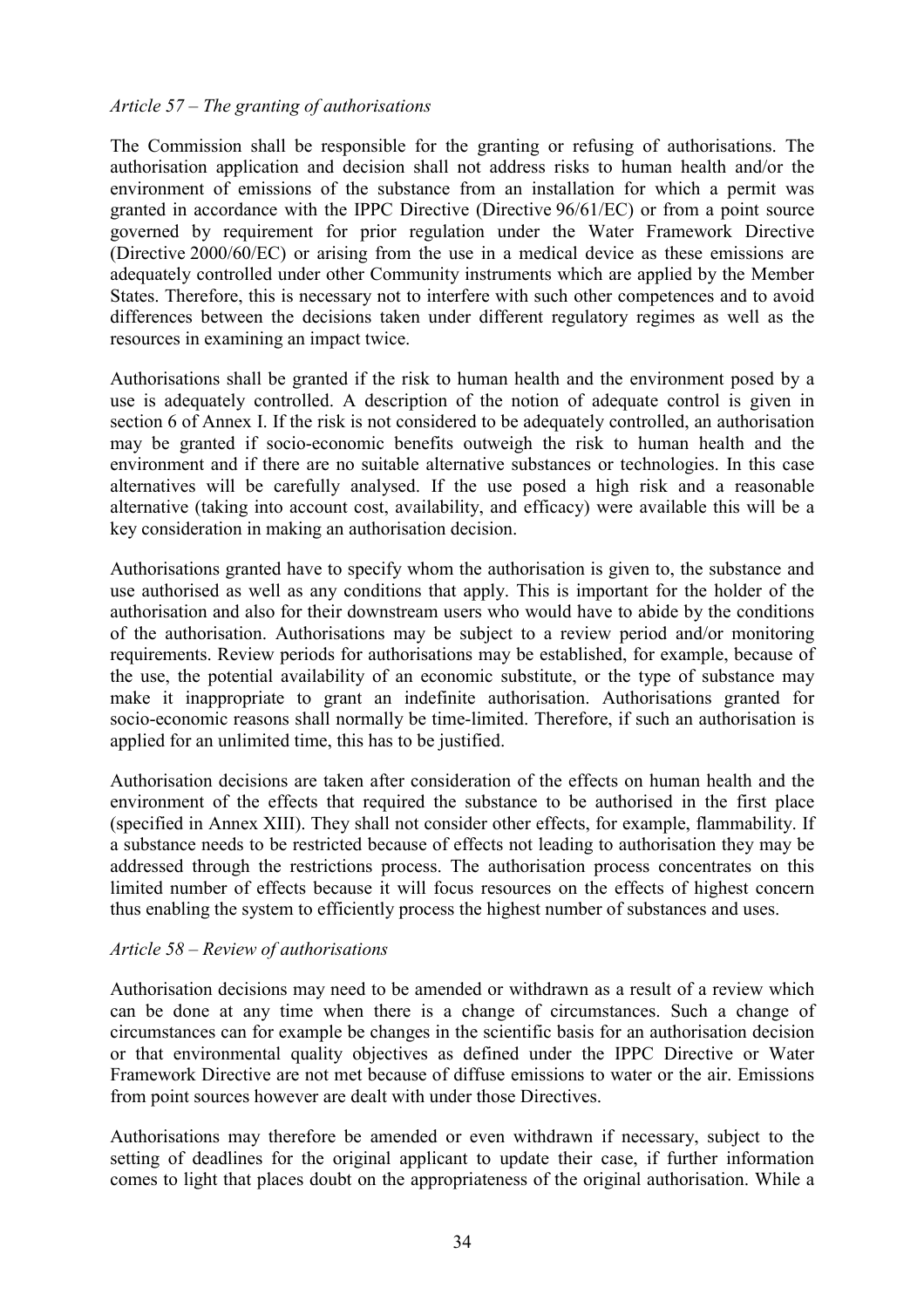review is ongoing, the Commission is empowered to suspend the authorisation in cases of serious and immediate risk, provided proportionality is taken into account.

A streamlined procedure is provided for renewal of time-limited authorisations.

## *Article 59 – Applications for authorisations*

Any grouping of substances, uses and/or applicants will need to be justified in the application. The uses applied for can be for the applicant's own uses or for uses by their downstream users. The possibility of grouping is to enable the authorisation process to be as efficient as possible with no reduction in protection as well as allowing the possibility for sharing the burden of application between a number of applicants.

The information accompanying an application includes a chemical safety report detailing their chemical safety assessment. The assessment only needs to address the properties that led to an authorisation being required (specified in Annex XIII: CMR, PBT, vPvB etc). If the applicant has already submitted a registration for the substance they do not have to resubmit the chemical safety report as this will already have addressed the risk management measures required for the substance and use in question.

Bearing in mind the conditions for granting an authorisation, an applicant may submit a socioeconomic analysis (SEA) of the impact of a granted or refused authorisation, in accordance with Annex XV, as well as an analysis of alternatives and a substitution plan, if this is considered to be appropriate. An authorisation decision shall be based on the information made available to the authorities. If an application for authorisation is turned down on the basis that the risks to human health and the environment are not adequately controlled, and no SEA has been submitted, the 'sunset date' will still apply. The applicant would therefore need to make a new application for authorisation for the use including a SEA. The implications of this are that the use in question would be prohibited until the authorisation were granted.

## *Article 60 – Subsequent applications for authorisation*

This allows a subsequent applicant for authorisation to make use of the chemical safety report and, if applicable, a socio-economic analysis and available information on alternative substances or preparations, submitted previously if permission is given by the previous applicant. This is to save applicant and authority resources by avoiding repeat work for no benefit.

## *Article 61– Procedure for authorisation decisions*

This sets out the process that will be followed. Applications for authorisations must be made to the Agency. Once received, the Agency has 10 months in order to prepare an opinion. If the applicant has been given permission to refer to a previous authorisation application this shall be reduced to 5 months. The opinion shall take account of the information made available to it by the applicant as well as any other information available. The setting of deadlines gives industry certainty on which to base commercial decisions and also encourages the authorities to come to decisions as rapidly as is reasonably possible.

When an application is received, non-confidential information on the identity of the substance and use(s) applied for will be put on the Agency's website. This is so that other interested parties can make the Agency aware of alternative substances or processes that may be less harmful to human health and the environment. The information posted on the website must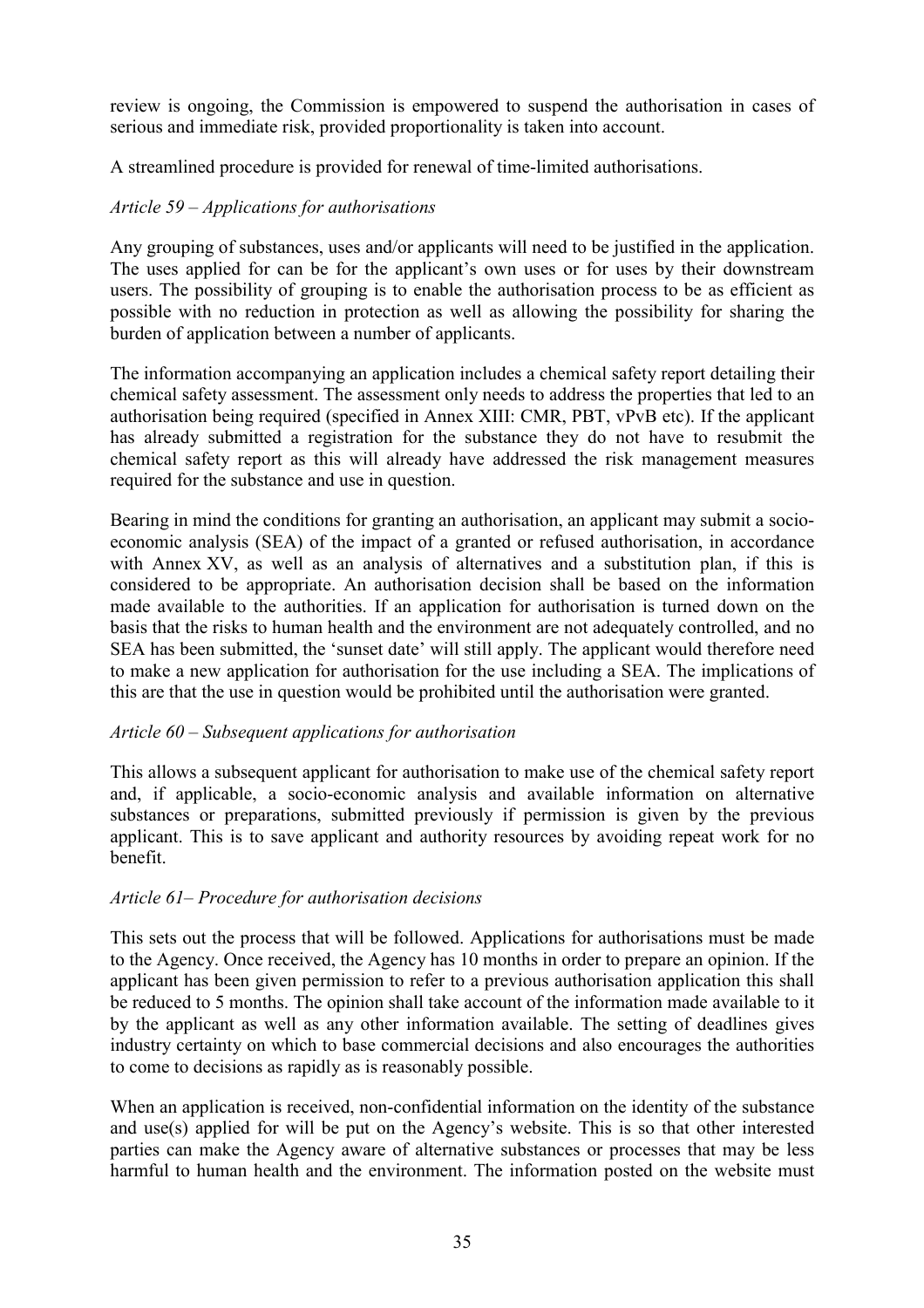however not be so detailed as to allow others access to commercially important and sensitive information.

The Agency shall prepare two opinions. One shall address the risk posed to human health and the environment and the second socio-economic factors. In the interests of fairness and openness the applicant will be given 2 months to comment on the opinions if they wish to do so, with the Agency given up to a further two months to amend its draft opinion if it sees fit. Once the opinion has been finalised, to aid transparency, it shall be made available to the Commission, Member States and the applicant and its non-confidential parts shall be published on the Agency website. The Commission shall then adopt its decision on the application under the advisory committee procedure.

#### *Article 62 – Obligation of holders of authorisations*

In order for customers to know if a substance has been subject to and granted an authorisation, any label for a substance on the market for an authorised use (this could include its use in a preparation or in an article) shall include its authorisation number. The downstream user will then be able to check easily on the Agency website whether they are using the substance within the conditions of its authorisation.

#### *Article 63 – Downstream users*

A downstream user may, according to Article 54, paragraph 2, use a substance within the conditions of an authorisation given to an actor further up the supply chain. In this case he shall notify the Agency if he is using a substance for such an authorised use. This is to enable the Member State authorities to check that the risks posed by substances of very high concern are being adequately controlled and/or within the conditions of an authorisation.

#### **2.8. Restrictions on the manufacturing, marketing and use of certain dangerous substances and preparations**

#### *Article 64 – General Provisions*

This Article sets out in general terms that all restrictions for substances set out in Annexes XVI and XVII have to be followed by all who manufacture, use or place those substances on the market. The division into two paragraphs results from the different background of the restrictions: paragraph 2 and Annex XVII deal with restrictions that have their origin in the Stockholm Convention or the UNECE Protocol on Persistent Organic Substances, i.e. in a broad international agreement, paragraph 1 and Annex XVI deal with all other restrictions.

As a starting point, the restrictions included in Directive 76/769/EEC as amended are taken over in Annex XVI in a recast version.

The restrictions in Annex XVI do not apply to substances being used for scientific research and development purposes and for product and process orientated research and development, if these substances are used in amounts of less than 1 tonne. The restrictions in Annex XVII do not apply to substances being used for laboratory scale research or as a reference standard. Thereby the exemption is tighter than the one applying to substances included in Annex XVI.

The Restrictions in Annex XVI or XVII do not apply to substances that are waste and where authorities have given permission for it to be treated in a waste treatment installation (e.g. being destroyed or recycled). The requirements on waste in the Community's earlier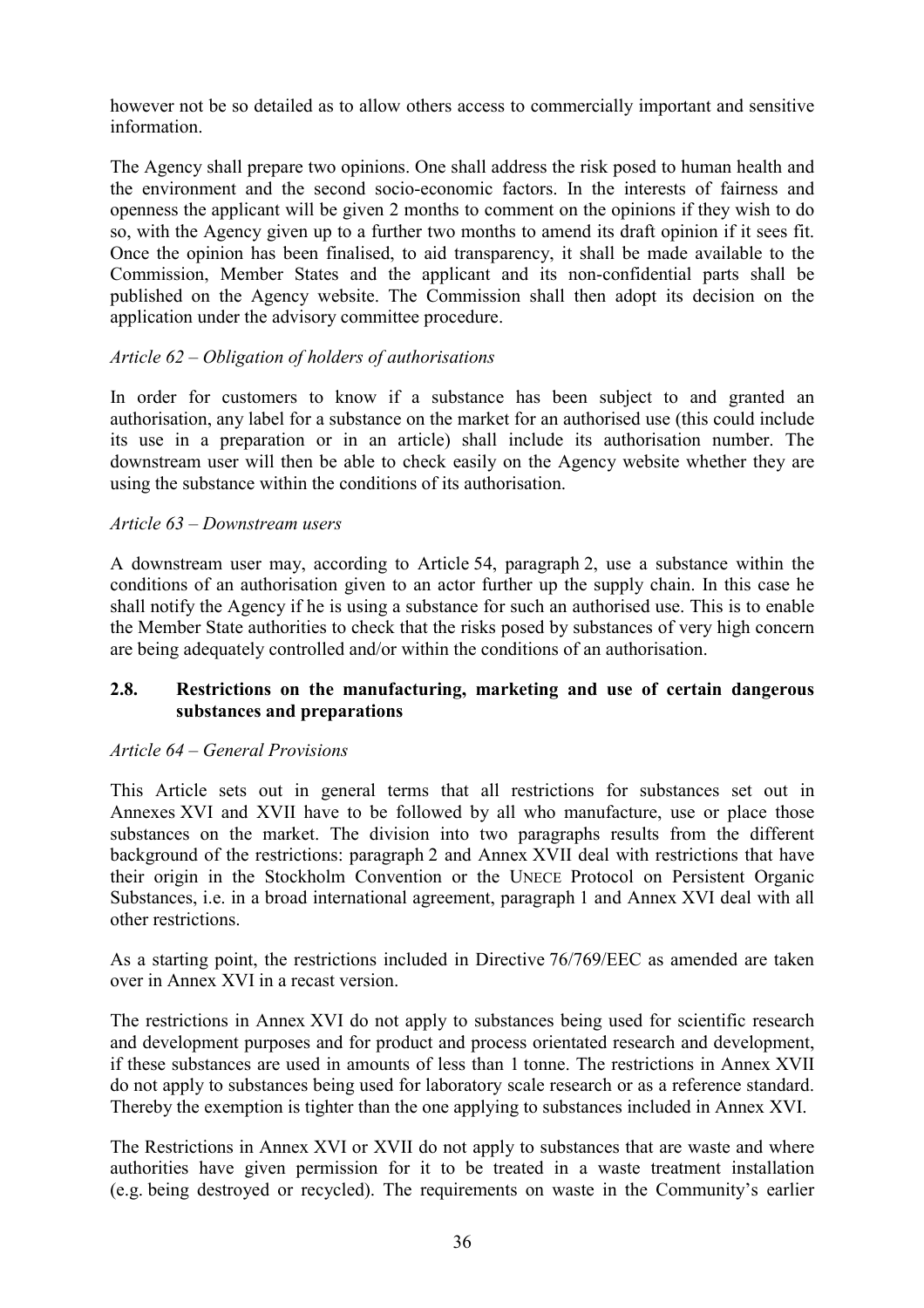implementation of the Stockholm Convention and the UNECE protocol will also apply as they may be more restrictive.

## *Article 65 – Introducing new and amending current restrictions*

This Article specifies the conditions that have to be fulfilled in order to include a substance in Annex XVI and XVII as well as the procedure that has to be followed: the regulatory committee decides directly on restrictions for substances which meet the criteria as carcinogenic, mutagenic or toxic, categories 1 and 2, and for which the Commission proposes restrictions for consumer use as well as for substances for which restrictions are included in the Stockholm Convention or the UNECE protocol. For all other restrictions however the process in Articles 66 to 70 has to be followed. For the first two categories of substances, a sound scientific basis has already been provided either within the classification procedure or during the international agreement procedure whereas Articles 66 to 70 ensure that such a scientific basis is prepared for the other restrictions as well. Provision is also made to ensure an appropriate interface with the Directive on cosmetic products, as REACH should not be used as the tool to address issues which are only relevant to cosmetic products.

## *Article 66 – Preparation of a Proposal*

This article details that either Member States or the Commission – via the Agency – may prepare a proposal for restrictions and what has to be done for proposed restrictions to be considered.

Proposals for restrictions shall be based on a risk assessment that identifies why Community-wide action is required. To help ensure that the process for restrictions can work quickly – the previous system for introducing restrictions was criticised as being too slow – risk assessments must adhere to certain requirements that are set out in Annex XIV. If Member State risk assessments do not in the opinion of the Agency meet those requirements, the proposal for restrictions shall not be considered further until these shortcomings are addressed.

In the interests of consistency across EU legislation, both Member States and the Agency shall take into account any risk assessment on the substance under any EU legislation.

To help ensure transparency in the process and that all those with an interest in a proposed restriction have the opportunity to provide relevant information to help in the decision making process, all risk assessments satisfying the requirements set out in Annex XVI are published on the Agency web-site. All interested parties are invited to both comment on the risk assessment and to provide information on the socio-economic impact of the restrictions proposed.

# *Article 67 – Agency opinion: Committee for risk assessment*

This Article details the process that shall be followed within the Agency for the preparation of an opinion on the risk assessment on which the proposed restrictions are based and any comments submitted.

Deadlines are specified to ensure that the process is as fast as possible commensurate with the need for accuracy, fairness and a high level of protection for human health and the environment.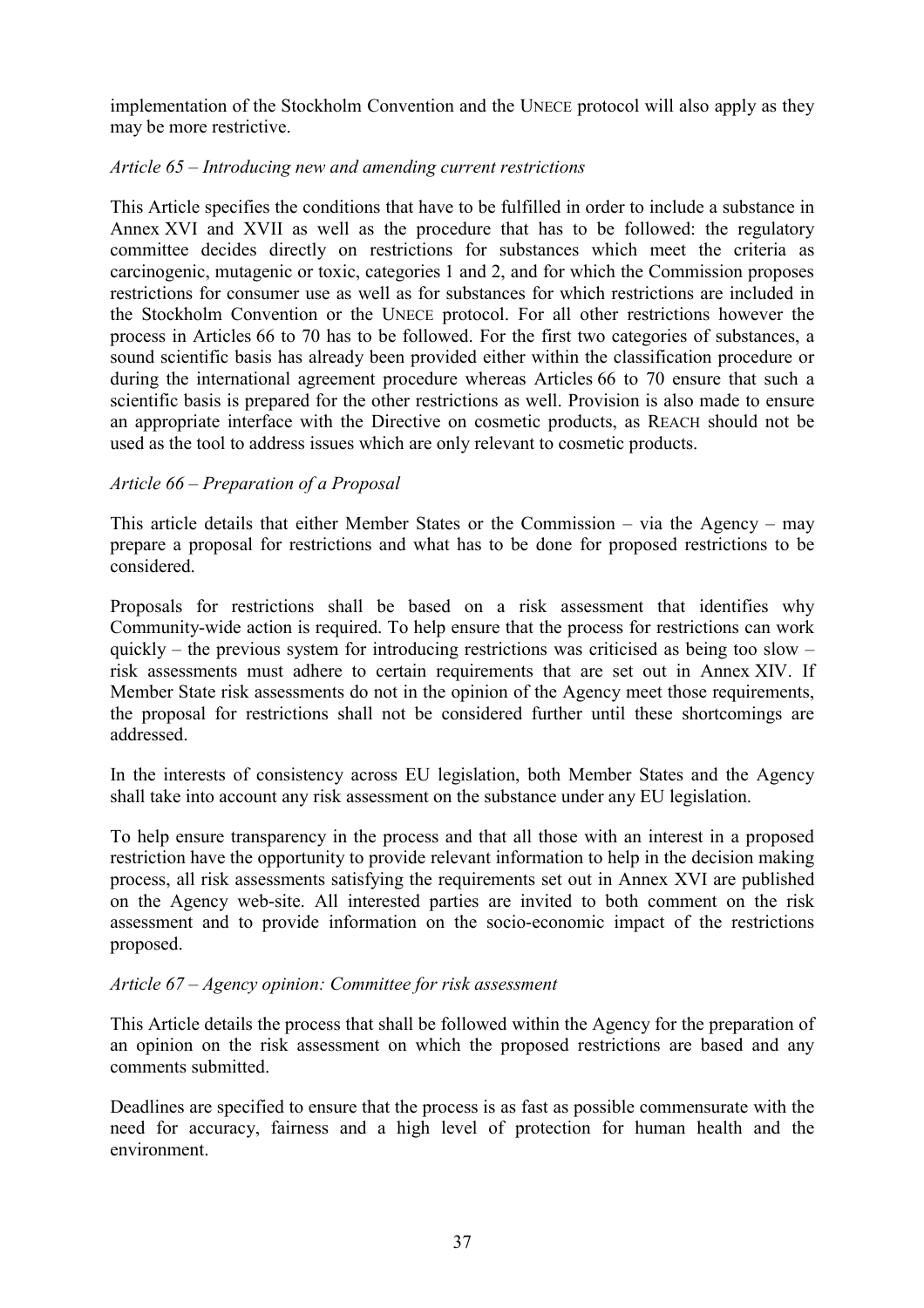The opinion shall be prepared by a risk assessment rapporteur and shall be adopted by the Committee for Risk Assessment. This is to ensure that expertise available in the Agency in the field of risk assessment is fully brought to bear on the opinion.

## *Article 68 – Agency opinion: Committee for socio-economic analysis*

This Article details the process that shall be followed within the Agency for the preparation of an opinion on the socio-economic impact of the proposed restrictions.

Deadlines are specified to ensure that the process is as fast as possible commensurate with the need for accuracy, fairness and a high level of protection for human health and the environment. The deadline is longer than that for the Committee for Risk Assessment so that their opinion can be taken into account.

The opinion shall be prepared by a socio-economic analysis rapporteur and shall be adopted by the Committee for socio-economic analysis. This is to ensure that expertise available in the Agency in the field of socio-economic analysis is fully brought to bear on the opinion.

It is recognised that many interested parties will either not have the resources or the information to prepare a full socio-economic analysis. For this reason, information that contributes to one may also be submitted for consideration by the Committee and its rapporteur.

## *Article 69 – Submission of an opinion to the Commission*

This Article requires the Agency to give the opinions of the two Committees as well as any supporting material, if required, to the Commission so that it can make a proposal based on full information and the expert opinion of the two Agency Committees.

The article also requires the Agency to let the Commission know if either or both of the Committees have failed to develop an opinion within the deadlines given in Articles 67 and 68.

The opinions shall be published on the Agency's web-site in the interests of transparency and openness.

#### *Article 70 – Commission decision*

This Article requires the Commission to draft an amendment or addition to Annex XVI within 3 months of receiving the two opinions from the two Agency Committees or 3 months after the deadlines in Articles 67 and 68 if no opinion has been provided.

The deadline is provided to help ensure that proposals for restrictions are introduced as rapidly as is reasonably possible commensurate with the need for fairness, accuracy and a high level of protection for human health and the environment.

It is the responsibility of the Commission to consider the evidence from, and opinions of, the two Agency Committees. The Commission shall weigh up the evidence and make a proposal. The Commission may exceptionally come forward with a proposal that is not in accordance with the opinion of either Committee. In this case, the Commission shall make a detailed explanation of the proposal and the reasons for its differences with the opinions of the two **Committees**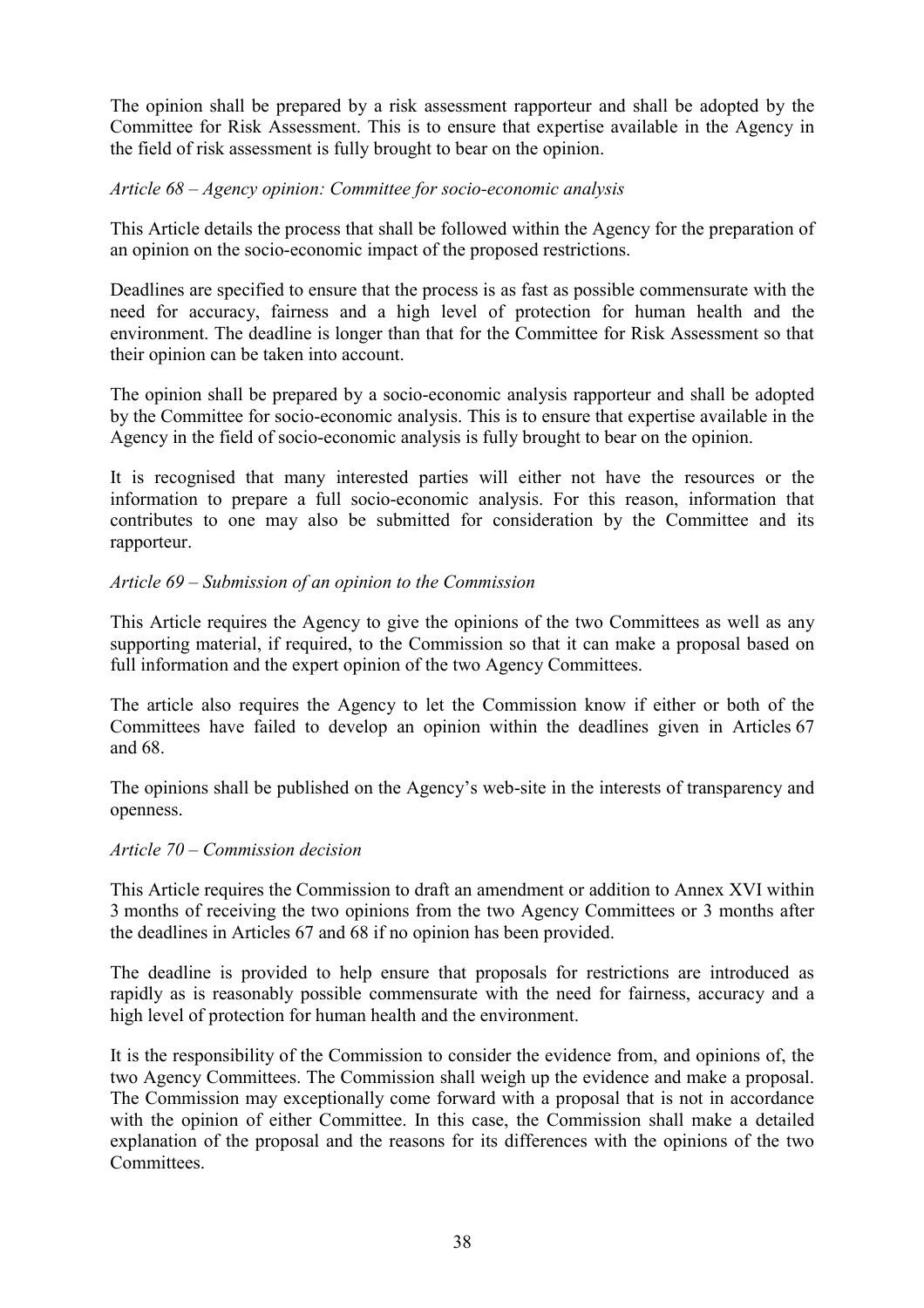## **2.9. Agency**

## *Article 71 – Establishment and responsibility of the Agency*

This Article establishes the European Chemicals Agency which will contribute to a high level of protection of human health and the environment in the context of the operation of the internal market. The Agency is responsible for ensuring that it operates properly the tasks assigned to it by this regulation and for co-ordinating the resources of Member States competent authorities under the REACH system. This co-ordination role, as opposed to giving the Agency a role as a pan-European regulator, is consistent with the principle of subsidiarity.

## *Article 72 – Composition of the Agency*

This Article sets out the structure of the Agency:

- the Management Board;
- the Executive Director;
- the Committee for Risk Assessment, which prepares the Agency's opinion on risks to human health and the environment under the authorisation and restriction procedures;
- the Committee for Socio-economic Analysis, which prepares the Agency's opinion on any question related to the socio-economic analysis of substances;
- the Member State Committee, which co-ordinates work on evaluation, classification and labelling and identification of substances of very high concern;
- the Forum on exchange of information on enforcement, which co-ordinates a network of Member States' enforcement authorities but does not prepare Agency opinions;
- the Secretariat to support the Committees and the Forum and to execute the administrative parts of the Reach system; and
- the Board of Appeal, which considers any appeals against the decisions of the Agency.

They are described in more detail below.

The second paragraph allows the Committees and the Forum to establish working groups. These could be used, for example, to prepare the work of a Committee under a particular procedure such as restrictions or to address specific technical issues. The Risk Assessment Committee has different, but related, tasks under the restrictions and authorisation procedures. It might be useful to establish working groups for each of these, while the Committee assures coherence between the approaches taken in each working group.

The third paragraph allows the Committees and the Forum to seek specialist advice from appropriate external sources as necessary.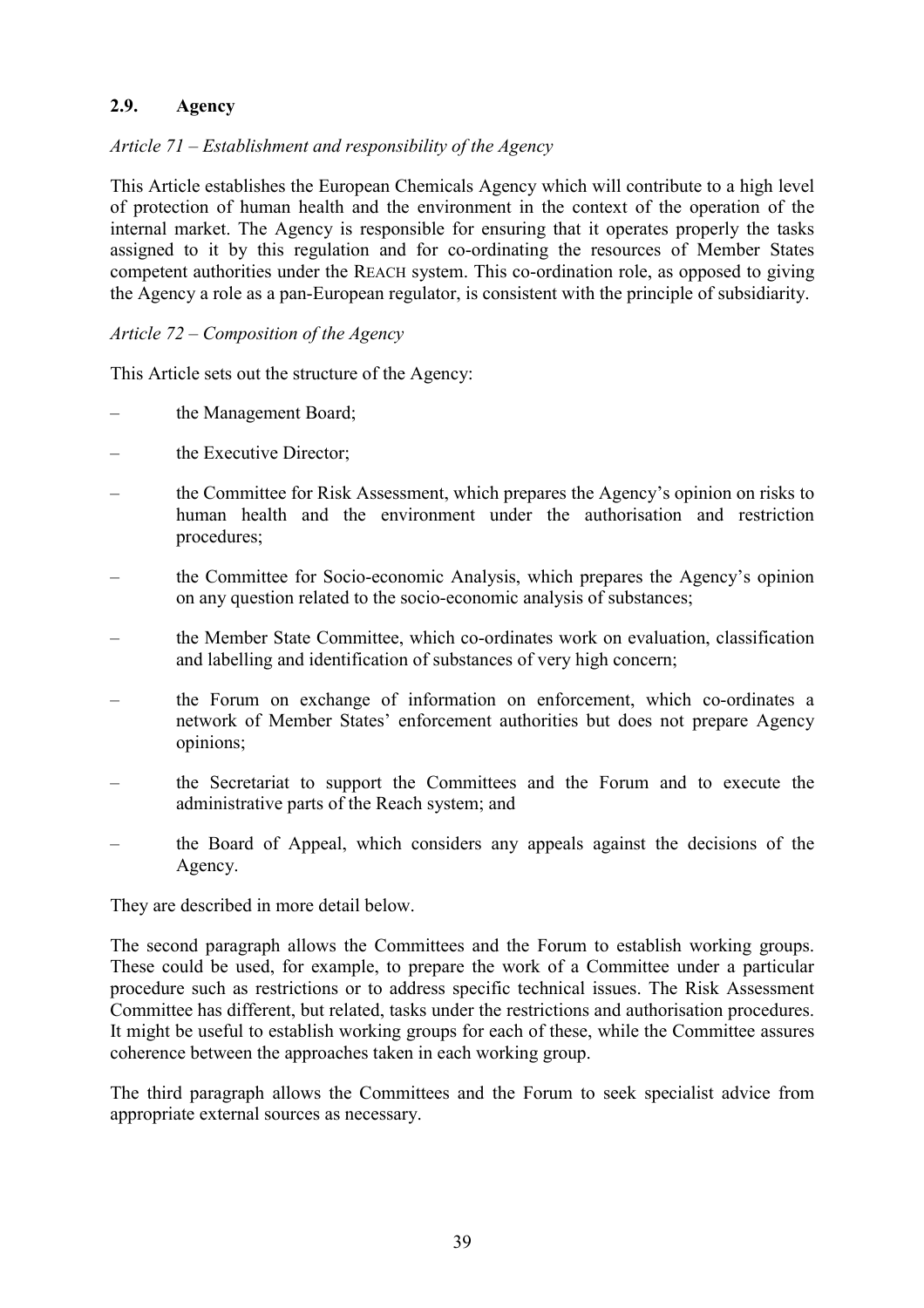## *Article 73 – Tasks of the Agency*

This Article provides that the Agency shall advise the Member States and the Community within the context of the REACH System.

The second paragraph sets out the tasks to be performed by the Secretariat, without participation of the Committees. These tasks are essentially administrative, requiring a good understanding of the REACH system but limited technical expertise judgement, so it would be inappropriate to involve the Committees. Tasks (a)-(c) require dissemination of information to Member States and other interested parties. Task (d) provides for the establishment and maintenance of the database that is the primary store of information that will be available to the Competent Authorities as well as the source of non-confidential information to be made available on request. Task (e) requires the Agency to make publicly available information on which substances have been, and are, subject to evaluation. Task (f) requires the preparation of documents for companies concerning their obligations under the REACH system. As these documents are not expected to be highly technical, it is appropriate to allocate this task to the Secretariat. Task (g) establishes a help desk to support Member State competent authorities' own help desks. The Member States competent authorities' help desks provide advice to companies and the Agency's help desk promotes a harmonised approach by the Member States competent authorities. The Agency's help desk does not provide advice direct to industry because maintaining the language capabilities and knowledge of local conditions needed to respond to many thousands of potential enquiries in an enlarged Union would require a disproportionate investment of resources. Task (h) involves the preparation of descriptive documents to help non-industry stakeholders understand the REACH system.

The third paragraph sets out the tasks to be performed by the Committees. Tasks (a) to (e) provide for the work under the relevant procedures leading to the adoption of opinions or recommendations for substances to be included in Step 1 of authorisation or to be classified at Community level. Task (f) provides for technical support to Community participation in international harmonisation activities, since the Agency's expertise makes it the natural contact point in such work. Task (g) gives the Commission the right to request ad hoc opinions on specific issues related to the safety of substances.

The fourth paragraph sets out the work of the Forum. This is based largely on the work of the existing informal network of Member State competent authorities. The tasks are largely selfexplanatory. The work of the Forum will be undertaken by the Member States' representatives with administrative and logistical support from the Agency. The Agency itself will not have a monitoring role with regard to enforcement. It is expected that the Forum will have an important role to play in assuring the effective working of the REACH system.

The fifth paragraph explains that the Board of Appeal shall decide appeals against any Agency decision.

#### *Article 74 – Powers of the Management Board*

This Article defines the powers of the Management Board in accordance with the principles laid out in the Commission Communication on the operating framework for European regulatory agencies.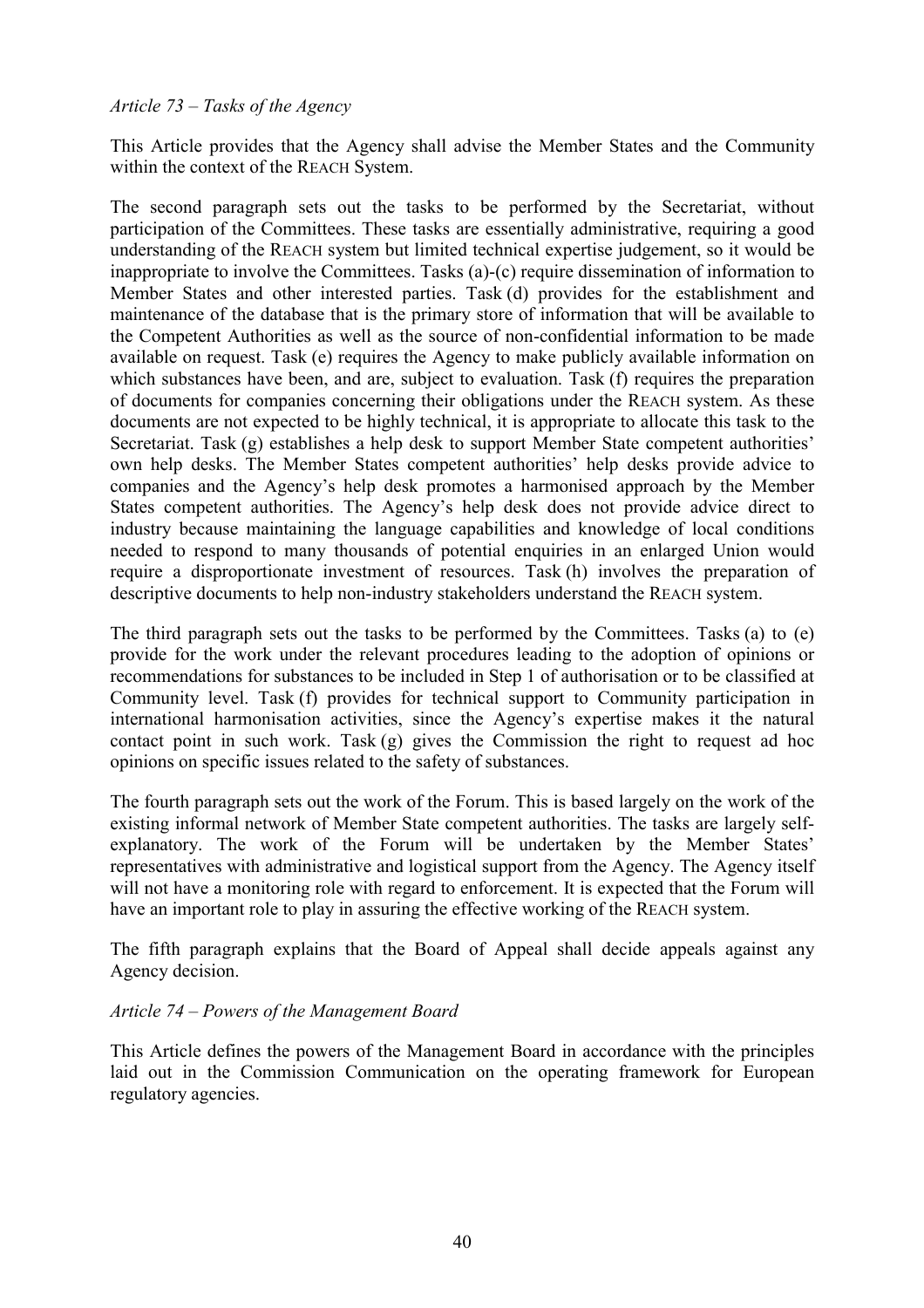## *Article 75 – Composition of the Management Board*

This Article defines the composition of the Management Board in accordance with the principles laid out in the Commission Communication on the operating framework for European regulatory agencies.

*Article 76 – Chairmanship of the Management Board*

*Article 77 – Meetings*

*Article 78 – Voting*

These Articles are self-explanatory.

## *Article 79 – Duties and Powers of the Executive Director*

This Article defines the powers of the Executive Director in accordance with the principles laid out in the Commission Communication on the operating framework for European regulatory agencies.

The tasks listed in the second paragraph are generally self-explanatory but certain points merit a little more discussion. Task (c) will require the Executive Director to follow closely the work of the Committees to ensure that they meet the deadlines set down in the legislation. The timely co-ordination of the work of the Committees under task (e) will in particular require that the Risk Assessment Committee provides timely information to the Socio-economic Committee and that the latter Committee provides timely feedback to the former.

The tasks in the third paragraph relate to annual activities on reporting, work planning, accounting and budget forecasting.

#### *Article 80 – Appointment of the Executive Director*

This Article provides a transparent procedure for the selection and appointment of a suitable candidate.

#### *Article 81 – Establishment of the Committees*

This Article provides that each Member State may nominate candidates to the Risk Assessment and Socio-economic Analysis Committees.. The Management Board will appoint at least one member from each Member State having made a nomination to that committee. The Member States shall appoint one member each to the Member State Committee. The members shall have the technical expertise relevant to the Committee on which they serve. It is intended that the members of the Risk Assessment and Socio-economic Analysis Committees shall give their views as experts and not as representatives of their Member State. It is nevertheless appropriate to draw the members from the Member States because this will give the Committees access to the collective expertise of the Member States, will promote mutual acceptance of decisions and so support the harmonisation of regulatory practices across the Community.

In order to provide a good range of expertise on each Committee, the Committees may co-opt up to five further members. Recognising that Committee members cannot have the expertise needed to discuss all issues that may come before a Committee, members may be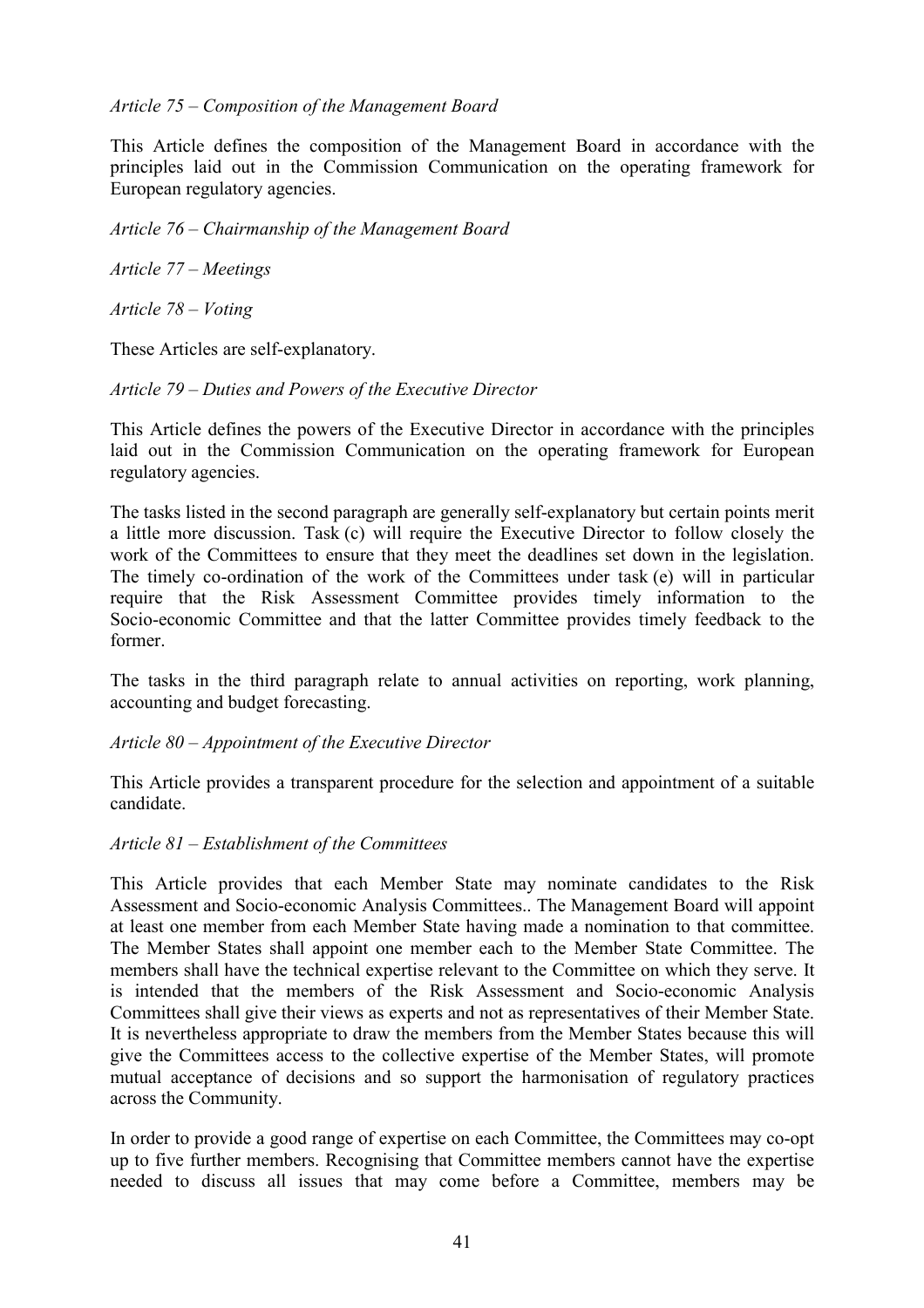accompanied by scientific and technical advisers having the expertise relevant to a particular item. Meetings of the Committees shall be open to the Commission and to the Executive Director of the Agency.

Committee members shall ensure appropriate co-ordination between the work of Member States competent authority and that of their Committee in order to promote a common European approach. In this context it is useful to note that members of the equivalent committees within the EMEA spend around a quarter of their time at the Agency and the rest back in their Member State. It is expected that members of the Committees will spend at least a similar proportion of their time at the Agency.

The Member States are required to provide scientific and technical support to the work of the Committees and working groups. This is the Agency's primary means of "co-ordinating the scientific and technical resources put at its disposal by the Member States" as required in Article 71. Member States are not permitted to give instructions to members of the Risk Assessment Committee and of the Committee for Socio-Economic Analysis that might conflict with an objective scientific and technical analysis of the issues under discussion.

To facilitate the work of the committees, opinions may be adopted by a majority of Committee members, with due recording of minority views.

## *Article 82 – Establishment of the Forum*

This Article provides that each Member State shall nominate a member to the Forum. The members shall have expertise relevant to the Forum. It is intended that the members shall give their views as experts and not as representatives of their Member State. In order to provide a good range of expertise on the Forum, it may co-opt up to five further members. Recognising that Forum members cannot have the expertise needed to discuss all issues that may come before it, members may be accompanied by scientific and technical advisers having the expertise relevant to a particular item.

Forum members shall ensure appropriate co-ordination between the work of Member State competent authority and that of the Forum in order to promote a common European approach to enforcement and to ensure that the Forum's work is informed by practical experience.

The third paragraph provides the Agency's primary means of "co-ordinating the scientific and technical resources put at its disposal by the Member States", here in particular by its competent authorities, as required in Article 71. The Member States are required to provide scientific and technical support to the work of the Forum and its working groups. They are not permitted to give instructions to Forum members that might conflict with an objective scientific and technical analysis of the issues under discussion. They are also required to monitor the quality and independence of the work of the Forum and its working groups to ensure that all members are fulfilling their role appropriately.

## *Article 83 – Rapporteurs of committees and use of experts*

Rapporteurs may be appointed where a Committee's opinion is required under the evaluation, restrictions or authorisation procedures. A Committee may also appoint a co-rapporteur. This may prove particularly useful where the co-rapporteur has better access to expertise, perhaps within his Member State competent authority, related to a particular aspect of a dossier.

The Committees should develop the modalities for replacement of a rapporteur or co-rapporteur in their rules of procedure.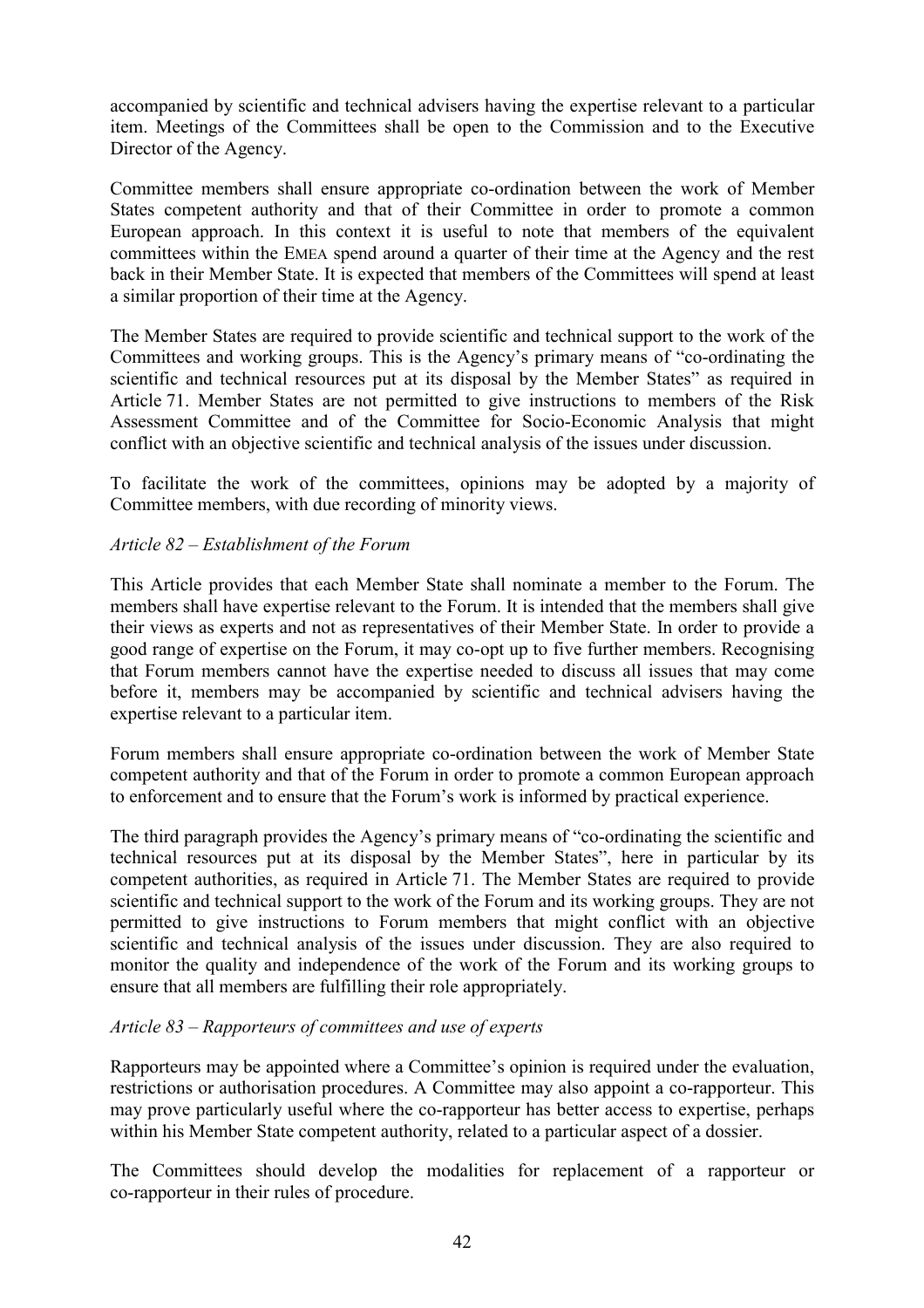The third paragraph provides for contracts to pay for the work of rapporteurs, non-governmental experts serving on working groups and any expert performing other functions for the Agency. The Executive Director is responsible for managing such contracts. In this context, it should be noted that a rapporteur is not expected to work alone but rather to co-ordinate the work of a team of experts who prepare the report for the Committee.

The fourth paragraph provides, where appropriate, for calls for expressions of interest. This is not expected to be appropriate in the case of rapporteurs.

The fifth paragraph gives the Agency the discretion to engage experts to discharge other specific tasks. These could include cases where the Commission requests ad hoc opinions on specific issues, as provided for in Article 73(3)(f).

## *Article 84 – Qualification and interests of members of committees and boards*

The identity and qualifications of members of Committees should be published in the interests of transparency. Members may request that their identity not be published if they are concerned for their personal safety. This is a concern in certain Member States for animal protection issues.

To ensure the provision of objective advice, servants of the Agency shall make declarations of interests and not discuss or vote on issues relating to those interests.

## *Article 85 – Establishment of the Board of Appeal*

This Article sets out the membership of the Board of Appeal, how they shall be appointed and their voting rights.

## *Article 86 – Members of the Board of Appeal*

This Article sets out the term of office of members of the Board of Appeal, who may serve on it, under what conditions they might be removed, and how potential conflicts of interest will be dealt with.

#### *Article 87 – Decisions subject to appeal*

This article explains that appeals can be brought against decisions taken:

- to reject a registration,
- to grant, reject or place conditions on an application for a PPORD exemption,
- under the evaluation provisions;
- to grant or reject a declaration that information be kept confidential, and
- to deny access to information.

Any decision being appealed against shall not apply until the appeal is considered.

#### *Article 88 – Persons entitled to appeal, time limit and form*

This Article provides that the person to whom a decision is directed has 1 month to appeal against that decision.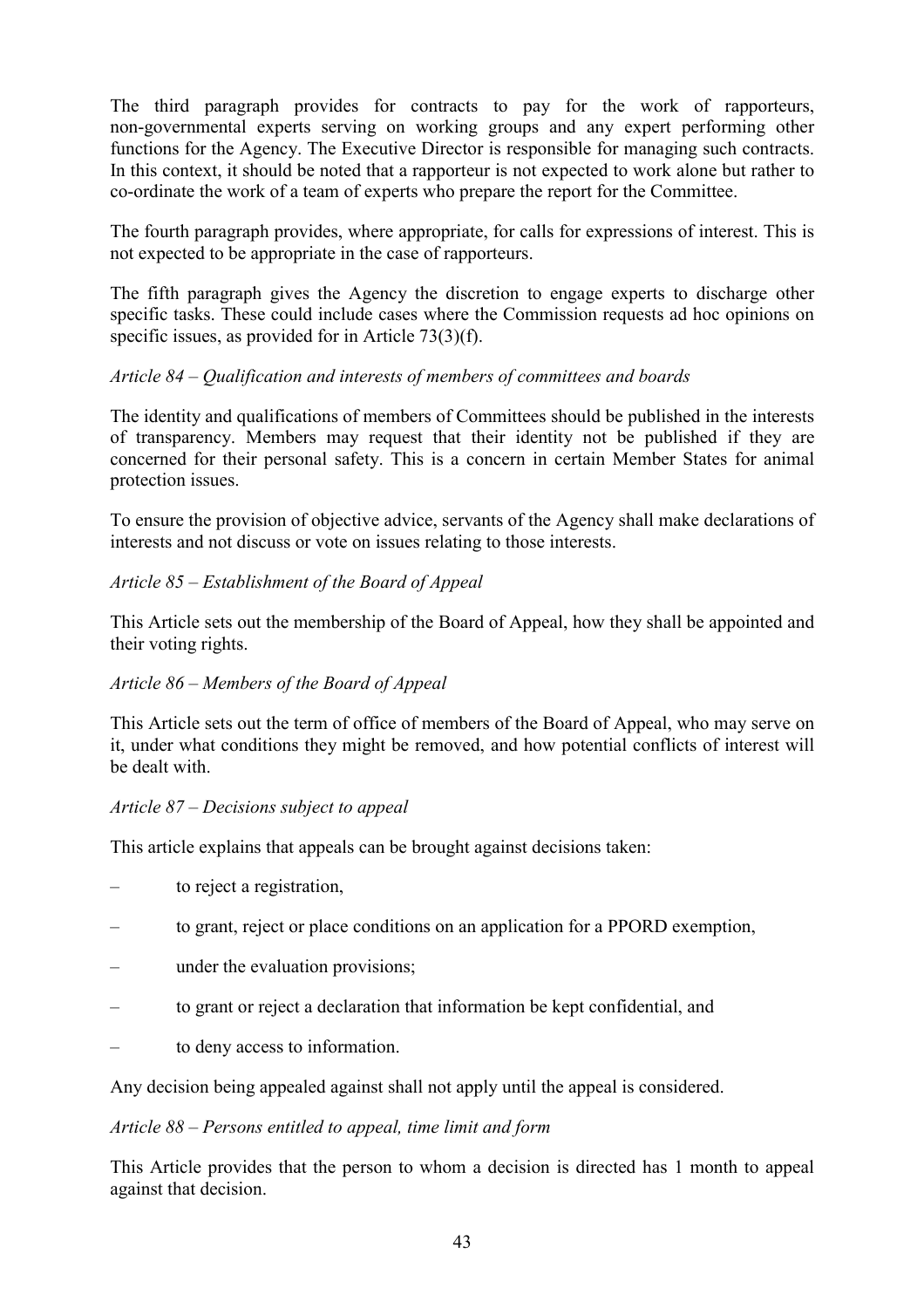## *Article 89 – Examination and decisions on appeal*

Decisions on appeals shall be made within 30 days. Those involved in the appeal shall have the right to present their case to the Board.

## *Article 90 – Actions before the Court of Justice*

Appeals against the decisions of the Board of Appeal, or proceedings against the Agency for failing to make a decision, can be made to the Court of Justice. The Agency has to comply with the judgement of the Court of Justice.

## *Article 91 – Complaints to the ombudsman*

This article is necessary to make the provisions on the Agency consistent with Article 195 of the EC Treaty.

#### *Article 92 – Conflicts of opinion with other bodies*

Other agencies, particularly EMEA and EFSA, have responsibilities that relate to those of the Agency. It is conceivable that these other agencies may adopt opinions related to certain substances that differ from those of the Agency. This Article therefore provides a mechanism for resolution of such differences. Similarly, there are Community scientific committees that may be called on to provide opinions that relate to substances and so this mechanism applies to them also. The relationship of Member State competent authorities to the Agency is extensively addressed in the REACH system and so it would be inappropriate for this mechanism to apply to them. Relevant national bodies within individual Member States are also not covered, since Member State competent authorities are expected to consider the views of such bodies in formulating their own views.

#### *Article 93 – The budget of the Agency*

This Article sets out the provisions related to the establishment of the budget of the Community Agency. The budget will be funded through a Community subsidy, through fees collected, more particularly for registration and authorisation, and through voluntary contributions from Member States. All substances produced or imported in volumes starting at 100t are subject to evaluation and so a higher fee for registration of such substances is charged to fund this evaluation work. Other substances may be subjected to evaluation on the initiative of authorities but it would be inappropriate to charge a fee to industry for this. Similarly it would be inappropriate to charge a fee when a restrictions procedure is started. These and other activities of the Agency will be funded from a general reserve drawn from the basic registration fee and from the subsidy from the Community budget.

The Commission proposes that the Community subsidy should, over a number of years, approximate to the cost to the Community budget under existing legislation of supporting the European Chemicals Bureau. It is important to note that the Community subsidy will vary substantially over the first decade of the Agency's life while substances are phased into the system. This is because the registration deadlines for phase-in substances will yield very large fee incomes in certain years but relatively little in others.

#### *Article 94 – Implementation of the Agency's budget*

This Article sets out the standard provisions related to the implementation of the budget of a Community Agency.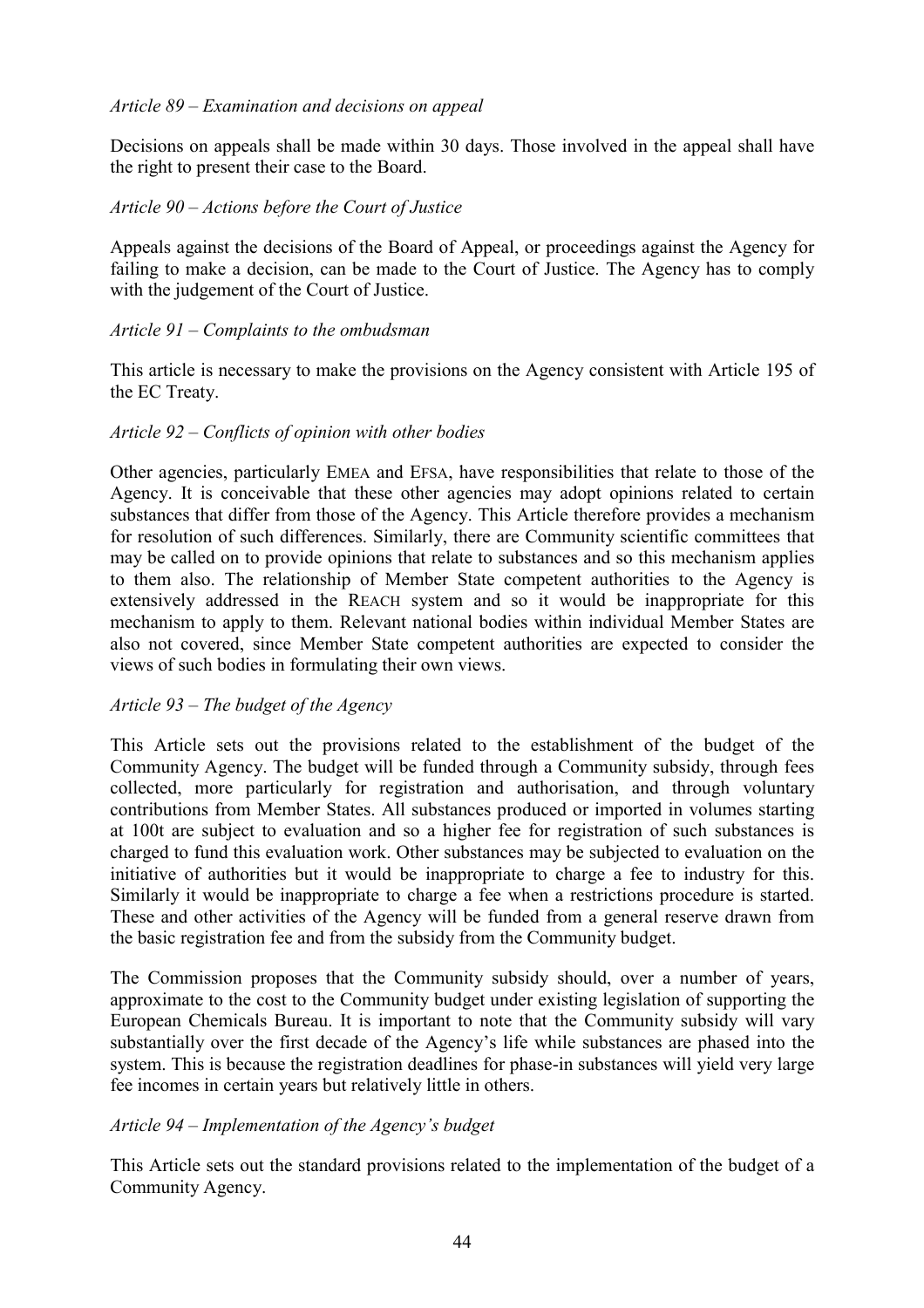## *Article 95 – Fees*

This Article empowers the Management Board to set and adjust the fees to be paid by industry to fund the work of the Agency. This will assist the Agency in balancing its budget in the light of experience with the operation of the REACH system. This is to allow the costs incurred by the Agency under the respective parts of this Regulation to be reflected in the fee structure.

## *Article 96 – Combating fraud*

This Article sets out standard provisions related to combating fraud.

## *Article 97 – Financial regulation*

This Article sets out standard provisions concerning the adoption of the Agency's financial Regulation.

## *Article 98 – Legal personality and seat of the Agency*

This Article grants legal personality to the Agency, allowing it to buy and sell property, start legal proceedings and so forth.

Under the present chemicals legislation, the European Chemicals Bureau of the Commission's Joint Research Centre fulfils a role analogous to that of the Agency. It will be the centre of the Commission's detailed preparatory work for the REACH system and, immediately following the entry into force of the REACH system, it will temporarily fulfil the role of the Agency. Given the importance of continuity in chemicals regulation and the Agency's need to recruit quickly a core of experienced staff, the Commission proposes that the Agency should have its seat in the same location as the present European Chemicals Bureau.

#### *Article 99 – Liability of the Agency*

This Article sets out standard provisions related to the liability of the Agency and gives the Court of Justice jurisdiction over disputes or arbitration. For the liability of servants towards the Agency reference is made to Article 101.

#### *Article 100 – Privileges and immunities of the Agency*

This Article accords the Agency the privileges and immunities applicable to the European **Communities** 

#### *Article 101 – Staff rules and regulations*

This Article subjects the staff of the Agency to the rules and regulations applicable to officials and other staff of the European Communities and nominates the Agency as the appointing authority within the meaning of those staff rules and regulations. The Management Board, in agreement with the Commission, is enabled to adopt the necessary implementing provisions.

#### *Article 102 – Duty of confidentiality*

This Article imposes a normal duty of confidentiality on servants of the Agency.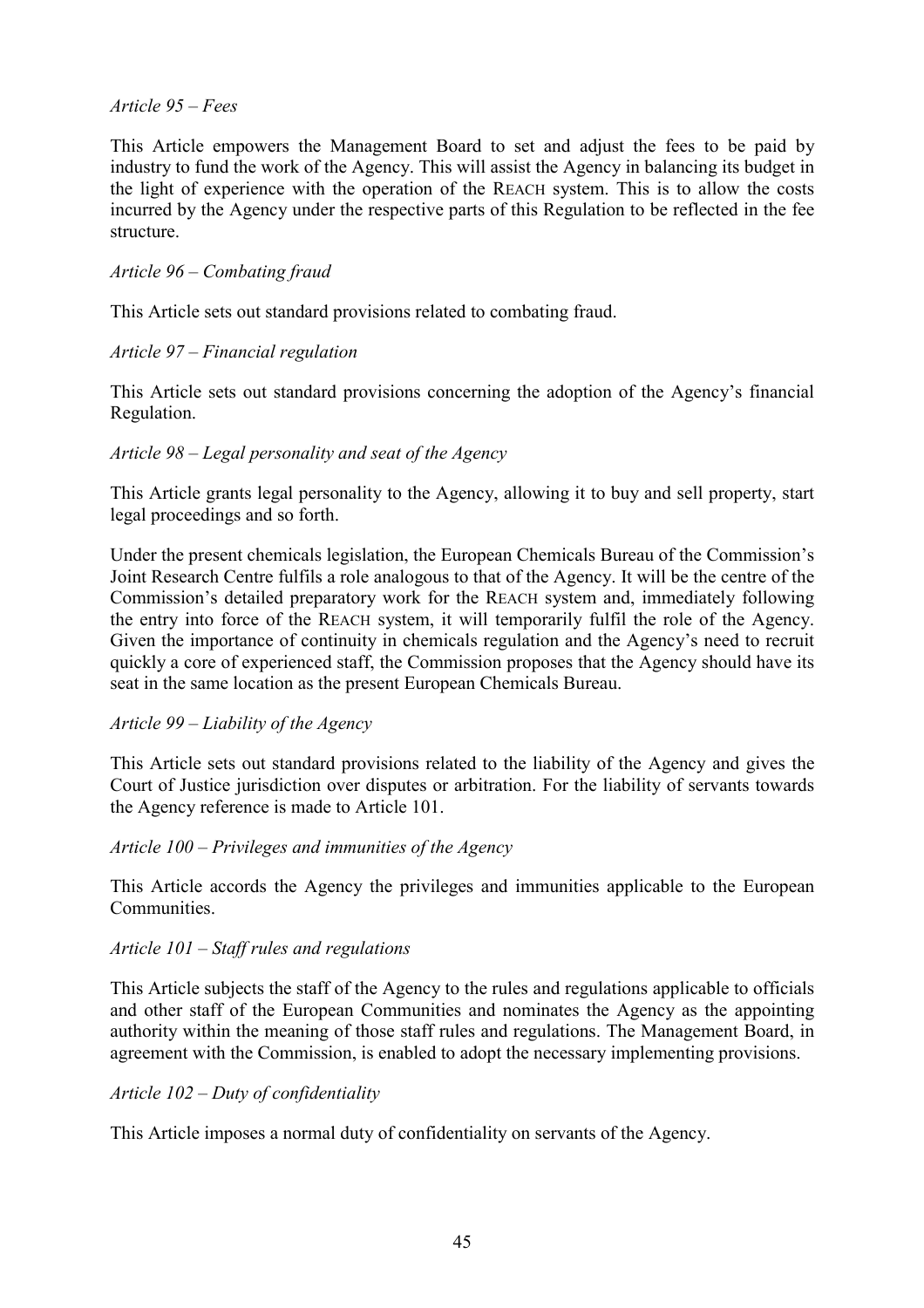## *Article 103 – Participation of third countries*

This Article provides for the participation of third countries in the work of the Agency. They may participate to a degree that the Agency deems appropriate for a particular country at a particular time. This may be useful in, for example, preparing candidate countries for their future role as Member States or in promoting co-operation with members of the European Economic Area.

## *Article 104 – International harmonisation of regulations*

This Article provides for international organisations having interests in the harmonisation of international regulations to participate as observers in the work of the Agency. The aim is to provide a focus for Community input to such activities. The Agency will agree on the terms for such participation.

## *Article 105 – Contacts with stakeholder organisations*

This Article provides for the involvement of industry, consumer protection, worker protection and environmental protection organisations in the work of the Agency. The aim is to promote transparency and so secure widespread acceptance of the work of the Agency among key stakeholders.

## *Article 106 – Rules on transparency*

This article provides for rules to ensure that the Agency operates in an appropriately transparent manner. The rules will be subject to approval by the Agency and the Commission.

## *Article 107 – Relations with relevant Community bodies*

This Article provides that there should be no duplication of competences between the Agency and the European Food Safety Authority, the European Agency for the Evaluation of Medicinal Products or the Commission's Advisory Committee on Safety, Hygiene and Health Protection at Work. In view of the need to ensure effective co-operation with the European Food Safety Authority on substances that are used in plant protection products the Executive Director is required to develop rules of procedure for co-operation. There is also a need for co-operation on worker protection issues with the Advisory Committee and so the Executive Director is again required to develop rules of procedure.

The Commission and the Agency shall consider the possibility of exchanging staff with a view to enhancing understanding of their respective roles under this Regulation.

#### *Article 108 – Formats and software for submission of information to the Agency*

To aid the efficient operation of the REACH system and to help actors in the supply chain meet their duties under REACH, formats for submitting information will be made available free of charge and software packages will be made available on the Internet.

## **2.10. Classification and Labelling Inventory**

#### *Article 109 – Scope*

This Article outlines what the Title applies to.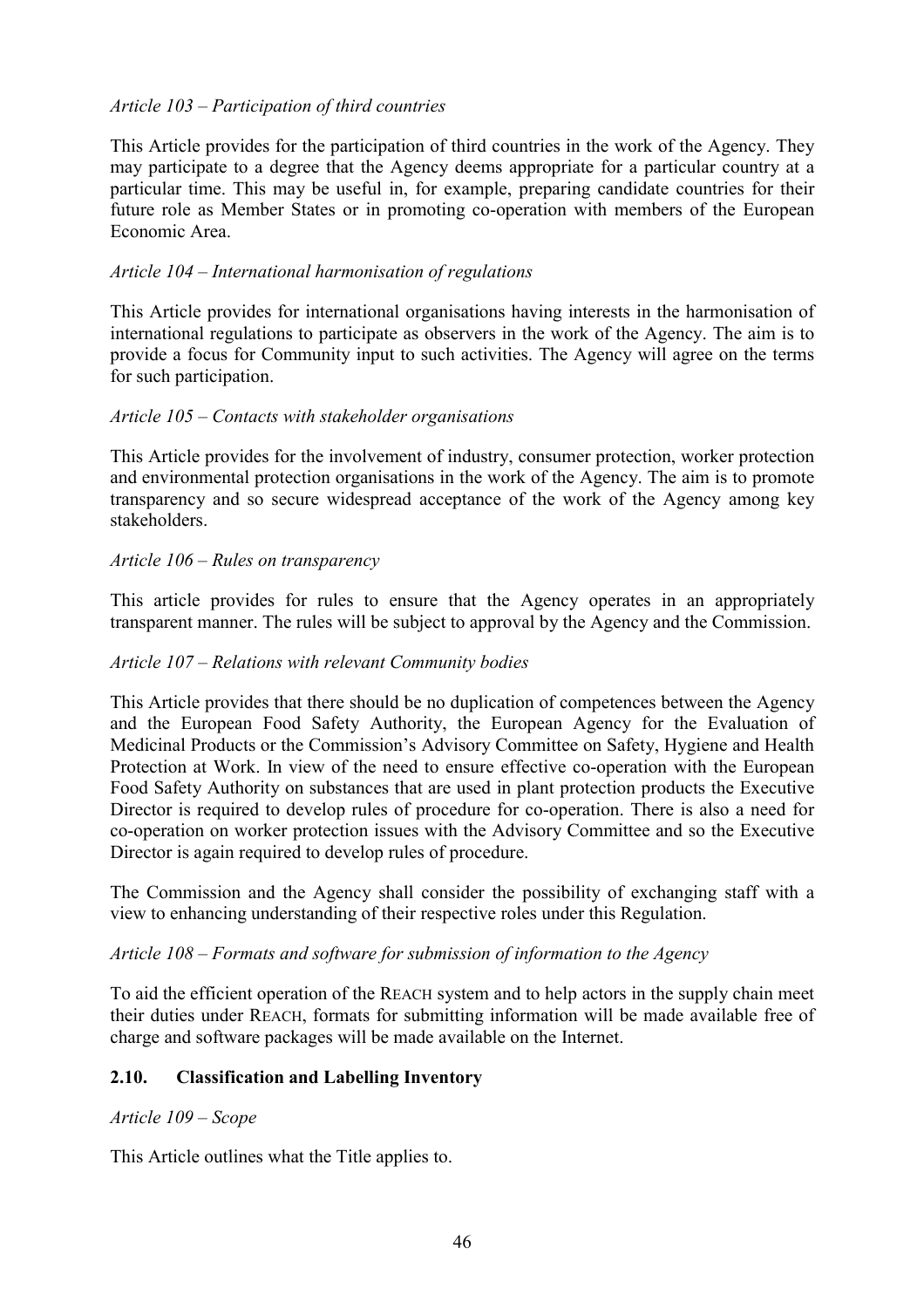## *Article 110 – Obligation to notify the Agency*

This Article specifies the information that must be provided by all those who place substances on the market. As the duty to classify and label already applies to all substances placed on the market, this information shall be required from the first phase-in deadline (three years after entry into force of the Regulation). Classification and labelling data are part of the normal information requirements for registration. Therefore, if a registration was already submitted, there is no need to notify the information again. Subsequently, if further information comes to light, as a result of the REACH system or otherwise, the entry shall be updated. It is anticipated that for some substances the classifications notified or registered will vary. Over time it is expected that notifiers and registrants will work together to agree an entry.

## *Article 111 – The classification and labelling inventory*

This Article details the information that will be included in the inventory. This inventory will be widely available as a source of information on substances and also act as an encouragement to industry to harmonise their classification and labelling proposals when entries for the same substance differ.

## *Article 112 – Harmonisation of classification and labelling*

This Article specifies that once the Regulation comes into force only substances having one or more of certain dangerous properties may be added to Annex I of Directive 67/548/EEC. The purpose of this requirement is to concentrate resources on looking at the classification of those substances with properties of very high concern. The other provisions of the Regulation should adequately deal with properties of lesser concern.

# *Article 113 – Transitional arrangements*

All substances placed on the market are subject to classification and labelling requirements. Notifications to the Agency for the classification and labelling inventory can therefore to be made rather quickly, at the date of the first phase-in deadline.

## **2.11. Information**

## *Article 114 – Reporting*

The Regulation will introduce a new and comprehensive system for the management of industrial chemicals. It is necessary therefore for the operation of the system to be monitored at the levels of the Member State, the Agency and the Commission so that issues and problems can be identified. This establishes the need for all Member States, the Agency and the Commission to report on the operation of all aspects of the Regulation.

## *Article 115 –Access to information*

One of the objectives of the new system is to make information on chemicals more widely available. Some items are published and freely available in accordance with Article 74(2)(d). Certain non-confidential information shall be made available by the Agency on request in accordance with Regulation (EC) No 1049/2001 but when such a request for access is made, the third parties concerned by this information may submit a declaration asking that it be kept confidential. For this it has to justify that disclosure of the information could actually harm him commercially. Appropriate procedures are foreseen. Directive 2003/4/EC applies to requests to obtain information from Member State Competent Authorities, but if the data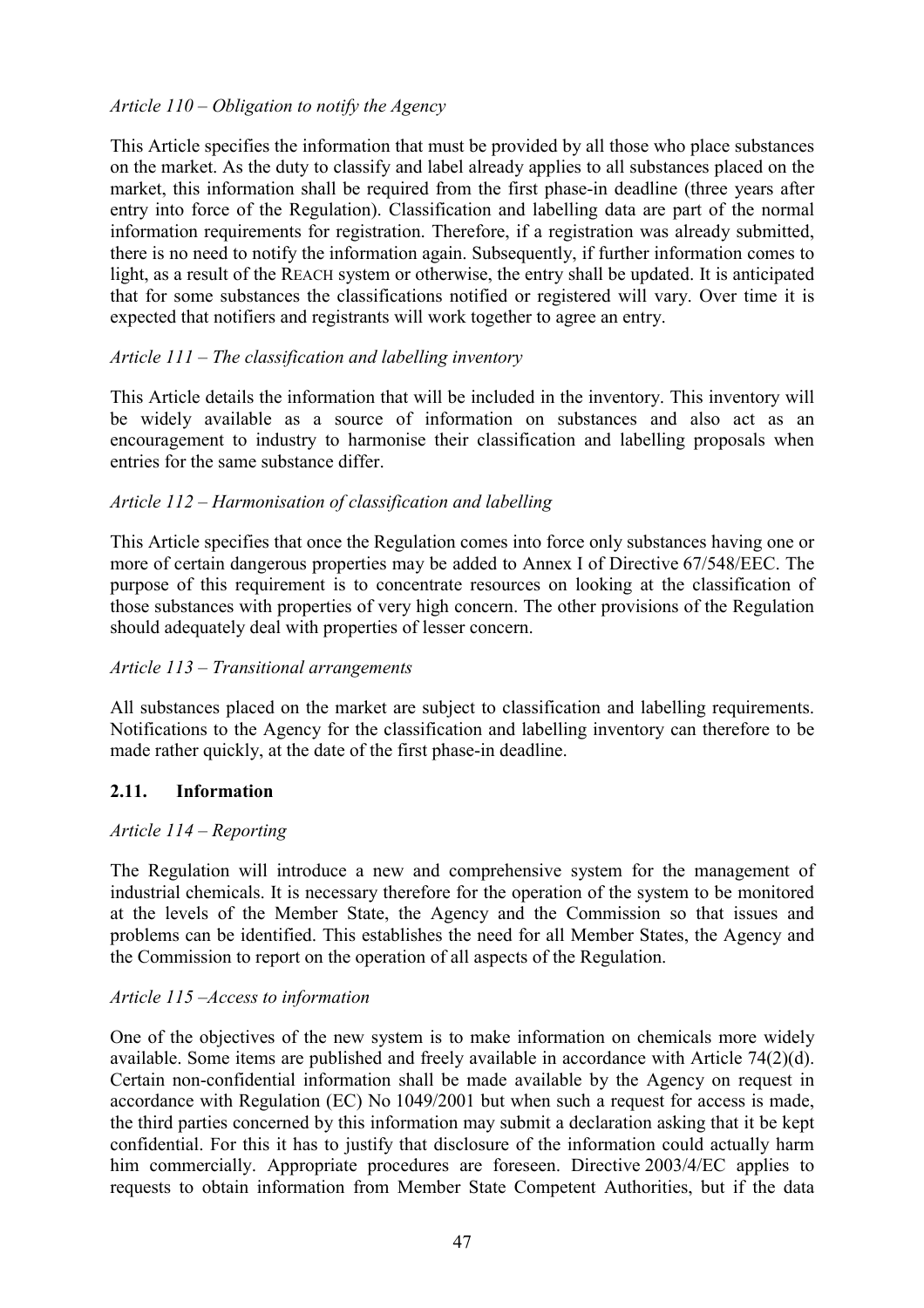concerned come from the Agency, it is the Agency who decides whether access can be granted.

# *Article 116 – Confidentiality*

This Article identifies what information shall not be treated as confidential and hence is made available on the database, and what shall always be automatically treated as confidential and hence will not be made available. All other information may be claimed to be confidential in accordance with Article 115(2) if it can be demonstrated that disclosure of the information could actually harm the party concerned commercially. The minimum information required to adequately control a substance cannot be kept confidential, including basic information on the hazards of a substance, guidance on safe use, those elements of the safety data sheet not considered to be confidential and information needed to identify the substance.

# *Article 117 – Cooperation with third countries and international organisations*

This Article allows data held by the Agency to be exchanged, under appropriate confidentiality arrangements, with third countries or international organisations fulfilling tasks under legislation similar to REACH. This is in order to avoid duplication of work internationally and to share experience. Any such arrangement has to be in compliance with the EC Treaty.

# **2.12. Competent authorities**

# *Article 118 – Appointment of competent authorities*

In order to ensure that competent authorities are able to fulfil the duties allocated to them under the REACH system, this article requires Member States to create such authorities and to allocate them sufficient resources to perform their duties.

## *Article 119 – Co-operation between competent authorities*

Co-operation between competent authorities is important to the good functioning of the REACH system.

## *Article 120 – Public communication of information on risks of substances*

In certain cases, the provision of information to the public may be the most appropriate risk management measure. Member State competent authorities, rather than the Agency, are the appropriate bodies to provide such information given the importance of cultural and linguistic elements in a successful information campaign.

## *Article 121 – Other responsibilities of the competent authorities*

Given that the REACH system places a number of new obligations on industry, it is important that companies, especially small and medium sized enterprises, know where to go for advice. Many competent authorities already offer advice to industry but this article formalises that requirement. It is expected that competent authorities will create help desks, with appropriate information available on-line. It is appropriate to give this task to competent authorities rather than the Agency because they have the language capabilities and knowledge of local conditions needed to respond effectively.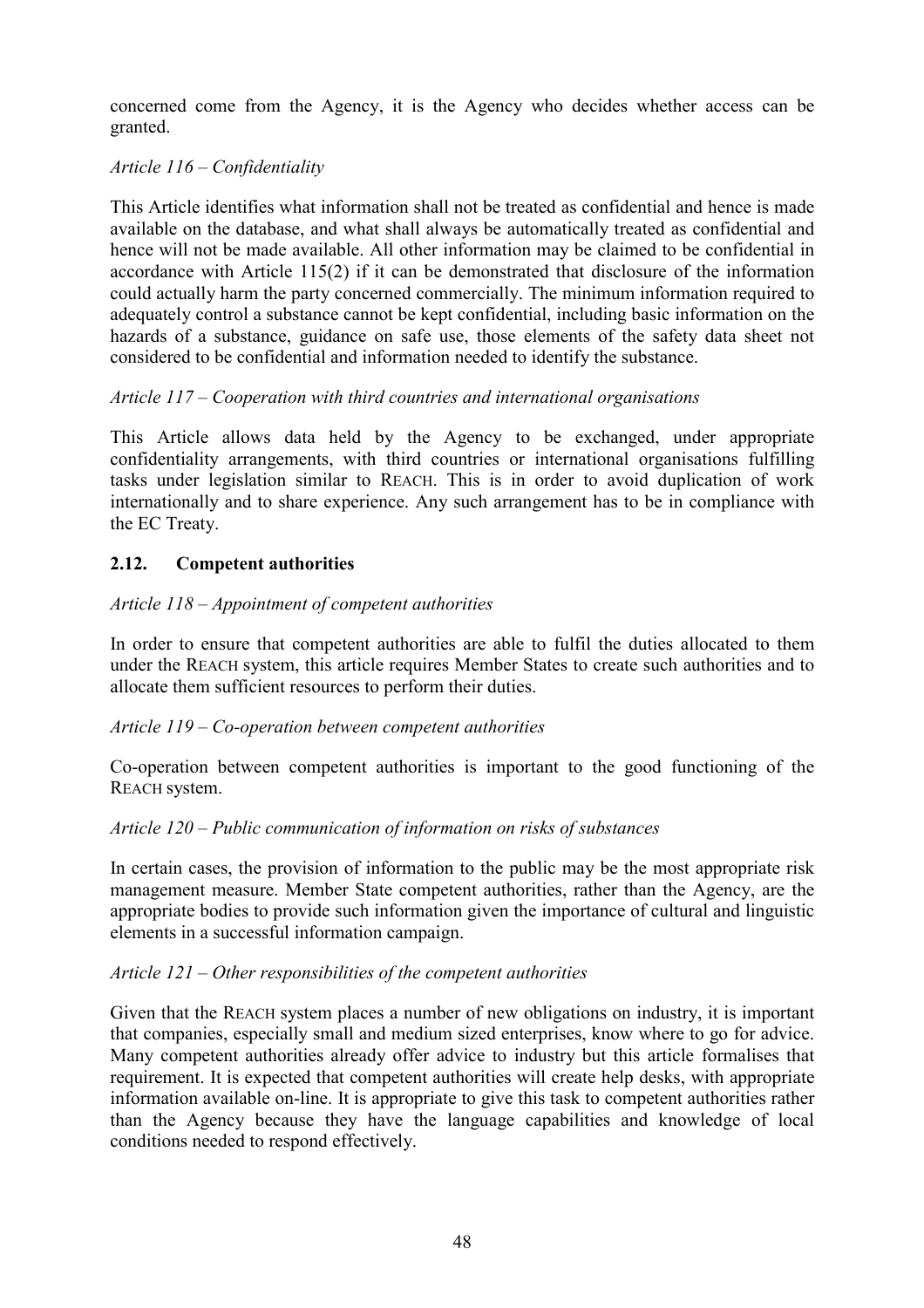# **2.13. Enforcement**

## *Article 122 – Tasks of the Member States*

This requires the Member States to establish appropriate approaches to enforcement of the Regulation. The experience of the Chemical Legislation European Enforcement Network (CLEEN) with activities looking at the enforcement of various pieces of chemical legislation across a number of Member States will be a valuable resource in establishing such approaches. The Forum to be set-up under the auspices of the Agency will continue the work of CLEEN in developing a consistent approach to the enforcement of chemicals legislation through controls and other activities.

## *Article 123 – Sanctions for non-compliance*

This requires the Member States to establish sanctions for non-compliance with this Regulation. The sanctions imposed must be proportionate to the extent and impact of the non-compliance. The experience of CLEEN points to the need to harmonise to some degree the sanctions imposed, taking account the need for subsidiarity. The Forum should enable Member States to establish a coherent approach to sanctions.

## *Article 124 – Report*

This requires Member States to report on their enforcement activities and the sanctions imposed for non-compliance over the previous calendar year. This information will be useful to the Forum in identifying any action that might usefully be taken.

## **2.14. Transitional and final provisions**

#### *Article 125 – Free Movement Clause*

This is the explicit complement to the various requirements in the Regulation and covers those substances on their own, in preparations, or in articles that are complying with the provisions of the Regulation.

#### *Article 126 – Safeguard clause*

Despite the thorough and far reaching nature of the Regulation it is possible that effects of a substance may be identified by a Member State that need to be addressed urgently.

#### *Article 127 – Motivation of decisions*

In the interests of transparency and legal certainty, the reasons for all decisions taken by the various authorities must be given.

#### *Article 128 – Amendments to the annexes*

This enables the Commission to revise Annexes I to XVII to the Regulation through a Committee procedure, as these relate to scientific and technical matters and do not touch the fundamental rules established in the body of the Regulation.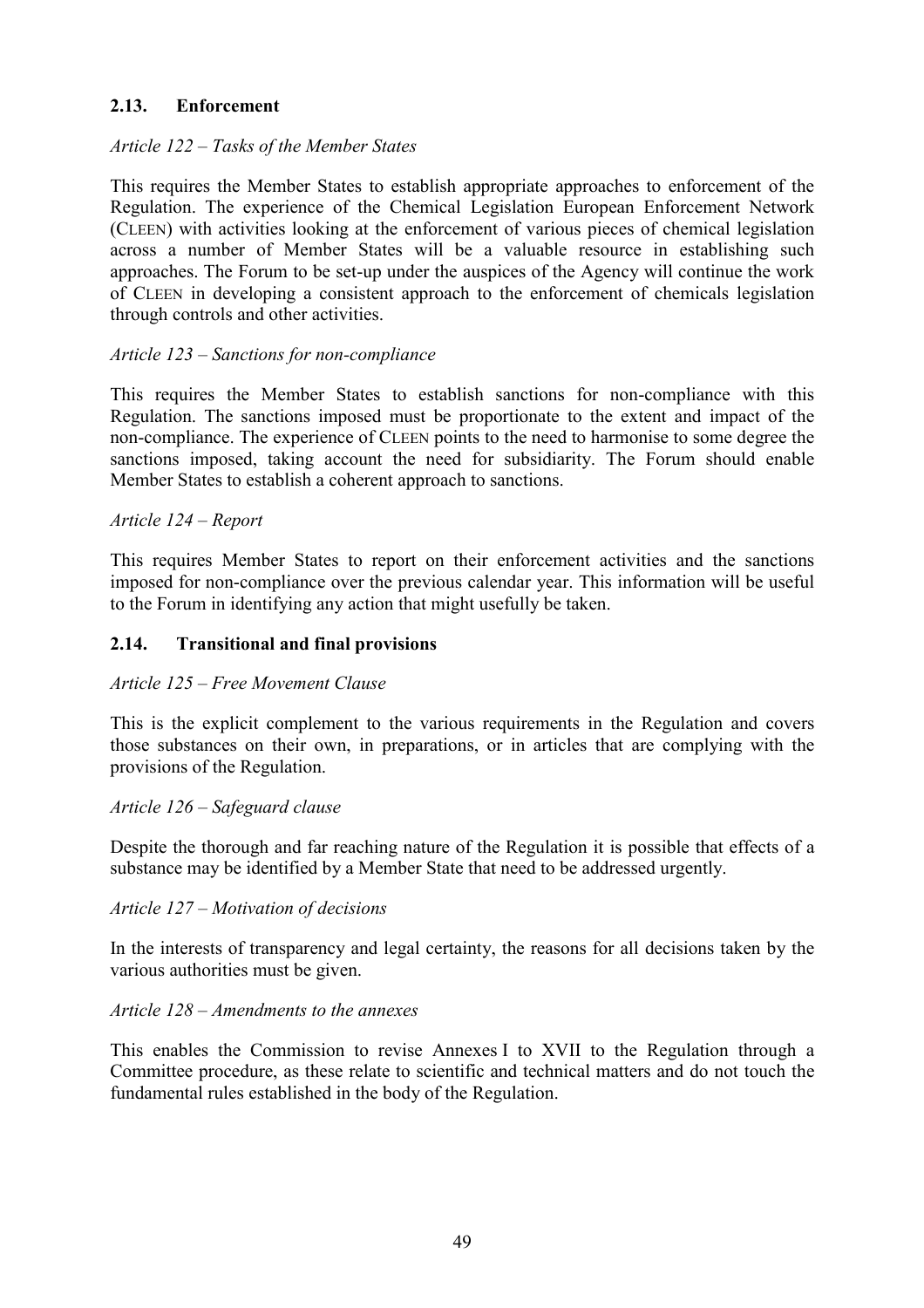## *Article 129 – Implementing legislation*

This enables the Commission to complement the Regulation through the Comitology procedure. This is essential to enable the Commission to adopt measures that will ensure that the implementation of REACH can be carried through efficiently.

#### *Article 130 – Committee procedure*

Two Committee procedures are proposed: the advisory committee and the regulatory committee as established under Decision 1999/468/EC. The committee procedure proposed in particular articles of the regulation depends on the measure to be taken, i.e. the advisory procedure for individual decisions and the regulatory procedure for measures of general application.

#### *Article 131 – Transitional measures regarding the Agency*

For some of the provisions in the Regulation to act as anticipated, a managing body must be operational from the day the Regulation comes into force. Until the Agency becomes operational, the Commission fulfils this role, especially in respect of appointment of personnel.

## *Article 132 – Transitional measures regarding restrictions*

Extensive work has been performed under Directive 76/769/EEC and Regulation (EEC) No 793/93. It is likely that some of that restrictions identified in these pieces of legislation will not have been taken all the way through to a Commission decision before this Regulation comes into force, including repealing Directive 76/769/EEC and Regulation (EEC) No 793/93. This enables such restrictions to still be brought forward and implemented without having to go through all the new procedures set out in this Regulation.

#### *Article 133 – Review*

This Regulation carefully balances workability with the need to protect human health and the environment and maintain and enhance the competitiveness of EU industry. The first paragraph of this Article sets out the requirement for the Commission to review 12 years after the Regulation comes into force whether the CSA requirements in this Regulation are adequate or whether it is necessary to extend them to substances manufactured or imported in quantities of less than 10 tonnes per year, and to amend the Regulation accordingly. Paragraph 2 contains the review and adaptation provision discussed above under section 2.2, with regard to Articles 14 and 37. Similarly, paragraph 3 provides for review and possible modification of information requirements for substances of 1 tonne or more, but less than 10 tonnes per year.

#### *Article 134 – Repeal*

This establishes which Directives and Regulations are to be replaced by this Regulation that covers their relevant provisions.

#### *Articles 135 and 136 Amendments*

These Articles contain consequential amendments to Directive 1999/45/EC and to Regulation  $(EC)$  No  $.../$ ... [POPs]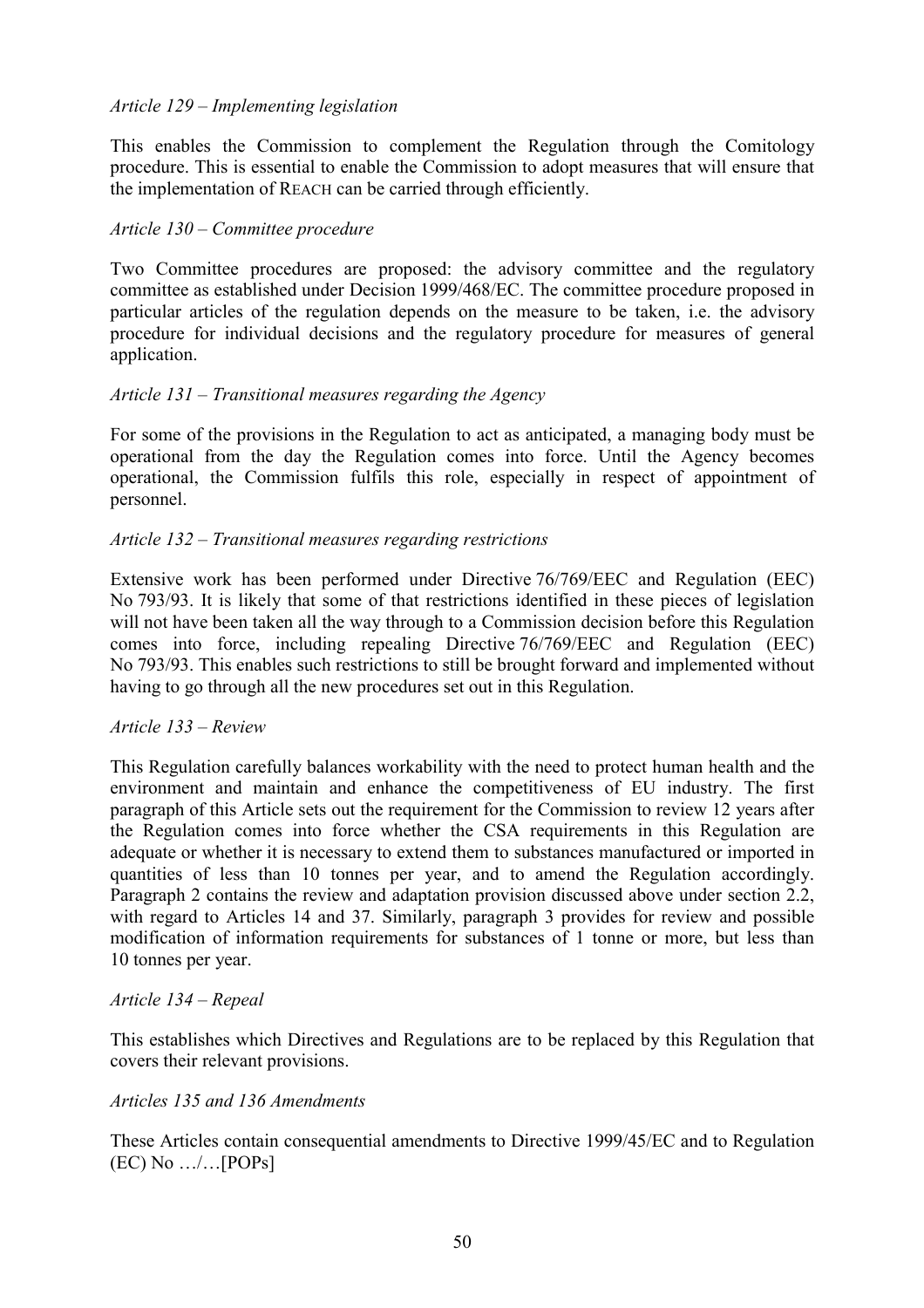# *Article 137 – Entry into Force and Application*

This establishes when the Regulation enters into force and when the duties under various parts of the Regulation apply. Not all duties apply when the Regulation first enters into force because other duties may need to be met first.

The Registration provisions shall apply 60 days after the Regulation enters into force so that the Commission and the Agency has sufficient time to ensure all the systems are in place to receive registrations. It is also undesirable to postpone the registration provisions too long as this would prevent new substances coming onto the market.

The provisions in Articles 81 and 82 applying to the risk assessment and socio-economic analysis committees and the Forum apply one year after the Regulation enters into force to allow for the appointment of an Executive Director, a number of other personnel, to informally convene the Committees and the Forum, and to discuss working methods.

The restrictions provisions in Articles 66 to 70 apply 18 months after the Regulation enters into force to ensure that the necessary Committees are in place. The Commission can use Article 132 to bring in restrictions based on existing work.

The provisions for substance evaluation apply two years after the Regulation enters into force when it is likely that a number of registrations will be available for substance evaluation.

## **3. ANNEXES**

## **Annex I – General provisions for assessing substances and preparing chemical safety reports**

Together with safety data sheets, the Chemical Safety Report will be a key tool for development of risk assessments under Directive 98/24/EC on the protection of the health and safety of workers from the risks related to chemical agents at work. In consultation with stakeholders, the Commission will investigate how the assessment requirements under Directive 98/24/EC and those of the REACH system can be made compatible with respect to guidance and software.

#### **Annex Ia – Guide to the compilation of safety data sheets**

The safety data sheet is the main tool used in industry for communicating information on the risks of dangerous substances and preparations through the supply chain. Annex Ia is the old annex to the safety data sheet Directive (91/155/EEC) that explains what information should be included under each of the 16 safety data sheet headings. It has been integrated with the concept of chemical safety assessments and chemical safety reports introduced by REACH. The CSR developed in accordance with Annex I, and in particular the exposure scenarios, should be used to complete the safety data sheet.

#### **Annex Ib – Chemical Safety Assessments for Preparations**

This short Annex sets out a methodology for undertaking chemical safety assessments for preparations. This differs in a number of technical aspects from the methodology used for substances, set out in Annex I. Chemical safety assessments for preparations are permitted by article 30(2).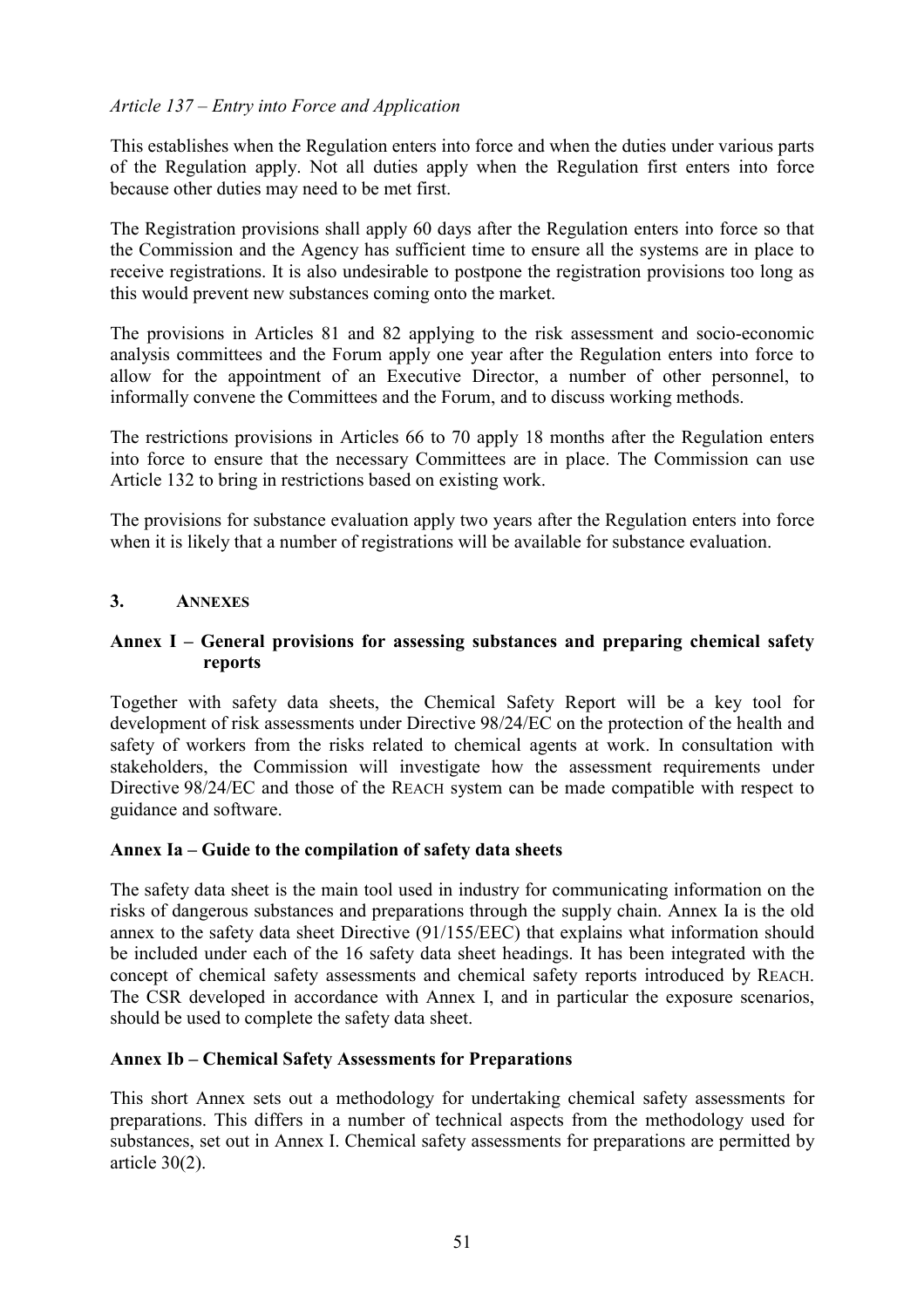# **Annex II – Exemptions from obligation to register in accordance with Article 4(2)(a)**

Annex II and III list substances that are exempted from registration based on current practice. This Annex exempts individual substances following historical precedent.

## **Annex III – Exemptions from obligation to register in accordance with Article 4(2)(b)**

This Annex lists types of substances for which registration would be inappropriate.

## **Annex IV – Information requirements referred to in Article 9**

Annex IV contains a guidance note on how to use Annexes IV to IX, and sets out the basic information required on: general registrant information, identity of substance, information on manufacture and use(s) of the substance(s), and guidance on safe use.

## **Annex V – Standard information requirements for substances manufactured or imported in quantities of 1 tonne or more**

- **Annex VI Additional standard information requirements for substances manufactured or imported in quantities of 10 tonnes or more**
- **Annex VII Additional standard information requirements for substances manufactured or imported in quantities of 100 tonnes or more**
- **Annex VIII Additional standard information requirements for substances manufactured or imported in quantities of 1000 tonnes or more**
- **Annex IX General rules for adaptation of the standard testing regime set out in Annexes V to VIII**

Progressively more information is required on a substance with increasing tonnage, with only Annex V required for lower tonnages and V-VIII for the highest.

Annexes V-VIII contain specific rules concerning the applicability of individual information requirements, which aim to ensure both that no unnecessary information is required and that registrants are required to consider when further information is appropriate. Annex IX sets out more general rules concerning the adaptation of the specific rules in Annexes V to VIII.

## **Annex X – Testing methods**

This Annex takes over the testing methods currently contained in Directive 67/548/EEC.

## **Annex XI – General Provisions for Downstream Users to assess substances and prepare Chemical Safety Reports**

Annex XI sets out a clear methodology that enables downstream users to undertake chemical safety assessments and prepare chemical safety reports for uses that they make of a substance that are not covered by the safety data sheet supplied to them. Downstream users will use the information provided by their suppliers via the safety data sheet and information from other sources to develop (an) exposure scenario(s), and, if necessary, refine the hazard assessment or risk characterisation, for their own use, or other uses down the supply chain.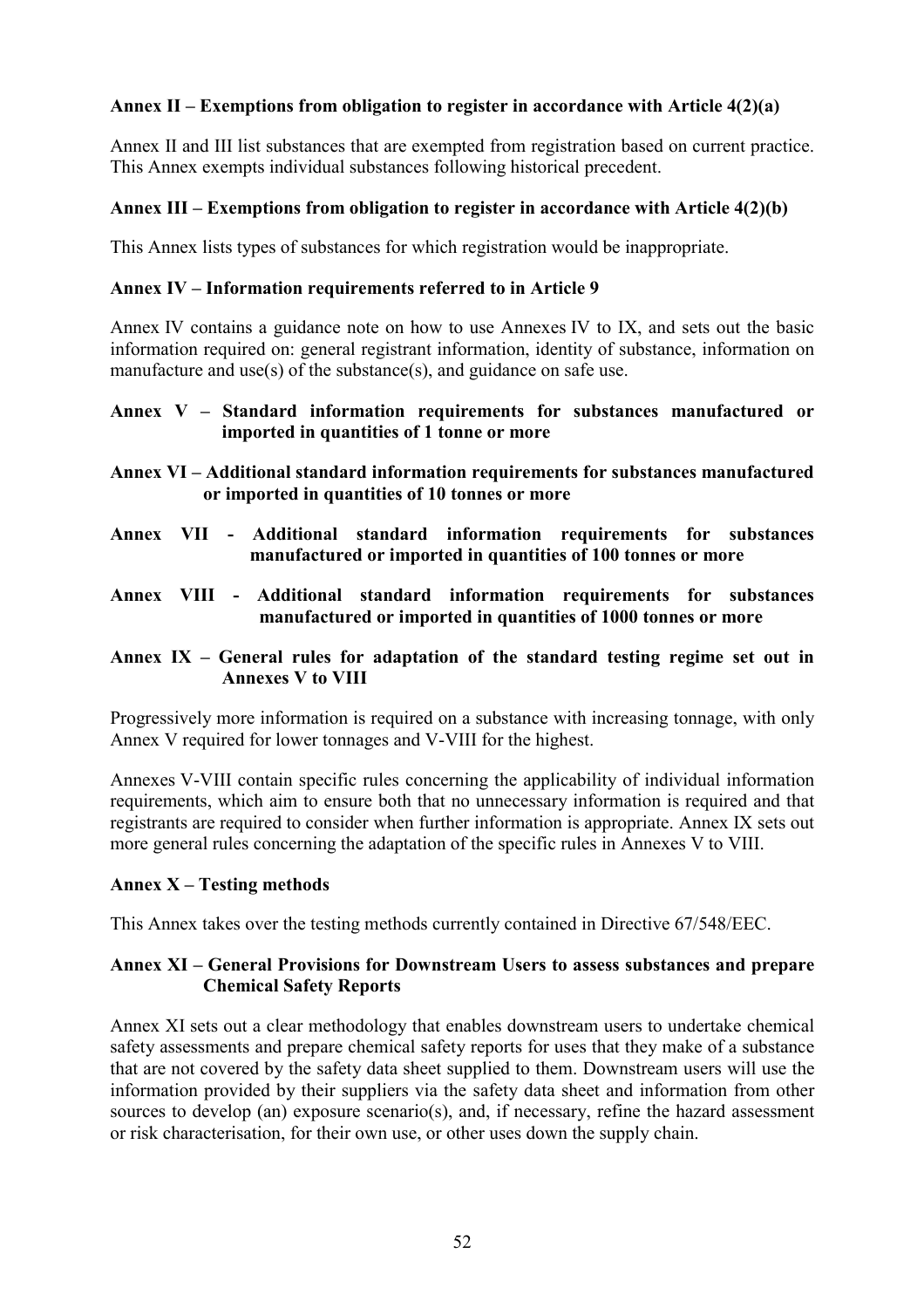# **Annex XII - Criteria for the identification of persistent, bioaccumulative and toxic substances, and very persistent and very bioaccumulative substances**

This Annex sets out the identification criteria for PBTs and vPvBs.

## **Annex XIII – List of substances subject to authorisation**

This Annex will contain the substances for which uses have to be authorised, specifying the information set out in Article 55.

#### **Annex XIV - Dossiers**

This Annex sets out the requirements for a proposal for any restriction, as well as proposals for harmonised classification and labelling, and the identification of substances as PBT, VPVB or of equivalent concern.

Any proposal has to be based on a risk assessment following the relevant sections of Annex I, and has to justify why action at Community level is necessary.

These requirements are specified to ensure that adequate information is available for interested parties to comment on the risk assessment and the associated proposed restrictions and for the Agency's Committees to develop an informed opinion.

This Annex was considered to be necessary because risk assessments submitted to the Commission were of such variable consistency and content that it was difficult to make considered decisions based on them. This meant that risk assessments sometimes had to be repeated resulting in a considerable delay to restrictions being introduced.

#### **Annex XV - Socio-Economic Analysis**

This Annex outlines such of the issues that may be addressed in a socio-economic analysis, or information that could be provided by interested parties to help the Agency's Socio-Economic Analysis Committee develop an opinion.

The Annex does not specify requirements because socio-economic analyses can be carried out on a range of levels (e.g. international, national, regional, local) and to address a wide variety of impacts (e.g. social, consumer, industry) and it was considered that no one set of requirements could meet all these needs.

The socio-economic analysis or contribution to it, is therefore the responsibility of the person submitting the information. They must decide on the most appropriate methodology to take and information to submit.

It is possible that with experience the Agency's Socio-Economic Analysis Committee may be able to recommend to the Commission more precise requirements for inclusion in this Annex.

## **Annex XVI – Restrictions on the manufacture, placing on the market and use of certain dangerous substances, preparations and articles**

This Annex lists all the substances which are subject to restrictions and indicates the nature of the restrictions for these substances on their own, in preparations or in articles. These restrictions may be either conditions for the manufacture, use or the placing on the market or prohibitions of any of these activities. The restrictions in this Annex are essentially those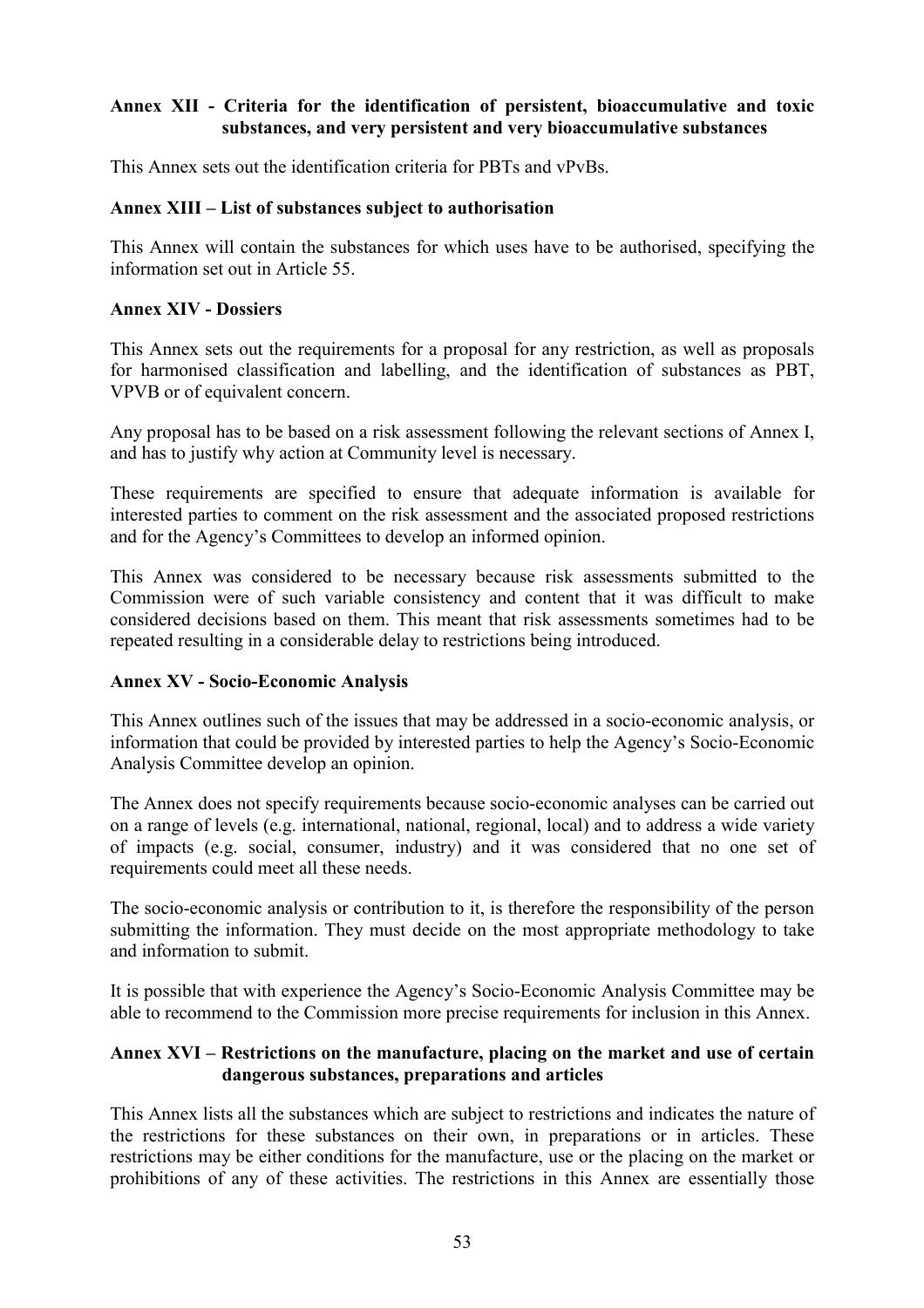carried over from Directive 76/769/EEC. That Directive will be repealed with the entry into force of this Regulation. Over the coming years the Annex will be revised as new restrictions are adopted following the provisions of this Regulation.

Annex XVI follows the rules set out within the Inter Institutional Agreement concerning recasting techniques (OJ C 77/1, 28.03.2002). Annex XVI has been drawn up in order to recast the legislation dealing with restriction of chemicals, Directive 76/769/EEC that has been adapted or amended many times.

The recast presented in Annex XVI does not intend to bring about changes of substance to the text. In particular, Annex XVI does not contain any additions of substances not previously restricted under Directive 76/769/EEC.

However, a number of minor changes were introduced (highlighted with adaptation markers), e.g. with the objective of harmonising the presentation with that of Directive 67/548/EEC. This applies to entry nos. 26, 31a, 31b, 31c, 31d, 31e, 31g, 31i, 33, 39. Some of these minor changes have been added in order to improve the readability of the text. This applies to entries 6.1, 6.2, and 23.1. It is also the case for entries 28, 29 and 30 (ex entries 29, 30 and 31) that have been merged into one block because their respective provisions are similar. Consequently, redundant provisions have been deleted.

Some deletions have been introduced in order to update the text and withdraw for example old date references. It applies for example to entries  $1.1(a)$ ,  $1.1(b)$ ,  $1.1(c)$ ,  $1.1(d)$ ,  $1.1(e)$ ,  $1.5$ , 18.2, 23.1.2, 23.4, 24.1, 24.2.(a), 24.3, 42.2. Some additions have also been included in order to update references to several directives quoted in the consolidated text. This applies for example to entries 3, 5.3.(a), 5.3(c), 12(1), 28, 29 and 30 (paragraphs 1 and 2) and 32.

A few changes became necessary for PCB because the substance in question was included in Annex XVII instead of Annex XVI as a result of the Persistent Organic pollutants Convention (so called "POPs convention"). This concerns entries 1(c), 1.4 and 1.6.

In some cases, changes were introduced because the Regulation addresses itself to operators instead of Member States. This applies for example to entries 1.6 and Appendix 7 (point 7).

## **Annex XVII – Persistent Organic Pollutants (POPs)**

This Annex will list all the substances and the details of restrictions from the Stockholm Convention and the UN ECE Protocol on Persistent Organic Pollutants. By including these restrictions in this Annex and thereby in Community law, the European Community fulfils part of its obligation under the international Convention.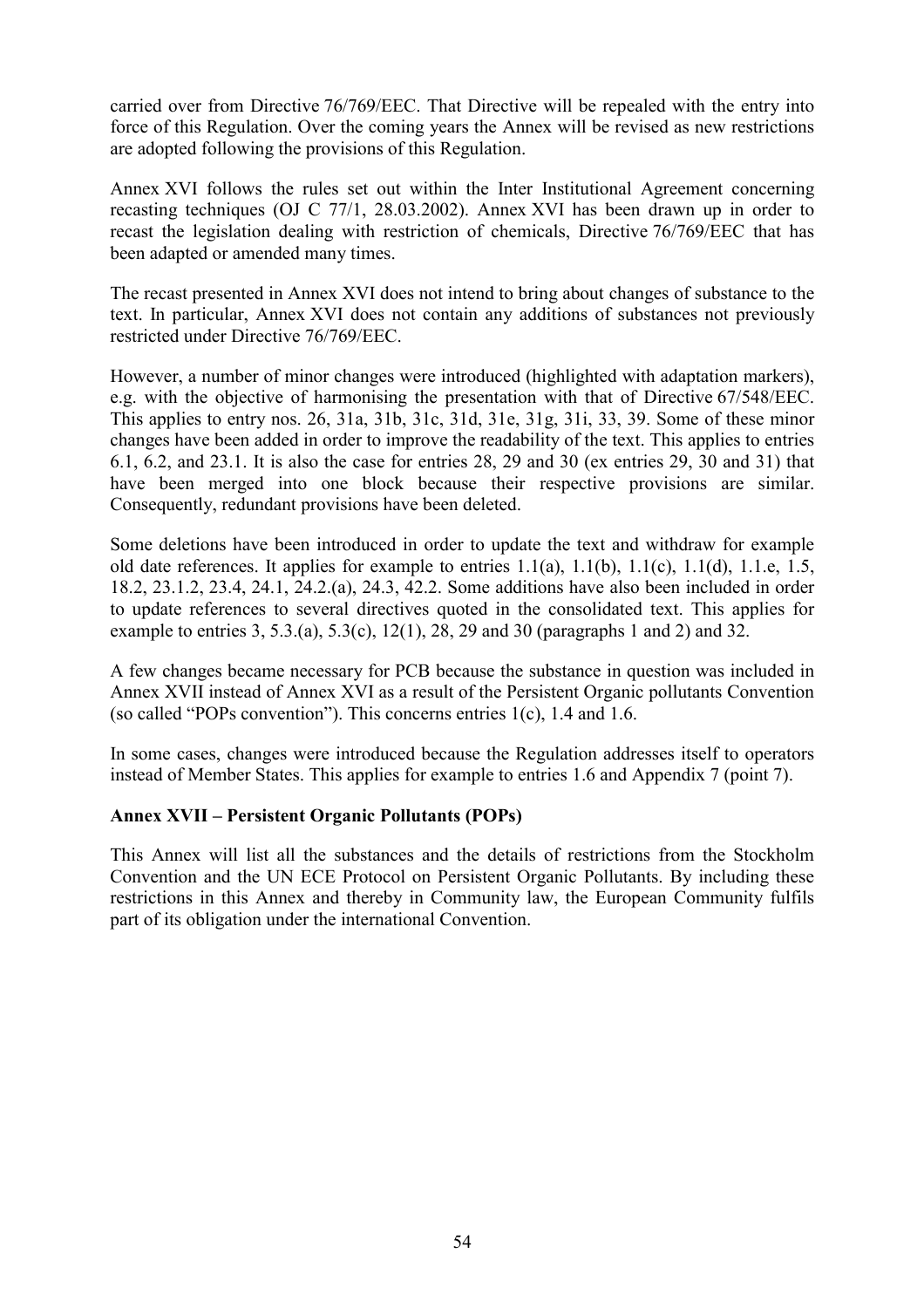## 2003/0256(COD)

## Proposal for a

# **REGULATION OF THE EUROPEAN PARLIAMENT AND OF THE COUNCIL**

## **concerning the Registration, Evaluation, Authorisation and Restriction of Chemicals (REACH), establishing a European Chemicals Agency and amending Directive 1999/45/EC and Regulation (EC) No …/… {on Persistent Organic Pollutants}**

## THE EUROPEAN PARLIAMENT AND THE COUNCIL OF THE EUROPEAN UNION,

Having regard to the Treaty establishing the European Community, and in particular Article 95 thereof,

Having regard to the proposal from the Commission<sup>1</sup>,

Having regard to the opinion of the European Economic and Social Committee<sup>2</sup>,

Acting in accordance with the procedure laid down in Article 251 of the Treaty<sup>3</sup>,

Whereas:

- (1) The free movement of substances, on their own, in preparations and in articles, is an essential aspect of the internal market and contributes significantly to the health and well-being of consumers and workers, and to their social and economic interests, as well as to the competitiveness of the chemical industry.
- (2) The efficient functioning of the internal market for substances within the Community can be achieved only if requirements for substances do not differ significantly from Member State to Member State.
- (3) A high level of health and environmental protection should be ensured in the approximation of legislation on substances, with the goal of achieving sustainable development; that legislation should be applied in a non-discriminatory manner whether chemical substances are traded on the internal market or internationally.
- (4) To preserve the integrity of the internal market and ensure a high level of protection for human health, especially the health of workers, and the environment, it is necessary to ensure that substances manufactured in the Community comply with Community law, even if they are exported.

 $\frac{1}{2}$  OJ C<br>  $\frac{2}{3}$  OJ C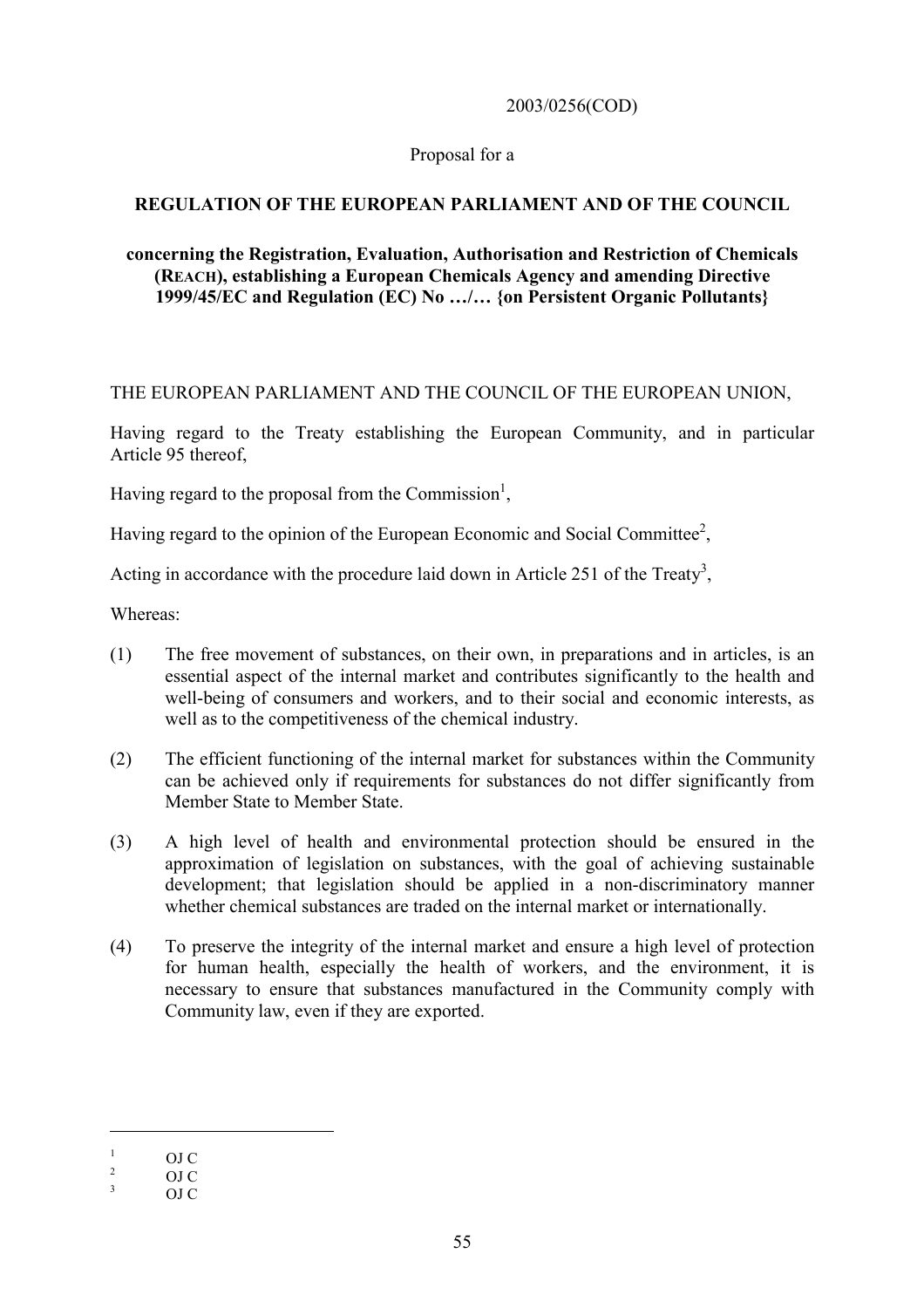- (5) The assessment<sup>4</sup> of the operation of the four main legal instruments governing chemicals in the Community (Council Directive 67/548/EEC of 27 June 1967 on the approximation of the laws, regulations and administrative provisions relating to the classification, packaging and labelling of dangerous substances<sup>5</sup>, Council Directive 88/379/EEC of 7 June 1988 on the approximation of the laws, regulations and administrative provisions of the Member States relating to the classification, packaging and labelling of dangerous preparations<sup>6</sup> (in the meantime replaced by Directive 1999/45/EC of the European Parliament and of the Council of 31 May 1999 concerning the approximation of the law, regulations and administrative provisions of the Member States relating to the classification, packaging and labelling of dangerous preparations<sup>7</sup>), Council Regulation (EEC) No 793/93 of 23 March 1993 on the evaluation and control of the risks of existing substances<sup>8</sup> and Council Directive 76/769/EEC of 27 July 1976 on the approximation of the laws, regulations and administrative provisions of the Member States relating to restrictions on the marketing and use of certain dangerous substances and preparations<sup>9</sup>) identified a number of problems in the functioning of Community legislation on chemicals, resulting in disparities between the laws, regulations and administrative provisions in Member States directly affecting the functioning of the internal market in this field.
- (6) Substances under customs supervision which are in temporary storage, in free zones or free warehouses with a view to re-exportation or in transit are not used within the meaning of this Regulation and are therefore to be excluded from its scope.
- (7) An important objective of the new system to be established by this Regulation is to encourage the substitution of dangerous substances by less dangerous substances or technologies where suitable alternatives are available. This Regulation does not affect the application of Directives on worker protection, especially Council Directive 90/394/EEC of 28 June 1990 on the protection of workers from the risks related to exposure to carcinogens at work (Sixth individual Directive within the meaning of Article 16(1) of Directive  $89/391/EEC$ <sup>10</sup> under which employers are required to eliminate dangerous substances, wherever technically possible, or to substitute dangerous substances with less dangerous substances.
- (8) Responsibility for the management of the risks of substances should lie with the enterprises that manufacture, import, place on the market or use these substances.
- (9) For these reasons, the registration provisions require manufacturers and importers to generate data on the substances they manufacture or import, use these data to assess the risks related to these substances and to develop and recommend appropriate risk

<sup>4</sup> Commission Working Document SEC(1998) 1986 final, referred to in White paper Strategy for a future Chemicals Policy, COM(2001) 88 final, 27.2.2001.<br>
OJ 196, 16.8.1967, p. 1. Directive as last amended by Regulation (EC) No 807/2003 (OJ L 122,

<sup>16.5.2003,</sup> p. 36).<br>
<sup>6</sup> OJ L 187, 16.7.1988, p. 14.<br>
<sup>7</sup> OJ L 200, 30.7.1999, p. 1. Directive as amended by Commission Directive 2001/60/EC (OJ L 226,

<sup>22.8.2001,</sup> p. 5).<br>
8 OJ L 84, 5.4.1993, p. 1.<br>
9 OJ L 262, 27.9.1976, p. 201. Directive as last amended by Directive 2003/53/EC of the European<br>
Parliament and of the Council (OJ L 178, 17.7.2003, p. 24).

 $P_{\text{unramen}}$  and of the Council (OJ L 170, 17.7.2003, p. 24).<br>
OJ L196, 26.7.1990, p. 1. Directive as last amended by Directive 1999/38/EC (OJ L 138, 1.6.1999, p. 66).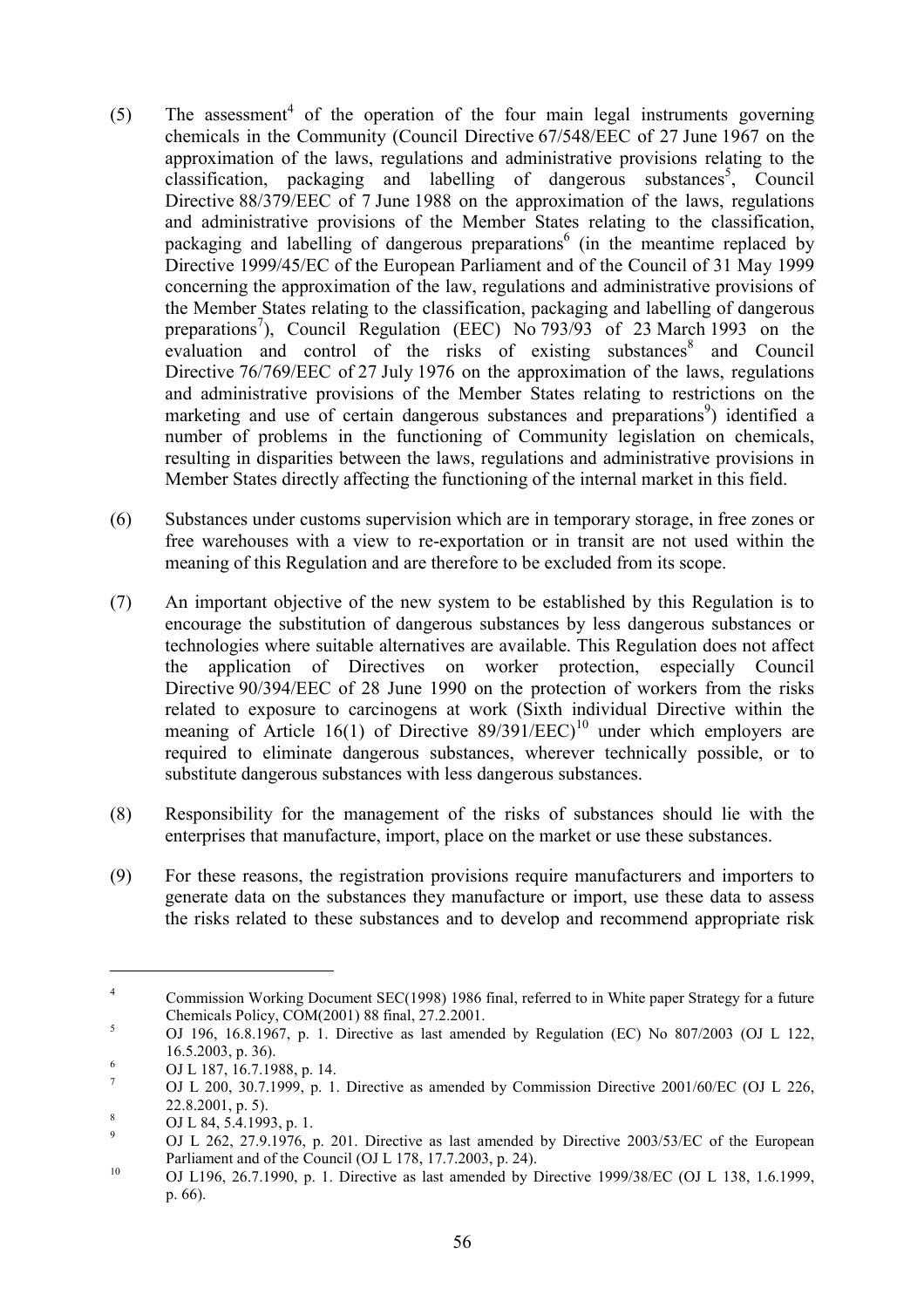management measures. To ensure that they actually meet these obligations, as well as for transparency reasons, registration requires them to submit a dossier containing all this information to the Agency to be established by this Regulation. Registered substances should be allowed to circulate on the internal market.

- (10) The evaluation provisions provide for follow-up to registration, by checking that registrations are in compliance with the requirement of this Regulation and by allowing for generation of more information on the properties of substances. Member States should evaluate such substances if they have reasons for suspecting that such substances present a risk to health or the environment, after having included them in their rolling plans.
- (11) Although the information yielded on substances through evaluation should be used in the first place by manufacturers and importers to manage the risks related to their substances, it may be used to initiate the authorisation or restrictions procedures under this Regulation or risk management procedures under other Community legislation; therefore it should be ensured that this information is available to the appropriate authorities and may be used by them for the purpose of such procedures.
- (12) The authorisation provisions provide for authorisations for the placing on the market and use of substances of very high concern to be granted by the Commission if the risks arising from their use are adequately controlled or the use can be justified for socio-economic reasons.
- (13) The restrictions provisions allow the manufacturing, placing on the market and use of substances presenting risks that need to be addressed, to be made subject to total or partial bans or other restrictions, based on an assessment of those risks.
- (14) There is a need to assure effective management of the technical, scientific and administrative aspects of the present Regulation at Community level. A central entity should therefore be created to fulfil this role.
- (15) A feasibility study on the resource requirements for a central entity concluded that an independent central entity offered a number of long-term advantages over other options. A European Chemicals Agency, hereinafter referred to as "the Agency", should therefore be established.
- (16) Experience has shown that it is inappropriate to require Member States to assess the risks of all chemical substances. This responsibility should therefore be given, in the first place, to the enterprises that manufacture or import substances, but only when they do so in quantities exceeding a certain volume, to enable them to carry the associated burden. Those enterprises should take the necessary risk management measures in accordance with their assessment of the risks of their substances.
- (17) In order to undertake chemical safety assessments of substances effectively, manufacturers and importers of substances should obtain information on these substances, if necessary by performing new tests.
- (18) For purposes of enforcement and evaluation and for reasons of transparency, the information on these substances, as well as related information, including on risk management measures, should be submitted to authorities, except in defined cases where such submission would be disproportionate.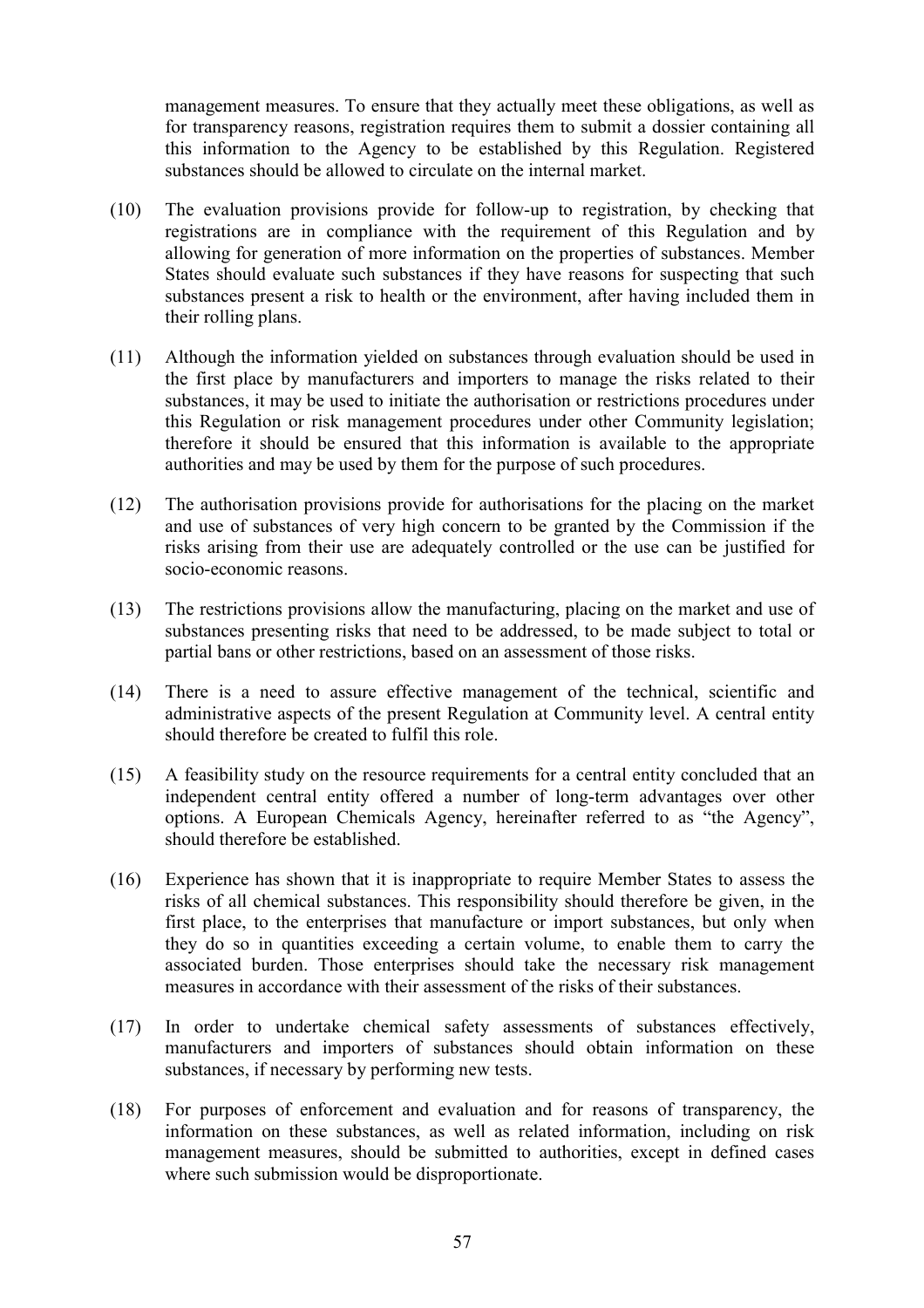- (19) Scientific research and development normally takes place in quantities below 1 tonne per year, there is no need to exempt such research and development because substances in those quantities do not have to be registered in any case. However, in order to encourage innovation, research on products and process oriented research and development should be exempted from the obligation to register for a certain time period where a substance is not yet intended to be placed on the market to an indefinite number of customers because its application in preparations or articles still requires further research and development performed by a limited number of known customers.
- (20) Since producers and importers of articles should be responsible for their articles, it is appropriate to impose a registration requirement on substances which are intended to be released from articles. In the case of substances which are likely to be released from articles in sufficiently high amounts and in such a way as to adversely affect human health or the environment, the Agency should be notified and should be empowered to request that a registration be submitted.
- (21) The requirements for undertaking chemical safety assessments by manufacturers and importers should be prescribed in detail in a technical annex to allow them to meet their obligations. To achieve fair burden sharing with their customers, manufacturers and importers should in their chemical safety assessment address not only their own uses and the uses for which they place their substances on the market, but also all uses which their customers ask them to address.
- (22) A chemical safety assessment should not need to be performed for substances in preparations in certain very small concentrations which are considered as not giving rise to concern. Substances in preparations in such low concentrations should also be exempt from authorisation. These provisions should apply equally to preparations that are solid mixtures of substances until a specific shape is given to such a preparation that transforms it into an article.
- (23) One of a group of multiple registrants should be allowed to submit information on behalf of the others according to rules which ensure that all the required information is submitted, while allowing sharing of the costs burden.
- (24) Requirements for generation of information on substances should be tiered according to the volume of manufacture or importation of a substance, because these provide an indication of the potential for exposure of man and the environment to the substances, and should be described in detail.
- (25) If tests are performed, they should comply with the relevant requirements of protection of laboratory animals, set out in Council Directive 86/609/EEC of 24 November 1986 on the approximation of laws, regulations and administrative provisions of the Member States regarding the protection of animals used for experimental and other scientific purposes $11$ , and good laboratory practice, set out in Council Directive 87/18/EEC of 18 December 1986 on the harmonisation of laws, regulations and administrative provisions relating to the application of the principles of good

<sup>11</sup> OJ L 358, 18.12.1986, p. 1. Directive as amended by Directive 2003/65/EC of the European Parliament and of the Council (OJ L 230, 16.9.2003, p. 32).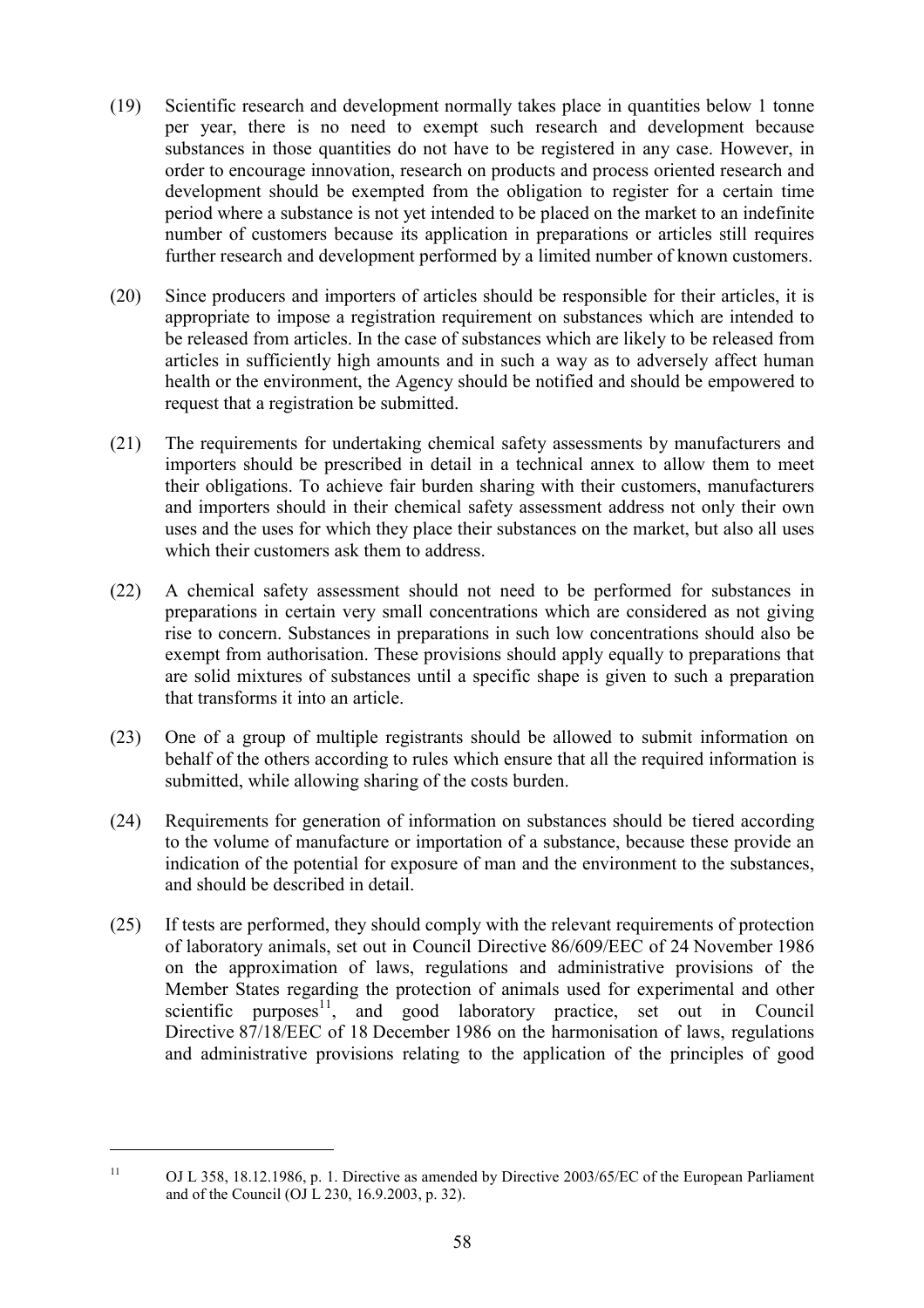laboratory practice and the verification of their application for tests on chemical substances $^{12}$ 

- (26) The generation of information by alternative means offering equivalence to prescribed tests and test methods should also be allowed, for example when this information comes from valid qualitative or quantitative structure activity models or from structurally related substances. To this end the Agency, in cooperation with Member States and interested parties, should develop appropriate guidance. It should also be possible not to submit certain information if appropriate justification can be provided.
- (27) Prescribed test methods should be consolidated for reasons of transparency as well as to facilitate good application of the requirements by enterprises.
- (28) For reasons of workability and because of their special nature, specific registration requirements should be laid down for intermediates; polymers should be exempted from registration and evaluation until those that need to be registered due to the risks posed to human health or the environment can be selected in a practicable and cost-efficient way on the basis of sound technical and valid scientific criteria.
- (29) To avoid overloading authorities and enterprises with the work arising from the registration of substances already on the internal market, that registration should be spread over an appropriate period of time, without introducing undue delay. Deadlines for the registration of these substances should therefore be set.
- (30) Data for substances already notified in accordance with Directive 67/548/EEC should be eased into the system and should be upgraded when the next tonnage quantity threshold is reached.
- (31) In order to provide a harmonised, simple system, all registrations should be submitted to the Agency. To ensure a consistent approach and efficient use of resources, it should perform a completeness check on all registrations and take responsibility for any final rejections of registrations.
- (32) To ensure that the information available to the authorities is kept up-to-date, an obligation to inform the Agency of certain changes to the information should be introduced.
- (33) The sharing and joint submission of information should be encouraged to increase the efficiency of this Regulation throughout the Community.
- (34) It is appropriate to reduce to a minimum the number of vertebrate animals used for experimental purposes in accordance with the provisions of Directive 86/609/EEC; wherever possible the use of animals should be avoided by recourse to alternative methods validated by the European Centre for Validation of Alternative Testing Methods or other international bodies.
- (35) This Regulation should be without prejudice to the full and complete application of the Community competition rules.

<sup>&</sup>lt;sup>12</sup> OJ L 15, 17.1.1987, p. 29. Directive as amended by Commission Directive 1999/11/EC (OJ L 77, 23.3.1999, p. 8).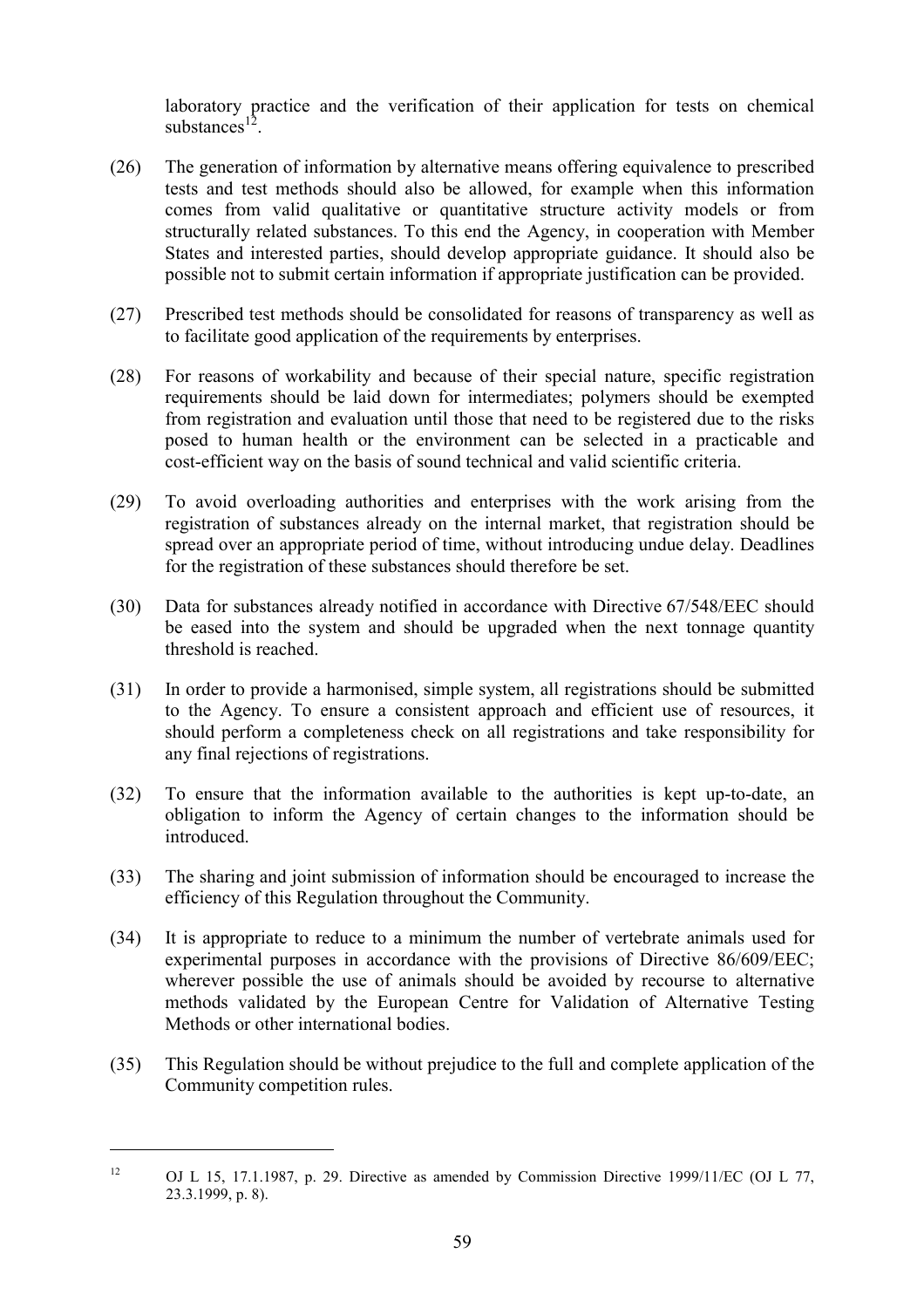- (36) In order to avoid duplication of work, and in particular to reduce testing involving vertebrate animals, the requirements concerning preparation and submission of registrations and updates should encourage registrants to check the databases established at the Agency and to take all reasonable steps to reach an agreement on the sharing of information.
- (37) It is in the public interest to ensure the quickest possible circulation of test results on the human health or environmental hazards of certain substances to those enterprises which use them, in order to limit any risks associated with their use. Sharing of information should therefore be encouraged, under conditions that ensure a fair recompense for the company that has undertaken the tests.
- (38) In order to respect the legitimate property rights of those generating testing data, the generator of such data should, for a period of 10 years, be able to claim compensation from those registrants who benefit from that data.
- (39) In order to allow a potential registrant to proceed with his registration, even if he cannot reach agreement with a previous registrant, the Agency, on request, should make available any summary or robust study summary of tests already submitted. The registrant who receives these data should be obliged to pay a contribution to the costs to the generator of the data.
- (40) In order to avoid duplication of work, and in particular to avoid duplication of testing, registrants of phase-in substances should pre-register as early as possible with a database managed by the Agency. A system should be established in order to help registrants to find other registrants and form consortia. In order to ensure the smooth functioning of that system they should fulfil certain obligations. If a member of a substance information exchange forum (SIEF) does not fulfil his obligations, he is breaching the Regulation and should be penalised accordingly but other members should be enabled to continue preparing their own registration.
- (41) Part of the responsibility for the management of the risks of substances is the communication of information on these substances to other professionals; this is also indispensable for those others to meet their responsibility.
- (42) As the existing safety data sheet is already being used as a communication tool within the supply chain of substances and preparations, it is appropriate to develop it further and make it an integral part of the system established by this Regulation.
- (43) In order to have a chain of responsibilities, downstream users should be responsible for assessing the risks arising from their uses of substances if those uses are not covered by a safety data sheet received from their suppliers, unless the downstream user concerned takes more protective measures than those recommended by his supplier or unless his supplier was not required to assess those risks or provide him with information on those risks; for the same reason, downstream users should manage the risks arising from their uses of substances.
- (44) The requirements for undertaking chemical safety assessments by downstream users should also be prescribed in detail to allow them to meet their obligations.
- (45) For enforcement and evaluation purposes, downstream users of substances should be required to report certain information if their use is outside the conditions of the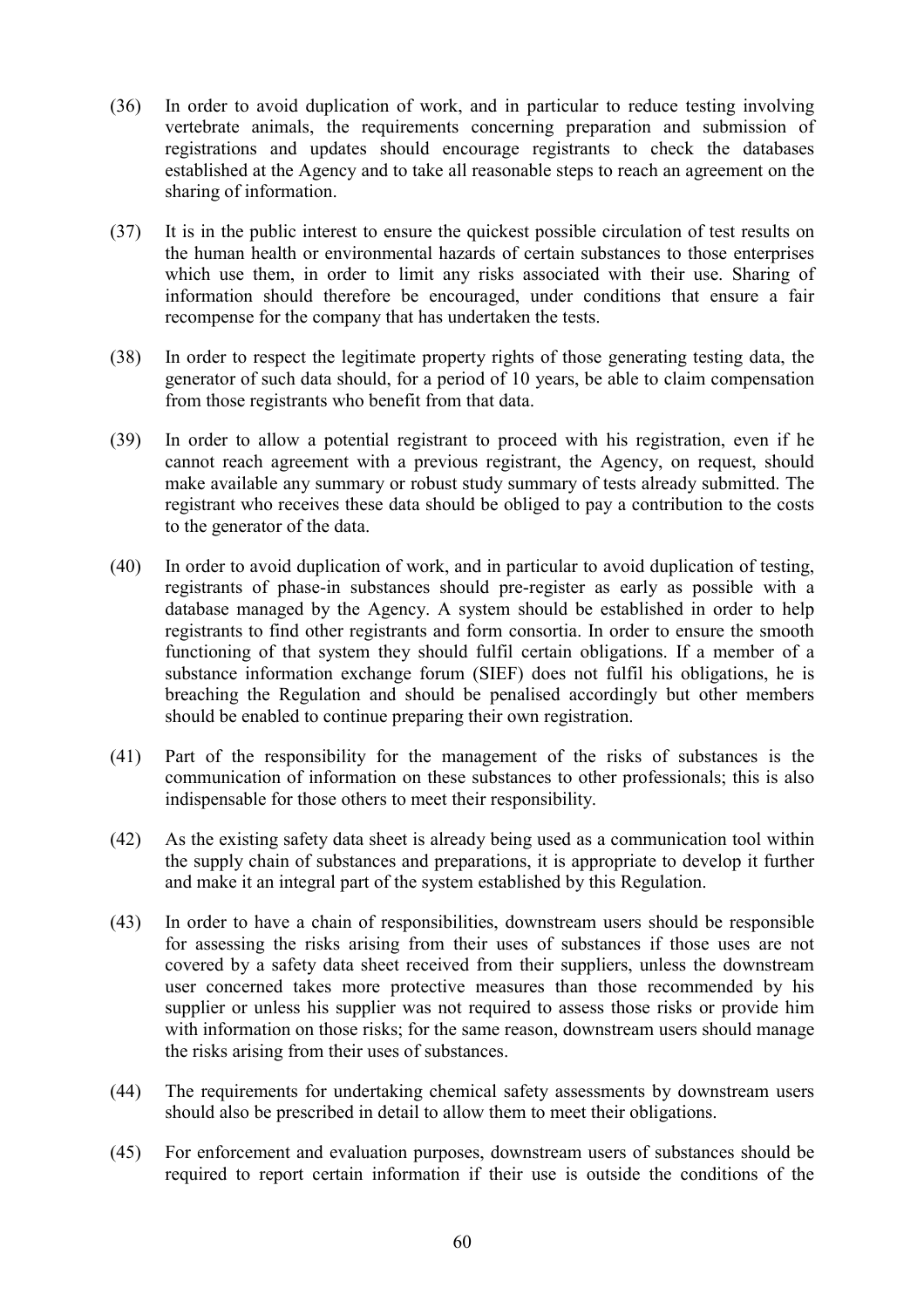exposure scenario detailed in the safety data sheet communicated by their original manufacturer or importer and to keep such reported information up-to-date.

- (46) For reasons of workability and proportionality, it is appropriate to exempt downstream users using low quantities of a substance from such reporting.
- (47) A significant number of animals would have to be used in testing to fulfil the more demanding information requirements in respect of certain substances, if those information requirements were automatically applied. Significant costs for enterprises may be associated with testing. It is therefore necessary to ensure that generation of such information is tailored to real information needs; to this end evaluation should require Member States to prepare decisions and the Agency to decide on the programmes of testing proposed by manufacturers and importers for such substances. The Member State in which the manufacture takes place or the importer is established should be responsible for the evaluation of testing proposals.
- (48) In addition, it is necessary to instil confidence in the general quality of registrations and to ensure that the public at large as well as all stakeholders in the chemicals industry have confidence that enterprises are meeting the obligations placed upon them; accordingly, it is appropriate that the same Member State be empowered to check the compliance of registrations submitted to this end.
- (49) The Agency should also be empowered to require further information from manufacturers, importers or downstream users on substances suspected of posing a risk to health or the environment, including by reason of their presence on the internal market in high volumes, on the basis of evaluations performed by Member State competent authorities. Member States should be made to plan and provide resources to this end, through the establishment of rolling plans. If a risk equivalent to the level of concern arising from the use of substances subject to authorisation arises from the use of isolated intermediates on site, Member States should also be allowed to require further information, when justified.
- (50) Collective agreement among Member State authorities on their draft decisions provides the basis for an efficient system that respects the principle of subsidiarity, while maintaining the internal market. If one or more Member States or the Agency do not agree to a draft decision, it should be made subject to a centralised procedure. The Agency should take the decisions following from the application of these procedures.
- (51) Evaluation may lead to the conclusion that action should be taken under the restriction or authorisation procedures or that risk management action should be considered in the framework of other appropriate legislation. Information on the progress of evaluation proceedings should therefore be made public.
- (52) To ensure a sufficiently high level of protection for human health and the environment, substances with properties of very high concern should be treated in a precautionary manner which requires enterprises using them to demonstrate to the granting authority that the risks are adequately controlled. If this is not the case, uses may still be authorised if enterprises show that the benefits to society from the use of the substance outweigh the risks connected with its use and there are no suitable alternative substances or technologies. The granting authority should then verify that these requirements are met through an authorisation procedure on the basis of applications by enterprises. Since authorisations should ensure a high level of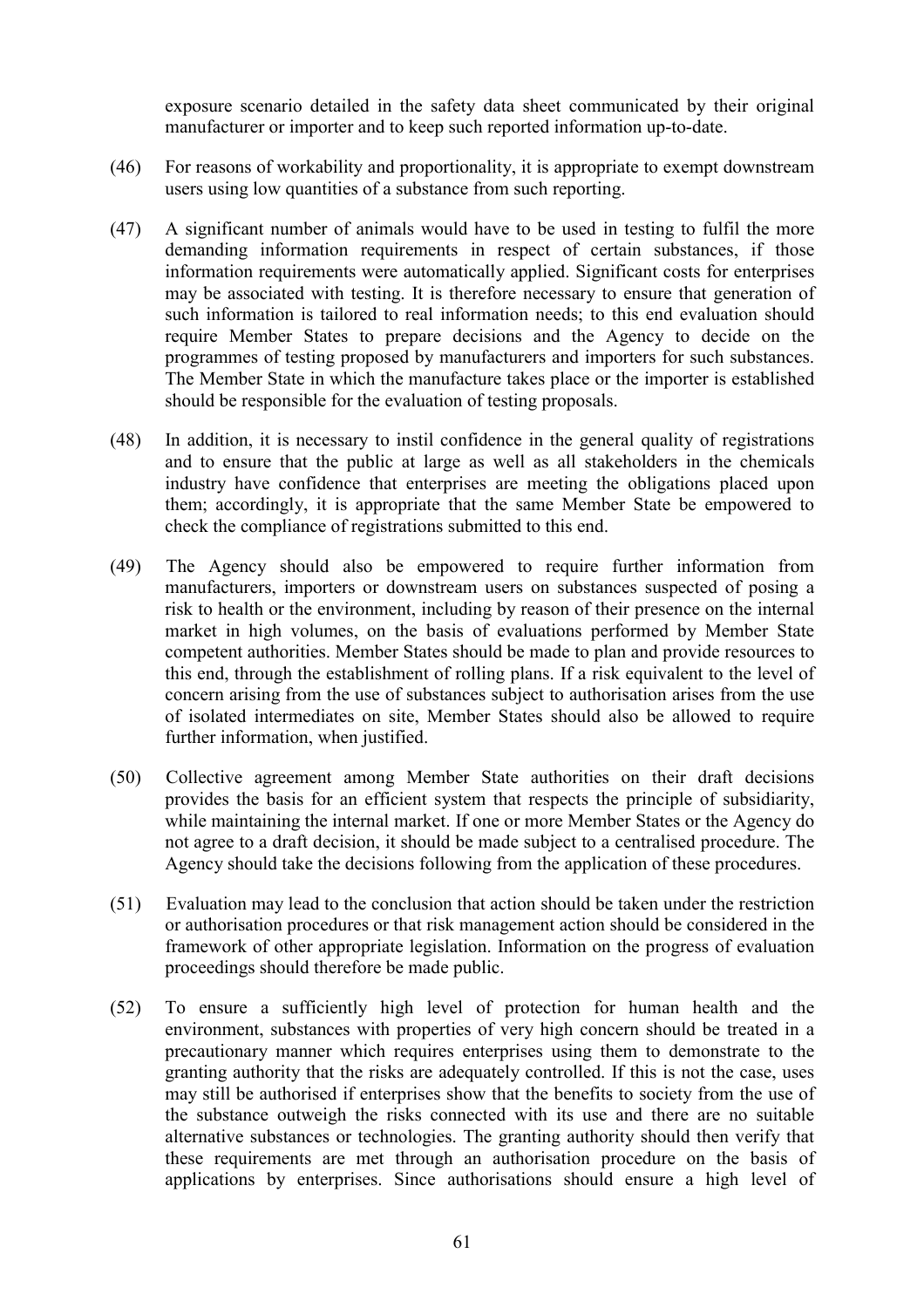protection throughout the internal market, it is appropriate that the Commission should be the granting authority.

- (53) Experience at the international level shows that substances with characteristics rendering them persistent, liable to bioaccumulate and toxic, or very persistent and very liable to bioaccumulate, present a very high concern, while criteria have been developed allowing the identification of such substances. For certain other substances concerns are sufficiently high to address them in the same way on a case-by-case basis.
- (54) In view of workability and practicality considerations, both as regards enterprises, who have to prepare application files and take appropriate risk management measures, and as regards the authorities, who have to process authorisation applications, only a limited number of substances should be subjected to the authorisation procedure at the same time and realistic deadlines should be set for applications, while allowing certain uses to be exempted.
- (55) The Agency should provide advice on the prioritisation of substances to be made subject to the authorisation procedure, to ensure that decisions reflect the needs of society as well as scientific knowledge and developments.
- (56) A total ban on a substance would mean that none of its uses could be authorised. It would therefore be pointless to allow the submission of applications for authorisation; in such cases the substance should be removed from the list of substances for which applications can be submitted.
- (57) In order to provide a harmonised approach to the authorisation of the uses of particular substances, the Agency should issue opinions on the risks arising from those uses and on any socio-economic analysis submitted to it by third parties.
- (58) To allow effective monitoring and enforcement of the authorisation requirement, downstream users benefiting from an authorisation granted to their supplier should inform the Agency of their use of the substance.
- (59) In order to accelerate the current system the restriction procedure should be restructured and should replace Directive 76/769/EEC, which has been substantially amended and adapted several times. The *acquis* of the harmonised rules under the Annex to that Directive should be taken over in a recast version in the interests of clarity and as a starting point for this new accelerated restriction procedure. This recast follows the rules set out within the Interinstitutional Agreement concerning recasting techniques.
- (60) It is the responsibility of the manufacturer, importer and the downstream user to identify the appropriate risk management measures needed to ensure a high level of protection for human health and the environment from the manufacturing, placing on the market or use of a substance on its own, in a preparation or in an article. However, where this is considered to be insufficient and where Community legislation is justified, appropriate restrictions should be laid down.
- (61) In order to protect human health and the environment, restrictions on the manufacture, placing on the market or use of a substance on its own, in a preparation or in an article may include any condition for, or prohibition of, the manufacture, placing on the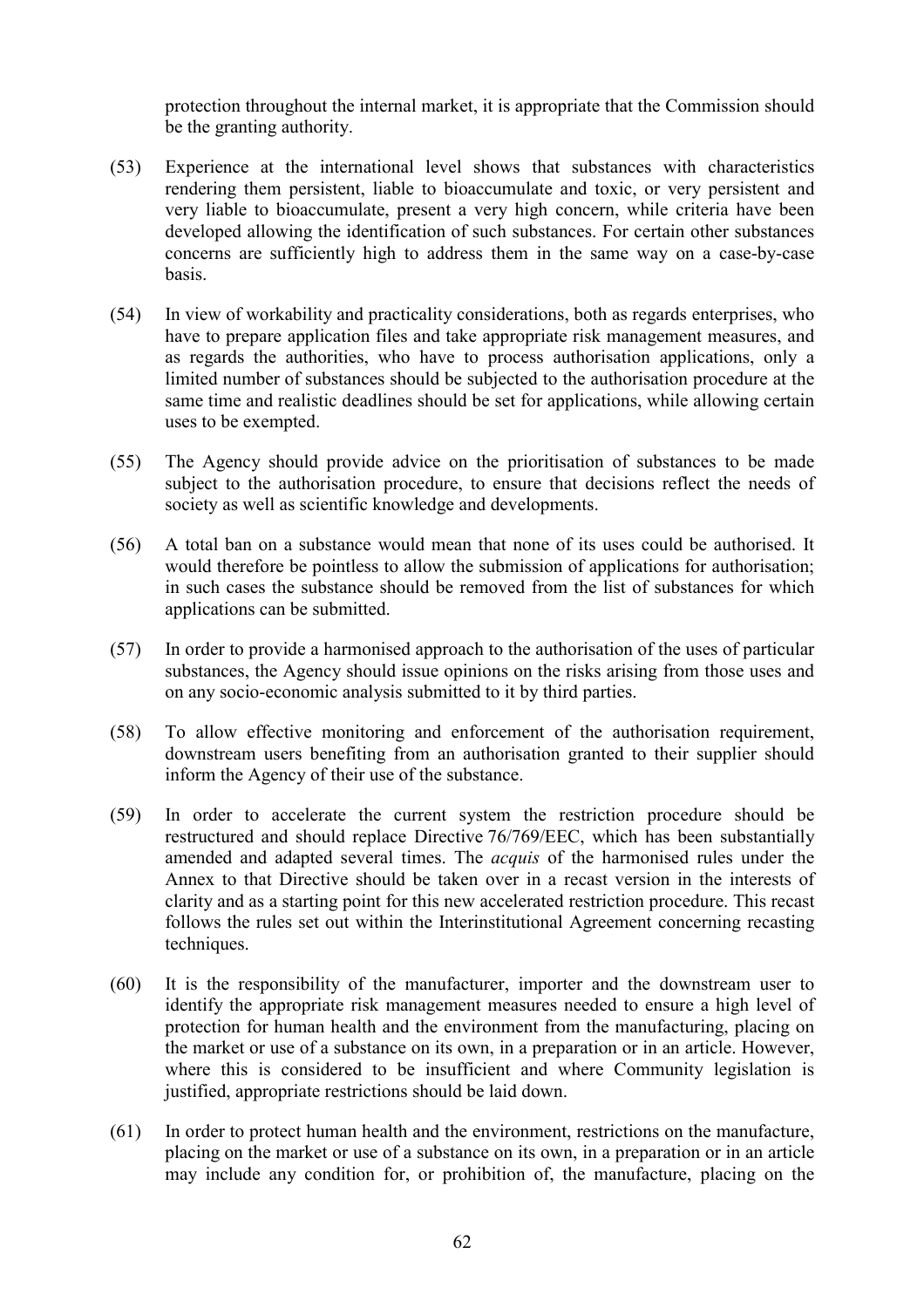market or use. Therefore it is necessary to list such restrictions and any amendments thereto.

- (62) In order to prepare a restrictions proposal and in order for such legislation to operate effectively, there should be good co-operation, co-ordination and information between the Member States, the Agency, other bodies of the Community, the Commission and the interested parties.
- (63) In order to give Member States the opportunity to submit proposals to address a specific risk for human health and the environment, they should prepare a dossier in conformity with detailed requirements. The dossier should set out the justification for Community-wide action.
- (64) In order to provide a harmonised approach to restrictions, the Agency should fulfil a role as co-ordinator of this procedure, for example by appointing the relevant rapporteurs and verifying conformity with the requirements of the relevant Annexes.
- (65) In order to give the Commission the opportunity to address a specific risk for human health and the environment that needs to be addressed Community wide, it should be able to entrust the Agency with the preparation of a restriction dossier.
- (66) For reasons of transparency, the Agency should publish the relevant dossier including the suggested restrictions while requesting comments.
- (67) In order to finalise the procedure in due time, the Agency should submit its opinions on the suggested action and its impact on the basis of a draft opinion prepared by a rapporteur.
- (68) In order to speed up the procedure for restrictions, the Commission should prepare its draft amendment within three months of receiving the Agency's opinions.
- (69) The Agency should be central to ensuring that the chemicals law and the decision-making processes and scientific basis underlying it have credibility with all stakeholders and the public. The confidence in the Agency of the Community institutions, the Member States, the general public and interested parties is therefore essential. For this reason, it is vital to ensure its independence, high scientific, technical and regulatory capacities, transparency and efficiency.
- (70) The structure of the Agency should be suitable for the tasks that it should fulfil. Experience with similar Community agencies provides some guidance in this respect but the structure should be adapted to meet the specific needs of this Regulation.
- (71) In the interests of efficiency, the staff of the Agency Secretariat should perform essentially technical-administrative and scientific tasks without calling on the scientific and technical resources of the Member States; the Executive Director should ensure the efficient execution of the Agency's tasks in an independent manner. To ensure that the Agency fulfils its role, the composition of the Management Board should be designed to secure the highest standard of competence and a broad range of relevant expertise in chemicals safety or the regulation of chemicals.
- (72) The Agency should have the means to perform all the tasks required to enable it to carry out its role.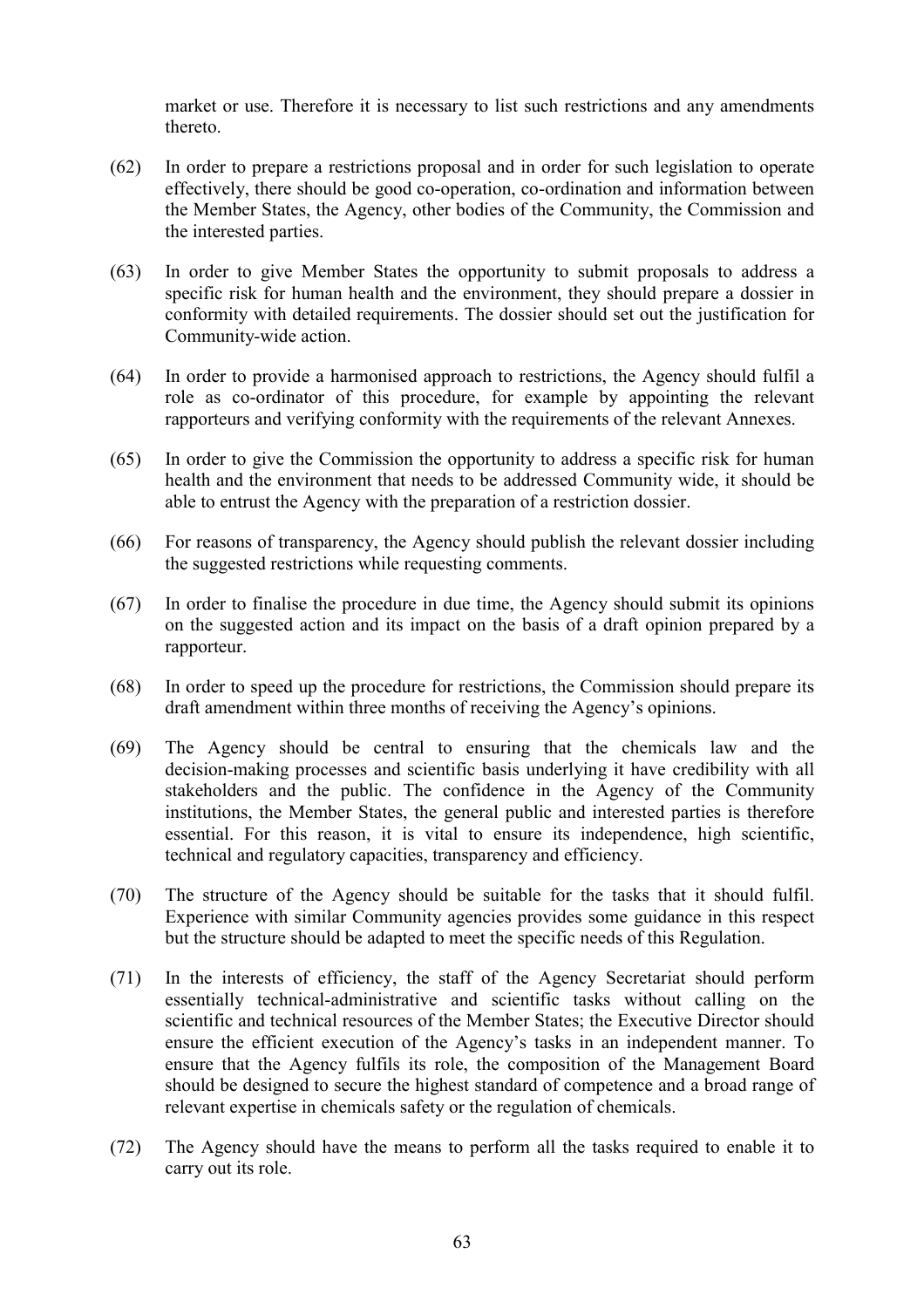- (73) The Management Board should have the necessary powers to establish the budget, check its implementation, set the structure and amount of the fees, draw up internal rules, adopt financial regulations and appoint the Executive Director.
- (74) It is appropriate for the Management Board of the Agency to include representatives from other interested parties, such as industry, non-governmental organisations and academia, in order to ensure the involvement of stakeholders.
- (75) Through the Committee for Risk Assessment and the Committee for Socio-economic Analysis, the Agency should take over the role of the Scientific Committees attached to the Commission in issuing scientific opinions in its field of competence.
- (76) Through the Member States Committee, the Agency should aim to reach agreement amongst Member States authorities on specific issues which require a harmonised approach.
- (77) It is necessary to ensure close co-operation between the Agency and the competent authorities working within the Member States so that the scientific opinions of the Committee for Risk Assessment and the Committee for Socio-economic Analysis are based on the broadest possible scientific and technical expertise appropriate which is available within the Community; to the same end, the Committees should be able to rely on additional particular expertise.
- (78) The Agency should also provide a Forum for Member States to exchange information on and to co-ordinate their activities related to the enforcement of chemicals legislation. The currently informal co-operation between Member States in this respect would benefit from a more formal framework.
- (79) A Board of Appeal should be set up within the Agency to guarantee legal rights of appeal for the operators affected by decisions taken by the Agency.
- (80) The Agency should be financed partly by fees paid by enterprises and partly by the general budget of the European Communities. The Community budgetary procedure should remain applicable as far as any subsidies chargeable to the general budget of the European Communities are concerned. Moreover, the auditing of accounts should be undertaken by the Court of Auditors in accordance with Article 91 of Commission Regulation (EC, Euratom) No 2343/2002 of 23 December 2002 on the framework Financial Regulation for the bodies referred to in Article 185 of Council Regulation (EC, Euratom) No 1605/2002 on the Financial Regulation applicable to the general budget of the European Communities<sup>13</sup>.
- (81) Where the Commission and Agency consider it appropriate, it should be possible for other countries to participate in the work of the Agency.
- (82) The Agency should contribute, through co-operation with organisations having interests in the harmonisation of international regulations, to the role of the Community and the Member States in such harmonisation activities.
- (83) The Agency should provide the infrastructure needed for enterprises to meet their obligations under the data-sharing provisions.

<sup>13</sup> OJ L 357, 31.12.2002, p. 72.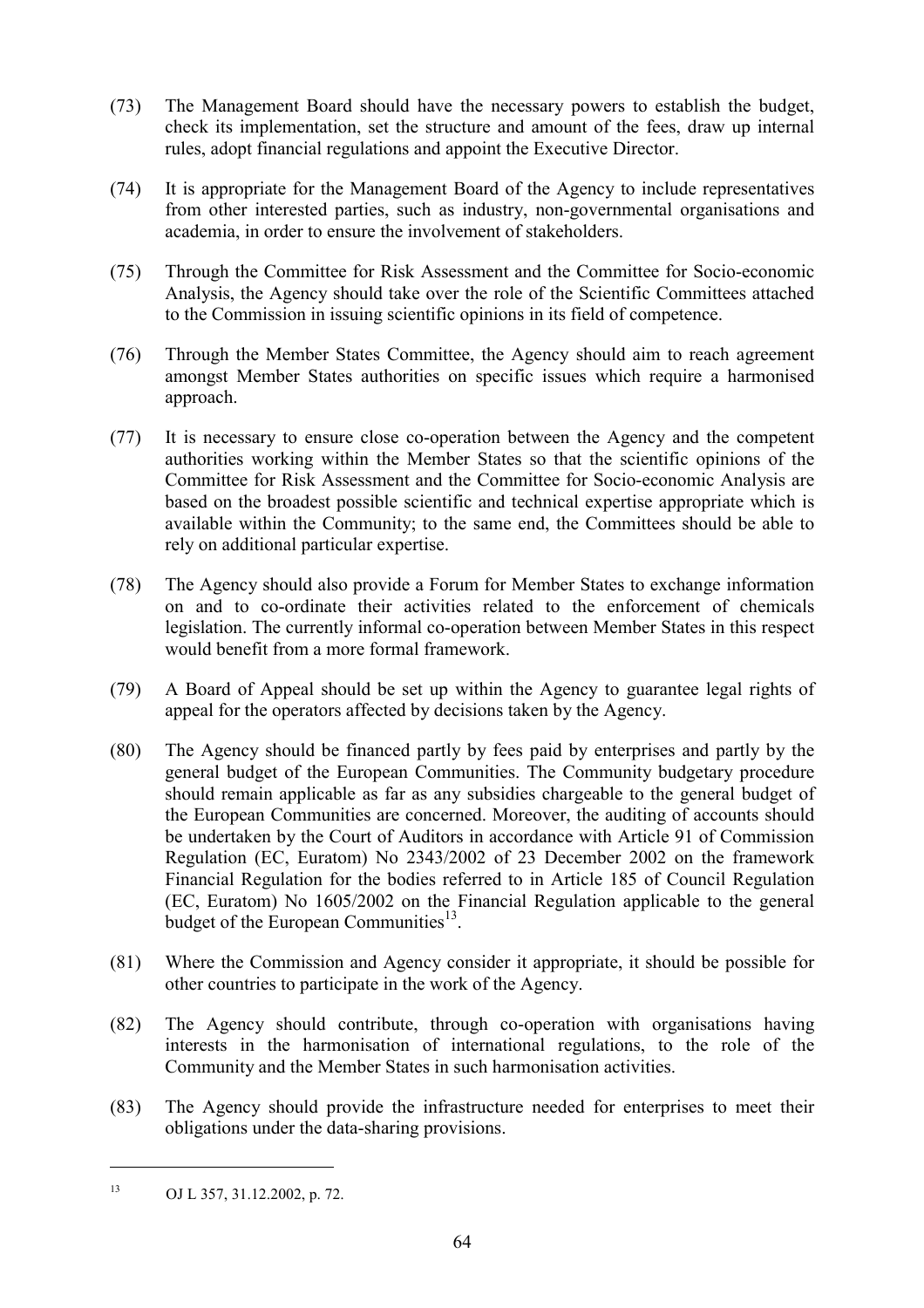- (84) It is important to avoid confusion between the mission of the Agency and the respective missions of the European Agency for the Evaluation of Medicinal Products (Emea) established by Council Regulation (EC) No 2309/93 of 22 July 1993 laying down Community procedures for the authorization and supervision of medicinal products for human and veterinary use and establishing a European Agency for the Evaluation of Medicinal Products<sup>14</sup> [insert new title plus footnote when proposal – COM(2001) 0404, COD 2001/0252 – is enacted], the European Food Safety Authority (Efsa) established by Regulation (EC) No 178/2002 of the European Parliament and of the Council of 28 January 2002 laying down the general principles and requirements of food law, establishing the European Food Safety Authority and laying down procedures in matters of food safety<sup>15</sup> and the Advisory Committee on Safety, Hygiene and Health Protection at Work set up by Council Decision  $2003/913/EC^{16}$ . Consequently, the Agency should establish rules of procedure where co-operation with the Efsa or the Advisory Committee on Safety, Hygiene and Health Protection at Work is necessary. It is necessary to establish that this Regulation is otherwise without prejudice to the competence conferred on the Emea, the Efsa and the Advisory Committee on Safety, Hygiene and Health Protection at Work by Community legislation.
- (85) The feasibility study on the resource requirements for a central entity concluded that the most significant challenge to the effective functioning of the Agency was likely to be its ability to attract the right staff, including those working in the European Chemicals Bureau of the Commission's Joint Research Centre; the location should therefore enable the Agency to obtain the right staff in the start-up period as well as in the longer term.
- (86) In order to achieve the functioning of the internal market for substances on their own or in preparations, while at the time ensuring a high level of protection for human health and the environment, rules should be established for a classification and labelling inventory.
- (87) The classification and labelling for any substance either subject to registration or covered by Article 1 of Directive 67/548/EEC and placed on the market should therefore be notified to the Agency.
- (88) To ensure a harmonised protection for the general public, and, in particular, for persons who come into contact with certain substances, an inventory should record the classification in accordance with Directive 67/548/EEC and Directive 1999/45/EC agreed by manufacturers and importers of the same substance, if possible, as well as decisions taken at Community level to harmonise the classification and labelling of some substances.
- (89) Resources should be focused on substances of the highest concern. A substance should therefore be added to Annex I of Directive 67/548/EEC only if it meets the criteria for classification as carcinogenic, mutagenic or toxic for reproduction categories 1, 2 or 3, or as a respiratory sensitiser. Provision should be made to enable competent authorities

<sup>14</sup> OJ L 214, 24.8.1993, p. 1. Regulation as last amended by Regulation (EC) No 1647/2003 (OJ L 245, 29.9.2003, p. 19).<br>
OJ L 31, 1.2.2002 p. 1. Regulation as amended by Regulation (EC) No 1642/2003 (OJ L 245,29.9.2003,

 $p. 4$ ).<br>16 OJ C 218, 13.9.2003, p. 1.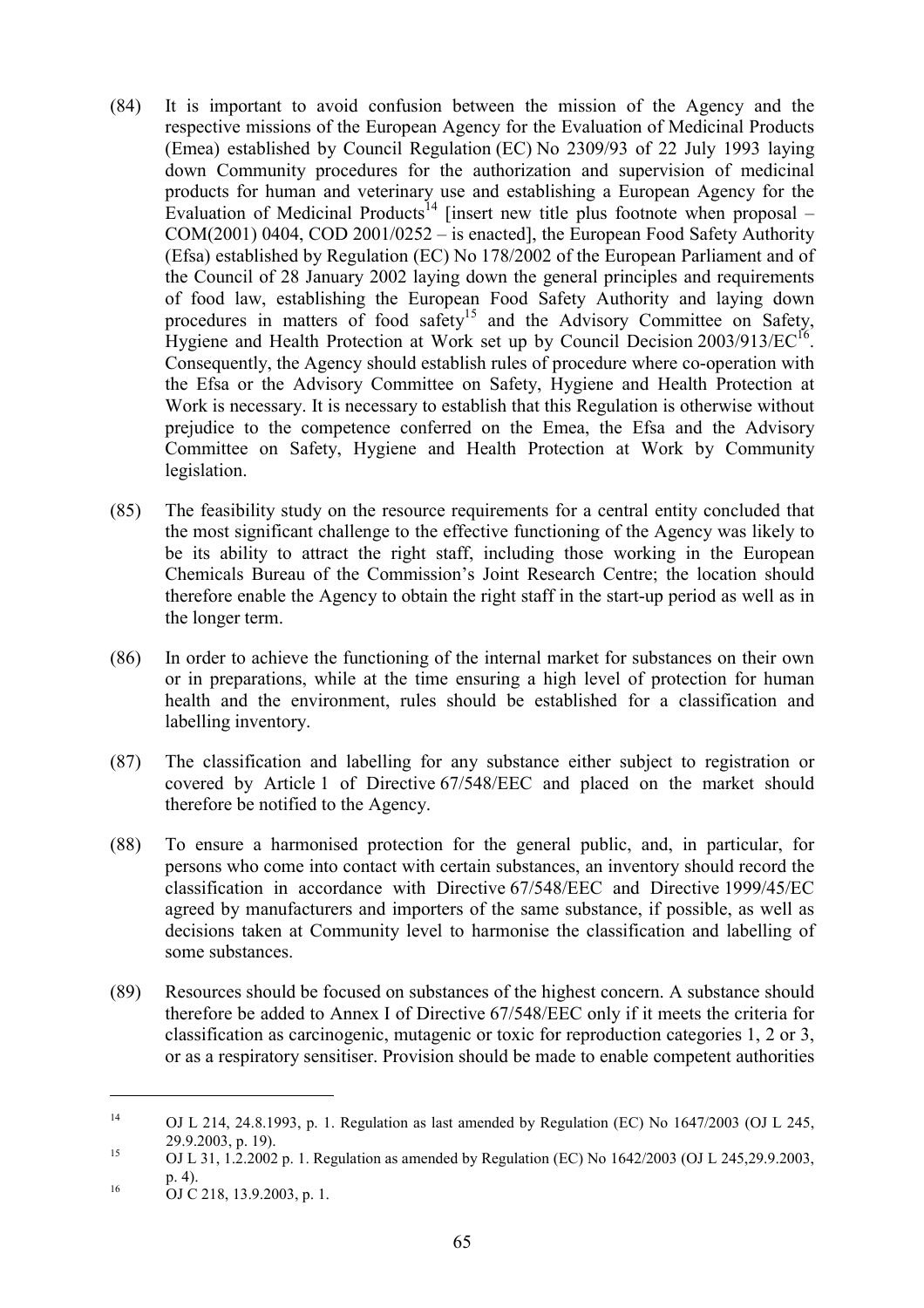to submit proposals to the Agency. The Agency should give its opinion on the proposal while parties concerned should have an opportunity to comment. The Commission should take a decision subsequently.

- (90) Regular reports by the Member States and the Agency on the operation of this Regulation will be an indispensable means of monitoring the implementation of chemicals legislation as well as trends in this field; conclusions drawn from findings in the reports will be useful and practical tools for reviewing the Regulation and, where necessary, for formulating proposals for amendments.
- (91) Community citizens should have access to information about chemicals to which they may be exposed, in order to allow them to make informed decisions about their use of chemicals. A transparent means of achieving this is to grant them free and easy access to basic non-confidential data held in the Agency's database, including brief profiles of hazardous properties, labelling requirements and relevant Community legislation including authorised uses and risk management measures.
- (92) Apart from their participation in the implementation of Community legislation, Member State competent authorities should, because of their closeness to stakeholders in the Member States, play a role in the exchange of information on risks of substances and on the obligations of enterprises under chemicals legislation; at the same time, close co-operation between the Agency, the Commission and the competent authorities of the Member States is necessary to ensure the coherence and efficiency of the global communication process.
- (93) In order for the system established by this Regulation to operate effectively, there must be good co-operation and co-ordination between the Member States, the Agency and the Commission regarding enforcement.
- (94) In order to ensure compliance with this Regulation, Member States should put in place effective monitoring and control measures.
- (95) In order to ensure transparency, impartiality and consistency in the level of enforcement activities by Member States, it is necessary to set up an appropriate framework for sanctions with a view to imposing effective, proportionate and dissuasive sanctions for non-compliance, as non-compliance can result in damage to human health and the environment.
- (96) The necessary inspections should be planned, carried out and their results should be reported.
- (97) The measures necessary for the implementation of this Regulation and certain amendments to it should be adopted in accordance with Council Decision 1999/468/EC of 28 June 1999 laying down the procedures for the exercise of implementing powers conferred on the  $Commission<sup>17</sup>$ .
- (98) It is essential that chemicals be regulated in an effective and timely manner during the transition to full applicability of the provisions of this Regulation and, in particular, during the start-up period of the Agency; provision should therefore be made for the Commission to fulfil the functions of the Agency at least in the start-up period; if

<sup>17</sup> OJ L 184, 17.7.1999, p. 23.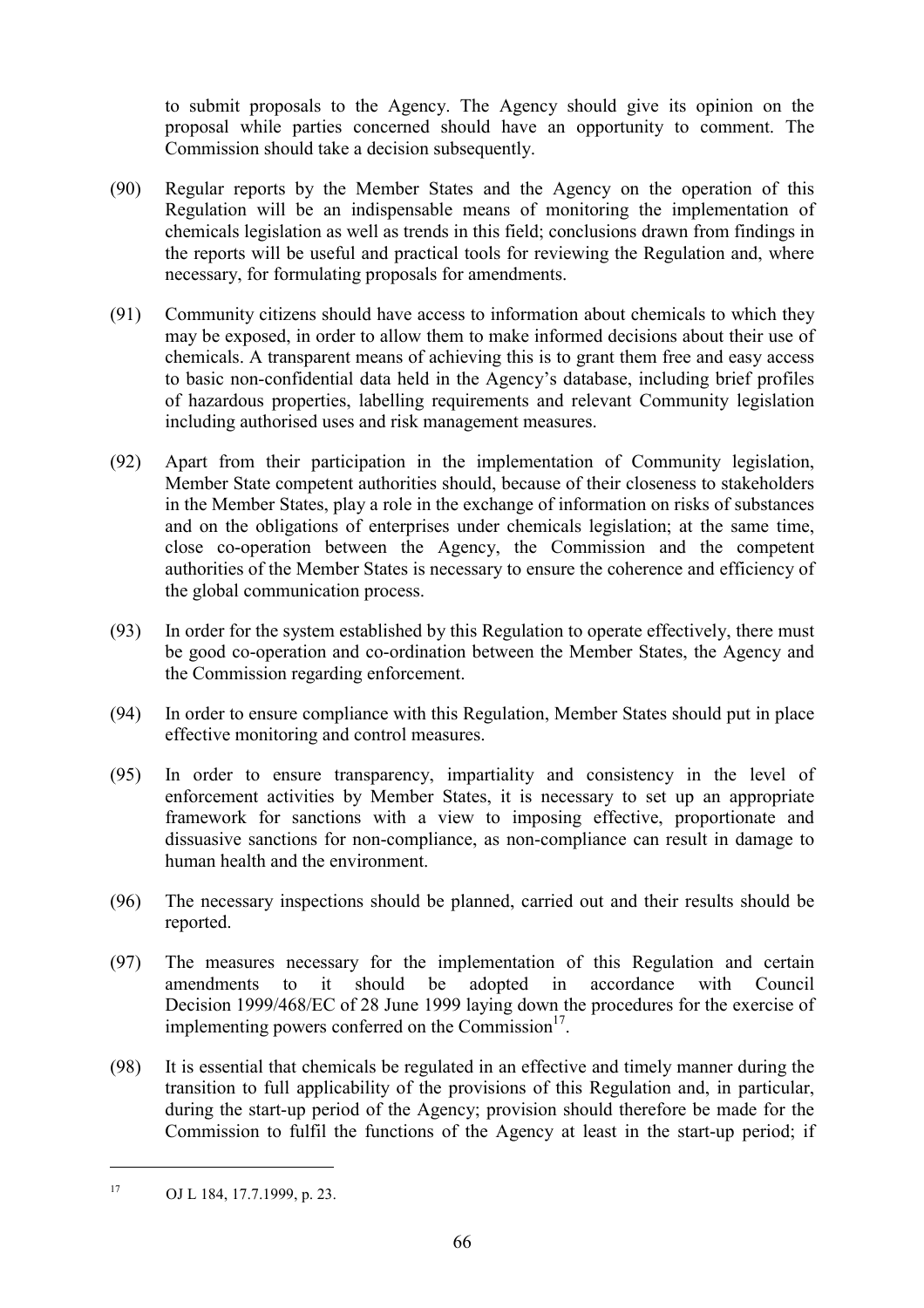necessary, the Commission should be able to appoint an Executive Director *ad interim* until the Agency's Management Board can appoint an Executive Director itself.

- (99) To take full advantage of the work performed under Regulation (EEC) No 793/93 as well as under Directive 76/769/EEC and to avoid such work going to waste, the Commission should be empowered during the start-up period to initiate restrictions based on that work without following the full restrictions procedure laid down in this Regulation.
- (100) It is appropriate for the provisions of this Regulation to enter into force in a staggered way to smoothe the transition to the new system; moreover, a gradual entry into force of the provisions should allow all parties involved, authorities, enterprises as well as stakeholders, to focus resources in the preparation for new duties at the right times.
- (101) This Regulation replaces Directive 76/769/EEC, Council Directive 91/157/EEC of 18 March 1991 on batteries and accumulators containing certain dangerous substances<sup>18</sup>. Commission Directive  $93/67/EEC$  of 20 July 1993 laying down the principles for assessment of risks to man and the environment of substances notified in accordance with Council Directive  $67/548/EEC<sup>19</sup>$ , Commission Directive  $93/105/EEC$ of 25 November 1993 laying down Annex VII D, containing information required for the technical dossier referred to in Article 12 of the seventh amendment of Council Directive 67/548/EEC<sup>20</sup>, Commission Directive 2000/21/EC of 25 April 2000 concerning the list of Community legislation referred to in the fifth indent of Article 13(1) of Council Directive  $67/548/EEC^{21}$ , Regulation (EEC) No 793/93 and Commission Regulation (EC) No 1488/94 of 28 June 1994 laying down the principles for the assessment of risks to man and the environment of existing substances in accordance with Council Regulation (EEC) No  $793/93^{22}$ .
- (102) For the sake of consistency, Regulation (EC) No  $\ldots$ / $\ldots$ {POPs Regulation}<sup>23</sup> which already addresses matters covered by this Regulation should be amended, as should Directive 1999/45/EC.
- (103) In accordance with the principle of proportionality, it is necessary and appropriate for the achievement of the basic objective of this Regulation to lay down rules for chemical substances and to establish a European Chemicals Agency. This Regulation does not go beyond what is necessary in order to achieve the objectives pursued, in accordance with the third paragraph of Article 5 of the Treaty.
- (104) The Regulation observes the fundamental rights and principles which are acknowledged in particular in the Charter of Fundamental Rights of the European Union<sup>24</sup>. In particular, it seeks to ensure full compliance with the principles of environmental protection and sustainable development guaranteed by its Article 37,

<sup>&</sup>lt;sup>18</sup> OJ L 78, 26.3.1991, p. 38. Directive as amended by Commission Directive 98/101/EC (OJ L 1,

<sup>5.1.1999,</sup> p. 1).<br>
<sup>19</sup> OJ L 227, 8.9.1993, p. 9.<br>
<sup>20</sup> OJ L 294, 30.11.1993, p. 21.<br>
OJ L 103, 28.4.2000, p. 70.<br>
OJ L 161, 29.6.1994, p. 3.<br>
OJ L<br>
<sup>23</sup> OJ L

OJ C 364, 18.12.2000, p. 1.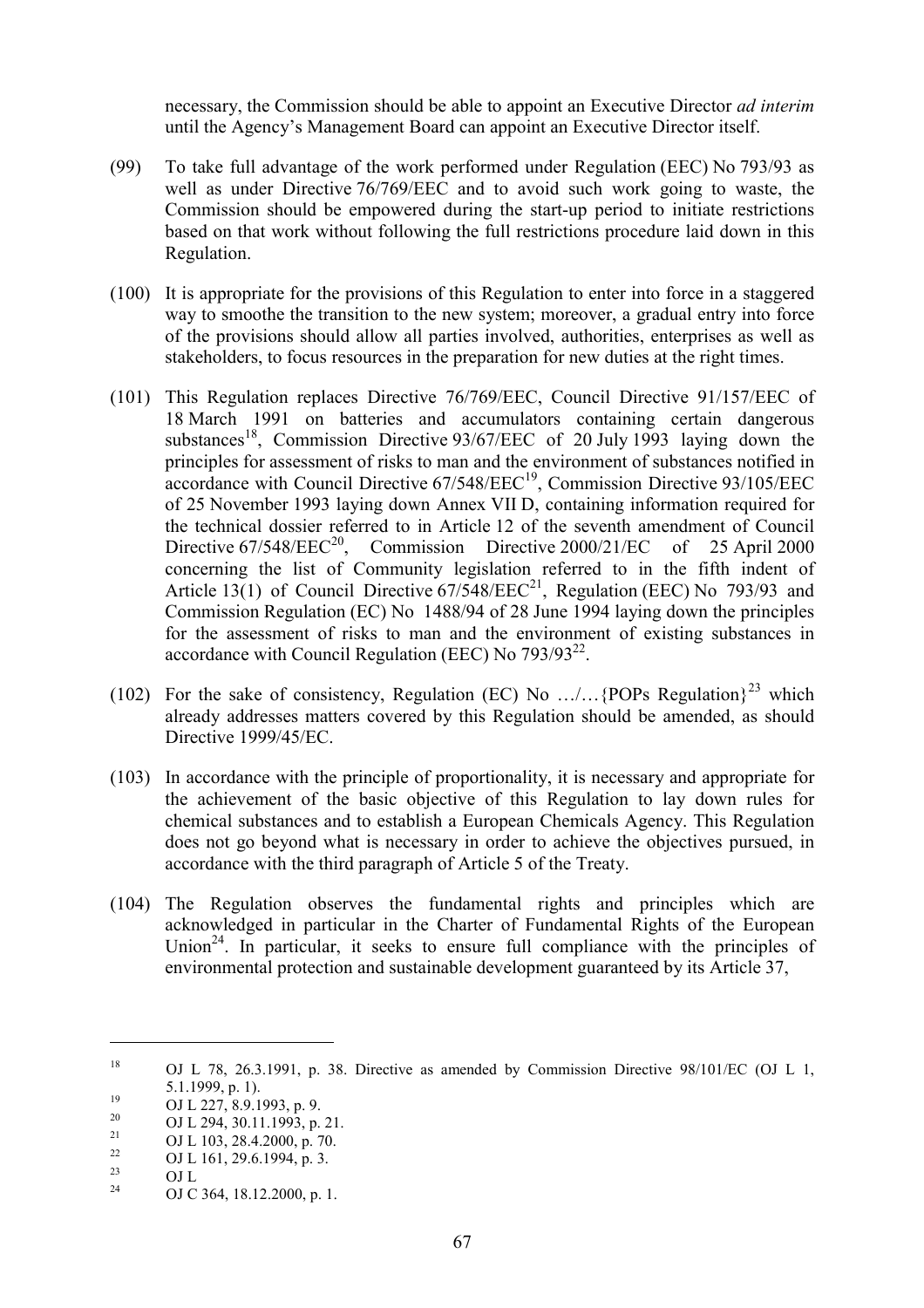#### HAVE ADOPTED THIS REGULATION:

# **TITLE I GENERAL ISSUES**

# **CHAPTER 1 SUBJECT-MATTER AND SCOPE**

#### *Article 1 Subject-matter*

- 1. This Regulation lays down provisions on substances within the meaning of Article 3(1). These provisions shall apply to the manufacture, import, placing on the market or use of such substances on their own, in preparations or in articles, if so stated.
- 2. The purpose of this Regulation is to ensure the free circulation of such substances on the internal market.
- 3. This Regulation is based on the principle that it is up to manufacturers, importers and downstream users to ensure that they manufacture, place on the market, import or use such substances that do not adversely affect human health or the environment. Its provisions are underpinned by the precautionary principle<sup>25</sup>.

#### *Article 2 Scope*

- 1. This Regulation shall not apply to:
	- (a) radioactive substances within the scope of Council Directive  $96/29/Euratom^{26}$ ;
	- (b) substances, on their own, in a preparation or in an article, which are subject to customs supervision, provided that they do not undergo any treatment or processing, and which are in temporary storage, or in a free zone or free warehouse with a view to re-exportation, or in transit;
	- (c) non-isolated intermediates.
- 2. This Regulation shall apply without prejudice to:
	- (a) Council Directive  $89/391/EEC^{27}$ ;
	- (b) Directive 90/394/EEC;

<sup>&</sup>lt;sup>25</sup> As set out in the Communication from the Commission on the precautionary principle,

COM(2000) 1 final.<br>
<sup>26</sup> OJ L 159, 29.6.1996, p. 1.<br>
OJ L 183, 29.6.1989, p. 1.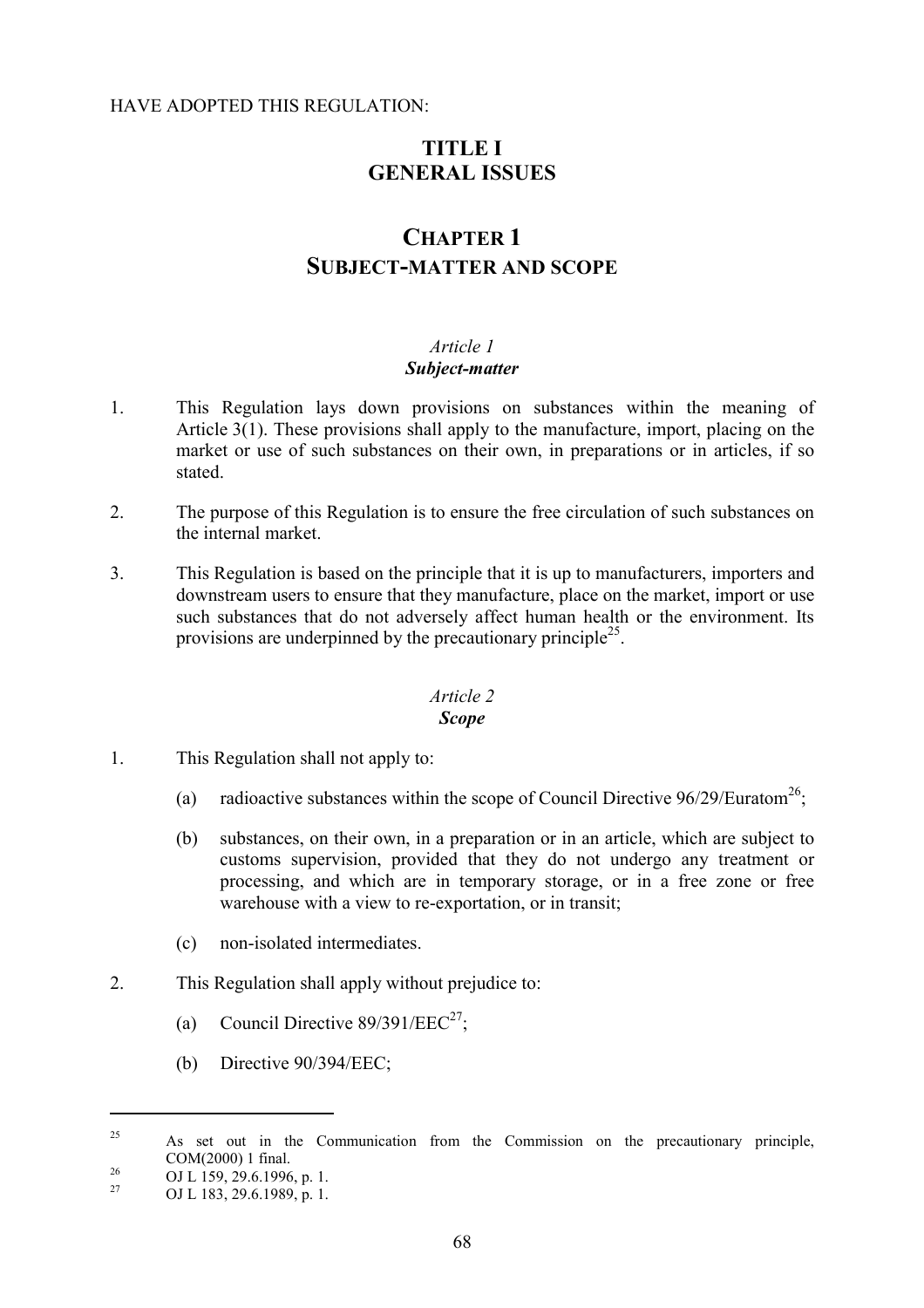- (c) Council Directive  $98/24/EC^{28}$ ;
- (d) Community legislation on the carriage of dangerous substances and dangerous substances in preparations by rail, road, inland waterway, sea or air.

# **CHAPTER 2 DEFINITIONS**

# *Article 3 Definitions*

For the purposes of this Regulation:

- 1. *Substance* means a chemical element and its compounds in the natural state or obtained by any manufacturing process, including any additive necessary to preserve its stability and any impurity deriving from the process used, but excluding any solvent which may be separated without affecting the stability of the substance or changing its composition;
- 2. *Preparation* means a mixture or solution composed of two or more substances;
- 3. *Article* means an object composed of one or more substances or preparations which during production is given a specific shape, surface or design determining its end use function to a greater degree than its chemical composition does;
- 4. *Polymer* means a substance consisting of molecules characterised by the sequence of one or more types of monomer units. Such molecules must be distributed over a range of molecular weights wherein differences in the molecular weight are primarily attributable to differences in the number of monomer units. A polymer comprises the following:
	- (a) a simple weight majority of molecules containing at least three monomer units which are covalently bound to at least one other monomer unit or other reactant;
	- (b) less than a simple weight majority of molecules of the same molecular weight.

In the context of this definition a 'monomer unit' means the reacted form of a monomer substance in a polymer;

- 5. *Registrant* means the manufacturer or the importer submitting a registration;
- 6. *Manufacturing* means production and extraction of substances in the natural state;
- 7. *Manufacturer* means any natural or legal person established within the Community who manufactures a substance within the Community;
- 8. *Import* means the physical introduction into the customs territory of the Community;

<sup>28</sup> OJ L 131, 5.5.1998, p. 11.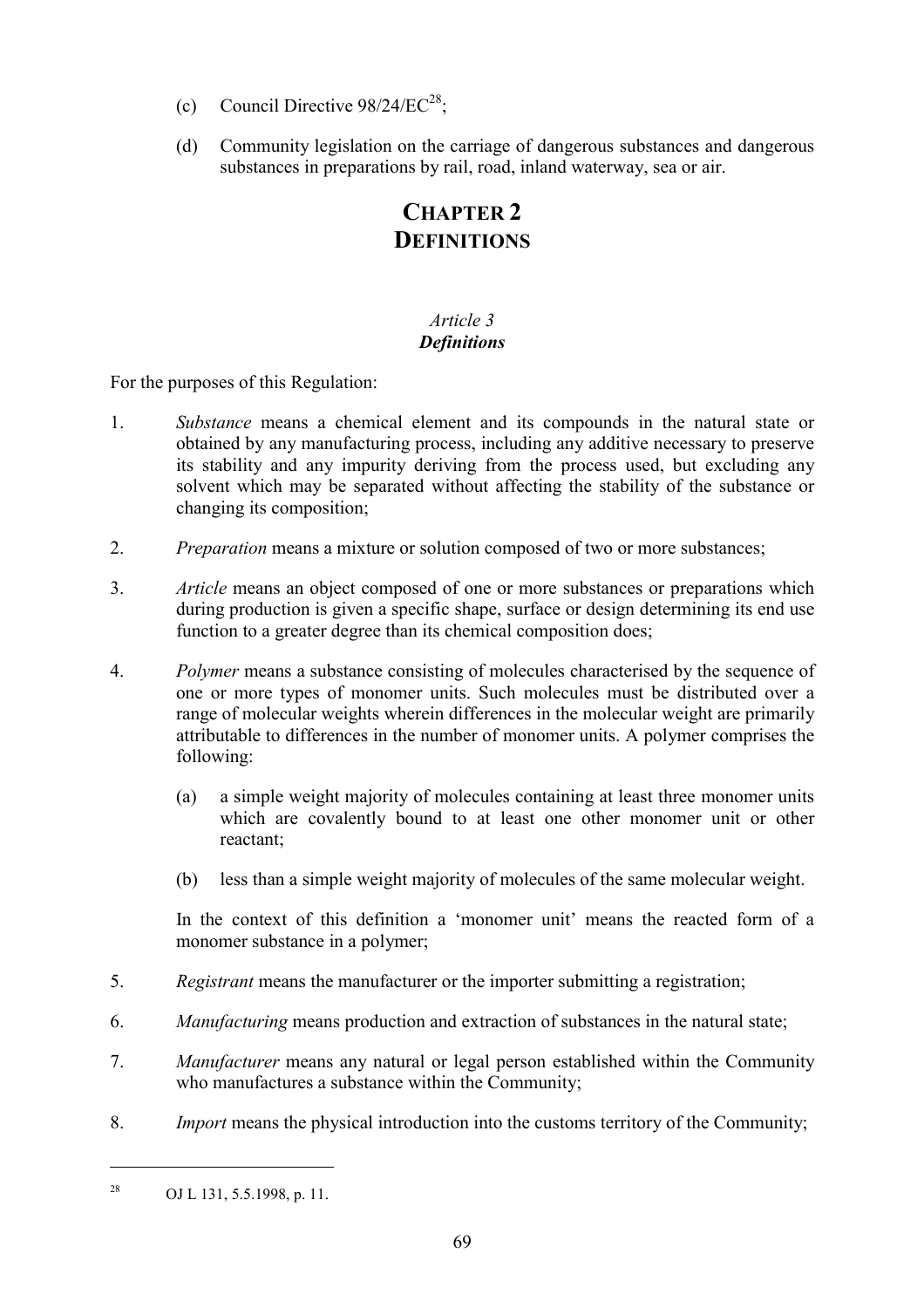- 9. *Importer* means any natural or legal person established within the Community who is responsible for import;
- 10. *Placing on the market* means supplying or making available, whether in return for payment or free of charge, to a third party. Import into the customs territory of the Community shall be deemed to be placing on the market;
- 11. *Downstream user* means any natural or legal person established within the Community, other than the manufacturer or the importer, who uses a substance, either on its own or in a preparation, in the course of his industrial or professional activities. A distributor or a consumer is not a downstream user. A re-importer exempted pursuant to Article 4(2)(c) shall be regarded as a downstream user;
- 12. *Use* means any processing, formulation, consumption, storage, keeping, treatment, filling into containers, transfer from one container to another, mixing, production of an article or any other utilisation;
- 13. *Distributor* means any natural or legal person established within the Community, including a retailer, who only stores and places on the market a substance, on its own or in a preparation, for third parties;
- 14. *Intermediate* means a substance that is solely manufactured for and consumed in or used for chemical processing in order to be transformed into another substance (hereinafter called *synthesis*):
	- (a) *non-isolated intermediate* means an intermediate that during synthesis is not intentionally removed (except for sampling) from the equipment in which the synthesis takes place. Such equipment includes the reaction vessel, its ancillary equipment, and any equipment through which the substance(s) pass(es) during a continuous flow or batch process as well as the pipework for transfer from one vessel to another for the purpose of the next reaction step, but it excludes tanks or other vessels in which the substance(s) are stored after the manufacture;
	- (b) *on-site isolated intermediate* means an intermediate not meeting the criteria of a non-isolated intermediate and where the manufacture of the intermediate and the synthesis of (an)other substance(s) from that intermediate take place on the same site, operated by one more legal entities;
	- (c) *transported isolated intermediate* means an intermediate not meeting the criteria of a non-isolated intermediate and transported between or supplied to other sites;
- 15. *Site* means a single location, in which, if there is more than one manufacturer of (a) substance(s), certain infrastructure and facilities are shared;
- 16. *Actors in the supply chain* means all manufacturers and/or importers and/or downstream users;
- 17. *Communicate down the supply chain* means that each actor in the supply chain communicates to the downstream user whom he supplies with a substance;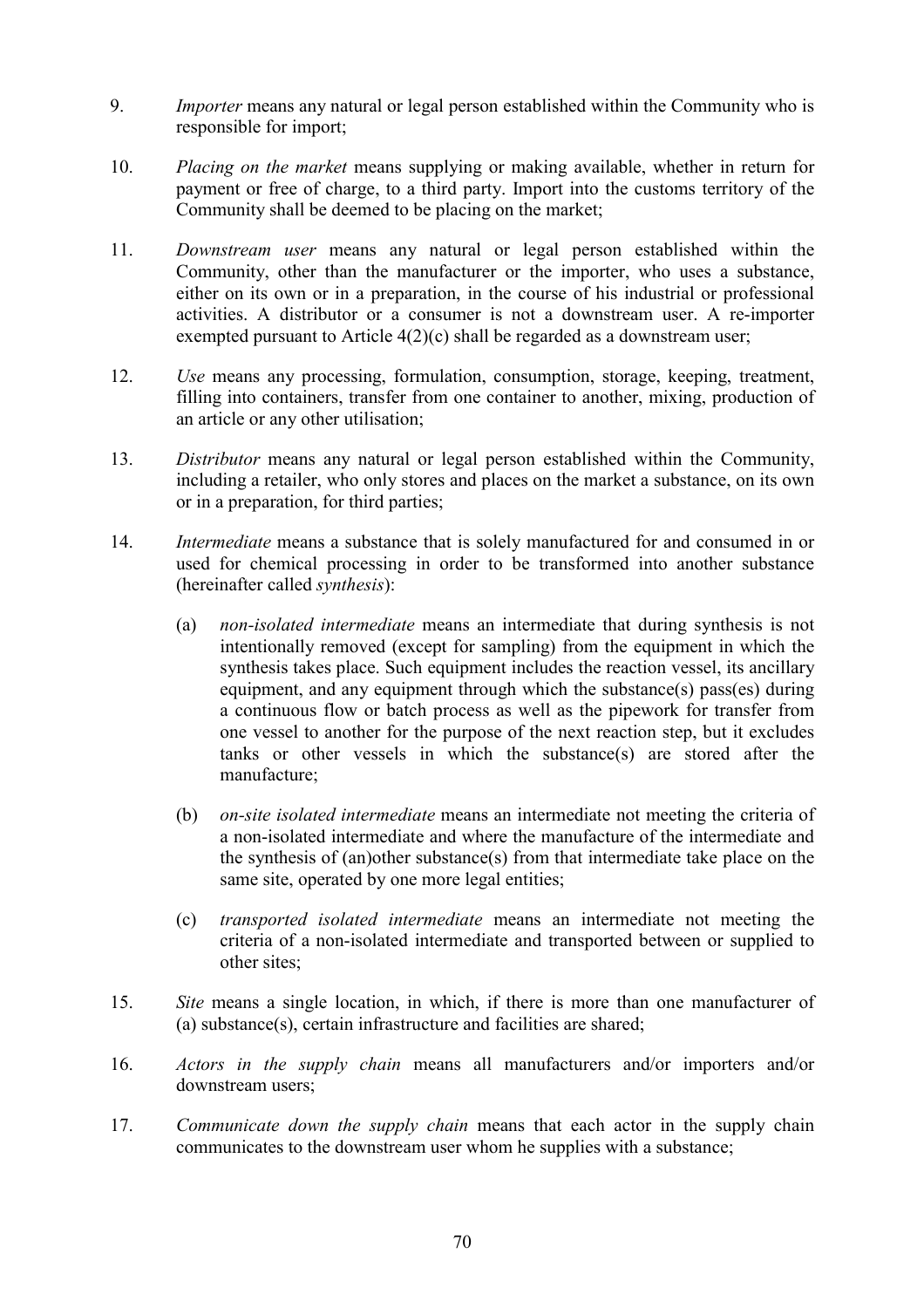- 18. *Communicate up the supply chain* means that a downstream user communicates to the actor in the supply chain who has supplied him with a substance;
- 19. *Competent authority* means the authority or authorities or bodies established by the Member States to carry out the obligations arising from this Regulation;
- 20. *Phase-in substance* means a substance which, over the 15 years preceding the entry into force of this Regulation, meets at least one of the following criteria:
	- (a) it was manufactured in or imported into the Community, or the countries acceding to the European Union on 1 May 2004, by a manufacturer or importer and is listed in the European Inventory of Existing Commercial Chemical Substances (EINECS);
	- (b) it was manufactured in the Community, or in the countries acceding to the European Union on 1 May 2004, but not placed on the market by the manufacturer or importer;
	- (c) it was placed on the market in the Community, or in the countries acceding to the European Union on 1 May 2004, and between 18 September 1981 and 31 October 1993 inclusive it was also placed on the market by the manufacturer or importer and was considered as having been notified in accordance with the first indent of Article 8 (1) of Directive 67/548/EEC, as amended by Directive  $79/831/EEC<sup>29</sup>$ , but does not meet the definition of a polymer set out in Directive 67/548/EEC, as amended by Directive 92/32/EEC<sup>30</sup>;

provided the manufacturer or importer has documentary evidence of this.

- 21. *Notified substance* means a substance for which a notification has been submitted and which could be placed on the market in accordance with Directive 67/548/EEC;
- 22. *Product and process orientated research and development* means any scientific development related to product development, the further development of a substance in the course of which pilot plant or production trials are used to develop the production process and/or to test the fields of application of the substance;
- 23. *Scientific research and development* means any scientific experimentation, analysis or chemical research carried out under controlled conditions in a volume less than 1 tonne per year;
- 24. *Registrant's own use* means an industrial or professional use by the registrant;
- 25. *Identified use* means a use of a substance on its own or in a preparation, or a use of a preparation, that is intended by an actor in the supply chain, including his own use, or that is made known to him in writing by an immediate downstream user and that is covered in the safety data sheet communicated to the downstream user concerned;
- 26. *Undesirable use* means a use by downstream users which the registrant advises against;

<sup>&</sup>lt;sup>29</sup> OJ L 259, 15.10.1979, p. 10.<br>
OJ L 154, 5.6.1992, p. 1.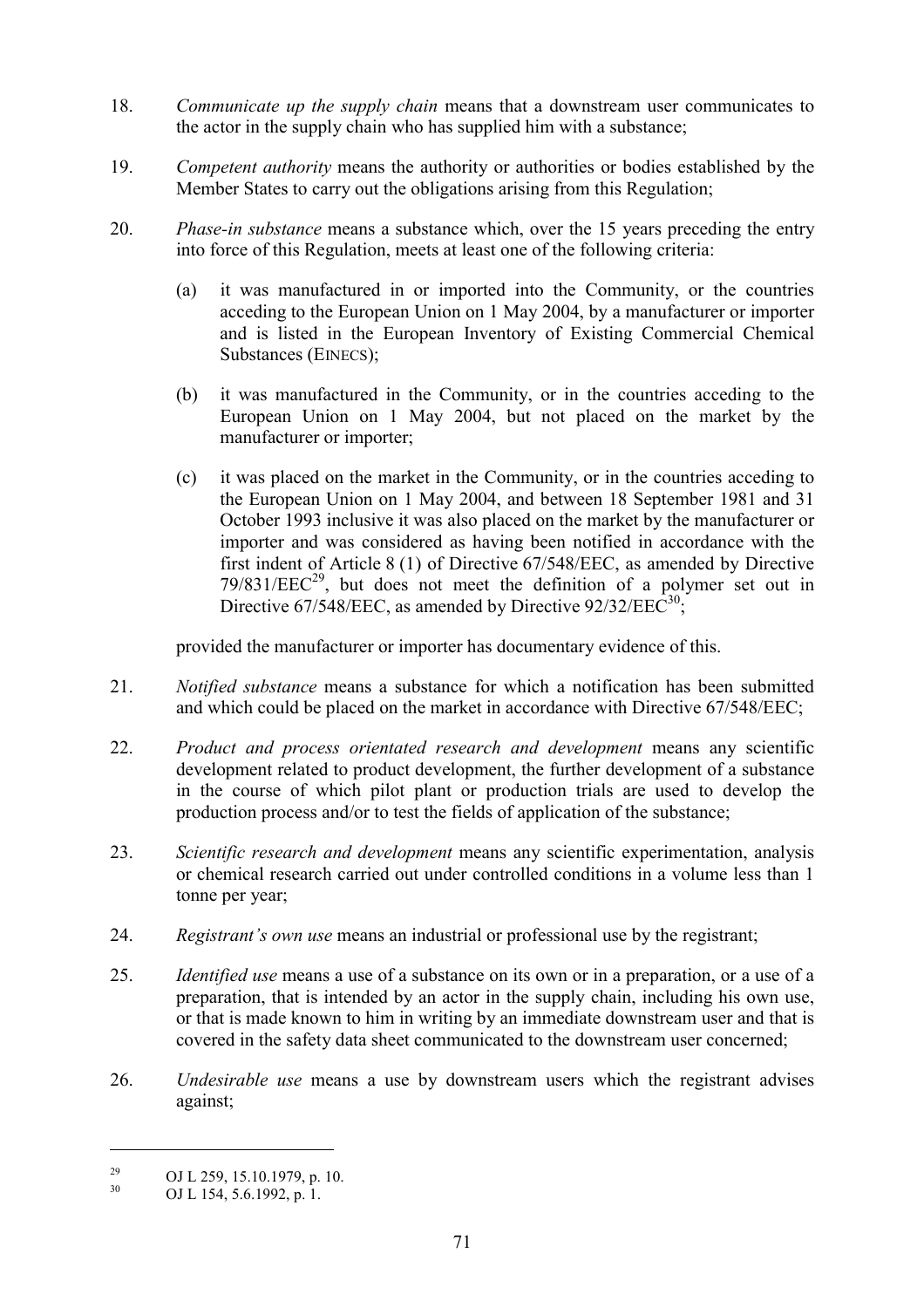- 27. *Robust study summary* means a detailed summary of the objectives, methods, results and conclusions of a full study report providing sufficient information to make an independent assessment of the study minimising the need to consult the full study report;
- 28. *Per year* means per calendar year unless stated otherwise;
- 29. *Restriction* means any condition for or prohibition of the manufacture, use or placing on the market.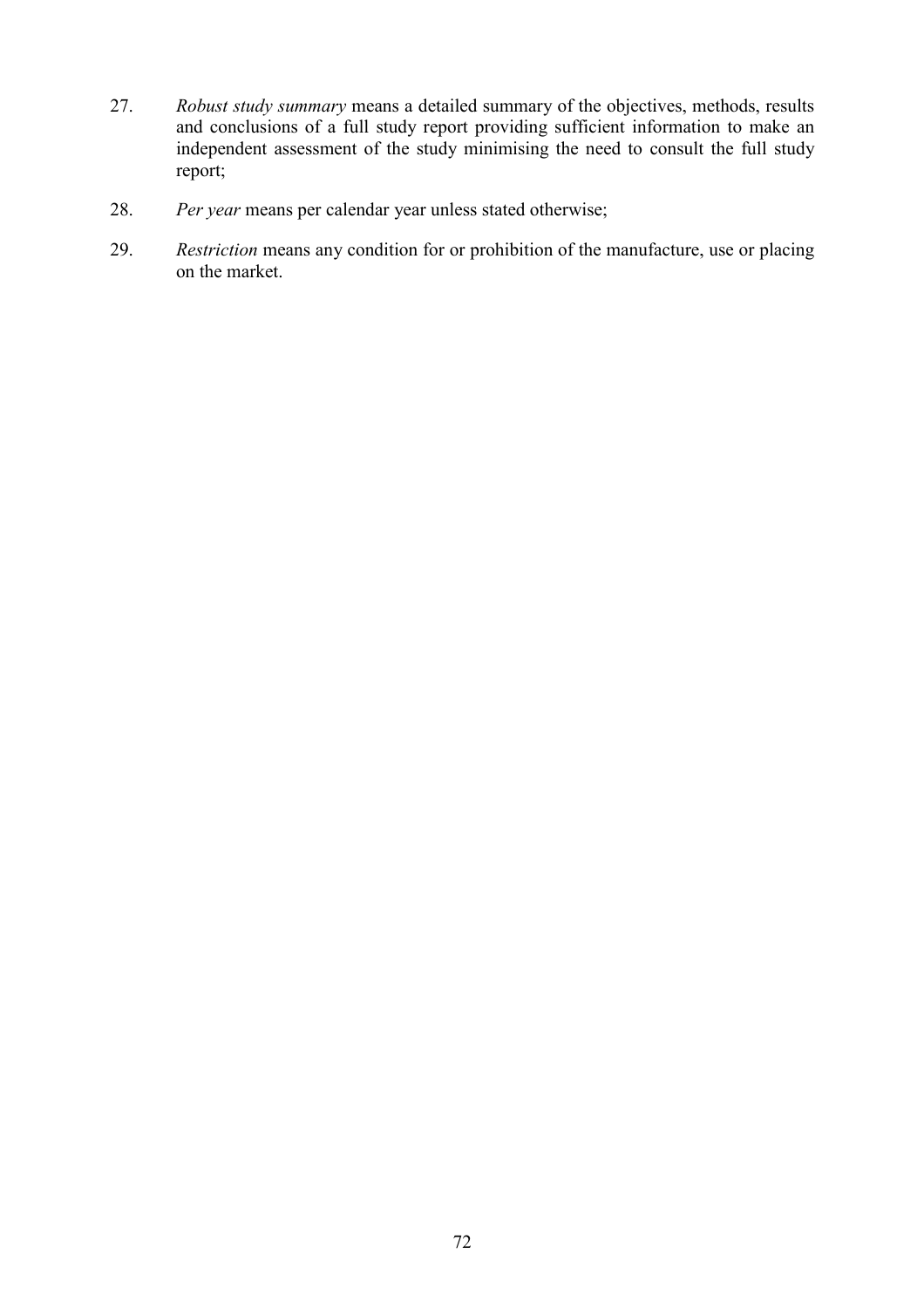# **TITLE II REGISTRATION OF SUBSTANCES**

# **CHAPTER 1 SCOPE**

#### *Article 4 Scope*

- 1. The provisions of this Title shall not apply to the extent that a substance is used:
	- (a) in medicinal products for human or veterinary use within the scope of Regulation (EEC) No 2309/93, Directive 2001/82/EC of the European Parliament and of the Council<sup>31</sup> and Directive 2001/83/EC of the European Parliament and of the Council<sup>32</sup>:
	- (b) as a food additive in foodstuffs within the scope of Council Directive  $89/107/EEC<sup>33</sup>$ :
	- (c) as a flavouring in foodstuffs within the scope of Commission Decision  $1999/217/EC^{34}$ ;
	- (d) as an additive in feedingstuffs within the scope of Council Directive  $70/524/EEC^{35}$ :
	- (e) in animal nutrition within the scope of Council Directive  $82/471/EEC^{36}$ .
- 2. The following shall be exempted from this Title:
	- (a) substances included in Annex II;
	- (b) substances covered by Annex III;
	- (c) substances on their own or in preparations, registered in accordance with this Title, exported from the Community by an actor in the supply chain and re-imported into the Community by another actor in the same supply chain who shows that:
		- (i) the substance being re-imported is the same as the exported substance;
		- (ii) he has been provided with the information in accordance with Articles 30 and 31 relating to the exported substance.

 $\overline{a}$ 

<sup>31</sup> **OJ L 311**, 28.11.2001, p. 1.<br> **OJ L 311**, 28.11.2001, p. 67.<br> **OJ L 40**, 11.2.1989, p. 27.<br> **OJ L 84**, 27.3.1999, p. 1.<br> **OJ L 270**, 14.12.1970, p. 1.<br> **OJ L 213**, 21.7.1982, p. 8.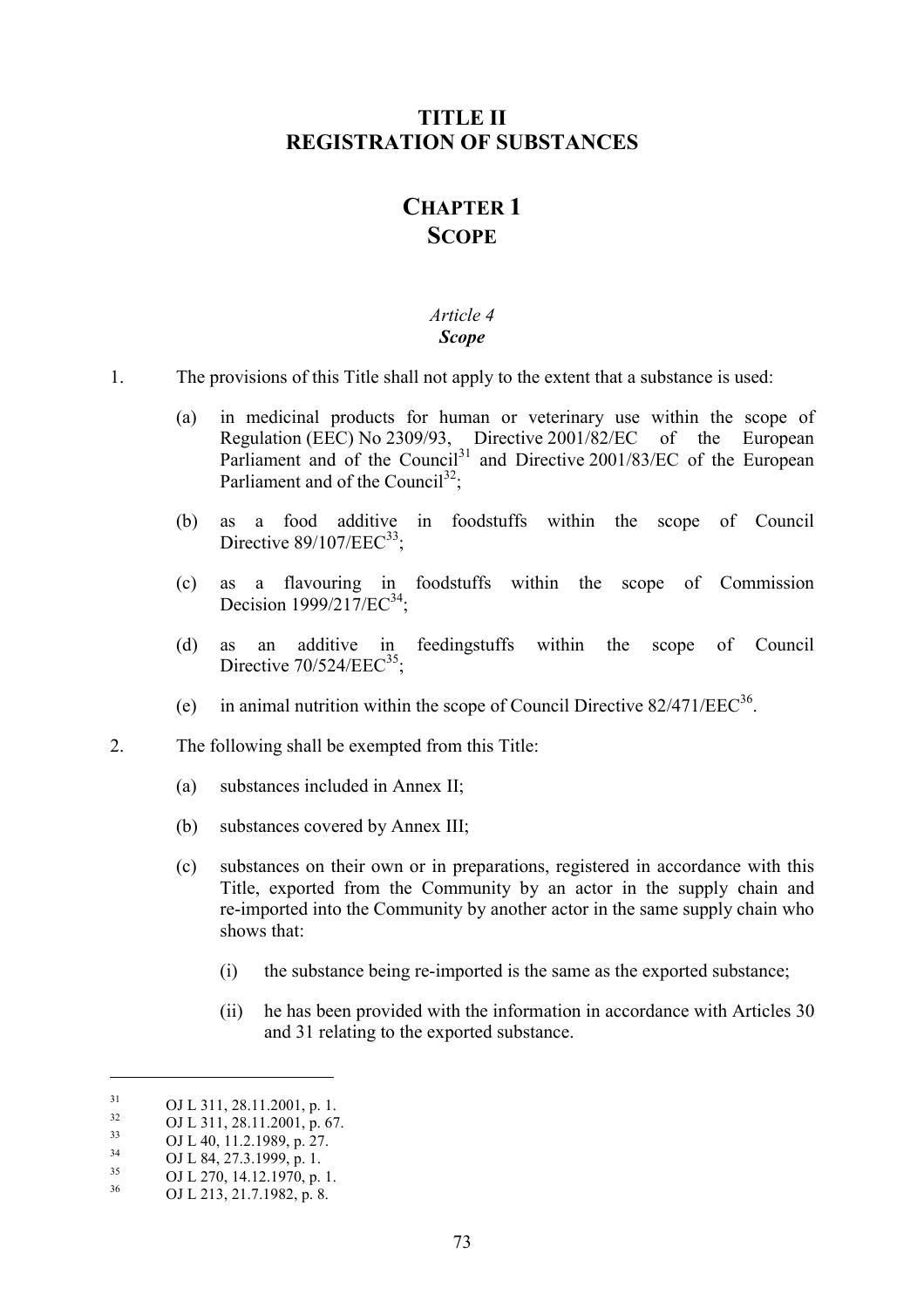3. On-site isolated intermediates or transported isolated intermediates shall be exempted from Chapters 2 and 3, without prejudice to Chapters 4, 5 and 6.

# **CHAPTER 2 GENERAL OBLIGATION TO REGISTER AND INFORMATION REQUIREMENTS**

#### *Article 5*

#### *General obligation to register substances on their own or in preparations*

1. Save where this Regulation provides otherwise, any manufacturer of a substance in quantities of 1 tonne or more per year shall submit a registration to the Agency.

Save where this Regulation provides otherwise, any importer of a substance, either on its own or in a preparation, in quantities of 1 tonne or more per year shall submit a registration to the Agency.

- 2. For monomers that are used as on-site isolated intermediates or transported isolated intermediates, Articles 15 and 16 shall not apply.
- 3. Any manufacturer or importer of a polymer shall submit a registration to the Agency for the non-registered monomer substance(s) or other non-registered substance(s) if both the following conditions are met:
	- (a) the polymer consists of 2% weight by weight  $(w/w)$  or more of such monomer substance(s) or other substance(s);
	- (b) the total quantity of such monomer substance(s) or other substance(s) makes up 1 tonne or more per year.
- 4. A submission for registration shall be accompanied by the fee as set by the Agency.

#### *Article 6*

#### *General obligation to register substances in articles*

- 1. Any producer or importer of articles shall submit a registration to the Agency for any substance contained in those articles**,** if all the following conditions are met:
	- (a) the substance is present in those articles in quantities totalling over 1 tonne per producer or importer per year, each article type being considered separately;
	- (b) the substance meets the criteria for classification as dangerous in accordance with Directive 67/548/EEC;
	- (c) the substance is intended to be released under normal and reasonably foreseeable conditions of use.
- 2. Any producer or importer of articles shall notify the Agency of any substance contained in those articles in accordance with paragraph 3, if all the following conditions are met: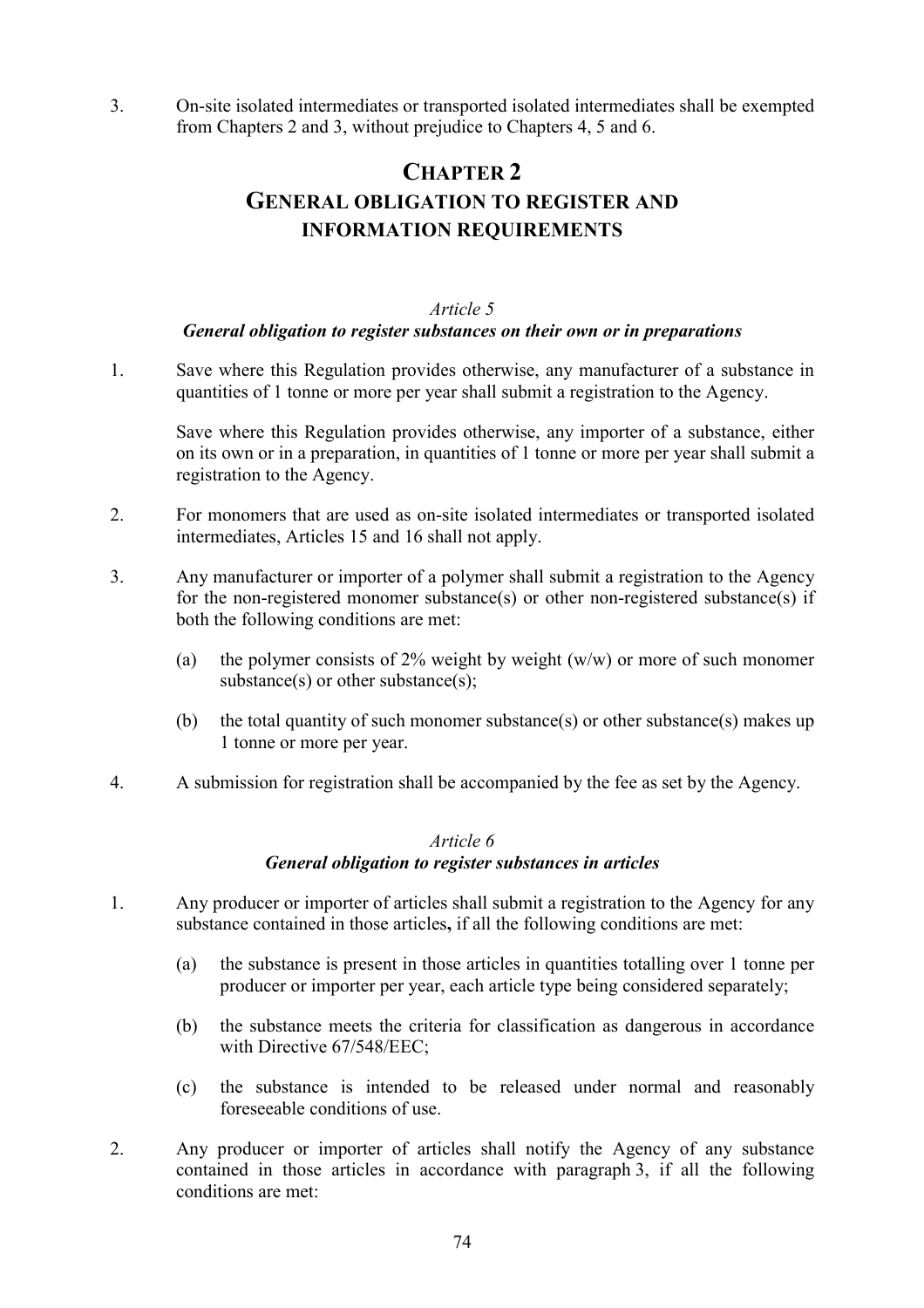- (a) the substance is present in those articles in quantities totalling over 1 tonne per producer or importer per year;
- (b) the substance meets the criteria for classification as dangerous in accordance with Directive 67/548/EEC;
- (c) the producer or importer knows, or it is made known to the producer or importer, that the substance is likely to be released under normal and reasonably foreseeable conditions of use, even though this release is not an intended function of the article;
- (d) the quantity of the substance released may adversely affect human health or the environment.
- 3. If the conditions in paragraph 2 are met, the information to be notified shall include the following, in the format specified by the Agency in accordance with Article 108:
	- (a) the identity and contact details of the producer or importer;
	- (b) the registration number(s) referred to in Article 18 (1), if available;
	- (c) the identity of the substance(s) as specified in section 2 of Annex IV;
	- (d) the classification of the substance;
	- (e) a brief description of the use(s) of the article;
	- (f) the tonnage range of the substance, such as 1-10 tonnes, 10-100 tonnes and so on.
- 4. The Agency may take decisions requiring producers or importers of articles to register, in accordance with this Title, any substance contained in those articles and notified in accordance with paragraph 3.
- 5. Paragraphs 1 to 4 shall not apply to substances that have already been registered for that use by an actor up the supply chain.
- 6. Paragraphs 1 to 4 shall apply 3 months after the deadline specified in Article 21(3).
- 7. Any measures for the implementation of paragraphs 1 to 6 shall be adopted in accordance with the procedure referred to in Article 130(3).

## *Article 6a Only representative of a non-Community manufacturer*

- 1. A natural or legal person established outside the Community who manufactures a substance imported into the Community on its own, in preparations or in articles may by mutual agreement appoint a natural or legal person established in the Community to fulfil, as his only representative, the obligations on importers under this Title.
- 2. The representative shall also comply with all other obligations of importers under this Regulation. To this end, he shall have a sufficient background in the practical handling of substances and the information related to them and, without prejudice to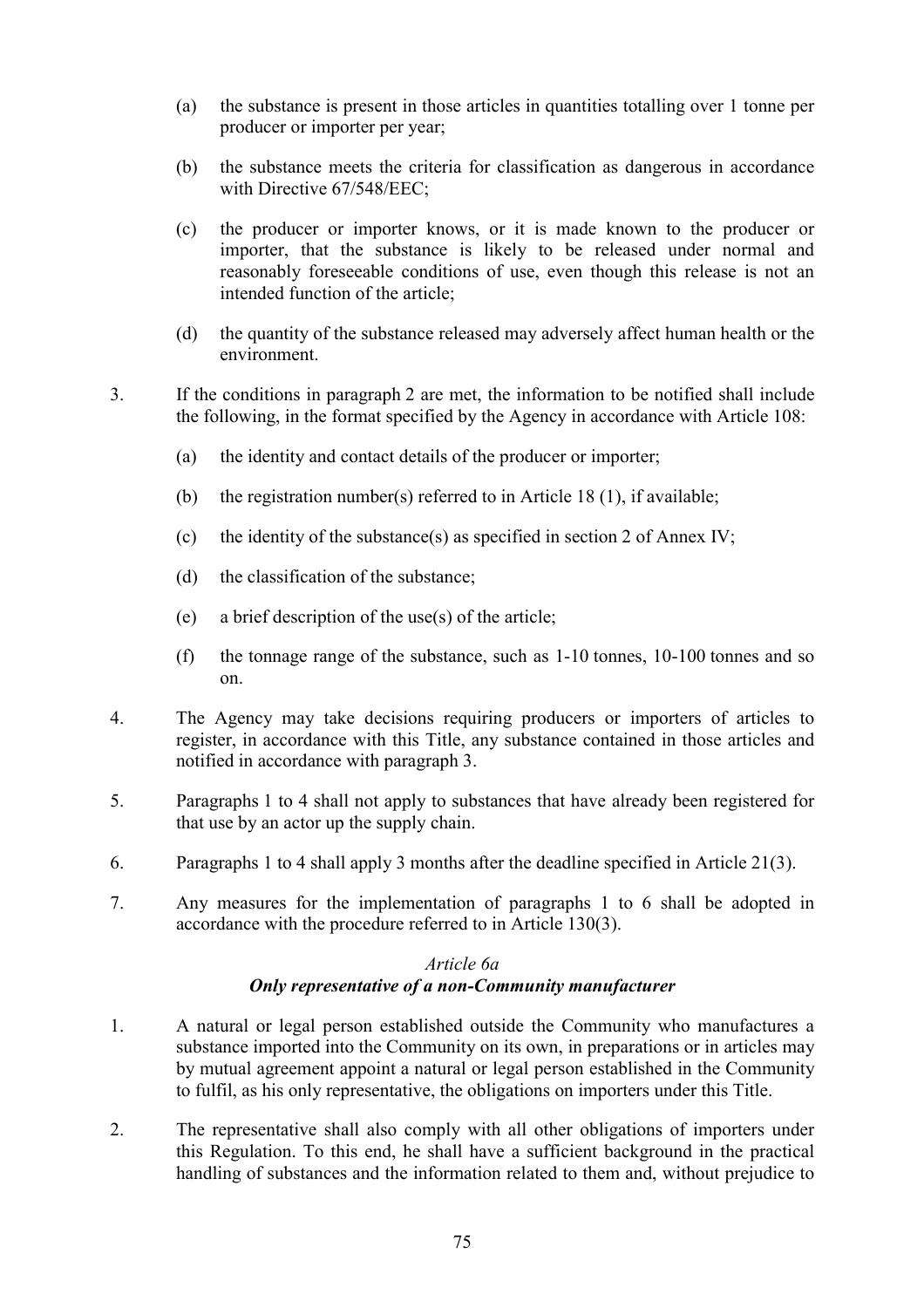Article 33, he shall keep available and up-to-date information on quantities imported and customers sold to, as well as information on the supply of the latest update of the safety data sheet.

3. If a representative is appointed in accordance with paragraphs 1 and 2, the non-Community exporter shall inform the importer(s) within the same supply chain of the appointment. These importers shall be regarded as downstream users for the purposes of this Regulation.

#### *Article 7*

#### *Exemption from the general obligation to register for product and process orientated research and development (PPORD)*

- 1. Articles 5 and 19 shall not apply for a period of five years to a substance manufactured in the Community or imported for the purposes of product and process orientated research and development with a number of listed customers and in a quantity which are limited to the purpose of product and process orientated research and development.
- 2. For the purpose of paragraph 1, the manufacturer or importer shall notify the Agency of the following information in the format specified by the Agency in accordance with Article 108:
	- (a) the identity of the manufacturer or importer;
	- (b) the identity of the substance;
	- (c) the classification of the substance, if any;
	- (d) the estimated quantity;
	- (e) the list of customers referred to in paragraph 1; and
	- (f) sufficient information on the research and development programme to enable the Agency to take informed decisions under paragraphs 4 and 7.

The period set out in paragraph 1 shall begin at receipt of the notification at the Agency.

- 3. The Agency shall assign a number to the notification and a notification date, which shall be the date of receipt of the notification at the Agency, and shall forthwith communicate that number and date to the manufacturer or importer concerned.
- 4. The Agency shall check the completeness of the information supplied by the notifier. It may decide to impose conditions with the aim of ensuring that the substance or the preparation or article in which the substance is incorporated will be handled only by staff of listed customers as referred to in paragraph 2(e) in reasonably controlled conditions and will not be made available to the general public at any time either on its own or in a preparation or article and that remaining quantities will be re-collected for disposal after the exemption period.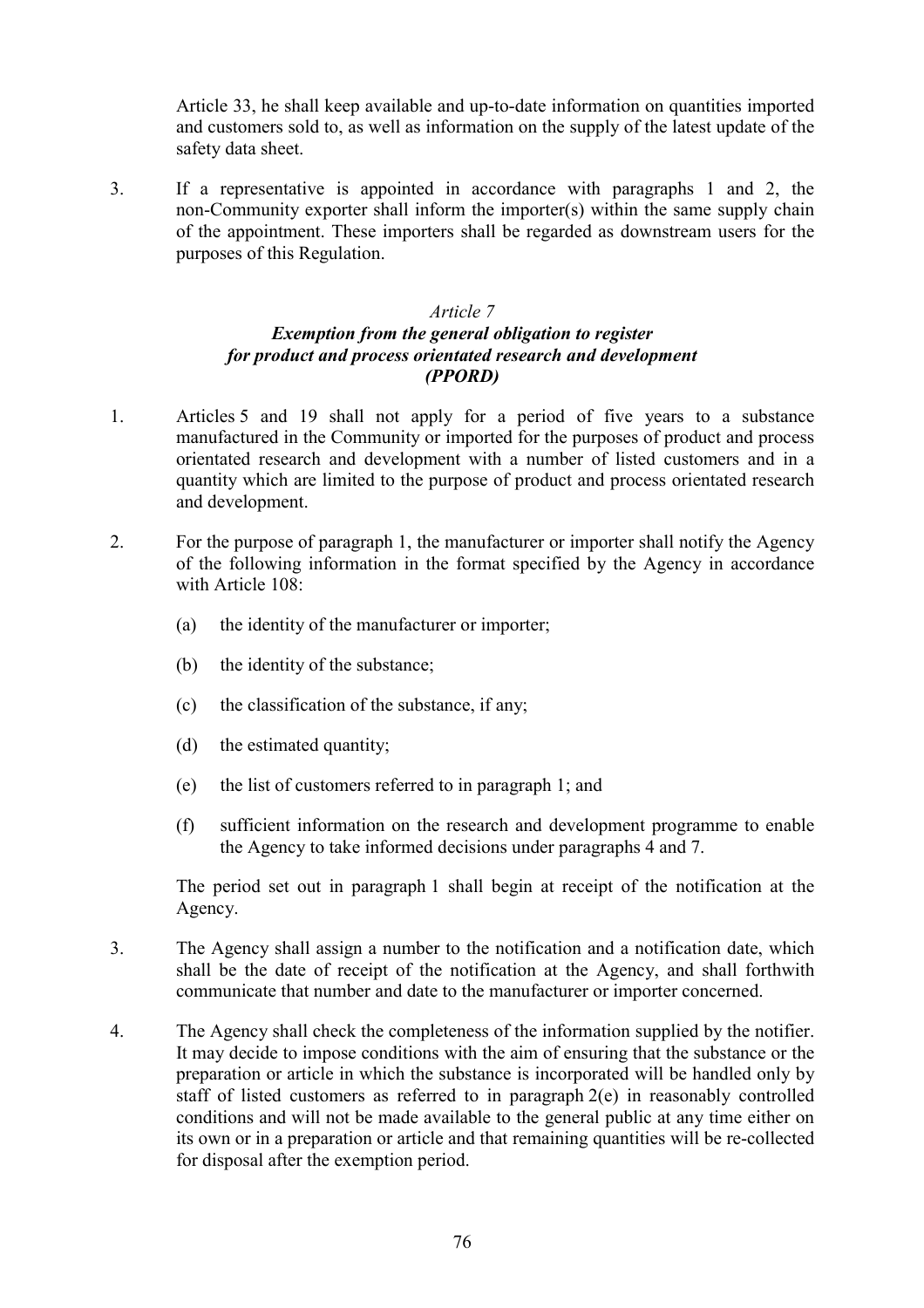- 5. In the absence of any indication to the contrary, the manufacturer or importer of the substance may manufacture or import the substance not earlier than four weeks after the notification.
- 6. The manufacturer or importer shall comply with any conditions imposed by the Agency in accordance with paragraph 4.
- 7. The Agency may decide to extend the five-year exemption period by a further maximum of five years or, in the case of substances to be used exclusively in the development of medicinal products for human or veterinary use, for a further maximum of 10 years, upon request if the manufacturer or importer can demonstrate that such an extension is justified by the research and development programme.
- 8. The Agency shall forthwith communicate any draft decisions to the competent authorities of each Member State in which the manufacture, import or product and process orientated research takes place.

When taking decisions as provided for in paragraphs 4 and 7, the Agency shall take into account any comments made by such competent authorities.

- 9. The Agency and the competent authorities of the respective Member States shall always keep confidential the information submitted in accordance with paragraphs 1 to 8.
- 10. An appeal may be brought, in accordance with Articles 87, 88 and 89, against Agency decisions under paragraphs 4 and 7.

#### *Article 8*

# *Substances in plant protection and biocidal products*

- 1. Active substances manufactured or imported for use in plant protection products only and included either in Annex I to Council Directive  $91/414/EEC^{37}$  or in Commission Regulation (EEC) No 3600/92<sup>38</sup>, Commission Regulation (EC) No 703/2001<sup>39</sup>, Commission Regulation (EC) No  $1490/2002^{40}$ , Commission Decision 2003/565/EC<sup>41</sup> and for any substance for which a Commission Decision on the completeness of the dossier has been taken pursuant to Article 6 of Directive 91/414/EEC shall be regarded as registered for manufacture or import for the uses covered by such an inclusion and therefore as fulfilling the requirements of this Chapter and of Article 20.
- 2. Active substances manufactured or imported for use in biocidal products only and included either in Annexes I, IA or IB to Directive 98/8/EC of the European Parliament and of the  $Count^{42}$  or in Commission Regulation  $(EC)$ No .../... {Second Review Regulation}<sup>43</sup>, until the date of the decision referred to in

 $\overline{a}$ 

 $^{37}$  OJ L 230, 19.8.1991, p. 1.<br> $^{38}$  OJ L 266, 15, 12, 1992, p. 1.

 $^{38}$  OJ L 366, 15.12.1992, p. 10.

 $^{39}$  OJ L 98, 7.4.2001, p. 6.

 $^{40}$  OJ L 224, 21.8.2002, p. 23.

 $^{41}$  OJ L 192, 31.7.2003, p. 40.

 $^{42}$  OJ L 123, 24.4.1998, p. 1.

OJ L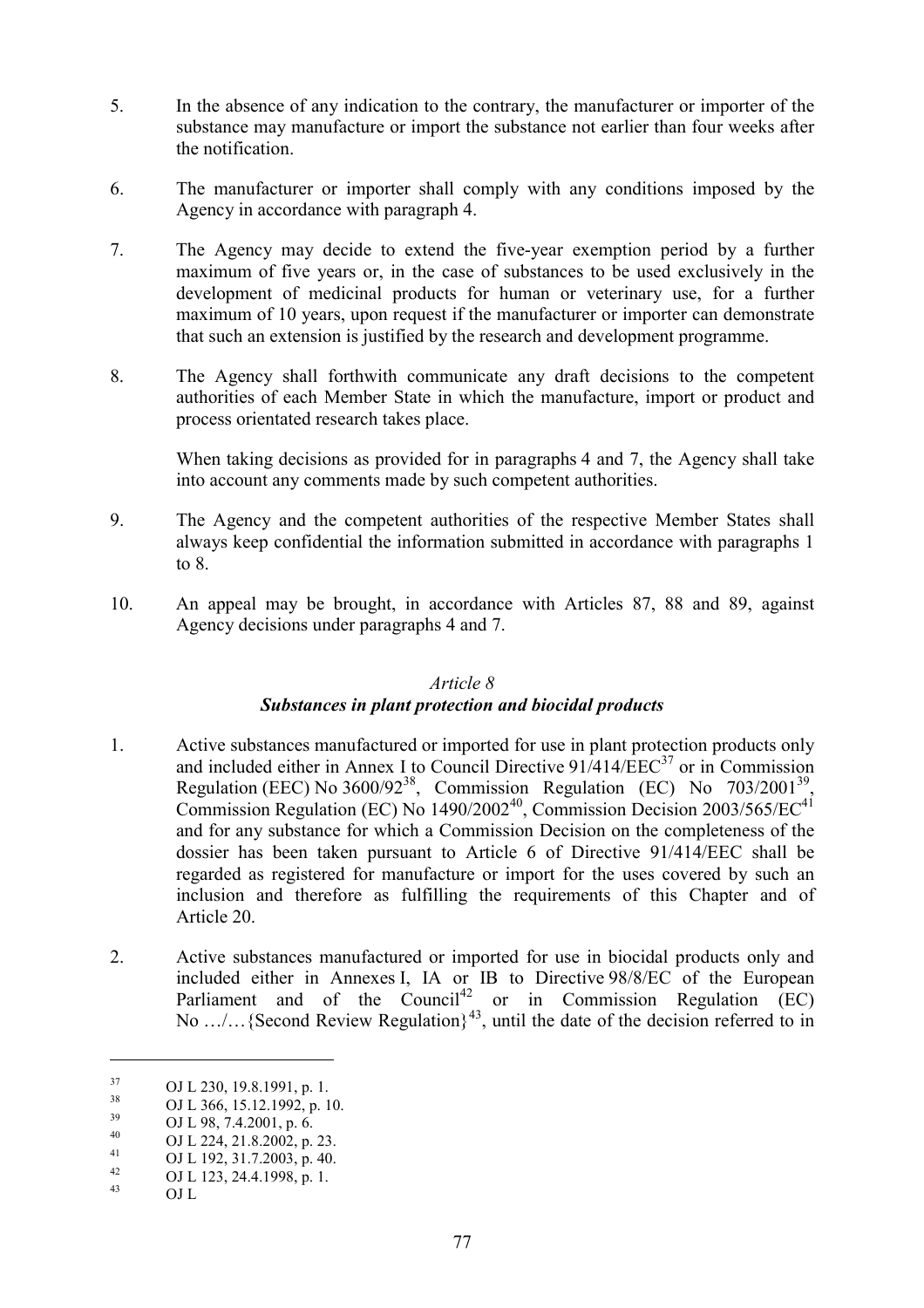the second subparagraph of Article 16(2) of Directive 98/8/EC, shall be regarded as registered for manufacture or import for the uses covered by such an inclusion and therefore as fulfilling the requirements of this Chapter and of Article 20.

#### *Article 9*

#### *Information to be submitted for general registration purposes*

A registration required by Article 5 or by Article 6(1) or (4) shall include all the following information in the format specified by the Agency in accordance with Article 108:

- (a) a technical dossier including:
	- (i) the identity of the manufacturer(s) or importer(s) as specified in section 1 of Annex IV;
	- (ii) the identity of the substance(s) as specified in section 2 of Annex IV;
	- (iii) information on the manufacture and use(s) of the substance as specified in section 3 of Annex IV; this information shall represent all the registrant's identified use(s):
	- (iv) the classification and labelling of the substance as specified in section 4 of Annex IV;
	- (v) guidance on safe use of the substance as specified in Section 5 of Annex IV;
	- (vi) summaries of the information derived from the application of Annexes V to IX;
	- (vii) robust study summaries of the information derived from the application of Annexes V to IX, if required under Annex I;
	- (viii) a statement as to whether or not information has been generated by testing on vertebrate animals;
	- (ix) proposals for testing where required by the application of Annexes V to IX;
	- (x) a declaration as to whether he agrees that his summaries and robust study summaries of the information derived from the application of Annexes V to VIII with regard to tests not involving vertebrate animals may be shared against payment with subsequent registrants;
- (b) a chemical safety report when required under Article 13.

## *Article 10 Joint submission of data by members of consortia*

1. When a substance is intended to be manufactured in the Community by two or more manufacturers and/or imported by two or more importers, they may form a consortium for the purposes of registration. Parts of the registration shall be submitted by one manufacturer or importer acting, with their agreement, on behalf of other manufacturers and/or importers in accordance with the second, third and fourth subparagraphs.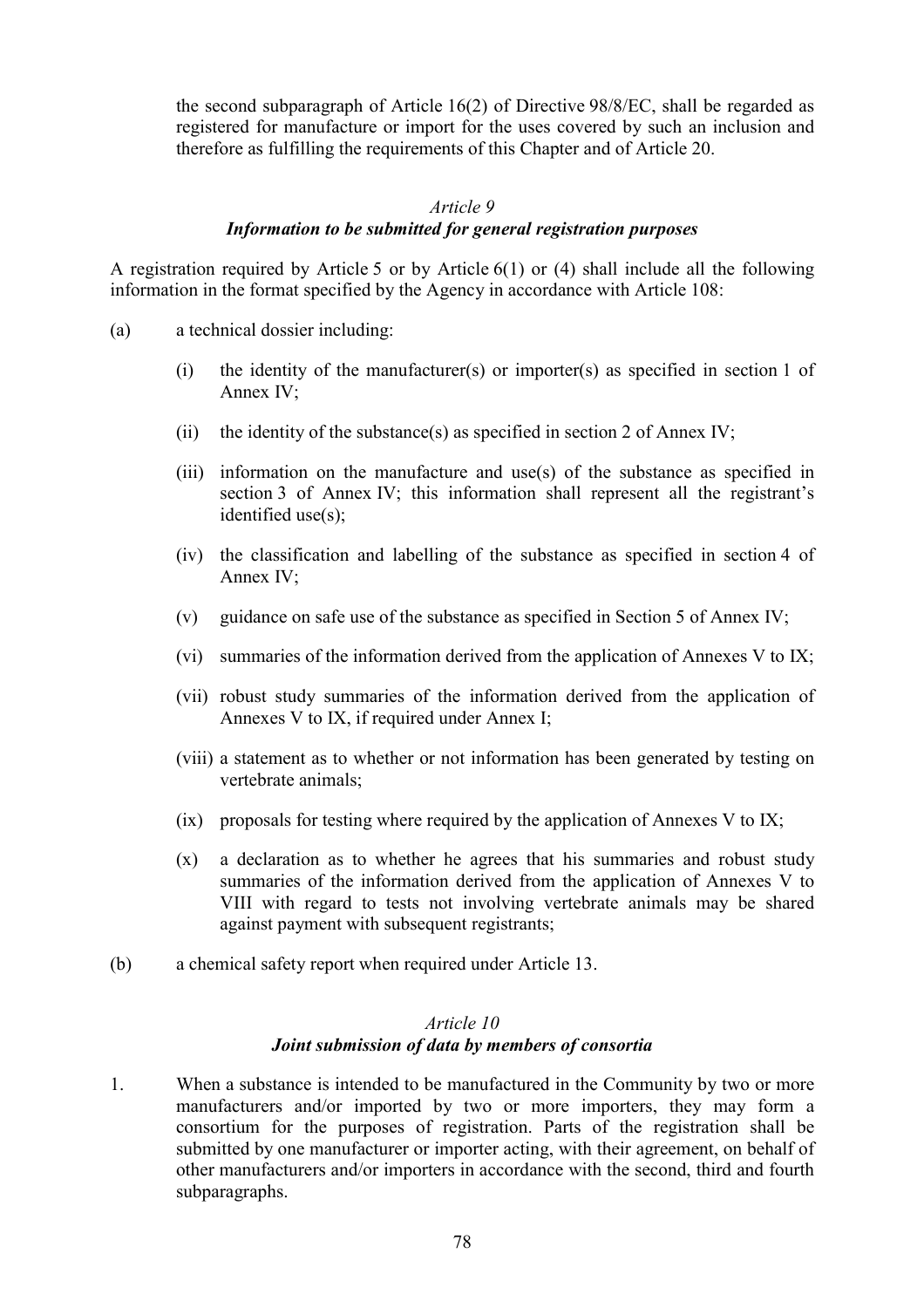Each member of the consortium shall submit separately the information specified in Article  $9(a)(i)$ , (ii) and (iii), and (viii).

The one manufacturer or importer submitting on behalf of the other members of the consortium shall submit the information specified in Article  $9(a)(iv)$ , (vi), (vii) and  $(ix)$ .

The members of the consortium may decide themselves whether to submit the information specified in Article  $9(a)(v)$  and (b) separately or whether the one manufacturer or importer is to submit this information on behalf of the others.

2. Each registrant who is a member of a consortium shall pay only one-third of the fee for registration.

#### *Article 11 Information to be submitted depending on tonnage*

- 1. The technical dossier referred to in Article 9 (a) shall include under points (vi), (vii) and (viii) of that provision as a minimum the following:
	- (a) the information specified in Annex V for substances manufactured or imported in quantities of 1 tonne or more per year per manufacturer or importer;
	- (b) the information specified in Annexes V and VI for substances manufactured or imported in quantities of 10 tonnes or more per year per manufacturer or importer;
	- (c) the information specified in Annexes V and VI and testing proposals for the provision of the information specified in Annex VII for substances manufactured or imported in quantities of 100 tonnes or more per year per manufacturer or importer;
	- (d) the information specified in Annexes V and VI and testing proposals for the provision of the information specified in Annexes VII and VIII for substances manufactured or imported in quantities of 1 000 tonnes or more per year per manufacturer or importer.
- 2. As soon as the quantity of a substance that has already been registered reaches the next tonnage threshold the appropriate additional information required under paragraph 1, as well as any updates of the other elements of the registration in the light of this additional information, shall be submitted to the Agency.

# *Article 12*

## *General requirements for generation of information on intrinsic properties of substances*

1. Information on intrinsic properties of substances may be generated by means other than tests, in particular through the use of qualitative or quantitative structure-activity relationship models or from information from structurally related substances, provided that the conditions set out in Annex IX are met.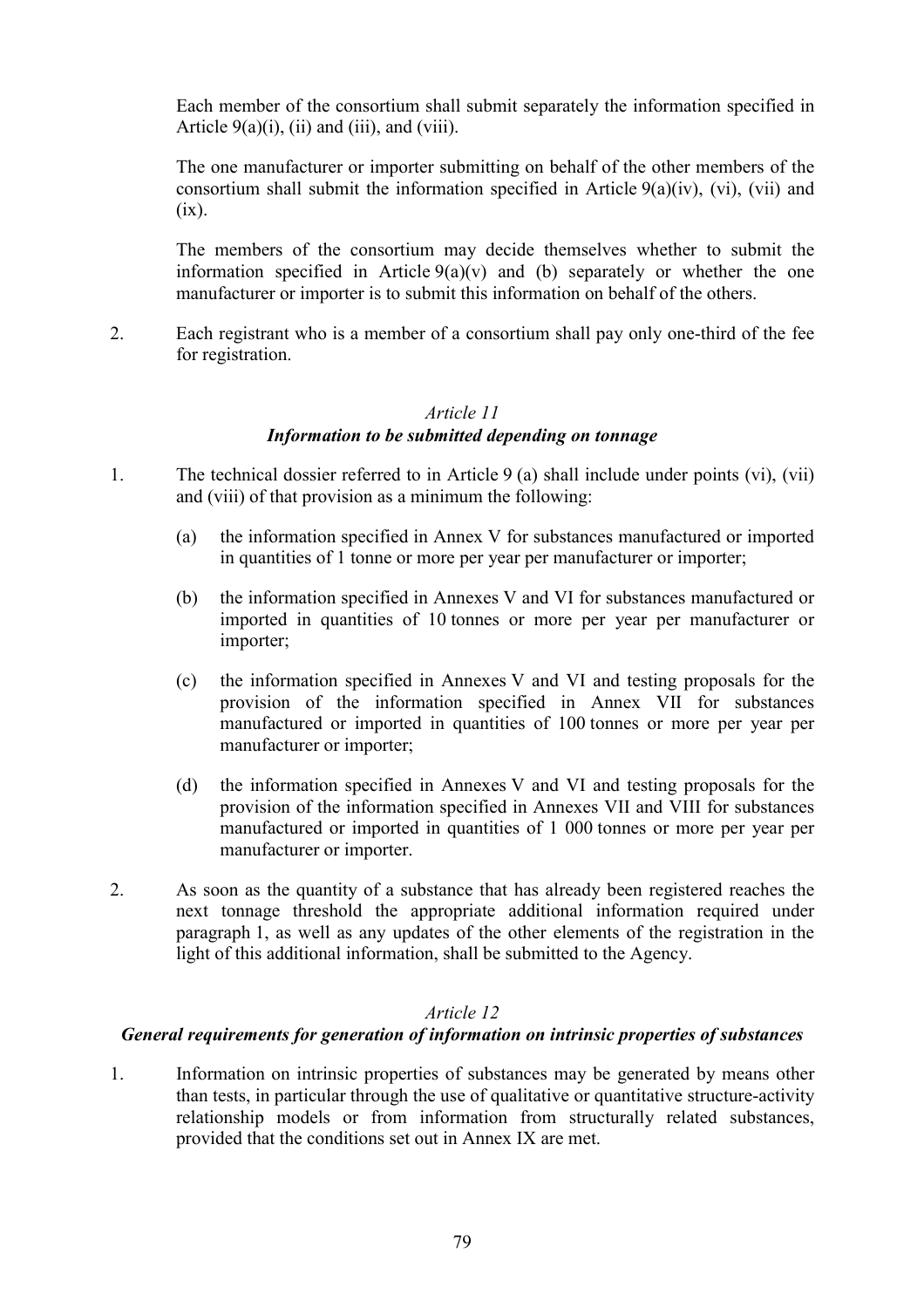2. Where tests on substances are required to generate information on intrinsic properties of substances, they shall be conducted in accordance with the test methods laid down in Annex X.

Information on intrinsic properties of substances may be generated in accordance with other test methods provided that the conditions set out in Annex IX are met.

- 3. Laboratory tests and analyses shall be carried out in compliance with the principles of good laboratory practice provided for in Directive 87/18/EEC and with the provisions of Directive 86/609/EEC.
- 4. If a substance has already been registered, a new registrant shall be entitled to refer to studies and test reports, hereinafter "studies", for the same substance submitted earlier, provided that he can show that the substance that he is now registering is the same as the one previously registered, including the degree of purity and the nature of impurities, and that he can submit a letter of access from the previous registrant(s) allowing the use of the studies.

However, a new registrant shall not refer to such studies in order to provide the information required in section 2 of Annex IV.

### *Article 13 Chemical safety report and duty to apply and recommend risk reduction measures*

1. Without prejudice to Article 4 of Directive 98/24/EC, a chemical safety assessment shall be performed and a chemical safety report completed for all substances subject to registration in accordance with this Chapter if the registrant manufactures or imports such a substance in quantities of 10 tonnes or more per year.

The chemical safety report shall document the chemical safety assessment which shall be conducted in accordance with paragraphs 2 to 7 and with Annex I for either each substance on its own or in a preparation or a group of substances.

- 2. A chemical safety assessment in accordance with paragraph 1 need not be performed for a substance which is present in a preparation if the concentration of the substance in the preparation is less than the lowest of any of the following:
	- (a) the applicable concentrations defined in the table of Article 3(3) of Directive 1999/45/EC;
	- (b) the concentration limits given in Annex I to Directive 67/548/EEC;
	- (c) the concentration limits given in Part B of Annex II to Directive 1999/45/EC;
	- (d) the concentration limits given in Part B of Annex III to Directive 1999/45/EC;
	- (e) the concentration limits given in an agreed entry in the classification and labelling inventory established under Title X;
	- (f) 0.1%, if the substance meets the criteria in Annex XII.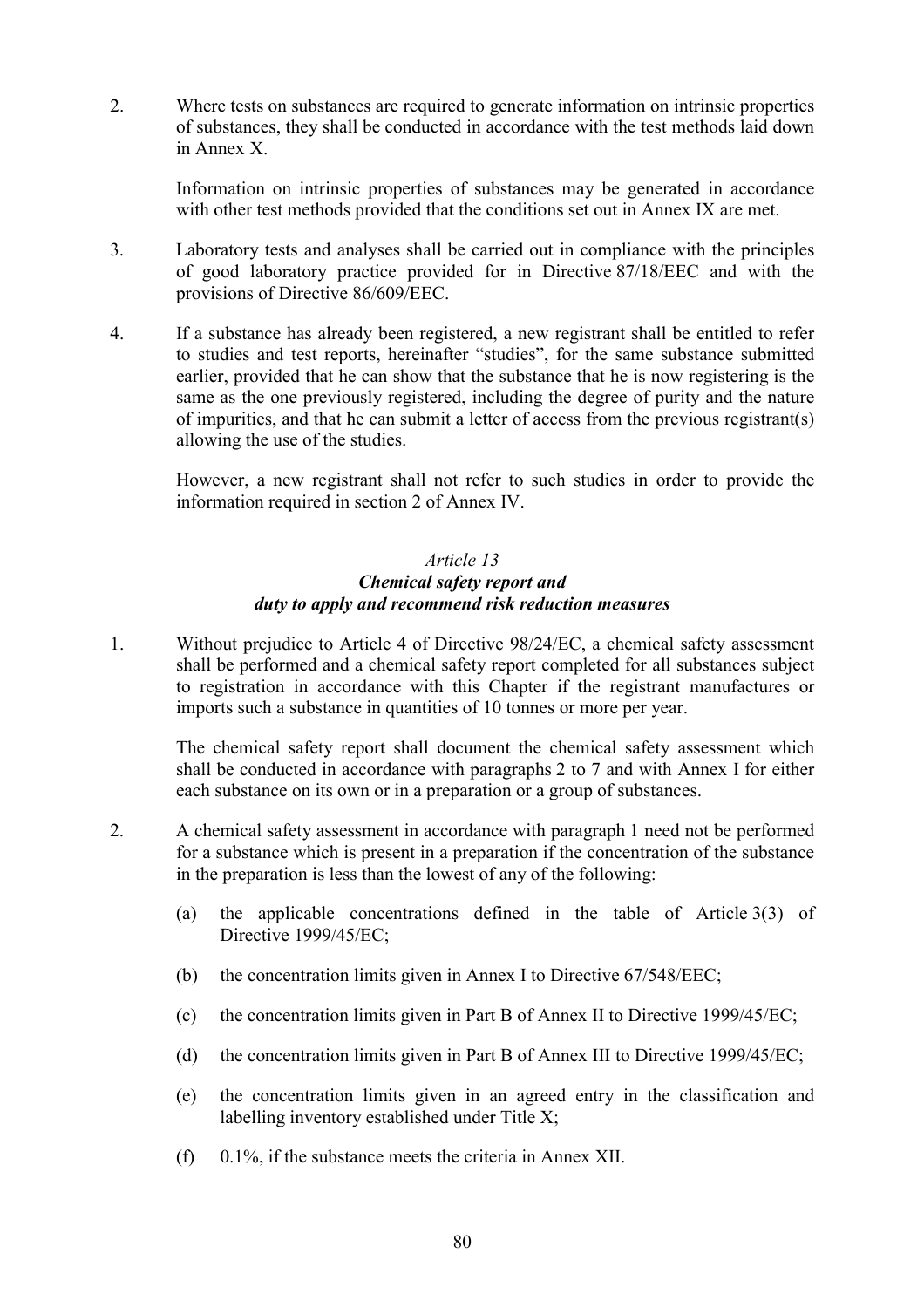- 3. A chemical safety assessment of a substance shall include the following steps:
	- (a) human health hazard assessment;
	- (b) human health hazard assessment of physicochemical properties;
	- (c) environmental hazard assessment;
	- (d) PBT and vPvB assessment.
- 4. If, as a result of carrying out steps (a) to (d) of paragraph 3, the manufacturer or importer concludes that the substance meets the criteria for classification as dangerous in accordance with Directive 67/548/EEC or is assessed to be a PBT or vPvB, the chemical safety assessment shall include the following additional steps:
	- (a) exposure assessment;
	- (b) risk characterisation.

The exposure assessment and the risk characterisation shall address all identified uses of the manufacturer or importer.

- 5. The chemical safety report need not include consideration of the risks to human health from the following end uses:
	- (a) in food contact materials within the scope of Council Directive  $89/109/EEC<sup>44</sup>$ ;
	- (b) in cosmetic products within the scope of Council Directive  $76/768/EEC<sup>45</sup>$ .
- 6. Any manufacturer or importer shall identify and apply the appropriate measures to adequately control the risks identified in the chemical safety assessment, and where suitable, recommend them in the safety data sheets which he supplies in accordance with Article 29.
- 7. Any manufacturer or importer required to conduct a chemical safety assessment shall keep his chemical safety report available and up to date.

# **CHAPTER 3 REGISTRATION OF POLYMERS**

# *Article 14*

# *Polymers*

Polymers are exempted from registration under this Title.

 $\overline{a}$ 

 $^{44}$  OJ L 40, 11.2.1989, p. 38.

<sup>45</sup> OJ L 262 , 27.9.1976, p. 169.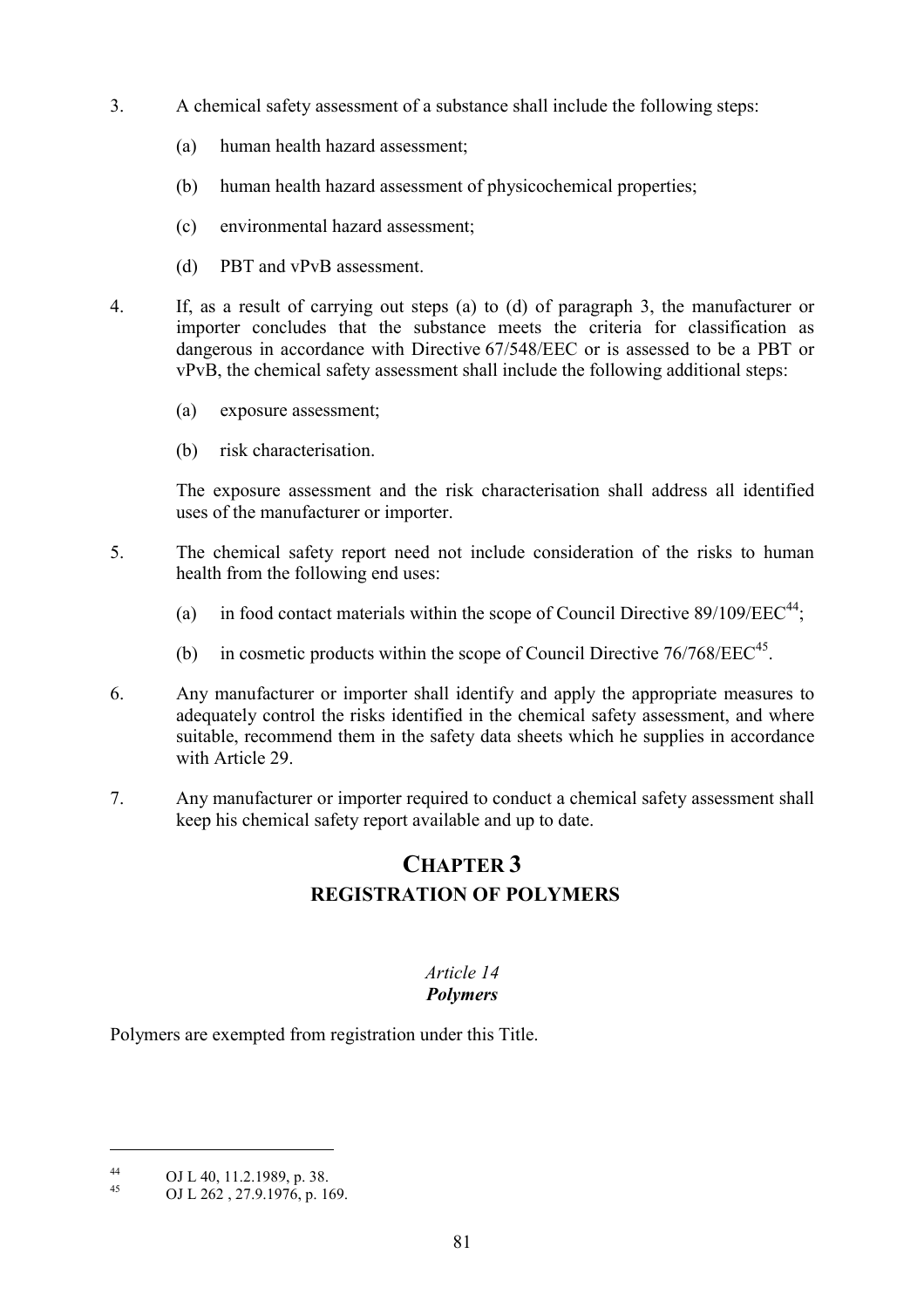# **CHAPTER 4 OBLIGATION TO REGISTER AND INFORMATION REQUIREMENTS FOR CERTAIN TYPES OF ISOLATED INTERMEDIATES**

# *Article 15 Registration of on-site isolated intermediates*

- 1. Any manufacturer of an on-site isolated intermediate in quantities of 1 tonne or more per year shall submit a registration to the Agency for the on-site isolated intermediate.
- 2. A registration for an on-site isolated intermediate shall include all the following information, in the format specified by the Agency in accordance with Article 108, to the extent that the manufacturer is able to submit it without any additional testing:
	- (a) the identity of the manufacturer as specified in section 1 of Annex IV;
	- (b) the identity of the intermediate as specified in section 2 of Annex IV ;
	- (c) the classification of the intermediate;
	- (d) any available existing information on physicochemical, human health or environmental properties of the intermediate.

#### *Article 16 Registration of transported isolated intermediates*

- 1. Any manufacturer or importer of a transported isolated intermediate in quantities of 1 tonne or more per year shall submit a registration to the Agency for the transported isolated intermediate.
- 2. A registration for a transported isolated intermediate shall include all the following information in the format specified by the Agency in accordance with Article 108 :
	- (a) the identity of the manufacturer or importer as specified in section 1 of Annex IV;
	- (b) the identity of the intermediate as specified in section 2 of Annex IV;
	- (c) the classification of the intermediate;
	- (d) any available existing information on physicochemical, human health or environmental properties of the intermediate.
- 3. A registration for a transported isolated intermediate in quantities of more than 1 000 tonnes per year shall include the information specified in Annex V in addition to the information required under paragraph 2.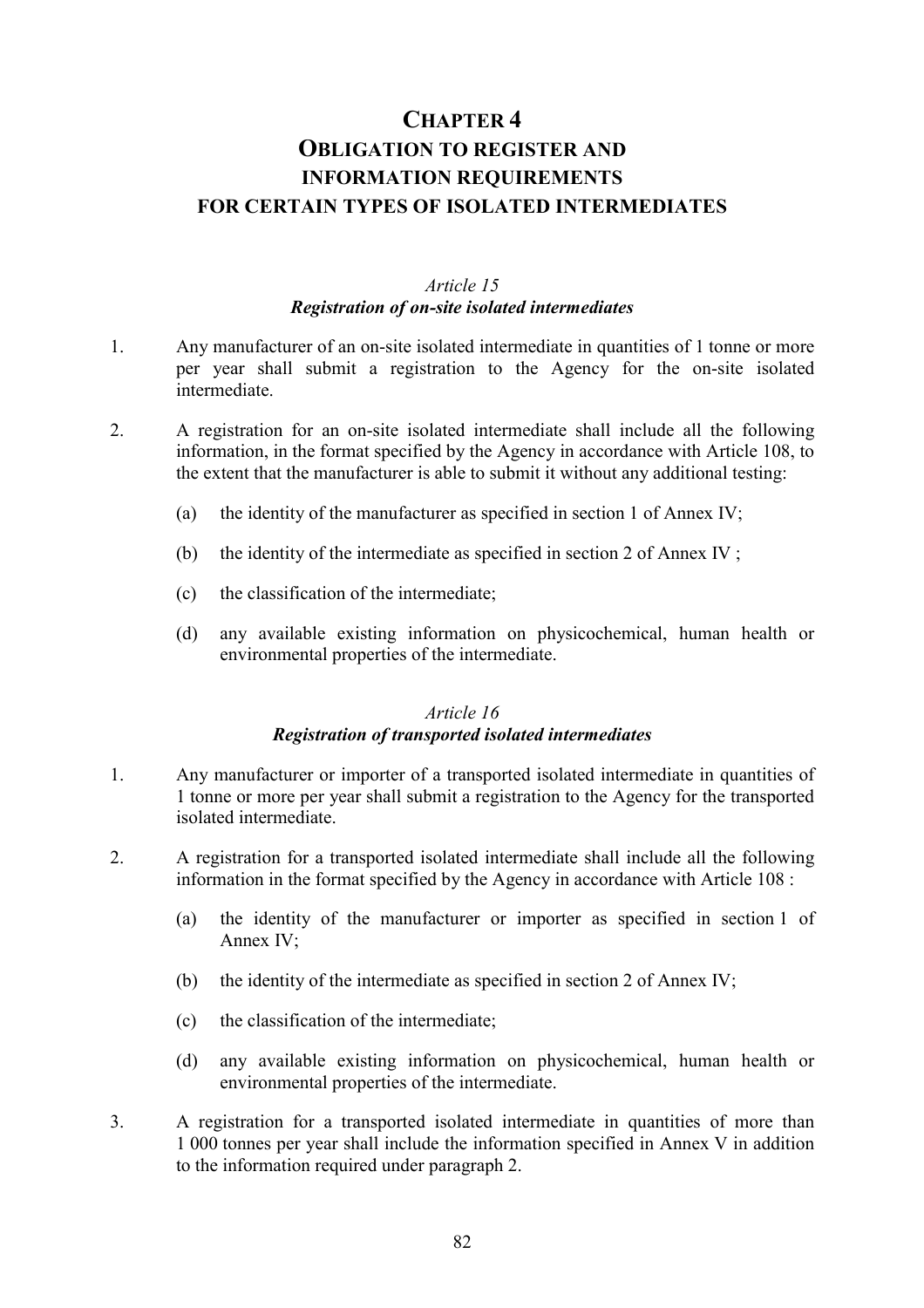For the generation of this information, Article 12 shall apply.

- 4. Paragraphs 2 and 3 shall apply only to transported isolated intermediates the transport of which to other sites takes place under strict contractual control, including toll or contract manufacture, and where the synthesis of (an)other substance(s) from that intermediate takes place on those other sites under the following strictly controlled conditions:
	- (a) the substance is rigorously contained by technical means during its whole lifecycle including manufacture, transportation (including transport by rail, road, inland waterway, sea or air and pipeline transfer), purification, cleaning and maintenance, sampling, analysis, loading and unloading of equipment or vessels, waste disposal or purification and storage;
	- (b) where there is potential for exposure, procedural and control technologies are available which minimise emission and the resulting exposure;
	- (c) only properly trained and authorised personnel handle the substance;
	- (d) in the case of cleaning and maintenance works, special procedures such as purging and washing are applied before the system is opened and entered;
	- (e) transport operations are in compliance with the requirements of Directive 94/55/EC;
	- (f) in cases of accident and where waste is generated, procedural and/or control technologies are used to minimise emissions and the resulting exposure during purification or cleaning and maintenance procedures;
	- (g) substance-handling procedures are well documented and strictly supervised by the site operator;
	- (h) the registrant operates a system of product stewardship and monitors users to ensure compliance with the conditions listed in points (a) to (g).

If the conditions listed in the first subparagraph are not fulfilled, the registration shall include the information specified in Article 9.

#### *Article 17*

#### *Joint submission of data by members of consortia*

1. When an on-site isolated intermediate or transported isolated intermediate is intended to be manufactured in the Community by two or more manufacturers and/or imported by two or more importers, they may form a consortium for the purposes of registration. Parts of the registration shall be submitted by one manufacturer or importer acting, with their agreement, on behalf of the other manufacturers and/or importers in accordance with the second and third subparagraphs.

Each member of the consortium shall submit separately the information specified in Article  $15(2)(a)$  and (b) and Article  $16(2)(a)$  and (b).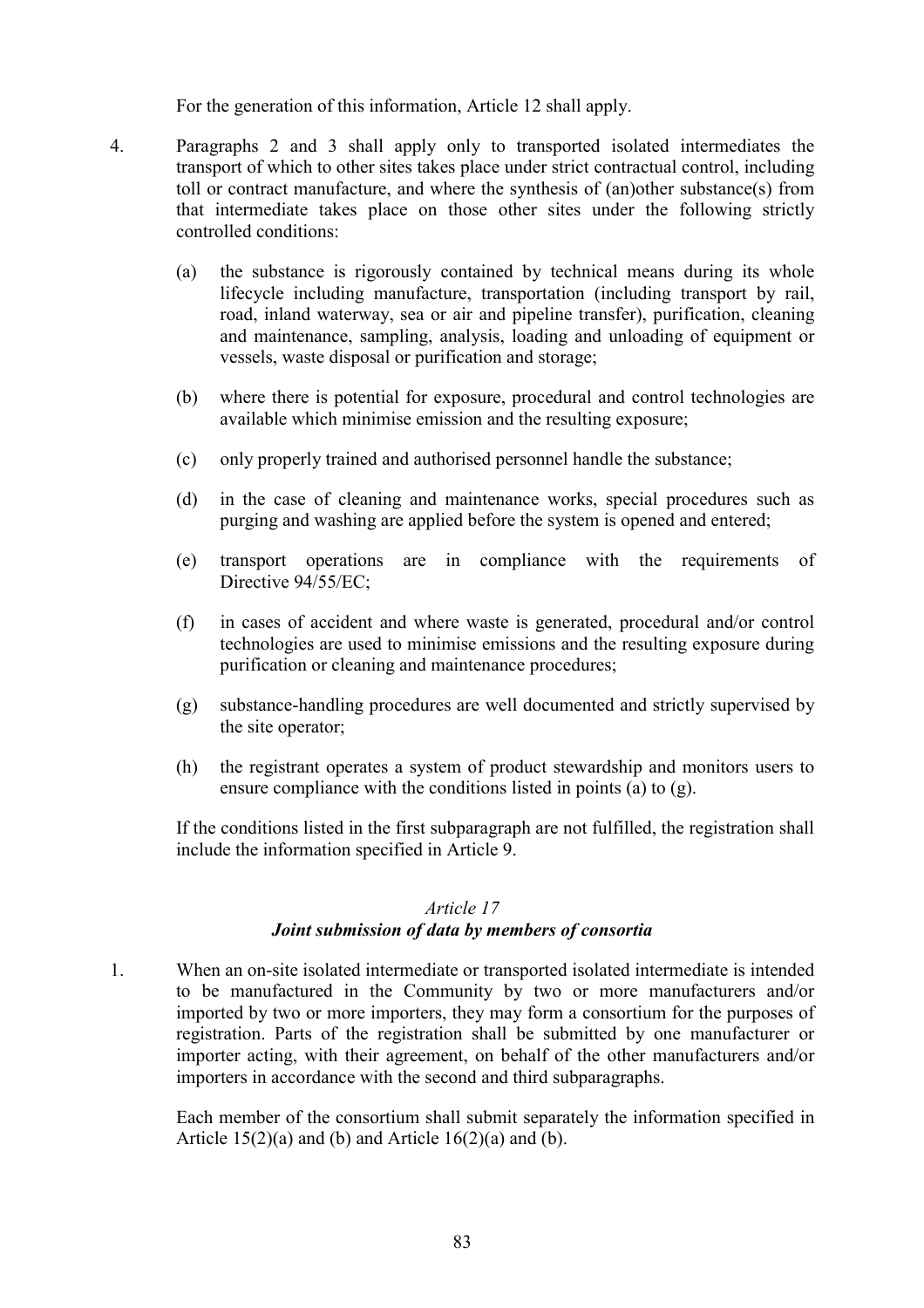The one manufacturer or importer submitting on behalf of the other members of the consortium shall submit the information specified in Article 15(2)(c) and (d) and Article 16(2)(c) and (d) and (3), where relevant.

2. Each registrant who is a member of a consortium shall pay only one-third of the fee.

# **CHAPTER 5 COMMON PROVISIONS FOR ALL REGISTRATIONS**

## *Article 18 Duties of the Agency*

- 1. The Agency shall assign a number to each registration, which is to be used for all correspondence regarding the registration, and a registration date, which shall be the date of receipt of the registration at the Agency. The Agency shall forthwith communicate the registration number and the registration date to the manufacturer or importer concerned.
- 2. The Agency shall, within three weeks of the registration date, undertake a completeness check of each registration in order to ascertain that all the elements required under Articles 9 and 11 or under Articles 15 or 16 have been provided. In the case of any registration of phase-in substances submitted in the course of the 2-month period immediately preceding the relevant deadline of Article 21, the Agency shall undertake that check within three months of that deadline. The completeness check shall not comprise an assessment of the quality or the adequacy of any data or justifications submitted.

If a registration is incomplete, the Agency shall inform the registrant, within three weeks of the registration date, as to what further information is required in order for the registration to be complete in accordance with this Title, while setting a reasonable deadline for this. The registrant shall submit such further information to the Agency within the deadline set. The Agency shall confirm the submission date of the further information to the registrant. The Agency shall perform a further completeness check, considering the further information submitted.

The Agency shall reject the registration if the registrant fails to complete his registration within the deadline set.

3. The Agency shall communicate the registration dossier together with the registration number, the registration date, the result of the completeness check and any request for further information and deadline set in accordance with the second subparagraph of paragraph 2 to the competent authority of the relevant Member State within 30 days of the registration date. The relevant Member State shall be the Member State within which the manufacture takes place or the importer is established.

The Agency shall forthwith communicate to the competent authority of the relevant Member State any further information submitted by the registrant.

4. An appeal may be brought, in accordance with Articles 87, 88 and 89, against Agency decisions under paragraph 2 of this Article .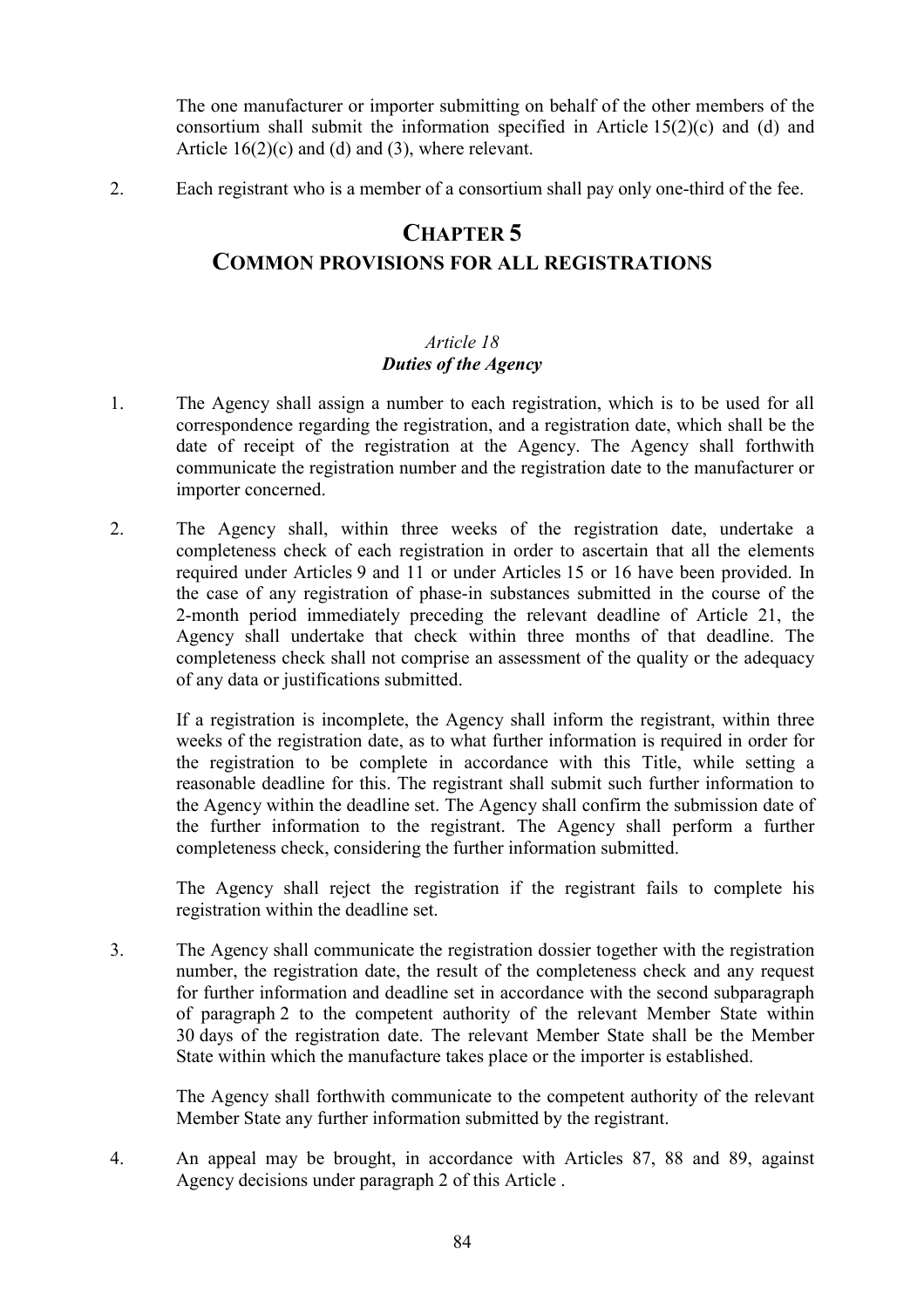### *Article 19 Manufacturing and import of substances*

1. Subject to Article 21, substances shall not be manufactured in the Community or imported unless they have been registered in accordance with the relevant provisions of this Title.

A registrant may start the manufacture or import of a substance, if there is no indication to the contrary from the Agency in accordance with Article 18(2) within the three weeks after the registration date, without prejudice to the fourth subparagraph of Article 25(4).

In the case of registrations of phase-in substances submitted within 2 months before the relevant deadline of Article 21 as referred to in Article 18(2), a registrant may continue the manufacture or import of the substance for 3 months from that deadline or until rejection by the Agency, whichever is the earlier.

- 2. If the Agency has informed the registrant that he is to submit further information in accordance with the second subparagraph of Article 18(2), the registrant may start the manufacture or import if there is no indication to the contrary from the Agency, within the three weeks after receipt by the Agency of the further information necessary to complete his registration, without prejudice to the fourth subparagraph of Article 25(4).
- 3. If one manufacturer or importer submits parts of the registration on behalf of other manufacturers and/or importers, as provided for in Articles 10 or 17, those other manufacturers and/or importers may manufacture the substance in the Community or import it only after the expiry of the time-limit laid down in paragraph 1 or 2 of this Article and provided that there is no indication to the contrary from the Agency in respect of the registration of the one manufacturer or importer acting on behalf of others.
- 4. Paragraphs 1, 2 and 3 shall apply to on-site isolated intermediates or transported isolated intermediates.

#### *Article 20 Further duties of registrants*

- 1. Following registration, a registrant shall be responsible on his own initiative for immediately informing the Agency in writing of the following in the format specified by the Agency in accordance with Article 108:
	- (a) any change in his status, such as manufacturer or importer, or in his identity, such as his name or address;
	- (b) any change in the composition of the substance as given in Annex IV;
	- (c) significant changes in the annual or total quantities manufactured or imported by him;
	- (d) new uses for which the substance is manufactured or imported of which he may reasonably be expected to have become aware;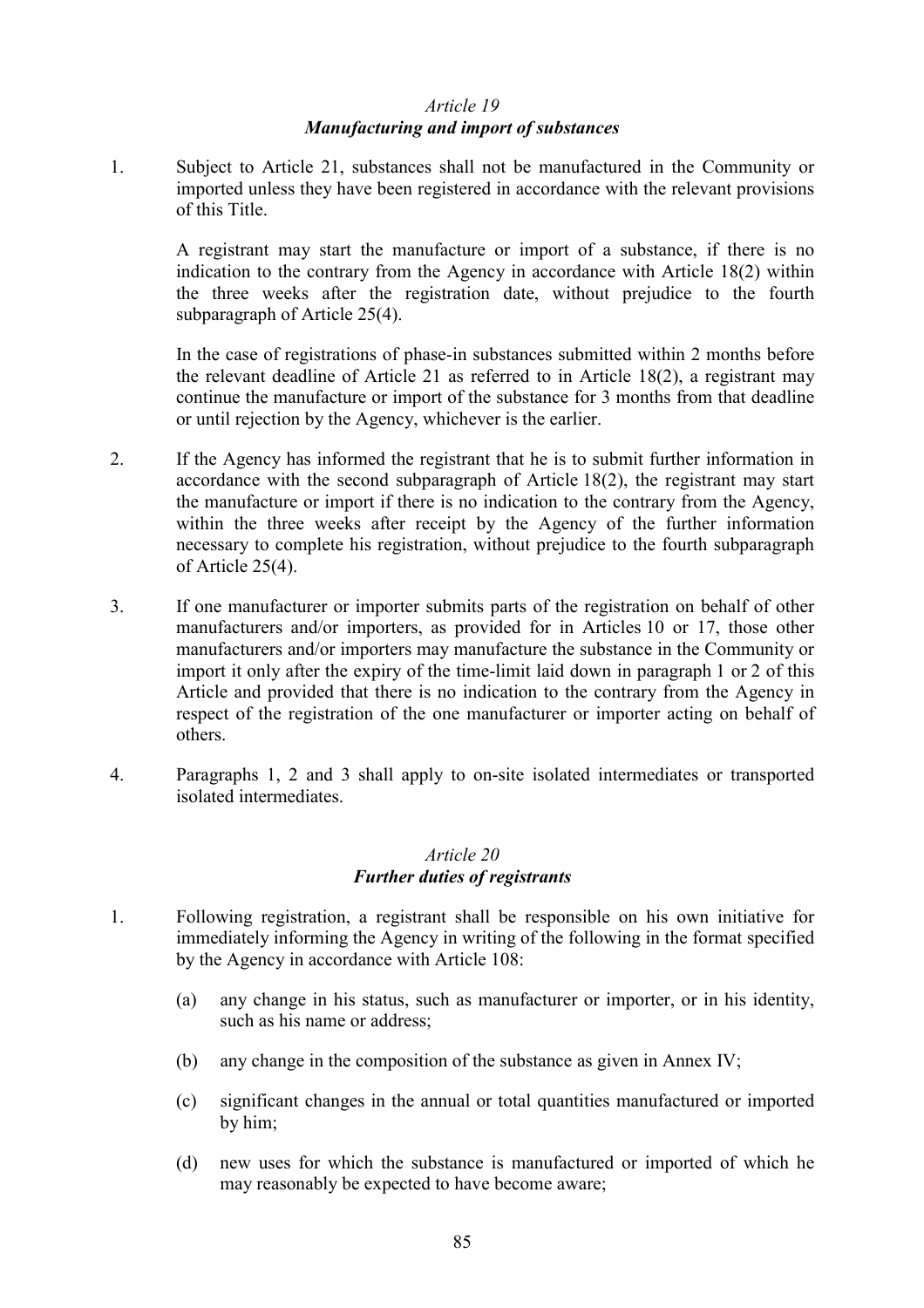- (e) significant new knowledge of the risks of the substance for human health and/or the environment of which he may reasonably be expected to have become aware;
- (f) any change in the classification and labelling of the substance;
- (g) any update or amendment of the chemical safety report.

The Agency shall communicate this information to the competent authority of the relevant Member State.

2. In cases covered by Articles 10 or 17, each registrant shall submit separately the information specified in paragraph 1(c).

# **CHAPTER 6 TRANSITIONAL PROVISIONS APPLICABLE TO PHASE-IN SUBSTANCES AND NOTIFIED SUBSTANCES**

## *Article 21 Specific provisions for phase-in substances*

- 1. Article 19 shall not apply to the following substances for a period of 3 years after the entry into force of this Regulation:
	- (a) phase-in substances classified as carcinogenic, mutagenic or toxic to reproduction, categories 1 and 2, in accordance with Directive 67/548/EEC and manufactured in the Community or imported, in quantities reaching 1 tonne or more per year per manufacturer or per importer, at least once following the entry into force of this Regulation;
	- (b) phase-in substances manufactured in the Community or imported, in quantities reaching 1 000 tonnes or more per year per manufacturer or per importer, at least once following the entry into force of this Regulation.
- 2. Article 19 shall not apply for a period of 6 years after entry into force of this Regulation to phase-in substances manufactured in the Community or imported, in quantities reaching 100 tonnes or more per year per manufacturer or per importer, at least once following the entry into force of this Regulation.
- 3. Article 19 shall not apply for a period of 11 years after entry into force of this Regulation to phase-in substances manufactured in the Community or imported, in quantities reaching 1 tonne or more per year per manufacturer or per importer, at least once following the entry into force of this Regulation.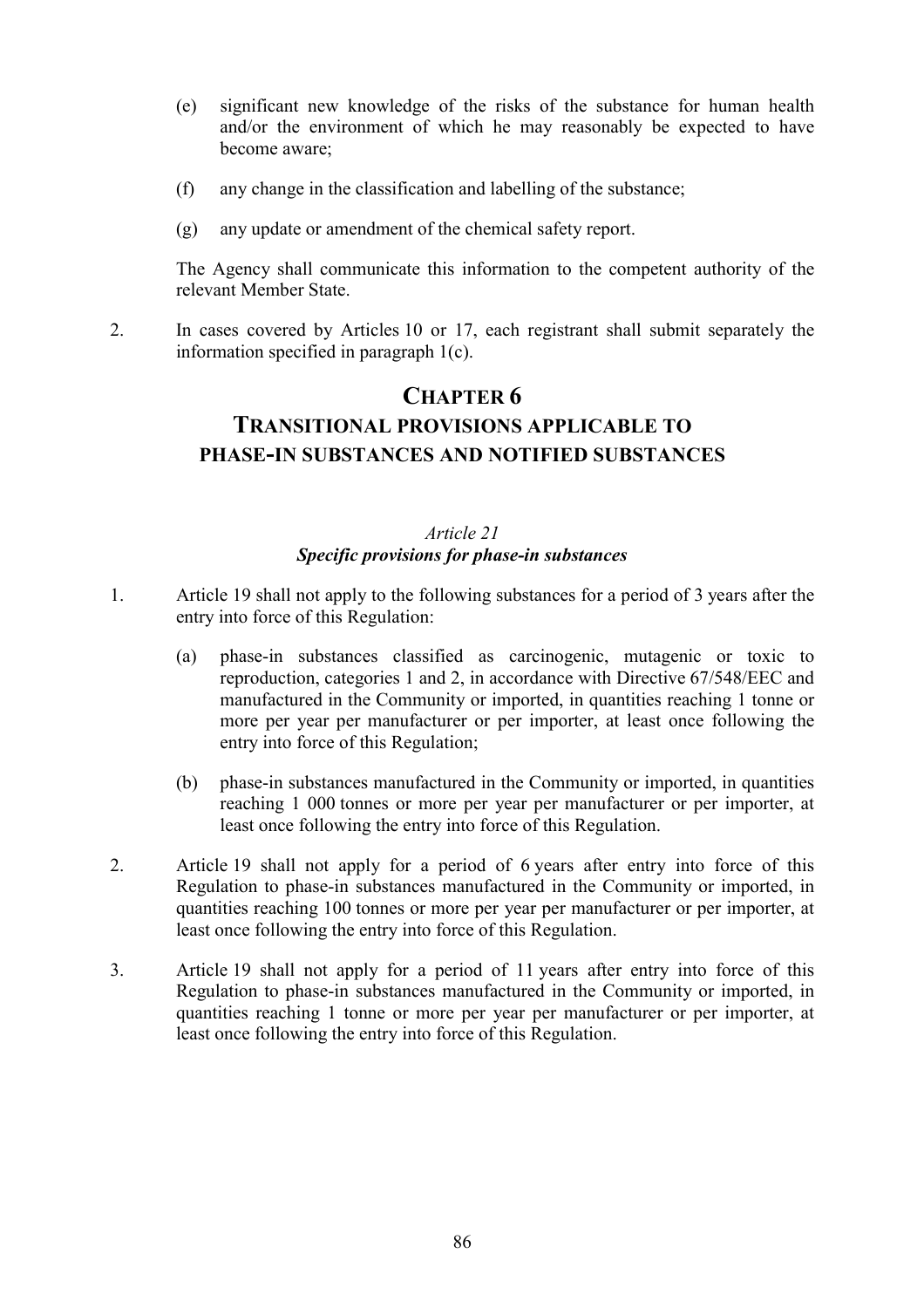# *Article 22 Notified substances*

- 1. A notification submitted in accordance with Directive 67/548/EEC shall be regarded as a registration for the purposes of this Title and the Agency shall assign a registration number within one year of entry into force of this Regulation.
- 2. If the quantity of a notified substance manufactured or imported per manufacturer or importer reaches the next tonnage threshold under Article 11, the additional required information corresponding to that tonnage threshold, as well as to all the lower tonnage thresholds, shall be submitted in accordance with Articles 9 and 11, unless it has already been submitted in accordance with those Articles.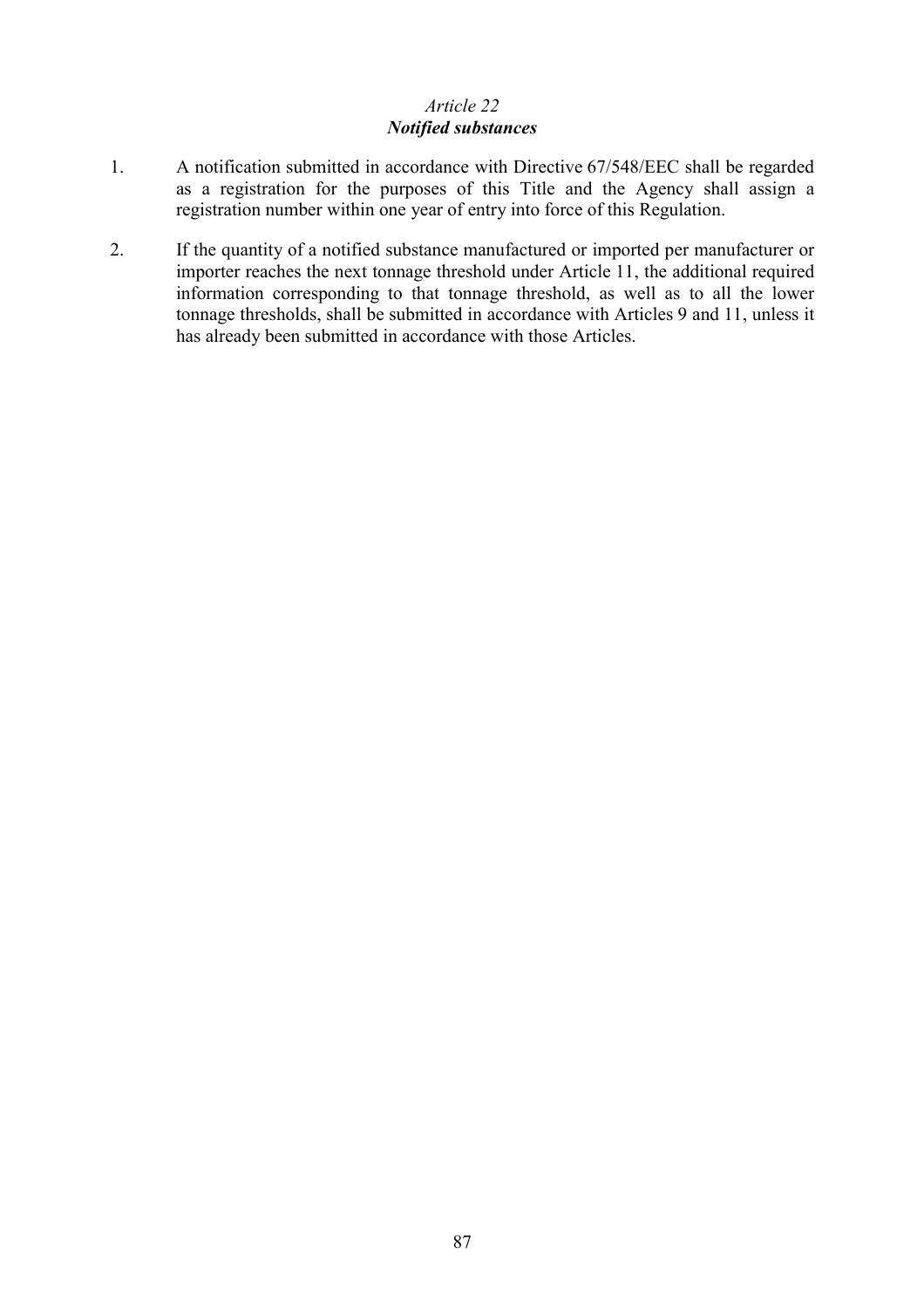# **TITLE III DATA SHARING AND AVOIDANCE OF UNNECESSARY TESTING**

# **CHAPTER 1 OBJECTIVES AND GENERAL RULES**

#### *Article 23 Objectives and general rules*

- 1. In order to avoid unnecessary animal testing, testing on vertebrate animals for the purposes of this Regulation shall be undertaken only as a last resort. It is also necessary to take measures limiting unnecessary duplication of other tests.
- 2. The sharing and joint submission of information in accordance with this Regulation shall concern technical data and in particular information related to the intrinsic properties of substances. Registrants shall refrain from exchanging information concerning their market behaviour, in particular as regards production capacities, production or sales volumes, import volumes or market shares.
- 3. Any summaries or robust study summaries of studies submitted in the framework of a registration at least 10 years previously may be made freely available by the Agency to any other registrants or potential registrants.
- 4. With regard to tests not involving vertebrate animals, this Title shall apply to potential registrants only if previous registrants have made an affirmative declaration for the purposes of point  $(x)$  of Article 9(a).

# **CHAPTER 2 RULES FOR NON-PHASE-IN SUBSTANCES**

## *Article 24 Duty to inquire prior to registration*

- 1. Before testing on vertebrate animals is carried out in order to meet information requirements for the purposes of registration, paragraphs 2, 3 and 4 shall apply.
- 2. The potential registrant shall consult the database referred to in Article 73(2)(d) in order to find out whether the same substance has already been registered.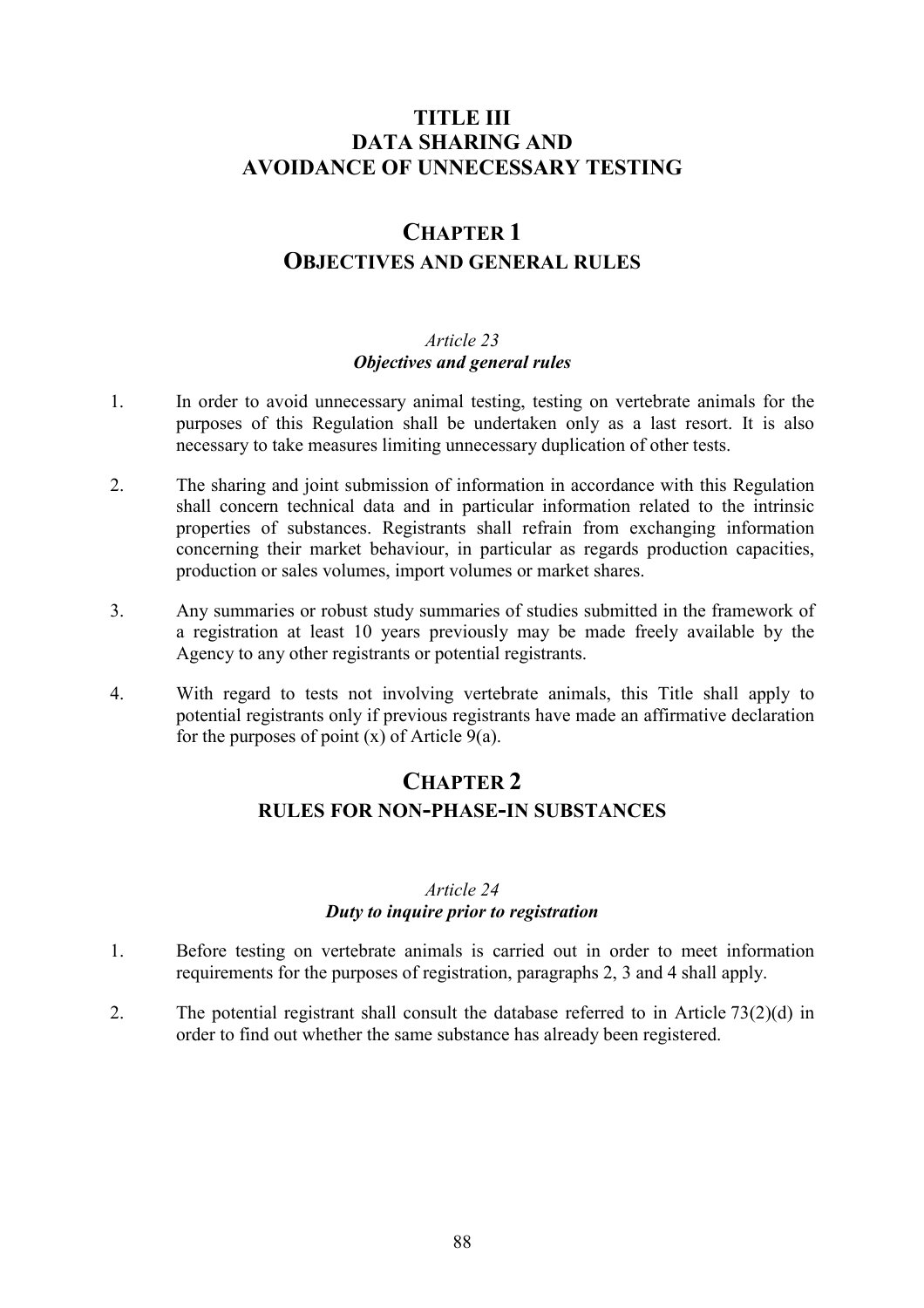- 3. The potential registrant shall inquire from the Agency whether a registration has already been submitted for the same substance. He shall submit all the following information to the Agency with the inquiry:
	- (a) his identity;
	- (b) the identity of the substance, as referred to in sections 2.1 and 2.3 of Annex IV;
	- (c) which information requirements would require new studies involving vertebrate animals to be carried out by him;
	- (d) which information requirements would require other new studies to be carried out by him.
- 4. If the same substance has previously not been registered, the Agency shall inform the potential registrant accordingly.
- 5. If the same substance has previously been registered less than 10 years earlier, the Agency shall inform the potential registrant without delay of the names and addresses of the previous registrant(s) and of the relevant summaries or robust study summaries of the studies, as the case may be, already submitted by them involving vertebrate animals.

These studies shall not be repeated.

The Agency shall also inform the potential registrant of the relevant summaries or robust study summaries of the studies, as the case may be, already submitted by the previous registrants not involving vertebrate animals for which the previous registrants have made an affirmative declaration for the purposes of point (x) of Article 9(a).

The Agency shall simultaneously inform the previous registrants of the name and address of the potential registrant.

6. If another potential registrant has made an inquiry in respect of the same substance, the Agency shall inform both potential registrants without delay of the name and address of the other potential registrant and of the studies involving vertebrate animals respectively required of them.

## *Article 25 Sharing of existing data between registrants*

- 1. In the case of substances previously registered less than 10 years earlier as referred to in Article 24(5), the potential registrant shall ask the previous registrant(s) for the information involving tests on vertebrate animals he requires in order to register. He may ask the registrants for any information on tests not involving vertebrate animals for which the previous registrants have made an affirmative declaration for the purposes of point  $(x)$  of Article 9(a).
- 2. The potential and the previous registrant(s) for the same substance shall take all reasonable steps to reach an agreement on the sharing and making available of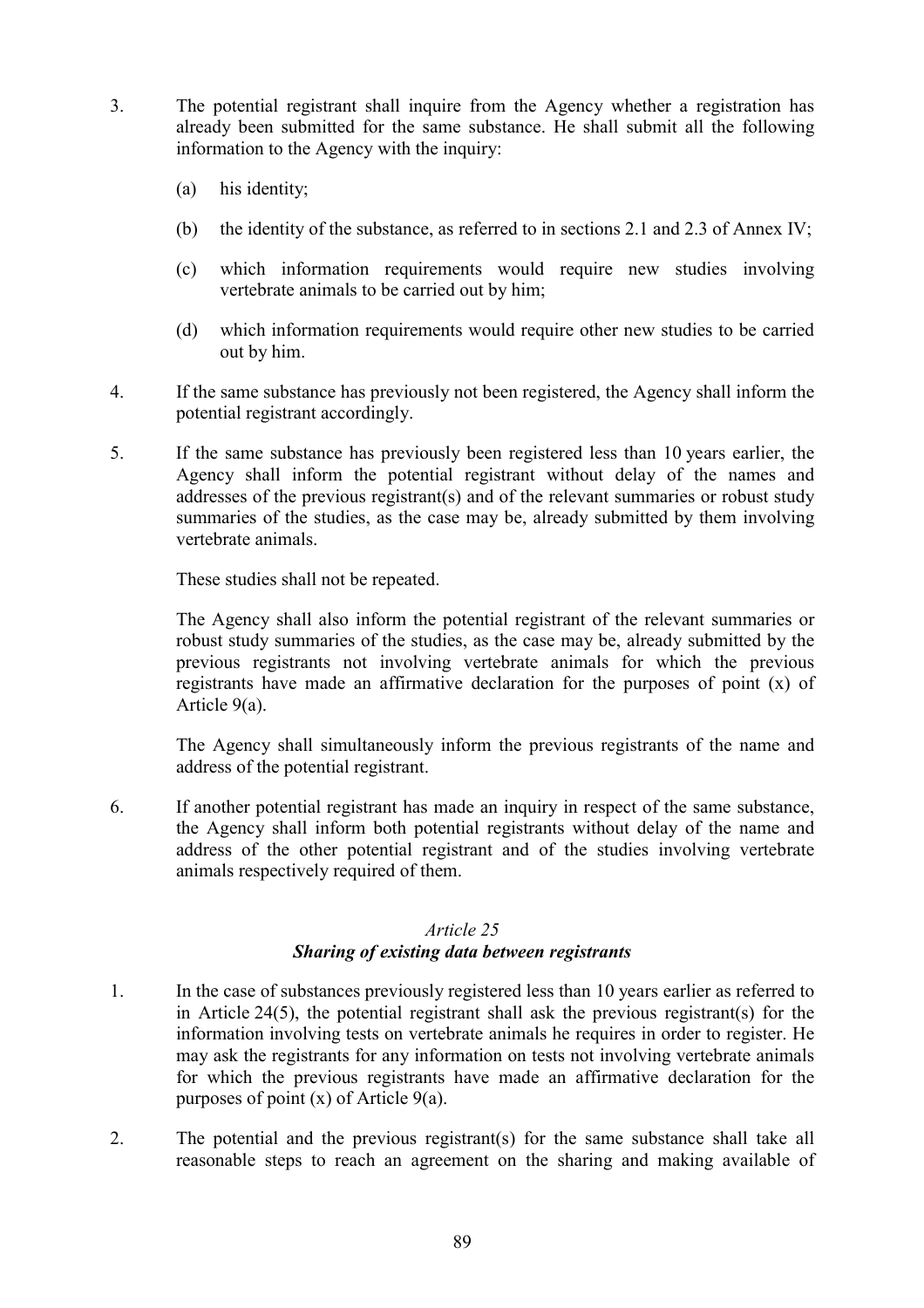studies involving any type of test. Such an agreement may be replaced by submission of the matter to an arbitration board and acceptance of the arbitration order.

3. If an agreement on the sharing of studies has been reached, the previous registrant(s) shall grant a letter of access to the potential registrant for the studies concerned within two weeks of receipt of payment.

The new registrant shall refer to these studies in his registration dossier and shall submit the letter of access from the previous registrant(s).

- 4. If there is failure to reach such an agreement, the potential registrant may inform the Agency and the previous registrant(s) thereof at least 1 month after receipt, from the Agency, of the name and address of the previous registrant(s).
- 5. The previous registrant(s) shall have 1 month from the receipt of the information referred to in paragraph 4 to inform the potential registrant and the Agency of the cost incurred by him for the study concerned. At the request of the potential registrant, the Agency shall take the decision to make available to him the summaries or robust study summaries, as the case may be, of the studies concerned, or the results thereof, on receipt of proof that he has paid the previous registrant(s) 50% of the cost shown by the latter.
- 6. If the previous registrant(s) fail(s) to inform the potential registrant and the Agency of the cost within the deadline set in paragraph 5, the Agency, on request, shall take the decision to make available to the potential registrant the summaries or robust study summaries, as the case may be, of the studies concerned as required by him. The previous registrant(s) shall have a claim on the potential registrant for 50% of the cost, which shall be enforceable in the national courts.
- 7. An appeal may be brought, in accordance with Articles 87, 88 and 89, against Agency decisions under paragraphs 5 and 6 of this Article
- 8. The registration waiting period in accordance with Article 19 (1) for the new registrant shall be extended by a period of 4 months, if the previous registrant so requests.

# **CHAPTER 3 RULES FOR PHASE-IN-SUBSTANCES**

#### *Article 26 Duty to pre-register for phase-in substances*

- 1. In order to benefit from the transitional regime provided for in Article 21 each potential registrant of a phase-in substance shall submit all the following information to the Agency in the format specified by the Agency in accordance with Article 108:
	- (a) the name of the substance and, where applicable, the group of substances, including its Einecs and CAS number, if available;
	- (b) his name and address and the name of the contact person;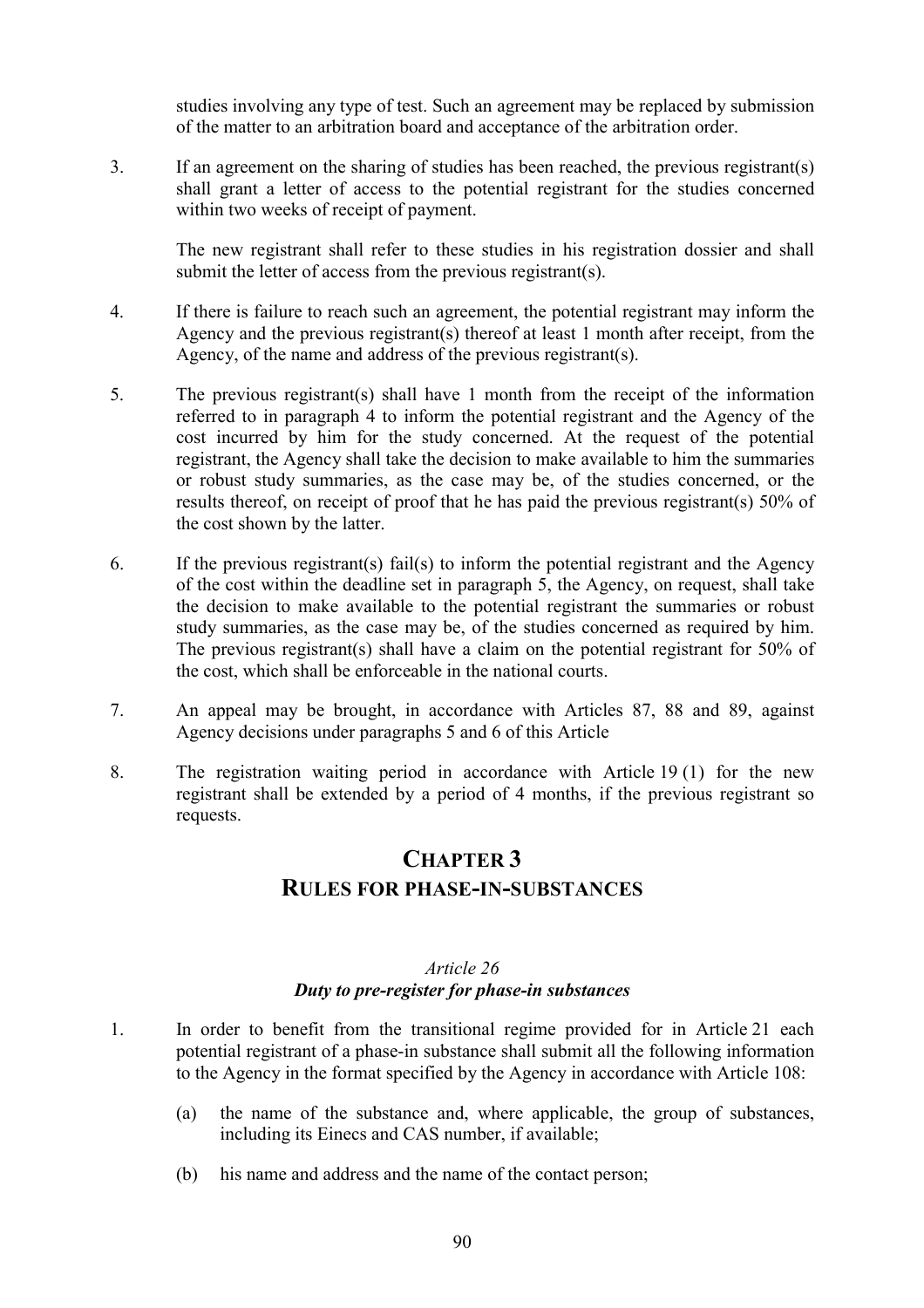- (c) the envisaged deadline for the registration/tonnage band;
- (d) an indication of the physicochemical, toxicological and ecotoxicological endpoints/properties for which he has relevant studies or information available to him for the purposes of registration information requirements, if any;
- (e) a statement as to whether or not studies referred to under point (d) include tests on vertebrate animals and, if not, whether he considers making an affirmative declaration for the purposes of point (x) of Article 9(a) with his registration.

The potential registrant may limit the information to be submitted under the first subparagraph to those endpoints/properties for which tests were required.

- 2. The information referred to in paragraph 1 shall be submitted at the latest 18 months before:
	- (a) the deadline laid down in Article 21 (1) for phase-in substances manufactured or imported in quantities of 1 000 tonnes or more per year;
	- (b) the deadline laid down in Article 21 (2) for phase-in substances manufactured or imported in quantities of 1 tonne or more per year.
- 3. Registrants who do not submit the information required under paragraph 1 shall not be able to rely on Article 21.
- 4. Manufacturers and importers of phase-in substances in quantities of less than 1 tonne per year, as well as downstream users, may submit the information referred to in paragraph 1 to the Agency in the format specified by the Agency in accordance with Article 108.
- 5. The Agency shall record the information submitted in accordance with paragraphs 1 to 4 in a database. It shall grant access to these data held on each substance to the manufacturers and importers who have submitted information on that substance in accordance with paragraphs 1 to 4. The competent authorities of the Member States shall also have access to this data.

#### *Article 27*

## *Substance Information Exchange Fora*

- 1. All manufacturers and importers who have submitted information to the Agency in accordance with Article 26 for the same phase-in substance shall be participants in a substance information exchange forum (SIEF).
- 2. The aim of each SIEF shall be to minimise the duplication of tests by exchanging information. SIEF participants shall provide other participants with existing studies, react to requests by other participants for information, collectively identify needs for further studies and arrange for them to be carried out.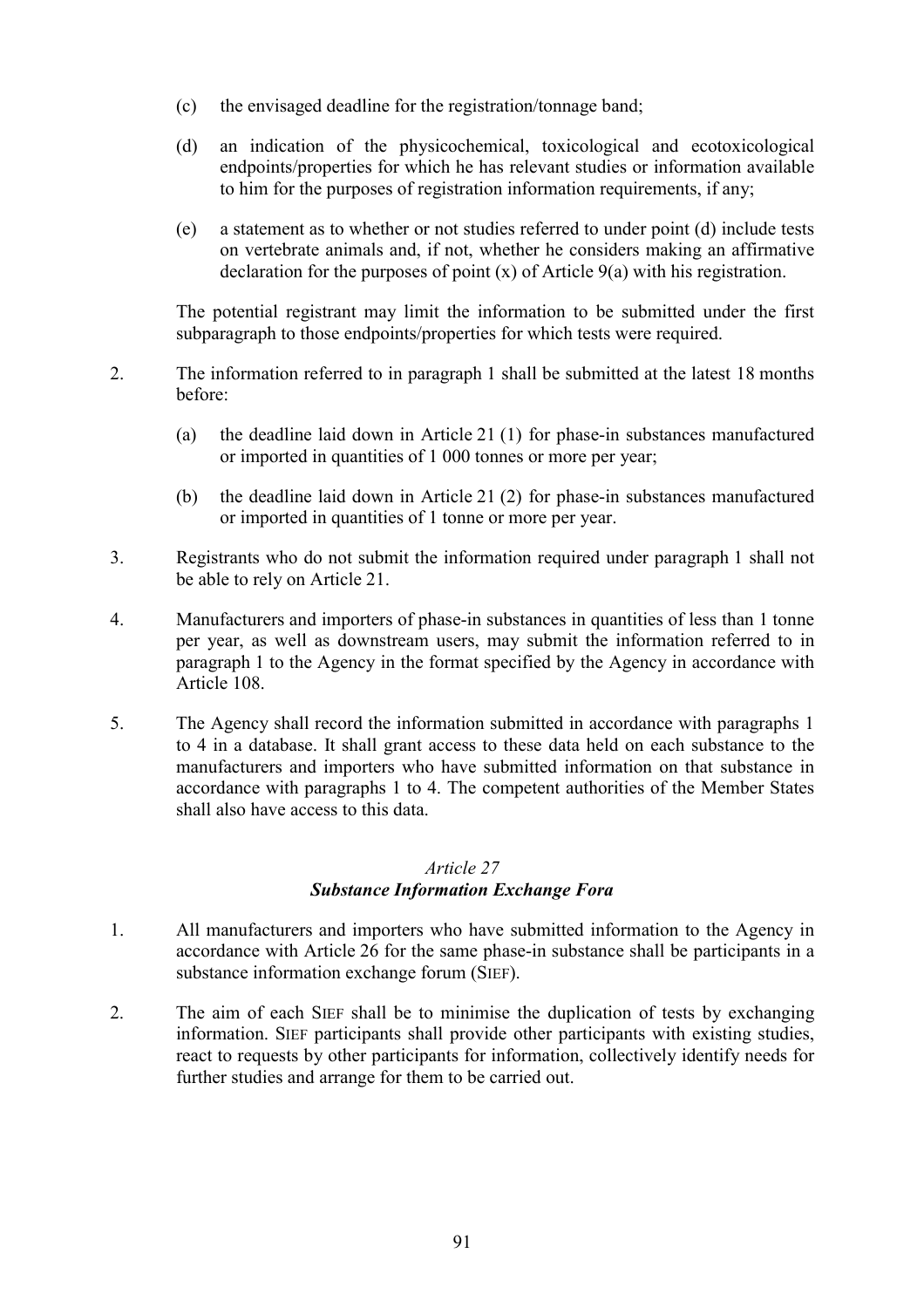#### *Article28 Sharing of data involving tests on vertebrate animals*

1. Before testing on vertebrate animals is carried out in order to meet the information requirements for the purposes of registration, a SIEF participant shall inquire whether a relevant study is available by consulting the database referred to in Article 26 and by communicating within his SIEF. If a relevant study is available within the SIEF, a participant of that SIEF who would have to carry out a test on vertebrate animals shall request that study within two months of the deadline set in Article 26(2).

Within two weeks of the request, the owner of the study shall provide proof of its cost to the participant(s) requesting it. The participant(s) and the owner shall take all reasonable steps to reach an agreement on how to share the cost. If they cannot reach such an agreement, the cost shall be shared equally. The owner shall provide the study within two weeks of receipt of payment.

- 2. If a relevant study involving tests on vertebrate animals is not available within the SIEF, the participant shall contact other participants of that SIEF who have submitted information about the same or a similar use of the substance and who might need to carry out that study. They shall take all reasonable steps to reach an agreement as to who is to carry it out on behalf of the other participants.
- 3. If the owner of a study as referred to in paragraph 2 refuses to provide either proof of the cost of that study or the study itself to another participant(s), the other participant(s) shall proceed as if no relevant study were available within the SIEF, unless a registration containing the summary or robust study summary, as the case may be, of the study has already been submitted by another registrant. In such cases, the Agency shall take the decision to make available to the other participant(s) that summary or robust study summary, as the case may be. The other registrant shall have a claim on the participants for an equal share of the cost, which shall be enforceable in the national courts.
- 4. An appeal may be brought, in accordance with Articles 87, 88 and 89, against Agency decisions under paragraph 3 of this Article.
- 5. The owner of the study who has refused to provide either the costs or the study itself, as referred to in paragraph 3, shall be penalised in accordance with Article 123.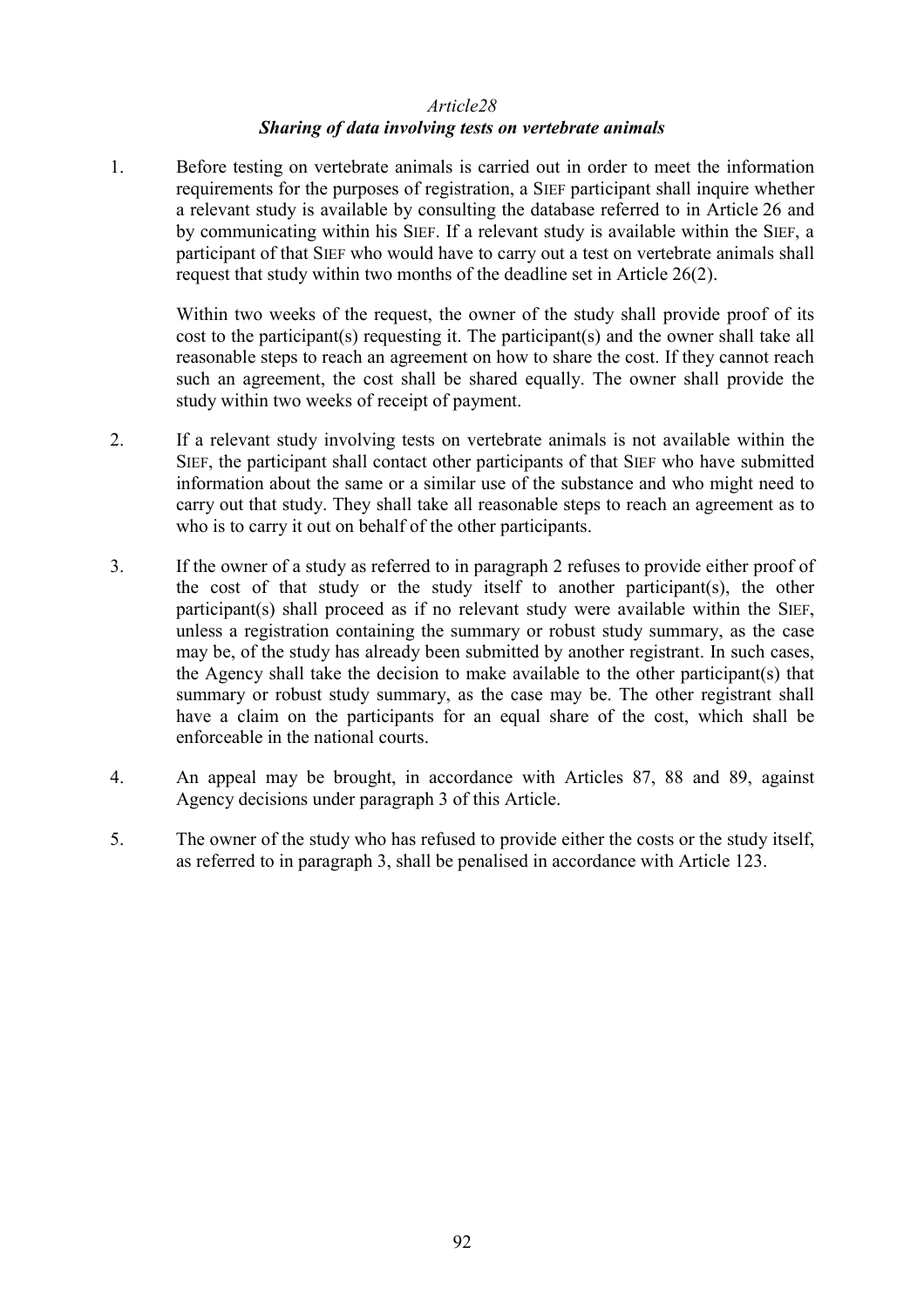# **TITLE IV INFORMATION IN THE SUPPLY CHAIN**

#### *Article 29 Requirements for Safety Data Sheets*

- 1. Where a substance or preparation meets the criteria for classification as dangerous in accordance with Directives 67/548/EEC or 1999/45/EC, the person responsible for placing that substance or preparation on the market, whether the manufacturer, importer, downstream user or distributor, shall supply the recipient, who is a downstream user or distributor of the substance or preparation, with a safety data sheet compiled in accordance with Annex Ia.
- 2. Any actor in the supply chain who is required, under Articles 13 or 34, to carry out a chemical safety assessment as part of his registration for a substance shall ensure that the information in the safety data sheet is consistent with the information in this assessment.

If the safety data sheet is developed for a preparation, the actor in the supply chain may prepare a chemical safety assessment for the preparation in accordance with Annex Ib. In that case, it is sufficient if the information in the safety data sheet is consistent with the chemical safety report for the preparation instead of with the chemical safety report for each substance in the preparation.

3. Where a preparation does not meet the criteria for classification as dangerous in accordance with Articles 5, 6 and 7 of Directive 1999/45/EC, but contains in an individual concentration of  $> 1\%$  by weight for non-gaseous preparations and  $\geq$  0.2 % by volume for gaseous preparations at least one substance posing health or environmental hazards, or one substance for which there are Community workplace exposure limits, theperson who is responsible for placing that preparation on the market, whether the manufacturer, importer, downstream user or distributor, shall supply, at the request of a downstream user, a safety data sheet compiled in accordance with Annex Ia.4.

The safety data sheet need not be supplied where dangerous substances or preparations offered or sold to the general public are provided with sufficient information to enable users to take the necessary measures as regards the protection of health, safety and the environment, unless requested by a downstream user.

- 5. The safety data sheet shall be supplied, if a downstream user so requests, in the official languages of the Member States in which the substance or preparation is placed on the market.
- 6. The safety data sheet shall be dated and shall contain the following headings:
	- 1. identification of the substance/preparation and of the company/undertaking;
	- 2. hazards identification;
	- 3. composition/information on ingredients;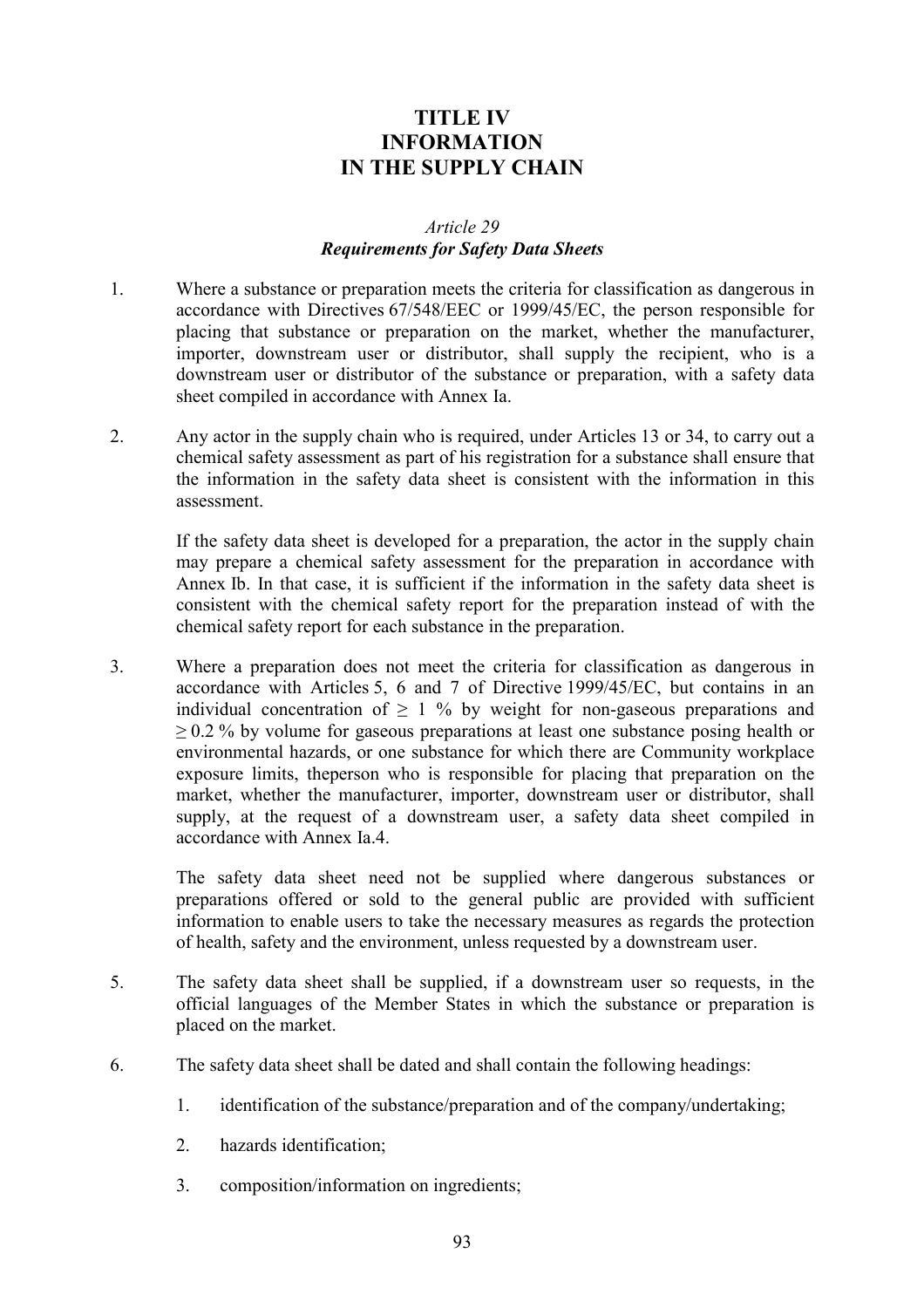- 4. first-aid measures;
- 5. fire-fighting measures;
- 6. accidental release measures;
- 7. handling and storage;
- 8. exposure controls/personal protection;
- 9. physical and chemical properties;
- 10. stability and reactivity;
- 11. toxicological information;
- 12. ecological information;
- 13. disposal considerations;
- 14. transport information;
- 15. regulatory information;
- 16. other information.

Where a chemical safety assessment is performed the relevant exposure scenarios shall be placed in an annex to the safety data sheet.

- 7. For identified uses, a downstream user shall use appropriate information from the safety data sheet supplied to him.
- 8. A safety data sheet shall be supplied on paper or electronically at the latest at the time of the first delivery of a substance following the entry into force of this Regulation. Suppliers shall update it without delay on the following occasions:
	- (a) as soon as new data which may be necessary to enable appropriate risk management measures to be identified and applied become available;
	- (b) once the substance has been registered;
	- (c) once an authorisation has been granted or refused;
	- (d) once a restriction has been imposed.

The new, dated version of the information, identified as 'Revision: (date)', shall be provided free of charge to all former recipients to whom they have supplied the substance or preparation within the preceding 12 months.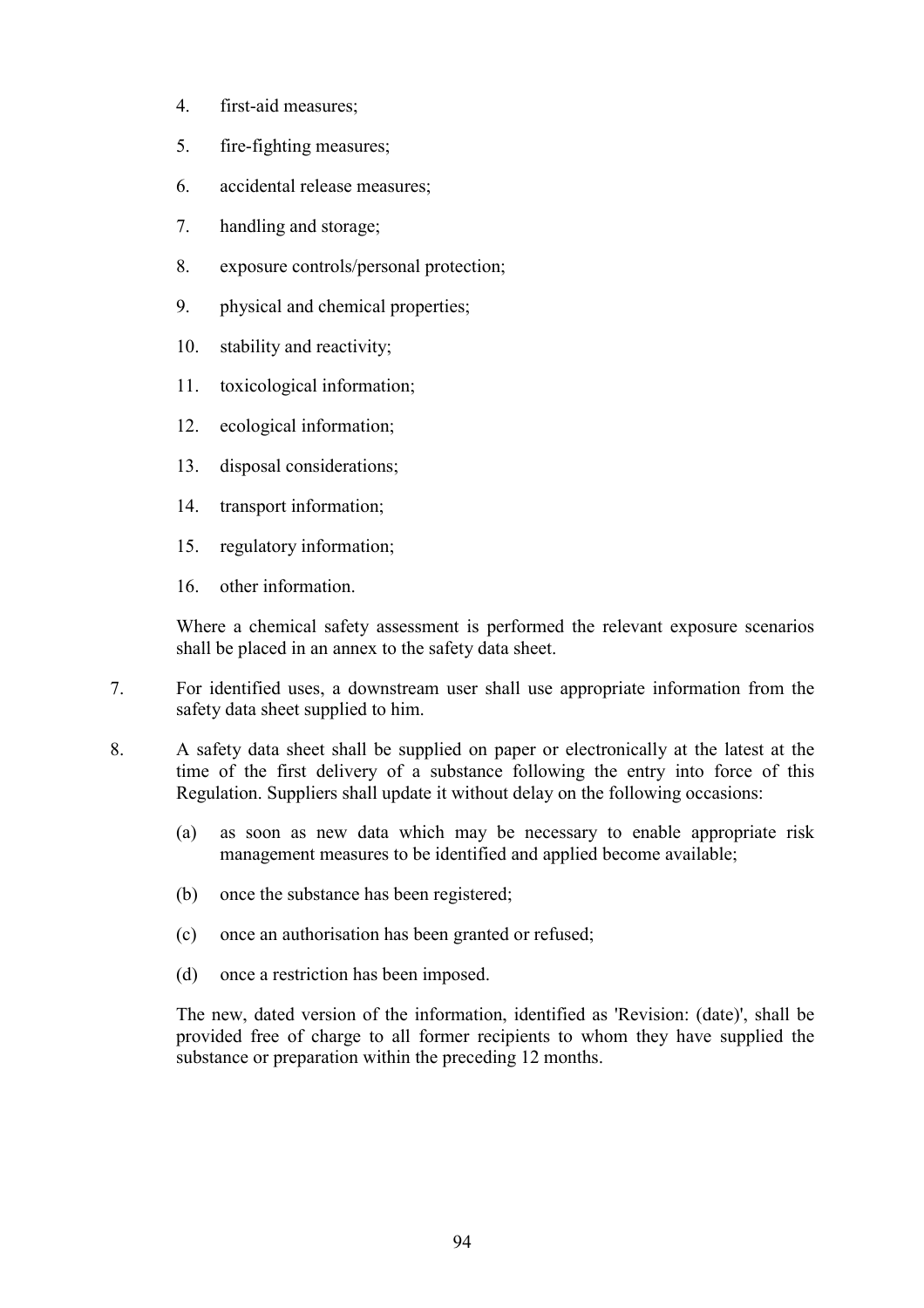#### *Article 30*

#### *Duty to communicate information down the supply chain for substances and preparations for which a safety data sheet is not required*

- 1. All actors in the supply chain of a substance on its own or in a preparation who do not have to supply a safety data sheet in accordance with Article 29 shall communicate the following information down the supply chain to the immediate downstream user or distributor:
	- (a) the registration number(s) referred to in Article 18 (1), if available;
	- (b) whether the substance is subject to authorisation and details of any authorisation granted or denied under Title VII in this supply chain;
	- (c) details of any restriction imposed under Title VIII;
	- (d) any other available and relevant information about the substance that is necessary to enable appropriate risk management measures to be identified and applied.
- 2. Information shall be communicated in writing at the latest at the time of the first delivery of a substance following the entry into force of this Regulation. Suppliers shall update this information and communicate it down the supply chain without delay on the following occasions:
	- (a) as soon as new data which may be necessary to enable appropriate risk management measures to be identified and applied become available;
	- (b) once the substance has been registered;
	- (c) once an authorisation has been granted or refused;
	- (d) once a restriction has been imposed.

That new information shall be provided free of charge to all former recipients to whom they have supplied the substance or preparation within the preceding 12 months.

#### *Article 31 Duty to communicate information on substances and preparations up the supply chain*

Any actor in the supply chain of a substance or a preparation shall communicate the following information to the next actor or distributor up the supply chain:

- (a) new information on hazardous properties, regardless of the uses concerned;
- (b) any other information that might call into question the appropriateness of the risk management measures identified in a safety data sheet supplied to him, which shall be communicated only for identified uses.

Distributors shall pass on that information to the next actor or distributor up the supply chain.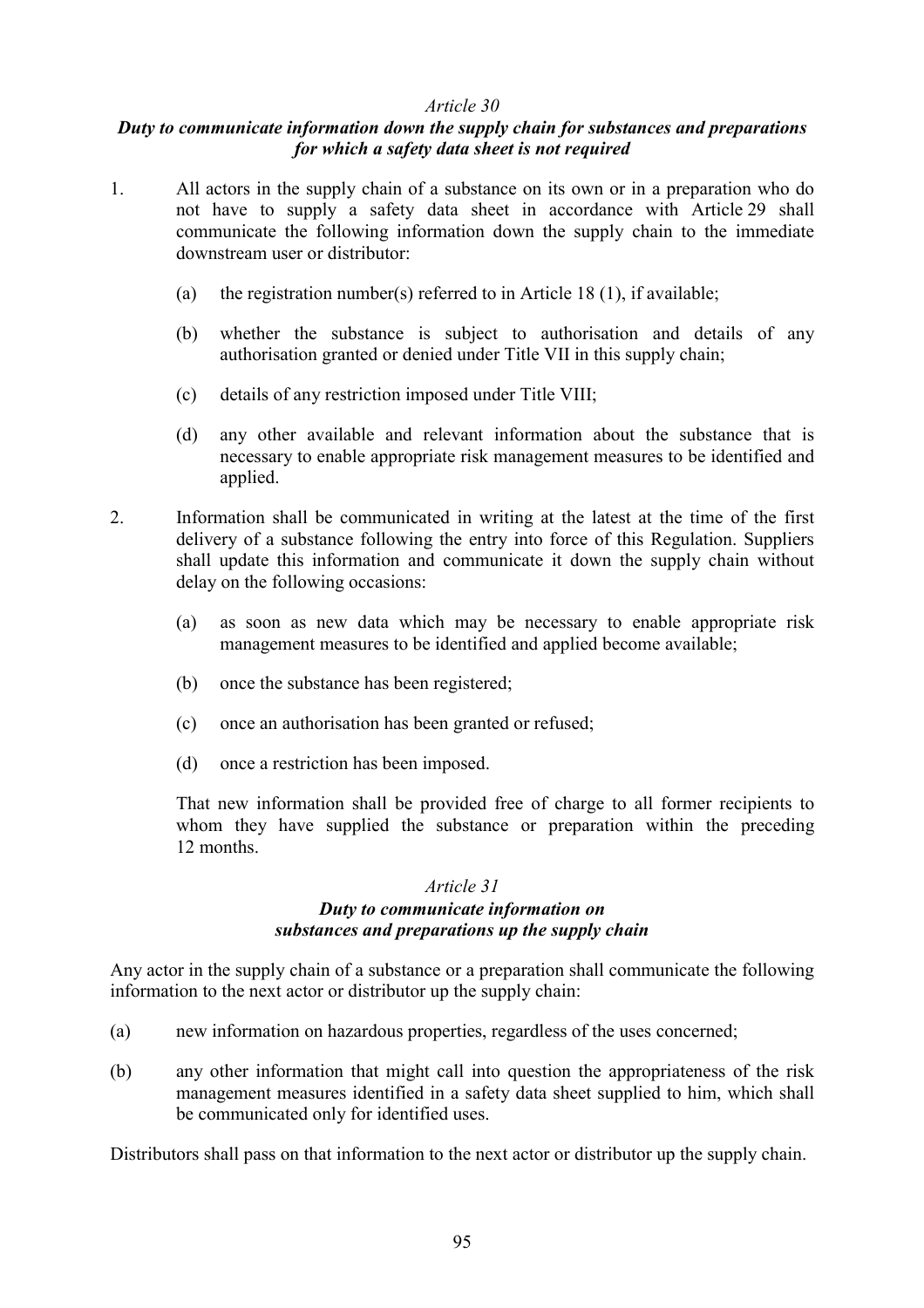#### *Article 32 Access to the safety data sheet information for workers*

Workers and their representatives shall be granted access by their employer to the information provided in accordance with Article 29 and 30 in relation to substances they use or may be exposed to in the course of their work.

## *Article 33 Obligation to keep information*

All actors in the supply chain shall assemble and keep available all the information they require to carry out their duties under this Regulation for a period of at least 10 years after they last manufactured, imported, supplied or used the substance on its own, or in a preparation. Any actor in the supply chain shall submit this information or make it available without delay upon request to any competent authority of the Member State in which that actor in the supply chain is established or to the Agency, without prejudice to Titles II and VI.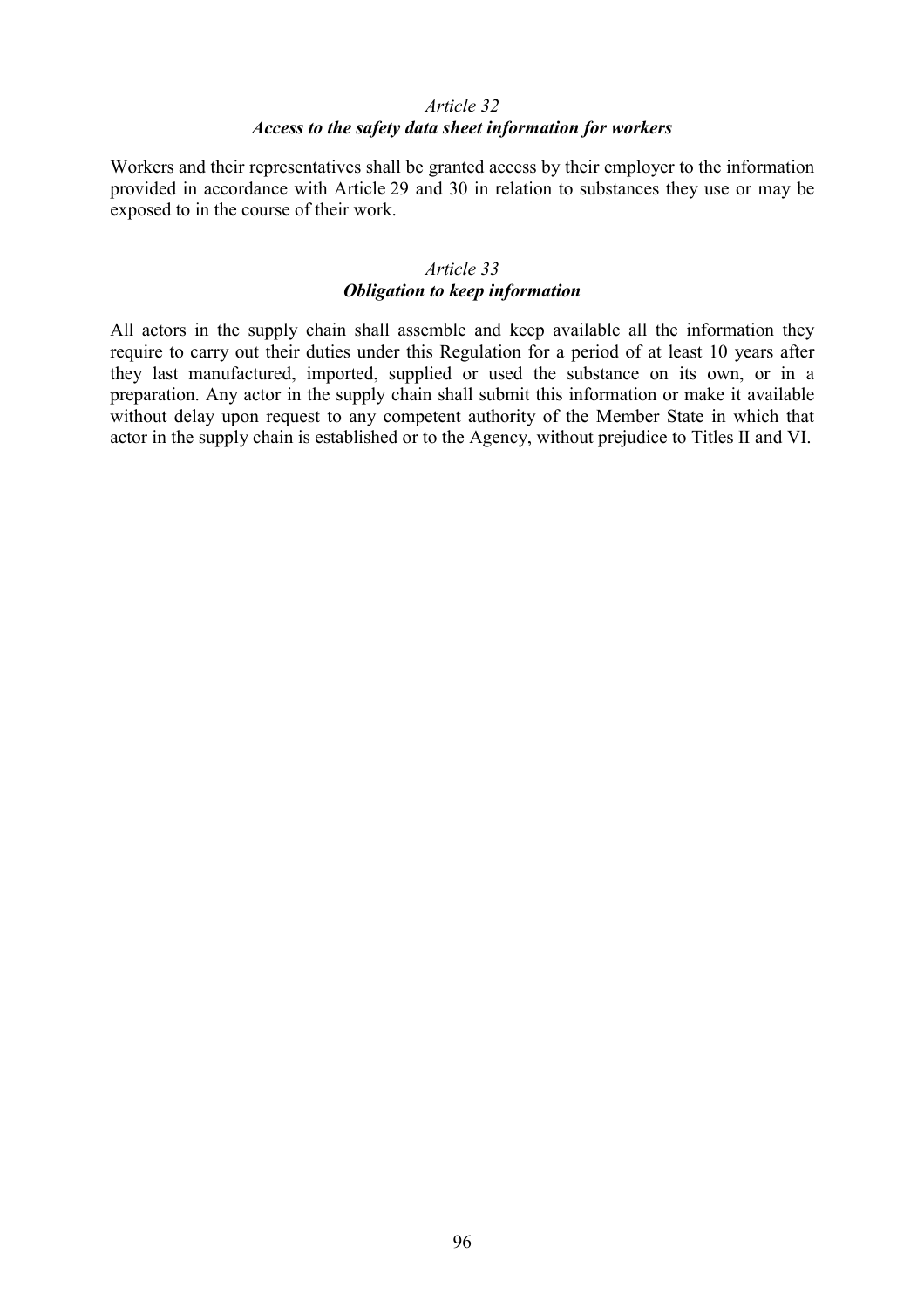# **TITLE V DOWNSTREAM USERS**

#### *Article 34*

## *Downstream user chemical safety assessments and duty to apply and recommend risk reduction measures*

- 1. A downstream user may provide information to assist in the preparation of a registration.
- 2. Any downstream user shall have the right to make a use known in writing to the manufacturer, importer or downstream user who supplies him with a substance with the aim of making this an identified use. In so doing, he shall provide sufficient information to allow his supplier to prepare an exposure scenario for his use in the supplier's chemical safety assessment.
- 3. For registered substances, the manufacturer or importer shall comply with the obligation laid down in Article 13 before he next supplies the substance to the downstream user making the request, provided that the request was made at least one month before the supply, or within 1 month after the request, whichever is the later. For phase-in substances, the manufacturer or importer shall comply with this request and with the obligations laid down in Article 13 before the relevant deadline in Article 21, provided that the downstream user makes his request at least 12 months before the deadline in question.
- 4. A downstream user of a substance on its own or in a preparation shall prepare a chemical safety report in accordance with Annex XI for any use outside the conditions described in an exposure scenario communicated to him in a safety data sheet.

If the downstream user implements or recommends an exposure scenario which includes as a minimum the conditions described in the exposure scenario communicated to him, he need not prepare a chemical safety report.

The downstream user need not prepare a chemical safety report in either of the following cases:

- (a) a safety data sheet is not required to be communicated with the substance;
- (b) a chemical safety report is not required to be completed by his supplier.
- 5. Any downstream user shall identify, apply and where suitable, recommend, appropriate measures to adequately control risks identified in either of the following:
	- (a) the safety data sheet(s) supplied to him;
	- (b) his own chemical safety assessment.
- 6. Downstream users shall keep their chemical safety report available and up to date.
- 7. Article 13(2) and (5) shall apply *mutatis mutandis*.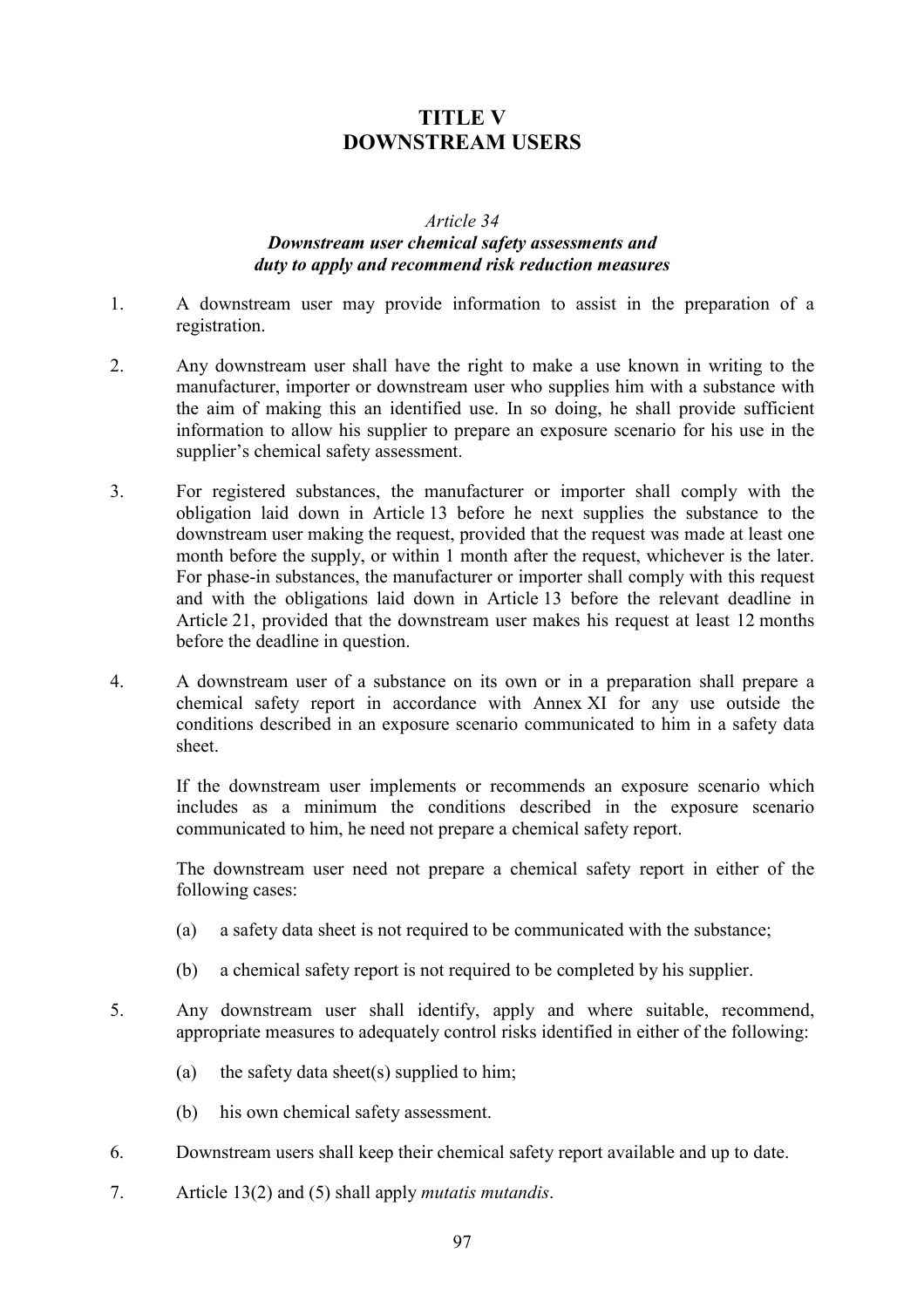#### *Article 35*

#### *Obligation for downstream users to report information*

- 1. Before commencing a particular use of a substance that has been registered by an actor up the supply chain in accordance with Articles 5 or 16, any downstream user shall report to the Agency the information specified in paragraph 2 of this Article, if a safety data sheet is communicated to him that includes an exposure scenario and the downstream user is using the substance outside the conditions described in that exposure scenario.
- 2. The information reported by the downstream user shall include the following in the format specified by the Agency in accordance with Article 108:
	- (a) his identity and contact details;
	- (b) the registration number(s) referred to in Article 18(1), if available;
	- (c) the identity of the substance(s) as specified in section 2 of Annex IV;
	- (d) if known, the identity of the manufacturer(s) or the importer(s);
	- (e) a brief general description of the use(s);
	- (f) a proposal for additional testing on vertebrate animals, where this is considered necessary by the downstream user to complete his chemical safety assessment.
- 3. The downstream user shall update this information without delay in the event of a change in the information reported in accordance with paragraph 1.
- 4. A downstream user shall report to the Agency in the format specified by the Agency in accordance with Article 108 if his classification of a substance is different to that of his supplier.
- 5. Reporting in accordance with paragraphs 1 to 4 shall not be required in respect of a substance, on its own or in a preparation, used by the downstream user in quantities of less than 1 tonne per year.

#### *Article 36*

#### *Application of downstream user obligations*

- 1. Downstream users shall be required to comply with the requirements of Article 34 at the latest 12 months after receiving a registration number communicated to them by their suppliers in a safety data sheet.
- 2. Downstream users shall be required to comply with the requirements of Article 35 at the latest 6 months after receiving a registration number communicated to them by their suppliers in a safety data sheet.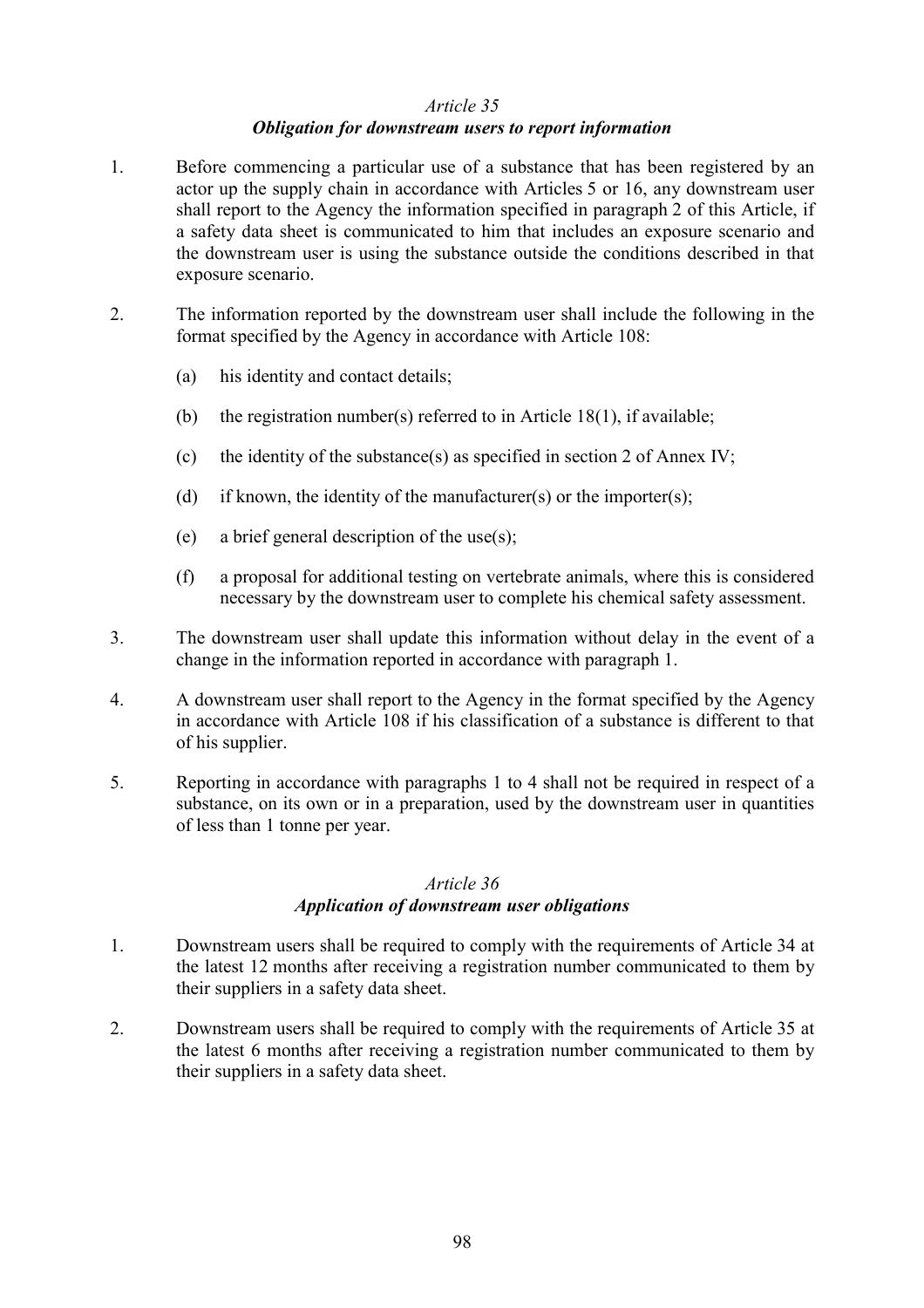# **TITLE VI EVALUATION OF SUBSTANCES**

# **CHAPTER 1 SCOPE**

*Article 37 Scope*

Polymers are exempted from evaluation under this Title.

# **CHAPTER 2 DOSSIER EVALUATION**

# *Article 38 Competent authority*

- 1. For the purposes of Articles 39 to 43, the competent authority shall be the competent authority of the Member State within which the manufacture takes place or the importer is established.
- 2. If several manufacturers or importers have formed a consortium in accordance with Articles 10 or 17, the competent authority shall be the competent authority of the one manufacturer or importer submitting data to the Agency on behalf of the others in accordance with Articles 10 or 17.

## *Article 39 Examination of testing proposals*

- 1. The competent authority shall examine any testing proposal set out in a registration or a downstream user report for provision of the information specified in Annexes VII and VIII for a substance.
- 2. On the basis of the examination under paragraph 1, the competent authority shall draft one of the following decisions and that decision shall be taken in accordance with the procedure laid down in Articles 48 and 49:
	- (a) a decision requiring the registrant(s) or downstream user(s) concerned to carry out the proposed test and setting a deadline for submission of the summary of the test result, or the robust study summary if required by Annex I;
	- (b) a decision in accordance with point (a), but modifying the conditions under which the test is to be carried out;
	- (c) a decision rejecting the testing proposal.
- 3. The registrant shall submit the information required to the Agency.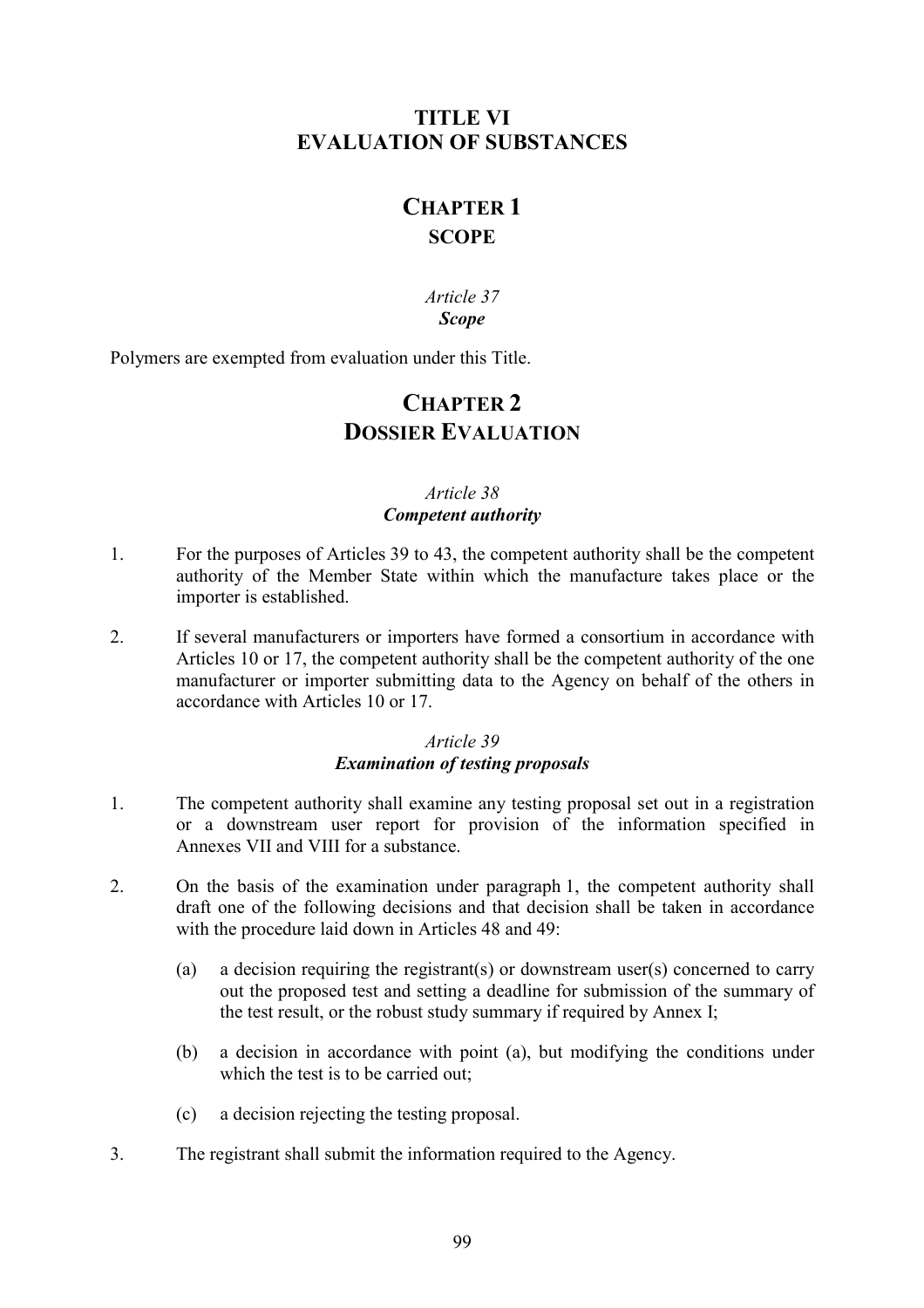## *Article 40 Compliance check of registrations*

- 1. The competent authority may examine any registration in order to verify either or both of the following:
	- (a) that the information in the technical dossier(s) submitted pursuant to Article 9 complies with the requirements of Articles 9, 11 and 12 and with Annexes IV to VIII;
	- (b) that the adaptations of the standard information requirements and the related justifications submitted in the technical dossier(s) comply with the rules governing such adaptations set out in Annexes V to VIII and with the general rules set out in Annex IX.
- 2. On the basis of an examination made pursuant to paragraph 1, the competent authority may prepare a draft decision requiring the registrant(s) to submit any information needed to bring the registration(s) into compliance with the relevant information requirements and that decision shall be taken in accordance with the procedure laid down in Articles 48 and 49.
- 3. The registrant shall submit the information required to the Agency.

#### *Article 41 Check of information submitted and follow-up to dossier evaluation*

- 1. The competent authority shall examine any information submitted in consequence of a decision taken under Articles 39 or 40, and draft any appropriate decisions in accordance with Article 39 or 40, if necessary.
- 2. Once the dossier evaluation is completed, the competent authority shall use the information obtained from this evaluation for the purposes of Articles 43a *bis* (1), 56(3) and 66(2), and shall transmit the information obtained to the Commission, the Agency and the other Member States. The competent authority shall inform the Commission, the Agency, the registrant and the competent authorities of the other Member States on its conclusions as to whether or how to use the information obtained.

#### *Article 42*

## *Procedure and time periods for examination of testing proposals*

- 1. A competent authority that starts evaluating a testing proposal under Article 39 shall notify the Agency accordingly.
- 2. The competent authority shall prepare a draft decision in accordance with Article 39(2) within 120 days of receiving a registration or downstream user report containing a testing proposal from the Agency.
- 3. In the case of phase-in substances, the competent authority shall prepare the draft decisions in accordance with Article 39(2):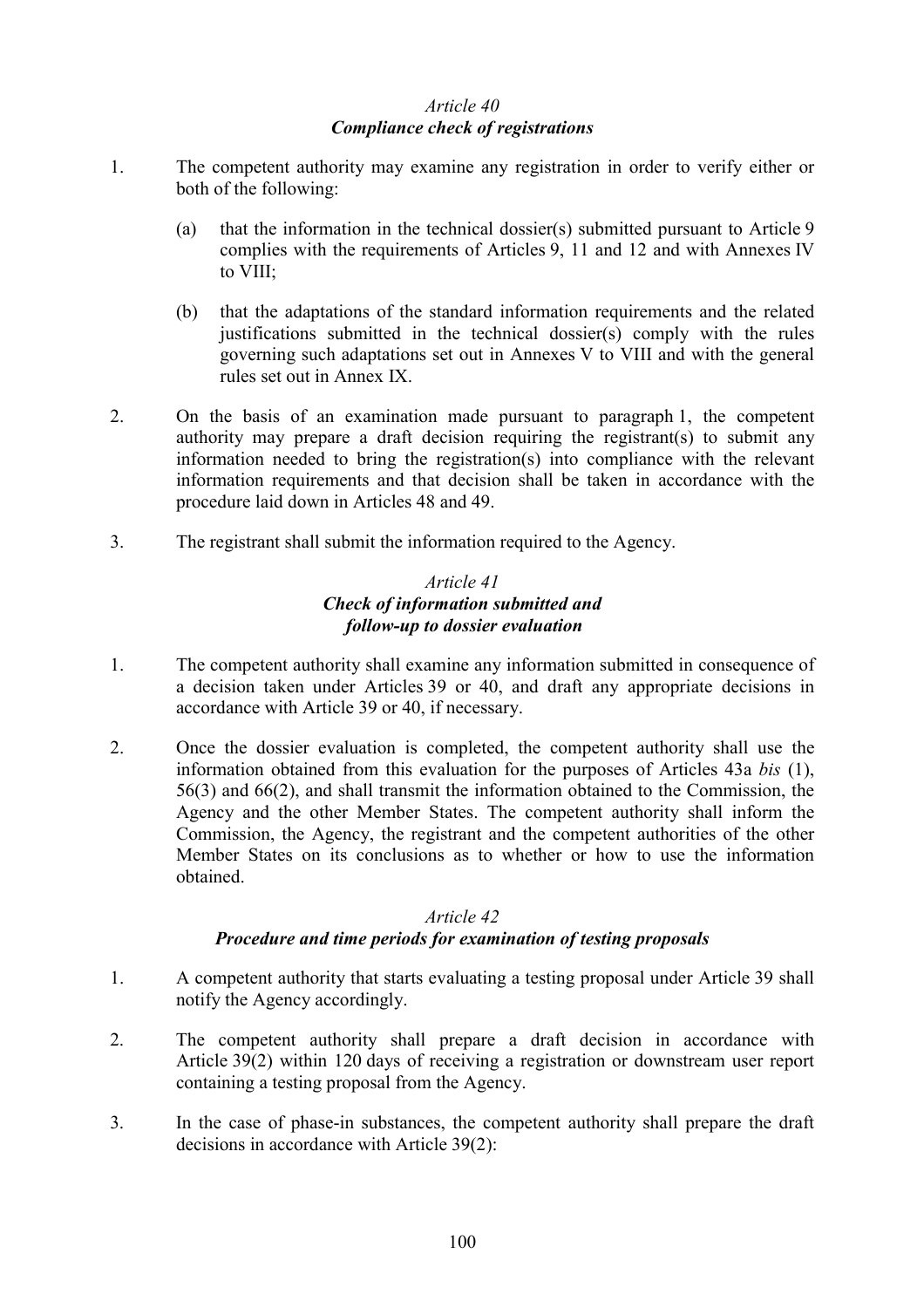- (a) within 5 years of the entry into force of this Regulation for all registrations received within the deadline referred to in Article 21 (1) containing proposals for testing in order to fulfil the information requirements in Annexes VII and VIII;
- (b) within 9 years of the entry into force of this Regulation for all registrations received within the deadline referred to in Article 21 (2) containing proposals for testing in order to fulfil the information requirements in Annex VII only;
- (c) after the deadlines set in points (a) and (b) for any registrations containing testing proposals received within the deadline referred to in Article 21 (3).
- 4. When the competent authority of a Member State finishes its evaluation activities under Article 39 in respect of a phase-in substance, it shall notify the Agency accordingly.

## *Article 43*

# *Procedure and time periods for compliance check*

- 1. A competent authority that starts evaluating the compliance of a registration under Article 40 shall notify the Agency accordingly.
- 2. The competent authority shall prepare a draft decision in accordance with Article 40(2) within 12 months of the start of the evaluation of the substance.
- 3. When the competent authority of a Member State finishes its evaluation activities under Article 40 in respect of a phase-in substance, it shall notify the Agency accordingly.

# **CHAPTER 3 SUBSTANCE EVALUATION**

#### *Article 43a Criteria for substance evaluation*

In order to provide a harmonised approach, the Agency shall develop criteria for prioritising substances with a view to further evaluation. Prioritisation shall be on a risk-based approach. The criteria for evaluation shall include consideration of hazard data, exposure data and tonnage bands. The Agency shall take a decision on the criteria for the prioritisation of substances for further evaluation. Member States shall use these criteria for preparing their rolling plans.

#### *Article 43a bis Competent authority*

1. A Member State shall include a substance in a rolling plan, with the aim of becoming competent authority for the purposes of Articles 44, 45 and 46, if that Member State, either as a result of a dossier evaluation by its competent authority referred to under Article 38 or from any other relevant source, including information in the registration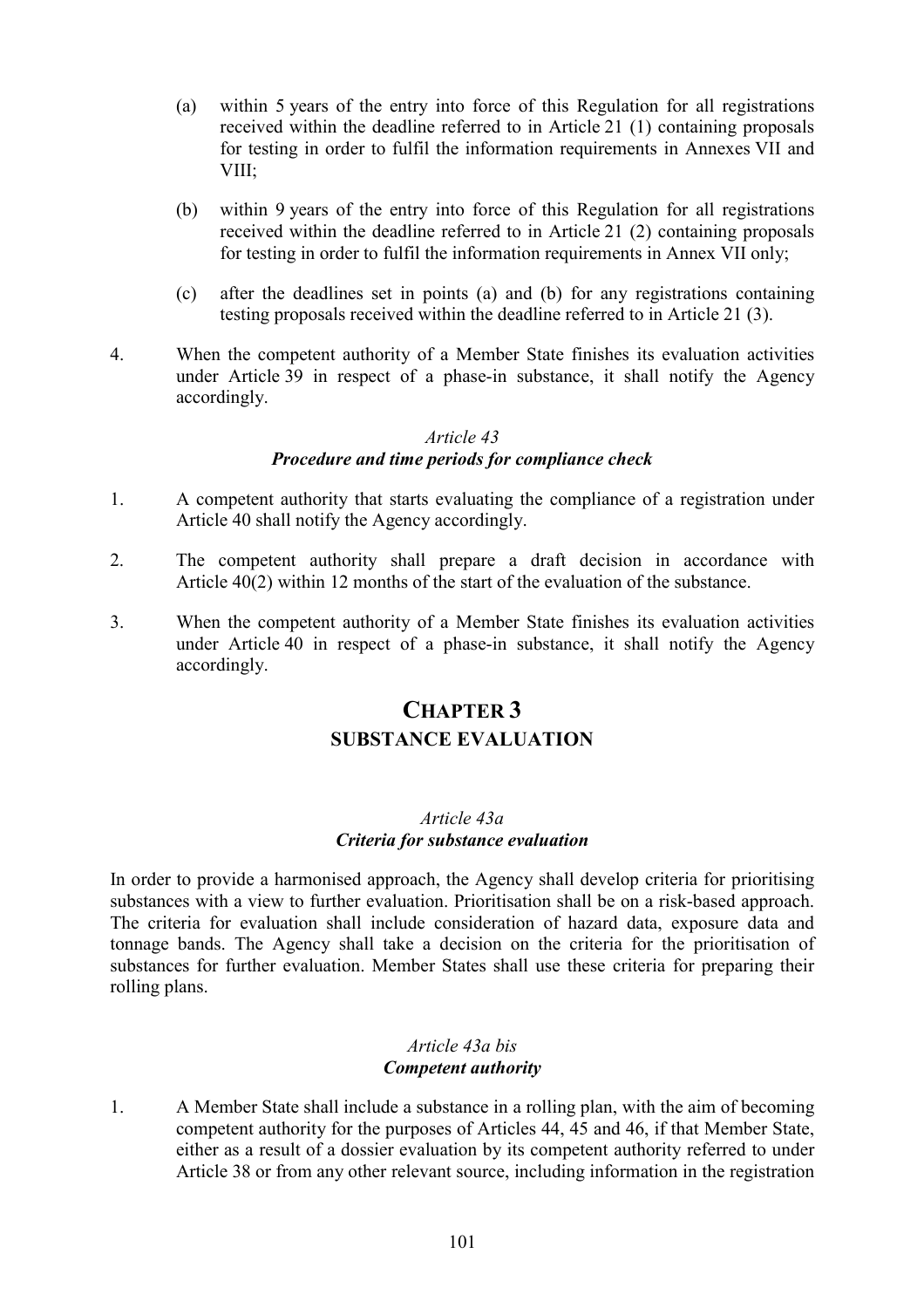dossier(s), has reasons for suspecting that the substance presents a risk to health or the environment, in particular on the basis of either of the following:

- (a) structural similarity of the substance with known substances of concern or with substances which are persistent and liable to bio-accumulate, suggesting that the substance or one or more of its transformation products has properties of concern or is persistent and liable to bio-accumulate;
- (b) aggregated tonnage from the registrations submitted by several registrants.
- 2. A rolling plan as referred to in paragraph 1 shall cover a period of three years, updated annually, and shall specify the substances which the Member State is planning to evaluate each year. The Member State shall submit the rolling plan to the Agency and the other Member States by 28 February each year. The Agency may make comments and Member States may send their comments to the Agency or express their interest in evaluating a substance by 31 March of each year.
- 3. In cases where there have been no comments on a rolling plan or no other Member State has expressed an interest, the Member State shall adopt this rolling plan. The competent authority shall be the competent authority of the Member State that has included the substance in its definitive rolling plan.
- 4. In cases where two or more Member States have included the same substance in their draft rolling plans or, after submission of the rolling plans, have expressed an interest in evaluating the same substance, the competent authority for the purposes of Articles 44, 45 and 46 shall be determined in accordance with the procedure laid down in the second, third and fourth subparagraphs.

The Agency shall refer the matter to the Member State Committee provided for in Article 72(1)(e), hereinafter "the Member State Committee", in order to agree which authority shall be the competent authority, taking into account the principle that the allocation of substances among Member States shall reflect their proportion of the total Community gross domestic product. Wherever possible, priority shall be given to Member States that have already performed dossier evaluations of the substance in question under Articles 39 to 43;

If, within 60 days of the referral, the Member State Committee reaches unanimous agreement, the Member States concerned shall adopt their definitve rolling plans accordingly. The competent authority shall be the competent authority of the Member State that has included the substance in its definitive rolling plan.

If the Member State Committee fails to reach a unanimous agreement, the Agency shall submit the conflicting opinions to the Commission, which shall decide which authority shall be the competent authority, in accordance with the procedure referred to in Article 130(3), and the Member States shall adopt their definitive rolling plans accordingly.

- 5. As soon as the competent authorities have been determined, the Agency shall publish the definitive rolling plans on its website.
- 6. The competent authority identified in accordance with paragraphs 1 to 4 shall evaluate all substances on its rolling plan in accordance with this Chapter.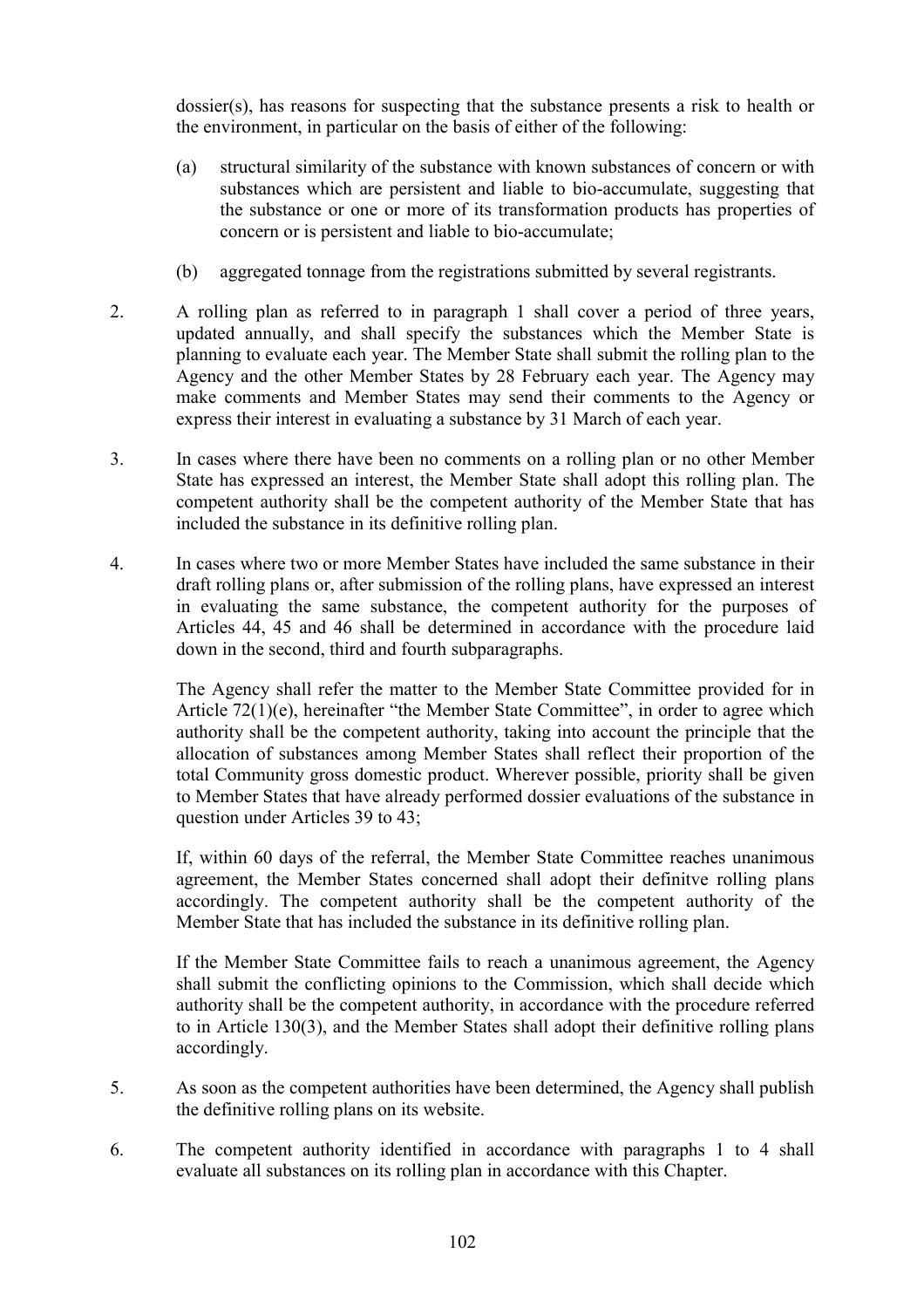#### *Article 44*

#### *Requests for further information*

- 1. If the competent authority considers that further information is required for the purposes of clarifying the suspicion, referred to in Article 43a *bis* (1), including, if appropriate, information not required in Annexes V to VIII, it shall prepare a draft decision, stating reasons, requiring the registrant(s) to submit the further information. The decision shall be taken in accordance with the procedure laid down in Articles 48 and 49.
- 2. The registrant shall submit the information required to the Agency.
- 3. A draft decision requiring further information from registrant(s) shall be prepared within 12 months of the publication of the rolling plan on the Agency's website.
- 4. When the competent authority finishes its evaluation activities under paragraphs 1, 2 and 3, it shall notify the Agency accordingly within 12 months of the start of the evaluation of the substance. If this deadline is exceeded, the evaluation shall be deemed to be finished.

## *Article 45 Coherence with other activities*

- 1. The competent authority shall base its evaluation of a substance on any previous evaluation under this Title. Any draft decision requiring further information under Article 44 may be justified only by a change of circumstances or acquired knowledge.
- 2. In order to ensure a harmonised approach to requests for further information, the Agency shall monitor draft decisions under Article 44 and shall develop criteria and priorities. Where appropriate, implementing measures shall be adopted in accordance with the procedure referred to in Article 130(3).

#### *Article 46 Check of information submitted and follow-up to substance evaluation*

- 1. The competent authority shall examine any information submitted in consequence of a decision taken under Article 44, and shall draft any appropriate decisions in accordance with Article 44, if necessary.
- 2. Once the substance evaluation has been completed, the competent authority shall use the information obtained from this evaluation for the purposes of Articles 56(3) and 66(2) and shall transmit the information obtained to the Commission, the Agency and the other Member States. The competent authority shall inform the Commission, the Agency, the registrant and the competent authorities of the other Member States of its conclusions as to whether or how to use the information obtained.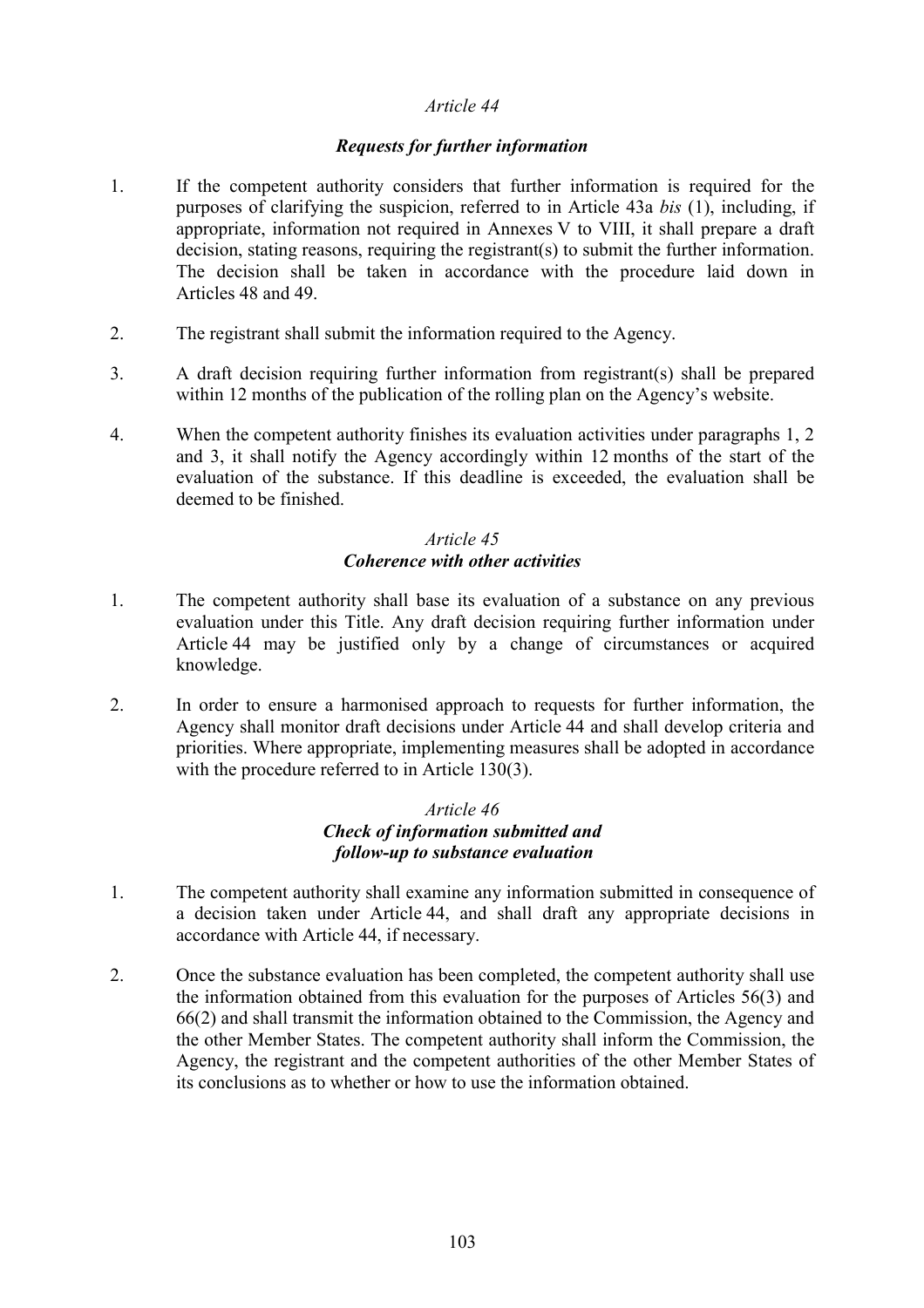# **CHAPTER 4 EVALUATION OF INTERMEDIATES**

#### *Article 47*

#### *Further information on on-site isolated intermediates*

For on-site isolated intermediates, neither dossier nor substance evaluation shall apply. However, where a risk equivalent to the level of concern arising from the use of substances to be included in Annex XIII under Article 54 can be demonstrated arising from the use of an on-site isolated intermediate, the competent authority of the Member State in whose territory the site is located may:

- (a) require the registrant to submit further information directly related to the risk identified. This request shall be accompanied by a written justification:
- (b) examine any information submitted and, if necessary, take any appropriate risk reduction measures to address the risks identified in relation to the site in question.

The procedure provided for in the first paragraph may be undertaken only by the competent authority referred to therein.

# **Chapter 5 Common provisions**

## *Article 48 Registrants' rights*

- 1. The competent authority shall communicate any draft decision under Articles 39, 40 or 44 to the registrant(s) or downstream user(s) concerned, informing them of their right to comment within 30 days of receipt. The competent authority shall take any comments received into account and may amend the draft decision accordingly.
- 2. If a registrant has ceased the manufacture or import of the substance, he shall inform the competent authority of this fact with the consequence that his registration shall no longer be valid, and no further information may be requested with respect to that substance, unless he submits a new registration.
- 3. The registrant may cease the manufacture or import of the substance upon receipt of the draft decision. In such cases, he shall inform the competent authority of this fact with the consequence that his registration shall no longer be valid, and no further information may be requested with respect to that substance, unless he submits a new registration.
- 4. Notwithstanding paragraphs 2 and 3, further information may be required in accordance with Article 44 in either or both of the following cases:
	- (a) where the competent authority prepares a dossier in accordance with Annex XIV concluding that there is a potential long-term risk to man or the environment justifying the need for further information;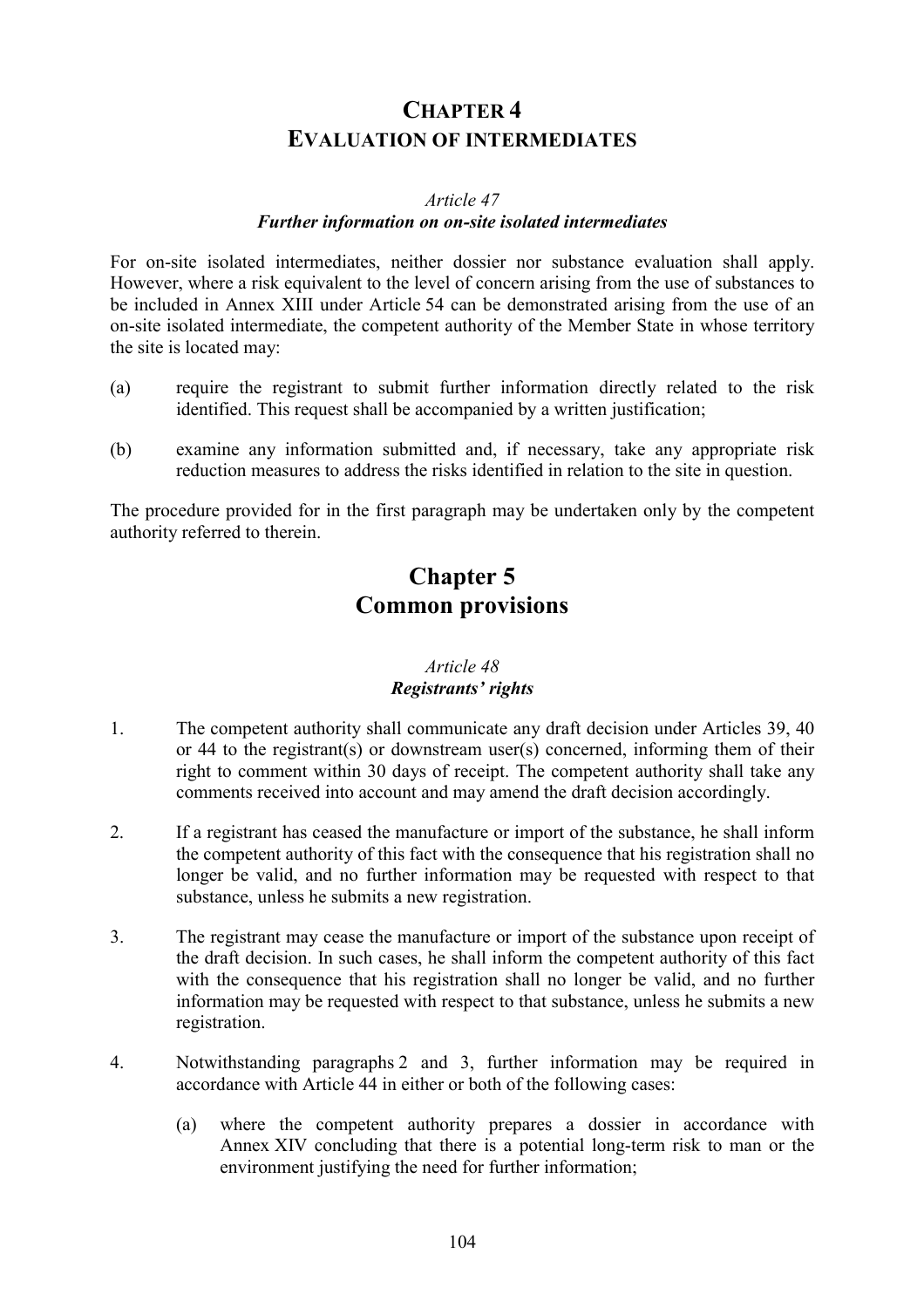(b) where the exposure to the substance manufactured or imported by the registrant(s) concerned contributes significantly to that risk.

The procedure in Articles 66 to 70 shall apply *mutatis mutandis*.

## *Article 49 Adoption of decisions under evaluation*

- 1. The competent authority of a Member State shall notify its draft decision in accordance with Article 39, 40 or 44 to the Agency, together with any comments by the registrant or downstream user, and specifying how these comments have been taken into account. The Agency shall circulate this draft decision, together with the comments, to the competent authorities of the other Member States.
- 2. Within 30 days of circulation, the competent authorities of the other Member States may propose amendments to the draft decision to the Agency with a copy to the competent authority. The Agency may propose amendments to the draft decision within the same period with a copy to the competent authority.
- 3. If the Agency does not receive any proposals or does not make any proposal itself within 30 days, it shall take the decision in the version notified under paragraph 1.
- 4. If the Agency receives a proposal for amendment, it may modify the draft decision. The Agency shall refer a draft decision, together with any amendments proposed, to the Member State Committee within 15 days of the end of the 30-day period referred to in paragraph 2. The Agency shall do the same if it has made a proposal for amendment in accordance with paragraph 2.
- 5. The Agency shall forthwith communicate any proposal for amendment to any registrants or downstream users concerned and allow them to comment within 30 days. The Member State Committee shall take any comments received into account.
- 6. If, within 60 days of the referral, the Member State Committee reaches a unanimous agreement on the draft decision, the Agency shall take the decision accordingly.

If the Member State Committee fails to reach a unanimous agreement, it shall adopt an opinion in accordance with Article 81(8) within 60 days of the referral. The Agency shall transmit that opinion to the Commission.

- 7. Within 60 days of receipt of the opinion, the Commission shall prepare a draft decision to be taken in accordance with the procedure referred to in Article 130(2).
- 8. An appeal may be brought, in accordance with Articles 87, 88 and 89, against Agency decisions under paragraphs 3 and 6.

## *Article 50*

## *Cost sharing for tests involving vertebrate animals without an agreement between registrants*

1. If a registrant or downstream user performs a test on behalf of others, they shall all share the cost of that study equally.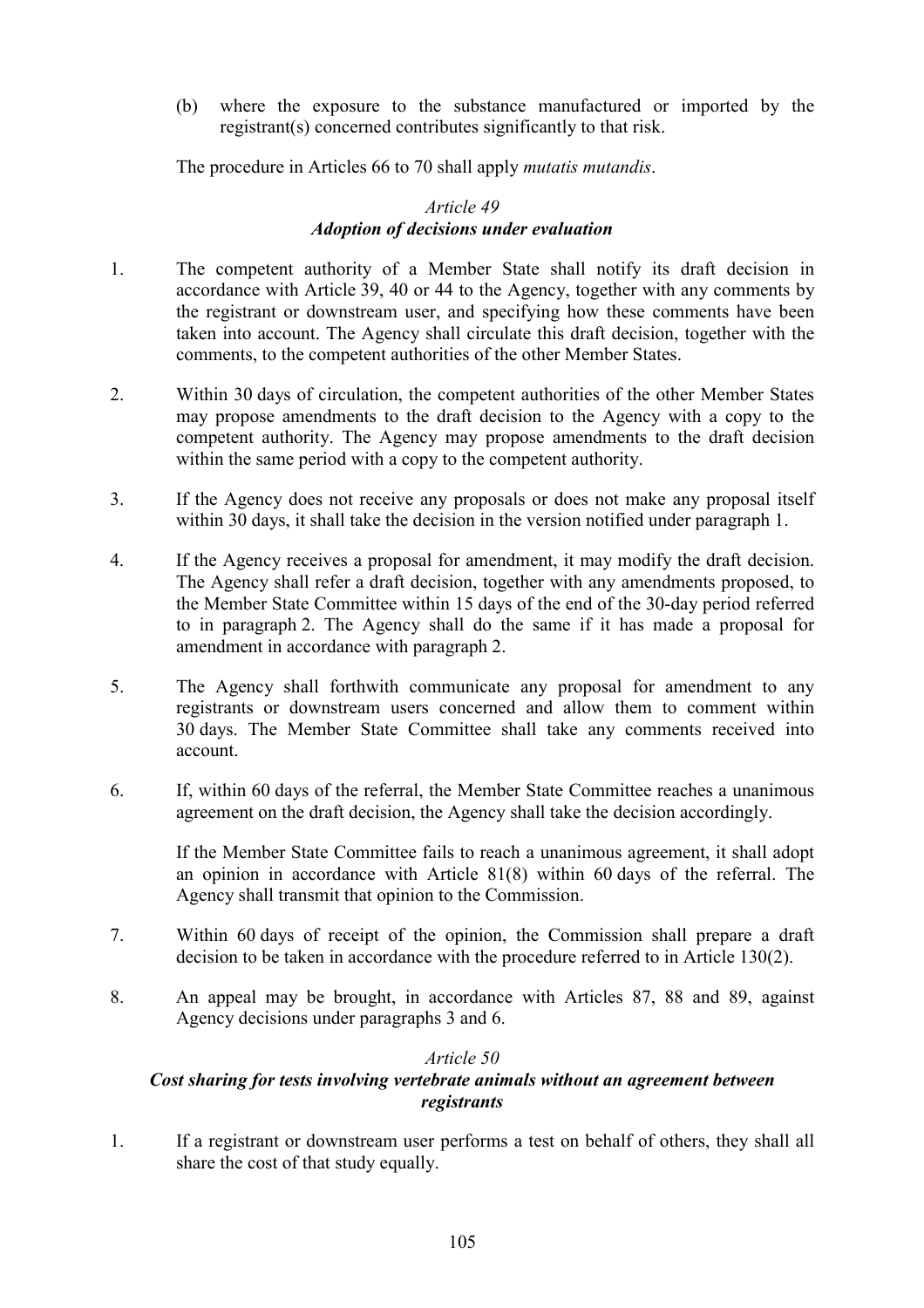- 2. In the case referred to in paragraph 1, the registrant or downstream user who performs the test shall provide each of the others concerned with a copy of the test.
- 3. The person performing and submitting the study shall have a claim against the others accordingly. The others shall have a claim for a copy of the study. Any person concerned shall be able to make a claim in order to prohibit another person from manufacturing, importing or placing the substance on the market if that other person either fails to pay his share of the cost or to provide security for that amount or fails to hand over a copy of the study performed. All claims shall be enforceable in the national courts. Any person may choose to submit their claims for remuneration to an arbitration board and accept the arbitration order.

## *Article 51 Obligations for Member States to report to the Agency*

By 28 February of each year, each Member State shall report to the Agency on the progress made over the previous calendar year towards discharging the obligations incumbent upon the competent authorities within that State in relation to the examination of testing proposals. The Agency shall publish this information on its web-site without delay.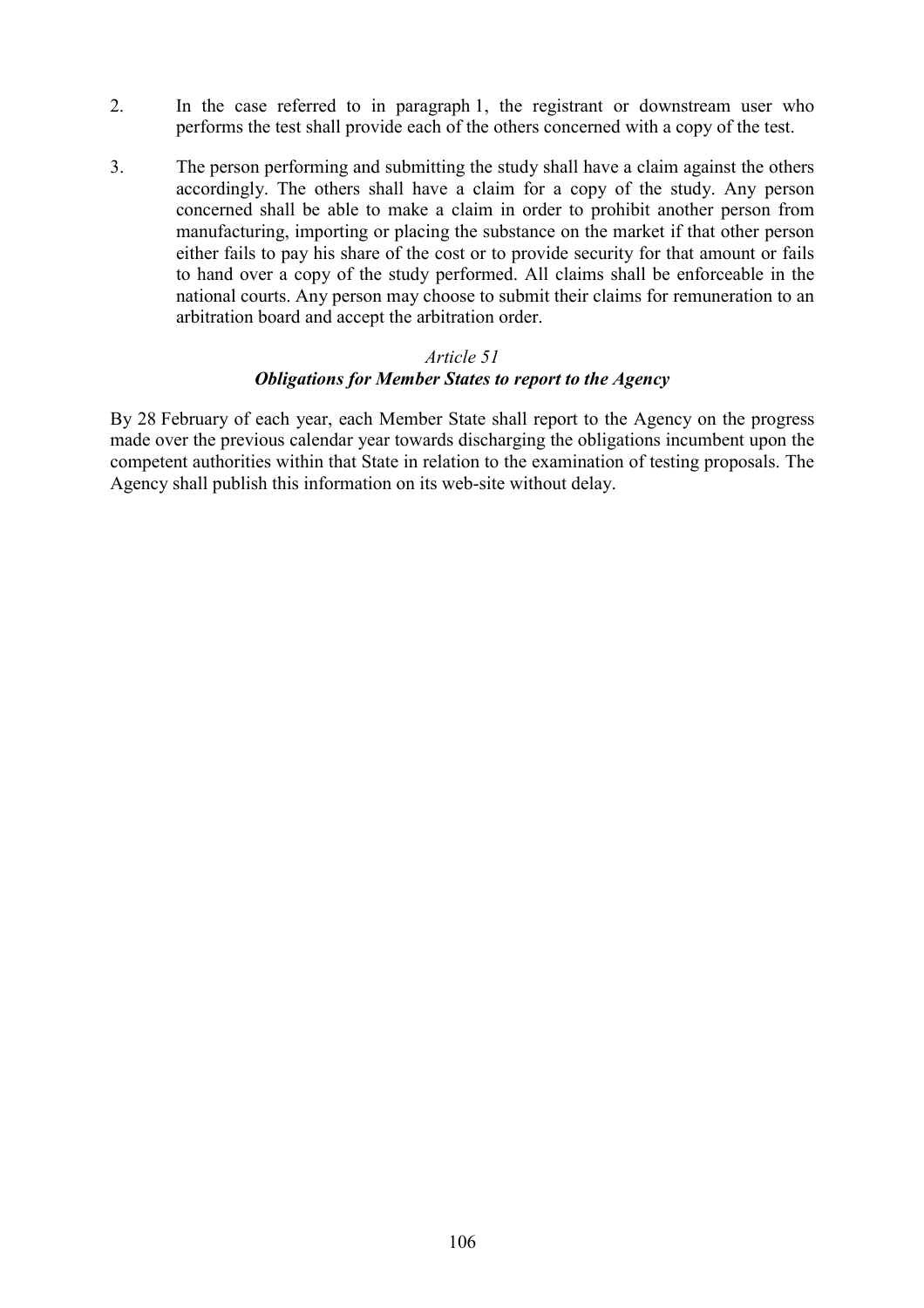# **TITLE VII AUTHORISATION**

# **CHAPTER 1 AUTHORISATION REQUIREMENT**

## *Article 52 Aim of authorisation*

The aim of this Title is to ensure the good functioning of the internal market while assuring that the risks from substances of very high concern are properly controlled or that these substances are replaced by suitable alternative substances or technologies.

# *Article 53 General provisions*

- 1. A manufacturer, importer or downstream user shall not place on the market a substance for a use or use it himself if that substance is included in Annex XIII, unless:
	- (a) the use(s) of that substance on its own, in a preparation or the incorporation of the substance into an article for which the substance is placed on the market or for which he uses the substance himself has been authorised in accordance with Articles 57 to 61; or
	- (b) the use(s) of that substance on its own, in a preparation or the incorporation of the substance into an article for which the substance is placed on the market or for which he uses the substance himself has been exempted from the authorisation requirement in Annex XIII itself in accordance with Article 55(2); or
	- (c) the date referred to in Article  $55(1)(c)(i)$  has not been reached; or
	- (d) the date referred to in Article  $55(1)(c)(i)$  has been reached and he made an application 18 months before that date but a decision on the application for authorisation has not yet been taken. or (e) in cases where the substance is placed on the market, authorisation for that use has been granted to his immediate downstream user.
- 2. A downstream user may use a substance meeting the criteria set out in paragraph 1 provided that the use is in accordance with the conditions of an authorisation granted to an actor up his supply chain for that use.
- 3. Paragraphs 1 and 2 shall not apply to the use of substances which are waste and are treated in a waste treatment installation in accordance with the conditions of a permit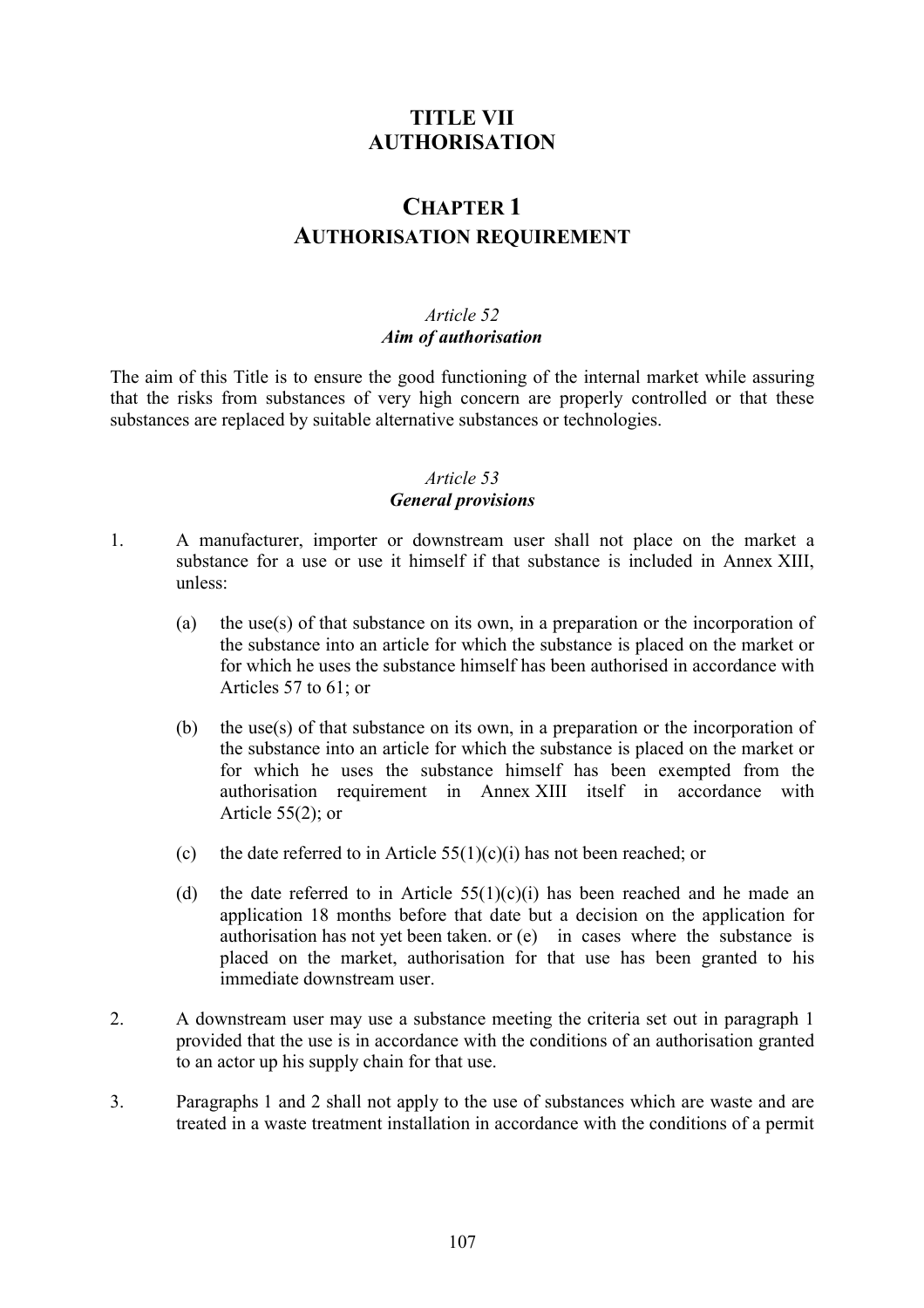under Council Directive  $75/442/EEC^{46}$  or Council Directive  $91//689/EEC^{47}$ , without prejudice to Regulation (EC) No …/…{ PoPs}.

- 4. Paragraphs 1 and 2 shall not apply to the use of substances in scientific research and development or in product and process orientated research and development in quantities not exceeding 1 tonne per year.
- 5. Paragraphs 1 and 2 shall not apply to the following uses of substances:
	- (a) uses in plant protection products within the scope of Directive 91/414/EEC;
	- (b) uses in biocidal products within the scope of Directive 98/8/EC;
	- (c) uses as medicinal products for human or veterinary use within the scope of Regulation (EEC) No 2309/93 and Directives 2001/82/EC and 2001/83/EC;
	- (d) uses as food additives within the scope of Directive 89/107/EEC;
	- (e) uses as additives in animal feeding stuffs within the scope of Directive 70/524/EEC;
	- (f) uses as flavourings in foodstuffs within the scope of Decision 1999/217/EC;
	- (g) uses as an on-site isolated intermediate or as a transported isolated intermediate;
	- (h) use as motor fuels covered by Directive 98/70/EC of the European Parliament and of the Council<sup>48</sup>:
	- (i) uses as fuel in mobile or fixed combustion plants of mineral oil products and use as fuels in closed systems.
- 6. In the case of substances that are subject to authorisation only because they meet the criteria in Article 54(a), (b) and (c) or because they are identified in accordance with Article 54(f) only because of hazards to human health, paragraphs 1 and 2 of this Article shall not apply to the following uses:
	- (a) uses in cosmetic products within the scope of Directive 76/768/EEC;
	- (b) uses in food contact materials within the scope of Directive 89/109/EEC.
- 7. Paragraphs 1 and 2 shall not apply to the use of substances when they are present in preparations:
	- (a) for substances referred to in Article 54(d), (e) and (f), below a concentration limit of  $0.1\%$ ;

 $\overline{a}$ 

<sup>46</sup> OJ L 194, 25.7.1975, p. 39.<br>
47 OJ L 377, 31.12.1991, p. 20.<br>
OJ L 350, 28.12.1998, p. 58.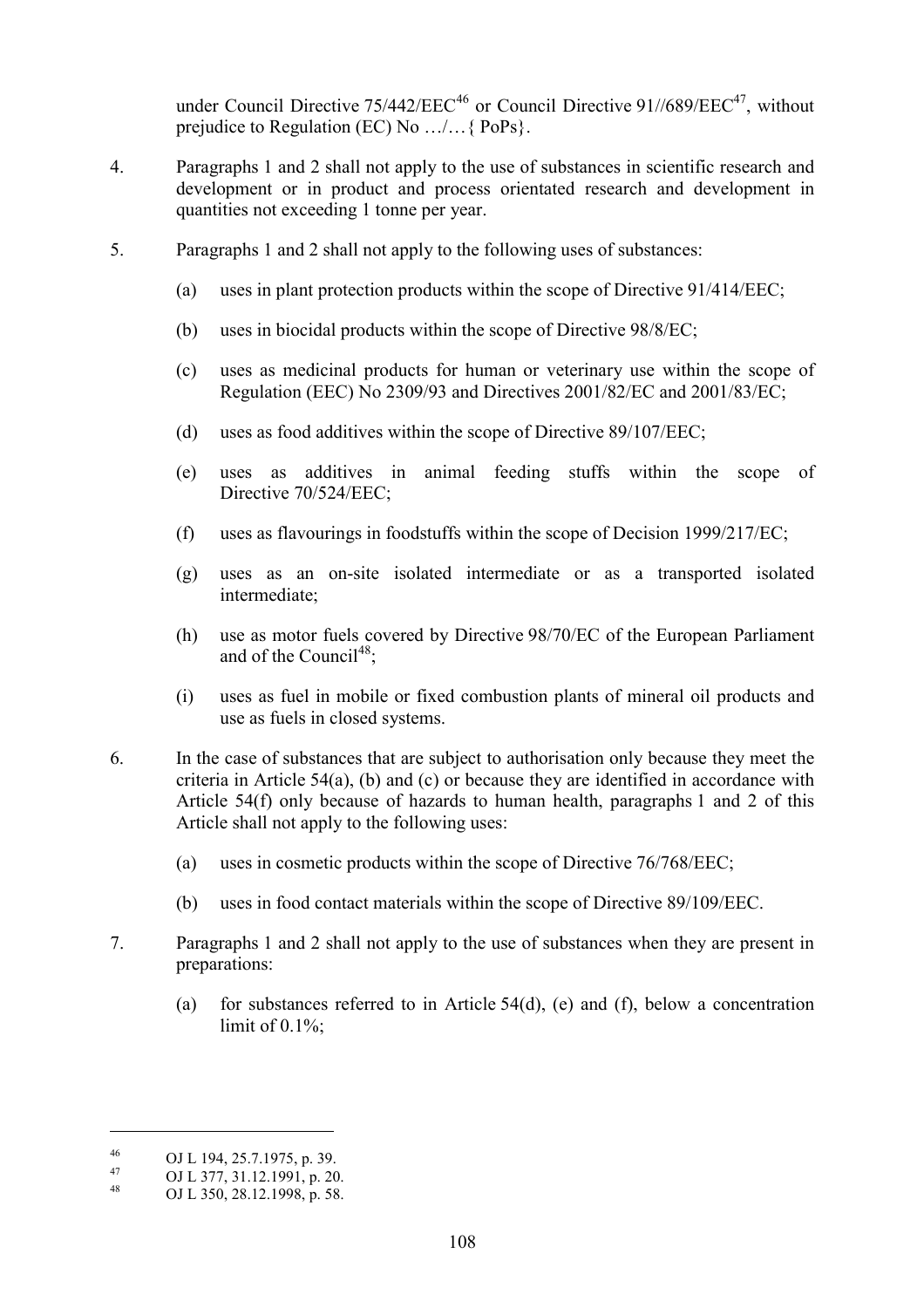(b) for all other substances, below the concentration limits specified in Directive 1999/45/EC which result in the classification of the preparation as dangerous.

#### *Article 54 Substances to be included in Annex XIII*

The following substances may be included in Annex XIII in accordance with the procedure laid down in Article 55:

- (a) substances meeting the criteria for classification as carcinogenic category 1 or 2 in accordance with Directive 67/548/EEC;
- (b) substances meeting the criteria for classification as mutagenic category 1 or 2 in accordance with Directive 67/548/EEC;
- (c) substances meeting the criteria for classification as toxic for reproduction category 1 or 2 in accordance with Directive 67/548/EEC;
- (d) substances which are persistent, bioaccumulative and toxic in accordance with the criteria set out in Annex XII;
- (e) substances which are very persistent and very bioaccumulative in accordance with the criteria set out in Annex XII;
- (f) substances, such as those having endocrine disrupting properties or those having persistent, bioaccumulative and toxic properties or very persistent and very bioaccumulative properties, which do not fulfil the criteria of points (d) and (e) and which are identified as causing serious and irreversible effects to humans or the environment which are equivalent to those of other substances listed in points (a) to (e) on a case-by-case basis in accordance with the procedure set out in Article 56.

#### *Article 55 Inclusion of substances in Annex XIII*

- 1. Whenever a decision is taken to include in Annex XIII substances referred to in Article 54, such a decision shall be taken in accordance with the procedure referred to in Article 130(3). It shall specify for each substance:
	- (a) the identity of the substance;
	- (b) the intrinsic property (properties) of the substance referred to in Article 54;
	- (c) transitional arrangements:
		- (i) the date(s) from which the placing on the market and the use of the substance shall be prohibited unless an authorisation is granted, hereinafter "the sunset date";
		- (ii) a date or dates at least 18 months before the sunset date(s) by which applications must be received if the applicant wishes to continue to use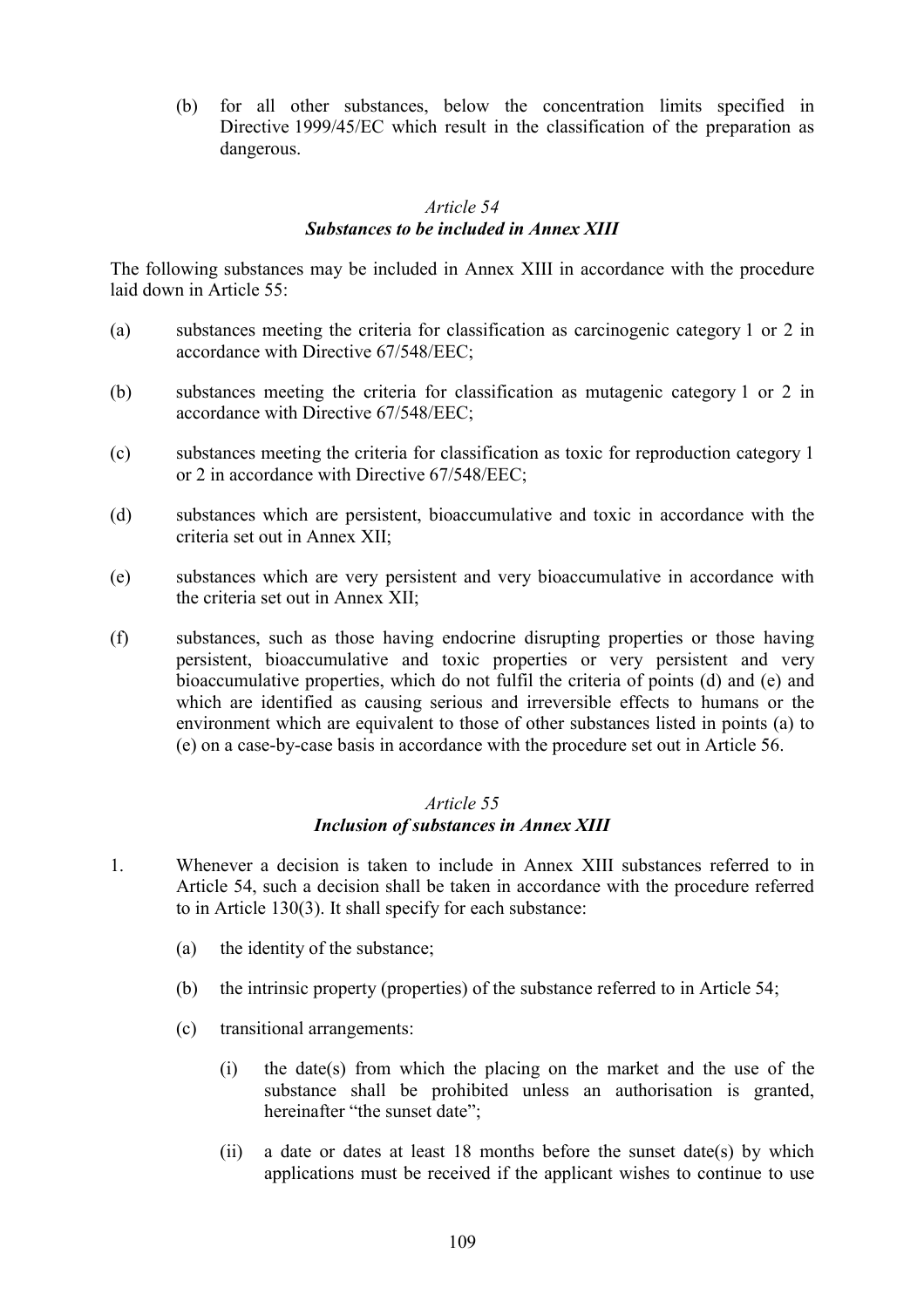the substance or place it on the market for certain uses after the sunset date(s); these continued uses shall be allowed after the sunset date until a decision on the application for authorisation is taken;

- (d) review periods for certain uses, if appropriate;
- (e) uses or categories of uses exempted from the authorisation requirement, if any, and conditions for such exemptions, if any.
- 2. Uses or categories of uses may be exempted from the authorisation requirement. In the establishment of such exemptions, account shall be taken, in particular, of the following:
	- (a) existing specific Community legislation imposing minimum requirements relating to the protection of health or the environment for the use of the substance, such as binding occupational exposure limits, emission limits and so forth;
	- (b) existing legal obligations to take appropriate technical and management measures to ensure compliance with any relevant health, safety and environmental standards in relation to the use of the substance.

Exemptions may be subject to conditions.

- 3. Prior to a decision to include substances in Annex XIII, the Agency shall recommend priority substances to be included specifying for each substance the items set out in paragraph 1. Priority shall normally be given to substances with:
	- (a) PBT or vPvB properties;
	- (b) wide dispersive use; or
	- (c) high volumes.

The number of substances included in Annex XIII and the dates specified under paragraph 1 shall also take account of the Agency's capacity to handle applications in the time provided for.

- 4. Before the Agency sends its recommendation to the Commission it shall make it publicly available on its website, clearly indicating the date of publication. The Agency shall invite all interested parties to submit comments within three months of the date of publication, in particular on the following:
	- (a) fulfilment of the criteria in Article  $54(d)$ , (e) and (f);
	- (b) uses which should be exempt from the authorisation requirement.

The Agency shall update its recommendation, taking into account the comments received.

5. After inclusion of a substance in Annex XIII, this substance shall not be subjected to new restrictions under the procedure outlined in Title VIII covering the risks to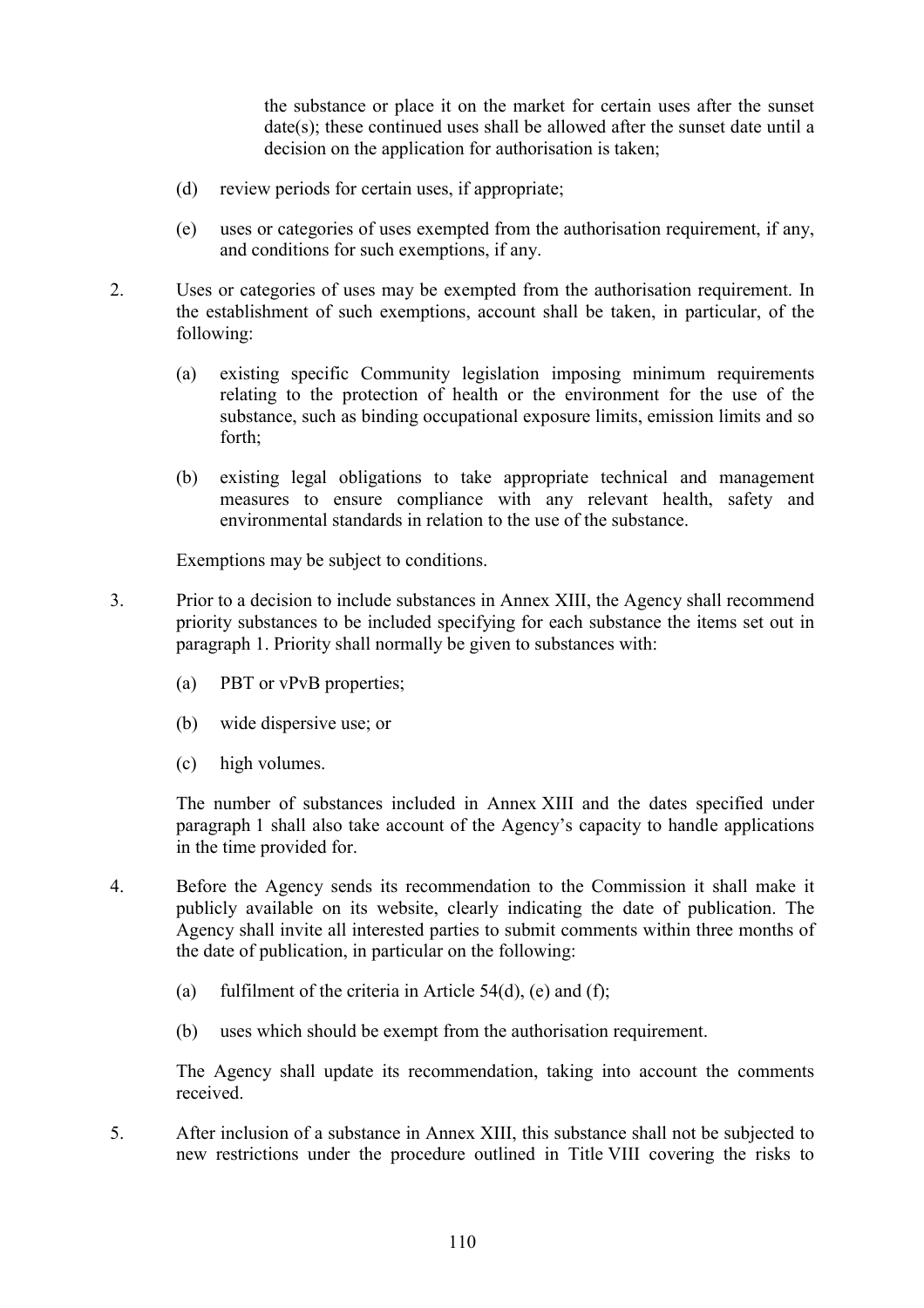human health or the environment from the use of the substance arising from the intrinsic properties specified in Annex XIII.

6. Substances for which all uses have been prohibited under Title VIII or by other Community legislation shall not be included in Annex XIII or shall be removed from it.

#### *Article 56*

# *Identification of substances referred to in Article 54(d), (e) and (f)*

- 1. To identify substances referred to in Article 54(d), (e) and (f) the procedure set out in paragraphs 2 to 7 of this Article shall apply prior to any recommendations under Article 55(3).
- 2. The Commission may ask the Agency to prepare a dossier in accordance with Annex XIV for substances which in its opinion meet the criteria set out in Article 54 (d), (e) and (f). The Agency shall circulate this dossier to the Member States.
- 3. Any Member State may prepare a dossier in accordance with Annex XIV for substances which in its opinion meet the criteria set out in Article 54(d), (e) and (f) and forward it to the Agency. The Agency shall circulate this dossier to the other Member States.
- 4. Within 30 days of circulation, the other Member States or the Agency may comment on the identification of the substance in the dossier to the Agency.
- 5. If the Agency does not receive any comments, it may include this substance in its recommendations under Article 55(3).
- 6. Upon receipt of comments from another Member State or on its own initiative, the Agency shall refer the dossier to the Member State Committee within 15 days of the end of the 30-day period referred to in paragraph 4.
- 7. If, within 30 days of the referral, the Member State Committee reaches a unanimous agreement on the identification, the Agency may include that substance in its recommendations under Article 55(3). If the Member State Committee fails to reach a unanimous agreement, it shall adopt an opinion within 30 days of the referral. The Agency shall transmit that opinion to the Commission, including information on any minority view within the Committee.

# **CHAPTER 2 THE GRANTING OF AUTHORISATIONS**

# *Article 57 The granting of authorisations*

1. The Commission shall be responsible for taking decisions on applications for authorisations in accordance with this Title.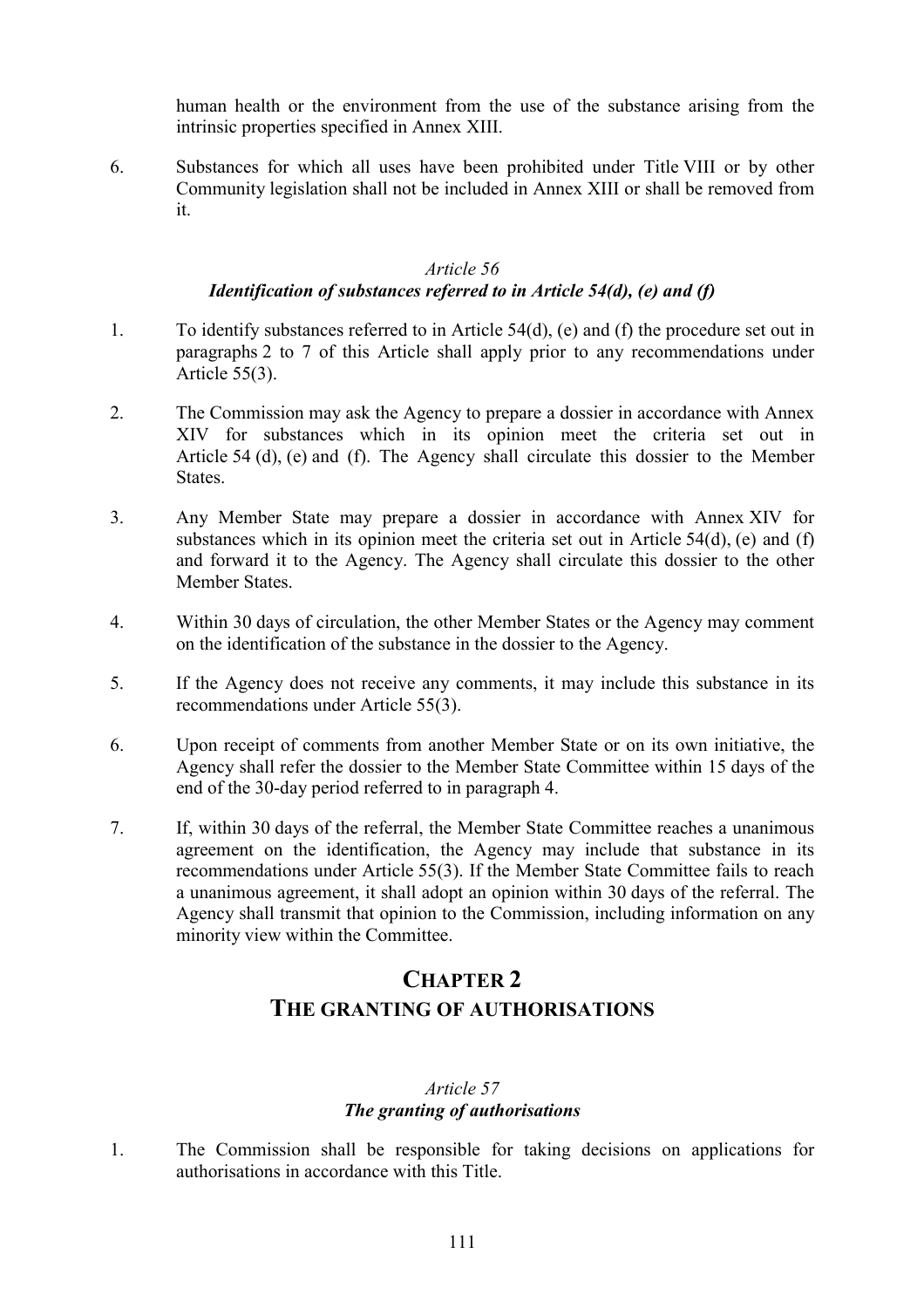2. An authorisation shall be granted if the risk to human health or the environment from the use of a substance arising from the intrinsic properties specified in Annex XIII is adequately controlled in accordance with Annex I, section 6, and as documented in the applicant's chemical safety report.

The Commission shall not consider the following:

- (a) risks to human health and the environment of emissions of the substance from an installation for which a permit was granted in accordance with Council Directive  $96/61/EC^{49}$ :
- (b) risks to and via the aquatic environment of discharges of the substance from a point source governed by the requirement for prior regulation referred to in Article 11 (3) and legislation adopted under Article 16 of Directive 2000/60/EC of the European Parliament and of the Council<sup>50</sup>:
- (c) risks to human health arising from the use of a substance in a medical device regulated by Council Directive  $90/385/EEC^{51}$ , Council Directive  $93/42/EEC^{52}$ or Directive 98/79/EC of the European Parliament and of the Council<sup>53</sup>.
- 3. If an authorisation cannot be granted under paragraph 2, an authorisation may be granted if it is shown that socio-economic benefits outweigh the risk to human health or the environment arising from the use of the substance and if there are no suitable alternative substances or technologies. This decision shall be taken after consideration of all of the following elements:
	- (a) the risk posed by the uses of the substance;
	- (b) the socio-economic benefits arising from its use and the socio-economic implications of a refusal to authorise as demonstrated by the applicant or other interested parties;
	- (c) the analysis of the alternatives submitted by the applicant under Article 59(5) and any third party contributions submitted under Article 61(2);
	- (d) available information on the health or environmental risks of any alternative substances or technologies.
- 4. A use shall not be authorised if this would constitute a relaxation of a restriction set out in Annex XVI.
- 5. An authorisation shall be granted only if the application is made in conformity with the requirements of Article 59.
- 6. Authorisations may be subject to conditions, including review periods and/or monitoring. Authorisations granted in accordance with paragraph 3 shall normally be subject to a time-limit.

 $\overline{a}$ 

<sup>49</sup> OJ L 257, 10.10.1996, p. 26.<br>
OJ L 327, 22.12.2000, p. 1.

 $^{51}$  OJ L 189, 20.7.1990, p. 17.

 $^{52}$  OJ L 169, 12.7.1993, p. 1.<br> $^{53}$  OJ L 221, 7.12, 1009, p. 1.

<sup>53</sup> OJ L 331, 7.12.1998, p. 1.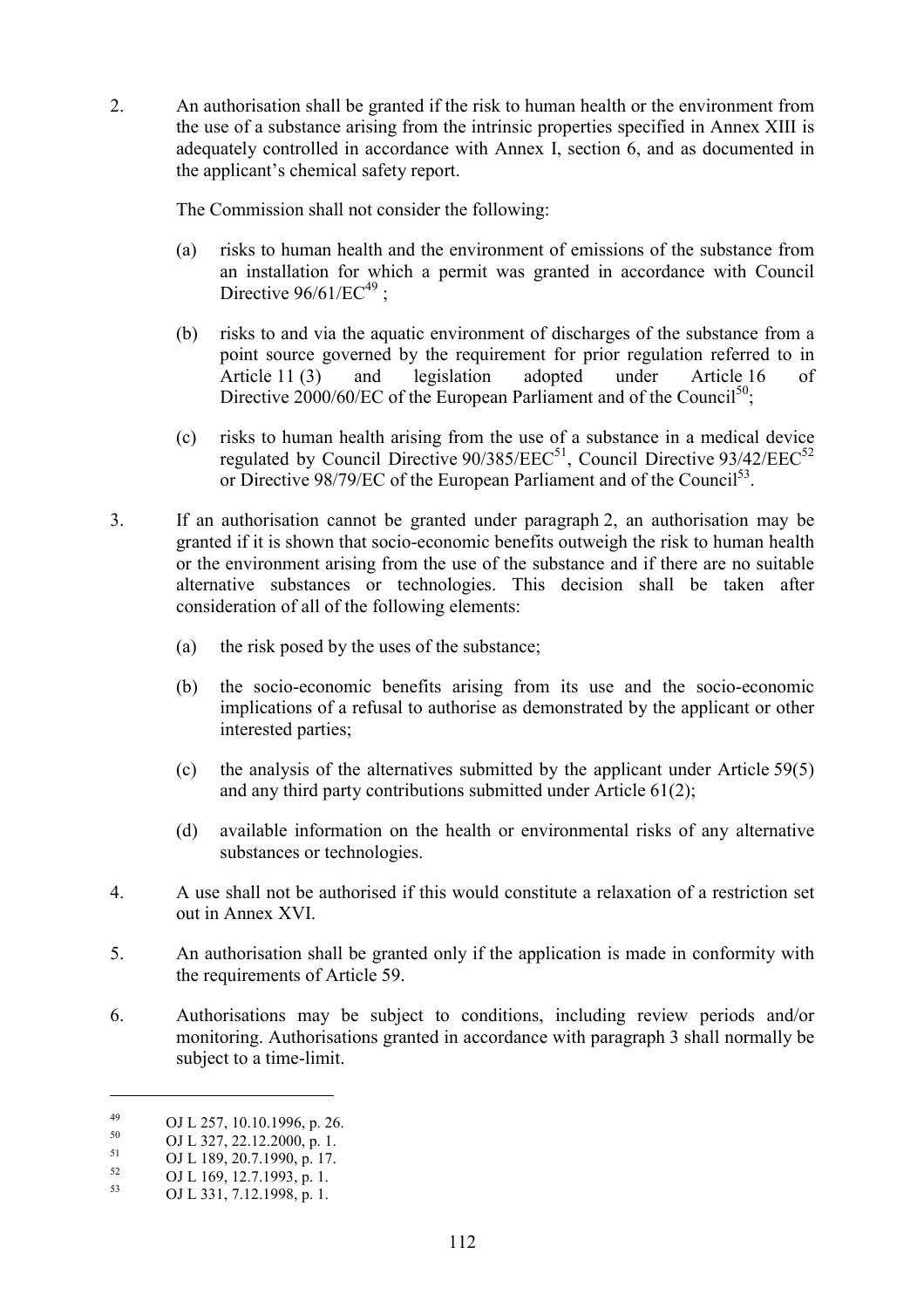- 7. The authorisation shall specify:
	- (a) the person(s) to whom the authorisation is granted;
	- (b) the identity of the substance $(s)$ ;
	- (c) the use(s) for which the authorisation is granted;
	- (d) any conditions under which the authorisation is granted;
	- (e) any review period;
	- (f) any monitoring arrangement.
- 8. Notwithstanding any conditions of an authorisation, the holder shall ensure that the level of exposure is reduced to as low as is technically possible.

## *Article 58 Review of authorisations*

1. Authorisations granted in accordance with Article 57(3) which are subject to a time-limit shall be regarded as valid until the Commission decides on a new application, provided that the holder of the authorisation submits a new application at least 18 months before the expiry of the time-limit. Rather than re-submitting all elements of the original application for the current authorisation, the applicant may submit only the number of the current authorisation, subject to the second, third and fourth subparagraphs.

If he cannot demonstrate that the risk is adequately controlled, he shall submit an update of the socio-economic analysis, analysis of alternatives and substitution plan contained in the original application.

If he can now demonstrate that the risk is adequately controlled, he shall submit an update of the chemical safety report.

If any other elements of the original application have changed, he shall also submit updates of these element(s).

2. Authorisations may be reviewed at any time if the circumstances of the original authorisation have changed so as to affect the risk to human health or the environment, or the socio-economic impact.

In such cases, the Commission shall set a reasonable deadline by which the holder(s) of the authorisation may submit further information necessary for the review and indicate by when it will take a decision in accordance with Article 61.

3. In its review decision the Commission may, taking into account proportionality,amend the authorisation or withdraw the authorisation from the time of the decision, if under the changed circumstances it would not have been granted.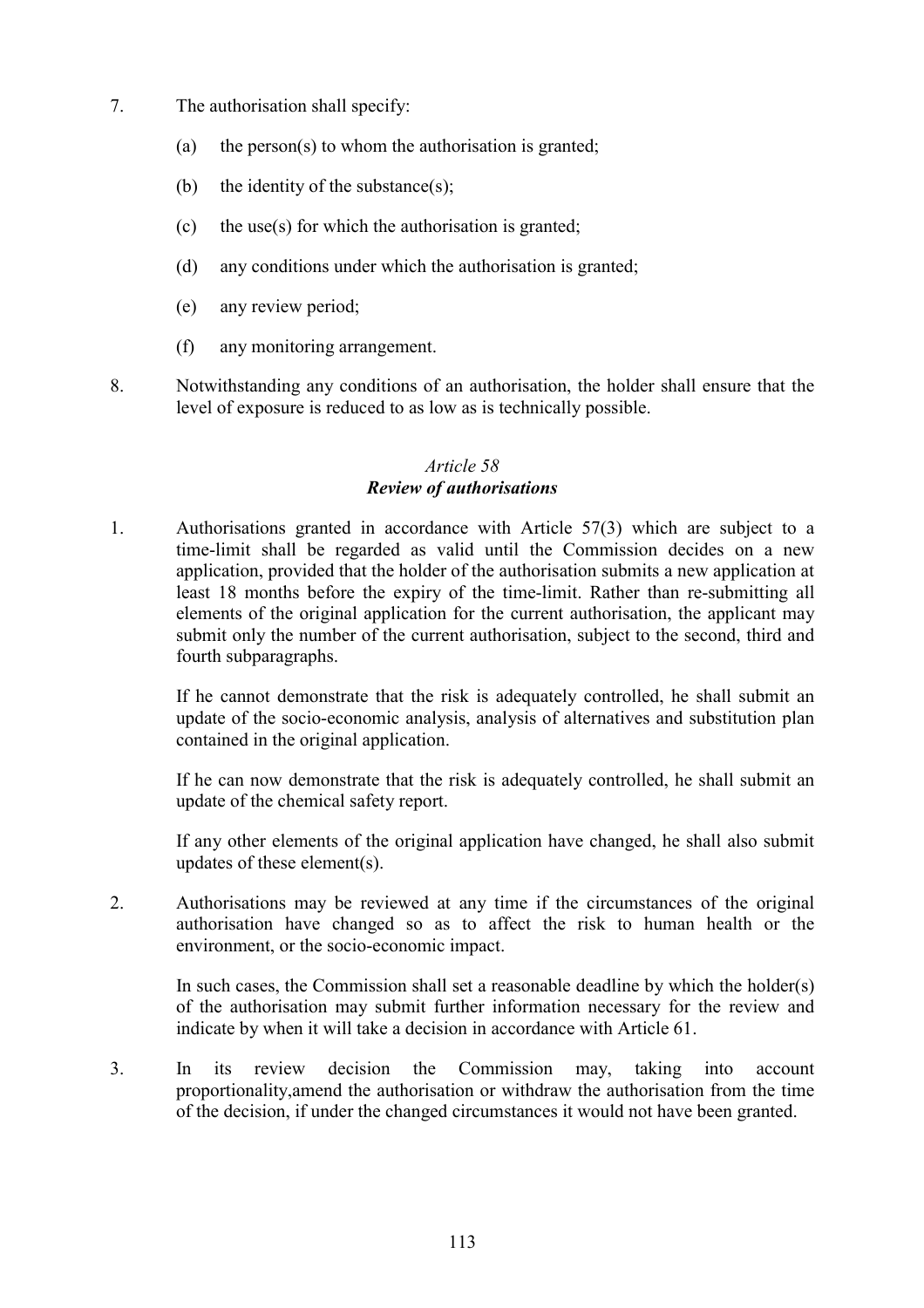In cases where there is a serious and immediate risk for human health or the environment, the Commission may suspend the authorisation pending the review, taking into account proportionality.

- 4. If an environmental quality standard referred to in Directive 96/61/EC is not met, the authorisations granted for the use of the substance concerned may be reviewed.
- 5. If the environmental objectives as referred to in Article 4(1) of Directive 2000/60/EC are not met, the authorisations granted for the use of the substance concerned in the relevant river basin may be reviewed.
- 6. If a use of a substance is subsequently prohibited in Annex XVII, the Commission shall withdraw the authorisation for that use.

If a use of a substance is subsequently made subject to conditions in Annex XVII, the Commission shall amend the authorisation accordingly.

### *Article 59 Applications for authorisations*

- 1. An application for an authorisation shall be made to the Agency.
- 2. Applications for authorisation may be made by the manufacturer(s), importer(s) and/or downstream user(s) of the substance. Applications may be made by one or several persons.
- 3. Applications may be made for one or several substances, and for one or several uses. Applications may be made for the applicant's own use(s) and/or for uses for which he intends to place the substance on the market.
- 4. An application for authorisation shall include the following information:
	- (a) the identity of the substance(s), as referred to in section 2 of Annex IV;
	- (b) the name and contact details of the person or persons making the application;
	- (c) a request for authorisation, specifying for which use(s) the authorisation is sought and covering the use of the substance in preparations and/or the incorporation of the substance in articles, where this is relevant;
	- (d) unless already submitted as part of the registration, a chemical safety report in accordance with Annex I covering the risks to human health and/or the environment from the use of the substance(s) arising from the intrinsic properties specified in Annex XIII.
- 5. The application may include:
	- (a) a socio-economic analysis conducted in accordance with Annex XV;
	- (b) an analysis of the alternatives considering their risks and the technical and economic feasibility of substitution, where appropriate accompanied by a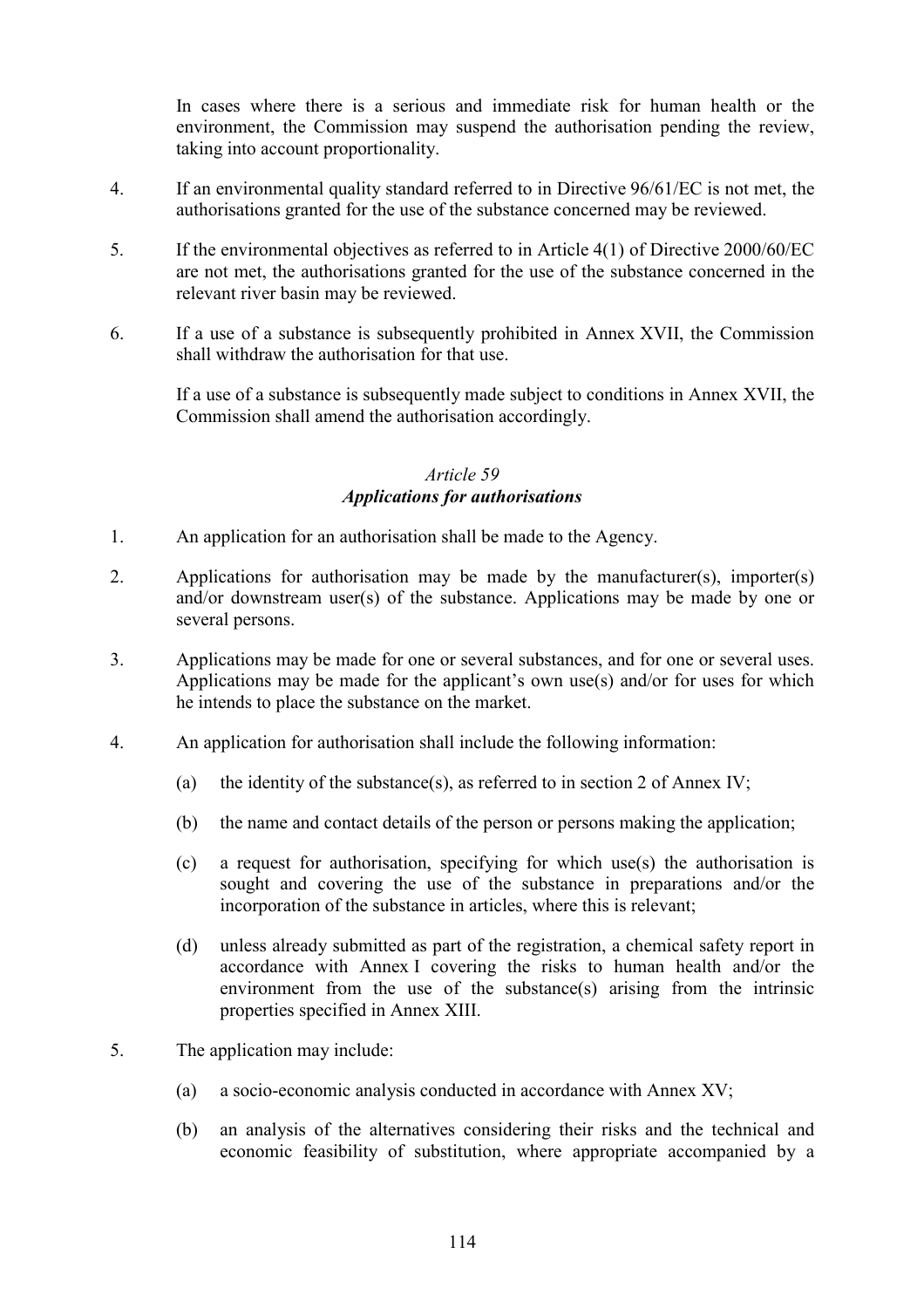substitution plan, including research and development and a timetable for proposed actions by the applicant .

- 6. The application shall not include any of the following:
	- (a) the risks to human health and the environment of emissions of the substance from an installation for which a permit has been granted in accordance with Directive  $96/61/EC$ ;
	- (b) the risks to and via the aquatic environment of discharges of the substance from a point source governed by the requirement for prior regulation referred to in Article 11 (3) and legislation adopted under Article 16 of Directive 2000/60/EC;
	- (c) the risks to human health arising from the use of a substance in a medical device regulated by Directives 90/385/EEC, 93/42/EEC or 98/79/EC.
- 7. An application for an authorisation shall be accompanied by the fee as set by the Agency.

#### *Article 60 Subsequent applications for authorisation*

- 1. If an application has been made for a use of a substance, a subsequent applicant may refer, by means of a letter of access granted by the previous applicant, to the parts of the previous application submitted in accordance with Article 59(4)(d) and (5).
- 2. If an authorisation has been granted for a use of a substance, a subsequent applicant may refer, by means of a letter of access granted by the holder of the authorisation, to the parts of the holder's application submitted in accordance with Article  $59(4)(d)$  and  $(5)$ .

#### *Article 61 Procedure for authorisation decisions*

- 1. The Agency shall acknowledge the date of receipt of the application. The Agency's Committees for Risk Assessment and Socio-economic Analysis shall give their draft opinions within ten months of the date of receipt of the application.
- 2. The Agency shall make available on its web-site broad information on uses, taking confidentiality into account in accordance with Article 116, for which applications have been received, with a deadline by which information on alternative substances or technologies may be submitted by interested third parties.
- 3. In preparing its opinion, each Committee referred to in paragraph 1 shall first check that the application includes all the information specified in Article 59 that is relevant to its remit. If necessary, a Committee shall ask the applicant for additional information to bring the application into conformity with the requirements of Article 59. Each Committee shall also take into account any information submitted by third parties.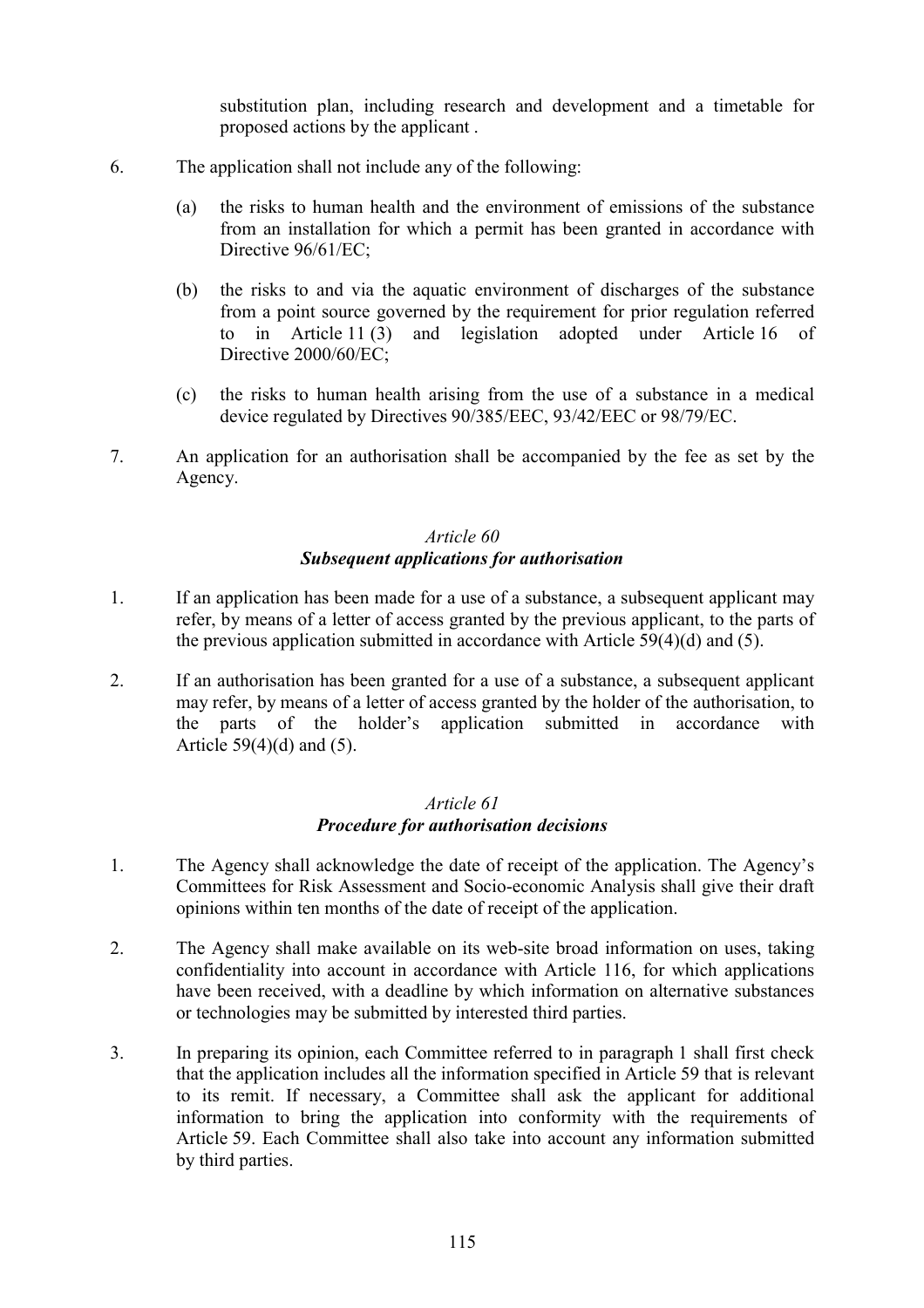- 4. The draft opinions shall include the following elements:
	- (a) Risk Assessment Committee: an assessment of the risk to health and/or the environment arising from the use(s) of the substance as described in the application;
	- (b) Socio-economic Analysis Committee: an assessment of the socio-economic factors associated with the use(s) of the substance as described in the application, when an application is made in accordance with Article 59(5).
- 5. The Agency shall send these draft opinions to the applicant by the end of the deadline set out in paragraph 1. Within 1 month of receipt of the draft opinion, the applicant may provide written notice that he wishes to comment. The draft opinion shall be deemed to have been received 7 days after the Agency has sent it.

If the applicant does not wish to comment, the Agency shall send these opinions to the Commission, the Member States and the applicant, within 15 days of the end of the period within which the applicant may comment or within 15 days of receipt of notice from the applicant that he does not intend to comment.

If the applicant wishes to comment, he shall send his written argumentation to the Agency within 2 months of the receipt of the draft opinion. The Committees shall consider the comments and adopt their final opinions within 2 months of receipt of the written argumentation, taking this argumentation into account where appropriate. Within a further 15 days the Agency shall send the opinions, with the written argumentation attached, to the Commission, the Member States and the applicant.

- 6. The Agency shall make the non-confidential parts of its opinions and any attachments thereto publicly available on its website, in accordance with Article 116.
- 7. In cases covered by Article 60(1), the Agency shall treat the applications together, provided the deadlines for the first application can be met.
- 8. The Commission shall prepare a draft authorisation decision within 3 months of receipt of the opinions from the Agency. A final decision granting or refusing the authorisation shall be taken in accordance with the procedure referred to in Article 130(2).
- 9. Summaries of the Commission decisions, including the authorisation number, shall be published in the *Official Journal of the European Union* and shall be made publicly available in a database established and kept up to date by the Agency.
- 10. In cases covered by Article 60(2), the deadline set out in paragraph 1 of this Article shall be shortened to 5 months.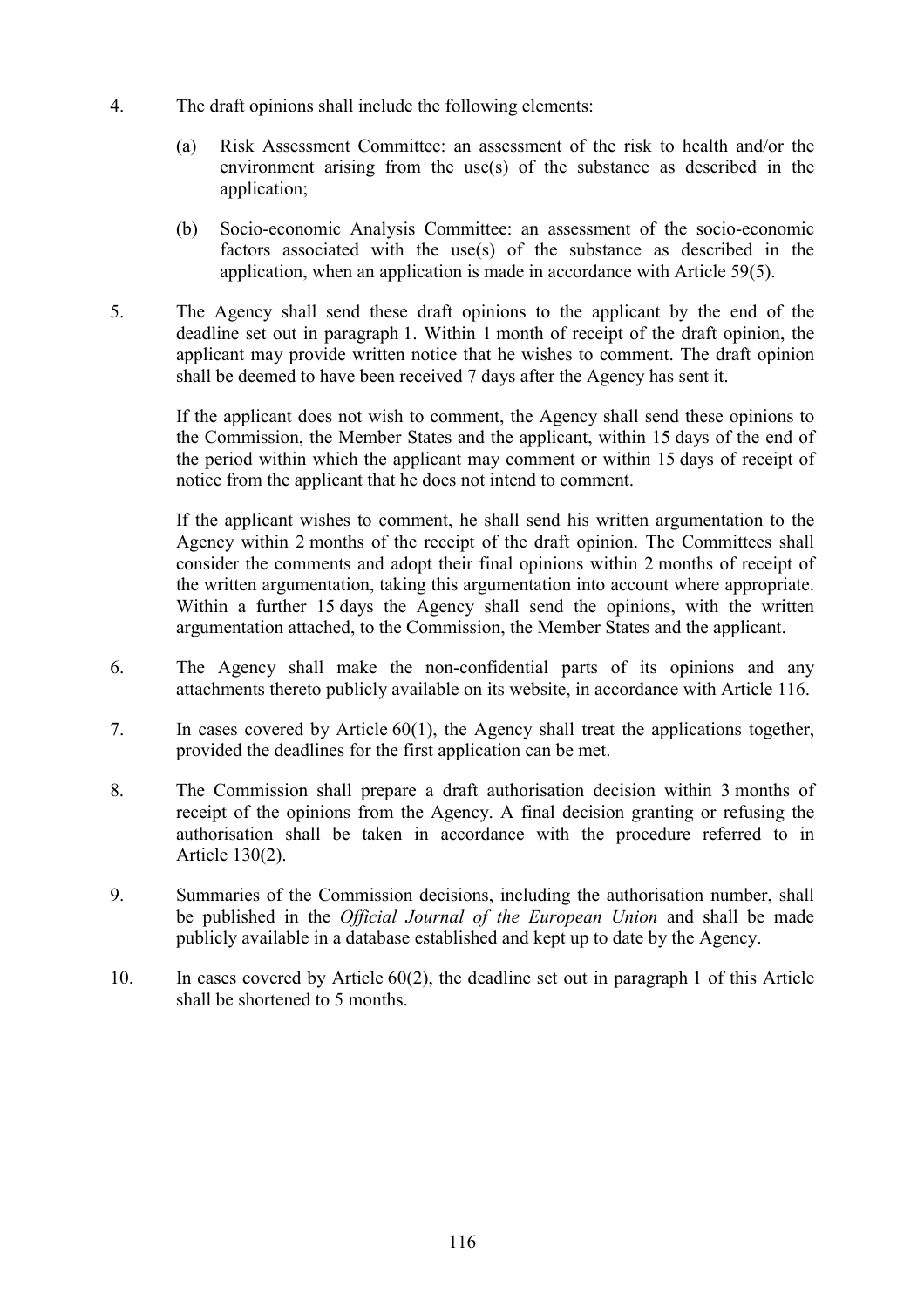# **CHAPTER 3 AUTHORISATIONS IN THE SUPPLY CHAIN**

# *Article 62 Obligation of holders of authorisations*

Holders of an authorisation shall include the authorisation number on the label before they place the substance on the market for an authorised use.

# *Article 63 Downstream Users*

- 1. Downstream users using a substance in accordance with Article 53(2) shall notify the Agency within 3 months of the first supply of the substance. They shall use only the format specified by the Agency in accordance with Article 108.
- 2. The Agency shall establish and keep up to date a register of downstream users who have made a notification in accordance with paragraph 1. The Agency shall grant access to this register to the competent authorities of the Member States.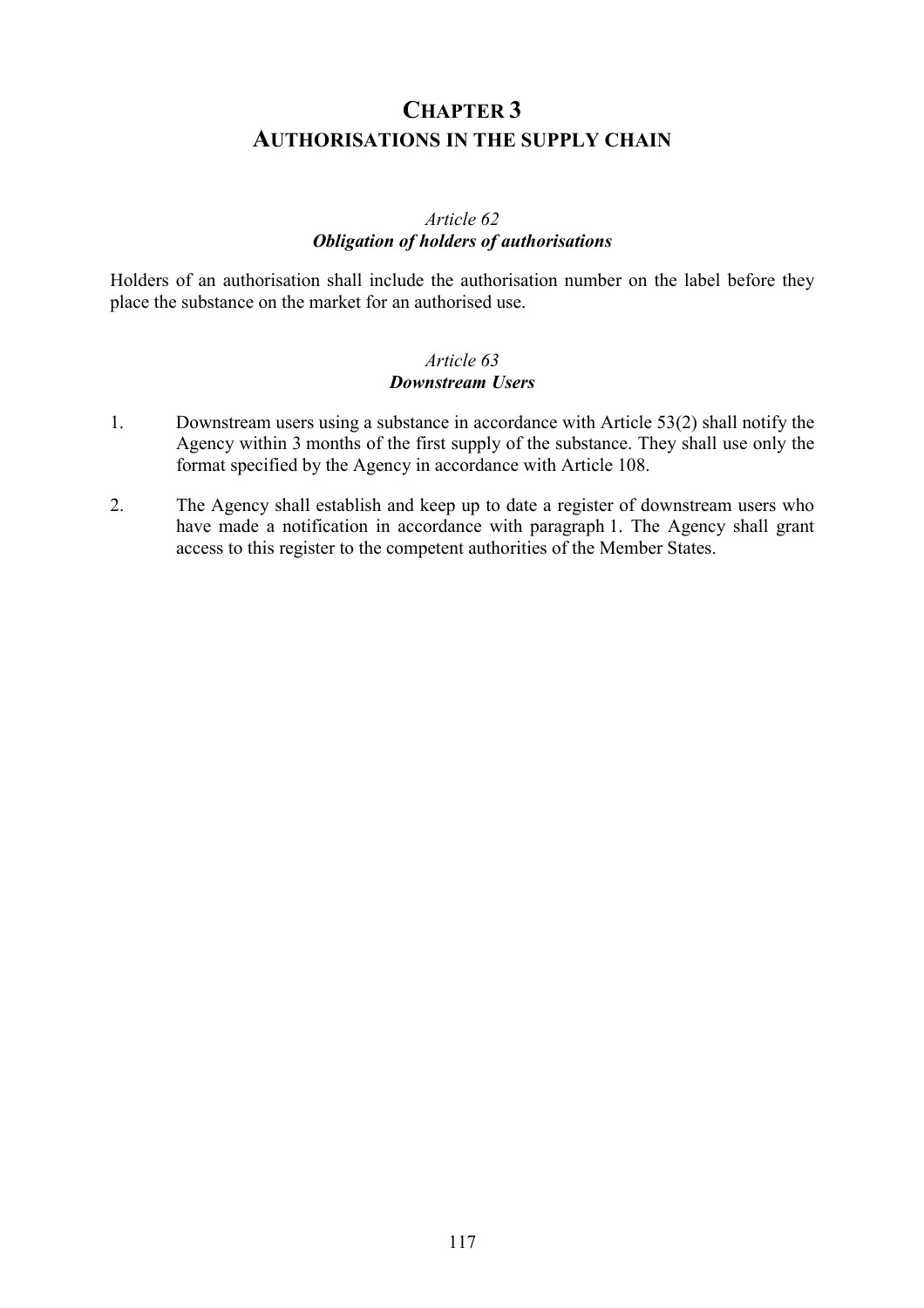# **TITLE VIII RESTRICTIONS ON THE MANUFACTURING, MARKETING AND USE OF CERTAIN DANGEROUS SUBSTANCES AND PREPARATIONS**

# **CHAPTER 1 GENERAL ISSUES**

## *Article 64 General provisions*

- 1. A substance on its own, in a preparation or in an article, for which Annex XVI contains a restriction shall not be manufactured, placed on the market or used unless it complies with the conditions of that restriction. This shall not apply to the manufacture, placing on the market or use of a substance in scientific research and development, or product and process orientated research and development in quantities not exceeding 1 tonne per year.
- 2. A substance on its own, in a preparation or in an article, for which Annex XVII contains a restriction shall not be manufactured, placed on the market or used unless it complies with the conditions of that restriction. This shall not apply to the manufacture, placing on the market or use of a substance for laboratory scale research or the use of the substance as a reference standard.
- 3. Paragraphs 1 and 2 shall not apply to the use of substances which are waste and are treated in a waste treatment installation within the conditions of a permit under Directive 75/442/EEC or Directive 91//689/EEC, without prejudice to Regulation (EC) No …/… {POPs}.

# **CHAPTER 2 THE RESTRICTIONS PROCESS**

#### *Article 65*

#### *Introducing new and amending current restrictions*

1. When there is an unacceptable risk to human health or the environment, arising from the manufacture, use or placing on the market of substances, which needs to be addressed on a Community-wide basis, Annex XVI shall be amended in accordance with the procedure referred to in Article 130(3) by adopting new restrictions, or amending current restrictions in Annex XVI, for the manufacture, use or placing on the market of substances on their own, in preparations or in articles, pursuant to the procedure set out in Articles 66 to 70.

 The first subparagraph shall not apply to the use of a substance as an on-site isolated intermediate, except in cases covered by paragraph 3.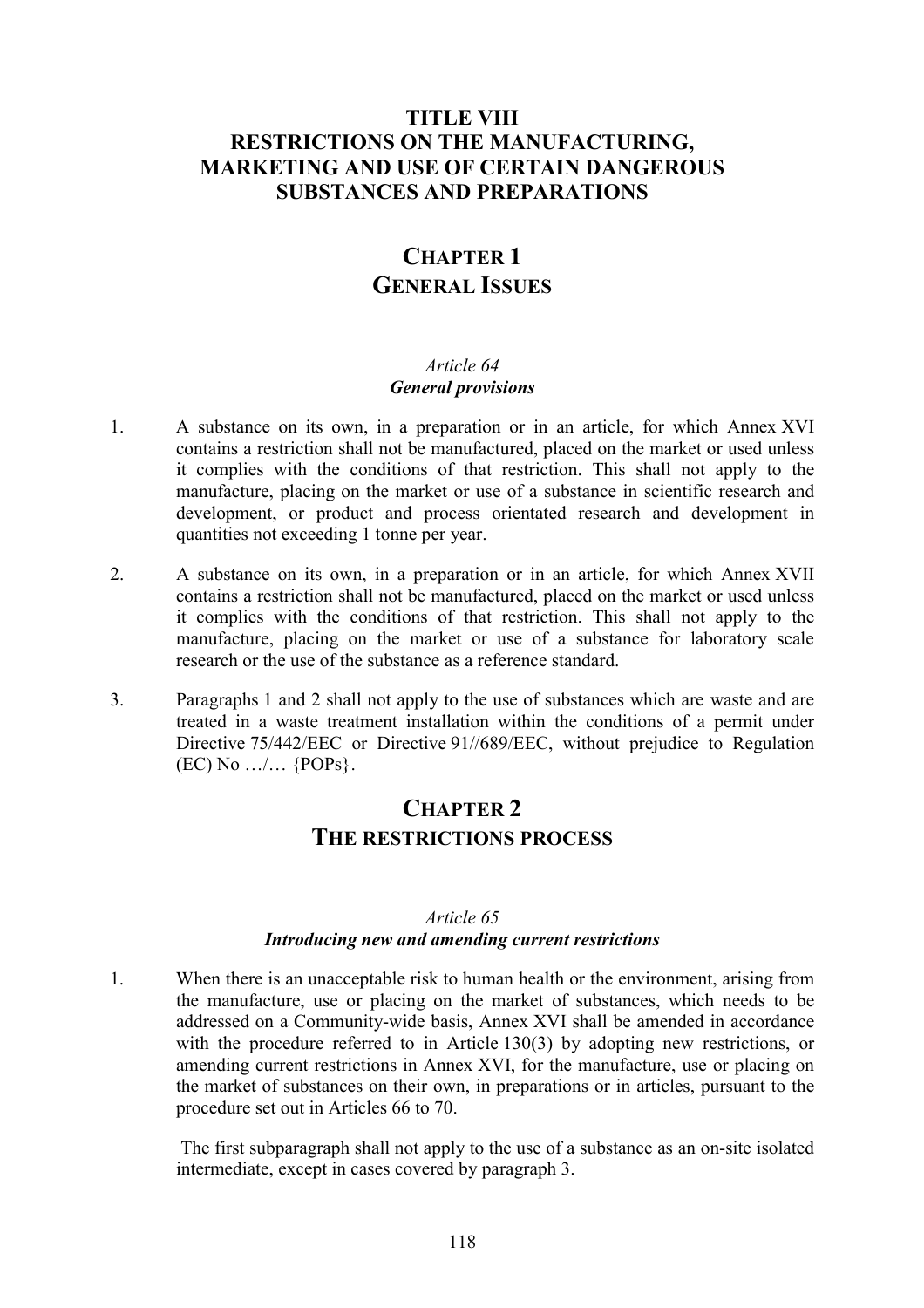- 2. For substances which meet the criteria for classification as carcinogenic, mutagenic or toxic to reproduction, categories 1 and 2, and for which restrictions to consumer use are proposed by the Commission, Annex XVI shall be amended in accordance with the procedure referred to in Article 130(3). Articles 66 to 70 shall not apply.
- 3. Notwithstanding Article 55(5), at the latest upon the inclusion of a substance in the Stockholm Convention or the UNECE Protocol on Persistent Organic Pollutants, the Commission shall present a draft for the inclusion of that substance in Annex XVII. The draft measures shall as minimum implement the obligations arising from these international commitments for the Community. Annex XVII shall be amended in accordance with the procedure referred to in Article 130 (3). Articles 66 to 70 shall not apply.
- 4. Restrictions addressing only the risks to human health of the use of a substance in cosmetics products within the scope of Directive 76/768/EEC shall not be included in Annexes XVI or XVII.

#### *Article 66 Preparation of a proposal*

1. If the Commission considers that the manufacture, placing on the market or use of a substance on its own, in a preparation or in an article poses a risk to human health or the environment that is not adequately controlled and needs to be addressed at Community level, it shall ask the Agency to prepare a dossier which conforms to the requirements of Annex XIV. If this dossier demonstrates that action on a Community-wide basis is necessary, beyond any measures already in place, the Agency shall suggest restrictions, in order to initiate the restrictions process.

The Agency shall refer to any Member State dossier, chemical safety report or risk assessment submitted to it under this Regulation. It shall also refer to any relevant risk assessment submitted by third persons for the purposes of other Community Regulations or Directives. To this end other bodies, such as agencies, established under Community law and carrying out a similar task shall provide information to the Agency on request.

2. If a Member State considers that the manufacture, placing on the market or use of a substance on its own, in a preparation or in an article poses a risk to human health or the environment that is not adequately controlled and needs to be addressed at Community level, it shall prepare a dossier which conforms to the requirements of Annex XIV. If this dossier demonstrates that action on a Community-wide basis is necessary, beyond any measures already in place, the Member State shall submit it to the Agency in the format outlined in Annex XIV, in order to initiate the restrictions process.

Member States shall refer to any dossier, chemical safety report or risk assessment submitted to the Agency under this Regulation. Member States shall also refer to any relevant risk assessment submitted for the purposes of other Community Regulations or Directives. To this end other bodies, such as agencies, established under Community law and carrying out a similar task shall provide information to the Member State concerned on request.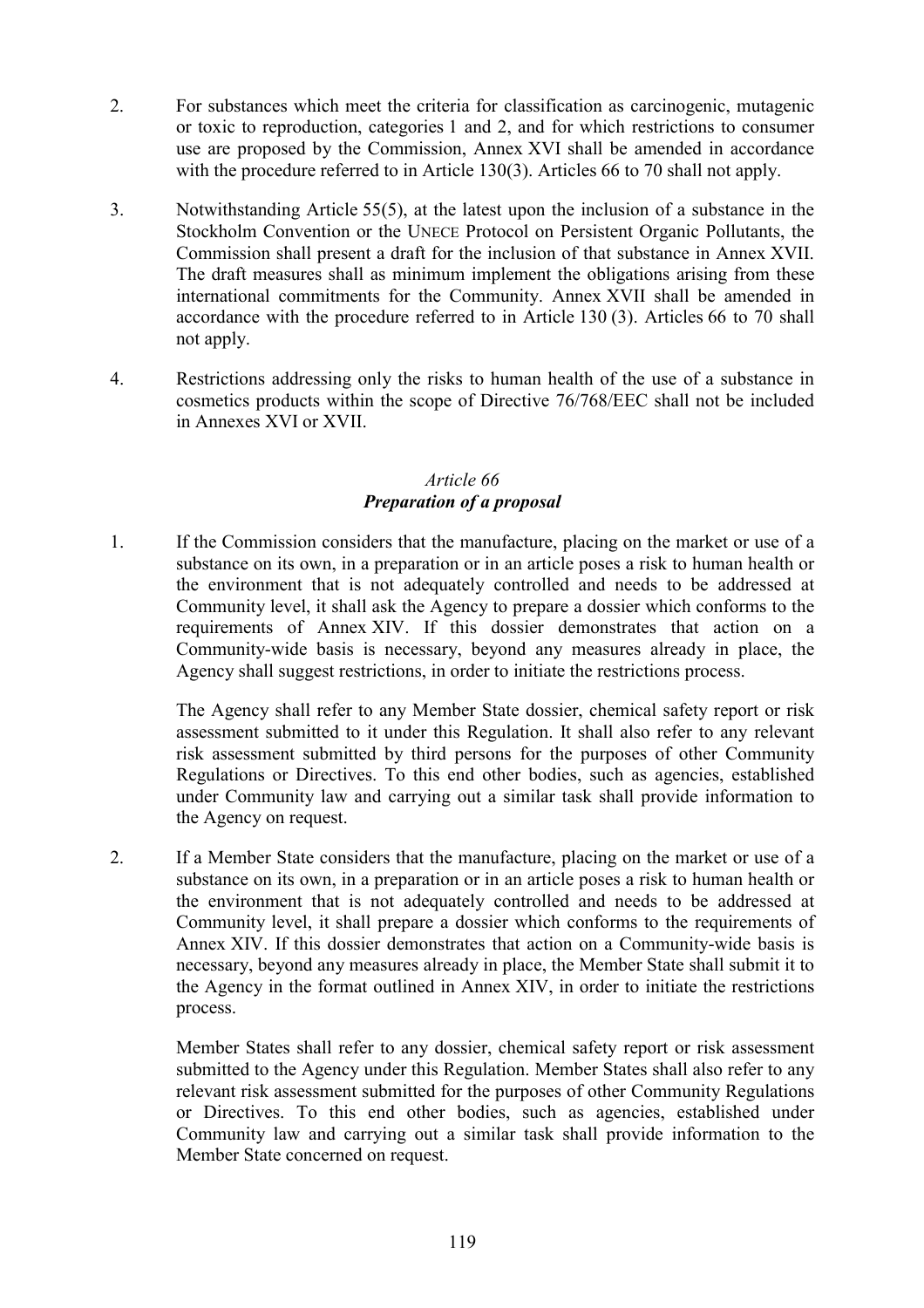The Committee for Risk Assessment and the Committee for Socio-economic Analysis shall check whether the dossier submitted conforms to the requirements of Annex XIV. Within 30 days of receipt, the Agency shall inform the Member State suggesting restrictions, as to whether the Committees find that the dossier conforms. If the dossier does not conform, the reasons shall be given to the Member State in writing within 45 days of receipt. The Member State shall bring the dossier into conformity within 30 days of the date of receipt of the reasons from the Agency, otherwise the procedure under this Chapter shall be terminated.

- 3. The Agency shall make publicly available on its website all dossiers conforming with Annex XIV including the restrictions suggested pursuant to paragraphs 1 and 2 without delay, clearly indicating the date of publication. The Agency shall invite all interested parties to submit individually or jointly within 3 months of the date of publication:
	- (a) comments on dossiers and the suggested restrictions;
	- (b) a socio-economic analysis, or information which can contribute to one, of the suggested restrictions, examining the advantages and drawbacks of the proposed restrictions. It shall conform to the requirements in Annex XV.

## *Article 67 Agency opinion: Committee for risk assessment*

Within 9 months of the date of publication referred to in Article 66(3), the Committee for Risk Assessment shall formulate an opinion on the suggested restrictions based on its consideration of the relevant parts of the dossier. This opinion shall take account of the Member State dossier and the views of interested parties referred to in point (a) of Article 66(3).

## *Article 68*

# *Agency opinion: Committee for socio-economic analysis*

- 1. Within 12 months of the date of publication referred to in Article 66(3), the Committee for Socio-economic Analysis shall formulate an opinion on the suggested restrictions, based on its consideration of the relevant parts of the dossier and the socio-economic impact. It shall prepare a draft opinion on the suggested restrictions and on the related socio-economic impact, taking account of the analyses or information according to point (b) of Article 66(3), if there are any. The Agency shall publish the draft opinion on its website without delay. The Agency shall invite interested parties to give their comments on the draft opinion by a deadline set by the Agency.
- 2. The Committee for Socio-economic Analysis shall without delay adopt its opinion, taking into account where appropriate further comments received by the deadline set. This opinion shall take account of the comments and socio-economic analyses of interested parties submitted under point (b) of Article 66 (3) and under Article 68 (1).
- 3. Where the opinion of the Committee for Risk Assessment diverges significantly from the restrictions suggested by a Member State or the Commission, the Agency may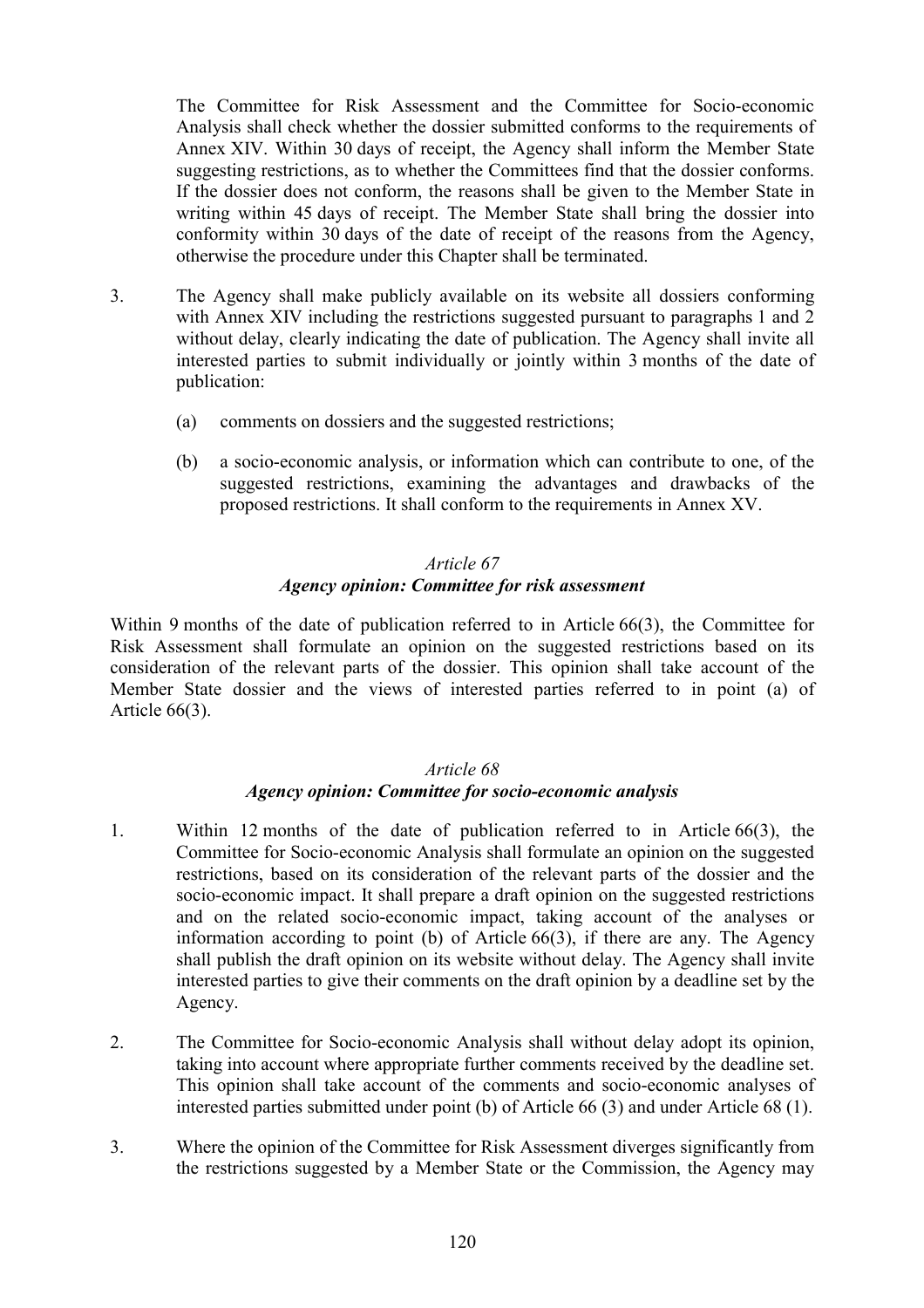postpone the deadline for the opinion of the Committee for Socio-economic Analysis by a maximum of 90 days.

# *Article 69*

# *Submission of an opinion to the Commission*

- 1. The Agency shall submit to the Commission the opinions of the Committees for Risk Assessment and Socio-economic Analysis on restrictions suggested for substances on their own, in preparations or in articles. If one or both of the Committees do not formulate an opinion by the deadline set in Articles 67(1) and 68(1) the Agency shall inform the Commission accordingly, stating the reasons.
- 2. The Agency shall publish the opinions of the two Committees on its website without delay.
- 3. The Agency shall provide the Commission on request with all documents and evidence submitted to or considered by it.

# *Article 70 Commission decision*

1. If the conditions laid down in Article 65 are fulfilled, the Commission shall prepare a draft amendment to Annex XVI, within 3 months of receipt of the opinion of the Committee for Socio Economic analysis or the end of the deadline established under Article 68 if that Committee does not form an opinion, whichever is the earlier.

Where the draft amendment is not in accordance with any of the opinions of the Agency, the Commission shall annex a detailed explanation of the reasons for the differences.

2. A final decision shall be taken in accordance with the procedure referred to in Article 130(3).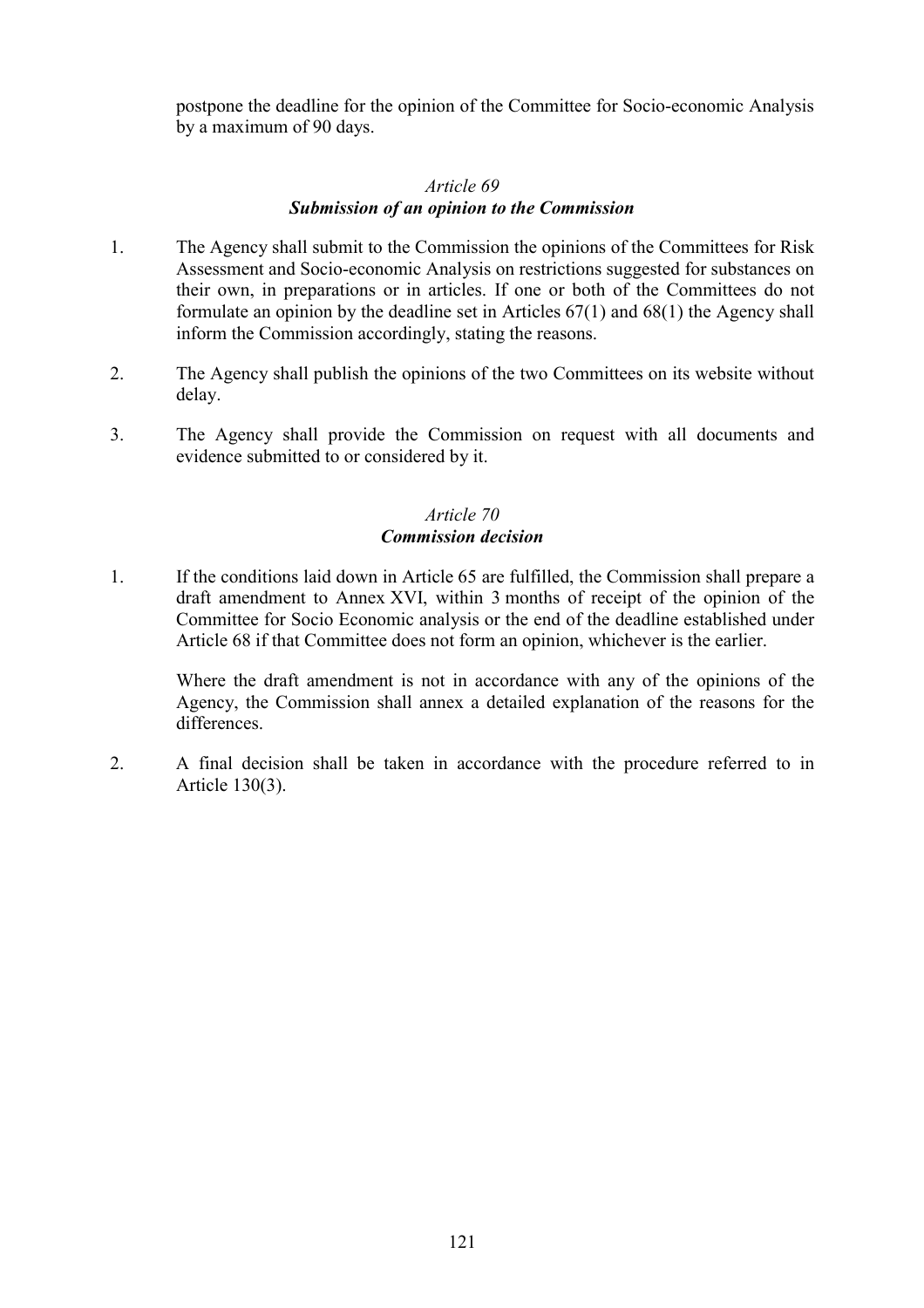# **TITLE IX AGENCY**

# *Article 71 Establishment*

A European Chemicals Agency is established.

# *Article 72 Composition*

- 1. The Agency shall comprise:
	- (a) a Management Board, which shall exercise the responsibilities set out in Article 74;
	- (b) an Executive Director, who shall exercise the responsibilities set out in Article 79;
	- (c) a Committee for Risk Assessment, which shall be responsible for preparing the opinion of the Agency on applications for authorisation, proposals for restrictions, and any other questions that arise from the operation of the present Regulation relating to risks to human health or the environment;
	- (d) a Committee for Socio-economic Analysis, which shall be responsible for preparing the opinion of the Agency on applications for authorisation, proposals for restrictions, and any other questions that arise from the operation of the present Regulation including the socio-economic analysis of the effect of possible legislative action on substances;
	- (e) a Member State Committee, which shall be responsible for resolving divergences of opinions on draft decisions proposed by Member States under Title VI and preparing the opinion of the Agency on proposals for classification and labelling under Title X and proposals for identification of substances of very high concern to be subjected to the authorisation procedure under Title VII;
	- (f) a Forum for Exchange of Information on Enforcement, hereinafter "the Forum", which shall co-ordinate a network of Member States authorities responsible for enforcement of this Regulation;
	- (g) a Secretariat, which shall provide technical, scientific and administrative support for the Committees and the Forum and ensure appropriate coordination between them. It shall also undertake the work required of the Agency under the procedures for pre-registration, registration and mutual recognition of evaluation as well as preparation of guidance, database maintenance and information provision;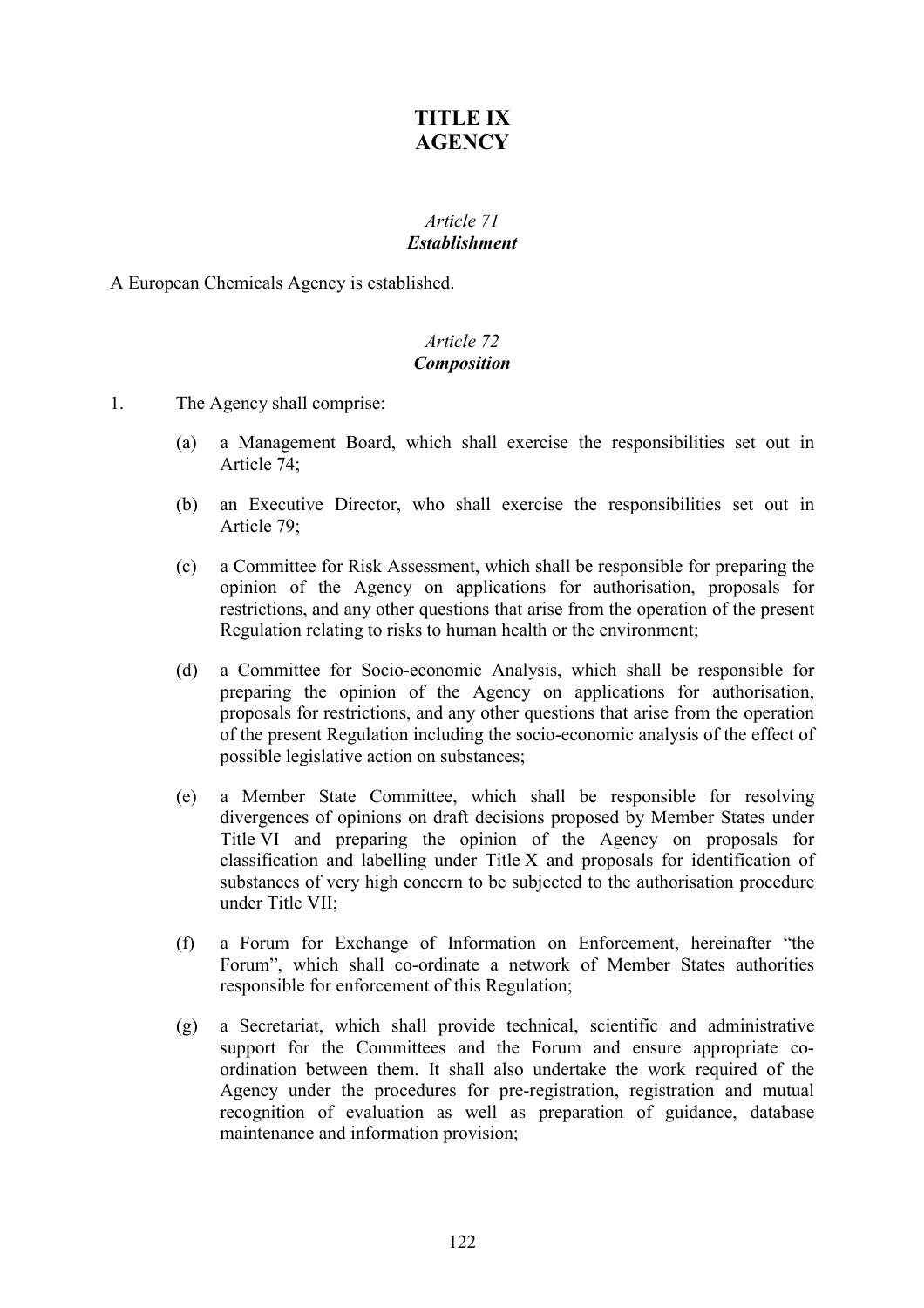- (h) a Board of Appeal, which shall decide on appeals against decisions taken by the Agency.
- 2. The Committees referred to in points (c), (d) and (e) of paragraph 1, hereinafter "the Committees", and the Forum may each establish working groups. For this purpose they shall adopt, in accordance with their rules of procedure, precise arrangements for delegating certain tasks to these working groups.
- 3. The Committees and the Forum may, if they consider it appropriate, seek advice on important questions of a general scientific or ethical nature from appropriate sources of expertise.

## *Article 73 Tasks*

- 1. The Agency shall provide the Member States and the institutions of the Community with the best possible scientific and technical advice on questions relating to chemicals which fall within its remit and which are referred to it in accordance with the provisions of the present Regulation.
- 2. The Secretariat shall undertake the following tasks:
	- (a) performing the tasks allotted to it under Title II; including facilitating the efficient registration of imported substances, in a way consistent with the Community's international trading obligations towards third countries;.
	- (b) performing the tasks allotted to it under Title III;
	- (c) performing the tasks allotted to it under Title VI;
	- (d) establishing and maintaining database(s) with information on all registered substances, the classification and labelling inventory and the harmonised classification and labelling list, making the non-confidential information identified in Article 116(1) in the data base(s) publicly available over the Internet, and making other non-confidential information in the databases available on request;
	- (e) making publicly available information as to which substances are being, and have been evaluated within 90 days of receipt of the information at the Agency, in accordance with Article 116(1);
	- (f) providing technical and scientific guidance and tools where appropriate for the operation of this Regulation in particular to assist the development of chemical safety reports by industry and especially by Small and Medium sized Enterprises (SMEs);
	- (g) providing technical and scientific guidance on the operation of the present Regulation for Member State competent authorities and providing support to the competent authorities' help desks established under Title XII;
	- (h) preparing explanatory information on this Regulation for other stakeholders;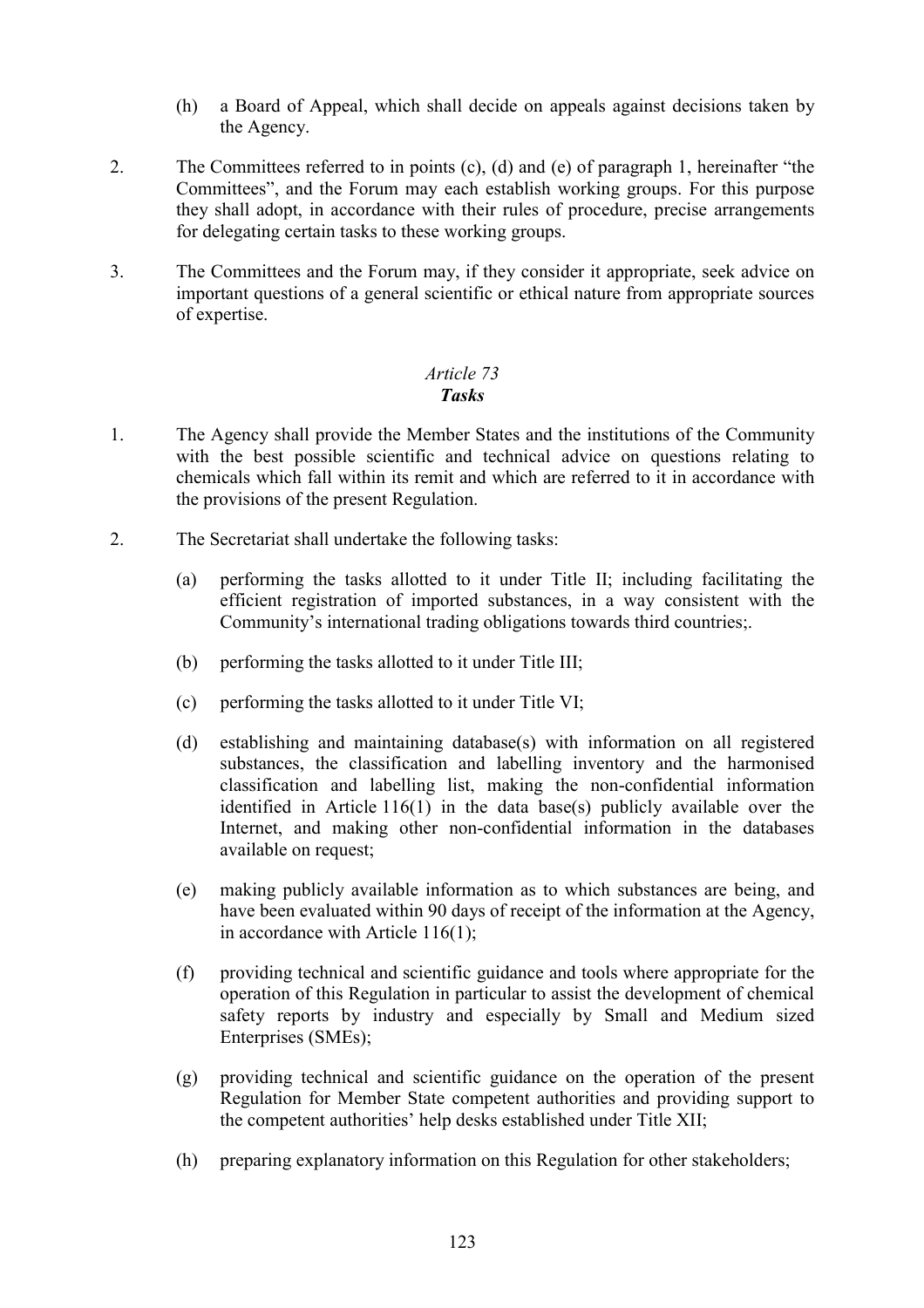- (i) at the Commission's request, providing technical and scientific support for steps to improve co-operation between the Community, its Member States, international organisations and third countries on scientific and technical issues relating to the safety of substances, as well as active participation in technical assistance and capacity building activities on sound management of chemicals in developing countries.
- 3. The Committees shall undertake the following:
	- (a) performing the tasks allotted to them under Title VI;
	- (b) performing the tasks allotted to them under Title VII;
	- (c) performing the tasks allotted to them under Title VIII;
	- (d) performing the tasks allotted to them under Title  $X$ ;
	- (e) at the Commission's request, providing technical and scientific support for steps to improve co-operation between the Community, its Member States, international organisations and third countries on scientific and technical issues relating to the safety of substances, as well as active participation in technical assistance and capacity building activities on sound management of chemicals in developing countries;
	- (f) at the Commission's request, drawing up an opinion on any other aspects concerning the safety of substances on their own, in preparations or articles.
- 4. The Forum shall undertake the following tasks:
	- (a) spreading good practice and highlighting problems at Community level;
	- (b) proposing, co-ordinating and evaluating harmonised enforcement projects and joint inspections;
	- (c) co-ordinating exchange of inspectors;
	- (d) identifying enforcement strategies, as well as minimum enforcement criteria;
	- (e) developing working methods and tools of use to local inspectors;
	- (f) developing an electronic information exchange procedure;
	- (g) liaising with industry and other stakeholders, including relevant international organisations, as necessary.

# *Article 74 Powers of the Management Board*

The Management Board shall appoint the Executive Director pursuant to Article 80 and an accounting officer in accordance with Article 43 of Regulation (EC, Euratom) No 2343/2002.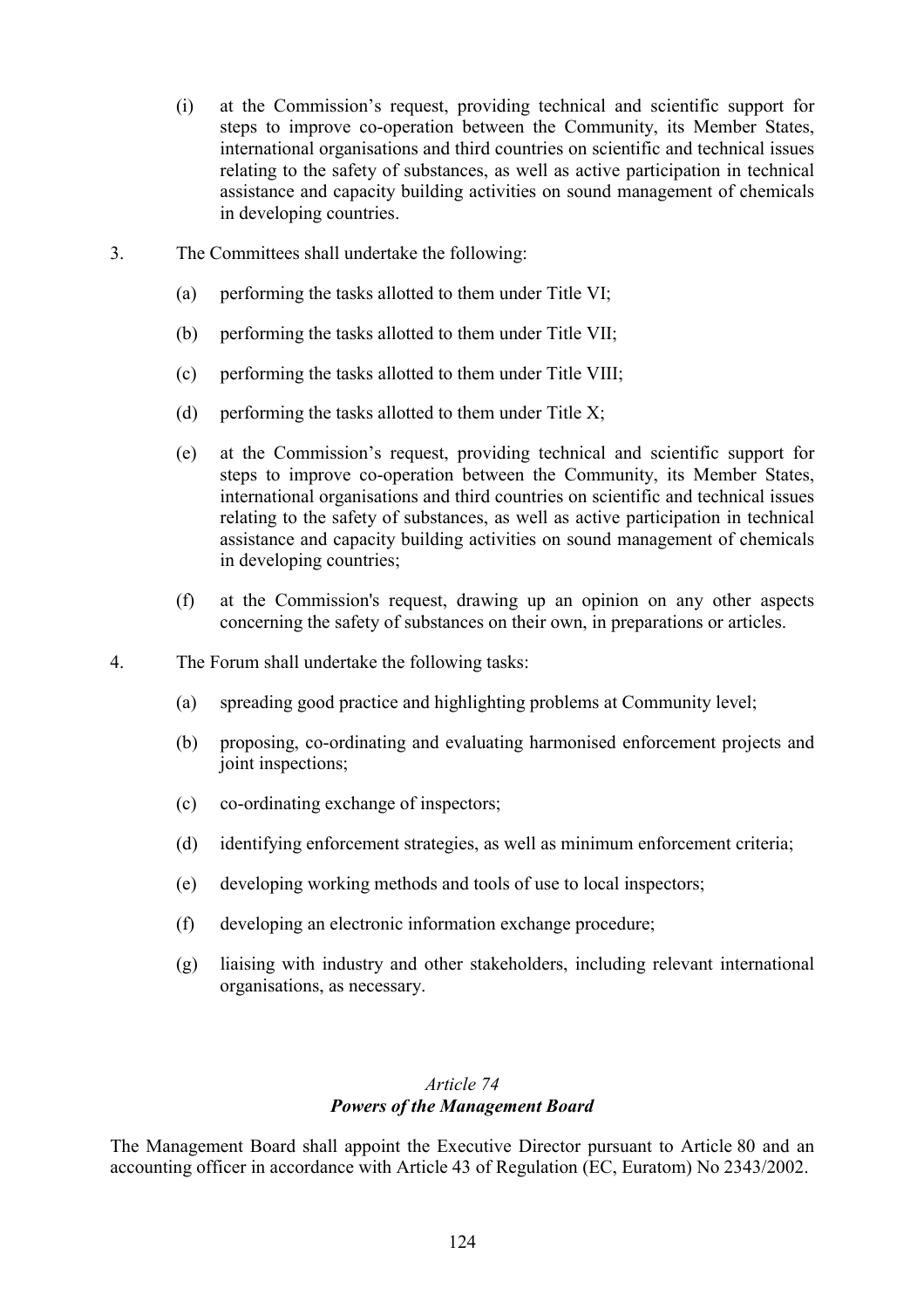It shall adopt:

- (a) by 30 April each year, the general report of the Agency for the previous year and forward it by 15 June at the latest to the Member States, the European Parliament, the Council, the Commission, the European Economic and Social Committee and the Court of Auditors;
- (b) by 31 October each year the work programme of the Agency for the coming year and forward it to the Member States, the European Parliament, the Council and the Commission:
- (c) the final budget of the Agency before the beginning of the financial year, adjusting it, where necessary, according to the Community contribution and any other revenue of the Agency;
- (d) the fee structure of the Agency.

It shall establish and adopt the internal rules and procedures of the Agency.

It shall perform its duties in relation to the Agency's budget pursuant to Articles 93, 94 and 101.

It shall exercise disciplinary authority over the Executive Director.

It shall establish its rules of procedure.

It shall appoint the Chairman, the members and alternates of the Board of Appeal.

It shall forward annually to the budgetary authority any information relevant to the outcome of the evaluation procedures.

## *Article 75 Composition of the Management Board*

- 1. The Management Board shall be composed of six representatives from Member States nominated by the Council and six representatives nominated by the Commission, as well as three individuals from interested parties nominated by the Commission without voting rights.
- 2. Members shall be appointed on the basis of their relevant experience and expertise in the field of chemicals safety or the regulation of chemicals.
- 3. The duration of the term of office shall be four years. The term of office may be renewed once. However, for the first mandate, the Council and the Commission shall each identify three of their nominees for whom this period shall be six years.

#### *Article 76 Chairmanship of the Management Board*

1. The Management Board shall elect a Chairman and a Deputy-Chairman from among its members. The Deputy-Chairman shall automatically take the place of the Chairman if he is prevented from attending to his duties.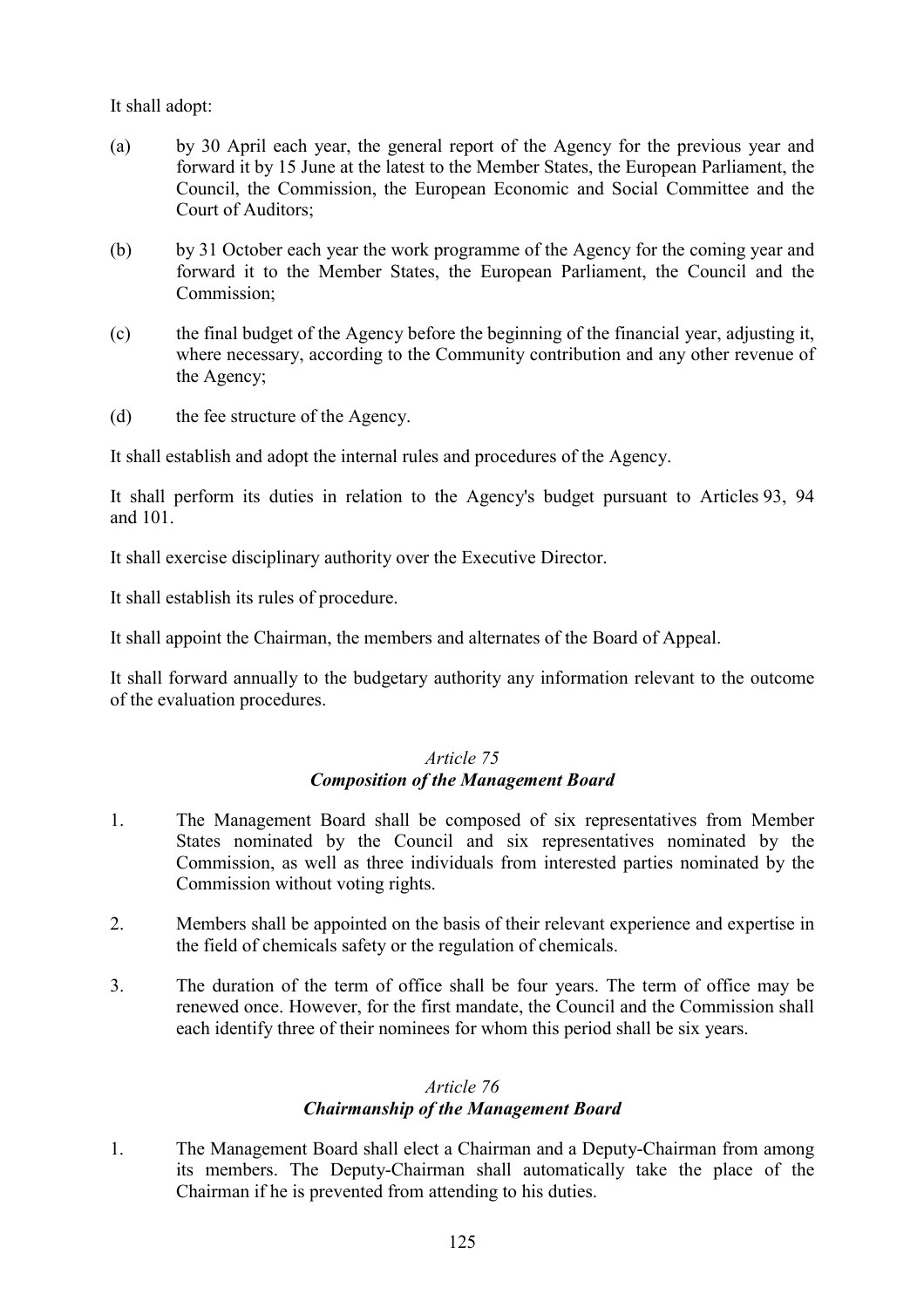2. The terms of the office of the Chairman and the Deputy-Chairman shall be two years and shall expire when they cease to be members of the Management Board. The term of office shall be renewable once.

#### *Article 77 Meetings*

- 1. The meetings of the Management Board shall be convened by its Chairman.
- 2. The Executive Director shall take part in the meetings of the Management Board, without voting rights.
- 3. The Management Board may invite the Chairmen of the Committees or the Chairman of the Forum, as referred to in Article  $72(1)(c)$  to (f), to attend its meetings without voting rights.

# *Article 78*

### *Voting*

The Management Board shall establish rules of procedure for voting, including the conditions for a member to vote on behalf of another member. The Management Board shall act by a two-thirds majority of all members with the right to vote.

### *Article 79*

## *Duties and powers of the Executive Director*

- 1. The Agency shall be managed by its Executive Director, who shall perform his duties in the interests of the Community, and independently of any specific stakeholder interests.
- 2. The Executive Director shall be the legal representative of the Agency. He shall be responsible for:
	- (a) the day-to-day administration of the Agency;
	- (b) managing all the Agency resources necessary for carrying out its tasks;
	- (c) ensuring that the time-limits laid down in Community legislation for the adoption of opinions by the Agency are complied with;
	- (d) ensuring appropriate and timely co-ordination between the Committees and the Forum;
	- (e) concluding and managing necessary contracts with service providers;
	- (f) the preparation of the statement of revenue and expenditure and the execution of the budget of the Agency;
	- (g) all staff matters;
	- (h) providing the secretariat for the Management Board;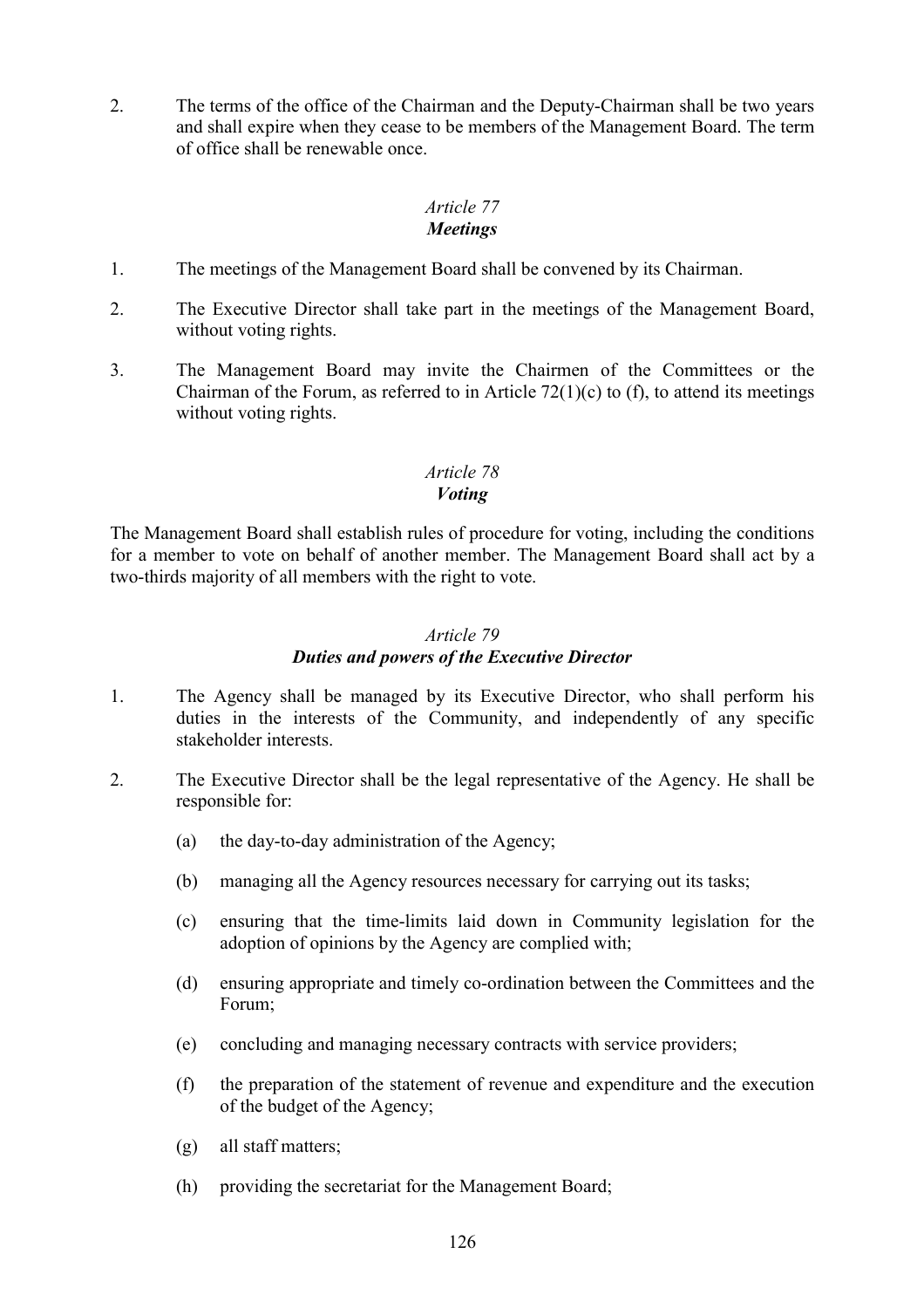- (i) preparing draft opinions of the Management Board concerning the proposed rules of procedure of the Committees and of the Forum;
- (j) making arrangements for the execution of any further function(s) allotted to the Agency by delegation from the Commission.
- 3. Each year, the Executive Director shall submit the following to the Management Board for approval:
	- (a) a draft report covering the activities of the Agency in the previous year, including information about the number of registration dossiers received, the number of substances evaluated, the number of applications for authorisation received, the number of proposals for restriction received by the Agency and opined upon, the time taken for completion of the associated procedures, and the substances authorised, dossiers rejected, substances restricted; complaints received and the action taken; an overview of the activities of the Forum;
	- (b) a draft programme of work for the coming year;
	- (c) the draft annual accounts;
	- (d) the draft forecast budget for the coming year.

### *Article 80 Appointment of the Executive Director*

- 1. The Commission shall propose candidates for the post of the Executive Director based on a list following publication of the post in the *Official Journal of the European Union* and other press or internet sites as appropriate.
- 2. The Executive Director of the Agency shall be appointed by the Management Board on the grounds of merit and documented administrative and management skills, as well as his relevant experience in the fields of chemical safety or regulation. The Management Board shall take its decision by a two-thirds majority of all members with a right to vote.

Power to dismiss the Executive Director shall lie with the Management Board, in accordance with the same procedure.

3. The term of the office of the Executive Director shall be 5 years. It may be prolonged by the Management Board once for another period of up to 5 years.

## *Article 81 Establishment of the Committees*

1. Each Member State may nominate candidates to membership of the Risk Assessment Committee. The Executive Director shall establish a list of the nominees, which shall be published on the Agency's website. The Management Board shall appoint the members of the Committee from this list, including at least one member from each Member State that has nominated candidates. Members shall be appointed for their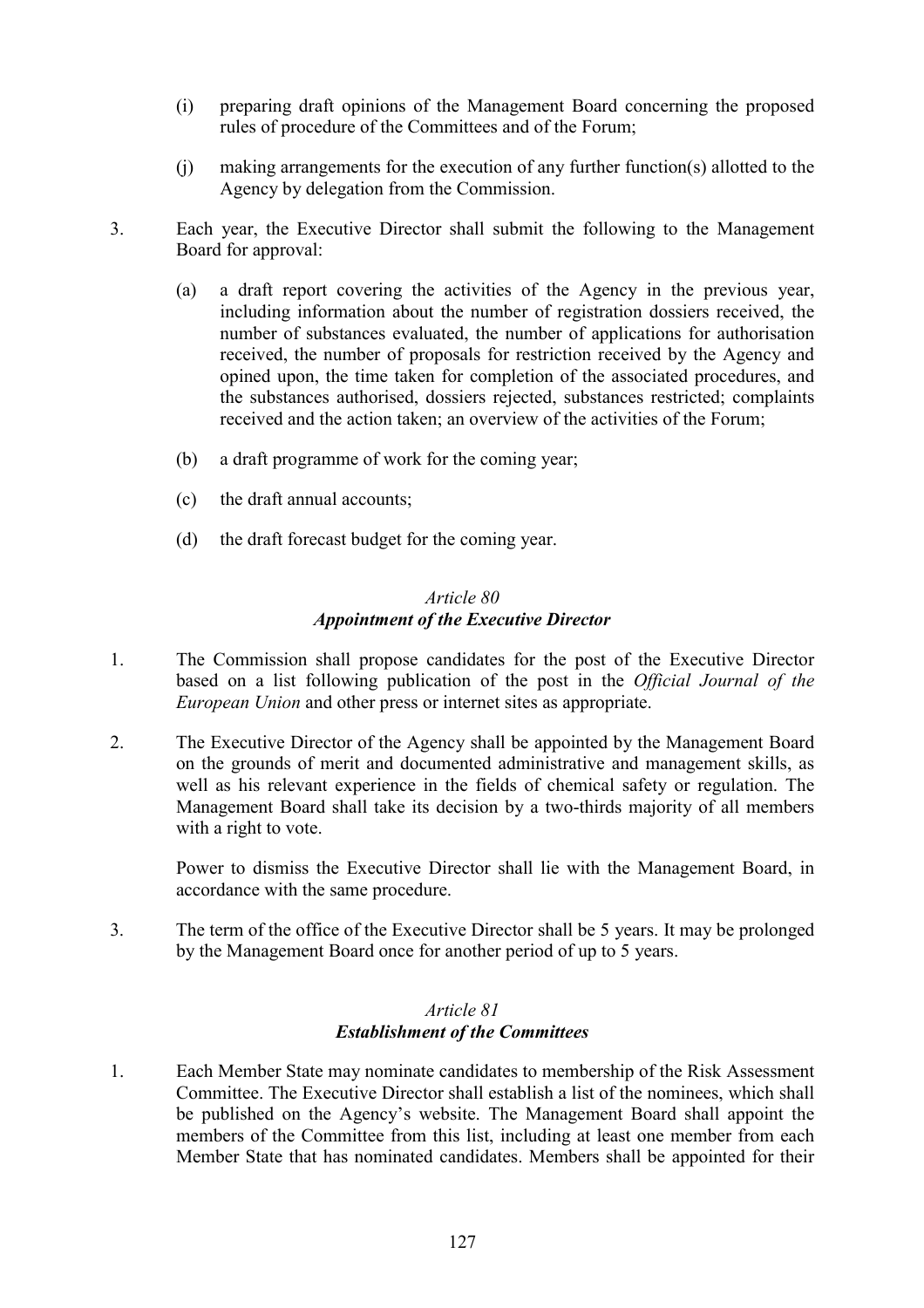role and experience in the regulation of chemicals and/or for their technical and scientific expertise in reviewing risk assessments of substances.

- 2. Each Member State may nominate candidates to membership of the Socio-economic Analysis Committee. The Executive Director shall establish a list of the nominees, which shall be published on the Agency's website. The Management Board shall appoint the members of the Committee from this list, including at least one member from each Member State that has nominated candidates. Members shall be appointed for their role and experience in the regulation of chemicals and/or for their expertise in socio-economic analysis.
- 3. Each Member State shall appoint one member to the Member State Committee.
- 4. The Committees should aim to have a broad range of relevant expertise among their members. To this end the Committees may co-opt a maximum of five additional members chosen on the basis of their specific competence.

Members of the Committees shall be appointed for a term of three years which shall be renewable.

The members of each Committee may be accompanied by advisers on scientific, technical or regulatory matters.

The Executive Director or his representative and representatives of the Commission shall be entitled to attend all the meetings of the Committees and working groups convened by the Agency or its committees. Stakeholders may also be invited to attend meetings as observers, as appropriate, at the request of the Committee members, or the Management Board.

- 5. The members of each Committee appointed following nomination by a Member State shall ensure that there is appropriate co-ordination between the tasks of the Agency and the work of their Member State competent authority.
- 6. The members of the Committees shall be supported by the scientific and technical resources available to the Member States. To this end, Member States shall provide adequate scientific and technical resources to the members of the Committees that they have nominated. Each Member State competent authority shall facilitate the activities of the Committees and their working groups.
- 7. The Member States shall refrain from giving the members of the Risk Assessment Committee or of the Socio-Economic Analysis Committee, or their scientific and technical advisers and experts, any instruction which is incompatible with the individual tasks of those persons or with the tasks, responsibilities and independence of the Agency.
- 8. When preparing an opinion, each Committee shall use its best endeavours to reach a consensus. If such a consensus cannot be reached, the opinion shall consist of the position of the majority of members and the minority position(s), with their grounds.
- 9. Each Committee shall establish its own rules of procedure.

These rules shall in particular lay down the procedures for appointing and replacing the Chairman, replacing members, the procedures for delegating certain tasks to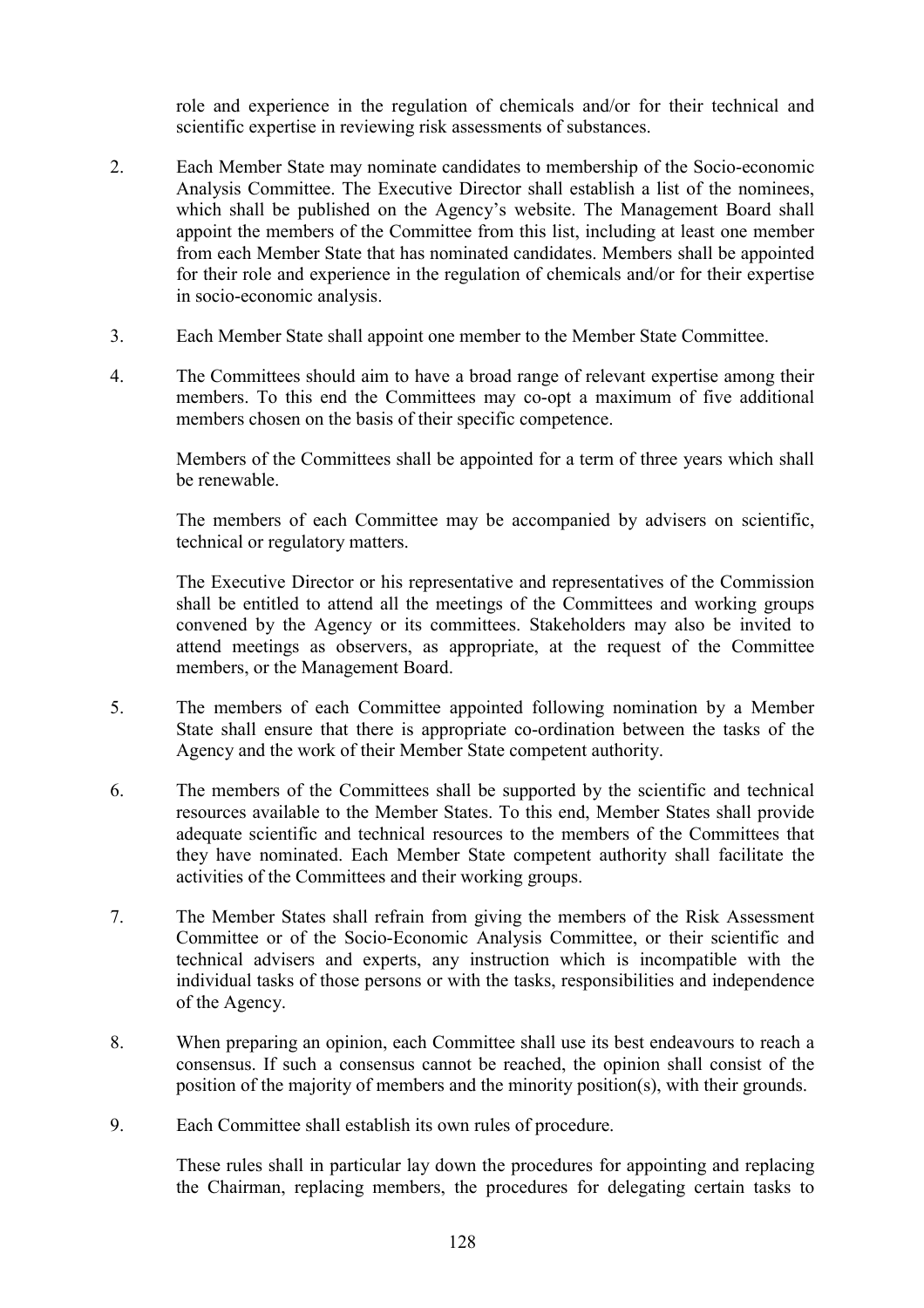working groups, the creation of working groups and the establishment of a procedure for the urgent adoption of opinions. In the case of the Member State Committee, the Chairman shall be an employee of the Agency.

These rules shall enter into force after receiving a favourable opinion from the Commission and the Management Board.

# *Article 82 Establishment of the Forum*

1. Each Member State shall appoint, for a three-year term, which shall be renewable, one member to the Forum. Members shall be chosen for their role and experience in enforcement of chemicals legislation and shall maintain relevant contacts with the Member State competent authorities.

The Forum should aim to have a broad range of relevant expertise among its members. To this end the Forum may co-opt a maximum of five additional members chosen on the basis of their specific competence. These members shall be appointed for a term of three years, which shall be renewable.

The members of the Forum may be accompanied by scientific and technical advisers.

The Executive Director of the Agency or his representative and representatives of the Commission shall be entitled to attend all the meetings of the Forum and its working groups. Stakeholders may also be invited to attend meetings as observers, as appropriate, at the request of Forum members, or the Management Board.

- 2. The members of the Forum appointed by a Member State shall ensure that there is appropriate co-ordination between the tasks of the Forum and the work of their Member State competent authority.
- 3. The members of the Forum shall be supported by the scientific and technical resources available to the competent authorities of the Member States. Each Member State competent authority shall facilitate the activities of the Forum and its working groups. The Member States shall refrain from giving the Forum members, or their scientific and technical advisers and experts any instruction which is incompatible with the individual tasks of those persons or with the tasks and responsibilities of the Forum.
- 4. The Forum shall establish its own rules of procedure.

These rules shall in particular lay down the procedures for appointing and replacing the Chairman, replacing members and the procedures for delegating certain tasks to working groups.

These rules shall enter into force after receiving a favourable opinion from the Commission and the Management Board.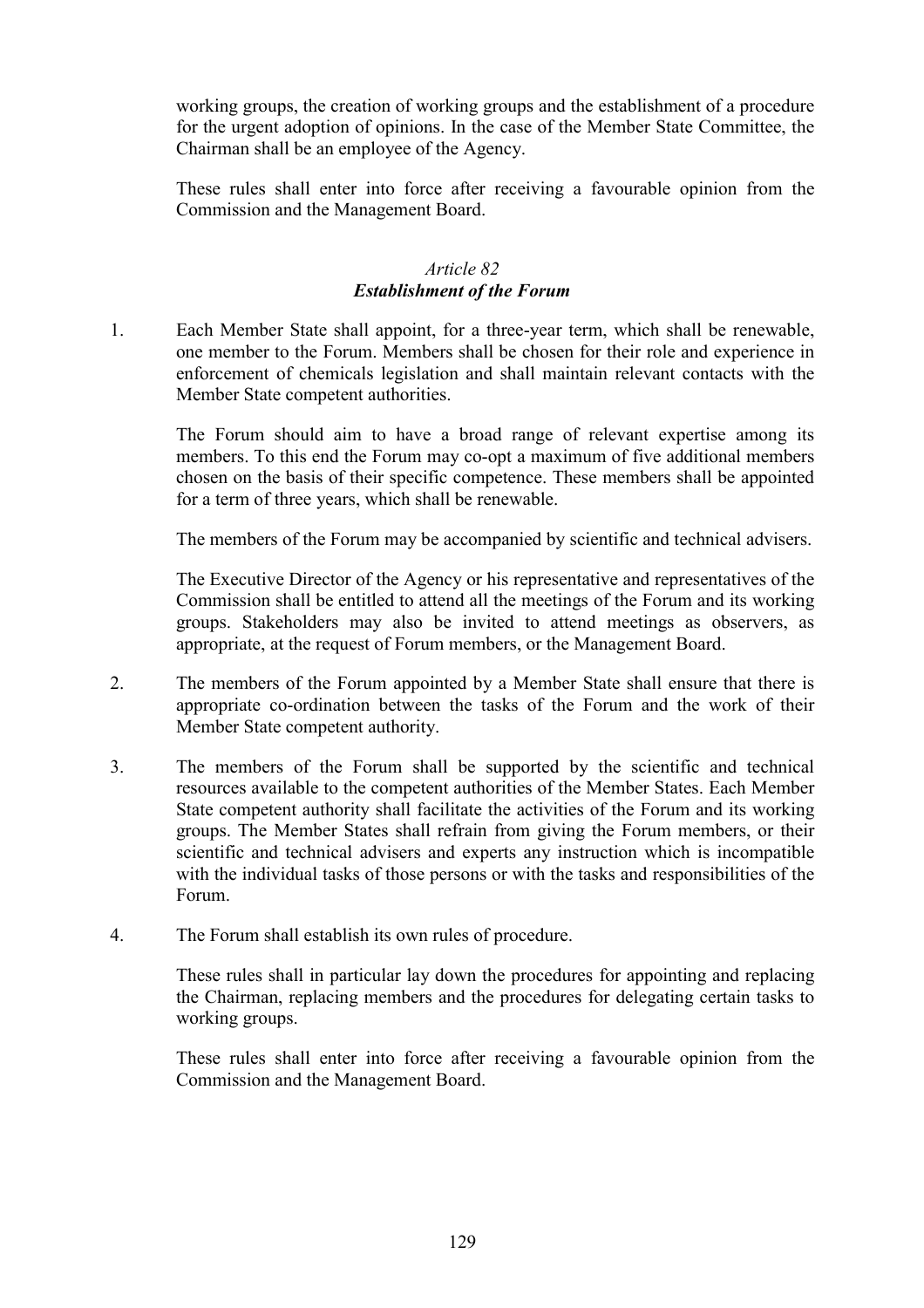### *Article 83 Rapporteurs of Committees and use of experts*

- 1. Where, in accordance with Article 73, a Committee is required to provide an opinion or consider whether a Member State dossier conforms with the requirements of Annex XIV, it shall appoint one of its members as a rapporteur. The Committee concerned may appoint a second member to act as co-rapporteur. For each case, rapporteurs and co-rapporteurs shall undertake to act in the interests of the Community and shall make a declaration of commitment to fulfil their duties and a declaration of interests in writing. A member of a Committee shall not be appointed rapporteur for a particular case if he indicates any interest that might be prejudicial to the independent consideration of that case. The Committee concerned may replace the rapporteur or co-rapporteur by another one of its members at any time, if, for example, they are unable to fulfil their duties within the prescribed time limits, or if a potentially prejudicial interest comes to light.
- 2. Member States shall transmit to the Agency the names of experts with proven experience in reviewing chemical risk assessments and/or socio-economic analyses or other relevant scientific expertise, who would be available to serve on working groups of the Committees, together with an indication of their qualifications and specific areas of expertise.

The Agency shall keep an up-to-date list of experts. The list shall include the experts referred to in the first subparagraph and other experts identified directly by the Secretariat.

3. The provision of services by Committee members or any expert serving on a working group of the Committees or Forum, or performing any other task for the Agency shall be governed by a written contract between the Agency and the person concerned, or where appropriate between the Agency and the employer of the person concerned.

The person concerned, or his employer, shall be remunerated in accordance with a scale of fees to be included in the financial arrangements established by the Management Board. Where the person concerned fails to fulfil his duties, the Executive Director has the right to terminate or suspend the contract or withhold remuneration.

4. The performance of services for which there are several potential providers may result in a call for an expression of interest, if the scientific and technical context allows, and if it is compatible with the duties of the Agency, in particular the need to provide a high level of protection of human health and the environment.

The Management Board shall adopt the appropriate procedures on a proposal from the Executive Director.

5. The Agency may use the services of experts for the discharge of other specific tasks for which it is responsible.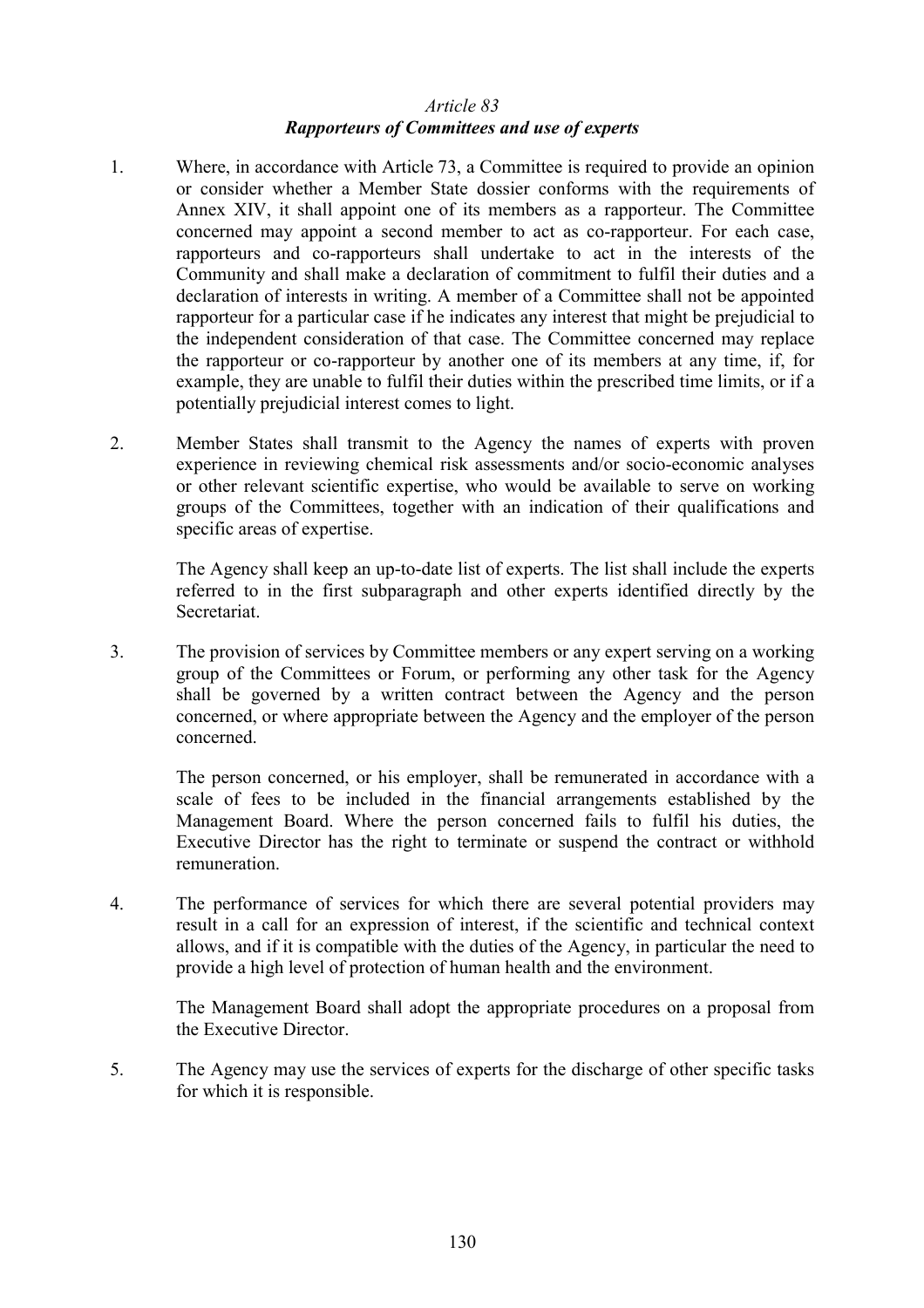#### *Article 84*

### *Qualification and interests of members of committees and boards*

- 1. The membership of the Committees and of the Forum shall be made public. Individual members may request that their names not be made public if they believe that such publication could place them at risk. The Executive Director shall decide whether to agree to such requests. When each appointment is published, the professional qualifications of each member shall be specified.
- 2. Members of the Management Board, the Executive Director and members of the Committees and of the Forum shall make a declaration of commitment to fulfil their duties and a declaration of interests which could be considered to be prejudicial to their independence. These declarations shall be made annually in writing.
- 3. At each of their meetings, members of the Management Board, the Executive Director, members of the Committees and of the Forum and any experts participating in the meeting shall declare any interests which could be considered to be prejudicial to their independence with respect to any points on the agenda. Anyone declaring such interests shall neither participate in the discussion of the relevant agenda points nor in any voting thereupon.

# *Article 85 Establishment of the Board of Appeal*

- 1. The Board of Appeal shall consist of a Chairman and two other members.
- 2. The Chairman and the two members shall have alternates who shall represent them in their absence.
- 3. The Chairman, the other members and the alternates shall be appointed by the Management Board on the basis of their relevant experience and expertise in the field of chemical safety, natural sciences or regulatory and judicial procedures from a list of qualified candidates adopted by the Commission.
- 4. The qualifications required for the members of the Board of Appeal shall be determined by the Commission in accordance with the procedure referred to in Article 130(2).
- 5. The Chairman and the members shall have equal voting rights.

#### *Article 86 Members of the Board of Appeal*

- 1. The term of office of the members of the Board of Appeal, including the Chairman and the alternates shall be 5 years. It may be prolonged once.
- 2. The Members of the Board of Appeal shall be independent. In making their decisions they shall not be bound by any instructions.
- 3. The members of the Board of Appeal may not perform any other duties in the Agency. The function of the Members may be a part-time function.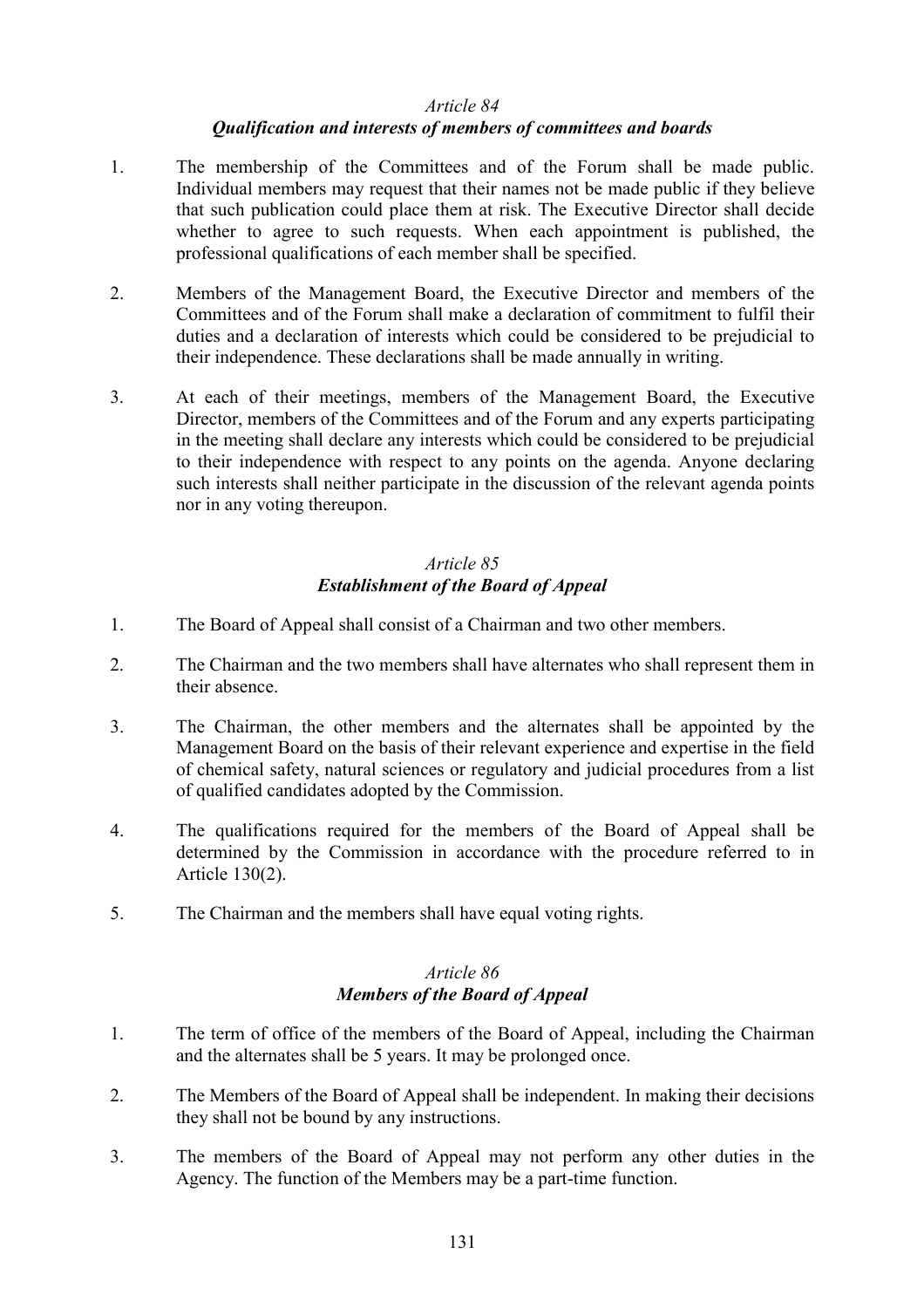- 4. The members of the Board of Appeal may not be removed either from office or from the list during their respective terms, unless there are serious grounds for such removal and the Commission, after obtaining the opinion of the Management Board, takes a decision to this effect.
- 5. Members of the Board of Appeal may not take part in any appeal proceedings if they have any personal interest therein, or if they have previously been involved as representatives of one of the parties to the proceedings, or if they participated in the decision under appeal.
- 6. If a member of the Board of Appeal considers for reasons mentioned in paragraph 5 that he must not take part in any appeal proceedings, he shall inform the Board of Appeal accordingly. Members of the Board may be objected to by any party to the appeal proceedings on any of the grounds mentioned in paragraph 5, or if suspected of partiality. No objection may be based on the nationality of members.
- 7. The Board of Appeal shall decide as to the action to be taken in the cases specified in paragraphs 5 and 6 without the participation of the member concerned. For the purposes of taking this decision, the member concerned shall be replaced on the Board of Appeal by an alternate.

# *Article 87 Decisions subject to appeal*

- 1. An appeal may be brought against decisions of the Agency taken pursuant to Article 7, Article 18, the third subparagraph of Article 25(4), the first subparagraph of Article 28(2), Article 49, Article 115(4) or Article 116.
- 2. An appeal lodged pursuant to paragraph 1 shall have suspensive effect.

## *Article 88 Persons entitled to appeal, time-limits and form*

- 1. Any natural or legal person may appeal against a decision addressed to that person.
- 2. The appeal, together with the statements of the grounds thereof, shall be filed in writing to the Agency within 1 month of the notification of the decision to the person concerned, or in the absence thereof, of the day on which it became known to the latter, unless otherwise provided in this Regulation.

### *Article 89 Examination and decisions on appeal*

- 1. The Board of Appeal shall examine whether the appeal is well-founded within 30 days of the appeal being filed in accordance with Article 88(2). Parties to the appeal proceedings shall be entitled to make oral presentation during this procedure.
- 2. The Board of Appeal may exercise any power which lies within the competence of the Agency.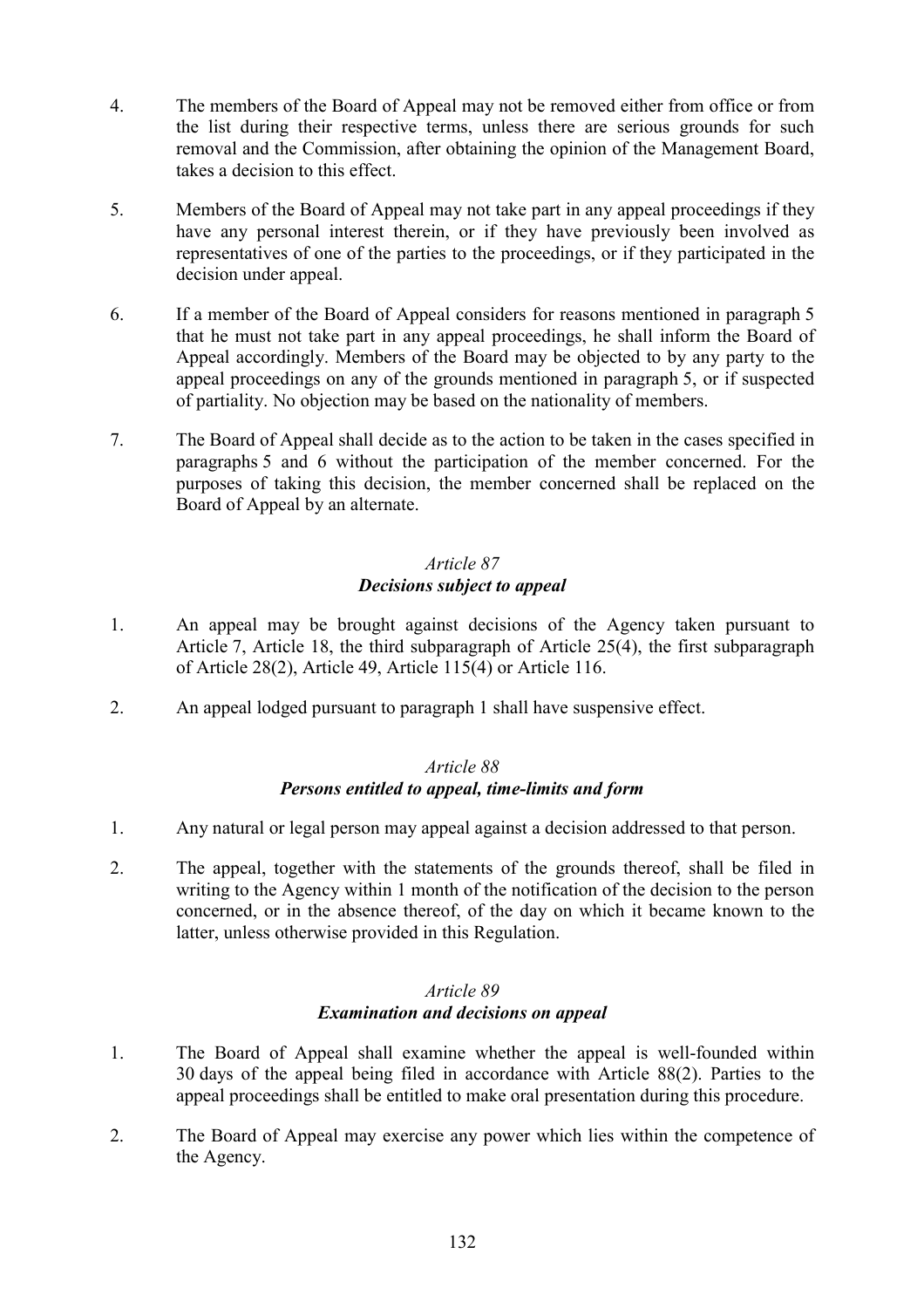#### *Article 90*

#### *Actions before the Court of Justice of the European Communities*

- 1. An action may be brought before the Court of Justice of the European Communities, in accordance with Article 230 of the Treaty, contesting a decision taken by the Board of Appeal or, in cases where no right of appeal lies before the Board, by the Agency.
- 2. Should the Agency fail to take a decision, proceedings for failure to act may be brought before the Court of Justice of the European Communities in accordance with Article 232 of the Treaty.
- 3. The Agency shall be required to take the necessary measures to comply with the judgment of the Court of Justice of the European Communities.

# *Article 91 Complaints to the Ombudsman*

Any citizen of the Union or any natural or legal person residing or having its registered office in a Member State shall have the right to submit to the Ombudsman complaints concerning alleged instances of maladministration in the activities of the Agency in accordance with Article 195 of the Treaty.

### *Article 92 Conflicts of opinion with other bodies*

- 1. The Agency shall take care to ensure early identification of potential sources of conflict between its opinions and those of other bodies established under Community law, including Community Agencies, such as the European Food Safety Authority and the European Agency for the Evaluation of Medicinal Products, and Scientific Committees, such as the Scientific Committee for Toxicology, Ecotoxicology and the Environment (CSTEE), and the Scientific Committee on Cosmetic Products and Non-food Products intended for the Consumer (SCCNFP), carrying out a similar task in relation to issues of common concern.
- 2. Where the Agency identifies a potential source of conflict, it shall contact the body concerned in order to ensure that any relevant scientific or technical information is shared and to identify the scientific or technical points which are potentially contentious.
- 3. Where there is a fundamental conflict over scientific or technical points and the body concerned is a Community Agency or a scientific committee, the Agency and the body concerned shall work together either to solve the conflict or to submit a joint document to the Commission clarifying the scientific and/or technical points of conflict.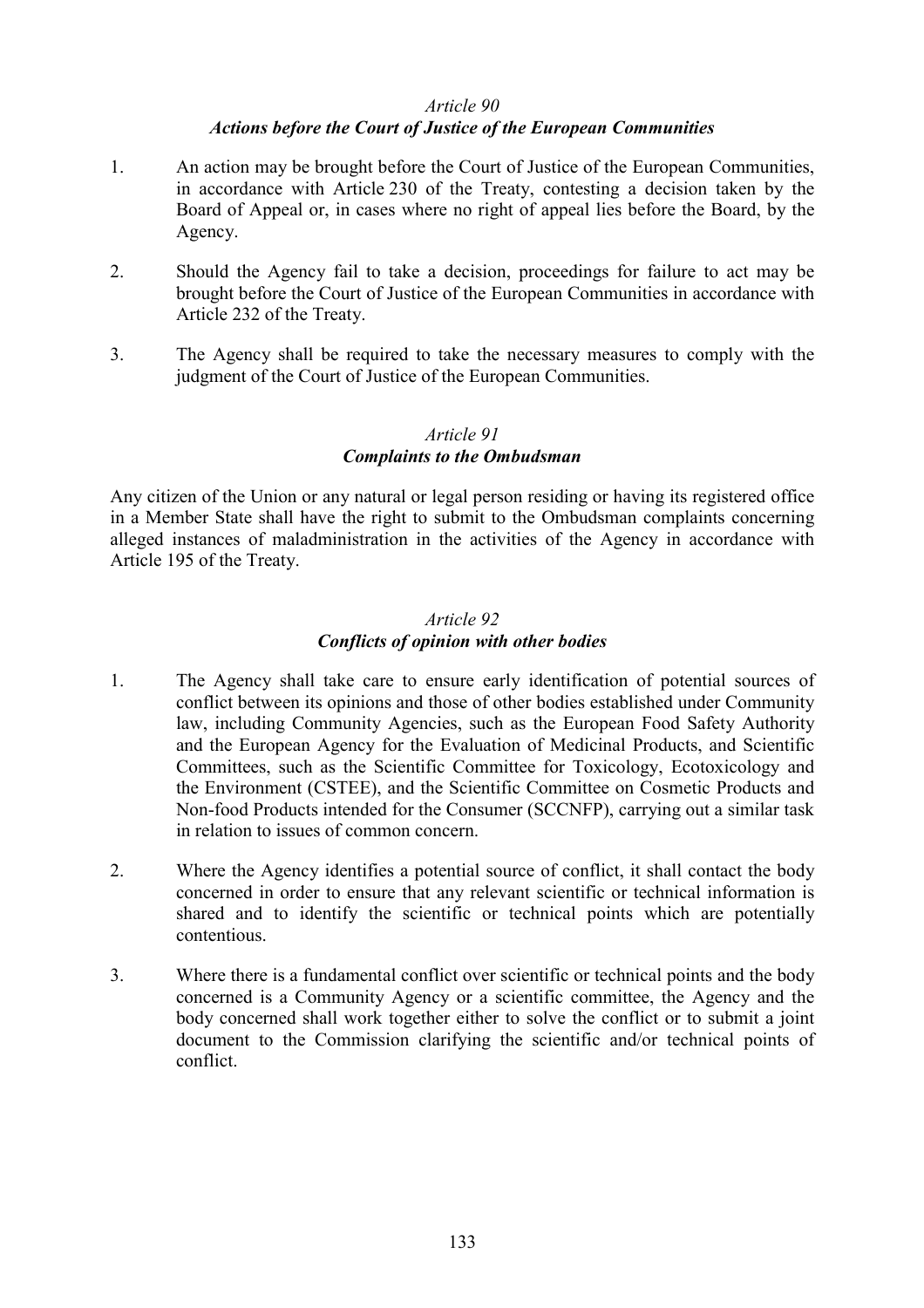# *Article 93 The budget of the Agency*

- 1. The revenues of the Agency shall consist of:
	- (a) a subsidy from the Community, entered in the general budget of the European Communities (Commission Section);
	- (b) the fees paid by undertakings;
	- (c) any voluntary contribution from the Member States.
- 2. The expenditure of the Agency shall include the staff, administrative, infrastructure and operational expenses.
- 3. By 15 February of each year at the latest, the Executive Director shall draw up a preliminary draft budget covering the operational expenditure and the programme of work anticipated for the following financial year, and shall forward this preliminary draft to the Management Board together with an establishment plan.
- 4. Revenue and expenditure shall be in balance.
- 5. Each year the Management Board, on the basis of a draft drawn up by the Executive Director, shall produce an estimate of revenue and expenditure for the Agency for the following financial year. This estimate, which shall include a draft establishment plan, shall be forwarded by the Management Board to the Commission by 31 March at the latest.
- 6. The estimate shall be forwarded by the Commission to the European Parliament and the Council, hereinafter "the budgetary authority", together with the preliminary draft budget of the European Communities.
- 7. On the basis of the estimate, the Commission shall enter in the preliminary draft budget of the European Communities the estimates it considers necessary for the establishment plan and the amount of the subsidy to be charged to the general budget, which it shall place before the budgetary authority in accordance with Article 272 of the Treaty.
- 8. The budgetary authority shall authorise the appropriations for the subsidy to the Agency.

The budgetary authority shall adopt the establishment plan for the Agency.

- 9. The budget of the Agency shall be adopted by the Management Board. It shall become final following final adoption of the general budget of the European Communities. Where appropriate, it shall be adjusted accordingly.
- 10. Any modification to the budget, including the establishment plan, shall follow the procedure referred to in paragraph 5.
- 11. The Management Board shall, as soon as possible, notify the budgetary authority of its intention to implement any project which may have significant financial implications for the funding of its budget, in particular any projects relating to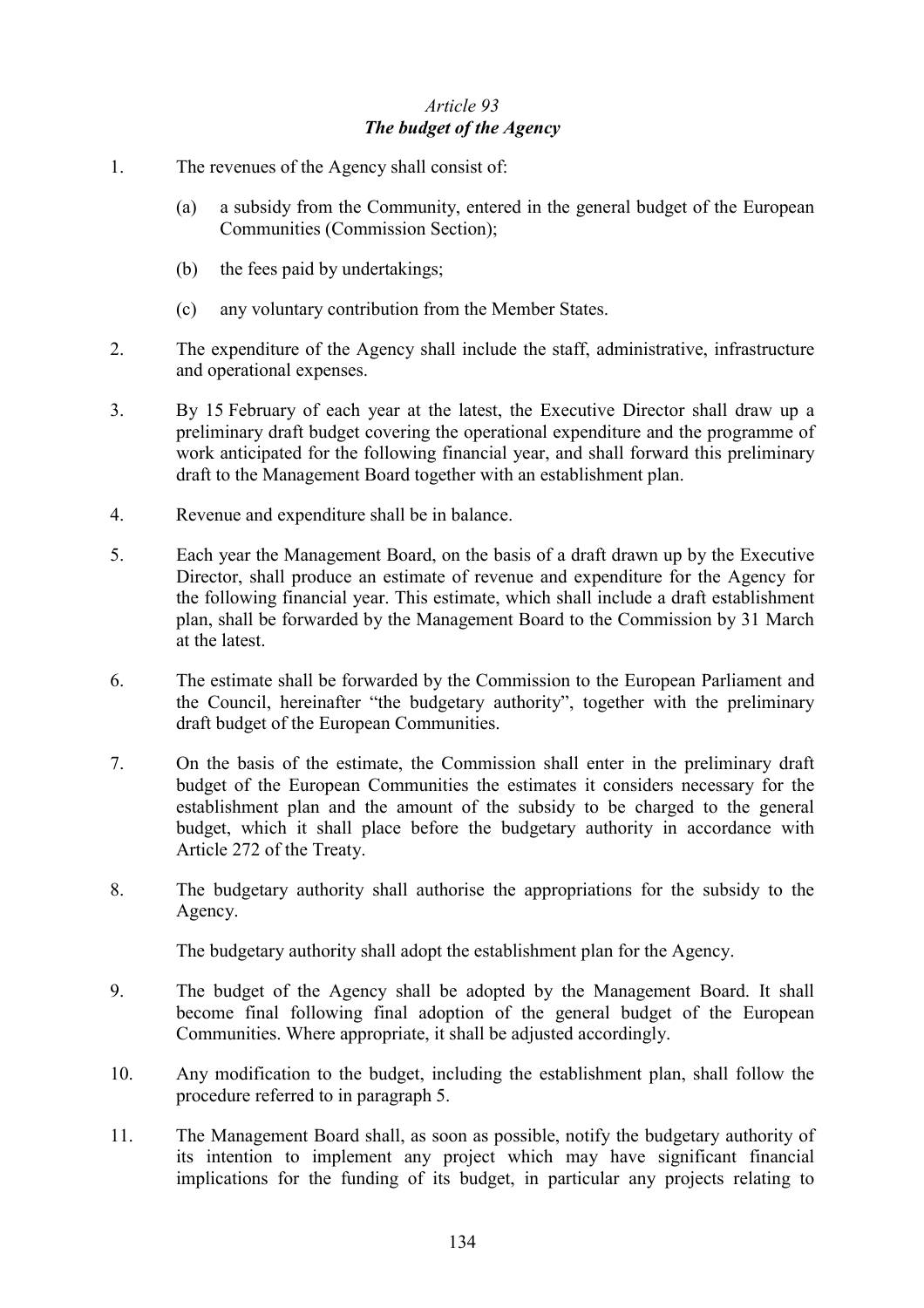property such as the rental or purchase of buildings. It shall inform the Commission thereof.

Where a branch of the budgetary authority has notified its intention to deliver an opinion, it shall forward its opinion to the Management Board within a period of 6 weeks from the date of notification of the project.

# *Article 94 Implementation of the Agency's budget*

- 1. The Executive Director shall perform the duties of the authorising officer and shall implement the Agency's budget.
- 2. Monitoring of the commitment and payment of all the Agency's expenditure and of the establishment and recovery of all the Agency's revenue shall be carried out by the Accounting Officer of the Agency.
- 3. By 1 March at the latest following each financial year, the Agency's accounting officer shall communicate the provisional accounts to the Commission's accounting officer together with a report on the budgetary and financial management for that financial year. The Commission's accounting officer shall consolidate the provisional accounts of the institutions and decentralised bodies in accordance with Article 128 of Council Regulation (EC, Euratom) No  $1605/2002^{54}$ .
- 4. By 31 March at the latest following each financial year, the Commission's accounting officer shall forward the Agency's provisional accounts to the Court of Auditors, together with a report on the budgetary and financial management for that financial year. The report on the budgetary and financial management for that financial year shall also be forwarded to the European Parliament and the Council.
- 5. On receipt of the Court of Auditors' observations on the Agency's provisional accounts, pursuant to Article 129 of Regulation (EC,Euratom) No 1605/2002, the Director shall draw up the Agency's final accounts under his own responsibility and forward them to the Management Board for an opinion.
- 6. The Management Board shall deliver an opinion on the Agency's final accounts.
- 7. By 1 July of the following year at the latest, the Executive Director shall send the final accounts, together with the opinion of the Management Board, to the European Parliament, the Council, the Commission and the Court of Auditors.
- 8. The final accounts shall be published.
- 9. The Director shall send the Court of Auditors a reply to its observations by 30 September at the latest. He shall also send this reply to the Management Board.
- 10. The European Parliament, upon a recommendation from the Council, shall, before 30 April of year  $N + 2$ , give a discharge to the Director in respect of the implementation of the budget for year N.

 $\overline{a}$ 

<sup>54</sup> OJ L 248, 16.9.2002, p. 1.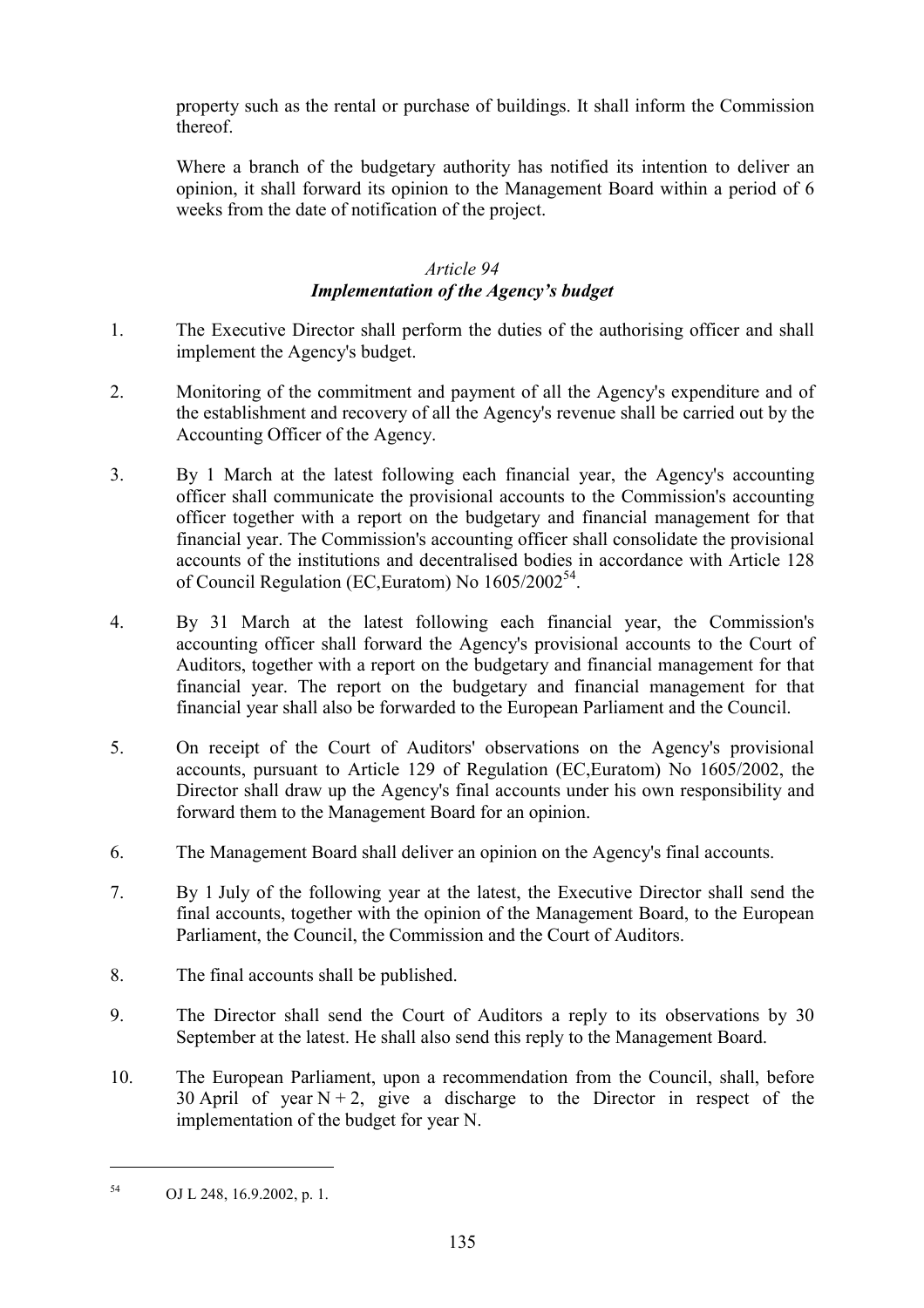# *Article 95*

### *Fees*

The structure and amount of the fees referred to in Article 93(1)(b) shall be set by the Management Board and shall be made public.

## *Article 96 Combating fraud*

- 1. In order to combat fraud, corruption and other unlawful activities, the provisions of Regulation (EC) No  $1073/1999$  of the European Parliament and of the Council<sup>55</sup> shall apply without restrictions to the Agency.
- 2. The Agency shall be bound by Interinstitutional Agreement 1999/1074/Euratom<sup>56</sup> concerning internal investigations by the European Anti-Fraud Office (OLAF) and shall issue, without delay, the appropriate provisions applicable to all of its staff.
- 3. The decisions concerning funding and the implementing agreements and instruments resulting from them shall explicitly stipulate that the Court of Auditors and OLAF may carry out, if necessary, on-the-spot checks of the recipients of the Agency's funding and the agents responsible for allocating it.

## *Article 97 Financial regulation*

The financial rules applicable to the Agency shall be adopted by the Management Board after the Commission has been consulted. They may not depart from Regulation (EC, Euratom) No 2343/2002 unless specifically necessary for the Agency's operation and with the Commission's prior consent.

### *Article 98 Legal personality and seat of the Agency*

- 1. The Agency shall be a body of the Community and shall have legal personality. In each Member State it shall enjoy the most extensive legal capacity accorded to legal persons under their laws. In particular it may acquire and dispose of movable and immovable property and may be a party to legal proceedings.
- 2. The Agency shall be represented by its Executive Director.
- 3. The Agency shall be located at Ispra, Italy.

 $\overline{a}$ 

 $55$  OJ L 136, 31.5.1999, p. 1

<sup>56</sup> OJ L 136, 31.5.1999, p. 15.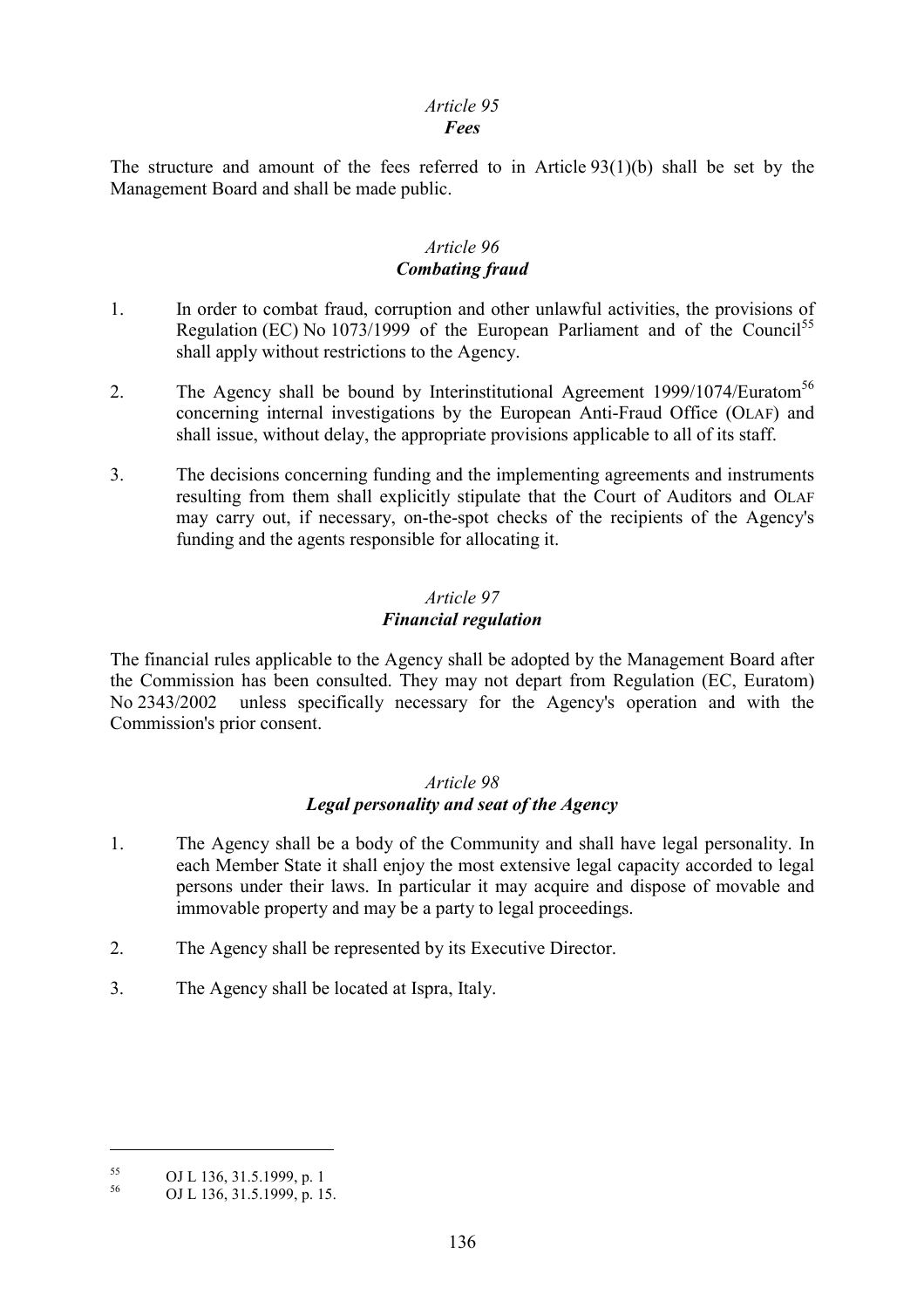# *Article 99 Liability of the Agency*

- 1. The contractual liability of the Agency shall be governed by the law applicable to the contract in question. The Court of Justice of the European Communities shall have jurisdiction pursuant to any arbitration clause contained in a contract concluded by the Agency.
- 2. In the case of non-contractual liability, the Agency shall, in accordance with the general principles common to the laws of the Member States, make good any damage caused by it or by its servants in the performance of their duties.

The Court of Justice of the European Communities shall have jurisdiction in any dispute relating to compensation for such damages.

3. The personal financial and disciplinary liability of its servants towards the Agency shall be governed by the relevant rules applying to the staff of the Agency.

# *Article 100 Privileges and immunities of the Agency*

The Protocol on the Privileges and Immunities of the European Communities shall apply to the Agency.

# *Article 101*

# *Staff rules and regulations*

- 1. The staff of the Agency shall be subject to the Regulations and Rules applicable to officials and other servants of the European Communities. In respect of its staff, the Agency shall exercise the powers which have been devolved to the appointing authority.
- 2. The Management Board shall, in agreement with the Commission, adopt the necessary implementing provisions.
- 3. The Agency's staff shall consist of officials assigned or seconded by the Commission or Member States on a temporary basis and of other servants recruited by the Agency as necessary to carry out its tasks.

#### *Article 102 Duty of confidentiality*

Members of the Management Board, members of the Committees and of the Forum, experts and officials and other servants of the Agency, shall be required, even after their duties have ceased, not to disclose information of the kind covered by the duty of professional secrecy.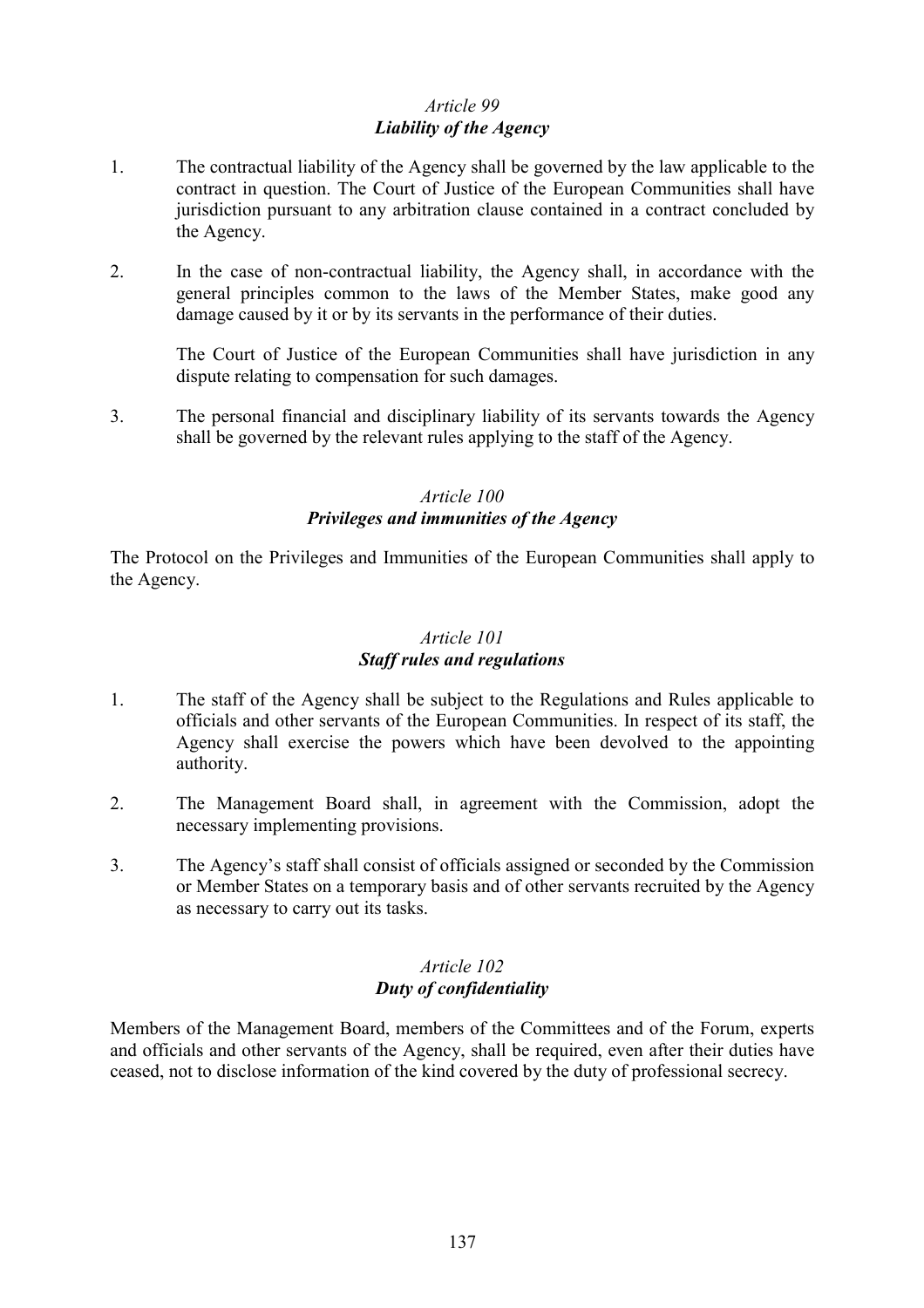# *Article 103 Participation of third countries*

The Management Board may, in agreement with the relevant Committee or the Forum, invite representatives of third countries to participate in the work of the Agency. The conditions for participation shall be determined beforehand by the Commission.

### *Article 104 International harmonisation of regulations*

The Management Board may, in agreement with the relevant Committee or the Forum, invite representatives of international organisations with interests in the field of chemicals regulation to participate as observers in the work of the Agency. The conditions for participation shall be determined beforehand by the Commission.

#### *Article 105*

### *Contacts with stakeholder organisations*

The Management Board shall, in agreement with the Commission, develop appropriate contacts between the Agency and the representatives of industry, consumer protection, worker protection and environmental protection organisations. These contacts may include the participation of observers in certain aspects of the Agency's work, under conditions determined beforehand by the Management Board, in agreement with the Commission.

#### *Article 106*

#### *Rules on transparency*

To ensure transparency, the Management Board shall, on the basis of a proposal by the Executive Director and in agreement with the Commission, adopt rules to ensure the availability to the public of regulatory, scientific or technical information concerning the safety of chemicals which is not of a confidential nature.

## *Article 107 Relations with relevant Community Bodies*

- 1. The Agency shall co-operate with other Community bodies to ensure mutual support in the accomplishment of their respective tasks in particular to avoid duplication of work.
- 2. The Executive Director, having consulted the Committee on Risk Assessment and the European Food Safety Authority, shall establish rules of procedure concerning substances used in plant protection products. These rules of procedure shall be adopted by the Management Board, in agreement with the Commission*.*

This Title shall not otherwise affect the competences vested in the European Food Safety Authority.

3. This Title shall not affect the competences vested in the European Agency for the Evaluation of Medicinal Products.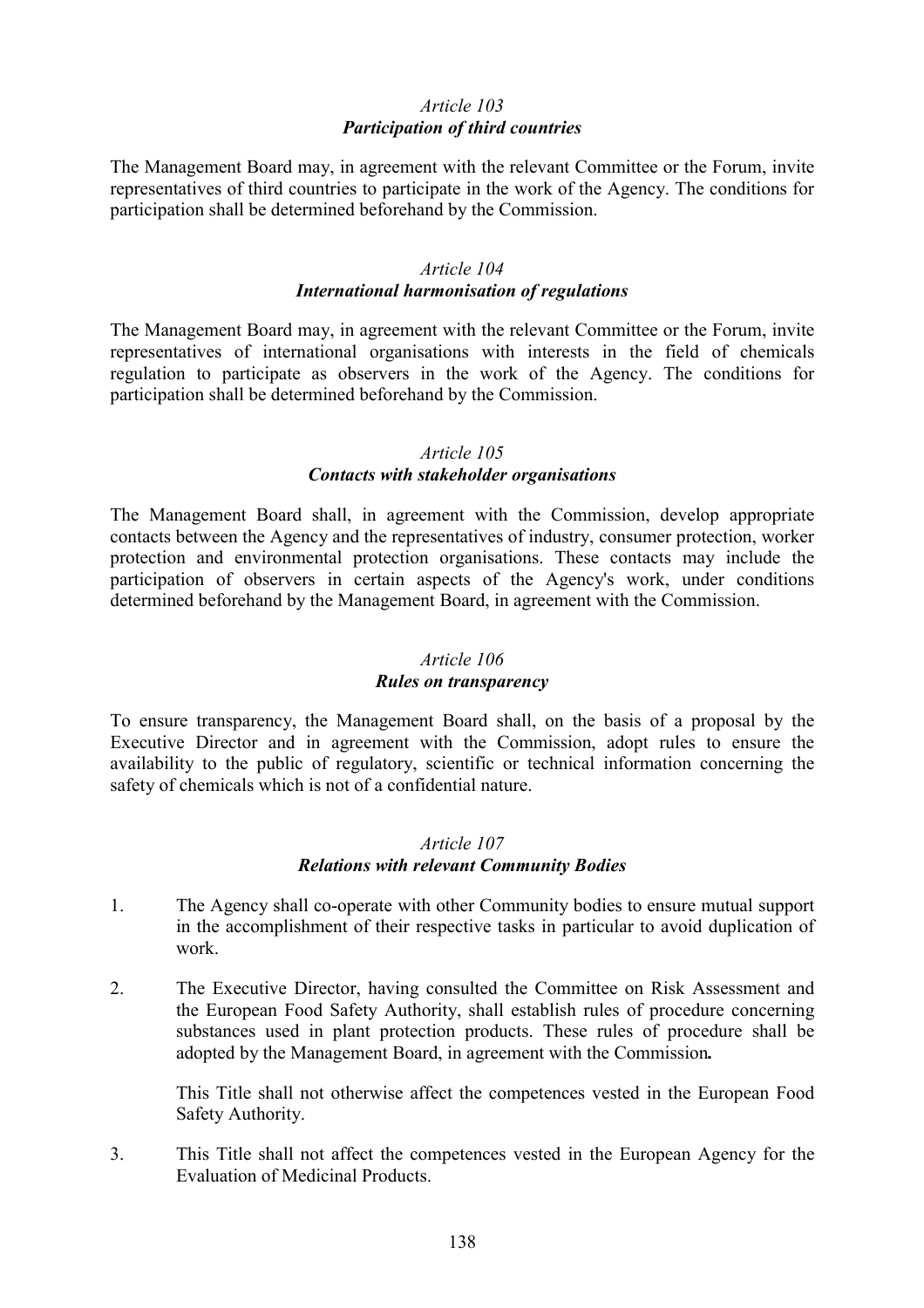4. The Executive Director, having consulted the Committee on Risk Assessment, the Committee on Socio-economic Analysis and the Advisory Committee on Safety, Hygiene and Health Protection at Work, shall establish rules of procedure concerning worker protection issues. These rules of procedure shall be adopted by the Management Board, in agreement with the Commission.

This Title shall not affect the competences vested in the Advisory Committee on Safety, Hygiene and Health Protection at Work.

#### *Article 108*

# *Formats and software for submission of information to the Agency*

The Agency shall specify special formats and make them available free of charge, and software packages and make them available on its website for any submissions to the Agency by Member States, manufactures, importers or downstream users.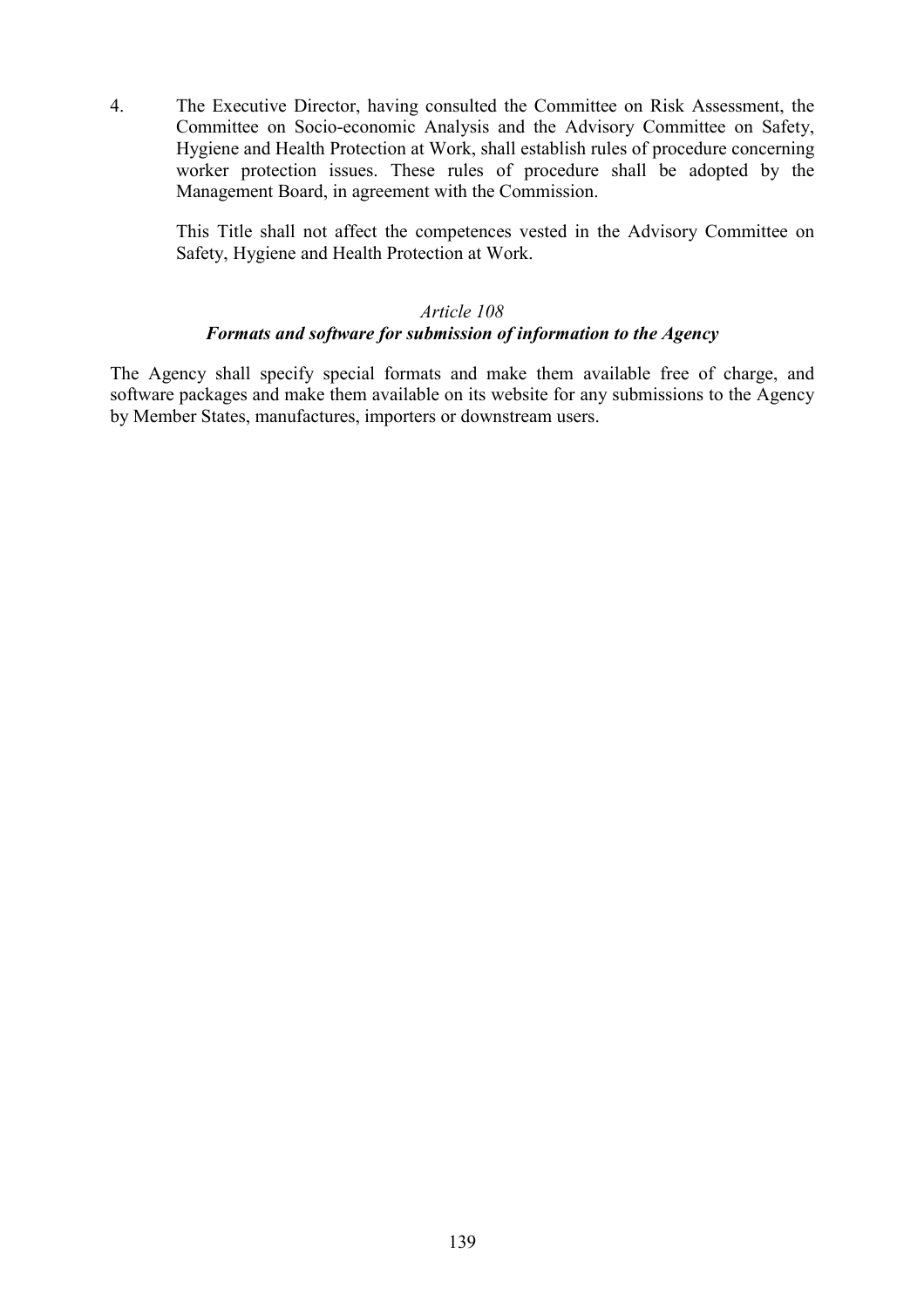# **TITLE X CLASSIFICATION AND LABELLING INVENTORY**

## *Article 109 Scope*

This Title shall apply to:

- (a) substances subject to registration by a manufacturer or importer;
- (b) substances within the scope of Article 1 of Directive 67/548/EEC, which meet the criteria for classification as dangerous in accordance with that Directive, and which are placed on the market either on their own, or in a preparation above the concentration limits specified in Directive 1999/45/EC which results in the classification of the preparation as dangerous.

## *Article 110 Obligation to notify the Agency*

- 1. Any importer or manufacturer, or group of importers or manufacturers, who place on the market a substance within the scope of Article 109, shall notify to the Agency the following information in order for it to be included in the inventory in accordance with Article 111, unless submitted as part of the registration:
	- (a) the identity of the manufacturer or importer responsible for placing the substance(s) on the market;
	- (b) the identity of the substance(s) as specified in part 2 of Annex IV;
	- (c) the hazard classification of the substance(s), resulting from the application of Articles 4 and 6 of Directive 67/548/EEC;
	- (d) the resulting hazard label for the substance(s), resulting from application of Articles 23, 24 and 25 of Directive 67/548/EEC;
	- (e) specific concentration limits, where applicable, resulting from the application of Article 4(4) of Directive 67/548/EEC and Articles 4 to 7 of Directive 1999/45/EC.
- 2. In submitting this information, the manufacturer or importer shall use the format specified pursuant to Article 108.
- 3. Where the obligation under paragraph 1 results in different entries on the inventory for the same substance, the notifiers and registrants shall make every effort to come to an agreed entry to be included in the inventory.
- 4. The information listed in paragraph 1 shall be updated by the notifier(s) whenever:
	- (a) any new scientific or technical information is generated which results in a change to the classification and labelling of the substance;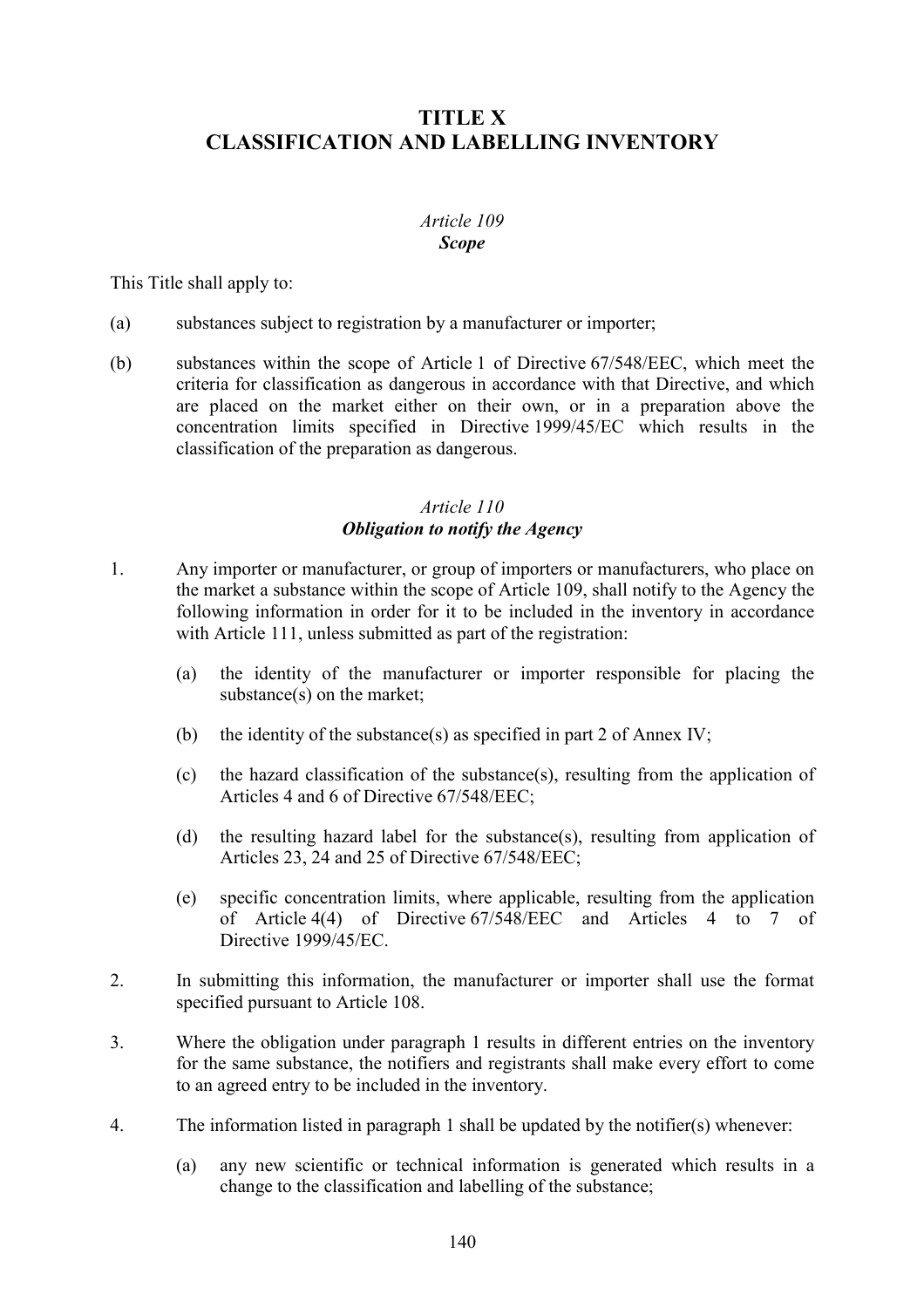(b) notifiers and registrants of differing entries for a single substance come to an agreed entry in accordance with paragraph 3.

## *Article 111 The classification and labelling inventory*

1. A classification and labelling inventory, listing the information referred to in Article 110(1), both for information notified under Article 110(1) as well as for information submitted as part of a registration, shall be established and maintained by the Agency in the form of a database. The non-confidential information in this database identified in Article 116(1) shall be publicly accessible. The Agency shall grant access to the other data on each substance in the inventory to the notifiers and registrants who have submitted information on that substance.

The Agency shall update the inventory when it receives updated information in accordance with Article 110(4).

- 2. In addition to the information referred to in paragraph 1, the Agency shall record the following information, where appropriate, against each entry:
	- (a) whether, in respect of the entry, there is a harmonised classification and labelling at Community level by inclusion in Annex I of Directive 67/548/EEC;
	- (b) whether it is an agreed entry of two or more notifiers or registrants;
	- (c) the relevant registration number(s), if available.

## *Article 112 Harmonisation of classification and labelling*

- 1. Harmonised classification and labelling at Community level shall, from the entry into force of this Regulation, only be added to Annex I of Directive 67/548/EEC for classification of a substance as carcinogenic, mutagenic or toxic for reproduction categories 1, 2 or 3, or as a respiratory sensitiser. To this end, Member State competent authorities may submit proposals to the Agency for harmonised classification and labelling in accordance with Annex XIV.
- 2. The Member State Committee shall formulate an opinion on the proposal, giving parties concerned the opportunity to comment. The Agency shall forward this opinion and any comments to the Commission, which shall take a decision in accordance with Article 4(3) of Directive 67/548/EEC.

## *Article 113 Transitional arrangements*

The obligations set out in Article 110 shall apply from the deadline established under Article 21(1).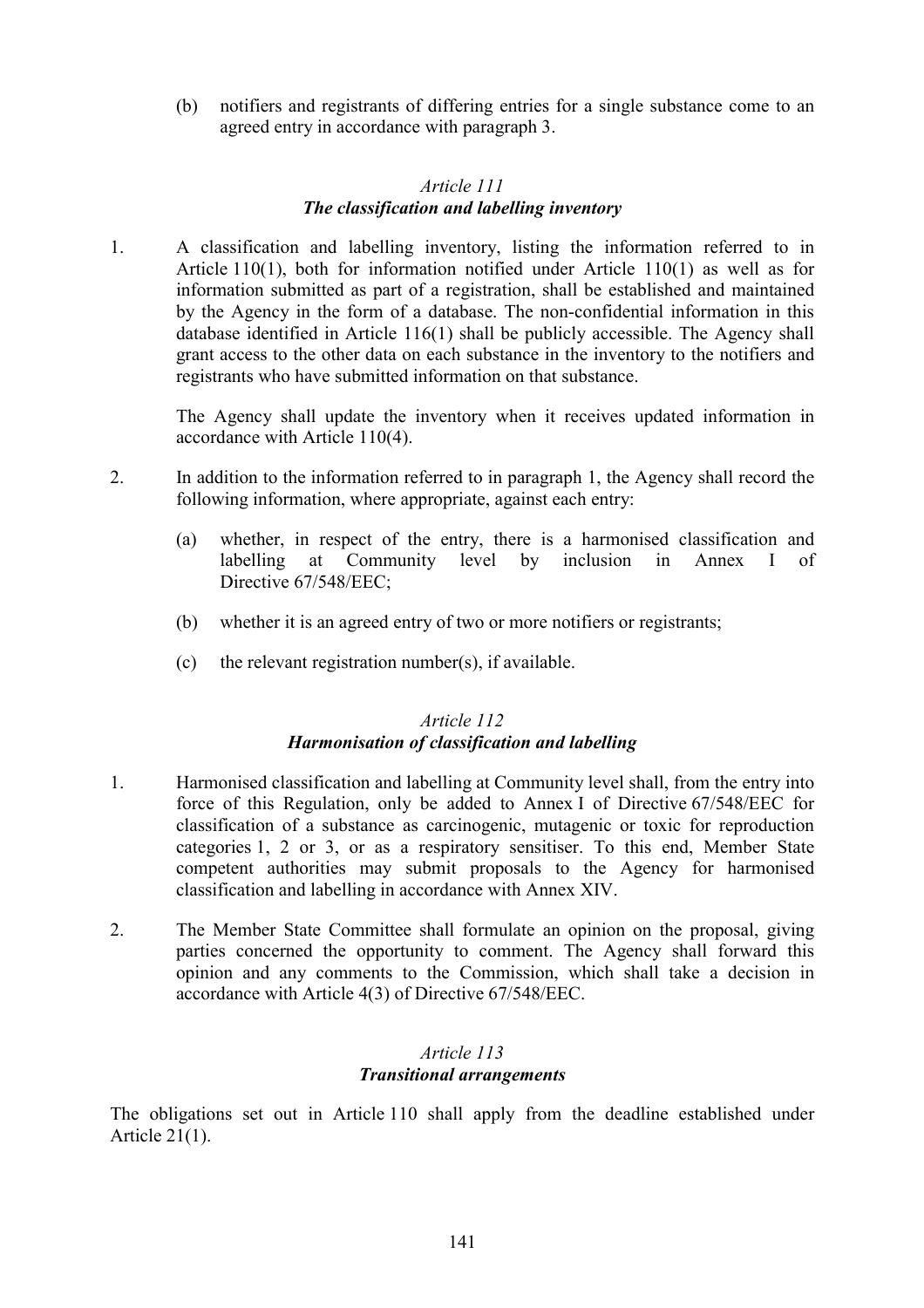# **TITLE XI INFORMATION**

# *Article 114 Reporting*

1. Every ten years, Member States shall submit to the Commission a report on the operation of this Regulation in their respective territories, including sections on evaluation and enforcement in the format specified by Article 108.

However, the first report shall be submitted five years after the entry into force of this Regulation.

2. Every ten years, the Agency shall submit to the Commission a report on the operation of this Regulation.

However, the first report shall be submitted five years after the date of the notification required under Article 131(2).

3. Every ten years, the Commission shall publish a general report on the experience acquired with the operation of this Regulation, including the information referred to in paragraphs 1 and 2.

However, the first report shall be published six years after the date of the notification required under Article 131(2).

### *Article 115 Access to information*

- 1. Access to non-confidential information submitted in accordance with this Regulation shall be granted for documents held by the Agency in accordance with Regulation (EC) No 1049/2001 of the European Parliament and of the Council<sup>57</sup>. The Agency shall make such information available on request, in accordance with Article 73(2)(d).
- 2. Whenever a request for access to documents is made under Regulation (EC) No 1049/2001 to the Agency, the Agency shall perform the consultation of the third party provided for in Article 4(4) of Regulation (EC) No 1049/2001 in accordance with the second and third subparagraphs.

The Agency shall inform the registrant, potential registrant, downstream user, applicant or other party concerned of this request. The party concerned may submit a declaration within 30 days identifying the information covered by the request which he considers to be commercially sensitive and disclosure of which might harm him commercially and which he therefore wishes to be kept confidential from all persons

 $\overline{a}$ 

<sup>57</sup> OJ L 145, 31.5.2001, p. 43.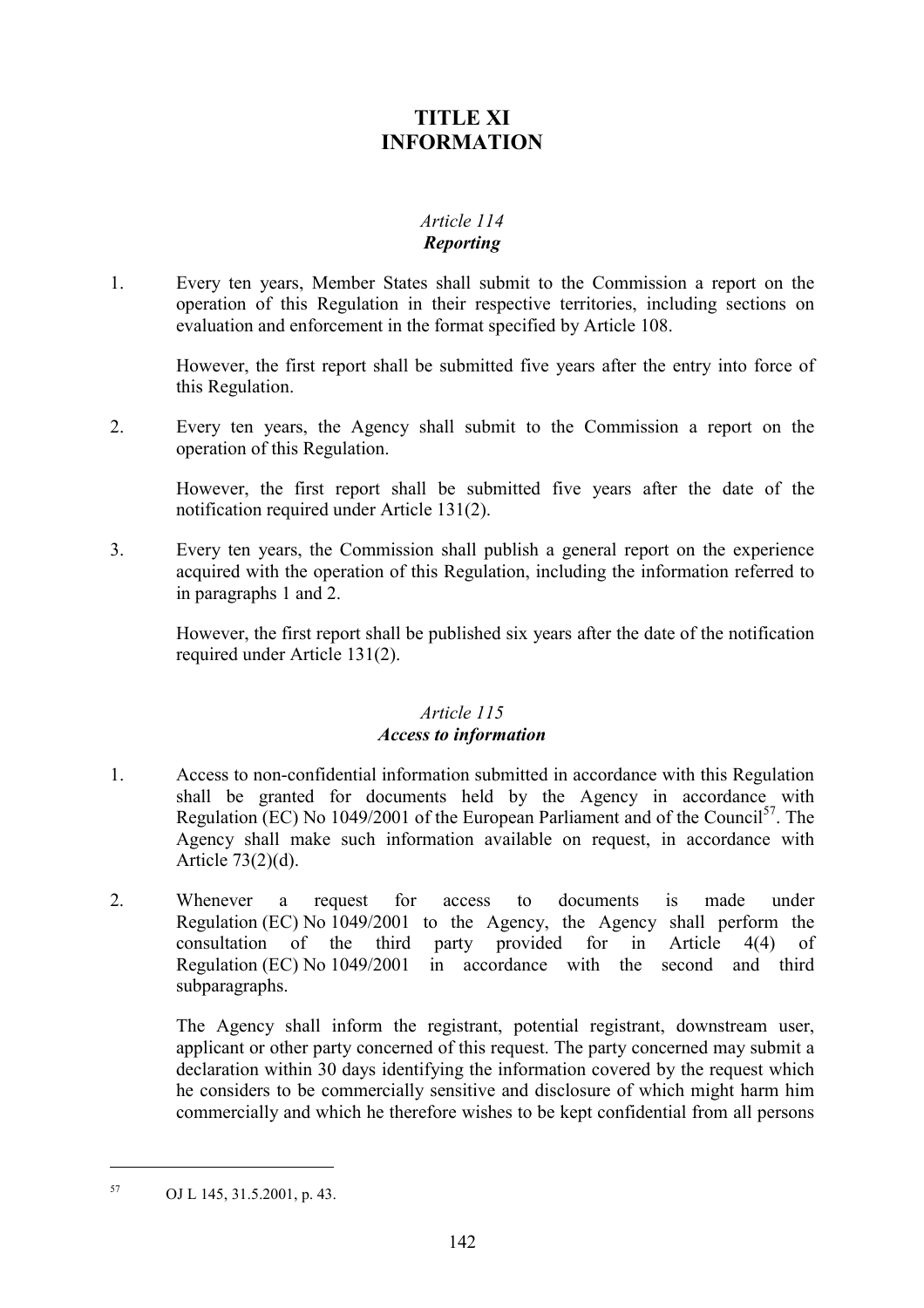other than the competent authorities, the Agency and Commission. He shall give a justification in each case.

Such a declaration shall be considered by the Agency, which shall decide, on the basis of the justification, whether to accept this declaration before deciding whether to grant the request for access to documents. The Agency shall inform the party concerned who may, in accordance with Articles 87, 88 and 89, appeal to the Board of Appeal against any decision by the Agency not to accept the declaration,. within 15 days of that decision. Such an appeal shall have suspensive effect. The Board of Appeal shall decide on the appeal within 30 days.

- 3. Access to non-confidential information submitted in accordance with this Regulation shall be granted for documents held by competent authorities of the Member States in accordance with Directive 2003/4/EC of the European Parliament and of the Council<sup>58</sup>. Member States shall ensure that a system is established under which any party concerned may appeal with suspensive effect against decisions taken in relation to access to documents.
- 4. While an appeal is pending or while an appeal may yet be introduced, the Agency and any competent authority of a Member State shall continue to keep the information in question confidential.
- 5. The Agency and any competent authority of a Member State shall apply Article 116 of this Regulation when taking a decision under Article 4 of Regulation (EC) No 1049/2001 and Article 4 of Directive 2003/4/EC, respectively. However, where Member States have received information through the Agency, the Agency shall take the decision whether to grant or refuse access in accordance with Article 4(4) and (5) of Regulation (EC) No 1049/2001.
- 6. Any total or partial refusal by the Agency of access to documents under Article 8 of Regulation (EC) No 1049/2001 may be appealed by means of a complaint to the Ombudsman or to the Board of Appeal in accordance with Articles 87, 88 and 89.
- 7. The Management Board shall adopt the arrangements for implementing Regulation (EC) No 1049/2001 within six months of entry into force of this Regulation.

# *Article 116 Confidentiality*

- 1. The following information shall not be considered as confidential:
	- (a) the trade name(s) of the substance;
	- (b) the name in the IUPAC Nomenclature, for dangerous substances within the meaning of Directive 67/548/EEC;
	- (c) if applicable, the name of the substance as given in Einecs;

 $\overline{a}$ 

<sup>58</sup> OJ L 41, 14.2.2003, p. 26.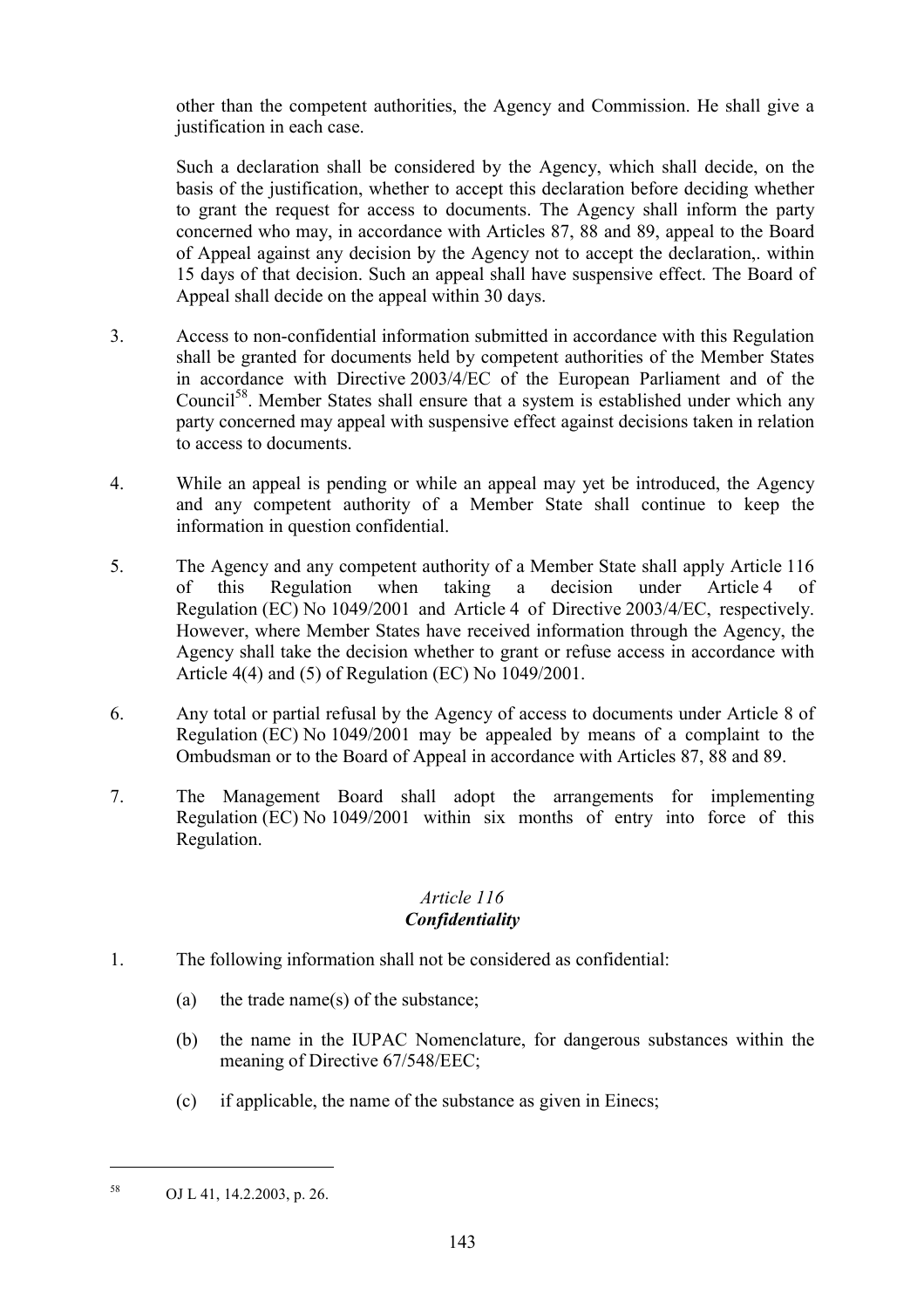- (d) physicochemical data concerning the substance and on pathways and environmental fate;
- (e) the result of each toxicological and ecotoxicological study;
- (f) any derived no-effect level (Dnel) or predicted no-effect concentration (Pnec) established in accordance with Annex I;
- (g) if essential to classification and labelling, the degree of purity of the substance and the identity of impurities and/or additives which are known to be dangerous;
- (h) the guidance on safe use provided in accordance with section 4 of Annex IV;
- (i) the information contained in the safety data sheet, except for the name of the company/undertaking or where the information is considered confidential by application of paragraph 2;
- (j) analytical methods if requested in accordance with Annex VII or VIII which make it possible to detect a dangerous substance when discharged into the environment as well as to determine the direct exposure of humans;
- (k) the fact that testing on vertebrate animals has been carried out.
- 2. The following information shall be considered as confidential, even if no declaration in accordance with Article 115(2) is made:
	- (a) details of the full composition of a preparation;
	- (b) the precise use, function or application of a substance or preparation;
	- (c) the precise tonnage of the substance or preparation manufactured or placed on the market;
	- (d) links between a manufacturer or importer and his downstream users.

In exceptional cases, where there are immediate risks to human health, safety or the environment, such as emergency situations, the Agency may disclose the information referred to in this paragraph.

3. All other information shall be accessible in accordance with Article 115.

## *Article 117*

## *Cooperation with third countries and international organisations*

Notwithstanding Articles 115 and 116, information received by the Agency under this Regulation may be disclosed to any government or body of a third country or an international organisation in accordance with an agreement concluded between the Community and the third party concerned under Regulation (EC) No 304/2003 of the European Parliament and of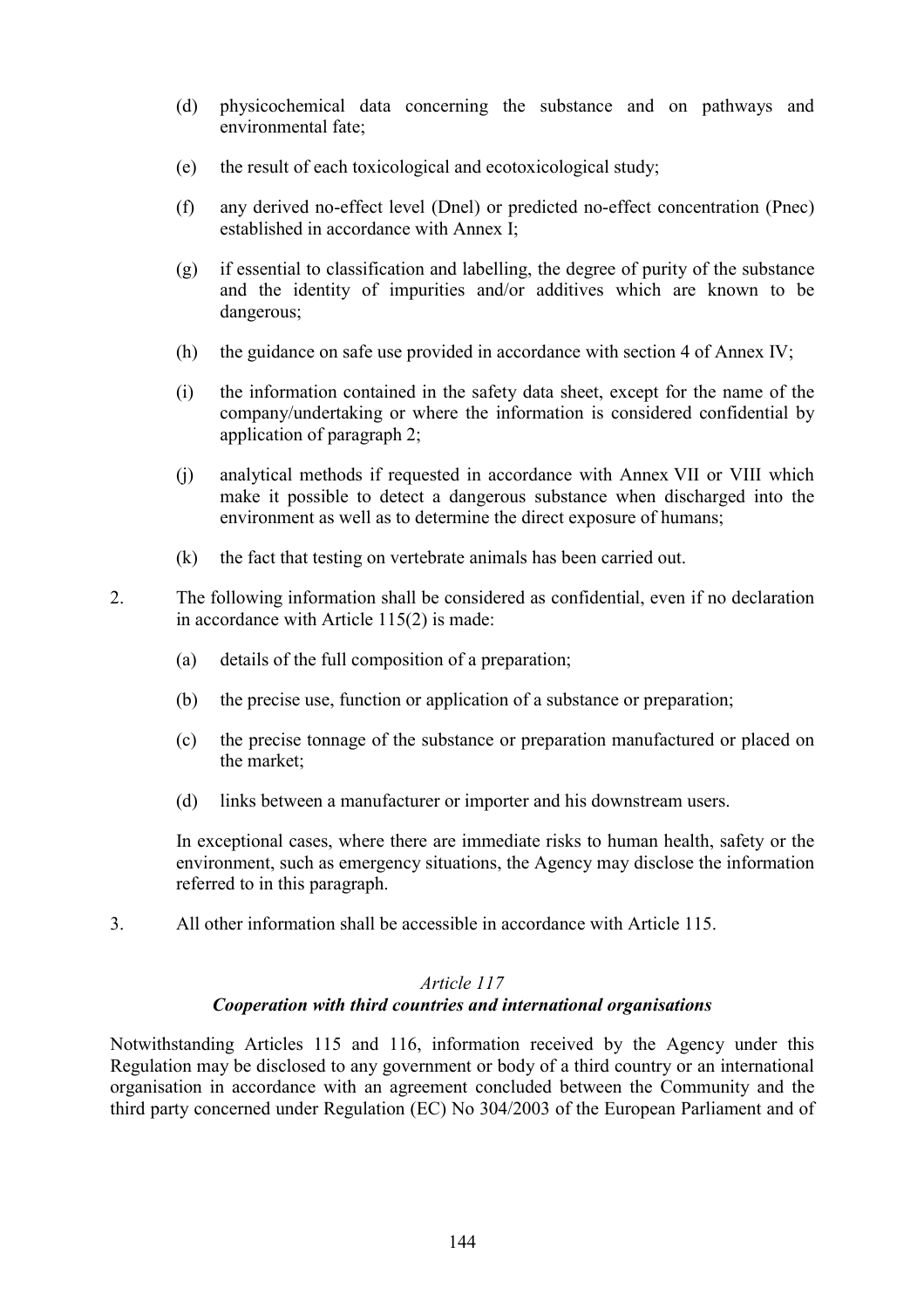the Council<sup>59</sup> or under Article 181a (3) of the Treaty, provided that both the following conditions are met:

- (a) the purpose of the agreement is cooperation on the implementation or management of legislation concerning chemicals covered by this Regulation;
- (b) the third party protects the confidential information as mutually agreed.

<sup>59</sup> OJ L 63, 6.3.2003, p. 1.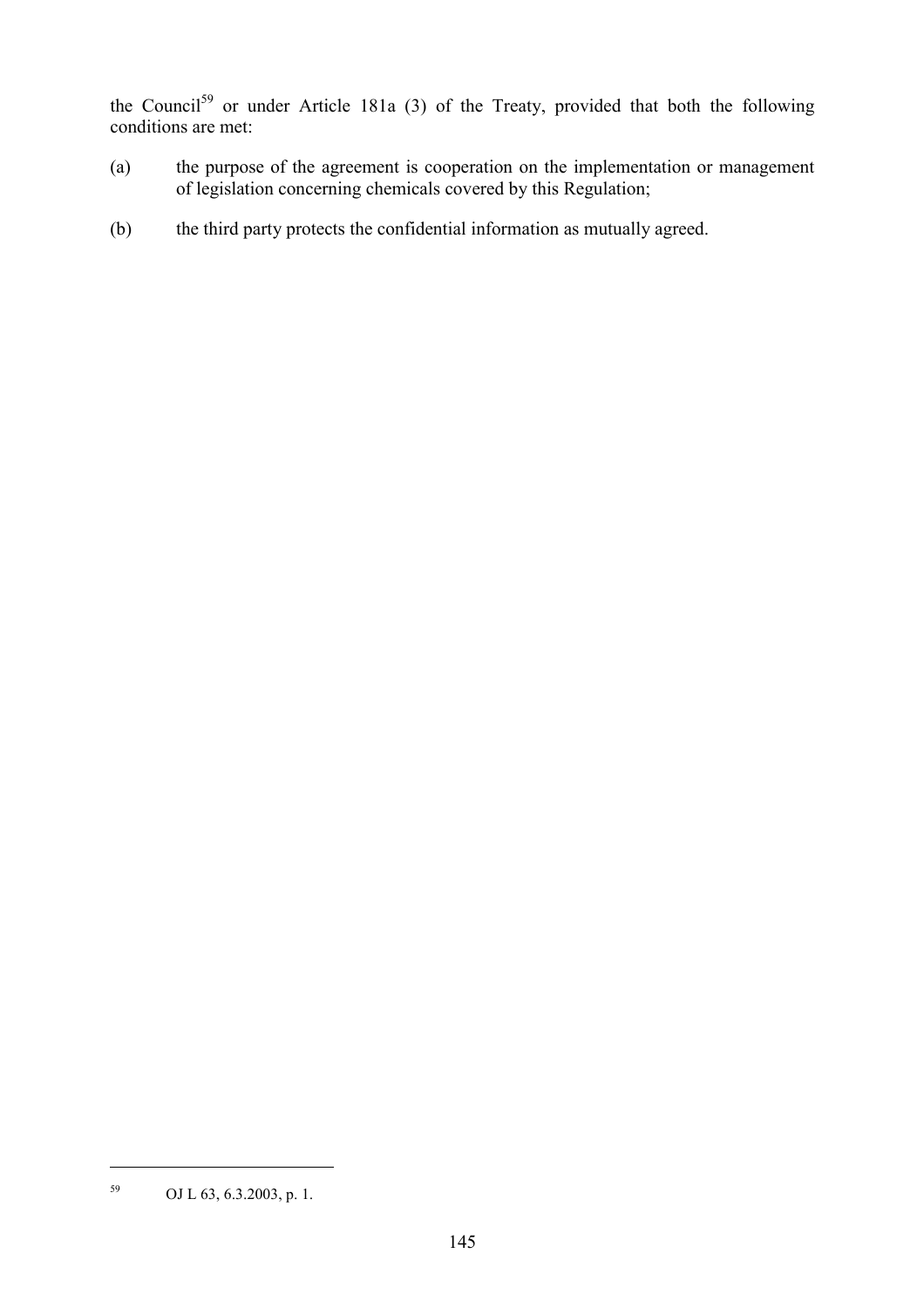# **TITLE XII COMPETENT AUTHORITIES**

#### *Article 118 Appointment*

Member States shall appoint the competent authority or competent authorities responsible for performing the tasks allotted to competent authorities under this Regulation and for co-operating with the European Commission and the Agency in the implementation of this Regulation*.* Member States shall place adequate resources at the disposal of the competent authorities to enable them to fulfil their tasks under this Regulation in a timely manner.

#### *Article 119*

#### *Co-operation between competent authorities*

The competent authorities shall co-operate with each other in the performance of their tasks under this Regulation and shall give the competent authorities of other Member States all the necessary and useful support to this end.

### *Article 120*

#### *Communication to the public of information on risks of substances*

The competent authorities of the Member States shall inform the general public about the risks arising from substances where this is considered necessary for the protection of human health or the environment.

### *Article 121 Other responsibilities of the competent authorities*

The competent authorities shall provide advice to manufacturers, importers, downstream users and any other interested parties on their respective responsibilities and obligations under this Regulation, in addition to the operational guidance documents provided by the Agency under Article 73(2)(f).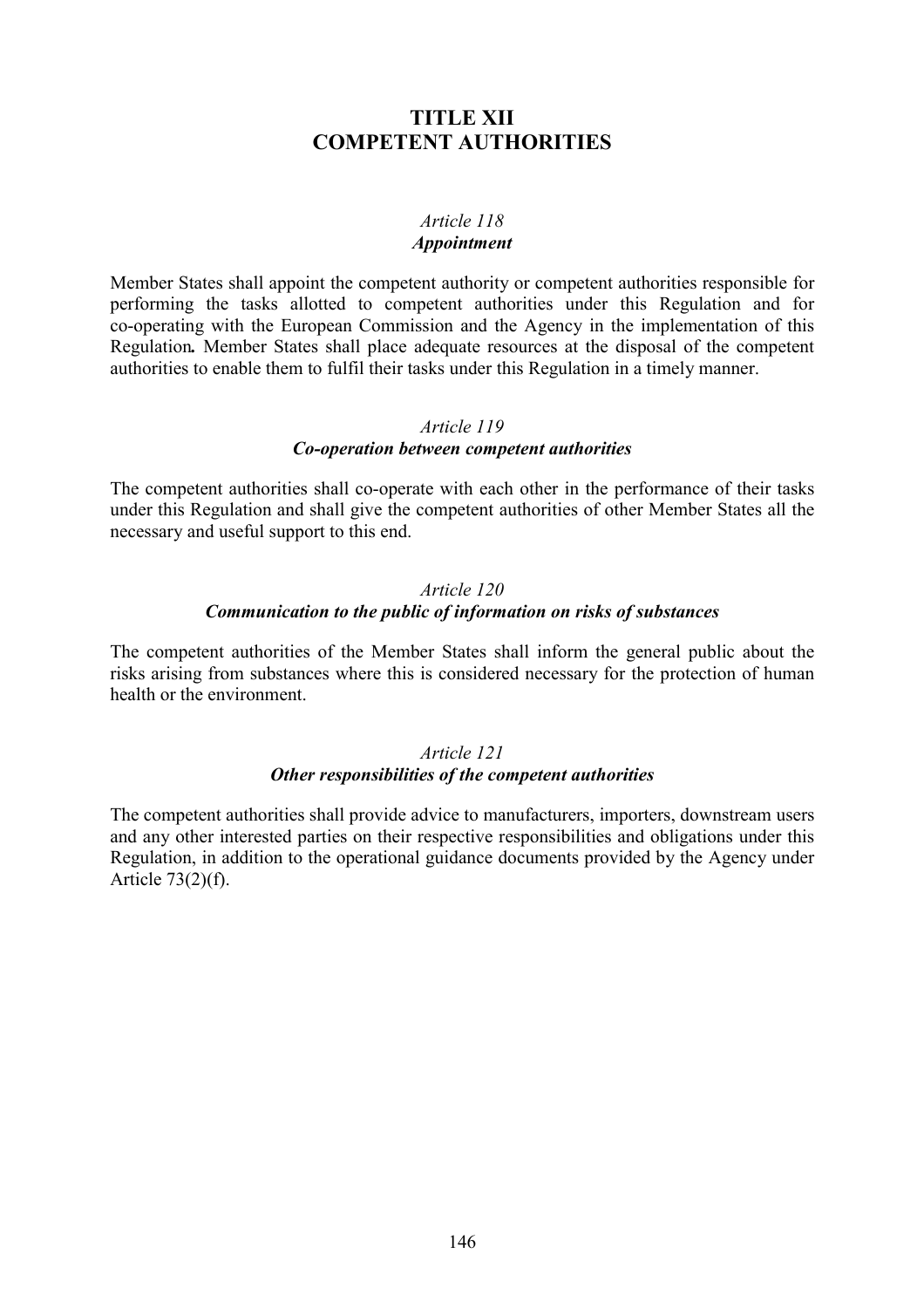# **TITLE XIII ENFORCEMENT**

# *Article 122 Tasks of the Member States*

Member States shall maintain a system of official controls and other activities as appropriate to the circumstances.

# *Article 123 Sanctions for non-compliance*

- 1. The Member States shall lay down the provisions on penalties applicable for infringement of the provisions of the present Regulation and shall take all measures necessary to ensure that they are implemented. The penalties provided for must be effective, proportionate and dissuasive. The Member States shall notify those provisions to the Commission no later than eighteen months after entry into force of this Regulation and shall notify it without delay of any subsequent amendment affecting them.
- 2. In cases where the provisions of the Member States require a fine, the amount of the fine shall be determined according to the gravity and duration of the infringement, the extent of damage to the environment and human health and any aggravating or attenuating circumstances, such as consideration of animal welfare, as appropriate. It shall be set at a level which ensures that it has a deterrent effect.

### *Article 124 Report*

Member States shall submit a report to the Agency by 1 July each year on the results of the official checks, the monitoring carried out, fines set and the other measures taken pursuant to Articles 122 and 123 during the previous calendar year. The Agency shall make these reports available to the Commission.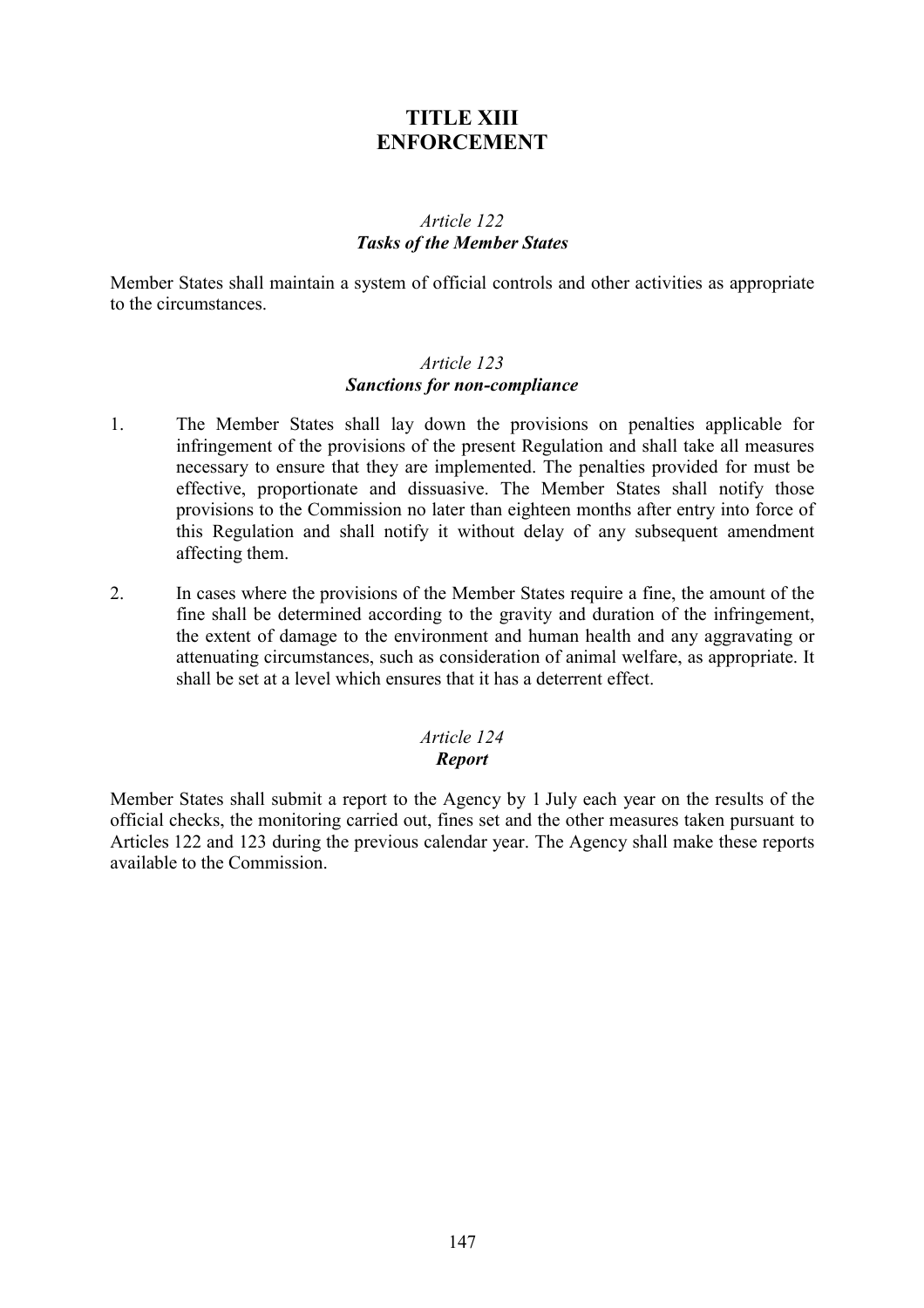# **TITLE XIV TRANSITIONAL AND FINAL PROVISIONS**

# *Article 125 Free movement clause*

Member States shall not prohibit, restrict or impede the manufacturing, import, placing on the market or use of a substance, on its own, in a preparation or in an article, falling within the scope of this Regulation, which complies with this Regulation and, where appropriate, with Community acts adopted in implementation of this Regulation.

# *Article 126 Safeguard Clause*

- 1. Where a Member State has justifiable grounds for believing that a substance, on its own, in a preparation or in an article, although satisfying the requirements of this Regulation, constitutes a risk to human health or the environment, it may take appropriate provisional measures. The Member State shall immediately inform the Commission, the Agency and the other Member States thereof, giving reasons for its decision and submitting the scientific or technical information on which the provisional measure is based.
- 2. The Commission shall take a decision in accordance with the procedure referred to in Article 130(2) within 90 days of receipt of the information from the Member State. This decision shall either:
	- (a) authorise the provisional measure for a time period defined in the decision; or
	- (b) require the Member State to revoke the provisional measure.
- 3. If, in the case of a decision as referred to in point (a) of paragraph 2, the provisional measure taken by the Member State consists in a restriction on the placing on the market or use of a substance, the Member State concerned shall initiate a Community restrictions procedure by submitting to the Agency a dossier, in accordance with Annex XIV, within 3 months of the date of the Commission decision.
- 4. In the case of a decision as referred to in point (a) of paragraph 2, the Commission shall consider whether the present Regulation needs to be adapted.

# *Article 127 Statement of reasons for decisions*

The Competent Authorities, the Agency and the Commission shall state the reasons for all decisions they take under this Regulation.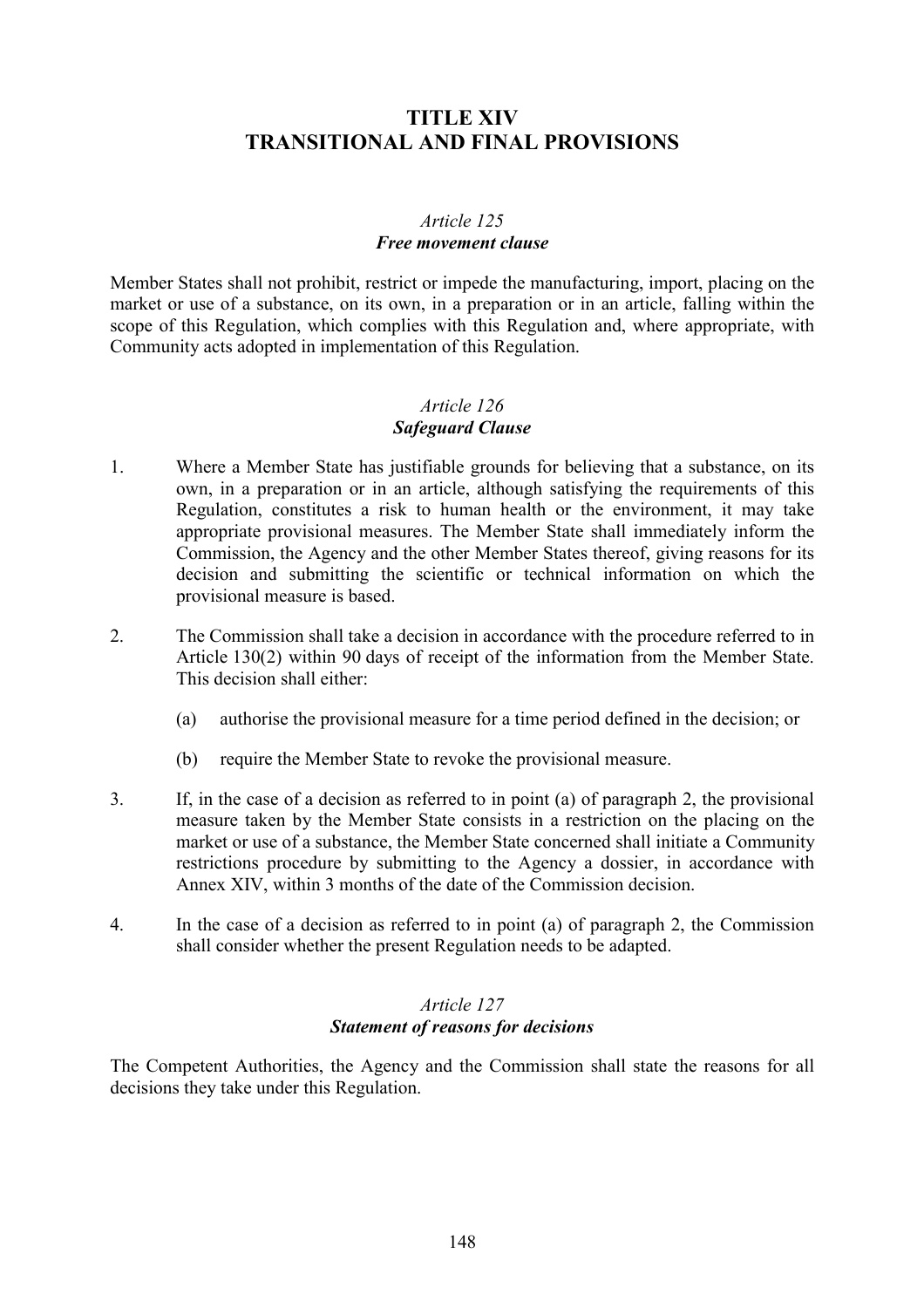# *Article 128 Amendments to the Annexes*

The Annexes may be amended in accordance with the procedure referred to in Article 130(3).

# *Article 129 Implementing legislation*

The measures necessary for the efficient implementation of this Regulation shall be adopted in accordance with the procedure referred to in Article 130(3).

# *Article 130 Committee procedure*

- 1. The Commission shall be assisted by a Committee composed of representatives of the Member States and chaired by the representative of the Commission.
- 2. Where reference is made to this paragraph, the advisory procedure laid down in Article 3 of Decision 1999/468/EC shall apply, in compliance with Article 7(3) and Article 8 thereof.
- 3. Where reference is made to this paragraph, the regulatory procedure laid down in Article 5 of Decision 1999/468/EC shall apply, in compliance with Article 7(3) and Article 8 thereof.
- 4. The period provided for in Article 5(6) of Decision 1999/468/EC shall be three months.

# *Article 131*

### *Transitional measures regarding the Agency*

1. The Commission shall fulfil the functions of the Agency during the period following the entry into force of this Regulation until these functions are transferred to the Agency as provided for in paragraph 3.

In particular the Commission may appoint personnel and conclude contracts on behalf of the Agency, thereby using the budget provided for the latter. This includes the appointment of a person who fulfils the functions of the Executive Director until an Executive Director is appointed by the Management Board of the Agency in accordance with Article 80.

- 2. Within 18 months of the entry into force of this Regulation, the Executive Director of the Agency shall notify the Commission that the Agency is ready to assume its functions under this Regulation.
- 3. Within two months of receipt of the notification referred to in paragraph 2 or within 18 months of the entry into force of this Regulation, whichever is the earlier, the Commission shall transfer these functions to the Agency.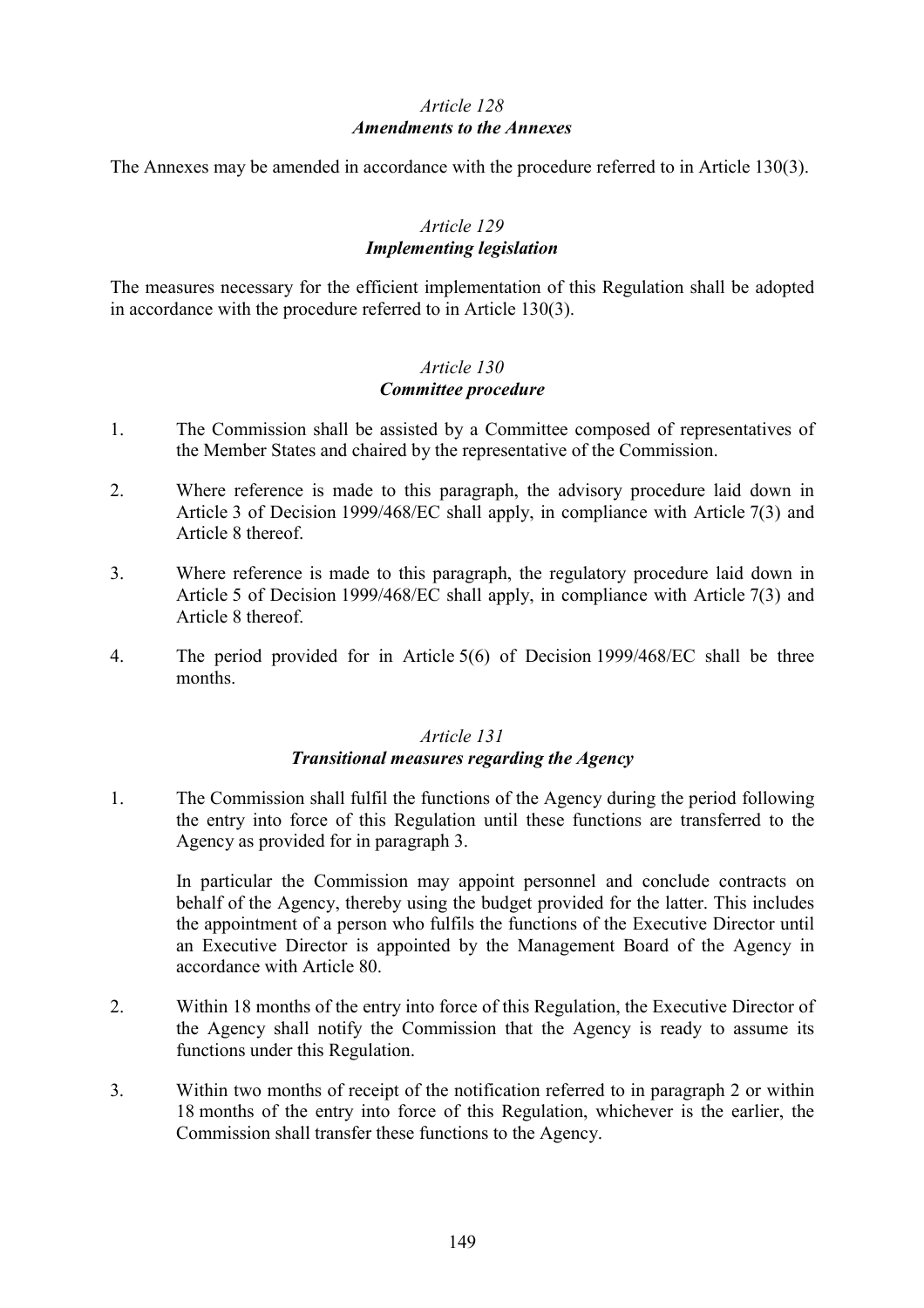### *Article 132*

### *Transitional measures regarding restrictions*

Within 18 months of the entry into force of this Regulation, the Commission shall, if necessary, prepare a draft amendment to Annex XVI in accordance with either of the following:

- (a) any risk evaluation and recommended strategy for limiting risks that has been adopted at Community level in accordance with Article 11 of Regulation (EEC) No 793/93 but for which Community measures to limit those risks have not yet been taken;
- (b) any proposal, which has been submitted to the relevant institutions but has not yet been adopted, concerning the introduction of restrictions under Directive 76/769/EEC.

### *Article 133 Review*

- 1. Twelve years after entry into force of this Regulation, the Commission shall carry out a review with a view to the application of the obligation to perform a chemical safety assessment and to document it in a chemical safety report to substances not covered by this obligation because they are not subject to registration or subject to registration but manufactured or imported in quantities of less than 10 tonnes per year. On the basis of this review, the Commission may, in accordance with the procedure referred to in Article 130(3), extend this obligation.
- 2. The Commission may adapt Articles 14 and 37, in accordance with the procedure referred to in Article 130(3), as soon as a practicable and cost-efficient way of selecting polymers for registration on the basis of sound technical and valid scientific criteria can be established, and after publishing a report on the following:
	- (a) the risks posed by polymers in comparison with other substances;
	- (b) the need, if any, of registering certain types of polymer, taking account of competitiveness and innovation on the one hand and the protection of health and the environment on the other.
- 3. The report, referred to in Article 114(3), on the experience acquired with the operation of this Regulation shall include a review of the requirements relating to registration of substances manufactured or imported only in quantities starting at 1 tonne but less than 10 tonnes per year per manufacturer or importer.

On the basis of that review, the Commission may, in accordance with the procedure referred to in Article 130(3), modify the information requirements specified in Annex V for substances manufactured or imported in quantities of 1 tonne or more up to 10 tonnes per year per manufacturer or importer, taking into account the latest developments, for example in relation to alternative testing and (quantitative) structure-activity relationships ((Q)SARs).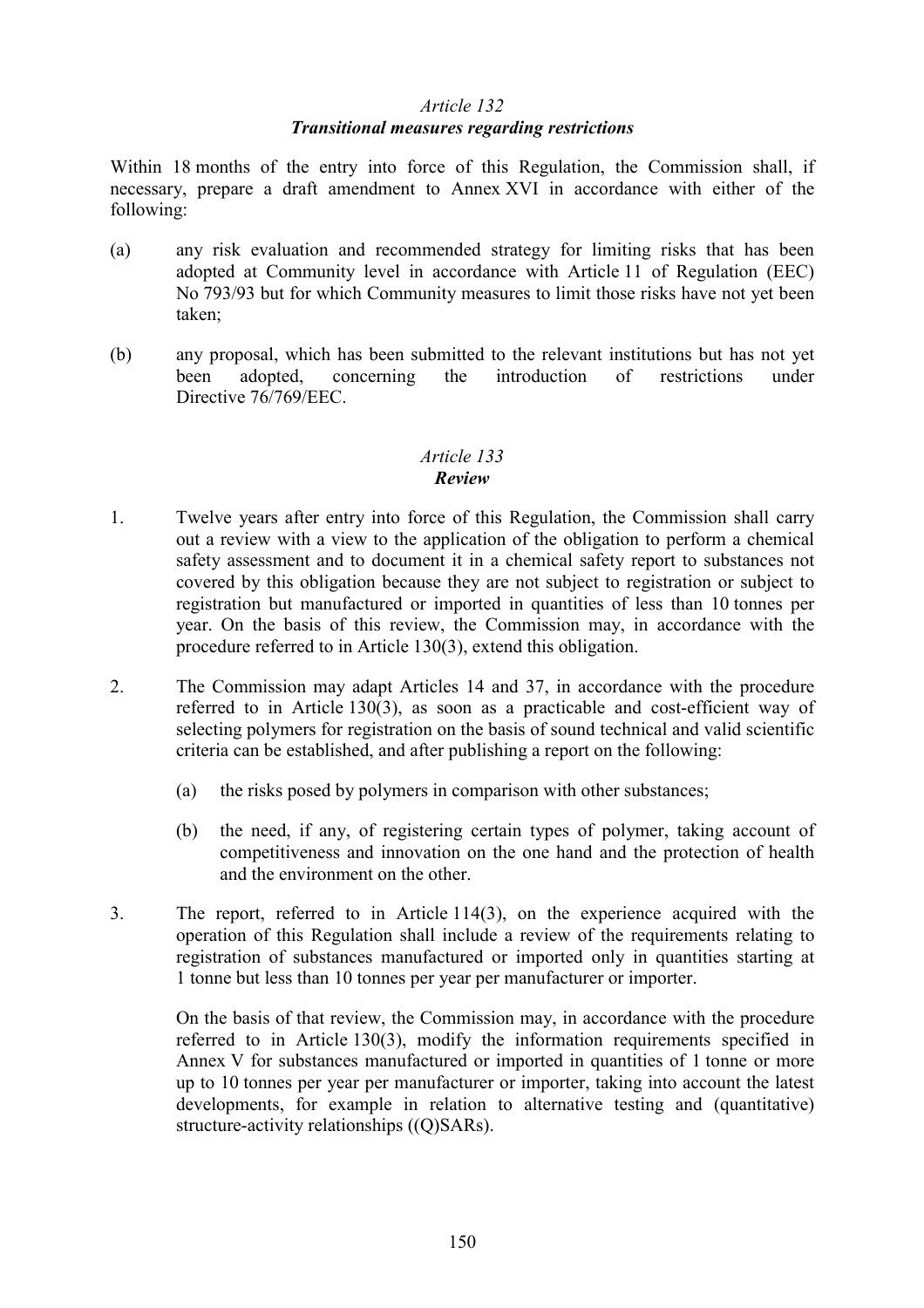### *Article 134 Repeal*

Directives 76/769/EEC, 91/157/EEC, 93/67/EEC, 93/105/EEC and 2000/21/EC, and Regulations (EEC) No 793/93 and (EC) No 1488/94 are repealed.

References to the repealed acts shall be construed as references to this Regulation.

# *Article 135 Amendment of Directive 1999/45/EC*

Article 14 of Directive 1999/45/EC is deleted.

# *Article 136 Amendment of Regulation (EC) No…./…[POPs]*

Regulation (EC) No …/… is amended as follows:

- (1) Articles 3 and 4 are deleted;
- (2) in Article 15(1), the words "Annex I, II" are deleted;
- (3) Annexes I and II are deleted.

### *Article 137 Entry into force and application*

- 1. This Regulation shall enter into force on the twentieth day following that of its publication in the *Official Journal of the European Union*.
- 2. Titles II and XII shall apply from the sixtieth day following the entry into force of this Regulation.
- 3. Articles 81 and 82 shall apply from the day falling one year after the entry into force of this Regulation.
- 4. Articles 66 to 70 shall apply from the day falling 18 months after the entry into force of this Regulation.
- 5. Articles 44, 45 and 46 shall apply from the day falling 2 years after the entry into force of this Regulation.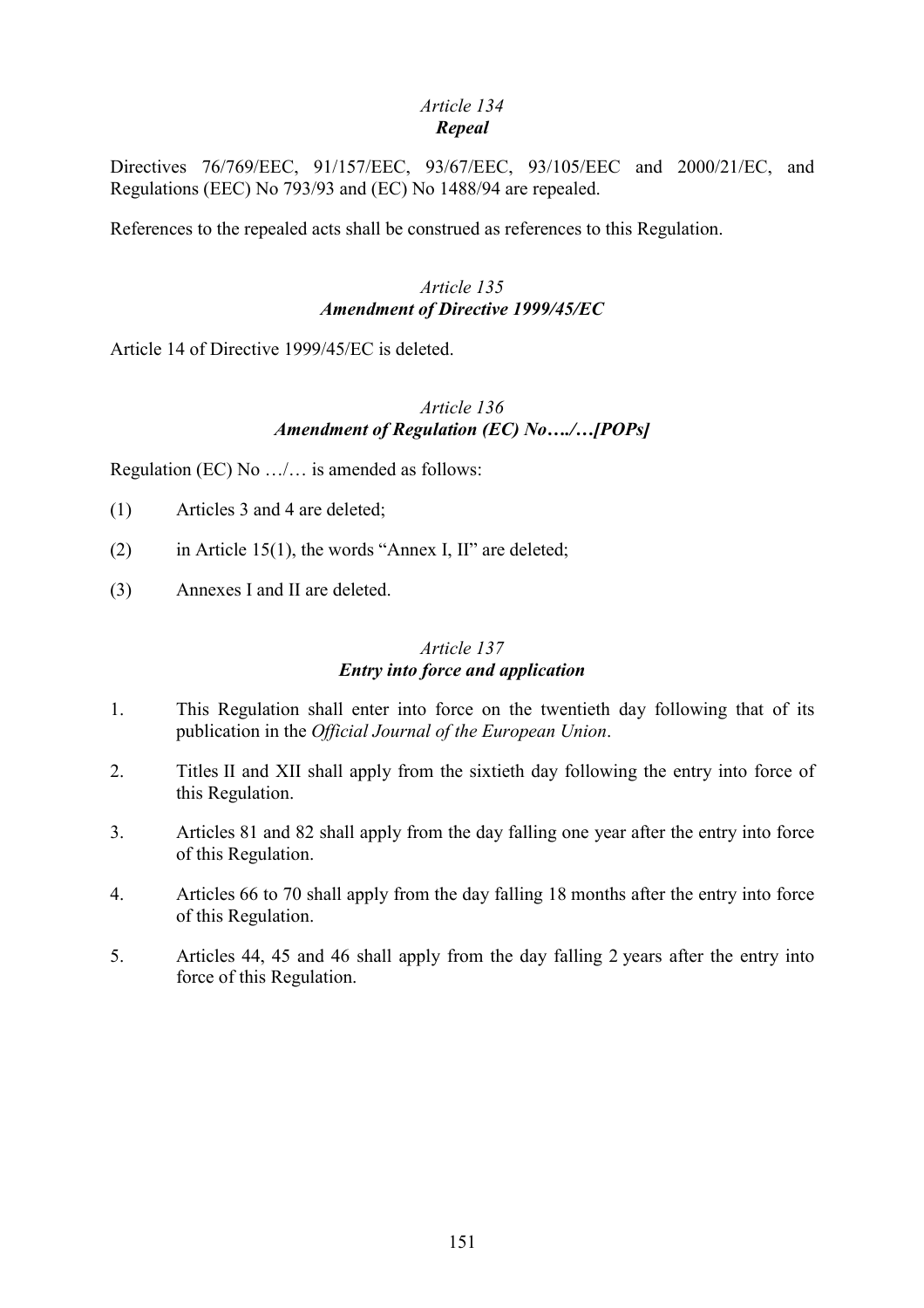This Regulation shall be binding in its entirety and directly applicable in all Member States.

Done at Brussels, […]

*For the European Parliament For the Council*<br>*The President The President The President […] […]*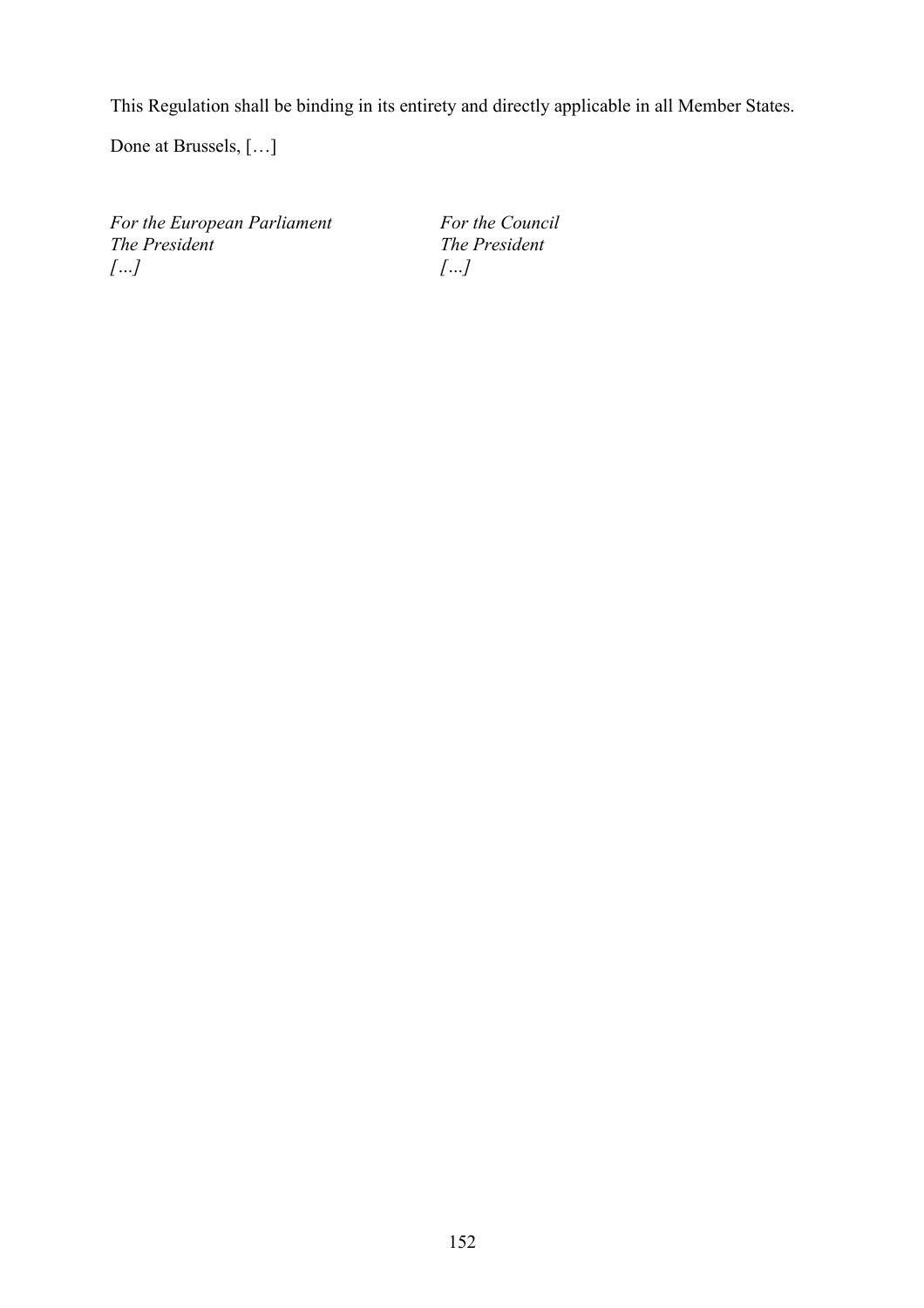Proposal for a

# **DIRECTIVE OF THE EUROPEAN PARLIAMENT AND OF THE COUNCIL**

**amending Council Directive 67/548/EEC in order to adapt it to Regulation (EC) of the European Parliament and of the Council concerning the registration, evaluation, authorisation and restriction of chemicals**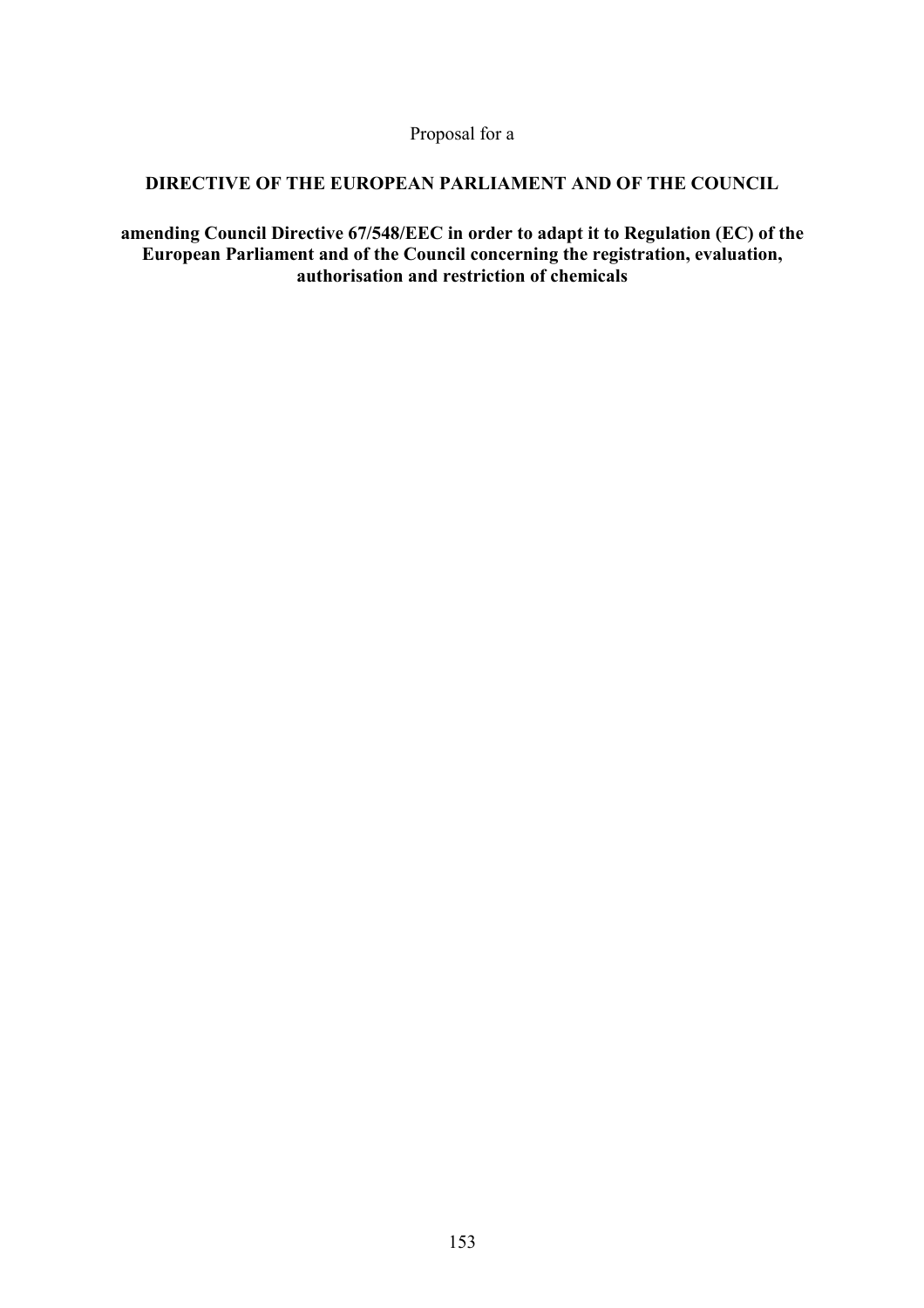# **EXPLANATORY MEMORANDUM**

# **1. INTRODUCTION**

Directive 67/548/EEC on the classification, packaging and labelling of dangerous substances, as amended and adapted to technical progress, sets out rules not only how to classify, package and label dangerous substances, but also how to notify new substances to the Competent Authorities in the relevant Member State before placing them on the market. An unofficial consolidated version of this Directive, its amendments and adaptations is available on the Europa website as of 1 March 2003, (internet address:

http://www.europa.eu.int/comm/environment/dansub/home\_en.htm#ConsolidatedVersion).

The Commission presented in February 2001 a White Paper<sup>1</sup> on the strategy for a future chemicals policy. In this White Paper the Commission identified the objectives that must be met in order to achieve sustainable development in the chemicals industry within the framework of the single market. It also set out the key elements of the strategy, in particular the creation of a single regulatory system for all substances (entitled REACH for the Registration, Evaluation and Authorisation of Chemicals) and giving industry the responsibility for generating data on the inherent properties of substances and for assessing the risks related to their use.

In parallel to the present proposal the Commission now puts forward a proposal<sup>2</sup> for a Regulation which lays down the general principles of the chemicals policy and establishes the legal requirements and procedures comprising the REACH system. It creates a European Chemicals Agency and defines its tasks and responsibilities.

The new REACH Regulation will introduce the same registration requirements for new chemicals as for the existing substances which means that the rules for notification of new chemicals in Directive 67/548/EEC have to be repealed. However, for reasons explained below, the REACH proposal does not at present include rules for classification, labelling and packaging of dangerous substances, the relevant parts of Directive 67/548/EEC will continue to apply. Directive 1999/45/EC on the classification, packaging and labelling of dangerous preparations will also continue to apply for the classification, packaging and labelling of dangerous preparations. Other parts of Community legislation, i.e. certain Directives on worker protection and the so called Seveso II Directive on major accident hazards of certain industrial activities, which are based on the rules for the classification and labelling in Directive 67/548/EEC, will also continue to apply.

Directive 67/548/EEC contains several Annexes related to information requirements and testing methods to be used. The content of these annexes will be taken over by the Annexes to the REACH legislation and thus they have to be repealed from the Directive. Moreover, a substantial number of references to testing methods and information requirements has to be amended as a consequence of the introduction of the REACH legislation.

As a result of the Rio declaration on Environment and Sustainable Development 1991 a globally harmonised system on the classification and labelling of chemicals (GHS) has been developed and was adopted in July 2003 by the UN Economic and Social Council.

<sup>&</sup>lt;sup>1</sup> COM(2001) 88 final, 27.2.2001.<br><sup>2</sup> [Insert reference following adoption by COM]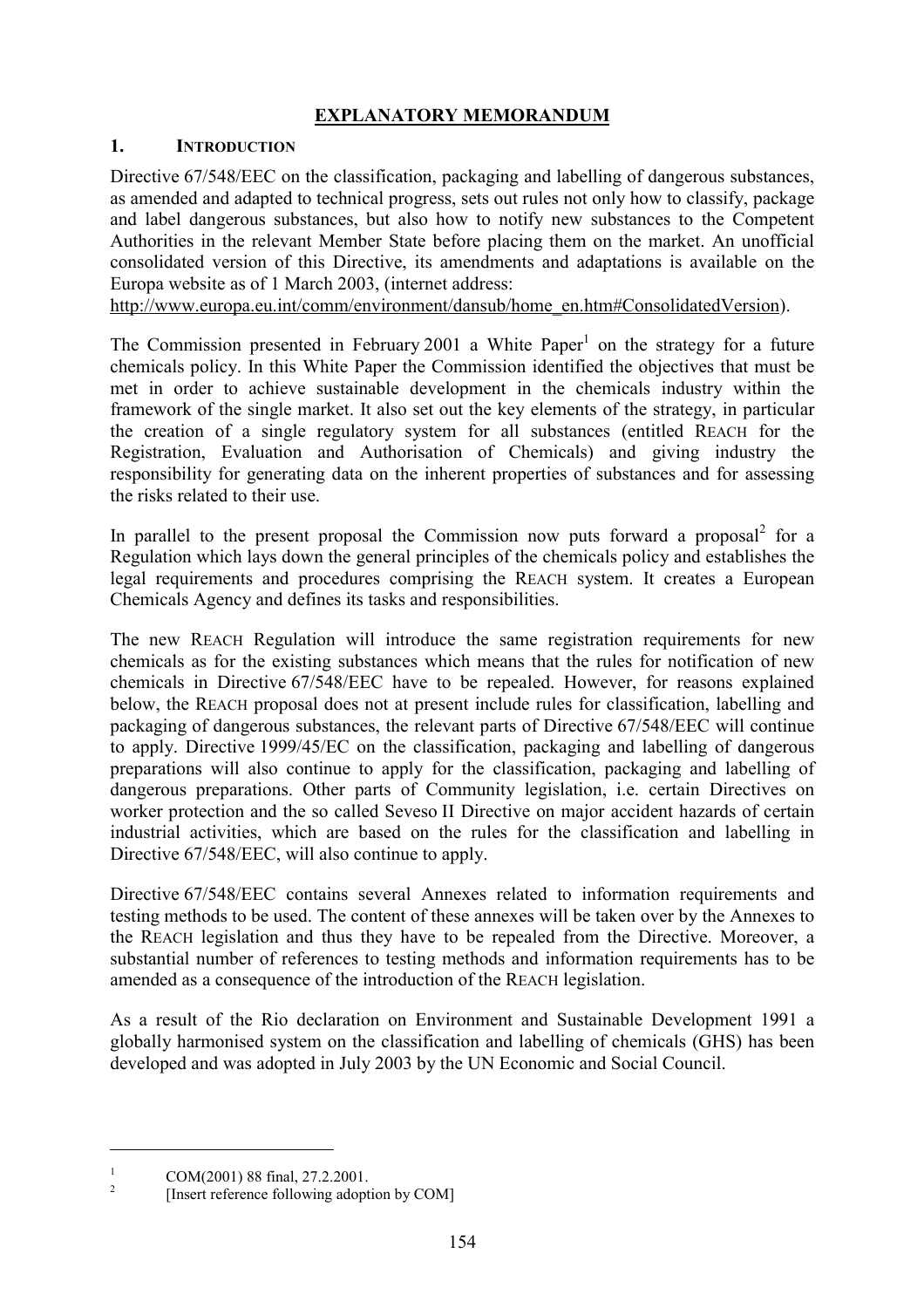The European Commission, the majority of the Member States as well as many of the new Member States have actively taken part in the work to elaborate GHS. The Johannesburg World Summit on the Sustainable Development in 2002 agreed, in its plan of implementation, "to encourage countries to implement the new globally harmonized system for the classification and labelling of chemicals as soon as possible with the view to have it fully operational by 2008." In line with this agreement, it is the intention of the Commission to propose the inclusion of the internationally agreed GHS into Community law as soon as possible. However, as the GHS has very recently been formally adopted, and because the Commission wishes to examine in more detail the implications of its adoption in terms of its impact on stakeholders and downstream legislation, it has not been considered appropriate to put forward a proposal to implement GHS into Community law at the same time as the proposal for REACH. Accordingly, the Commission will come forward with the necessary proposals for having it adopted at the same time as the final adoption of the REACH legislation.

# **2. CONTENT OF THE DIRECTIVE**

### *Article 1*

This Article amends the articles in Directive 67/548/EEC as needed due to the introduction of the REACH legislation. It includes the deletion of the paragraphs related to the notification of new chemicals, and superfluous definitions as well as the Annexes, which will be transferred to or taken over by the new legislation. The Article also amends the relevant references from the deleted annexes to the annexes of the REACH Regulation.

### *Article 2*

This Article repeals Commission Directive 93/67/EEC of 20 July 1993 laying down the principles for assessment of risks to man and the environment of substances notified in  $\frac{1}{2}$  accordance with Council Directive 67/548/EEC<sup>3</sup> as such principles will be included in the REACH Regulation.

Article 13 of Directive 67/548/EEC exempts certain groups of substances from the notification requirements. This Article is repealed through article 1 of this directive and as Directive 2000/21/EC is an adaptation of Article 13 of Directive 67/548/EEC it has also to be repealed.

#### *Article 3*

This standard Article requires the Member States to bring into force the relevant legislation from the date of the application of the REACH Regulation. This points to the need for Member States to apply the two different pieces of legislation from same day in order to prevent any gaps and legal uncertainty.

### *Article 4*

This Article refers to the entry into force of the Directive.

<sup>3</sup> OJ L 227, 8.9.1993, pp. 9-18.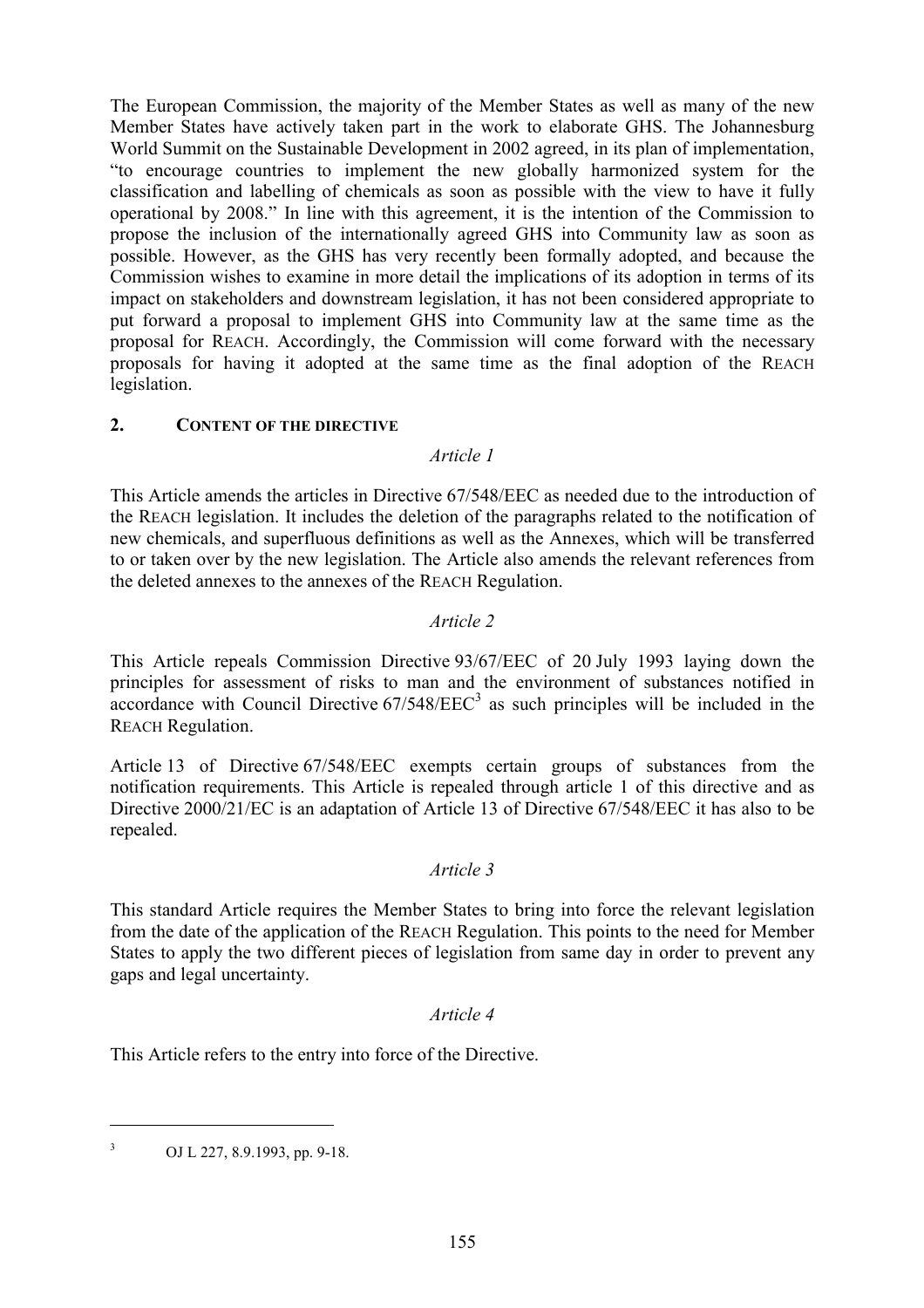### 2003/0257(COD)

### Proposal for a

# **DIRECTIVE OF THE EUROPEAN PARLIAMENT AND OF THE COUNCIL**

### **amending Council Directive 67/548/EEC in order to adapt it to Regulation (EC) of the European Parliament and of the Council concerning the registration, evaluation, authorisation and restriction of chemicals**

### THE EUROPEAN PARLIAMENT AND THE COUNCIL OF THE EUROPEAN UNION,

Having regard to the Treaty establishing the European Community, and in particular Article 95 thereof,

Having regard to the proposal from the Commission<sup>1</sup>,

Having regard to the opinion of the European Economic and Social Committee<sup>2</sup>,

Having regard to the opinion of the Committee of the Regions<sup>3</sup>,

Acting in accordance with the procedure laid down in Article 251 of the Treaty<sup>4</sup>,

Whereas:

(1) In view of the adoption of Regulation (EC) No […] of the European Parliament and of the Council, of [...], concerning the registration, evaluation, authorisation and restriction of chemicals<sup>5</sup>, Council Directive 67/548/EEC of 27 June 1967 on the approximation of laws, regulations and administrative provisions relating to the classification, packaging and labelling of dangerous substances<sup>6</sup>, should be adapted and its rules on the notification and risk assessment of chemicals should be deleted,

# HAVE ADOPTED THIS DIRECTIVE:

### *Article 1*

Directive 67/548/EEC is amended as follows.

- $(1)$  In Article 1, paragraph 1, points (a), (b) and (c) are deleted;
- (2) In Article 2, paragraph 1, points (c), (d), (f) and (g) are deleted;

<sup>&</sup>lt;sup>1</sup> OJ C<br><sup>2</sup> OJ C<br>
<sup>3</sup> OJ C<br>
<sup>5</sup> OJ L<br>
<sup>6</sup> OJ 196, 16.8.1967, p. 1. Directive as last amended by Council Regulation (EC) No 807/2003 (OJ L 225, 21.8.2001, p. 1).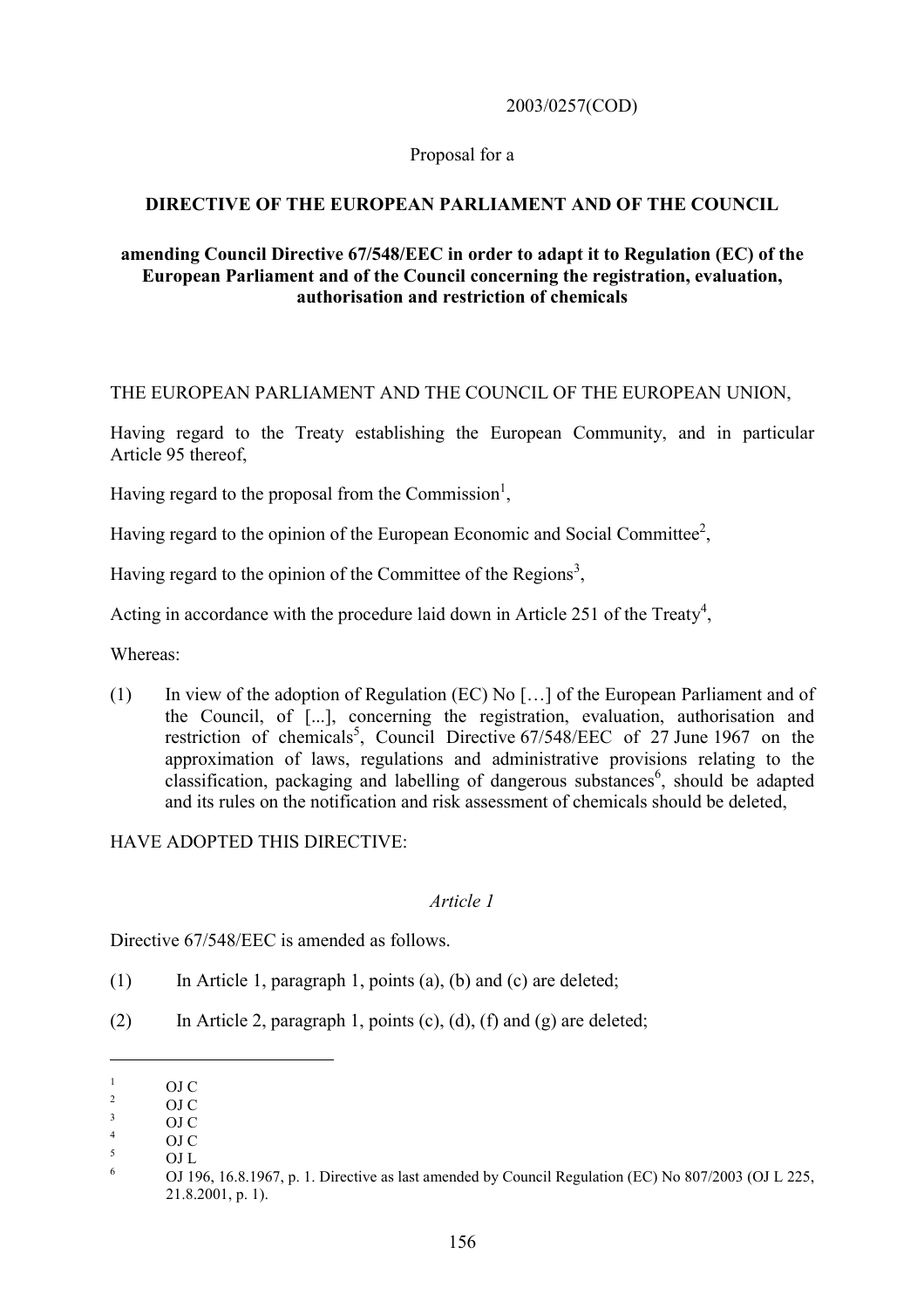(3) Article 3 is replaced by the following:

# *"Article 3 Testing and assessment of the properties of substances*

Tests on substances carried out within the framework of this Directive shall be conducted according to the requirements of Article 12 of Regulation (EC) No […] of the European Parliament and of the Council\* .

 $OJ L ...$ "

(4) Article 5 is amended as follows:

(a) in paragraph 1, the first subparagraph is replaced by the following:

"Member States shall take all the necessary measures to ensure that substances cannot be placed on the market on their own or in preparations unless they have been packaged and labelled in accordance with Articles 22 to 25 and with the criteria in Annex VI, and, for registered substances, in accordance with the information obtained through the application of Articles 11 and 12 of Regulation (EC) No […], save in the case of preparations where provisions exist in other Directives."

- (b) In paragraph (2) the words "in the second indent of paragraph 1" are replaced by the words "in the first subparagraph of paragraph 1".
- (5) Articles 7 to 20 are deleted.
- (6) In Article 23, paragraph 2, the following point (g) is added:

"(g) the registration number, when available."

- (7) Article 27 is deleted.
- (8) Article 30 is replaced by the following:

#### *"Article 30 Free movement clause*

Member States may not prohibit, restrict or impede the placing on the market of substances which comply with the requirements of this Directive, on grounds relating to classification, packaging or labelling within the meaning of this Directive."

- (9) Article 32 is deleted.
- (10) Annex V is deleted.
- (11) Annex VI is amended as follows:
	- (a) in points 1.6, 1.6.2, 1.7.2, 1.7.3, 2.1, 2.2.1, 2.2.2, 2.2.2.1, 2.2.3, 2.2.4, 2.2.5, 3.1.1, 3.1.5.1, 3.1.5.2, 3.2.1, 3.2.2, 3.2.3, 3.2.5, 3.2.6.1, 3.2.6.2, 3.2.7.2, 3.2.8, 4.2.3.3, 5.1, 5.1.3, 9.1.1.1, 9.1.1.2, 9.3, 9.5 of Annex VI, the words "Annex V", are replaced by "Annex X of the Regulation (EC) No […]";